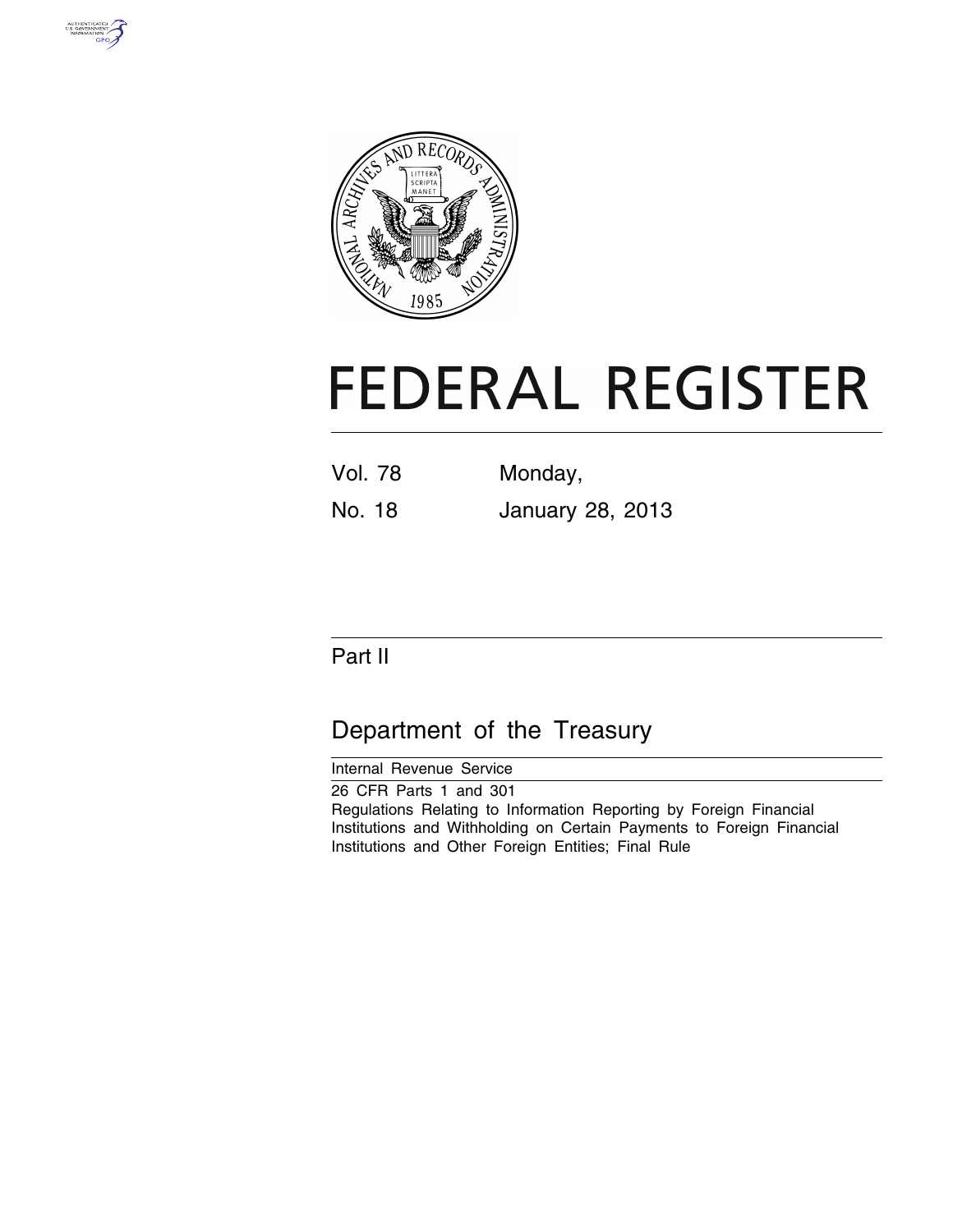## **DEPARTMENT OF THE TREASURY**

## **Internal Revenue Service**

## **26 CFR Parts 1 and 301**

**[TD 9610]** 

#### **RIN 1545–BK68**

## **Regulations Relating to Information Reporting by Foreign Financial Institutions and Withholding on Certain Payments to Foreign Financial Institutions and Other Foreign Entities**

**AGENCY:** Internal Revenue Service (IRS), Treasury.

## **ACTION:** Final Regulations.

**SUMMARY:** This document contains final regulations under chapter 4 of Subtitle A (sections 1471 through 1474) of the Internal Revenue Code of 1986 (Code) regarding information reporting by foreign financial institutions (FFIs) with respect to U.S. accounts and withholding on certain payments to FFIs and other foreign entities. These regulations affect persons making certain U.S.-related payments to FFIs and other foreign entities and payments by FFIs to other persons.

**DATES:** *Effective date.* These regulations are effective January 28, 2013.

*Applicability dates.* For dates of applicability, see §§ 1.1471–1(c); 1.1471–2(a)(1); 1.1471–2(a)(2)(i), (ii),  $(iii)(A); 1.1471-2(a)(4)(ii); 1.1471-$ 3(d)(1); 1.1471–3(d)(4)(i), (ii); (iv); 1.1471–3(d)(6)(v); 1.1471–  $3(d)(11)(viii)(A); 1471-3(d)(12)(iii)(B);$ 1471–3(e)(3)(ii); 1471–3(e)(4)(vii)(B); 1.1471–4(b)(1), (4); 1.1471–4(d)(7); 1.1471–4(e)(2)(v); 1.1471–4(e)(3)(iv); 1.1471–5(f)(2)(iv); 1.1471–6(i); 1.1472– 1(b); 1.1473–1(a)(1)(ii) and 1.1473–  $1(a)(4)(vi); 1.1474-1(d)(4)(iii)(C)$  and 1.1474–1(i); 1.1474–2(c); 1.1471–3(c); 1.1474–4(b); 1.1474–5(c); 1.1474–6(f); 1.1474–7(c); 301.1474–1(e).

**FOR FURTHER INFORMATION CONTACT:** John Sweeney, (202) 622–3840 (not a toll-free number).

#### **SUPPLEMENTARY INFORMATION:**

#### **Background**

## **I. In General**

This document contains final amendments to the Income Tax Regulations (CFR parts 1 and 301) under sections 1471 through 1474 of the Code (commonly known as the Foreign Account Tax Compliance Act, or FATCA). On March 18, 2010, the Hiring Incentives to Restore Employment Act of 2010, Public Law 111–147 (the HIRE Act), added chapter 4 of Subtitle A (chapter 4), comprised of sections 1471

through 1474, to the Code. Chapter 4 generally requires U.S. withholding agents to withhold tax on certain payments to foreign financial institutions (FFIs) that do not agree to report certain information to the Internal Revenue Service (IRS) regarding their United States accounts (U.S. accounts), and on certain payments to certain nonfinancial foreign entities (NFFEs) that do not provide information on their substantial United States owners (substantial U.S. owners) to withholding agents. Since the enactment of chapter 4, the Department of the Treasury (Treasury Department) and the IRS have issued preliminary guidance on the implementation of chapter 4. See Notice 2010–60 (2010–37 I.R.B. 329), Notice 2011–34 (2011–19 I.R.B. 765), and Notice 2011–53 (2011– 32 I.R.B. 124) (collectively, the FATCA Notices). The FATCA Notices are available at *IRS.gov.* 

On February 15, 2012 (77 FR 9022), the Treasury Department and the IRS published a notice of proposed rulemaking (the proposed regulations) addressing chapter 4's due diligence, withholding, reporting, and associated requirements. On October 24, 2012, the Treasury Department and the IRS released Announcement 2012–42, which announced the intention to amend certain provisions of the proposed regulations in adopting the final regulations.

The Treasury Department and the IRS received numerous comments in response to the proposed regulations, and a public hearing on the proposed regulations was held on May 15, 2012. The comments received in writing and at the public hearing were carefully considered in developing these final regulations.

## **II. Chapter 4 Policy in the Context of the U.S. Federal Income Tax Laws**

U.S. taxpayers' investments have become increasingly global in scope. FFIs now provide a significant proportion of the investment opportunities for, and act as intermediaries with respect to the investments of, U.S. taxpayers. Like U.S. financial institutions, FFIs are generally in the best position to identify and report with respect to their U.S. customers. Absent such reporting by FFIs, some U.S. taxpayers may attempt to evade U.S. tax by hiding money in offshore accounts. To prevent this abuse of the U.S. voluntary tax compliance system and address the use of offshore accounts to facilitate tax evasion, it is essential in today's global investment climate that reporting be available with respect to both the onshore and offshore

accounts of U.S. taxpayers. This information reporting strengthens the integrity of the U.S. voluntary tax compliance system by placing U.S. taxpayers that have access to international investment opportunities on an equal footing with U.S. taxpayers that do not have such access or otherwise choose to invest within the United States.

To this end, chapter 4 extends the scope of the U.S. information reporting regime to include FFIs that maintain U.S. accounts. Chapter 4 also imposes increased disclosure obligations on certain NFFEs that present a high risk of U.S. tax avoidance. In addition, chapter 4 provides for withholding on FFIs and NFFEs that do not comply with the reporting and other requirements of chapter 4. This withholding generally may be credited against the U.S. income tax liability of the beneficial owner of the payment to which the withholding is attributable, and generally may be refunded to the extent the withholding exceeds such liability. An FFI that does not comply with the requirements of section 1471(b), however, and that beneficially owns the payment from which tax is withheld under chapter 4, may not receive a credit or refund of such tax except to the extent required by a treaty obligation of the United States.

## **III. Statutory Provisions**

The following discussion briefly explains the statutory provisions of FATCA, which are implemented by these regulations. Section 1471(a) requires any withholding agent to withhold 30 percent of any withholdable payment to an FFI that does not meet the requirements of section 1471(b). A withholdable payment is defined in section 1473(1) to mean, subject to certain exceptions: (i) Any payment of interest, dividends, rents, salaries, wages, premiums, annuities, compensations, remunerations, emoluments, and other fixed or determinable annual or periodical gains, profits, and income (FDAP income), if such payment is from sources within the United States; and (ii) any gross proceeds from the sale or other disposition of any property of a type which can produce interest or dividends from sources within the United States.

An FFI meets the requirements of section 1471(b) if it either enters into an agreement (an FFI agreement) with the IRS under section 1471(b)(1) to perform certain obligations or meets requirements prescribed by the Treasury Department and the IRS to be deemed to comply with the requirements of section 1471(b). An FFI is defined as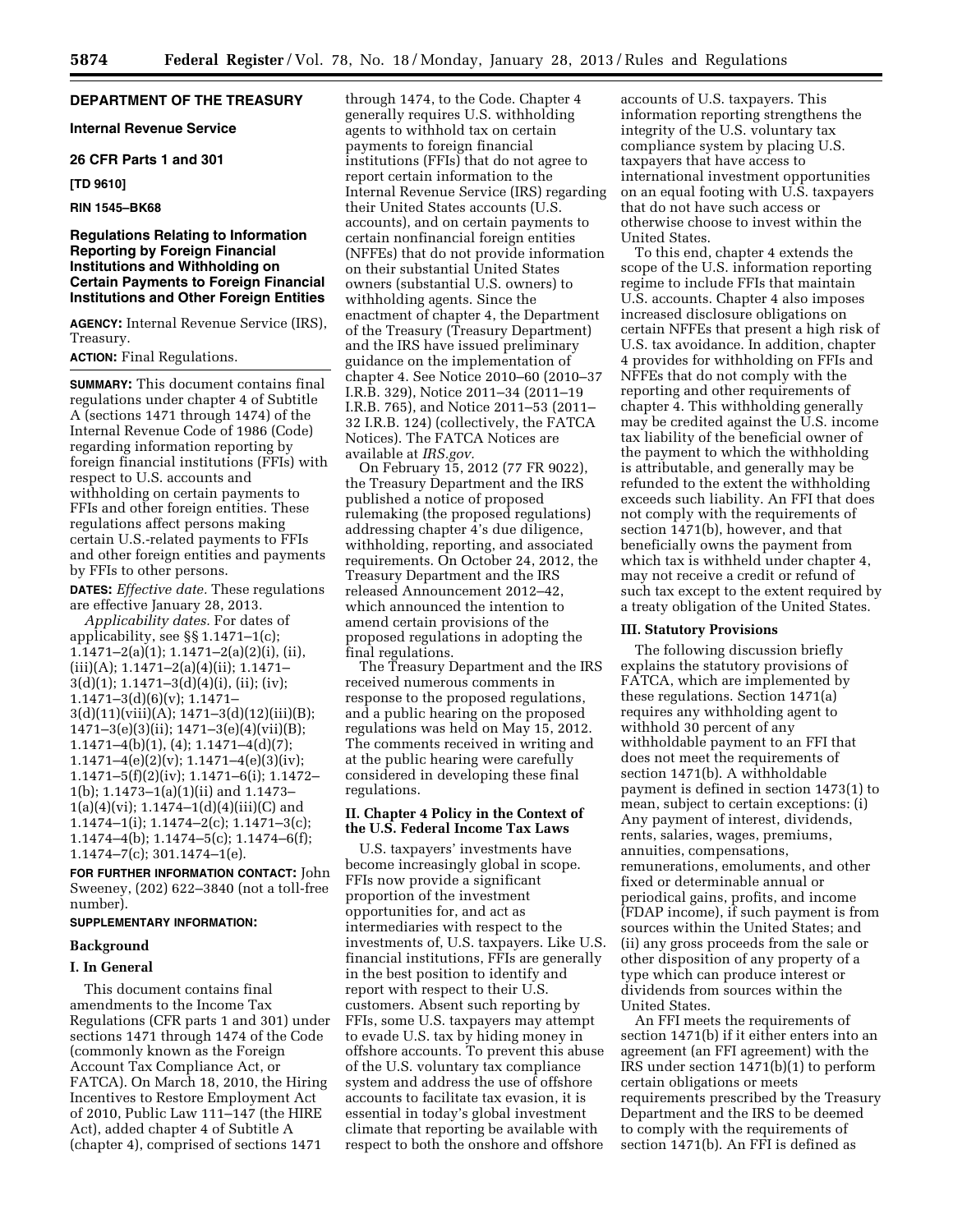any financial institution that is a foreign entity, other than a financial institution organized under the laws of a possession of the United States (generally referred to as a U.S. territory in this preamble). For this purpose, section 1471(d)(5) defines a financial institution as, except to the extent provided by the Secretary, any entity that: (i) Accepts deposits in the ordinary course of a banking or similar business; (ii) as a substantial portion of its business, holds financial assets for the account of others; or (iii) is engaged (or holding itself out as being engaged) primarily in the business of investing, reinvesting, or trading in securities, partnership interests, commodities, or any interest in such securities, partnership interests, or commodities.

Section 1471(b)(1)(A) and (B) requires an FFI that enters into an FFI agreement (a participating FFI) to identify its U.S. accounts and comply with verification and due diligence procedures prescribed by the Secretary. A U.S. account is defined under section 1471(d)(1) as any financial account held by one or more specified United States persons, as defined in section 1473(3), (specified U.S. persons) or United States owned foreign entities (U.S. owned foreign entities), subject to certain exceptions. Section 1471(d)(2) defines a financial account to mean, except as otherwise provided by the Secretary, any depository account, any custodial account, and any equity or debt interest in an FFI, other than interests that are regularly traded on an established securities market. A U.S. owned foreign entity is defined in section 1471(d)(3) as any foreign entity that has one or more substantial U.S. owners (as defined in section 1473(2)).

A participating FFI is required under section  $1471(b)(1)(C)$  and  $(E)$  to report certain information on an annual basis to the IRS with respect to each U.S. account and to comply with requests for additional information by the Secretary with respect to any U.S. account. The information that must be reported with respect to each U.S. account includes: (i) The name, address, and taxpayer identifying number (TIN) of each account holder who is a specified U.S. person (or, in the case of an account holder that is a U.S. owned foreign entity, the name, address, and TIN of each specified U.S. person that is a substantial U.S. owner of such entity); (ii) the account number; (iii) the account balance or value; and (iv) except to the extent provided by the Secretary, the gross receipts and gross withdrawals or payments from the account (determined for such period and in such manner as the Secretary may provide). In lieu of

reporting account balance or value and reporting gross receipts and gross withdrawals or payments, a participating FFI may, subject to conditions provided by the Secretary, elect under section 1471(c)(2) to report the information required under sections 6041, 6042, 6045, and 6049 as if such institution were a U.S. person and each holder of such U.S. account that is a specified U.S. person or U.S. owned foreign entity were a natural person and citizen of the United States. If foreign law would prevent the FFI from reporting the required information absent a waiver from the account holder, and the account holder fails to provide a waiver within a reasonable period of time, the FFI is required under section  $1471(b)(1)(F)$  to close the account.

Section  $1471(b)(1)(D)(i)$  requires a participating FFI to withhold 30 percent of any passthru payment to a recalcitrant account holder or to an FFI that does not meet the requirements of section 1471(b) (nonparticipating FFI). A passthru payment is defined in section 1471(d)(7) as any withholdable payment or other payment to the extent attributable to a withholdable payment. Section 1471(d)(6) defines a recalcitrant account holder as any account holder that fails to provide the information required to determine whether the account is a U.S. account, or the information required to be reported by the FFI, or that fails to provide a waiver of a foreign law that would prevent reporting. A participating FFI may, subject to such requirements as the Secretary may provide, elect under section 1471(b)(3) not to withhold on passthru payments, and instead be subject to withholding on payments it receives, to the extent those payments are allocable to recalcitrant account holders or nonparticipating FFIs. Section  $1471(b)(1)(D)(ii)$  requires a participating FFI that does not make such an election to withhold on passthru payments it makes to any participating FFI that makes such an election.

Section 1471(e) provides that the requirements of the FFI agreement shall apply to the U.S. accounts of the participating FFI and, except as otherwise provided by the Secretary, to the U.S. accounts of each other FFI that is a member of the same expanded affiliated group, as defined in section 1471(e)(2).

Section 1471(f) exempts from withholding under section 1471(a) certain payments beneficially owned by certain persons, including any foreign government, international organization, foreign central bank of issue, or any

other class of persons identified by the Secretary as posing a low risk of tax evasion. Section 1472(a) requires a withholding agent to withhold 30 percent of any withholdable payment to an NFFE if the payment is beneficially owned by the NFFE or another NFFE, unless the requirements of section 1472(b) are met with respect to the beneficial owner of the payment. Section 1472(d) defines an NFFE as any foreign entity that is not a financial institution as defined in section 1471(d)(5).

The requirements of section 1472(b) are met with respect to the beneficial owner of a payment if: (i) the beneficial owner or payee provides the withholding agent with either a certification that such beneficial owner does not have any substantial U.S. owners, or the name, address, and TIN of each substantial U.S. owner; (ii) the withholding agent does not know or have reason to know that any information provided by the beneficial owner or payee is incorrect; and (iii) the withholding agent reports the information provided to the Secretary.

Section 1472(c)(1) provides that withholding under section 1472(a) does not apply to payments beneficially owned by certain classes of persons, including any class of persons identified by the Secretary. In addition, section 1472(c)(2) provides that withholding under section 1472(a) does not apply to any class of payment identified by the Secretary for purposes of section 1472(c) as posing a low risk of tax evasion.

Section 1474(a) provides that every person required to withhold and deduct any tax under chapter 4 is made liable for such tax and is indemnified against the claims and demands of any person for the amount of any payments made in accordance with the provisions of chapter 4. In general, the beneficial owner of a payment is entitled to a refund for any overpayment of tax actually due under other provisions of the Code. However, with respect to any tax properly deducted and withheld under section 1471 from a payment beneficially owned by an FFI, section 1474(b)(2) provides that the FFI is not entitled to a credit or refund, except to the extent required by a treaty obligation of the United States (and, if a credit or refund is required by a treaty obligation of the United States, no interest shall be allowed or paid with respect to such credit or refund). In addition, section 1474(b)(3) provides that no credit or refund shall be allowed or paid with respect to any tax properly deducted and withheld under chapter 4 unless the beneficial owner of the payment provides the Secretary with such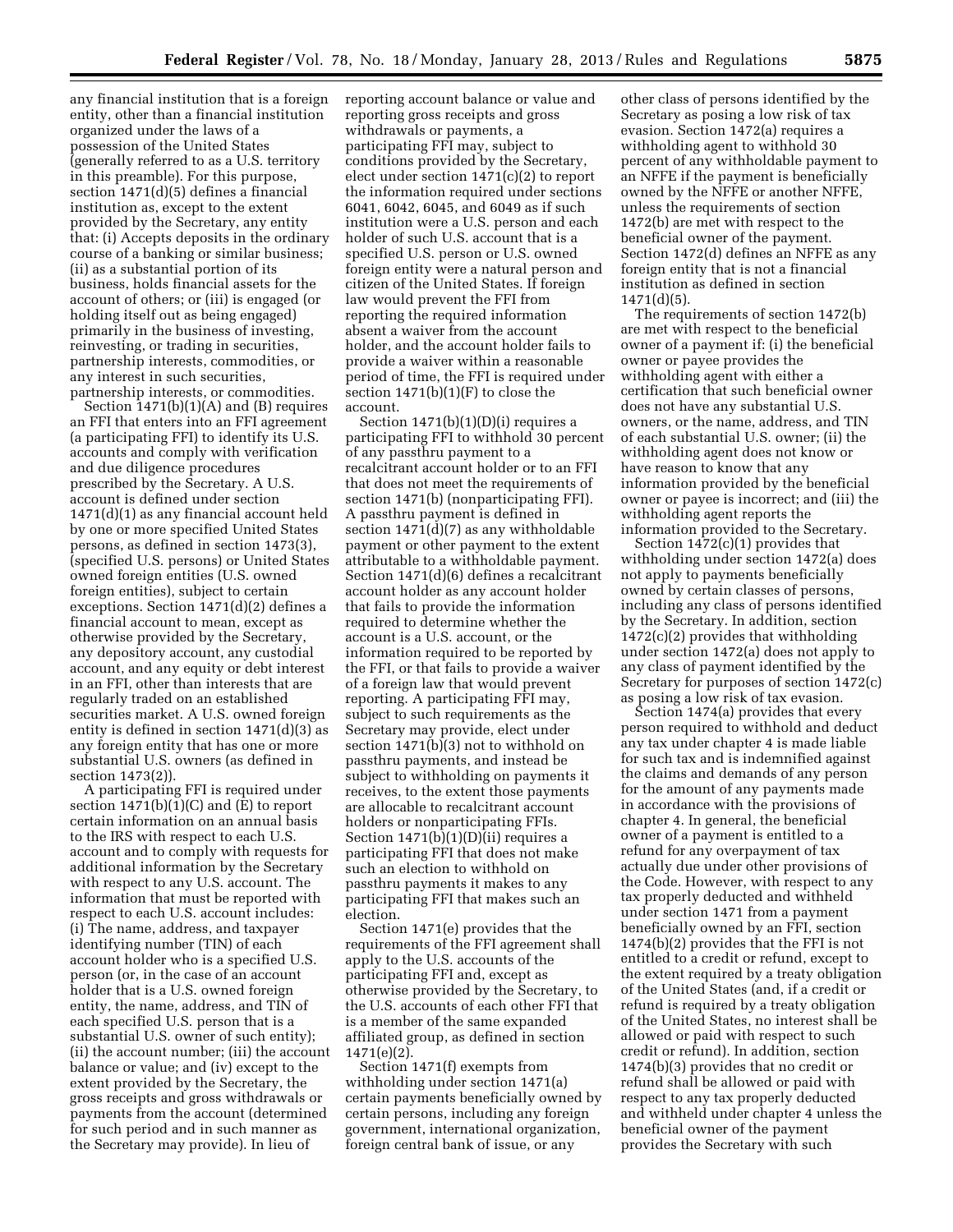information as the Secretary may require to determine whether such beneficial owner is a U.S. owned foreign entity and the identity of any substantial U.S. owners of such entity.

Section 1474(c) provides that information provided under chapter 4 is confidential under rules similar to section 3406(f), except that the identity of an FFI that meets the requirements of section 1471(b) is not treated as return information for purposes of section 6103.

Section 1474(d) provides that the Secretary shall provide for the coordination of chapter 4 with other withholding provisions under the Code, including providing for the proper crediting of amounts deducted and withheld under chapter 4 against amounts required to be deducted and withheld under other provisions.

Section 1474(f) provides that the Secretary shall prescribe such regulations or other guidance as may be necessary or appropriate to carry out the purposes of, and prevent the avoidance of, chapter 4.

## **IV. Balanced and Integrated Approach to Implementing Chapter 4**

Chapter 4 grants the Secretary of the Treasury broad regulatory authority to prescribe rules and procedures relating to the diligence, reporting, and withholding obligations of the statute. These final regulations exercise this authority by providing specific operational guidelines for implementing FATCA in a manner consistent with its principal policy objectives. Recognizing that there are costs associated with the implementation of any new withholding and reporting regime, the Treasury Department and the IRS solicited comments and met extensively with stakeholders to develop an implementation approach that achieves an appropriate balance between fulfilling the important policy objectives of chapter 4 and minimizing the burdens imposed on stakeholders. This engagement resulted in hundreds of constructive comments from and numerous productive meetings with stakeholders. While the comments covered a broad range of issues relating to the implementation of FATCA, the vast majority of commenters expressed concerns regarding the costs and burdens associated with implementing FATCA and the legal impediments to compliance in a number of jurisdictions. Comments also expressed concerns regarding the procedural and systems aspects of registering and reporting.

The Treasury Department and the IRS carefully considered these comments and established three avenues for

addressing the principal concerns regarding burdens, legal impediments, and technical implementation. The first avenue was to adopt a risk-based approach to implementing the statute that effectively addresses policy considerations, eliminates unnecessary burdens, and, to the extent possible, builds on existing practices and obligations. The second avenue was to collaborate with foreign governments to develop an alternative intergovernmental approach to implementing chapter 4 that removes legal impediments, allows for alignment and coordination with local law reporting practices, and achieves further burden reductions. The third avenue was to develop administrative approaches to simplify the process for registering and entering into an agreement with the IRS in order to minimize operational costs associated with collecting and reporting FATCA information.

#### *A. Targeted Regulations*

These final regulations address potential administrative burdens associated with FATCA compliance by adopting a risk-based and targeted approach to implement the statute with respect to scope, diligence, and timing. In particular, with respect to scope, consistent with the objectives of the statute, the regulations limit the institutions, obligations, and accounts subject to FATCA to more specifically target concerns and address practical considerations. For example, the final regulations refine the scope of FATCA in the following ways:

• *Expansion of Grandfather Rule for Certain Obligations.* To promote the orderly implementation of FATCA, the final regulations exempt from chapter 4 withholding all obligations outstanding on January 1, 2014, and any associated collateral. In addition, because evolving areas of the law may create chapter 4 withholding obligations in the future and create uncertainty and risk in the meantime, the final regulations address obligations (and associated collateral) that may give rise to withholdable payments through future regulations under section 871(m) (relating to dividend equivalent payments) or to foreign passthru payments under the chapter 4 foreign passthru payment rules. Such obligations are grandfathered if the obligations are outstanding at any point prior to six months after the implementing regulations are published.

• *Scope of Covered Financial Institutions.* In response to comments, the final regulations treat passive entities that are not professionally

managed as NFFEs rather than as FFIs. The final regulations also provide appropriate exemptions for financial institutions and certain passive NFFEs that are part of a nonfinancial group of companies and that support the operations of the group.

• *Expansion of Deemed Compliant and Other Exempt Categories.* The final regulations expand the categories of FFIs that are deemed to comply with FATCA without the need to enter into an agreement with the IRS in order to focus the application of FATCA on higher-risk financial institutions that provide services to the global investment community. In addition, the final regulations expand the scope of retirement funds that are considered exempt beneficial owners the income of which is not subject to chapter 4 withholding.

With respect to diligence, the final regulations reduce the administrative burdens associated with identifying U.S. accounts by calibrating due diligence requirements based on the value and risk profile of the account, and by permitting FFIs in many cases to rely on information they already collect. For example, the final regulations reduce the burdens associated with identifying U.S. accounts in the following ways:

• *Accounts exempt from review.* The final regulations exempt from review entirely all preexisting accounts held by individuals with a balance or value of \$50,000 or less. This threshold is raised to \$250,000 for preexisting accounts held by entities and for preexisting accounts that are cash value insurance and annuity contracts. In addition, the final regulations exempt insurance contracts with a balance or value of \$50,000 or less from treatment as financial accounts.

• *Reduced diligence and documentation rules for lower value preexisting accounts.* In the case of preexisting accounts with a balance or value of \$1,000,000 or less, the final regulations permit a participating FFI to determine whether any of its accounts held by individuals are U.S. accounts based solely on a search of electronically searchable account information for certain U.S. indicia. In addition, for such accounts held by passive NFFEs, the final regulations allow a withholding agent to rely on its review conducted for anti-money laundering due diligence purposes to identify any substantial U.S. owners of the payee in lieu of obtaining a certification.

• *Reliance on self-certification.* In the case of accounts held by entities, the final regulations expand the ability of FFIs to rely on a self-certification from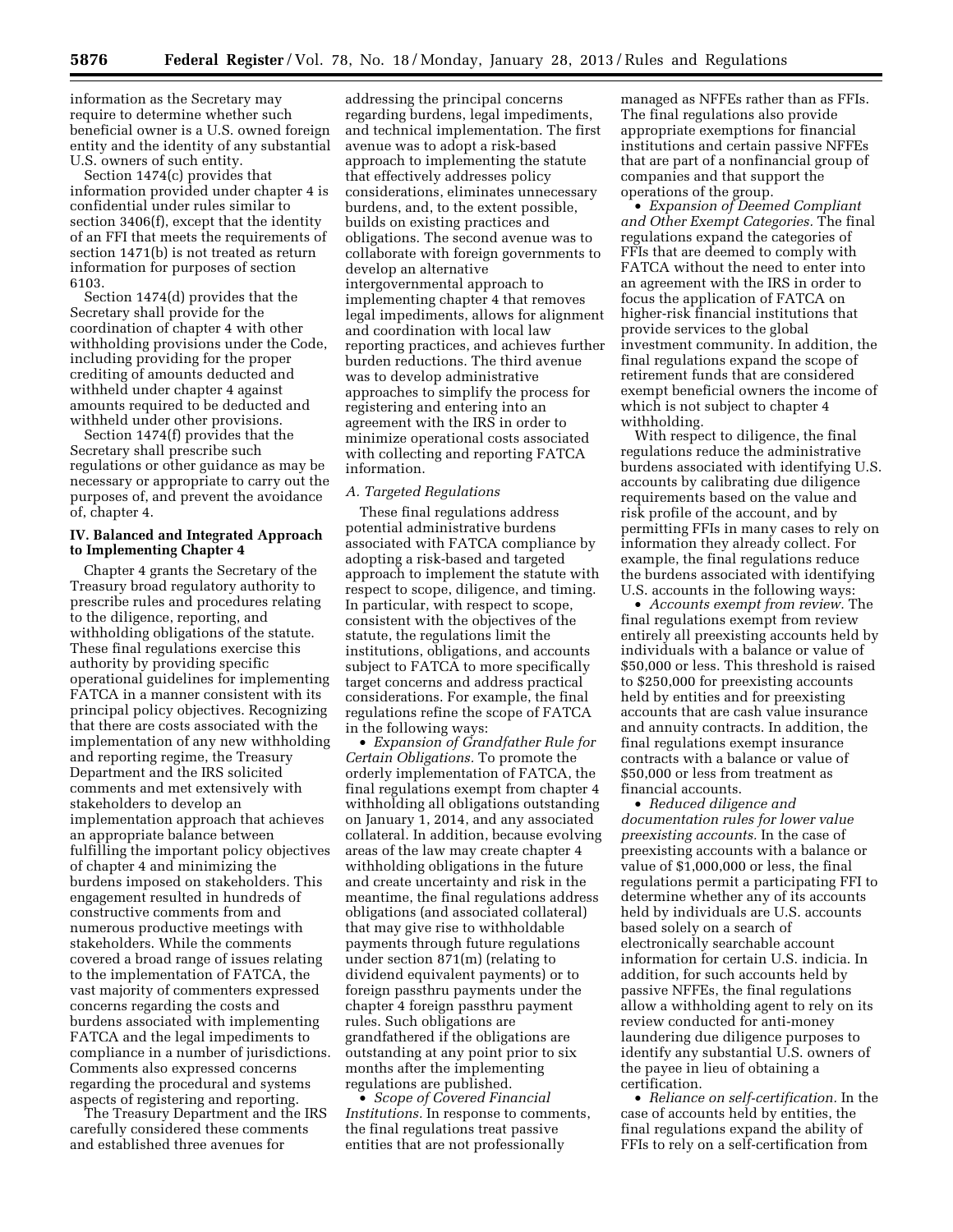an account holder as to its chapter 4 status.

Finally, with respect to timing, the final regulations allow reasonable timeframes to review existing accounts and implement FATCA's obligations in stages to minimize burdens and costs consistent with achieving the statute's compliance objectives. For example:

• *Time allowed for review of preexisting accounts.* The final regulations treat all accounts maintained by an FFI prior to January 1, 2014, as preexisting accounts. In addition, the final regulations allow participating FFIs and withholding agents until December 31, 2015, to document account holders and payees that are not prima facie FFIs.

• *Phased implementation of reporting.* The final regulations modify the due date for the first information report by requiring participating FFIs to file the first information reports with respect to the 2013 and 2014 calendar years not later than March 31, 2015.

• *Phased implementation of withholding on passthru payments and gross proceeds.* The final regulations exempt from withholding foreign passthru payments and gross proceeds from sales or dispositions of property occurring before January 1, 2017.

#### *B. Intergovernmental Agreements*

#### 1. In General

In many cases, foreign law would prevent an FFI from reporting directly to the IRS the information required by the FATCA statutory provisions and these regulations, thus potentially exposing the FFI to withholding. Such an outcome would be inconsistent with FATCA's objective to address offshore tax evasion through increased information reporting. To overcome these legal impediments, the Treasury Department has collaborated with foreign governments to develop two alternative model intergovernmental agreements that facilitate the effective and efficient implementation of FATCA in a manner that removes domestic legal impediments to compliance, fulfills FATCA's policy objectives, and further reduces burdens on FFIs located in partner jurisdictions.

The first model intergovernmental agreement was published on July 26, 2012. A partner jurisdiction signing an agreement with the United States based on the first model (Model 1 IGA) agrees to adopt rules to identify and report information about U.S. accounts that meet the standards set out in the Model 1 IGA. FFIs covered by a Model 1 IGA that are not otherwise excepted or exempt pursuant to the agreement must identify U.S. accounts pursuant to due

diligence rules adopted by the partner jurisdiction and report specified information about the U.S. accounts to the partner jurisdiction. The partner jurisdiction then exchanges this information with the IRS on an automatic basis. These standards ensure that the IRS will receive the same quality and quantity of information about U.S. accounts from FFIs covered by a Model 1 IGA as it receives from FFIs applying these final regulations.

A second model intergovernmental agreement was published on November 14, 2012. A partner jurisdiction signing an agreement with the United States based on the second model (Model 2 IGA) agrees to direct and enable all FFIs that are located in the jurisdiction, and that are not otherwise excepted or exempt pursuant to the Model 2 IGA, to register with the IRS and report specified information about U.S. accounts directly to the IRS in a manner consistent with chapter 4 and these final regulations, except as expressly modified by the Model 2 IGA. In the case of certain recalcitrant account holders, the information reported to the IRS by FFIs covered by a Model 2 IGA is supplemented by government-togovernment exchange of information.

Both Model 1 IGAs and Model 2 IGAs (together, IGAs) contemplate that the partner jurisdiction will require all financial institutions that are located in the jurisdiction, and that are not otherwise excepted or exempt pursuant to the agreement, to identify and report information about U.S. accounts. In consideration of the full cooperation by the partner jurisdiction, the model agreements contemplate a number of simplifications and burden reductions associated with the application of FATCA in the partner jurisdiction. The Treasury Department and the IRS believe that IGAs represent efficient and effective ways of implementing the requirements of chapter 4 and will continue to conclude bilateral agreements based on the two models with interested jurisdictions. In addition, the Treasury Department and the IRS continue to receive comments strongly supporting the approach to FATCA implementation embodied in the IGAs. The Treasury Department and the IRS remain committed to working cooperatively with foreign jurisdictions on multilateral efforts to improve transparency and information exchange on a global basis.

## 2. Interaction of IGAs With the Final Regulations

FFIs covered by a Model 1 IGA, and that are in compliance with local laws implemented to identify and report U.S. accounts in accordance with the terms of the Model 1 IGA, will be treated as satisfying the due diligence and reporting requirements of chapter 4. Accordingly, consistent with the terms of the Model 1 IGA, these FFIs do not need to apply the final regulations for purposes of complying with and avoiding withholding under FATCA. In certain cases prescribed in the Model 1 IGA, the laws of the partner jurisdiction may allow the resident FFI to elect to apply provisions of these regulations instead of the rules otherwise prescribed in the Model 1 IGA.

FFIs covered by a Model 2 IGA with the United States will be required to implement FATCA in the manner prescribed by these regulations except to the extent expressly modified by the Model 2 IGA. The final regulations accommodate such variations.

## *C. Streamlined Registration and Technical Implementation*

FFIs registering with the IRS will be able to do so through a secure online web portal, the FATCA Registration Portal (Portal), from anywhere in the world. The Portal is designed to accomplish an entirely paperless registration process. Registering FFIs will be able to use the Portal to register their chapter 4 status (such as participating FFI or reporting Model 1 FFI (both as defined in the final regulations)), manage their registration information, and, as appropriate, agree to the terms of or make the representations required for their status. The Portal will also facilitate electronic communication between the IRS and FFIs and other registrants. Registered FFIs designated as leads of an expanded affiliated group will be able to use the Portal to manage the registration status of group members. The Portal will also be used by registering FFIs that are already Qualified Intermediaries (QIs) to renew their QI status. An FFI's submission and maintenance of registration information through the Portal will maximize processing efficiencies, minimize errors, and ensure expedient issuance of a Global Intermediary Identification Number (''GIIN''). An FFI will use its GIIN to establish its chapter 4 status for withholding purposes and to identify the institution for reporting purposes under the final regulations. The IRS currently contemplates that the GIIN may also be used by reporting Model 1 FFIs to satisfy reporting requirements under local law and is discussing this possibility with its Model 1 IGA partners. With regard to reporting, the IRS is also discussing with partner jurisdictions the possibility of adopting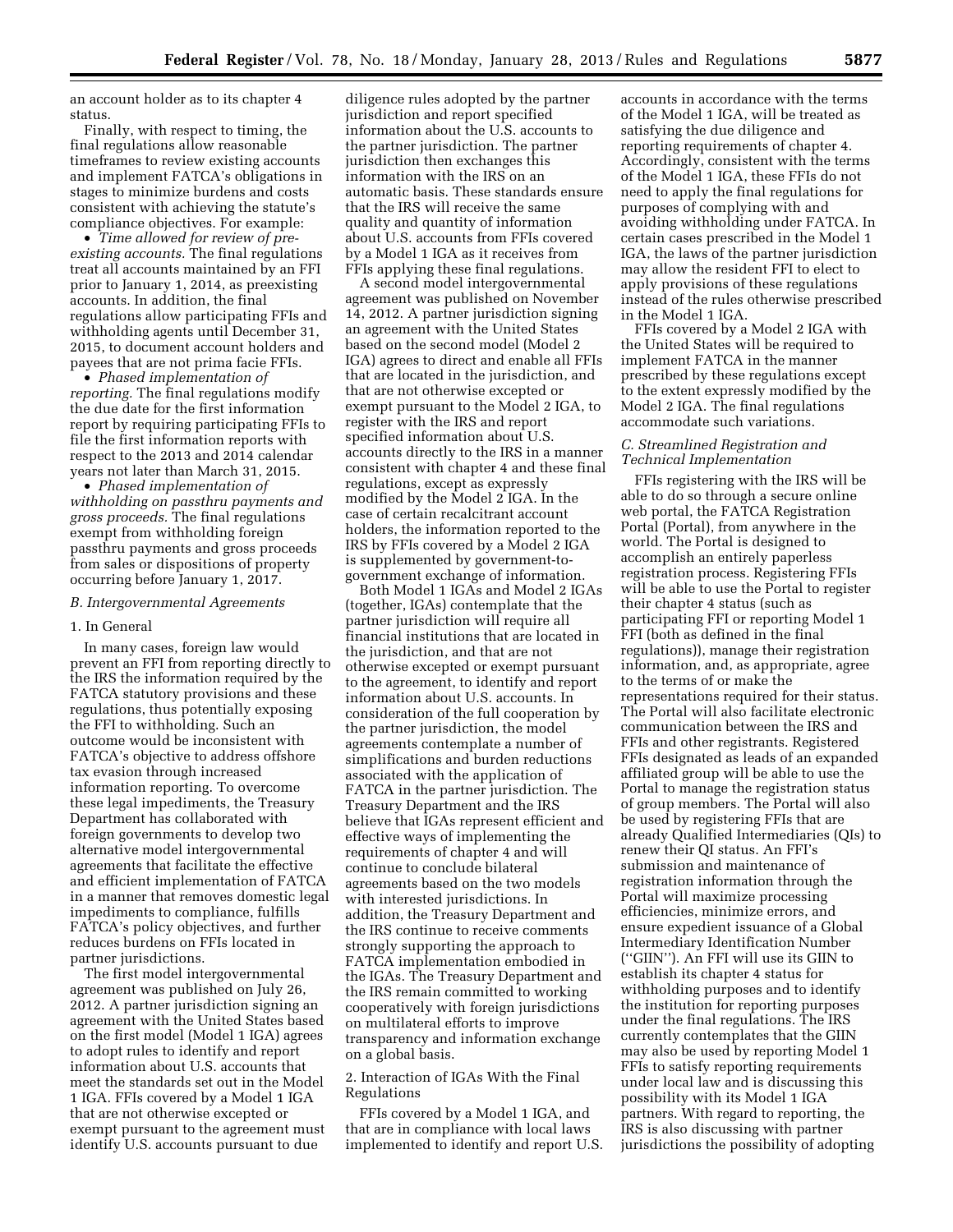a single format for reporting FATCA information, whether that information is reported directly to the IRS or to the tax administration in a Model 1 IGA jurisdiction.

The IRS also anticipates that the certifications of compliance required to be made by responsible officers pursuant to §§ 1.1471–4(c)(7) and 1.1471–4(f)(3) will be made electronically through the Portal, resulting in similar efficiencies.

## **Summary of Comments and Explanation of Revisions**

## **I. In General**

The Treasury Department and the IRS received a number of general comments requesting improvements to the readability of the proposed regulations. In response, the Treasury Department and the IRS made substantial changes in the final regulations to simplify and clarify the chapter 4 rules. In addition, the Treasury Department and the IRS received numerous specific comments regarding the proposed regulations and made numerous changes to the final regulations in response to those comments.

The following discussion addresses the significant changes in the final regulations from the proposed regulations. To facilitate this discussion, the defined terms from § 1.1471–1(b) are used throughout.

#### **II. Comments and Changes to § 1.1471– 1—Scope of Chapter 4 and Definitions**

The chapter 4 definitions have been revised to reflect the IGAs and other changes adopted in the final regulations. Revisions of the definitions are discussed as relevant in the succeeding sections of this preamble.

## **III. Comments and Changes to § 1.1471– 2—Requirement To Deduct and Withhold Tax on Withholdable Payments to Certain FFIs**

#### *A. Grandfathered Obligations*

Comments requested modifications to the scope of grandfathered obligations to facilitate market transition and allow time for adapting master agreements and collateral arrangements in light of the IGAs, the future issuance of guidance under section 871(m), and other systems developments. In response, the final regulations provide that grandfathered obligations consist of: (1) Any obligation outstanding on January 1, 2014; (2) any obligation that produces withholdable payments solely because the obligation is treated as giving rise to a dividend equivalent pursuant to section 871(m) and the regulations thereunder and that is executed on or before the date that is

six months after the date on which obligations of its type are first treated as giving rise to dividend equivalents; and (3) any agreement requiring a secured party to make payments with respect to collateral securing one or more grandfathered obligations (even if the collateral is not itself a grandfathered obligation). If collateral (or a pool of collateral) secures both grandfathered obligations and obligations that are not grandfathered, the collateral posted to secure the grandfathered obligations must be determined by allocating (pro rata by value) the collateral (or, in the case of a pool of collateral, each item comprising the pool of collateral) to all outstanding obligations secured by the collateral (or pool of collateral).

In addition, the final regulations provide that an obligation will not give rise to a foreign passthru payment if it is executed on or before the date that is six months after the date on which final regulations defining the term foreign passthru payment are filed with the **Federal Register**. Comments also requested clarification of the outstanding date of a debt instrument that is reopened in a qualified reopening under § 1.1275–2(k). For debt obligations, the final regulations determine the date the obligation is outstanding based on the issue date of the debt. Thus, whether debt issued in a qualified reopening will be treated as a grandfathered obligation depends on the issue date of the original debt, which is the issue date of the debt issued in the qualified reopening.

The final regulations also provide that the date a non-debt obligation is outstanding is the date a legally binding agreement is executed. Thus, a line of credit or a revolving credit facility for a fixed term may qualify as an obligation provided that the agreement as of its issue date fixes the material terms (including a stated maturity date) under which the credit will be provided.

In response to comments regarding insurance contracts, the final regulations provide that: (1) a life insurance contract payable no later than upon the death of the insured individual(s) is an obligation that may qualify as a grandfathered obligation; and (2) premiums paid for an insurance contract or annuity contract that is treated as a grandfathered obligation are treated as payments made under a grandfathered obligation.

Finally, comments requested provisions to simplify a withholding agent's determination of whether an obligation is grandfathered. Accordingly, the final regulations provide that: (1) A withholding agent, other than the issuer of the obligation

(or an agent of the issuer) may, absent actual knowledge, rely on a written statement by the issuer of the obligation to determine whether such obligation meets the requirements for grandfathered treatment; (2) a withholding agent is required to treat a modification as material only if the withholding agent knows or has reason to know that such modification was material; and (3) a withholding agent, other than the issuer of the obligation (or an agent of the issuer), absent actual knowledge, will have reason to know of a material modification if it receives a disclosure thereof from the issuer of the obligation (or from such issuer's agent).

## *B. Other Changes to the Withholding Provisions*

Comments requested that the withholding provisions under chapter 4 conform with certain withholding provisions of chapter 3. In addition, comments requested that the election to be withheld upon under section 1471(b)(3) and provided in the proposed regulations be available on an accountby-account basis. In response to these comments, the final regulations: (1) Clarify the exception to withholding when a withholding agent lacks control, custody, or knowledge of a payment; (2) treat a payment as a withholdable payment in the absence of knowledge of its source or character, or allow for up to a one-year escrow of 30 percent of the payment pending a determination of the relevant facts; and (3) permit the election to be withheld upon pursuant to  $\S 1.1471-2(a)(2)(iii)$  to be made on an account-by-account basis, provided other applicable requirements are satisfied.

#### **IV. Comments and Changes to § 1.1471– 3—Identification of Payee**

#### *A. Documentation Alternatives*

## 1. In General

Comments requested that the final regulations generally permit a withholding agent to rely upon a withholding certificate to establish the chapter 4 status of a payee without obtaining additional documentary evidence, unless such documentary evidence is required under chapter 3. This comment was adopted. The final regulations further expand the types of documentary evidence upon which a withholding agent may rely with respect to offshore obligations, including government Web sites and reports from government agencies. For preexisting obligations, the final regulations permit a withholding agent to rely on information previously recorded in the withholding agent's files, in addition to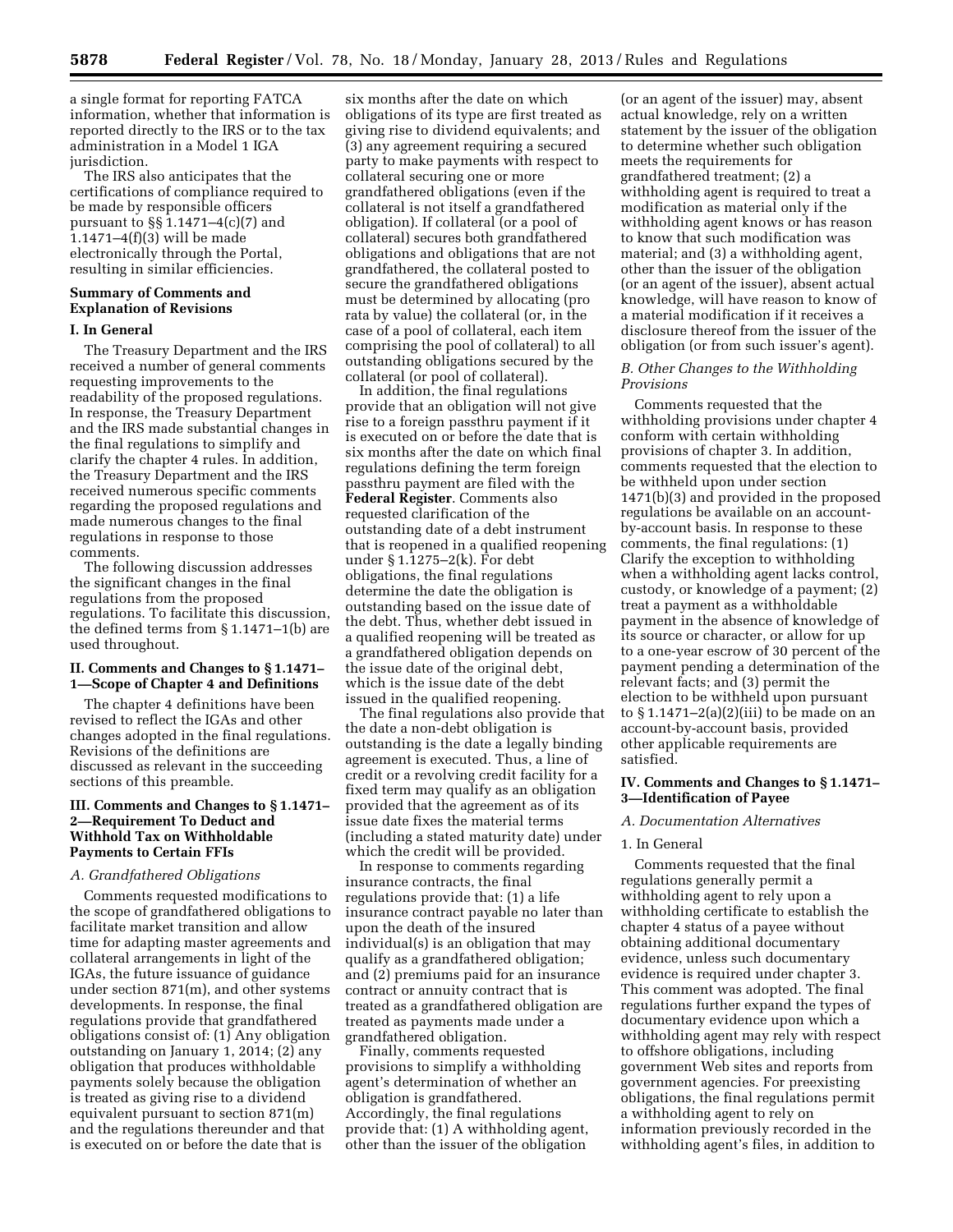standardized industry codes, in determining the chapter 4 status of the payee. For these purposes, a standardized industry code may be any coding system employed by the withholding agent.

#### 2. Written Statements

Comments requested that the final regulations permit reliance on written statements without additional documentation for offshore obligations that do not generate payments of U.S. source FDAP income (such as a depository account maintained outside of the United States by an FFI) and enumerate the elements they must contain. This comment was adopted. A written statement may also be relied upon with respect to an offshore obligation that generates payments of U.S. source FDAP income if it is accompanied by documentary evidence establishing the foreign status of the person named on the written statement.

Comments noted that signed documentation outside of the United States generally does not require signature under penalties of perjury, and that such a requirement would depart from current AML due diligence procedures. The final regulations remove the penalties of perjury requirement for written statements used as documentation for payments made outside of the United States on offshore obligations, other than for payments of U.S. source FDAP income.

#### 3. Substitute and Non-IRS Forms

Comments requested the ability to use substitute forms, including forms prepared or filled out in a foreign language. In response, the final regulations provide that substitute forms may be both prepared in and filled out in a foreign language, provided the withholding agent furnishes the IRS with a translated version upon request. Such substitute forms must contain the same certifications as the official IRS form to the extent relevant. For this purpose, a substitute form for individuals is acceptable, provided that the form contains the required information, including the individual's permanent residence address, all relevant tax identification numbers, and, if not signed under penalties of perjury, the withholding agent has obtained applicable documentary evidence that supports the person's claim of foreign status. Qualifying non-IRS forms may be used within the United States as well as for offshore obligations, and also may be used for purposes of chapter 3 to the extent provided in § 1.1441–1(e)(4)(vi).

#### 4. Reliance on Pre-FATCA Form W–8

In response to comments that FFIs would have difficulty obtaining new documentation on all preexisting account holders in a compressed time frame, the final regulations provide that a withholding agent may rely upon a pre-FATCA Form W–8 in lieu of obtaining an updated version of the withholding certificate in certain circumstances.

#### 5. Curing Inconsequential Errors

Comments requested that a minor error in a withholding certificate not invalidate the certificate if the error can be cured with supplemental information already on file for the payee. In response, the final regulations provide that a withholding agent may treat a withholding certificate as valid, notwithstanding an inconsequential error, if it otherwise has sufficient documentation to cure the error that does not contradict the information on the withholding certificate. A failure to make a required certification, or to provide a country of residence (or country under which treaty benefits are sought), is not an inconsequential error.

#### *B. Continuing Validity of Documentation*

Comments requested relief from the general requirement to refresh documentation every three years. In response, the final regulations permit documentation to remain valid indefinitely, subject to a change in circumstances, if the chapter 4 status claimed is a specified low-risk category. The Treasury Department and the IRS are considering extending the final regulations' validity rule to chapter 3 in appropriate circumstances (for example, when the payee does not make a claim that withholding under chapter 3 is reduced pursuant to a treaty).

#### *C. Owner-Documented FFIs*

In response to comments requesting reduced documentation requirements for the owner-documented FFI provisions, the final regulations make several modifications that also take into account the policy considerations presented by owner-documented FFIs. These modifications include: (1) permitting transitional reliance, subject to certain requirements, on documentation collected for AML due diligence purposes for payments made prior to January 1, 2017, on preexisting obligations; (2) allowing such entities to issue debt interests to an expanded group of holders, provided such debt holders are reported in the same manner as equity holders; (3) simplifying the withholding statement provided for an

owner-documented FFI; and (4) providing for indefinite validity for withholding certificates and withholding statements submitted with respect to obligations having an aggregate value equal to or less than \$1,000,000.

## *D. ''Eyeball Test'' and Effectively Connected Income Presumption*

Comments requested that chapter 4 incorporate the so-called ''eyeball test'' under chapters 3 and 61 that treats payments inside the United States to certain entities that have ''incorporated,'' ''corporation,'' or an indication of status as a financial institution in their names as made to U.S. exempt recipients. Moreover, comments noted that withholding agents often already obtain documentary evidence for these entities to satisfy AML due diligence requirements. In response to these comments, the final regulations permit a withholding agent to rely upon documentary evidence obtained with respect to the payee, in lieu of a Form W–9, in order to establish the entity's status as a U.S. person and rely on the ''eyeball test'' to determine (to the extent applicable) the payee's status as other than a specified U.S. person under chapter 4.

Comments also requested that the final regulations incorporate the chapter 3 rules under which withholding agents are permitted to presume that payments made to U.S. branches of certain banks and insurance companies are payments of income that is effectively connected with the conduct of a trade or business within the United States. In response, the regulations permit a withholding agent to presume that a payment made to a U.S. branch of certain banks and insurance companies is a payment of income that is effectively connected with a trade or business within the United States (and thus not a withholdable payment) if the withholding agent obtains a GIIN that enables the withholding agent to confirm that the FFI is a participating FFI or registered deemed-compliant FFI, as well as an EIN for the U.S. branch that enables the withholding agent to properly report the payment. Conforming changes are anticipated to be made to the presumption rule in chapter 3 to provide consistency with the rule set forth in these regulations.

## *E. Rules for Offshore Obligations of Funds and New Accounts of Preexisting Customers*

Comments requested additional clarity regarding when an interest in an investment fund should be treated as an offshore obligation. Comments also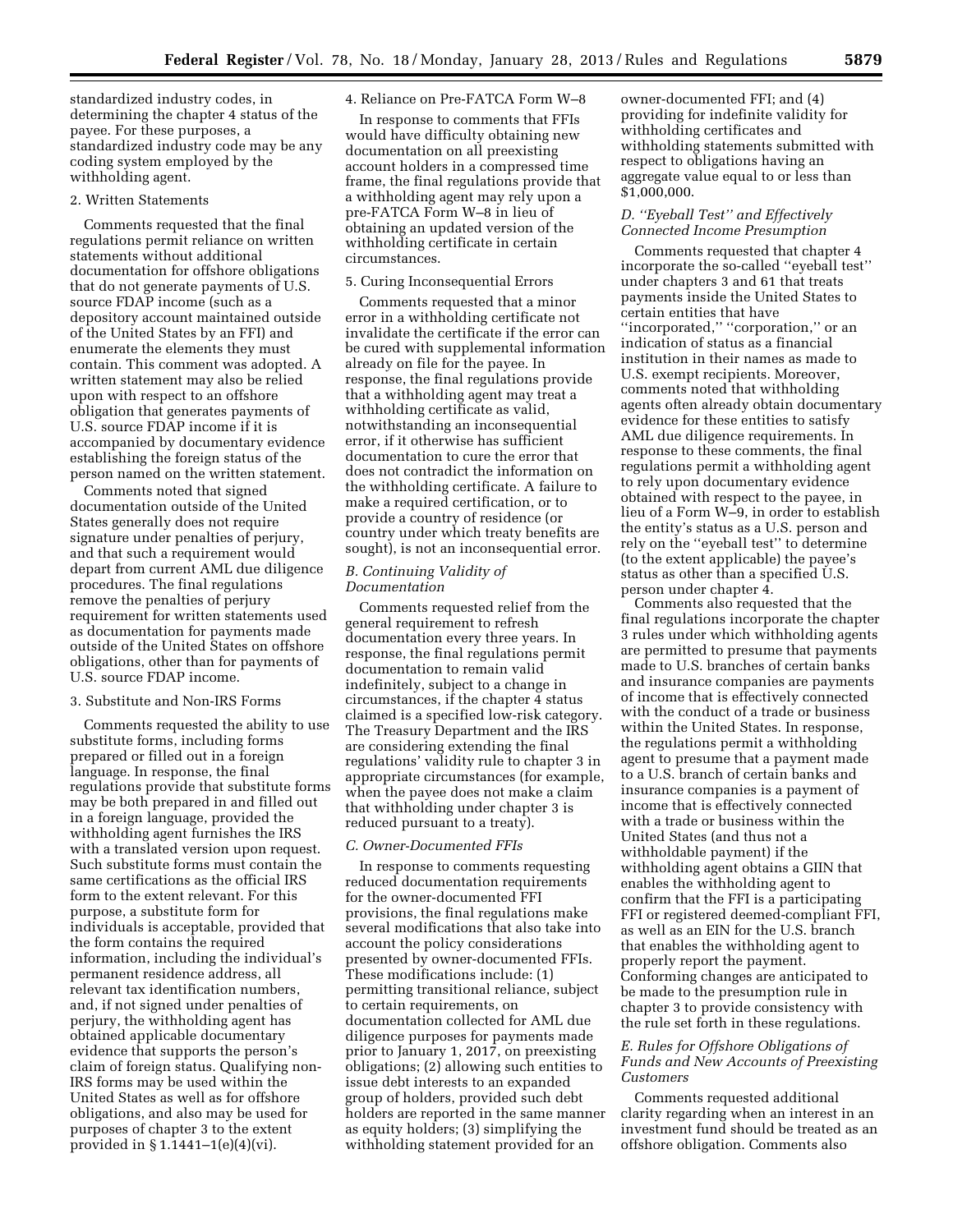stated that, in general, an investment fund's office is not separate from that of its manager or administrator, and shares issued by investment funds are not ''maintained and executed'' at a particular office. In response to these comments, the definition of an offshore obligation has been amended to clarify that an offshore obligation also includes an equity interest in a foreign entity if the owner of the interest purchased the interest outside the United States either directly from the foreign entity or from another entity located outside the United States.

Comments also requested that a new account of a preexisting customer be treated as a preexisting obligation. Comments stated that in such cases, withholding agents and FFIs generally do not get additional documentation from the customer because they are not required to do so for AML due diligence purposes. In response to these comments, the final regulations permit a new account of a customer that has a preexisting obligation to be treated as a preexisting obligation, provided that the withholding agent or FFI maintaining the account also treats the new obligation and the prior obligation as one obligation for purposes of applying AML due diligence, aggregating balances, and applying the standards of knowledge for purposes of chapter 4. The final regulations also permit this treatment to apply on a group basis for expanded affiliated groups and sponsored FFI groups.

#### *F. Standards of Knowledge*

Under the final regulations, the standards of knowledge provisions have been modified to allow withholding agents to rely on a claim of status as a participating or registered-deemed compliant FFI based on checking the payee's GIIN against the published IRS FFI list. Prior to January 1, 2015, a withholding agent is not required to confirm GIINs regarding an FFI's claim of status as a reporting Model 1 FFI. However, an FFI will have reason to know that such claim is unreliable if the withholding agent does not have a permanent residence address for the FFI (or address of the relevant branch) in the relevant country that has in effect a Model 1 IGA.

The final regulations further provide: (1) Limits, generally conformed with the chapter 3 limits, on a withholding agent's reason to know regarding a payee's claim of status as a foreign person; (2) limits on the review that must be conducted with respect to particular types of documentation, and in particular on the scope of review with respect to preexisting obligations;

and (3) further guidance regarding when a payee has made a reasonable explanation regarding the presence of U.S. indicia. The Treasury Department and the IRS intend to issue guidance under chapter 3 that is consistent with the rules in these regulations regarding such reasonable explanations.

## *G. Reliance on Presumptions in Lieu of Documentation*

Under the final regulations, a withholding agent may choose to rely on presumption rules in lieu of accepting and reviewing documentation of payees. This accommodates withholding agents that are unsure whether the documentation they have obtained is reliable or that do not wish to accept the responsibility associated with the acceptance of the documentation.

## *H. Consolidation and Sharing of Documentation, and Third-Party Reliance*

Comments requested reduction of duplicative documentation requirements, facilitation of documentation sharing, and more detailed rules regarding reliance on agents or third-party service providers. In response, the final regulations adopt the following provisions.

## 1. Multiple Accounts of the Same Payee

The final regulations provide rules (consistent with chapter 3 in § 1.1441–  $1(e)(4)(ix)(A)$  for a withholding agent to rely on documentation for multiple accounts of the same payee if the withholding agent aggregates the balance or value of those accounts (when relevant) and shares information across those accounts for purposes of determining when the withholding agent has actual knowledge or reason to know that the chapter 4 status claimed is inaccurate.

#### 2. Mergers or Bulk Acquisitions

The final regulations provide a temporary six month period during which withholding agents that acquire accounts in a merger or bulk acquisition for value may rely, in the absence of contrary knowledge or a change in circumstances, upon the chapter 4 statuses assigned by a predecessor that is a U.S. withholding agent, a participating FFI, or a reporting Model 1 FFI that has completed all due diligence required under its agreement or pursuant to the applicable Model 1 IGA, provided that the predecessor is not a member of the withholding agent's expanded affiliated group prior to a merger or bulk acquisition, or after a bulk acquisition. At the end of the

temporary period, the acquirer may continue to so rely only if the documentation it has, including the acquired documentation, supports the chapter 4 statuses claimed.

## 3. Common Agents

The final regulations provide rules (consistent with § 1.1441–  $1(e)(4)(ix)(A)(4)$  and  $(B)$ ) with respect to sharing and relying upon documentation that has been provided by a common agent for multiple parties, including a fund advisor or principal underwriter that collects documentation for a family of mutual funds. This reliance is made contingent upon the agent also sharing any knowledge regarding inaccuracy or unreliability of the chapter 4 status claims across all the withholding agents with which the agent shares the documentation.

#### 4. Third-Party Data Providers

The final regulations provide rules permitting a withholding agent to rely upon documentation collected with respect to an entity by a third-party data provider, subject to conditions including: (1) The third-party data provider is in the business of collecting information regarding entities and providing business reports or credit reports to unrelated customers and must have reviewed all information it has for the entity and verified that such additional information does not conflict with the chapter 4 status claimed by the entity; (2) the third-party data provider collects documentation sufficient to meet the applicable documentation requirements; and (3) the third-party data provider provides notice of changes in circumstances. This provision permits withholding agents to rely upon documentation collected by a thirdparty data provider, but does not relieve the withholding agent of the obligation to determine whether that documentation is reliable based on the information contained in the documentation and other information in the withholding agent's files.

## 5. Introducing Brokers

Comments requested that for purposes of chapter 4 a withholding agent be permitted to rely upon certifications regarding a payee's chapter 4 status provided by an introducing broker that is a QI or participating FFI (in addition to introducing brokers who are U.S. persons, as provided under the proposed regulations). In response to these comments, the final regulations permit reliance upon a certification provided by a participating FFI (which includes a QI that is a financial institution) if the participating FFI is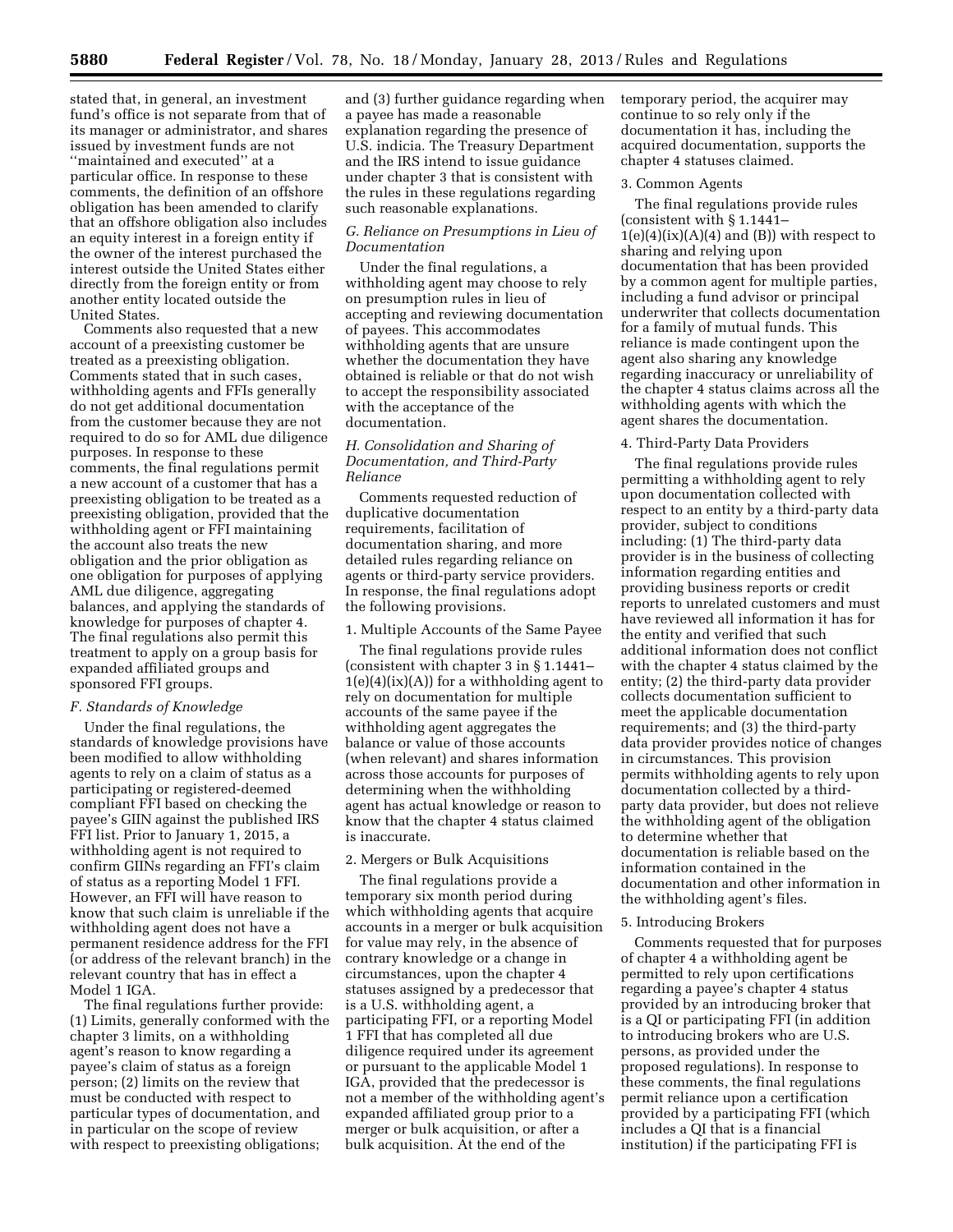acting as an agent of the payee with respect to an obligation and receiving all payments made by the withholding agent with respect to that obligation on behalf of the payee, provided that certain requirements are met and the withholding agent does not know or have reason to know that the broker has not obtained valid documentation as represented or the information contained in the certification is otherwise inaccurate.

## 6. Transfer Agents

Comments requested that a transfer agent's obligations as a withholding agent be limited to the obligations of the principal on behalf of which the transfer agent acts in order to avoid duplicative efforts or conflicts between the standards applicable to the transfer agent and the principal. In response, the final regulations provide that merely acting as an agent with respect to a financial account belonging to the principal will not cause the agent to also have a financial account for that customer unless the agent would be treated as having the financial account independent of its actions as an agent. An agent that makes a payment on behalf of a principal is a withholding agent with respect to the payment and, accordingly (as under chapter 3) has a responsibility to determine the chapter 4 status of the payee and withhold, if required. However, because the obligation belongs to the principal, the level of due diligence that must be completed with respect to the obligation is determined by the obligation's status with respect to the principal. In order to minimize any duplicative responsibilities, the final regulations permit the agent to rely (absent contrary knowledge or reason to know) upon documentation collected by the principal or a certification by the principal that appropriate documentation has been collected.

## *I. Electronic Transmission of Documentation*

Comments requested that a withholding agent be permitted to rely upon withholding certificates that are signed with a handwritten signature, scanned into an electronic device, and then emailed to the withholding agent. The final regulations adopt the rule of the proposed regulations, which permits the electronic transmission of a withholding certificate that has been signed with a handwritten signature and then scanned and emailed to the withholding agent if the requirements of § 1.1441–1(e)(4)(iv) are met. Further, the Treasury Department and the IRS continue to consider whether to retain

the confirmation requirements in chapters 3 and 4. In addition, in response to comments, the final regulations do not require that documentary evidence that has been transmitted electronically be a certified or notarized copy.

#### *J. Other Changes Made to Payee Identification Rules*

Consistent with a risk-based approach to compliance under chapter 4, the final regulations adopt in whole or part several modifications requested by comments, including modifications to:

(1) Permit documentary evidence that does not contain an address, provided that the documentary evidence contains the person's country of residence or citizenship, and the withholding agent has obtained a permanent residence address for the person.

(2) Include a director, any foreign equivalent of an officer in the United States, and any other person granted written authority as a person authorized to sign a withholding certificate or written statement.

(3) Permit, in lieu of retention of copies of documentation, the retention of notations regarding documentation reviewed and (for obligations that are not preexisting obligations) any U.S. indicia identified, in the course of AML due diligence.

(4) Treat registered deemed-compliant FFIs as payees under the same circumstances in which participating FFIs are treated as payees.

(5) Treat all excepted NFFEs in the same manner, and provide that any excepted NFFE is the payee, unless it is acting as an agent or intermediary (other than a QI accepting primary withholding responsibility).

(6) Permit the submission of a withholding certificate within 30 days of payment (rather than the 15 days permitted in the proposed regulations) without an affidavit of accuracy as of the time of payment.

(7) Provide a definition for the term standing instructions to pay amounts to include current payment instructions that will repeat without further instructions being provided by the account holder.

(8) Clarify that a withholding statement submitted by a participating FFI or registered deemed-compliant FFI can include pooled information with respect to each class of payees unless payee-specific information is provided for purposes of chapter 3, in which case a chapter 4 status must be provided for each payee that is identified on the withholding statement.

## **V. Comments and Changes to § 1.1471– 4—FFI Agreement**

## *A. In General*

## 1. FFI Agreement

The Treasury Department and the IRS received comments requesting additional guidance on the requirements of the FFI agreement. In response to these comments, the final regulations set forth all of the substantive requirements applicable to an FFI under the FFI agreement. The final regulations provide the requirements for verifying compliance with the FFI agreement, define an event of default and procedures for remediating of an event of default, allow participating FFIs to file collective refund claims on behalf of certain account holders and payees for amounts overwithheld, and provide procedural requirements if a participating FFI is legally prohibited from reporting or withholding as required under the FFI agreement. In addition, the final regulations do not restrict a participating FFI's ability to terminate an FFI agreement. This responds to comments concerning future withholding requirements for foreign passthru payments, and allows an FFI the flexibility to reconsider its status as further guidance is promulgated.

The Treasury Department and the IRS expect to publish a revenue procedure setting out the terms of an FFI agreement, consistent with these final regulations, coordinating an FFI's obligations under the FFI agreement with chapter 3 obligations and with the provisions of any applicable IGA, and including administrative provisions such as those relating to termination, renewal, and modification of the agreement.

#### 2. Effective Date of the FFI Agreement

Many comments were received regarding the effective date provided in the proposed regulations for implementing the chapter 4 rules. Comments requested a delay of the effective date of the FFI agreement to allow FFIs sufficient time to modify systems and to implement the required account opening procedures. In response to comments, the final regulations delay the effective date of the FFI agreement until December 31, 2013, for all participating FFIs that receive a GIIN prior to January 1, 2014. This change aligns the effective date of, and due diligence periods under, the FFI agreement with the timelines provided under the IGAs.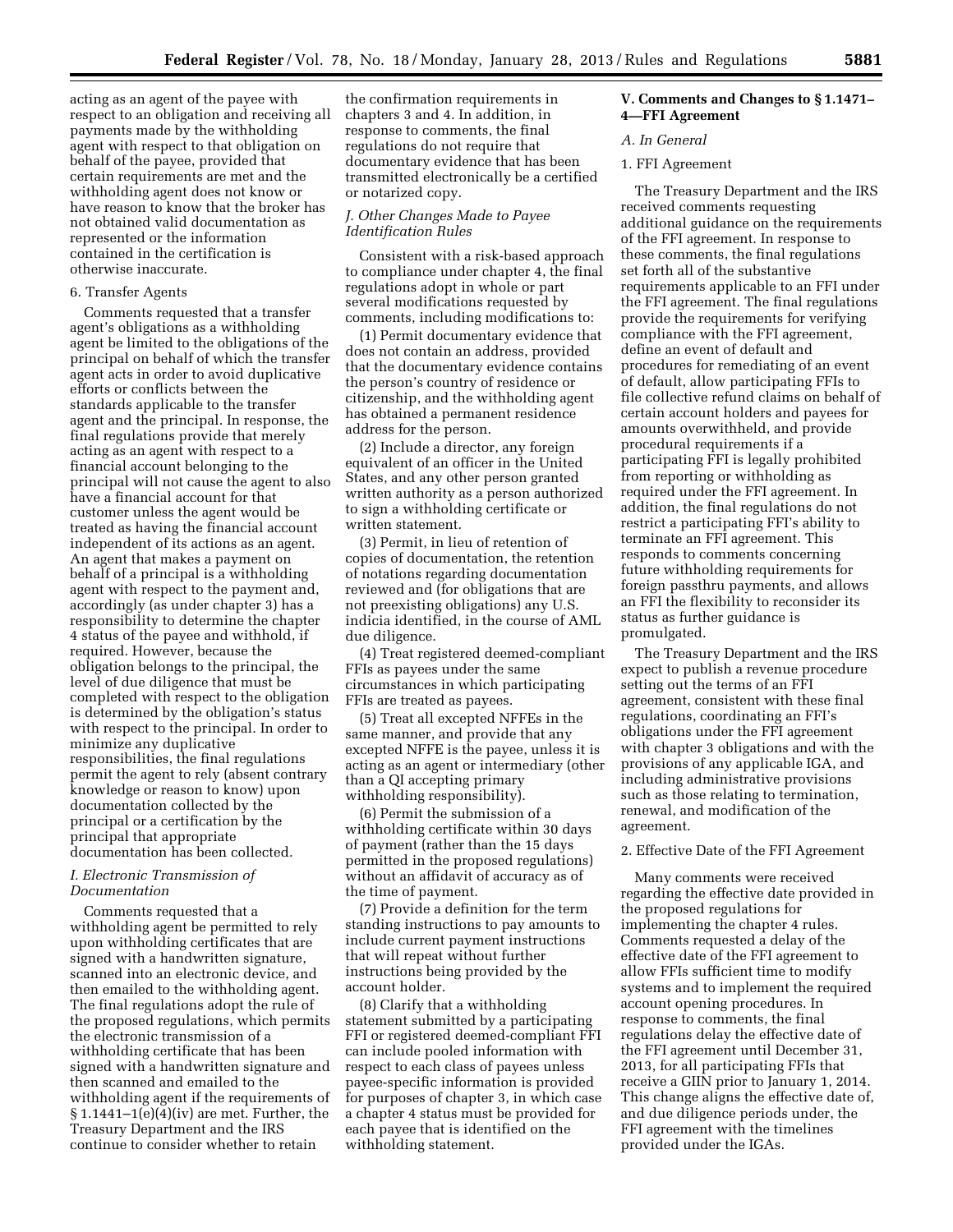## 3. U.S. Branches of Participating FFIs

Comments requested further clarifications on the application of the chapter 4 rules to U.S. branches of participating FFIs. In response to these comments, the final regulations provide comprehensive rules for U.S. branches of participating FFIs. A U.S. branch of a participating FFI that is treated as a U.S. person, as provided in § 1.1441– 1(b)(2)(iv), is subject to special requirements to fulfill the withholding, due diligence, and reporting requirements of a U.S. financial institution to the extent provided under chapters 4 and 61 and section 3406(a). Additionally, such a U.S. branch is required to file a separate Form 1042 to report amounts subject to reporting under chapter 4 and any taxes withheld.

A U.S. branch of a participating FFI that is not treated as a U.S. person is required to fulfill the general requirements set forth in § 1.1471–4 for withholding, due diligence, and reporting.

#### *B. Withholding by FFIs*

The final regulations provide that an FFI is not required to withhold on foreign passthru payments until the later of January 1, 2017, or six months after the date of publication in the **Federal Register** of final regulations defining the term foreign passthru payments.

Comments requested more comprehensive rules concerning the withholding requirements of a participating FFI under the FFI agreement. In response to these comments, the final regulations provide that a participating FFI may apply the exceptions from withholding provided in § 1.1471–2, including the exception for grandfathered obligations and the transitional withholding requirements for payments made to prima facie FFIs. In addition, the proposed regulations did not provide detail on the coordination of withholding under sections 1471(a) and 1472 with withholding under section 1471(b). The final regulations provide that a participating FFI that satisfies its obligations under § 1.1471–4(b) to withhold on withholdable payments made to payees that are nonparticipating FFIs and recalcitrant account holders will be deemed to satisfy its obligations under sections 1471(a) and 1472 with respect to such payees and account holders.

#### *C. Due Diligence*

The final regulations adopt numerous comments intended to assist participating FFIs in complying with

their obligations to perform due diligence to identify and document account holders.

1. General Requirements for Due Diligence

In response to comments, the final regulations modify the general requirements for identifying and documenting account holders in a number of ways. For example, the final regulations modify the record retention requirements for offshore obligations to allow an FFI to retain a notation in its files regarding the documentary evidence examined, rather than retaining a copy of the documentary evidence itself, unless the FFI is required pursuant to its AML due diligence to retain copies of documentation reviewed. In such cases, the final regulations no longer require a notation of the name of the person who reviewed the documentary evidence.

The final regulations also provide special procedures to identify and document accounts acquired in mergers or bulk acquisitions for value from another financial institution. For accounts acquired from nonparticipating FFIs or deemedcompliant FFIs that do not apply the final regulations' due diligence procedures, the final regulations allow a participating FFI to apply preexisting account identification and documentation procedures. For accounts acquired from another participating FFI, certain deemedcompliant FFIs, or U.S. financial institutions, the final regulations allow a participating FFI to rely on the chapter 4 determinations made by such transferor financial institution, subject to certain conditions. Additionally, the final regulations in § 1.1471–4 incorporate by reference the revised rules for documentation standards, validity periods of documentation, and reliance on valid documentation collected by other withholding agents provided in § 1.1471–3(c).

2. Account of a Preexisting Customer and Sharing of Account Documentation

Comments requested that a new account opened at an FFI by a customer that has a preexisting account with the FFI be treated as a preexisting account rather than a new account. Comments stated that in such cases, FFIs generally do not obtain documentation from the customer for AML due diligence purposes. Recognizing the substantial burden for the FFI to separately document an existing customer, the final regulations revise the definition of a preexisting obligation to permit a new account of a customer that has a

preexisting account to be treated as a preexisting account provided that the FFI maintaining the account also treats the new account and the preexisting account as one account for purposes of applying AML due diligence, aggregating balances, and applying the standards of knowledge for purposes of chapter 4 to all such accounts. The final regulations allow this treatment on a group basis for expanded affiliated groups and sponsored FFI groups that share documentation within the group. In addition, to address comments concerning the burden of documenting multiple accounts of a customer generally (regardless of whether any such accounts are preexisting accounts), the final regulations allow a participating FFI, participating FFI group, or a sponsored FFI group to apply the provisions for documentation sharing systems described in § 1.1471– 3(c)(8).

#### 3. Change in Circumstances

In response to comments that the obligations of a participating FFI following a change in circumstances were unclear in the proposed regulations, the final regulations provide that an FFI must retain a record of documentation to establish the account holder's chapter 4 status within the earlier of 90 days from the date of a change in circumstances or the date a withholdable payment or foreign passthru payment is made to the account or, if unable to do so, must treat such account as held by a recalcitrant account holder or nonparticipating FFI (as applicable).

#### 4. Entity Accounts

Comments indicated that for certain investment entities, direct investment may be held in bearer form so that the investment entity is unable to document such account holders until the time of payment. The final regulations allow a participating FFI that is an investment entity to document an account holder of a preexisting account that is in bearer form at the time of payment.

The final regulations clarify that in addition to documenting the entity account holder, a participating FFI is also required to document the payee (if other than the account holder) to the extent necessary to determine whether withholding applies. For example, if an account is held by an NFFE that is a flow-through entity (other than a WP, WT, or excepted NFFE), the participating FFI is also required to identify and document the partners, owners, or beneficiaries of such entity to determine if withholding is required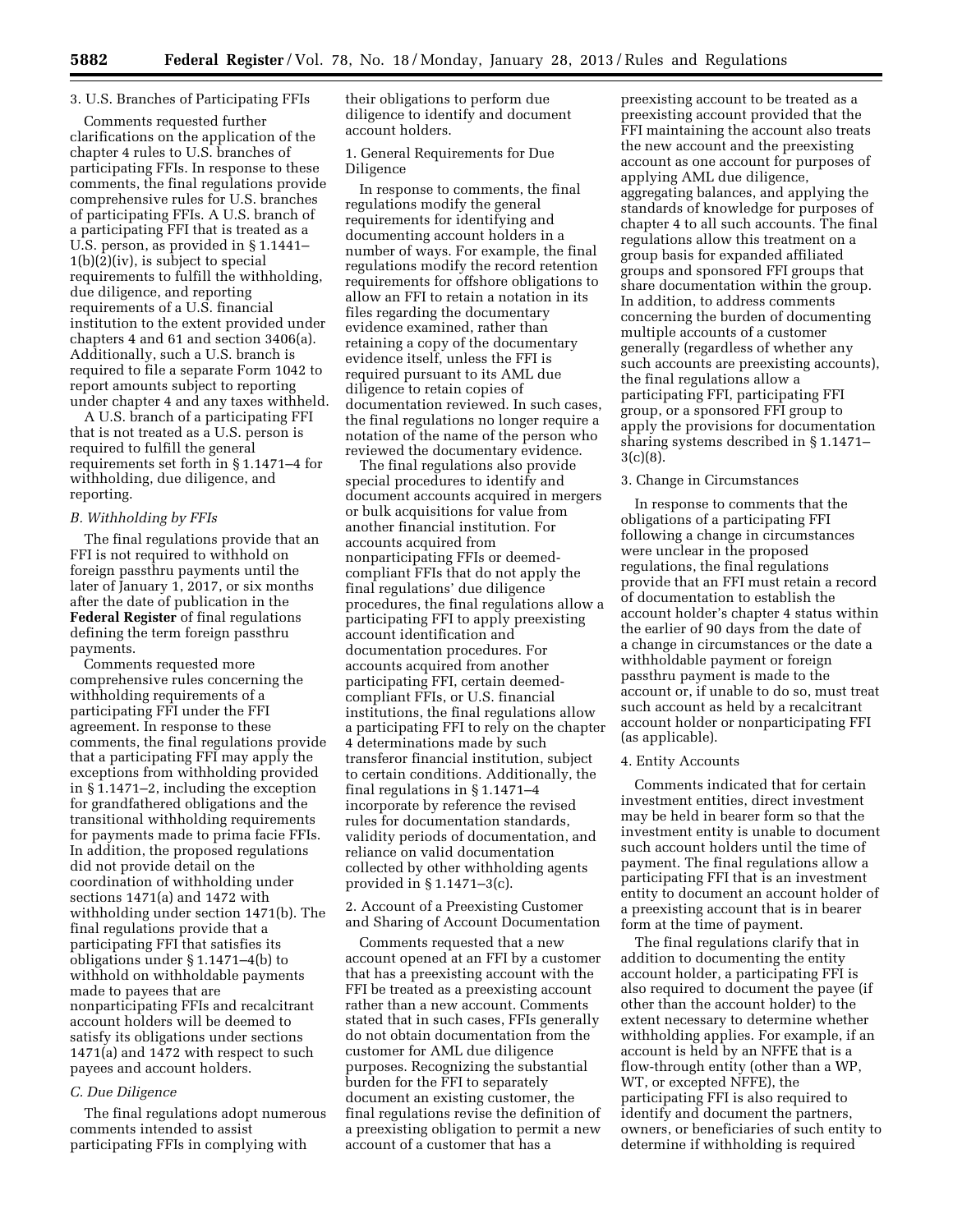with respect to payments of U.S. source FDAP income made to such account.

## 5. Individual Accounts

## a. New Accounts

Comments requested alternative documentation options to address difficulties in obtaining U.S. tax forms from account holders. In response to these comments, the final regulations modify the identification and documentation procedures of participating FFIs with respect to individual accounts that are new accounts to permit certain alternative forms of documentation. For example, the final regulations permit a participating FFI to rely on information provided by a third-party credit agency to establish an account holder's foreign status when certain conditions are met.

The final regulations adopt the requirement in the proposed regulations for a participating FFI to review all information collected in connection with the opening or maintenance of each account, including documentation collected as part of the participating FFI's account opening procedures and documentation collected for other regulatory purposes, to determine if an account holder's claim of foreign status is unreliable or incorrect. The final regulations clarify that a participating FFI is required in such reviews to apply the standards of knowledge provided in § 1.1471–3(e) for offshore obligations held by individuals. If the participating FFI is not able to establish an account holder's status as a foreign person, the final regulations require the participating FFI to retain a record of a U.S. TIN and, if necessary, a valid and effective waiver described in section  $1471(b)(1)(F)(i)$  to establish an account holder's status as a U.S. person. The final regulations allow a participating FFI to retain a record of a U.S. TIN by any means (that is, not exclusively by retaining a record of a Form W–9).

The final regulations also provide alternative identification and documentation procedures for certain cash value insurance or annuity contracts. Comments noted that when a group life insurance contract or group annuity contract is issued to an employer and individual employees are the insured/beneficiaries, the insurance company does not have a direct relationship with the employee/ certificate holders at inception of the contract. In response, the final regulations do not require the insurance company to document each employee until the date on which an amount is payable to an employee/certificate holder or beneficiary if the participating FFI obtains a certification from an employer that no employee/certificate holder (account holder) is a U.S. person and certain other conditions are satisfied (for example, that the number of employees covered under the contract exceeds 25). Comments also requested relief from the requirement to identify and document beneficiaries of cash value insurance contracts. In response, the final regulations provide that a participating FFI may presume that an individual beneficiary (other than the owner) receiving a death benefit with respect to a life insurance contract that is a cash value insurance contract is a foreign person, and is therefore not required to retain a record of documentation from such person, unless the participating FFI has actual knowledge or reason to know that the beneficiary is a U.S. person. A participating FFI has reason to know that a beneficiary of a cash value insurance contract is a U.S. person if the information collected by the participating FFI and associated with the beneficiary contains U.S. indicia.

#### b. Preexisting Accounts

Comments requested clarification with regard to procedures for identifying and documenting preexisting accounts. In response to these comments, the final regulations provide a more detailed explanation of the application of these rules. For example, the final regulations expressly provide that a participating FFI is not required to retain a record of documentation from the account holder until there is a change in circumstances if the identification and documentation procedure specified for preexisting accounts is applied and no U.S. indicia are identified. In addition, the final regulations expressly provide that for preexisting accounts, a participating FFI may apply the identification and documentation procedure for either new accounts or preexisting accounts.

The proposed regulations did not coordinate the rules in § 1.1471–3(e) (covering standards of knowledge) with the documentation requirements under § 1.1471–4(c) to establish an account holder's foreign status when U.S. indicia are associated with the account. To provide such coordination, § 1.1471– 4(c) incorporates by reference the standards of knowledge in § 1.1471– 3(e).

c. Presumption of Status for Individual Accounts

Comments noted that the proposed regulations were unclear concerning the application of the presumption rules to individual account holders of

participating FFIs. In response to these comments, the final regulations clarify that the presumption rules of § 1.1471– 3(f) do not apply to individual account holders of a participating FFI. A participating FFI must complete the requisite identification and documentation procedures with respect to each account within the time period provided by § 1.1471–5(g)(3) (start of recalcitrant account holder status), or, if unable to do so, must treat such account as held by a recalcitrant account holder.

d. Preexisting Individual Accounts Previously Documented

With respect to the exception to the preexisting account identification procedure (other than the relationship manager inquiry) for an account documented as held by foreign individuals for purposes of chapter 61 or the QI, WP, or WT agreement, the final regulations clarify that an individual account holder's foreign status has been documented under chapter 61 if the participating FFI has retained a record of the documentation required under chapter 61 to establish the individual's foreign status and the account received a reportable payment (as defined under section 3406(b)) in any prior year. With respect to QIs, WPs, and WTs, an account holder's foreign status has been documented if the QI, WP, or WT has met the relevant documentation requirements of its agreement with respect to an account holder that received a reportable amount in any year in which the agreement was in effect.

#### e. Certifications of Responsible Officer

The final regulations retain the requirement in the proposed regulations for a responsible officer to certify, to the best of his/her knowledge after conducting a reasonable inquiry, that the participating FFI does not have any formal or informal practices or procedures in place to assist account holders in avoiding chapter 4, such as advising account holders to split up their accounts to avoid reporting as high-value accounts. Comments requested additional examples of policies that violate the certification. The final regulations provide such additional examples, including: advising that account holders of U.S. accounts close, transfer, or withdraw from their account to avoid reporting; intentional failures to disclose a known U.S. account; or advising that an account holder remove U.S. indicia from its account information. In response to comments, the final regulations also provide that an email requiring responses from relevant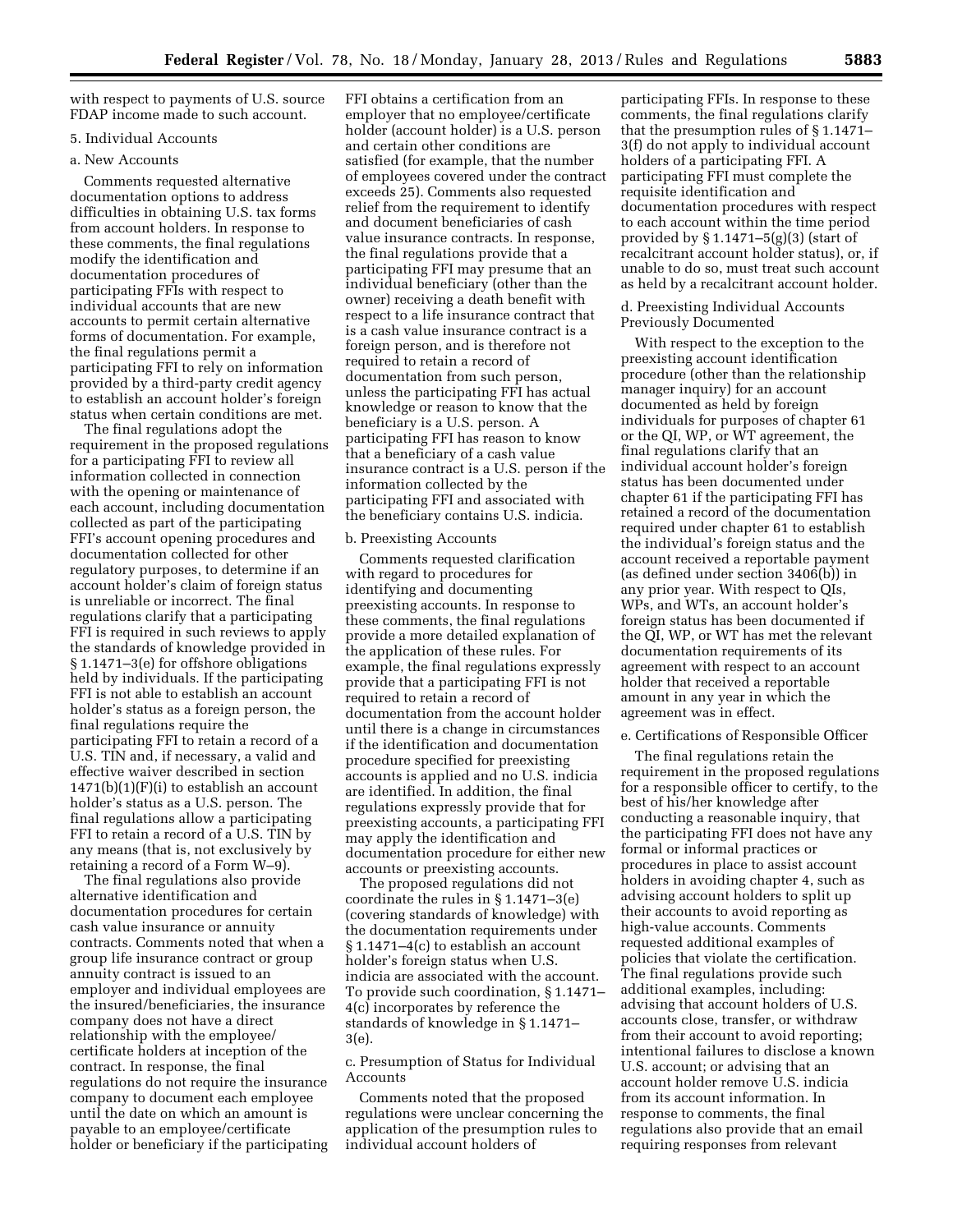customer on-boarding and management personnel as to whether they engaged in any such practices is considered a reasonable inquiry for purposes of the certification.

Comments requested specific timing for making the certifications regarding completion of required due diligence. The final regulations respond to these comments and also simplify and consolidate the certifications. The final regulations provide that these certifications may be made concurrently and no later than 60 days following the date that is two years after the effective date of the FFI agreement. See section V.F.3 of this preamble for a discussion of a responsible officer's periodic certification requirements.

Comments also requested clarification on a responsible officer's responsibilities if he/she could not make the required certification. The final regulations provide that a responsible officer may make a qualified certification stating why the general certification cannot be made and that corrective actions will be taken by the responsible officer.

#### *D. Account Reporting*

## 1. In General

As in the proposed regulations, the final regulations indicate that the FFI that maintains an account is generally responsible for reporting the account in accordance with the reporting rules under § 1.1471–4(d). The final regulations add in § 1.1471–5 a rule to determine if an FFI is treated as maintaining an account.

The final regulations describe the reporting responsibilities of a sponsoring entity that has agreed to fulfill the reporting requirements of a sponsored FFI and generally require the sponsoring entity to report accounts of the sponsored FFI in the manner the sponsored entity would otherwise be required to report if it were a participating FFI.

#### 2. Account Balance or Value

In response to comments generally requesting that the final regulations accommodate current business practices of FFIs, the final regulations provide that a participating FFI must report the average balance or value of the account to the extent that the FFI reports average balances or values to the account holder for a calendar year and otherwise to report the balance or value of the account as of the end of the calendar year.

#### 3. Payments

The final regulations clarify that any distribution (including a distribution

that would be considered a redemption) made to an account holder with respect to a cash value insurance contract or annuity contract must be reported under  $$1.1471–4(d)(4)(iv)(C)$  without regard to the U.S. tax treatment.

4. Section 953(d) Insurance Companies and Reporting in a Manner Similar to Section 6047(d)

Comments requested that a foreign insurance company that has made an election under section 953(d) be excluded from the definition of an FFI. The final regulations do not adopt this comment when the foreign insurance company is not licensed to do business in the United States. How a foreign insurance company and its United States shareholders are taxed is immaterial to the need for reporting with regard to insurance or annuity contracts issued by the insurance company to its customers. Therefore, the final regulations provide that the term U.S. person does not include an insurance company that has made an election under section 953(d) if the company is not licensed to do business in any State. However, a foreign insurance company that has made an election under section 953(d) and is licensed to do business in the United States would be considered, for purposes of chapter 4, a U.S. person and, therefore, would remain subject to reporting with respect to its life insurance and annuity contracts under section 6047(d), not chapter 4.

Comments also requested that a foreign insurance company be permitted to satisfy its chapter 4 reporting obligations by reporting under section 6047(d). Permitting a foreign insurance company that is not licensed to do business in the United States to report only the information required under section 6047(d) would provide insufficient reporting for FATCA purposes because section 6047(d) reporting applies only to distributions made under a contract issued by an insurance company licensed to do business under the laws of a State.

In response to the comments, however, the final regulations permit an insurance company participating FFI that is not licensed to do business in the United States to elect to report its chapter 4 account information with respect to its life insurance and annuity contracts in a manner similar to section 6047(d) reporting. Under this election, an insurance company participating FFI reports the sum of: (1) a cash value or annuity contract's account balance or value; and (2) any amount paid under the contract as a ''gross distribution'' in Box 1 of Form 1099–R. The

participating FFI could then check box 2b to indicate the taxable amount is not determined.

5. Special Reporting for Calendar Year 2013

The final regulations incorporate the reporting requirements in Announcement 2012–42, 2012–47 I.R.B. 561 with respect to calendar year 2013. The final regulations provide that if an FFI agreement has an effective date that is on or before December 31, 2014, the participating FFI is required to report U.S. accounts that it maintained during 2013 that are outstanding on December 31, 2013. The final regulations adopt the streamlined reporting rules provided in the proposed regulations. The final regulations also eliminate the proposed regulations' requirement for reporting by September 30, 2014, and instead permit participating FFIs to report for both calendar years 2013 and 2014 on or before March 31, 2015.

#### *E. Expanded Affiliated Group Requirements*

The final regulations do not incorporate comments suggesting the sunset date for limited branches and limited FFIs be extended beyond December 31, 2015. The final regulations also do not adopt suggestions to relax the requirement that all members of an expanded affiliated group be participating FFIs, deemedcompliant FFIs, or limited FFIs. The Treasury Department and the IRS believe that IGAs are the appropriate vehicle to address these concerns.

## *F. Verification*

## 1. In General

The final regulations include the verification and certification requirements for participating FFIs. These verification procedures rely on a responsible officer (or designee) to establish a compliance program that includes policies, procedures, and processes sufficient for the participating FFI to satisfy the requirements of the FFI agreement. The participating FFI must subject its compliance program to periodic review. The responsible officer may be any officer of any participating FFI or reporting Model 1 FFI in the participating FFI's expanded affiliated group with sufficient authority to fulfill the duties of a responsible officer described in the final regulations. The responsible officer may designate others to implement and oversee the compliance with the verification requirements, but must make any required certifications to the IRS (as described below).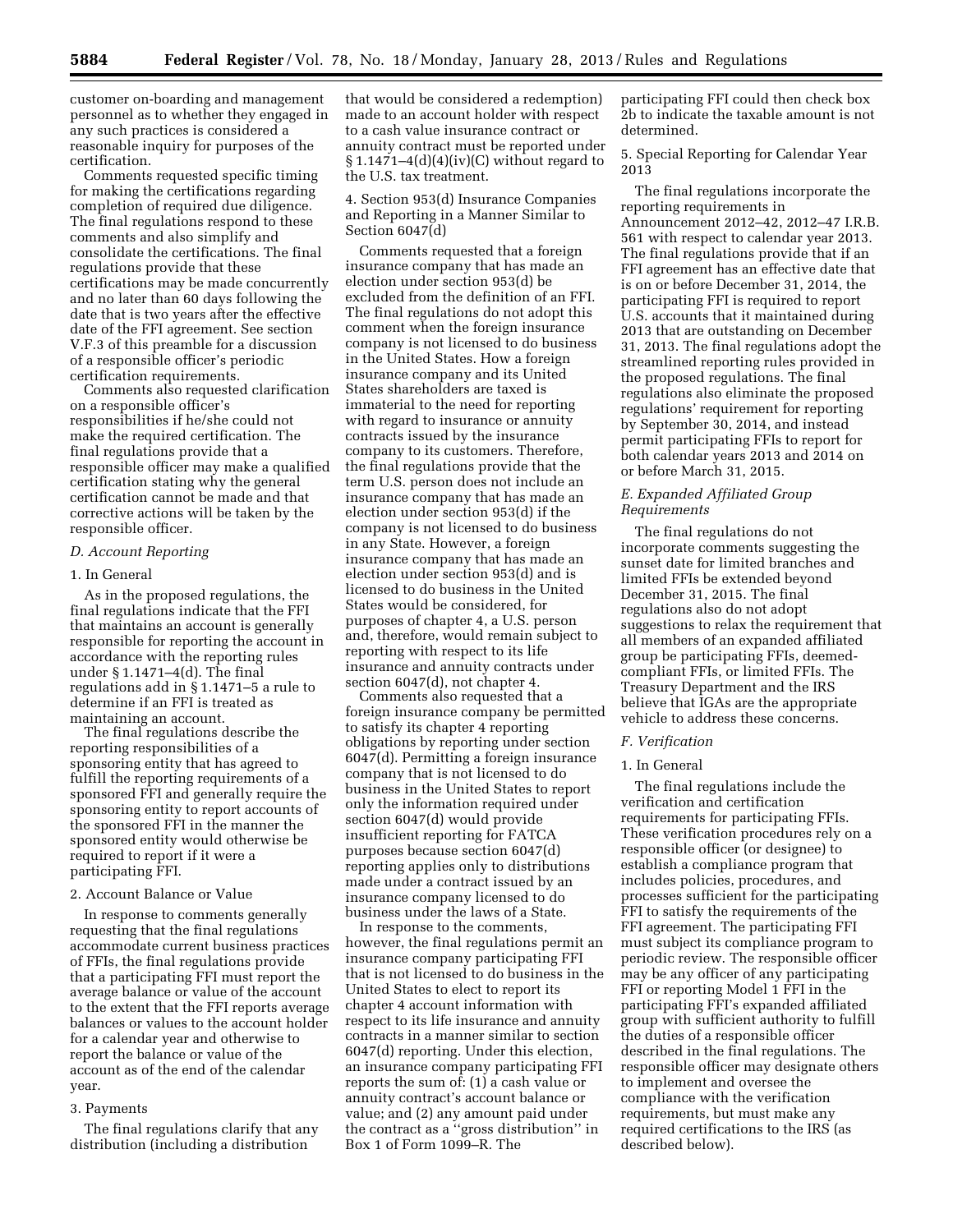## 2. Consolidated Compliance Program

In response to comments supporting the approach set forth in Notice 2011– 34 for an optional consolidated compliance program, the final regulations provide for such a program. Under the final regulations, a participating FFI, reporting Model 1 FFI, or U.S. financial institution (compliance FI) may agree to establish and maintain a consolidated compliance program and perform a consolidated periodic review on behalf of one or more FFIs in the same expanded affiliated group that elect this option (the consolidated compliance group). The consolidated compliance group is not required to include every FFI in the expanded affiliated group, and an expanded affiliated group may have multiple consolidated compliance groups organized under different or the same compliance FI. The final regulations also require a sponsoring entity to act as the compliance FI for all of the FFIs that it sponsors (including any certified deemed-compliant FFIs that it sponsors).

It is anticipated that additional guidance will be provided in either the instructions to the registration system or the FFI agreement for an electing FFI to identify itself as part of a consolidated compliance group and procedures for the responsible officer of the compliance FI to make the required certifications on behalf of the consolidated compliance group.

#### 3. Certification of Compliance

The final regulations require the responsible officer, on behalf of the participating FFI, to periodically certify to the IRS that the FFI is in compliance with the requirements of the FFI agreement. Such certification is required once every three years. In advance of such certification, a participating FFI is required to review its compliance program and its compliance with the requirements of the FFI agreement. In consideration of the results of this review, the responsible officer is required to certify to the IRS that it maintains effective internal controls and that there were no material failures during the certification period, or any material failures that did occur were corrected. A material failure is a failure of the participating FFI to fulfill the requirements of the FFI agreement if the failure was the result of a deliberate action by the participating FFI to avoid the requirements of the FFI agreement or was an error attributable to a failure to implement sufficient internal controls. The final regulations provide that a material failure that occurs in

limited circumstances will not result in an event of default. If a material failure occurring during the certification period has not been corrected, or if an event of default has occurred, the final regulations provide that a responsible officer may instead make a qualified certification.

## 4. IRS Review of Compliance

Comments requested guidance on the standards the IRS would apply when requesting additional information from a participating FFI to determine its compliance with its FFI agreement. The final regulations provide for general inquiries under which the IRS contacts the participating FFI to request additional information regarding the information reported on the returns filed by the participating FFI, and for inquiries when the IRS determines in its discretion that there may have been substantial non-compliance with an FFI agreement. The IRS expects that inquiries regarding substantial noncompliance will not be made on a routine basis. If a determination that there may have been substantial noncompliance is made, the IRS may inquire as to the FFI's compliance with certain requirements of the FFI agreement and may request information necessary to verify the participating FFI's compliance with the FFI agreement, such as a description of the participating FFI's procedures for conducting its periodic review. The IRS may also request the performance of specified review procedures (including an external audit). If the IRS determines, based upon its review, that the FFI has not substantially complied with the requirements of an FFI agreement, it will deliver a notice of event of default.

#### *G. Event of Default*

The final regulations define an event of default of the FFI agreement and describe procedures for a participating FFI to remediate an event of default. Comments expressed concern that any failure to comply with an FFI agreement would result in termination of that agreement. In response to these comments, the final regulations clarify that an event of default does not result in automatic termination of the FFI agreement. The final regulations provide that if the IRS becomes aware of an event of default, it will deliver a notice of default to the participating FFI and allow the participating FFI to develop a plan to remediate the event of default. If the participating FFI fails to respond to the notice of default or comply with an agreed-upon remediation plan, the IRS may terminate the FFI's participating FFI status within a

reasonable period of time, subject to an FFI's request for reconsideration of termination by written request to the LB&I Director for Foreign Payments Practice.

#### *H. Collective Refunds*

The final regulations provide that a participating FFI (or a reporting Model 1 FFI) may file a collective refund claim on behalf of its account holders and payees that were overwithheld upon under chapter 4, subject to certain conditions and procedural requirements.

## *I. Legal Prohibitions on Reporting U.S. Accounts and Withholding*

In response to comments requesting clarification on whether an FFI can enter into an FFI agreement if foreign law imposes prohibitions on the FFI's ability to report or withhold, the final regulations clarify that an FFI may enter into an FFI agreement if it can meet the requirements of § 1.1471–4(i). The final regulations require, however, that if foreign law prohibits a participating FFI from fulfilling its withholding obligations with respect to an account, the participating FFI must close the account within a reasonable time or, if local law prohibits closing the account, the participating FFI must block or transfer the account. Similarly, if a participating FFI is prohibited by foreign law, absent a waiver, from reporting information on an account that it must treat as a U.S. account, the final regulations provide that the participating FFI must request a waiver of foreign law from such account holder and if such waiver is not obtained within a reasonable period of time, the participating FFI must close or transfer such account.

## **VI. Comments and Changes to § 1.1471– 5—Definitions Applicable to Section 1471**

## *A. U.S. Account*

Comments requested additional exceptions from the definition of U.S. account for low-value accounts other than preexisting accounts and the depository account exception provided by section  $1471(d)(1)(B)$ . In response to these comments, the Treasury Department and the IRS have provided a \$50,000 exception for cash value insurance contracts by amending the definition of financial account, discussed below.

#### *B. Account Holder*

Comments requested clarification of whether an entity that is disregarded as an entity separate from its owner under § 301.7701–2(c)(2)(i) (disregarded entity)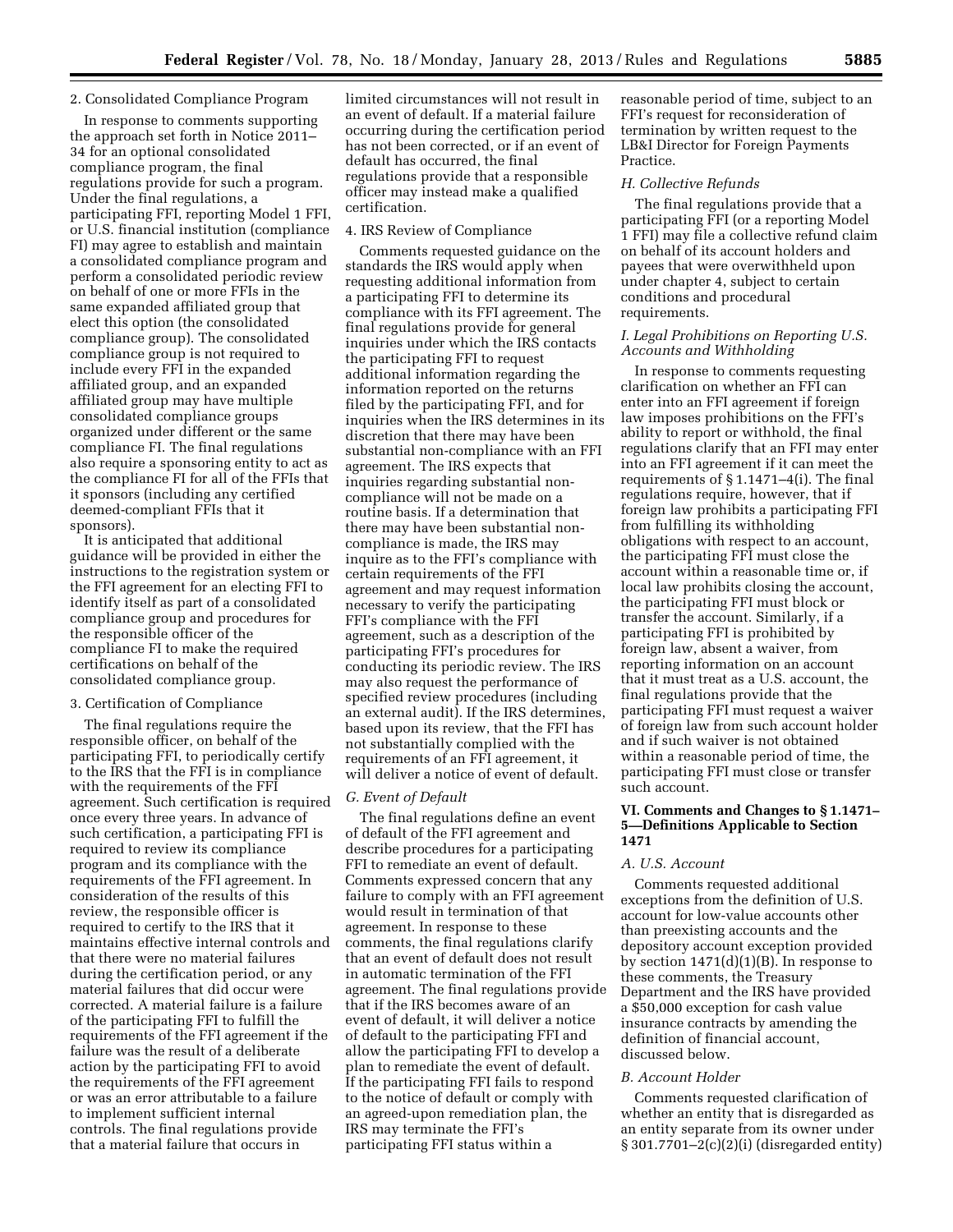is treated as an account holder. In response to these comments, because the definition of person excludes a disregarded entity, the final regulations clarify that an account held by a disregarded entity shall be treated as held by the person owning such entity.

Comments expressed concern regarding the identification of the account holder of insurance and annuity contracts. The final regulations provide that an insurance or annuity contract that is a financial account is treated as held by each person that can access the contract value (for example, through a loan, withdrawal, or surrender) or change a beneficiary under the contract. If no person can access the contract value or change a beneficiary under the contract, then the contract is treated as held by both the person(s) named in the contract as the owner(s) of the contract and each beneficiary under the contract. When the obligation to pay any benefit under the contract becomes fixed, the person entitled to such benefit is treated as a holder of the contract.

## *C. Financial Accounts*

#### 1. Depository Accounts

In response to comments, the final regulations limit the scope of the term depository account in a number of ways. For example, the final regulations exclude certain escrow accounts established for commercial transactions from treatment as financial accounts. The final regulations also exclude negotiable debt instruments that are traded on a regulated market or overthe-counter market and distributed through financial institutions. In response to comments, the final regulations also clarify the meaning of ''any other similar instrument'' in the definition of a depository account. The final regulations limit the scope of a depository account to an account for the placing of money (as opposed to the holding of property) in the custody of an entity engaged in a banking or similar business. The final regulations also clarify that a credit balance with respect to a credit card account issued by a credit card company is a depository account.

Comments requested guidance regarding the specific circumstances in which an amount held by an insurance company would be treated as a depository account. The final regulations provide that a depository account includes an amount that an insurance company holds under a guaranteed investment contract or under a similar agreement to pay or credit interest thereon. The final regulations also provide that a depository account

does not include an advance premium or premium deposit received by an insurance company, provided the prepayment or deposit relates to an insurance contract for which the premium is payable annually and the amount of the prepayment or deposit does not exceed the annual premium for the contract. Such amounts are also excluded from cash value for purposes of determining whether a contract is a cash value insurance contract.

## 2. Equity and Debt Interests

With regard to equity or debt interests in investment entities, the final regulations revise the financial account definition to correspond to the changes discussed below to the definition of FFI for investment entities. Accordingly, the final regulations generally remove from the financial account definition debt or equity interests in investment entities that are described solely in § 1.1471– 5(e)(4)(i)(A), which are generally investment advisors or asset managers. This treatment parallels the treatment of equity and debt interests in entities that act solely as depository institutions or custodial institutions.

Comments requested that bank holding companies should be treated like depository institutions for purposes of the financial account exclusion for non-regularly traded debt and equity interests to cover cases in which the holding company raises funds for its subsidiaries. Comments noted that these interests are often held through custodial institutions that are in a better position to document the holders and report and withhold on such instruments. The final regulations respond to these comments by generally removing from the definition of financial account debt or equity interests in holding companies and treasury centers of expanded affiliate groups whose aggregate income is derived primarily from active NFFEs, depository institutions, custodial institutions, and insurance companies.

Nevertheless, the final regulations limit the exception from financial account for a debt or equity interest in a holding company or a treasury center so that the exception does not apply in cases in which the debt or equity interest tracks the performance of one or more investment entities described in paragraph § 1.1471–5(e)(4)(i)(B) or (C) (generally traders and investment vehicles) or one or more passive NFFEs that are members of entity's expanded affiliated group rather than of the group as a whole. The final regulations also provide anti-abuse rules if the value of the interest is determined, directly or indirectly, primarily by reference to

assets that give rise (or could give rise) to withholdable payments, or the interest is issued with a principal purpose of avoiding the reporting or withholding requirements of chapter 4.

The proposed regulations provided that an equity or debt interest in certain types of financial institutions would be treated as a financial account only if the value of the interest is determined, directly or indirectly, primarily by reference to assets that give rise (or could give rise) to withholdable payments. Comments requested additional guidance regarding when an equity or debt interest would be considered to be determined, directly or indirectly, primarily by reference to assets that give rise (or could give rise) to withholdable payments. The final regulations provide that the value of an interest is determined, directly or indirectly, primarily by reference to assets that give rise (or could give rise) to withholdable payments if the amount payable upon redemption of the interest is either secured or determined primarily by reference to assets that give rise to withholdable payments. The value of a debt interest is determined, directly or indirectly, primarily by reference to assets that give rise (or could give rise) to withholdable payments if the debt is convertible into stock of a U.S. person, amounts payable as interest or upon redemption of the debt are determined primarily by reference to profits or assets of a U.S person, or the debt is secured by assets of a U.S. person.

A number of comments were received regarding the exception from financial account status for debt and equity that is regularly traded on an established securities market. The final regulations respond to comments by adopting the definitions provided in the final regulations under section 1472, including the revisions made to those regulations that provide a special rule for the initial year of public offering. The final regulations also clarify that an interest is not regularly traded if the holder of the interest (other than a financial institution acting as an intermediary) is registered on the books of the investment entity. This rule does not apply to the extent a holder's interest is registered prior to January 1, 2014, on the books of the investment entity. The proposed regulations excluded debt or equity interests in an investment entity that are regularly traded because such interests are typically held through other financial institutions, so that reporting by the issuing entity is not necessary to fulfill the purposes of chapter 4. Where that is not the case, the final regulations clarify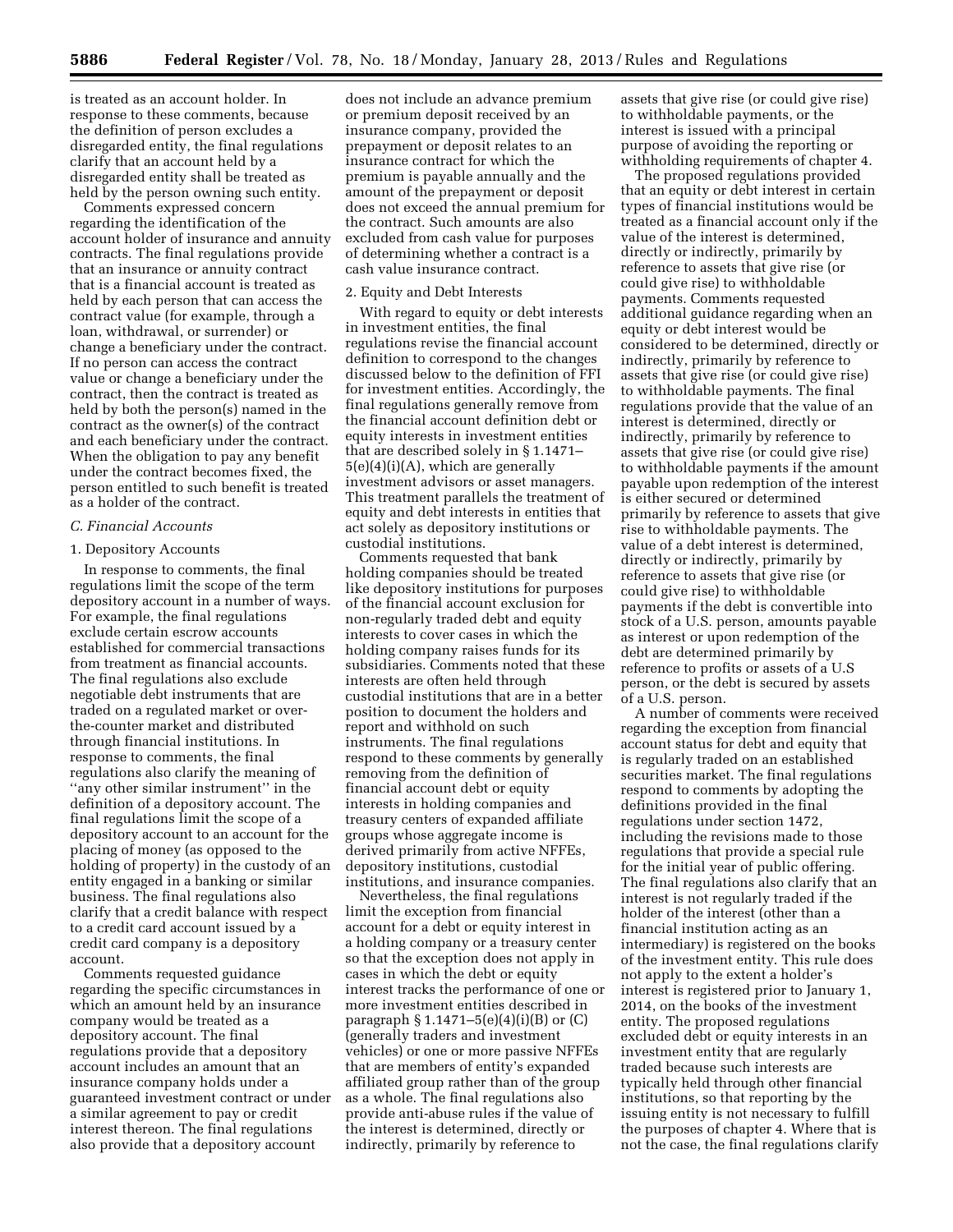that such interests are treated as financial accounts. See § 1.1471– 3(c)(9)(iii), however, for when the entity may rely upon a certification from broker acting as an agent of a payee (including receiving of payments on behalf of the payee from the entity).

## 3. Accounts Held by Estates

With regard to accounts held by estates, in response to comments, the final regulations conformed the chapter 4 rules with the reporting rules under section 6038D by excepting accounts held by estates from the definition of financial account.

## 4. Insurance Definitions and Contracts

Comments requested that the definitions of ''annuity contract,'' ''life insurance contract,'' and ''insurance company'' in the proposed regulation be modified to eliminate the need for foreign companies to become proficient in the specialized definitions of these terms under U.S. tax rules defining these products and to accommodate local law definitions and practices. In response to comments, the final regulations replace the references to U.S. tax law rules when defining these terms with plain language definitions and incorporate, where appropriate, references to local law definitions and practices.

Comments also requested that the final regulations clarify when an insurance company is a financial institution or a NFFE, because an insurance company's reserve activities could cause an insurance company that is not a specified insurance company to qualify as a depository institution, custodial institution, or investment entity. In response to these comments, the final regulations clarify that: (1) an insurance company that is not a specified insurance company must independently determine whether it is a depository institution, custodial institution, or investment entity; (2) an insurance company's reserve activities with respect to its insurance contracts and annuity contracts are not taken into consideration in determining whether the company is a depository institution, custodial institution, or investment entity; and (3) an insurance company that is not a financial institution is a NFFE.

The final regulations also respond to comments by expanding the exclusion from financial account status for certain term life insurance contracts. Because mortality risk under an insurance contract increases as the insured ages, the final regulations permit increasing periodic premium payments. To prevent front loading premiums, however, the

final regulations require that the premiums be payable at least annually during the period the contract is in existence or until the insured attains age 90, and that the premiums do not decrease over time.

In addition, the Treasury Department and the IRS did not accept comments requesting that return of premium be permitted to the extent that it did not exceed the aggregate premiums paid for the contract, without regard to mortality, morbidity, and expense charges. The Treasury Department and the IRS believe such instruments implicate the policy objectives of chapter 4. Accordingly, under the final regulations, if a policyholder at the beginning of January purchases a term life insurance contract with a \$100,000 annual premium, terminates the contract on April 1st, and upon termination receives \$75,000 as a return of the premium paid (\$100,000 less \$25,000 mortality, morbidity, and expense charges for the period the contract was in force), then the contract qualifies for the term contract exclusion from a cash value insurance contract. If, however, upon termination, the policyholder would receive an amount exceeding \$75,000, the contract would not qualify for exclusion from financial account status as a term life insurance contract.

Comments requested an exemption from financial account status for immediate pension or disability annuities that relate to exempt retirement or pension accounts. The final regulations respond to this comment by providing that a financial account does not include a noninvestment linked, non-transferable, immediate annuity purchased by the accountholder in connection with an exempt retirement or pension account.

In response to comments requesting an expansion of the contracts that are exempt from financial account status, the final regulations made a number of revisions to the rules associated with cash value insurance contracts. The final regulations provide that an insurance contract is excluded from the definition of a financial account unless it has a cash value that exceeds \$50,000 at any time during the calendar year, unless the participating FFI elects to report all contracts with a cash value. In addition, the final regulations exclude indemnity reinsurance contracts between two insurance companies from the definition of a cash value insurance contract and expand the exclusions from cash value to include a refund of premium upon the termination of a contract.

5. Exception for Certain Savings Accounts

Numerous comments were received requesting that the proposed regulation's exceptions from financial account status for certain savings accounts be expanded to accommodate savings vehicles commonly used in a number of jurisdictions. In response to these comments, substantial revisions were made to the exceptions in order to accommodate more savings vehicles without significantly increasing the ability for U.S. persons to use such vehicles to avoid chapter 4 reporting. For retirement and pension accounts, the excepted category is revised to eliminate the requirements that all contributions to the account be government, employer, or employee contributions and that the contributions be limited to earned income. In addition, the limitation on contributions is liberalized to allow plans that either have an annual contribution limit of \$50,000 or less or a maximum lifetime contribution limit of \$1,000,000 or less. The final regulations also add the condition that the relevant tax authorities require information reporting with respect to the account. For non-retirement savings accounts, the final regulations eliminate the requirement that contributions be limited by reference to earned income and instead require that the account be tax favored. The final regulations expand the definition of ''tax favored'' provided in the proposed regulations for purposes of these rules.

#### 6. Account Balance or Value

The proposed regulations did not provide express guidance on the manner in which debt interests should be valued. The final regulations revise the definition of account balance or value with respect to a debt interest to mean the principal amount of such debt.

Comments noted that certain insurance companies value insurance and annuity contracts on the contract's anniversary date under normal business practices. In response to these comments, the final regulations allow the annual reporting of account balance or value of an insurance or annuity contract to be based upon either the account value at calendar year end or the account value at each contract anniversary date. Also, the final regulations provide that in the case of an annuity contract for which no value is reported to the account holder, the annuity is valued using the discount interest rate and mortality tables that are either (1) prescribed under section 7520 and the regulations thereunder, or (2)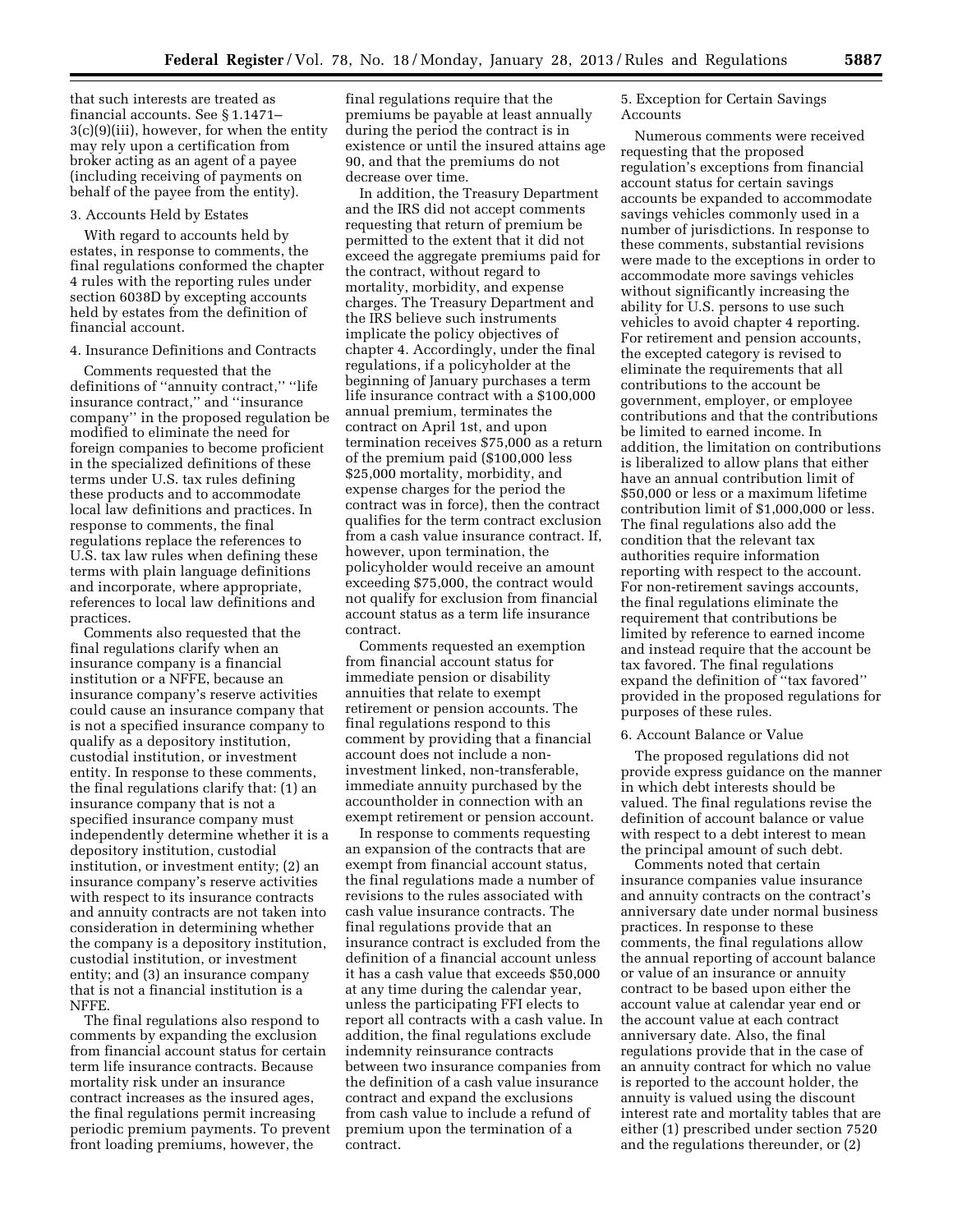used by the FFI to determine the amounts payable under the contract.

#### 7. Maintaining a Financial Account

The Treasury Department and the IRS received comments that the proposed regulations could be read to provide that a single account could be maintained by multiple entities (such as both a collective investment vehicle and its transfer agent), thereby creating multiple documentation, reporting, or withholding obligations for each entity. In response to these comments, the final regulations identify the entity that will be treated as maintaining a financial account in order to avoid requiring multiple entities to document, withhold, and report with respect to a financial account.

## *D. Foreign Financial Institution*

In response to comments requesting conformity between IGA definitions and the chapter 4 definitions, the final regulations amend the definition of FFI to provide that IGAs determine whether a resident entity described in the applicable IGA is an FFI. A corresponding change was made to the definition of NFFE. The statutory and regulatory definitions apply for entities that are not resident in IGA jurisdictions.

## *E. Financial Institution*

#### 1. Depository Institution

With regard to the definition of a depository institution, the Treasury Department and the IRS received a number of comments regarding whether merely accepting deposits was or should be sufficient to create depository institution status. In response to these comments, the final regulations clarify that accepting deposits is necessary but not sufficient to create depository entity status. Therefore, an entity that accepts deposits must also engage in one or more of the enumerated banking or financing activities (adapted from section 864's and section 954(f)'s active banking, financing, and similar business rules). The final regulations also provide that, to be treated as a depository institution, an entity needs to engage on a regular basis in one or more such activities. In addition, the final regulations clarify that an entity that completes money transfers by instructing agents to transmit funds is not in a banking or similar business because it does not accept deposits or other similar temporary investments of funds. The final regulations also clarify that an entity that solely accepts deposits from persons as collateral or security pursuant to a lease, loan, or

similar financing arrangement is not a depository institution. This exception is intended to exclude from FFI status entities such as finance companies that do not fund their operations through deposits and entities acting as networks for credit card banks that hold cash collateral from such banks.

#### 2. Custodial Institution

With regard to the definition of a custodial institution, the proposed regulations define custodial institutions by reference to whether over 20 percent of an entity's income is ''attributable to the holding of financial assets.'' In response to comments, the final regulations clarify the specific types of income that will be treated as attributable to holding financial assets.

In addition, in response to comments that new institutions (starts-ups) cannot qualify as custodial institutions, the final regulations provide a special rule for start-up entities that bases custodial institution status on the expectations and purposes of the entity.

## 3. Investment Entity

Comments requested that the definition of ''financial institution'' be clarified and more narrowly defined to exclude passive, non-commercial investment vehicles, including trusts. The IGAs adopt this approach by requiring an investment entity to undertake activity on behalf of customers. The IGAs also expand the definition of an investment entity to include an entity that provides certain financial services to customers, such as individual or collective portfolio management or otherwise investing, administering, or managing funds or money on behalf of other persons, regardless of whether the entity holds financial assets.

Taking into consideration comments that the provisions of the final regulations should conform as closely as possible to the provisions of the IGAs, the final regulations generally incorporate the definition of investment entity contained in the IGAs by providing that an investment entity includes any entity that primarily conducts as a business on behalf of customers: (1) trading in an enumerated list of financial instruments; (2) individual or collective portfolio management; or (3) otherwise investing, administering, or managing funds, money, or certain financial assets on behalf of other persons. In addition, the final regulations limit the scope of the proposed regulations' definition of investment entity by treating an entity (other than an entity that primarily conducts as a business on behalf of

customers one of the activities enumerated in the preceding sentence) the gross income of which is primarily attributable to investing, reinvesting, or trading as an investment entity only if the entity is managed by a depository institution, a custodial institution, another investment entity, or an insurance company that qualifies as a financial institution. Accordingly, passive entities that are not professionally managed are generally treated as passive NFFEs rather than as FFIs. However, entities that function or hold themselves out as mutual funds, hedge funds, or any similar investment vehicle established with an investment strategy of investing, reinvesting, or trading in financial assets are investment entities.

Consistent with the approach of the proposed regulations, the final regulations provide that an entity primarily conducts an activity as a business if gross income attributable to such activity equals or exceeds 50 percent of the entity's gross income.

## 4. Insurance Companies and Holding Companies

With regard to insurance companies and holding companies of insurance companies, the final regulations provide that a holding company that is a member of an expanded affiliated group that includes an insurance company will be treated as an FFI if it issues or is obligated to make payments with respect to a cash value insurance contract or annuity contract, regardless of whether it would otherwise be treated as an FFI.

## 5. Certain Holding Companies and Treasury Centers

Comments noted that under many circumstances a company within an affiliated group of companies that serves as a holding company or provides treasury services for or on behalf of group members should not be considered a financial institution under chapter 4. In response to these comments, the final regulations limit the circumstances under which a holding company or treasury center is treated as a financial institution. Under the final regulations, such entities are FFIs in two situations. First, subject to limited exceptions for nonfinancial groups, discussed below, such entities are FFIs if they are part of an expanded affiliated group that includes a depository institution, custodial institution, insurance company, or investment entity described in paragraph  $(e)(4)(i)(B)$  and  $(C)$  (not exclusively a financial service provider). Second, they are FFIs regardless of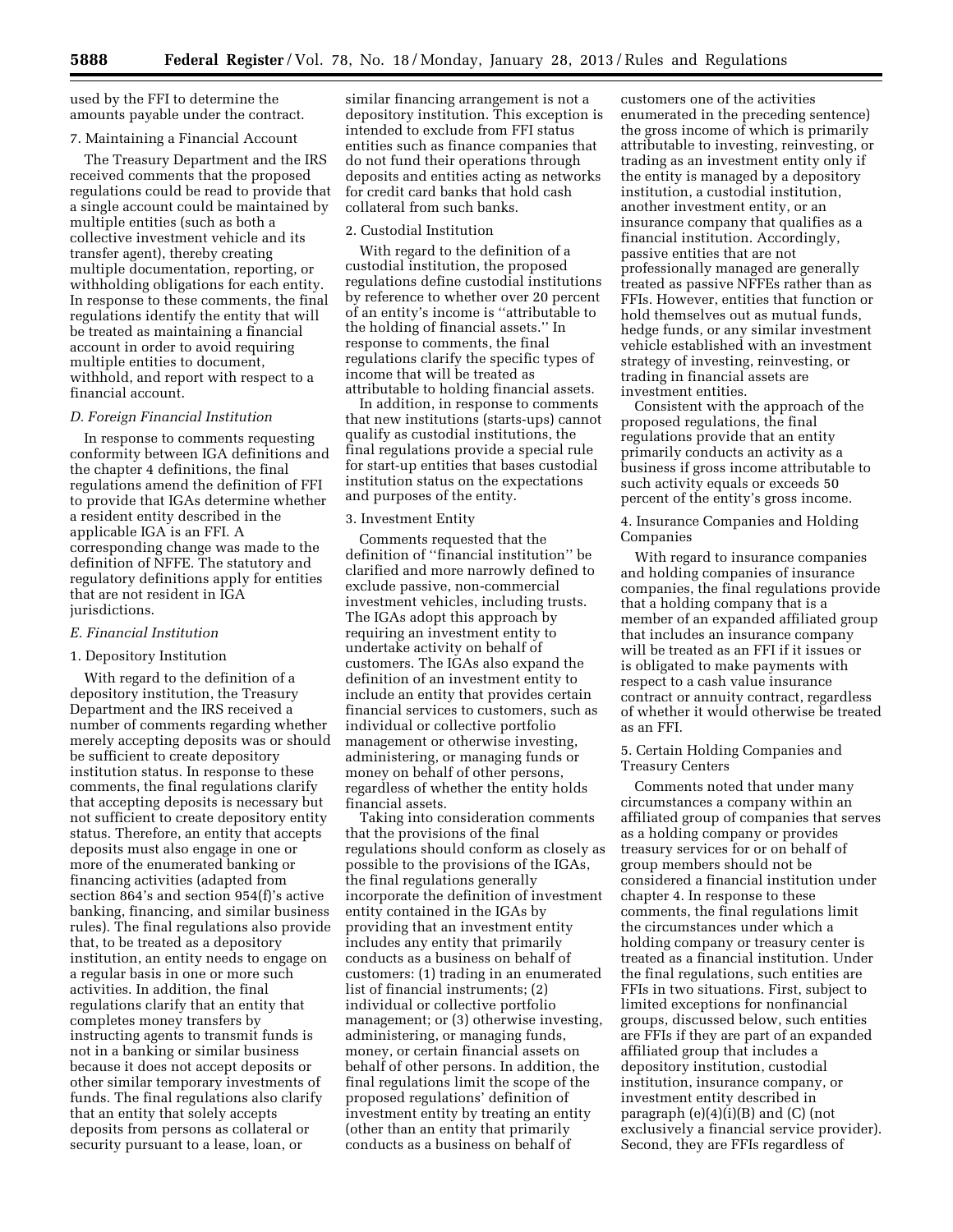whether they are a member of a nonfinancial group if they are formed in connection with or availed of by a collective investment vehicle, mutual fund, exchange traded fund, private equity fund, hedge fund, venture capital fund, leveraged buyout fund, or any similar investment vehicle established with an investment strategy of investing, reinvesting, or trading in financial assets. These rules help to ensure that holding companies and treasury centers cannot be used by financial groups with nonparticipating FFIs or limited FFIs to shelter payments from chapter 4 withholding.

#### 6. Exceptions to FFI Status

The Treasury Department and the IRS received a number of comments requesting more comprehensive exceptions to FFI status for holding companies and similar entities. Comments noted instances in which holding companies and other financial entities were part of a nonfinancial group, the activities of these entities were in furtherance of the nonfinancial business of the group, and the entities provided no meaningful investment opportunities to third-parties. In response to these comments, the final regulations provide more comprehensive exceptions to FFI status for certain nonfinancial group entities as described below. These entities are also excepted NFFEs for purposes of section 1472.

In particular, the final regulations provide an exception to FFI status (and passive NFFE status for section 1472 purposes) for holding companies, treasury centers, and captive finance companies that are part of a nonfinancial group. In response to comments, excepted holding companies may be part of nonfinancial group structures that include tiers of holding companies. Nonfinancial groups are permitted to include FFI members to a limited extent when all such members are participating FFIs or deemedcompliant FFIs. In response to comments, the final regulations also provide that an excepted entity can provide a mixture of holding company, treasury center, and captive finance company functions so long as substantially all of its activities are such activities. The final regulations also provide that this excepted status does not apply to entities formed in connection with or availed of by private equity funds and similar arrangements.

The final regulations also create a new exception to FFI status for excepted inter-affiliate FFIs. Comments noted that financial groups may include dormant entities, entities that were formed for a

specific deal and were not subsequently liquidated, or entities formed for regulatory purposes whose activities are entirely within the financial group. In response to these comments, the final regulations provide that an entity that is a member of a PFFI group is not an FFI if it: (1) does not maintain financial accounts (other than accounts maintained for members of its expanded affiliated group); (2) does not hold an account with or receive payments from any withholding agent other than a member of its expanded affiliated group; (3) does not make withholdable payments to any person other than to members of its expanded affiliated group that are not limited FFIs or limited branches; and (4) has not agreed to report under § 1.1471–4(d)(1)(ii) or otherwise act as an agent for chapter 4 purposes on behalf of any financial institution, including a member of its expanded affiliated group.

In response to comments, the final regulations also provide an exception for an entity that is changing its line or business, provided that the entity previously qualified as an active NFFE.

With regard to entities described in section 501(c), the final regulations exclude insurance companies described in section 501(c)(15) from the section 501(c) exception from FFI status. Section 501(c)(15) insurance companies are for-profit insurance companies that qualify for the exemption from U.S. tax because they are small companies, but are not in any way restricted from maintaining financial accounts for specified U.S. persons. Therefore, these entities are not low-risk, so as to warrant an exemption from FFI status.

#### *F. Deemed-Compliant FFIs*

#### 1. In General

The final regulations generally retain the same deemed-compliant categories that were included in the proposed regulations but have made several modifications and clarifications in response to comments received. In addition, the final regulations introduce new categories of deemed-compliant FFIs for certain credit card issuers, as described in § 1.1471–5 $(f)(1)(i)(E)$ , sponsored FFIs, as described in § 1.1471–5(f)(2)(iii), and limited-life debt investment entities, as described in § 1.1471–5(f)(2)(iv). In response to comments, the deemed compliant category for retirement funds has been combined with the exempt beneficial owner category for a retirement fund in § 1.1471–6(f). Because a non-profit organization may be either an FFI or an NFFE, the category for non-profit organizations that are exempt from

withholding under chapter 4 has been moved from the deemed-compliant FFI section to  $\S 1.1471 - 5(e)(5)$ , which describes entities that are excepted from treatment as financial institutions and are treated instead as excepted NFFEs. The proposed regulations indicated that the Treasury Department and the IRS were considering whether an additional deemed-compliant category should be created for insurance companies. In response to comments, the final regulations instead permit insurance companies to qualify as local FFIs and FFIs with only low-value accounts.

The Treasury Department and the IRS decline to adopt other recommendations to add to the categories of deemedcompliant FFIs to address jurisdictionspecific entities and arrangements and, instead, retain the proposed regulations' approach of using generally applicable attributes to define different categories of deemed compliant FFIs. Nevertheless, in the context of IGAs relating to the implementation of chapter 4, the Treasury Department will continue to identify entities that qualify as deemed-compliant FFIs on a jurisdiction-specific basis, and the final regulations treat those entities as deemed-compliant FFIs. In addition, the Treasury Department and the IRS have undertaken in other parts of these regulations to limit the number of entities that are subject to the chapter 4 rules. For example, as discussed herein, the category of exempt beneficial owners has been refined and expanded in response to comments and certain entities have been removed from the definition of FFI, either because they have neither customers nor assets relevant to the application of chapter 4 or because chapter 4's purposes are adequately served by treating such entities as NFFEs.

## 2. Registered Deemed-Compliant FFIs

#### a. Local FFIs

Comments requested that the final regulations expand the types of entities that qualify as local FFIs to include insurance companies, credit unions, and investment entities. The final regulations adopt these comments. The final regulations do not adopt comments that requested specific standards for an FFI to apply when determining whether it is regulated as a financial institution under the laws of its country of organization or incorporation. This requirement is intended merely to ensure that the government of incorporation or organization exercises some form of financial regulation over the FFI and, accordingly, is intended to be applied broadly.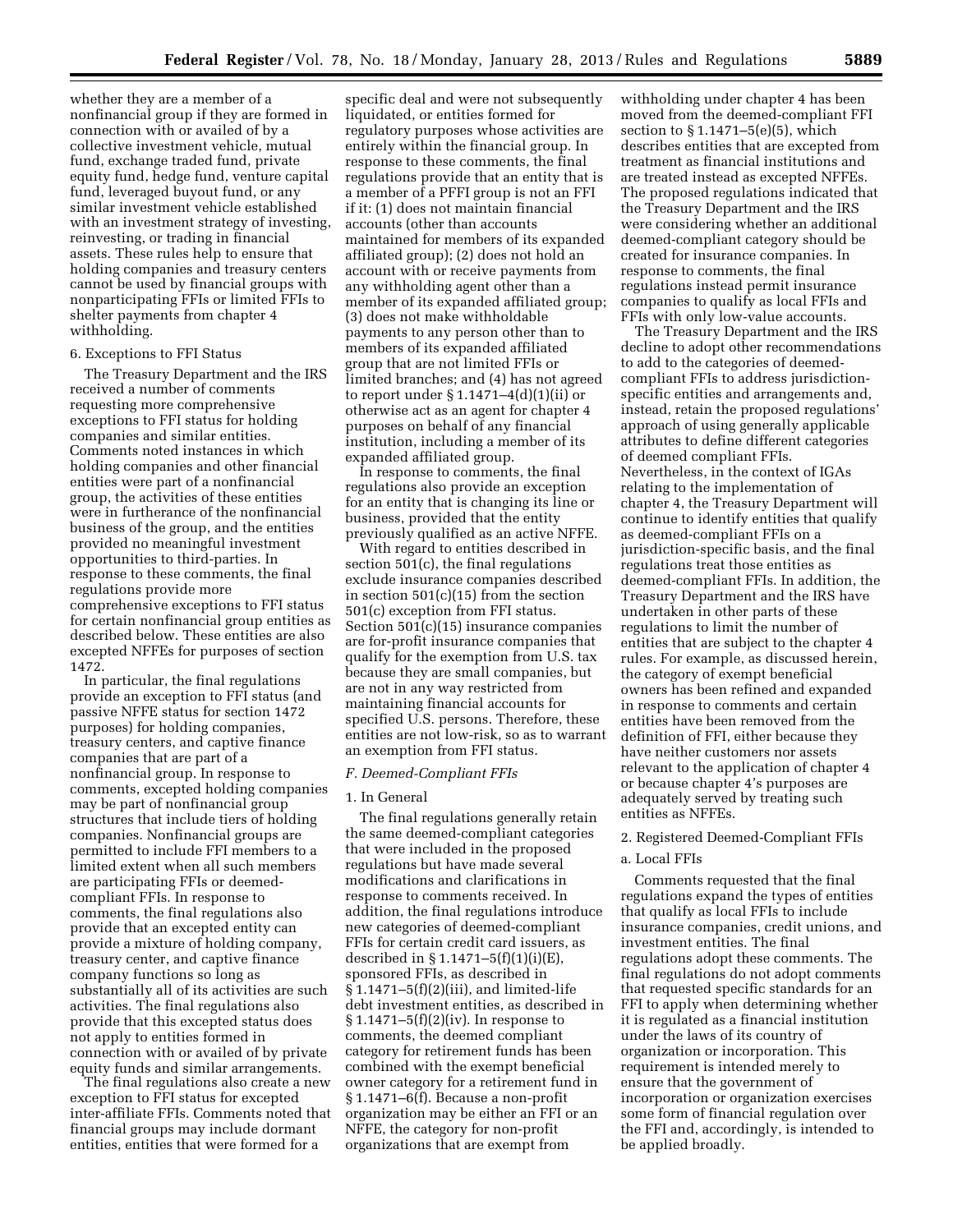The final regulations have amended the requirement that a local FFI not have a fixed place of business outside its country of incorporation or organization to permit an FFI to have a location in another jurisdiction, provided that location is not publicly advertised and performs solely administrative support functions (that is, back office functions). The Treasury Department and the IRS otherwise intend for the local FFI category to be available only to FFIs whose activities are limited to a single country. Accordingly, the Treasury Department and the IRS declined to adopt other comments suggesting that the presence and activities of the local FFI and its expanded affiliated group should not be limited to one country.

Comments pointed out that an FFI that services only the local population may advertise U.S. dollar denominated accounts for legitimate business reasons. In response to such comments, the final regulations eliminate the proposed regulations' prohibition against advertising U.S. dollar denominated deposit accounts or investments, provided that the FFI does not solicit customers or account holders outside its country of incorporation or organization. For this purpose, an FFI will not be considered to have solicited customers or account holders outside its country of incorporation or organization merely because it operates a Web site, provided that the Web site does not specifically indicate that the FFI maintains accounts for, or provides services to, nonresidents and does not otherwise target or solicit U.S. customers or account holders. Comments requested clarification as to whether an FFI would be considered to have solicited customers outside its country of incorporation or organization (the FFI's country) if it advertises through print, radio, or television that is distributed in multiple countries in addition to the FFI's country. The Treasury Department and the IRS have modified the regulations to indicate that an FFI whose print, radio, or television advertising is distributed outside the FFI's country is not considered to have solicited customers or account holder outside the FFI's country, provided the FFI's advertising is distributed or aired primarily within the FFI's country and the FFI does not advertise services or accounts for nonresidents and does not otherwise target or solicit U.S. customers or account holders.

In response to comments stating that many countries do not impose information reporting requirements on their financial institutions, the final regulations provide that an FFI may still

qualify as a local FFI notwithstanding that its accounts are not subject to information reporting or withholding requirements if the AML due diligence requirements of the FFI's country require the FFI to identify whether its account holders are residents of the FFI's country.

Comments noted that many FFIs would fail to meet the 98 percent resident account holder threshold provided in § 1.1471–5(f)(1)(i)(A)(*5*), and requested that the Treasury Department and the IRS reduce the threshold. The local FFI exception is not intended to apply to FFIs that serve significant numbers of nonresident account holders. The 98 percent threshold is intended to provide limited flexibility in cases in which a financial institution otherwise qualifies as a local FFI but has a few nonresident account holders, for example because a prior resident has moved or taken a job in another country. Accordingly, the Treasury Department and the IRS have declined to reduce the 98 percent threshold necessary to qualify for the local FFI exception.

The final regulations have amended the resident test in § 1.1471– 5(f)(1)(i)(A)(*5*) to require the resident threshold be applied based on account value instead of the number of accounts. In addition, to accommodate territories and administrative regions that primarily service their mainland populations, the resident threshold has been modified to permit the FFI to apply the test based on residents or citizens rather than solely based on residents, as provided in the proposed regulations.

Comments have also addressed the provision in the proposed regulations that required each member of the FFI's expanded affiliated group to qualify as a local FFI in order for any member of the group to qualify as a local FFI, and have noted that this requirement did not permit the group to have members that were NFFEs or other types of FFIs. The final regulations continue to provide that in order for an FFI to qualify as a local FFI, any FFI member of the expanded affiliated group should also be a local FFI in the same country, but provide an exception for members of the expanded affiliated group that are NFFEs or retirements funds described under § 1.1471–6(f).

The final regulations also add as a condition of local FFI status a requirement that the FFI not have policies or practices that discriminate against opening or maintaining accounts for U.S. individuals that are resident in the local FFI's country.

The Treasury Department and the IRS declined to adopt a number of other comments requesting changes to the local FFI registered deemed compliant criteria. The Treasury Department and the IRS believe that the final regulations strike the appropriate balance between ensuring that only entities that are lowrisk or otherwise not necessary to carry out the purposes of chapter 4 are given deemed-compliant status and providing rules that have application across a number of jurisdictions and legal and regulatory systems.

## b. Nonreporting Members of PFFI Groups

The final regulations retain the same requirements for a nonreporting member of a PFFI group that were provided in the proposed regulations except that the final regulations, in response to comments, conform this deemedcompliant category with other categories by allowing a nonreporting member of a PFFI group to close a U.S. account or an account of a nonparticipating FFI.

c. Qualified Collective Investment Vehicles

The final regulations retain the deemed-compliant category for qualified collective investment vehicles. The primary purpose of this deemedcompliant category is to provide relief for investment entities that are owned solely through participating FFIs or directly by large institutional investors, payments to which would not be subject to withholding or reporting under chapter 4. For this reason, the Treasury Department and the IRS have generally declined to adopt comments that request an expansion of the types of investors permitted in a qualified collective investment vehicle except that the final regulations permit investors that are retirement plans and nonprofit organizations. An investment entity that has other types of investors may be able to qualify as a deemedcompliant FFI if it meets the requirements under § 1.1471–  $5(f)(1)(i)(D)$  to be a restricted fund.

Comments suggested that an investment entity that is not regulated as an investment fund by its country of incorporation or organization should be considered regulated as an investment fund if it is regulated by the country in which it operates or if its fund manager is regulated with respect to the investment entity. The final regulations adopt this suggestion and expand the cases in which an investment entity will be considered to be regulated to include cases in which the investment entity is regulated in all of the countries in which it is registered and all countries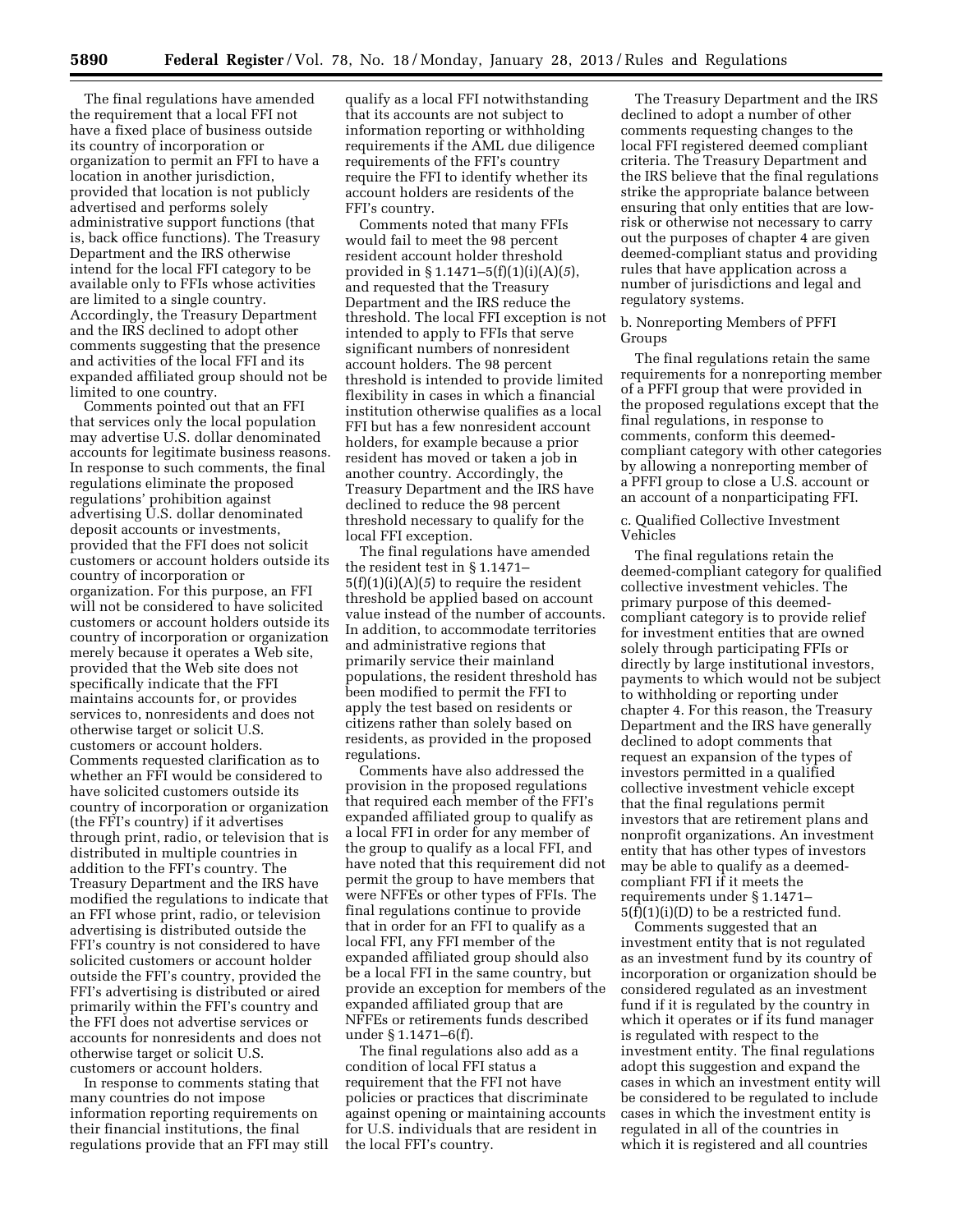in which it operates, or the investment entity's manager is regulated with respect to the investment entity in all countries in which the investment entity is registered and all countries in which the investment entity operates.

Comments requested that a collective investment vehicle be eligible for deemed-compliant status notwithstanding that the vehicle previously issued bearer shares which remain outstanding if the vehicle discontinues issuing such shares. In response to these comments, the final regulations permit a qualified collective investment vehicle to have outstanding bearer obligations that were issued prior to January 1, 2013, if the qualified collective investment vehicle identifies the status of the holder prior to payment, no shares are issued in bearer form, including reissuances of surrendered shares, after December 31, 2012, and certain other conditions are met.

#### d. Restricted Funds

As with qualified collective investment funds, comments suggested that a fund may not always be regulated by its country of incorporation or organization but should be considered regulated if it is regulated by the country in which it operates or if its fund manager is regulated with respect to the fund. The final regulations adopt this suggestion and expand the methods under which a fund will be considered to be regulated to include cases in which the fund is regulated in all of the countries in which it is registered and all countries in which it operates, or the fund's manager is regulated with respect to the investment entity in all countries in which the investment entity is registered and all countries in which the investment entity operates.

Several comments indicated confusion regarding the requirement that all interests in the fund must be sold through identified distributors or redeemed directly by the fund. The final regulations clarify that interests in the fund may be issued by the fund directly if the investor can only dispose of those interests by having them redeemed or transferred by the fund, and not by selling them on a secondary market. Further, the regulations clarify that interests in the restricted fund can only be issued directly by the fund or by designated distributors described in § 1.1471–5(f)(1)(i)(D)(*3*). Finally, the regulations clarify that interests in an investment fund that are issued through a transfer agent or a distributor that does not hold the interests as a nominee of the account holder are considered issued directly by the fund.

Because the restricted fund category was created to provide relief for foreign funds that only target foreign investors, the Treasury Department and the IRS declined to adopt comments requesting that the restricted fund category be expanded to permit U.S. distributors. However, in response to requests that the restricted fund distributor provisions include foreign branches of U.S. financial institutions in the list of acceptable distributors described in § 1.1471–5(f)(1)(i)(D)(*3*), the final regulations modify the definition of a participating FFI to include a qualified intermediary (''QI'') branch of a U.S. financial institution. In addition, since a foreign branch of a U.S. financial institution that is a reporting Model 1 FFI is a registered deemed-compliant FFI, such foreign branch will also satisfy the distributor requirements of § 1.1471–5(f)(1)(i)(D)(*3*).

In response to comments that the renegotiation of distribution agreements will take a substantial amount of time and requests that a restricted fund be provided an additional year in order to renegotiate its distribution agreements to include the prohibitions required under § 1.1471–5(f)(1)(i)(D), the Treasury Department and the IRS are providing investment funds until the later of June 30, 2014, or six months after the date the investment fund registers with the IRS as a registered deemed-compliant FFI to renegotiate its debt and equity interest distribution agreements to comply with § 1.1471– 5(f)(1)(i)(D)(*4*) and (*5*). The Treasury Department and the IRS are also modifying the sales restrictions of § 1.1471–5(f)(1)(i)(D)(*4*) to restrict sales only to specified U.S. persons, rather than all U.S. persons as was provided in the proposed regulations.

The Treasury Department and the IRS did not adopt comments requesting that the prohibition on sales to U.S. persons be limited only to sales to U.S. residents because such change would be inconsistent with the policy objectives of chapter 4. The Treasury Department and the IRS also declined to remove the requirement that a restricted fund acquire or redeem all debt and equity interests that were issued through a distributor that ceases to be a qualifying distributor within six months of the distributor's change in status, but have modified the requirement to permit such interests to be transferred to another distributor described in § 1.1471–5(f)(1)(i)(D)(*3*).

Comments also requested that a restricted fund be permitted to have preexisting direct accounts that were issued in bearer form before January 1, 2013, if the fund performs the required

account identification procedures when the bearer certificate is presented for payment. In response, the final regulations permit a restricted fund to have outstanding bearer obligations that were issued prior to January 1, 2013, if the restricted fund identifies the status of the holder prior to payment, no shares are issued in bearer form, including reissuances of surrendered shares, after December 31, 2012, and certain other conditions are met.

#### e. Qualified Credit Card Issuers

The Treasury Department and the IRS have received comments requesting a deemed-compliant category for credit card issuers that accept deposits associated with the credit card. In response to these comments, the Treasury Department and the IRS are adding a new category of registered deemed-compliant FFIs to the final regulations for credit card issuers that agree to prevent a customer from having a deposit with the credit card issuer in excess of \$50,000.

## f. Registered Deemed-Compliant Procedural Requirements

Comments requested that the qualified collective investment vehicle rules provide a cure period in the case of noncompliance that occurs following the FFI's registration with the IRS (including a change of status by the FFI's interest holders that results in disqualification as a qualified collective investment vehicle). The final regulations provide a registered deemed-compliant FFI with six months from the time it becomes ineligible for the registered deemed-compliant status to cure the default or notify the IRS of its change in status.

## g. Sponsored FFIs

Comments noted that in many cases it may be preferable for a trustee or fund manager to perform the due diligence and reporting for all of the FFIs which it manages on a consolidated basis. Comments also noted that a number of U.S. financial institutions have systems in place to perform all due diligence, withholding, and reporting obligations of its controlled foreign corporation subsidiaries for U.S. tax purposes. In response to these comments, the final regulations create a registered deemed compliant FFI category for sponsored FFIs for which a sponsoring entity agrees to perform all due diligence, withholding, reporting, and other requirements the sponsored FFI would have been required to perform if it were a participating FFI, and complies with certain other requirements.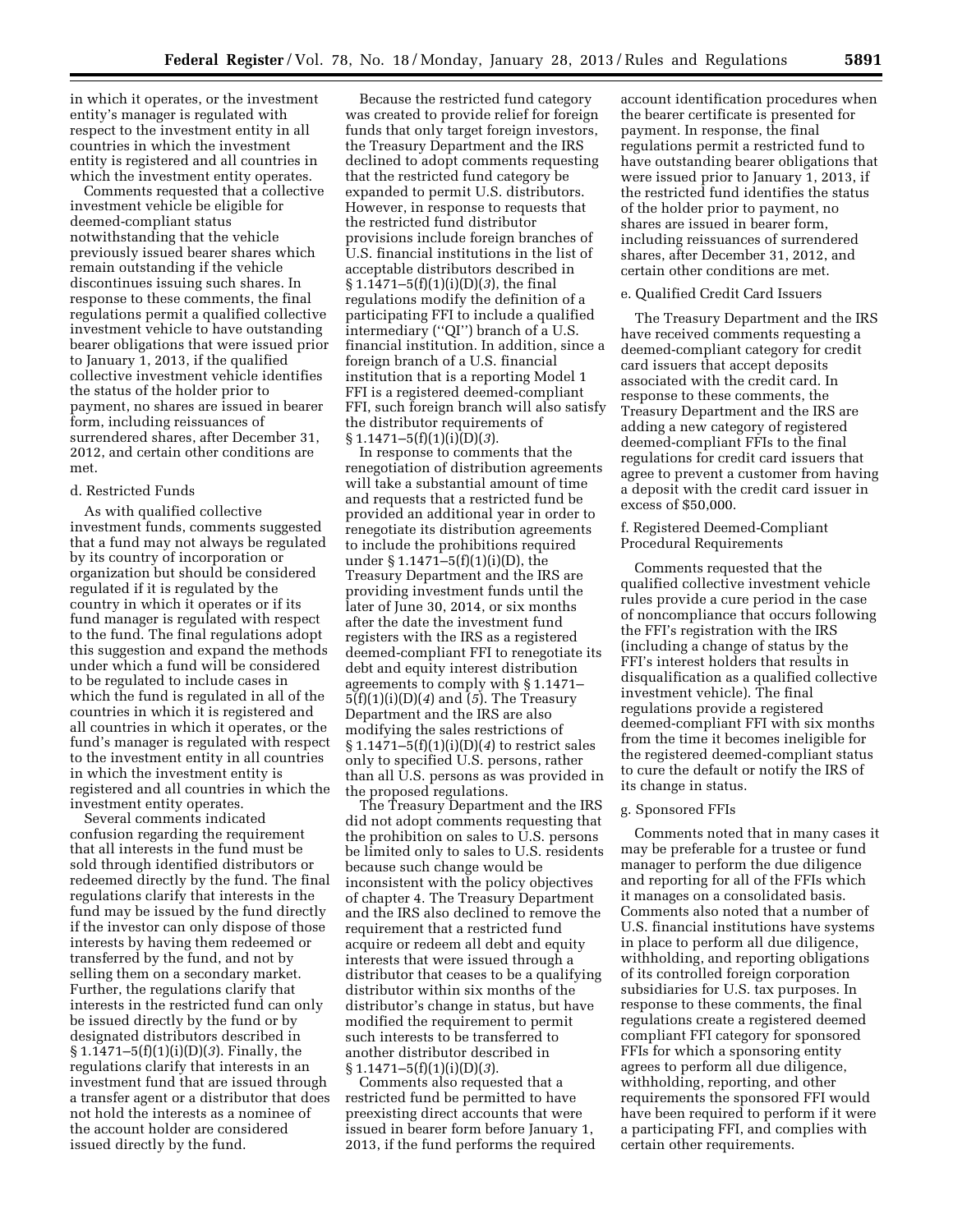## 3. Certified Deemed-Compliant FFIs

## a. Nonregistering Local Banks

In response to comments requesting a simplification of the definition of a bank for purposes of the nonregistering local bank category, the final regulations do not include a cross reference to section 581 and have clarified that, in addition to banks, certain credit unions or similar organizations may also qualify as nonregistering local banks. The final regulations amend the requirements applicable to a nonregistering local bank to conform with the changes made to the local FFI registered deemedcompliant category described above.

Because the nonregistering local bank category was intended to apply only to very small FFIs, the Treasury Department and the IRS declined to adopt comments requesting that the threshold for total assets of the FFI be raised above \$175 million for the FFI and \$500 million for the FFI's expanded affiliated group.

## b. Sponsored, Closely Held Investment Vehicles

The final regulations also create a certified deemed-compliant category for sponsored, closely held investment vehicles, which are sponsored by a sponsoring FFI in the same manner as the registered deemed-compliant category.

c. Limited Life Debt Investment Entities

The Treasury Department and the IRS received comments stating that certain investment vehicles will be unable to comply with the registration and due diligence requirements in the regulations, thus necessitating a deemed-compliant category for such entities. In particular, comments have noted that vehicles that have a fixed lifespan and that were created for the purpose in investing in a limited type of debt obligation with the intent to hold such obligations until maturity or until the liquidation of the vehicle will often provide the trustee of the vehicle with limited authority to act in manner not specifically provided for under the agreement. In most cases, the trustee would not be permitted to register the vehicle as a participating FFI or comply with the due diligence requirements of a participating FFI unless the trust indenture requires the trustee to do so, the trustee is required to do so under a provision of law, or all of the investors in the vehicle agree to amend the trust agreement to provide the trustee with the power to act in such a manner. In order to provide time to address these limitations, the final regulations permit these entities to qualify as deemedcompliant FFIs for a limited period of time. After December 31, 2016, the deemed-compliant status of these entities terminates, and each such entity will be required to comply with the terms of any applicable IGA or otherwise register as a participating FFI.

## 4. Owner-Documented FFIs

Comments stated that the \$50,000 debt limit on owner-documented FFIs was too restrictive for common business practices of many small FFIs and requested that such entities be allowed to have unlimited debt interests provided the FFI identify and pass up to the withholding agent the chapter 4 status of all debt holders. In response to these comments, the final regulations no longer prohibit owner-documented FFIs from issuing debt interests that constitute financial accounts in excess of \$50,000 to persons other than nonparticipating FFIs, provided that the owner-documented FFI reports all individuals and specified U.S. persons that directly or indirectly hold such interests (other than persons that hold such interests through a participating FFI, registered deemed-compliant FFI, certified deemed-compliant FFI, U.S. person, exempt beneficial owner, or excepted NFFE) to the designated withholding agent.

#### 5. Restricted Distributors

Comments requested that § 1.1471– 5(f)(4) be amended to permit a participating FFI to treat a distributor as a restricted distributor. The Treasury Department and the IRS agree that permitting a participating FFI that holds an interest in a restricted fund as a nominee to use a restricted distributor to distribute that interest fulfills the same purpose as permitting the restricted fund to use a restricted distributor. For this reason, the final regulations have been amended to permit a participating FFI to use a restricted distributor to distribute interests in a restricted fund that the participating FFI holds as a nominee.

#### *G. Recalcitrant Account Holders*

The final regulations expand the definition of recalcitrant account holder to include an account holder that is documented as an NFFE (other than a WP or WT) but that fails to provide the information required under § 1.1471– 3(d) regarding its owners.

The final regulations also revise the start of recalcitrant account holder status to coordinate with a participating FFI's withholding requirements. The final regulations require a participating FFI or deemed-compliant FFI to treat an account other than preexisting account

or an account (including preexisting account) that undergoes a change in circumstances as held by a recalcitrant account holder beginning on the earlier of the date a withholdable payment or foreign passthru payment is made to the account or the date that is 90 days after account opening or the change in circumstances.

The proposed regulations did not coordinate recalcitrant account holder status under chapter 4 with the chapter 61 backup withholding procedures for cases in which a participating FFI receives a notice from the IRS regarding a name and TIN mismatch for an account holder. The final regulations clarify that an account for which the participating FFI or deemed-compliant FFI receives a notice from the IRS indicating that the name and TIN combination provided for the account holder is incorrect will be treated as a recalcitrant account holder following the date of such notice if the account holder does not provide a correct name and TIN combination within the time prescribed in § 31.3406(d)–5(a). The IRS intends to provide a process similar to the ''B Notice'' process of chapter 61 to notify an FFI of a name/TIN mismatch for an account holder of a U.S. account that was reported under § 1.1471–4(d). Under § 31.3406(d)–5(a), a payor that receives a ''B Notice'' for a payee is required to start backup withholding and reporting reportable payments made to such payee on or before the 30th business day after the receipt of the ''B Notice.'' Similarly, a participating FFI or deemed-compliant FFI is required to treat an account holder for which it receives a notice indicating a name/TIN mismatch as a recalcitrant account holder (and withhold and report to the extent required) on or before the 30th business day after the FFI receives such notice.

## *H. Expanded Affiliated Group*

Proposed § 1.1471–5(i) defined an expanded affiliated group for purposes of chapter 4. The final regulations make two material changes to the proposed regulations.

First, some comments requested an exclusion from membership in an expanded affiliated group for entities formed through seed capital investments by another group member. These comments described a seed capital investment as an initial capital contribution made to an investment entity by an entity related to the manager of the investment entity for purposes of establishing a performance record before selling interests in the entity to unrelated investors or for purposes otherwise deemed appropriate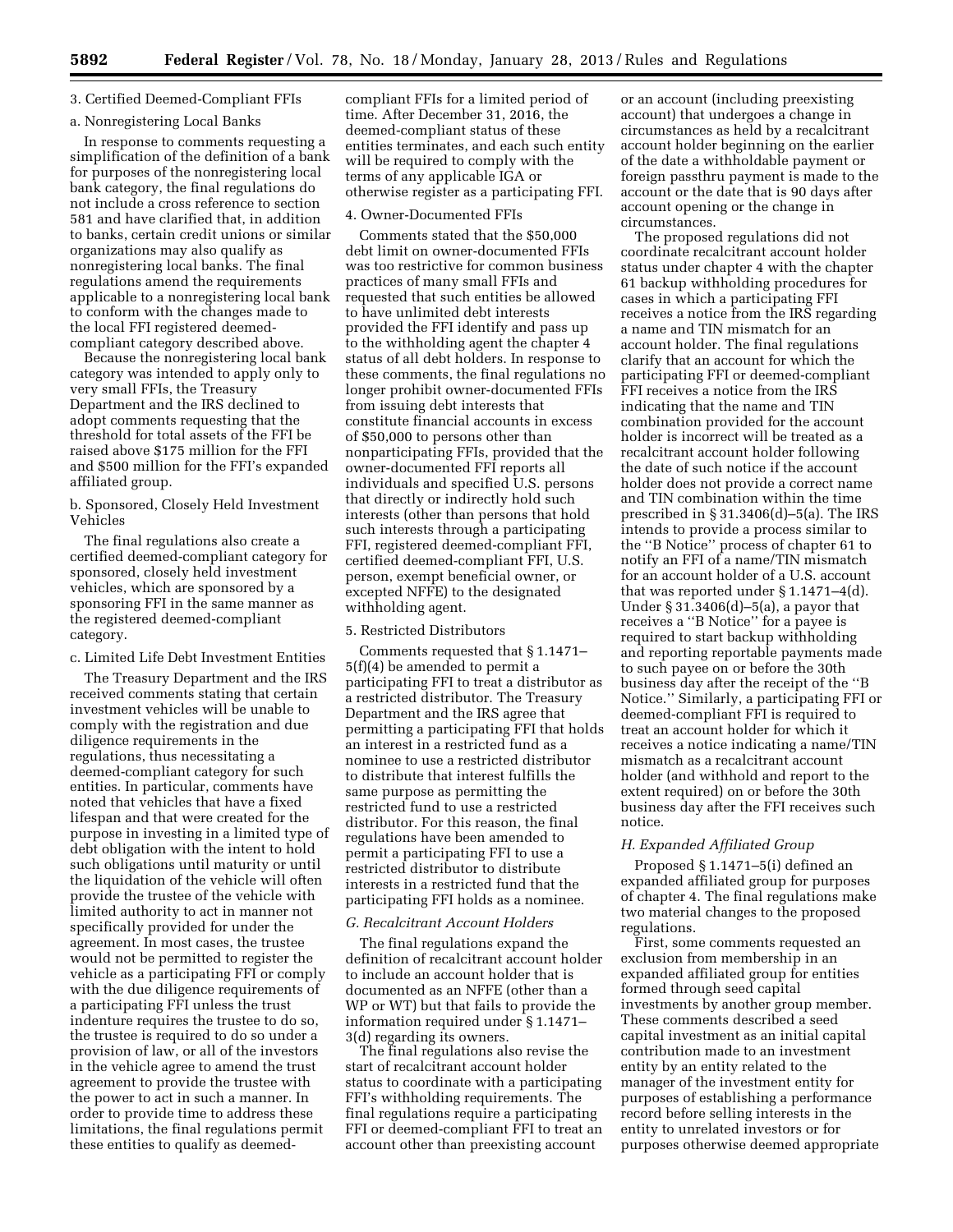by the manager. In support of this exclusion, comments noted the burden of monitoring ownership changes in the investment entity for determining when to exclude the entity as a member of such a group, including the potential updating required for purposes of the group's FFI application with the IRS. In response to these comments, the final regulations modify the definition of expanded affiliated group to exclude from the group an investment entity owned by an FFI group member when the member's ownership exists solely to provide a seed capital investment in an entity. The final regulations describe the circumstances in which an investment qualifies for this treatment (including by defining seed capital) and prescribe a three-year period in which the investment entity is excluded from the group.

Second, the final regulations incorporate an anti-abuse rule that disregards a change in ownership, voting rights, or the form of an entity with respect to an expanded affiliated group if the change is pursuant to a plan a principal purpose of which is to avoid withholding or reporting obligations under chapter 4.

## **VII. Comments and Changes to Section 1.1471–6—Payments Beneficially Owned by Exempt Beneficial Owners**

Proposed § 1.1471–6 defined classes of entities that qualify as exempt beneficial owners for purposes of chapter 4. The final regulations expand the circumstances in which certain classes of entities qualify as exempt beneficial owners and modify when an entity qualifies as an exempt beneficial owner under § 1.1471–6(g) (describing certain entities owned by only exempt beneficial owners). The final regulations also clarify that, except as provided in § 1.1471–6(f) (regarding retirement funds), an entity cannot qualify as an exempt beneficial owner unless it is the beneficial owner of the payment.

To coordinate the final regulations' identification of specific entities as exempt beneficial owners with the IGAs, the definition of an exempt beneficial owner is expanded to include any entity identified as an exempt beneficial owner pursuant to an IGA. This change is incorporated into the definition of an exempt beneficial owner in § 1.1471–1(b)(38).

Comments noted that limiting the definition of international organization to include only international organizations in which the United States participates as a member was unnecessary. In response to these comments, this definition has been expanded to allow an entity to qualify

as an international organization if the entity: (1) is a supranational organization or intergovernmental organization recognized as an international organization under certain provisions of foreign law or that has in effect a headquarters agreement with a foreign government; and (2) prevents private inurement under the principles of § 1.1471–6(b)(3)(ii).

In response to comments, the final regulations broaden the classes of pension funds qualifying as exempt beneficial owners under § 1.1471–6(f) by including several new categories of pension funds, each of which applies without regard to whether the pension fund is the beneficial owner of income. Comments requested removal of the beneficial owner requirement because, depending on the jurisdiction, a fund may or may not be treated as the beneficial owner of income it receives under local law. Other comments were received regarding the interaction of the exemption for retirement plans in proposed § 1.1471–6(f) with those retirement plans afforded deemed compliant status in proposed § 1.1471– 5(f)(2)(ii) (which did not require the plan to be the beneficial owner and which included certain plans with fewer than twenty participants). In response to these comments, § 1.1471– 5(f)(2)(ii) was removed and the types of retirement plans that may qualify as exempt beneficial owners under § 1.1471–6(f) regardless of whether they are beneficial owners was expanded, as described below.

In response to comments, the final regulations treat a fund entitled to benefits under an income tax treaty and operated principally to administer or provide pension or retirement benefits as an exempt beneficial owner regardless of whether the fund is generally exempt from taxation in the country in which it is organized.

Regarding the general requirements for retirement funds included in proposed § 1.1471–6(f), comments noted that many plans would fail to qualify under the rule requiring that all contributions to the plan, except for rollover contributions from other retirement funds, come from employer or employee contributions. Comments suggested alternative requirements to prevent funds from being abused for chapter 4 purposes, including annual information reporting, strict limitations on withdrawals or distributions from the fund, or penalties for early distributions. Additionally, comments noted that certain types of mandatory government plans may also fail the requirement in proposed § 1.1471–6(f) that contributions be solely from

employer or employee contributions. Comments also requested that funds that provide for disability or death benefits should not disqualify a retirement fund from being an exempt beneficial owner that would otherwise qualify under § 1.1471–6(f).

In response to these comments, the final regulations: (1) provide rules allowing for alternative sources of contributions apart from those from employers and employees; (2) provide anti-abuse provisions based on alternatives suggested in comments; and (3) allow, in appropriate circumstances, plans to provide disability or death benefits. In response to comments, the final regulations also broaden the treatyqualified retirement fund category and add a new category for funds formed pursuant to pension plans that would meet the requirements of section 401(a), other than the requirement that the plan be funded by a trust created or organized in the United States.

Comments also questioned whether the proposed regulations intended to exclude certain pension funds established by exempt beneficial owners, noting that the regulations under section 892 specifically include an exemption for certain pension funds established by foreign governments. The Treasury Department and the IRS generally intend for these types of pension funds to qualify as exempt beneficial owners. To eliminate the possibility that such plans might not so qualify in appropriate cases, the final regulations provide that pension funds meeting certain requirements (relating to retirement, disability, or death benefits) will qualify as exempt beneficial owners when established by another exempt beneficial owner for its employees, employees' beneficiaries, or other persons providing services to such funds.

With respect to the allowance in proposed § 1.1471–6(g) providing exempt beneficial owner status to certain entities wholly owned by exempt beneficial owners, comments noted that this provision did not contemplate structures in which entities are owned directly by other entities that would qualify as exempt beneficial owners under § 1.1471–6(g). The final regulations are amended to clarify that exempt beneficial owner status under § 1.1471–6(g) applies in such cases. The final regulations also clarify that receiving loans from depository institutions or issuing debt to other exempt beneficial owners will not prevent an entity from qualifying as an exempt beneficial owner under § 1.1471–6(g).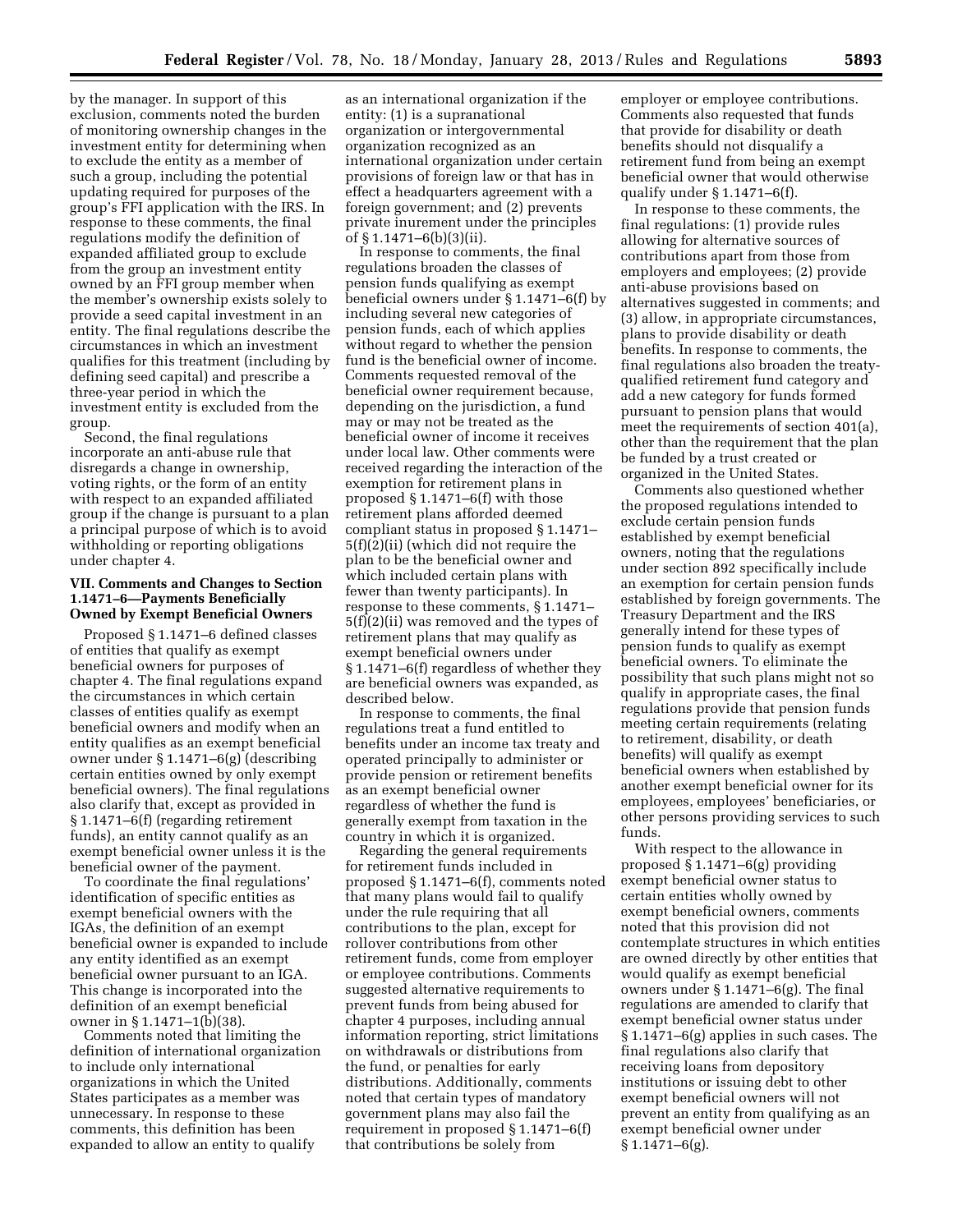The final regulations provide in § 1.1471–6(h) an exception to exempt beneficial owner status for foreign governments, international organizations, foreign central banks of issue, and the governments of U.S. territories that engage in certain commercial activities, replacing the prohibition in the proposed regulations on commercial activities that had applied only to foreign governments. Some comments noted that an entity would fail to qualify as an exempt beneficial owner under the commercial activities exception in the proposed regulations even when the entity accepts deposits or maintains financial accounts only for exempt beneficial owners (such as the members in an entity such as a development bank organized by certain foreign governments). The final regulations respond to these comments by providing a limitation on the commercial activities exception for activities for or on behalf of other exempt beneficial owners.

## **VIII. Section 1.1472–1—Withholding on NFFEs**

The regulations under section 1472 provide rules applicable to withholding agents for withholding on certain NFFEs and reporting with respect to the substantial U.S. owners of certain NFFEs.

In response to comments requesting a transition period to accommodate the creation of associated systems, the final regulations provide that withholding agents are required to withhold under section 1472 only with respect to withholdable payments made after December 31, 2013. In addition, § 1.1472–1(b)(2) provides that withholding agents are not required to withhold under section 1472 on payments made before January 1, 2015, with respect to a preexisting obligation to a payee that is not a prima facie FFI and for which a withholding agent does not have documentation indicating the payee's status as a passive NFFE with one or more substantial U.S. owners.

The final regulations also clarify the interaction of section 1472 withholding with a participating FFI's withholding obligations under section 1471(b) and the associated regulations. Under the final regulations, a participating FFI that complies with its withholding obligations under § 1.1471–4(b) will be deemed to satisfy its obligations under section 1472 with respect to withholdable payments made to NFFEs that are account holders. Section 1472 will continue to apply to a participating FFI that acts as a withholding agent on a withholdable payment made to an

NFFE that is not an account holder (for example, a payment with respect to a contract that does not constitute a financial account). These withholding obligations will be limited, however, by  $§ 1.1473-1(a)(4)(vi)$ , which provides a temporary exception from the definition of withholdable payment for certain payments of U.S. source FDAP income made prior to January 1, 2017, with respect to offshore obligations.

In response to comments, § 1.1472– 1(c)(1)(i)(B) clarifies the application of the publicly traded rules for excepted NFFE status in the year of an initial public offering.

With regard to the exception from withholding for payments to active NFFEs, the Treasury Department and the IRS received comments requesting that passive income be defined by reference to section 954(c). This comment was not adopted. The Treasury Department and the IRS believe that providing a specific list of items constituting passive income will provide more certainty for withholding agents and NFFEs. The final regulations do, however, clarify the scope of passive income, including the rules regarding commodities. In addition, in response to comments, the final regulations expand the exceptions to passive income in a number of respects. First, the final regulations in  $\S 1.1472-1(c)(1)(iv)(B)$ provide that passive income will not include dividends, interest, rents, and royalties received or accrued from a related person to the extent that they are properly allocable to income of the payor that is not passive income. Second, the final regulations provide an exception from passive income for certain income earned by dealers acting in the ordinary course of their trade or business.

In addition, the final regulations provide expanded categories of excepted NFFEs to address the treatment of holding companies and similar entities that are part of and that support a group conducting an active trade or business. The final regulations also clarify that an entity will not be an active NFFE unless less than 50 percent of its gross income is from passive income and less than 50 percent of its assets are passive assets (that is, assets that produce or are held for the production of passive income), on a weighted average basis.

Also, the requirements for reporting on substantial U.S. owners were moved to § 1.1474–1(i)(2) in the final regulations to include these requirements with the other reporting requirements applicable to withholding agents.

#### **IX. Changes and Comments to § 1.1473– 1—Section 1473 Definitions**

#### *A. Withholdable Payment*

## 1. In General

Comments noted that U.S. mutual funds that invest in foreign securities will pay dividends that are withholdable payments and, correspondingly, that gross proceeds from the sale of interests in such U.S. funds would be withholdable payments. Those comments requested that the definition of withholdable payment be amended such that U.S. fund dividends would be characterized based on the assets held by the fund and would be subject to withholding only to the extent provided under the foreign passthru payment rules otherwise applicable to participating FFIs to avoid creating a competitive imbalance.

The final regulations provide temporary relief to U.S. stock and debt issuers, including U.S. funds, by delaying withholding on gross proceeds until 2017. Treasury and the IRS do not believe, however, that eliminating chapter 4 withholding on payments of dividends that constitute U.S. source FDAP income under chapter 3 advances the purposes of chapter 4. It is expected, however, that these issues will be alleviated in practice through the conclusion of IGAs.

Comments also requested that the rules defining withholdable payment exclude payments that are reported by the withholding agent on Form 5471 or 5472 in order to alleviate duplicative reporting. The final regulations do not adopt this comment because the chapter 4 withholding rules serve different purposes than the reporting regimes under sections 6038 and 6038A which underlie Forms 5471 and 5472.

#### 2. Gross Proceeds

Comments noted that clearing organizations pay or credit a member's account with the net amount of sales or dispositions that occurred throughout a given period. The final regulations allow clearing organizations to determine gross proceeds based on the net amount paid or credited to a member's account under the settlement procedures of such organization.

In response to comments, the final regulations clarify that any contract that results in the payment of a dividend equivalent (as defined in section 871(m) and regulations thereunder) is treated as property of a type that can produce U.S. source FDAP income, including if such dividend equivalent is part of a termination payment.

The final regulations also modify the definition of gross proceeds to exclude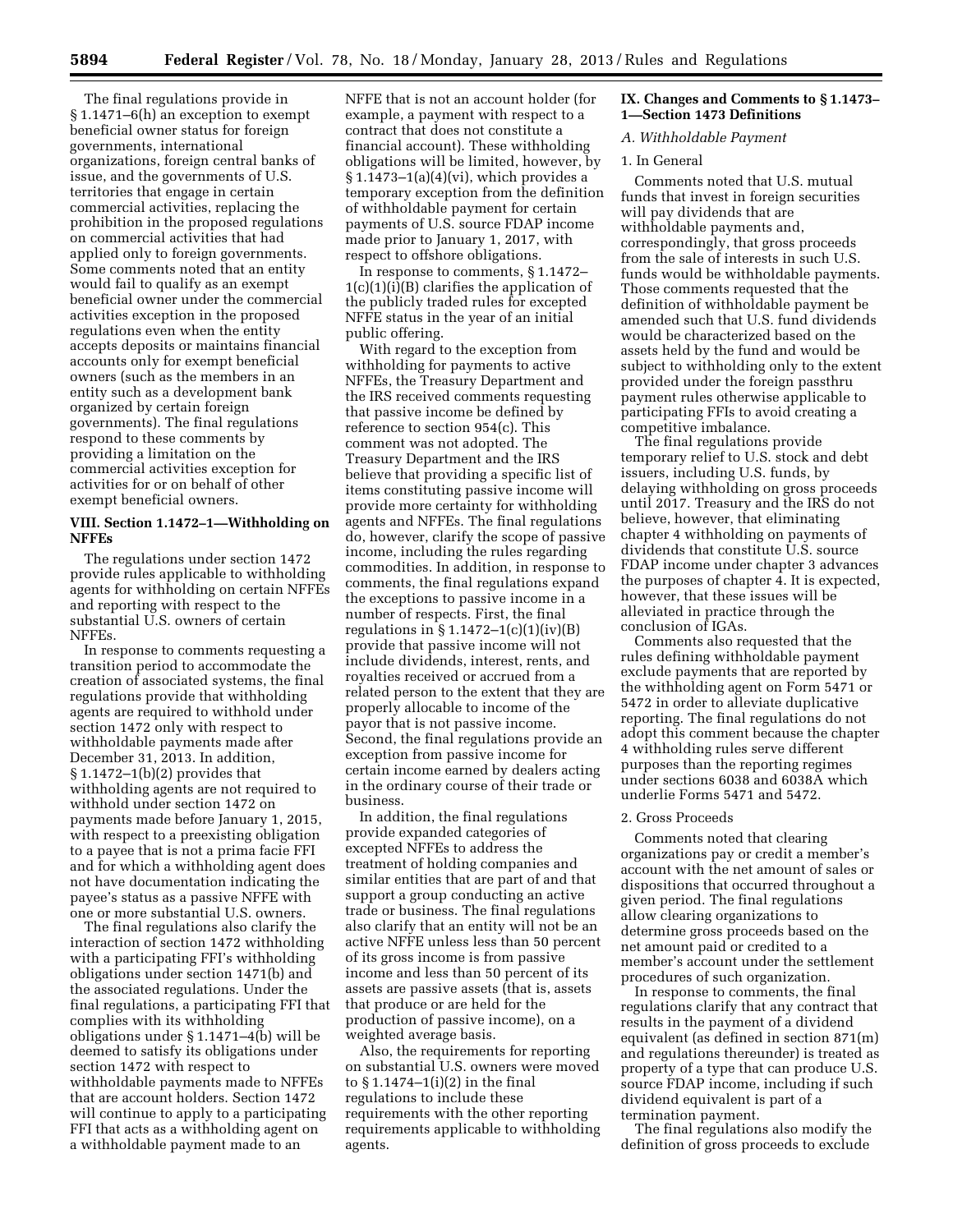proceeds from transactions not subject to recognition under section 1058.

3. Exceptions to Withholdable Payment

a. Withholding on Offshore Payments of U.S. Source FDAP Income

To coordinate the final regulations' withholding requirements with those of the Model 1 IGAs, the final regulations delay withholding on certain offshore payments of U.S. source FDAP income until January 1, 2017. Specifically, the final regulations temporarily exclude from the definition of withholdable payment a payment of U.S. source FDAP income made with regard to an offshore obligation prior to January 1, 2017, by a person that is not acting as an intermediary with regard to the payment. For purposes of this exception, the final regulations expressly include a qualified securities lender as an intermediary. The final regulations also limit the application of this rule for certain flow-through entities.

#### b. Excluded Nonfinancial Payments

Comments requested clarification and expansion of the proposed regulations' ordinary course of business exception to withholdable payments. In particular, comments requested that the definition of ordinary course of business payments be modified by striking the word ''nonfinancial'' because it creates uncertainty as to whether services provided to a financial institution that are accounts payable type expenses are ordinary course of business payments. Comments also noted that the ordinary course of business exception imposed significant administrative burdens given the volume of cross-border payments that had to be identified and classified. In response to these comments, the final regulations replace the ordinary course of business exception with a more comprehensive exception for excluded nonfinancial payments. The revised exception provides greater certainty by explicitly describing payments that are excluded from withholdable payments and by providing a list of payments that are withholdable payments.

The proposed regulations also provided that the exclusion for ordinary course of business payments included payments for the sale of goods. Commentators pointed out that such an exception implied that the sale of goods could give rise to U.S. source FDAP income. The final regulations remove the reference to ''goods'' in the nonfinancial payments exclusion and define a payment of U.S. source FDAP income to expressly incorporate the exclusion under § 1.1441–2(b)(2)(i)

(stating that certain gains from the sale of property do not constitute FDAP income).

#### 4. Excise Tax under Section 4371

Under the proposed regulations, withholdable payments include insurance and reinsurance premiums that are U.S. source FDAP income. Comments requested that the final regulations exclude insurance and reinsurance premiums from the definition of withholdable payment to the extent the premiums are subject to the excise tax under section 4371. Such premiums are exempt under chapter 3, however, because the excise tax under section 4371 is an adequate substitute for tax on the business income of a foreign issuer. In contrast, withholding under chapter 4 is intended as an incentive to FFIs to become participating FFIs, rather than as a proxy for the tax on the income of the issuer. As a result, the policy reasons for the exclusion of such insurance and reinsurance premiums for purposes of chapter 3 withholding are not relevant for chapter 4 withholding. The final regulations therefore do not adopt this comment.

#### *B. Substantial U.S. Owner*

The final regulations include rules for determining whether a specified U.S. person is a substantial U.S. owner that remain substantially unchanged from the proposed regulations subject to the following modifications. The proposed regulations required that the determination of whether a person is a substantial U.S. owner be made by calculating such person's direct and indirect interest in the entity. The attribution rules under the proposed regulations required that a specified U.S person's indirect interest in an entity be determined by looking through interests held by entities that are U.S. persons. The final regulations do not require an entity to look through interests held by a U.S. person that is not a specified U.S. person when determining whether the entity has a substantial U.S. owner. The final regulations add a provision that requires an entity making a determination as to whether a specified U.S. person is a substantial U.S. owner to aggregate the interests owned by persons related to the specified U.S. person, applying certain provisions of the regulations under section 267 to determine whether such persons are related.

In response to comments regarding the difficulty of determining whether a specified U.S. person owns a sufficient interest in an entity to be a substantial U.S. owner, the final regulations

provide a safe harbor that permits an entity, or a withholding agent with respect to the entity, to treat a specified U.S. person as a substantial U.S. owner in lieu of making the calculations necessary to determine whether such person holds a sufficient interest to be a substantial U.S. owner.

Comments requested that the 10 percent ownership threshold for determining a substantial U.S. owner be changed to 25 percent to align with AML due diligence requirements. These comments were not adopted. Jurisdictions have varying approaches to enforcing AML due diligence requirements, and thus, reliance on AML due diligence to determine substantial U.S. owners is more appropriate in the context of the IGAs.

#### *C. Specified U.S. Person*

The final regulations add section 457(g) plans and exempt trusts under section 403(b) to the classes of U.S. persons that are not specified U.S. persons.

## **X. Comments and Changes to § 1.1474– 1—Liability for Withheld Tax and Withholding Agent Reporting**

#### *A. Use of Agents*

The proposed regulations described the circumstances under which a withholding agent could appoint agents to fulfill its obligations under chapter 4 and the withholding agent's liability. Comments requested removal of the proposed regulations' restrictions on the use of sub-agents. The final regulations remove these restrictions and clarify that a withholding agent remains liable for the acts of both its agents and its agents' sub-agents. The final regulations also clarify that any agent or sub-agent that acts as a reporting agent for filing Form 1042 or making deposits and payments reportable on the form on behalf of a withholding agent must file a Form 8655, ''Reporting Agent Authorization,'' with the IRS.

## *B. Information Reporting*

The proposed regulations set forth the information reporting requirements of a withholding agent paying a chapter 4 reportable amount and the transitional reporting requirements of a participating FFI or registered deemed-compliant FFI making a payment of a foreign reportable amount to a nonparticipating FFI. The proposed regulations also required financial institutions to file such returns electronically on magnetic media without regard to the general annual 250 return threshold applicable to withholding agents other than financial institutions.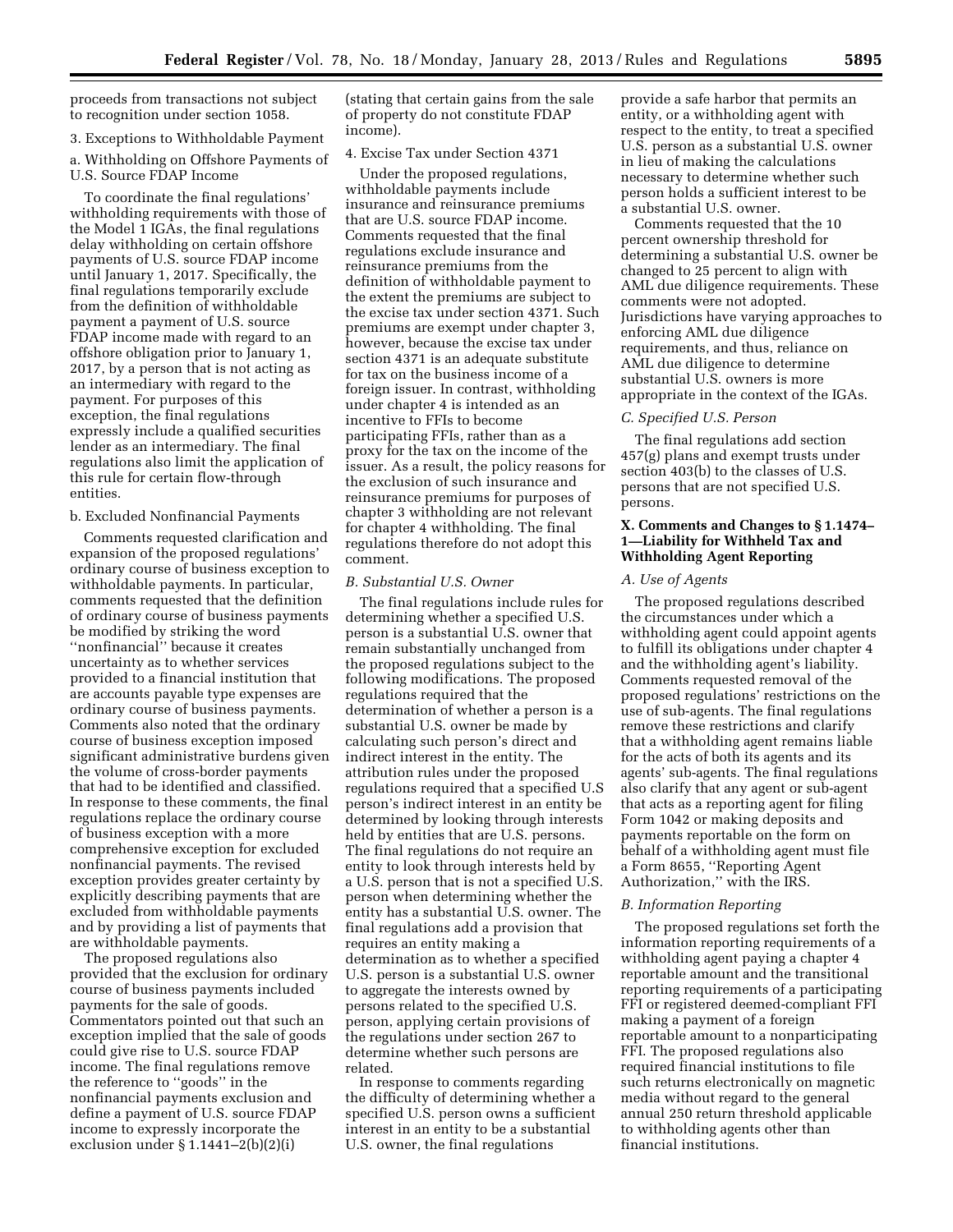The final regulations modify and clarify certain provisions of the proposed regulations with respect to these reporting requirements. The final regulations modify which persons are recipients for purposes of reporting chapter 4 reportable amounts and describe categories of recipients with respect to payments of U.S. source FDAP income. Due to the suspension of withholding on gross proceeds and foreign passthru payments until 2017, the definition of a recipient of a payment other than of U.S. source FDAP income is reserved. Information reporting is required with respect to a payment of gross proceeds only if the payment is an amount subject to withholding. In response to comments requesting clarification of the meaning of the term ''subject to withholding,'' the final regulations in § 1.1471– 1(b)(118) define an amount subject to withholding as an amount withheld upon or required to be withheld upon under chapter 4. The final regulations also clarify that a chapter 4 reportable amount excludes an amount paid to a payee that the withholding agent treats as a U.S. person, but add a provision that an amount paid by a withholding agent to a participating FFI or registered deemed-compliant FFI is reportable to the extent allocable to U.S. persons identified in a pool of payees reported by the FFI (as described in paragraph (d)(4)). The final regulations also generally describe how a withholding agent reports with respect to payments made to a participating FFI or registered deemed-compliant FFI that acts as an intermediary or flow-through entity when the FFI provides pooled information to the withholding agent regarding its account holders and payees subject to withholding under chapter 4. In the case of payments that are not subject to withholding under chapter 4, the final regulations require reporting to the extent that reporting is required under § 1.1461–1.

Comments sought clarification on the reporting obligations of a participating FFI or registered deemed-compliant FFI that acts as an intermediary or is a flowthrough entity. The final regulations provide that if a payment of U.S. source FDAP income is made by a U.S. withholding agent to a participating FFI or registered deemed-compliant FFI that is an NQI, NWP, or NWT that provides sufficient information to the withholding agent to withhold and report the payment, the FFI is not also required to report the payment. The final regulations clarify, however, that a participating FFI or registered deemed compliant FFI is required to complete

Forms 1042–S by allocating the income and withholding paid to its recalcitrant account holder pools as described in § 1.1471–4(d)(6) (requiring a participating FFI to report the number of accounts and account balance information), and that such reporting is required regardless of whether the FFI made a payment of a chapter 4 reportable amount to each such account holder.

Comments were also received regarding transitional reporting by participating FFIs and deemedcompliant FFIs for foreign reportable amounts paid to nonparticipating FFIs. Suggestions included permitting aggregate, in lieu of specific, payee reporting; modifying the definition of foreign reportable amount; and eliminating the transitional reporting altogether. Because the transitional reporting provides relevant information concerning the extent of compliance by FFIs with the requirements of chapter 4 in the absence of withholding with respect to foreign passthru payments, however, these comments are not adopted in the final regulations. The final regulations otherwise clarify that reporting during the transitional period is required for aggregate payments paid *by* a participating FFI rather than *to a*  participating FFI.

## **XI. Comments and Changes to §§ 1.1474–2 through –5—Refunds, Credits, and Reimbursement**

Proposed §§ 1.1471–2 through –5 provide rules relating to the refund or credit of taxes withheld under chapter 4 and reimbursement procedures for withholding agents in cases of overwithholding. Comments requested the establishment of efficient procedures for beneficial owners to obtain refunds of tax withheld under chapter 4. In response to these comments, the final regulations provide the alternative allowance for participating FFIs and reporting Model 1 FFIs to obtain refunds on behalf of their account holders under the collective refund procedures of § 1.1471–4(h). To facilitate the provision of refunds in other appropriate cases, the final regulations include in § 1.1474–1(d) the allowance for a withholding agent to issue a specific Form 1042–S to an account holder subjected to withholding under chapter 4 (in lieu of the pooled reporting otherwise permitted) for purposes of substantiating withholding of amounts under chapter 4.

## **XII. Comments and Changes to § 1.1474–6—Coordination of Chapter 4 With Other Withholding Provisions**

Proposed § 1.1474–6 provided rules for coordinating withholding under chapter 4 with other withholding provisions under the Code. The final regulations adopt the provisions of this section without substantial change, but add paragraph (b)(3) to permit a withholding agent to offset its obligation to withhold under chapter 4 with respect to payments of dividend equivalents under section 871(m) in a security lending or substantially similar transaction to the extent that another withholding agent has withheld under chapter 3 or 4 with respect to the same underlying security in such a transaction. This offset is permitted only when there is sufficient evidence that tax was actually withheld as determined under the provisions of chapter 3.

## **XIII. Comments and Changes to § 301.1474–1—Required Use of Magnetic Media for Financial Institutions Filing Form 1042–S or Form 8966**

Proposed § 301.1474–1 requires that a financial institution file Forms 1042–S on magnetic media. The final regulations add a requirement that a financial institution also file Form 8966, ''FATCA Report,'' on magnetic media.

#### **Procedural Matters**

## **I. The FATCA Registration Portal**

The FATCA Registration Portal (Portal) will be the primary means for financial institutions to interact with the IRS to complete and maintain their chapter 4 registrations, agreements, and certifications. The Portal will be accessible to financial institutions beginning no later than July 15, 2013. At that time, financial institutions will be able to register and, as appropriate, agree to comply with their obligations as participating FFIs or as sponsoring entities (as described in section 3 below), or to register and agree to act as limited FFIs or registered deemedcompliant FFIs (including reporting Model 1 FFIs, which are treated as registered deemed-compliant FFIs under the final regulations). The IRS will permit registration of FFIs that are reporting Model 1 FFIs or described as a Reporting Financial Institution under a Model 2 IGA so long as the associated jurisdiction is identified on a list published by the IRS of countries treated as having in effect an IGA, as appropriate, even if any necessary ratification of such IGA in the jurisdiction has not yet been completed.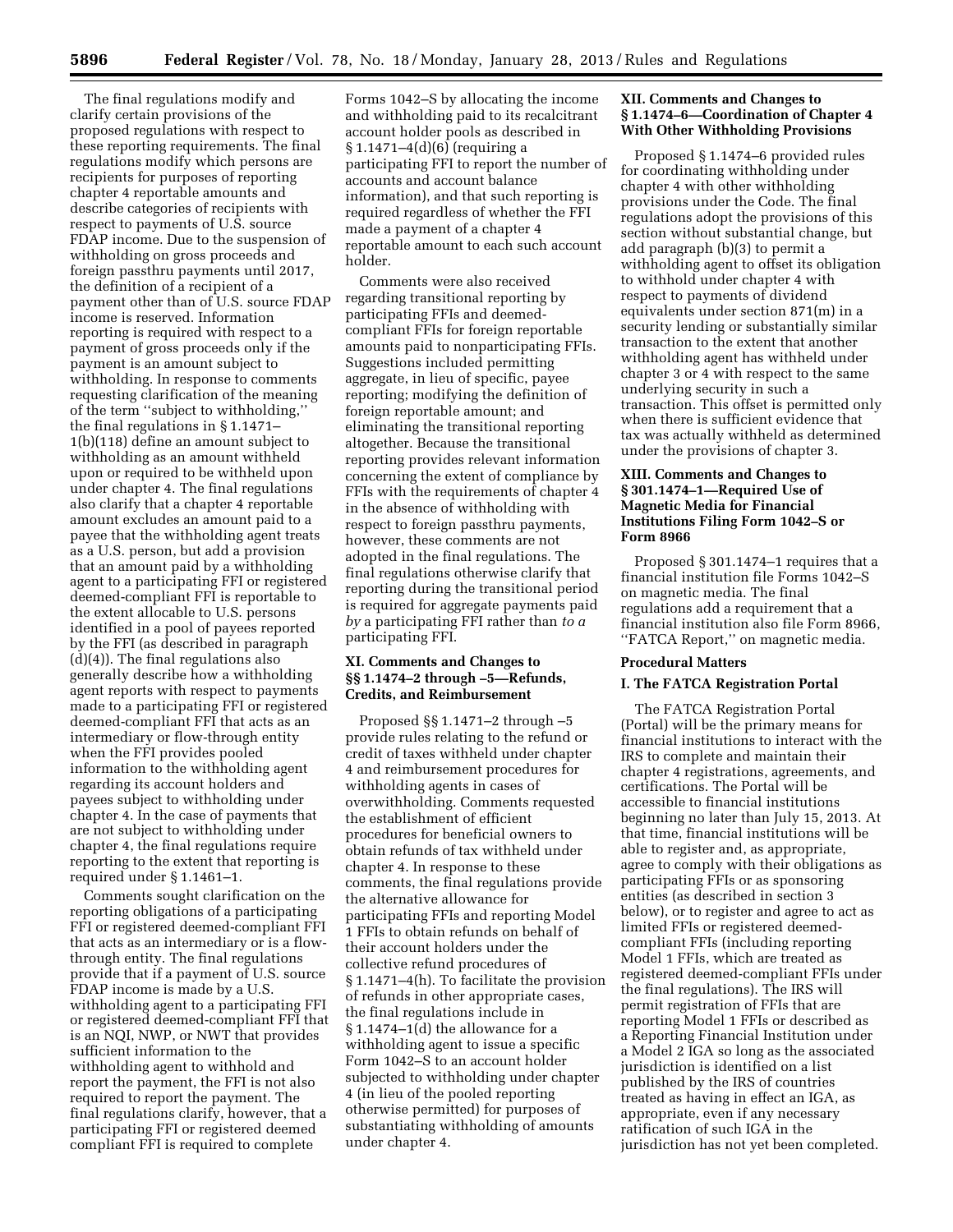Once a financial institution has registered, the IRS will approve its registration. The IRS intends, upon such approval, to issue a GIIN to each participating FFI and registered deemed-compliant FFI. These GIINs will be assigned beginning no later than October 15, 2013, and should be used as the institution's identifying number for satisfying its reporting requirements and identifying its status to withholding agents. The IRS will electronically post the first list (IRS FFI List) of participating FFIs and registered deemed-compliant FFIs (including reporting Model 1 FFIs) on December 2, 2013. The IRS intends to update the IRS FFI List on a monthly basis. The last date by which a financial institution can register with the IRS to ensure its inclusion on the December 2013 IRS FFI List is October 25, 2013.

#### *A. The FFI Agreement*

A financial institution registering through the Portal will agree to comply with the FATCA requirements pertaining to its particular situation. These requirements will vary depending on the financial institution's status in the jurisdictions in which it operates. For example, an FFI may be a resident of a jurisdiction for which it reports as a reporting Model 1 FFI and have other branches in jurisdictions covered by applicable Model 2 IGAs and branches in jurisdictions not covered by an IGA. In such case, the FFI will be able to register once and may enter into an FFI agreement on behalf of its branches that are not covered under an applicable Model 1 IGA. Accordingly, the FFI agreement will not relate to its operations as a reporting Model 1 FFI because those operations will be subject to the rules set out under the law of the applicable jurisdiction, but the FFI agreement will incorporate the requirements applicable to its operations in jurisdictions other than those covered under an applicable Model 1 IGA.

Before the Portal opens for registration, the Treasury Department and the IRS will publish a revenue procedure (FATCA Rev. Proc.) containing all the terms and conditions applicable to FFIs for chapter 4 purposes and for FFIs also assuming chapter 3 responsibilities (that is, as QIs, WPs, and WTs). The terms and conditions set forth in the FATCA Rev. Proc. applicable to FFIs for chapter 4 purposes will be fully consistent with the rules set forth in these final regulations. The terms and conditions set forth in the FATCA Rev. Proc. applicable to FFIs that are assuming or continuing chapter 3 responsibilities are

discussed in more detail in I.C and D of this section.

#### *B. Sponsored FFIs*

As discussed in section VI.F above, the final regulations include three deemed-compliant categories for sponsored FFIs, under which a sponsoring entity agrees to register with the IRS and undertake all of the chapter 4 obligations of a participating FFI on behalf of one or more sponsored FFIs. Beginning no later than July 15, 2013, financial institutions will be able to register as sponsoring entities but will not at that time be required to provide information regarding their sponsored FFIs. It is anticipated that sponsoring entities will be able to provide sponsored FFI information and obtain GIINs for each sponsored FFI beginning no later than October 15, 2013.

If a sponsoring entity must also become a participating FFI or registered deemed-compliant FFI with respect to accounts that it maintains or register as a reporting Model 1 FFI, the sponsoring entity will be required to do so separately from its registration as a sponsoring entity. Such an FFI will obtain a separate GIIN to be used with respect to its own chapter 4 or FATCA Partner reporting requirements and to establish its own chapter 4 status to withholding agents.

#### *C. Qualified Intermediaries*

Beginning January 1, 2014, QIs will be required to assume chapter 4 responsibilities with respect to their accounts as a condition for maintaining QI status or for obtaining QI status. For this purpose, existing QI agreements will be modified to take into account the applicable chapter 4 requirements. The modified provisions of the QI agreement will be set forth in the FATCA Rev. Proc. that the IRS will publish before the Portal opens for registration.

Existing QIs will be required to renew their QI agreements by registering on the Portal and agreeing to comply with the modified QI agreement described in the FATCA Rev. Proc. Such a renewing QI will be issued a GIIN that it will use for FATCA reporting purposes and establishing its FATCA status with withholding agents. The IRS currently contemplates that the GIIN will also be used by QIs, in lieu of the current QI EIN, for purposes of QI reporting and establishing QI status vis-a`-vis withholding agents.

FFIs that wish to apply for QI status for the first time must do so under the existing paper-based QI application process. Once approved as a QI through this process, the FFI must also register or update its information regarding its

QI status (including its chapter 4 requirements) through the Portal.

## *D. Withholding Foreign Partnerships and Withholding Foreign Trusts*

The existing agreements governing WPs and WTs will also be modified to incorporate the applicable chapter 4 requirements of these entities (for financial accounts other than equity interests) with respect to their partners, owners and beneficiaries. The FATCA Rev. Proc. will describe these modifications.

Existing WPs and WTs that are FFIs will be required to renew their agreements by registering on the Portal and agreeing to comply with the modified agreement described in the FATCA Rev. Proc. Such a renewing WP or WT will be issued a GIIN that it will use for FATCA reporting purposes and establishing its FATCA status with withholding agents. The IRS currently contemplates that the GIIN will also be used by WPs and WTs, in lieu of the current WP EIN or WT EIN, for purposes of chapter 3 reporting and establishing its status vis-à-vis withholding agents.

FFIs that wish to apply for WP or WT status for the first time must do so under the existing paper-based application process. Once approved as a WP or WT through this process, the FFI must also register or update its information regarding its WP or WT status through the Portal. A foreign entity other than an FFI will be required to apply as a WP or WT or renew its status as such for assuming its chapter 4 requirements under the existing paper-based application process.

#### *E. Foreign Branches of U.S. Financial Institutions*

U.S. financial institutions will register their foreign branch operations through the Portal in certain circumstances. A U.S. financial institution with a foreign branch that is a reporting Model 1 FFI must register on behalf of the branch and obtain a GIIN to comply with its FATCA Partner reporting obligations with respect to such branch. A U.S. financial institution with a foreign branch that is a QI and seeks to maintain QI status will register through the Portal to renew its QI status for the branch regardless of whether the branch is a reporting Model 1 FFI. A U.S. financial institution with non-QI branch operations in a Model 2 jurisdiction or in a non-IGA jurisdiction is not required to register with the IRS. The Treasury Department and the IRS are considering ways to eliminate duplicative reporting or effect, as appropriate, uniform reporting under chapters 4 and 61.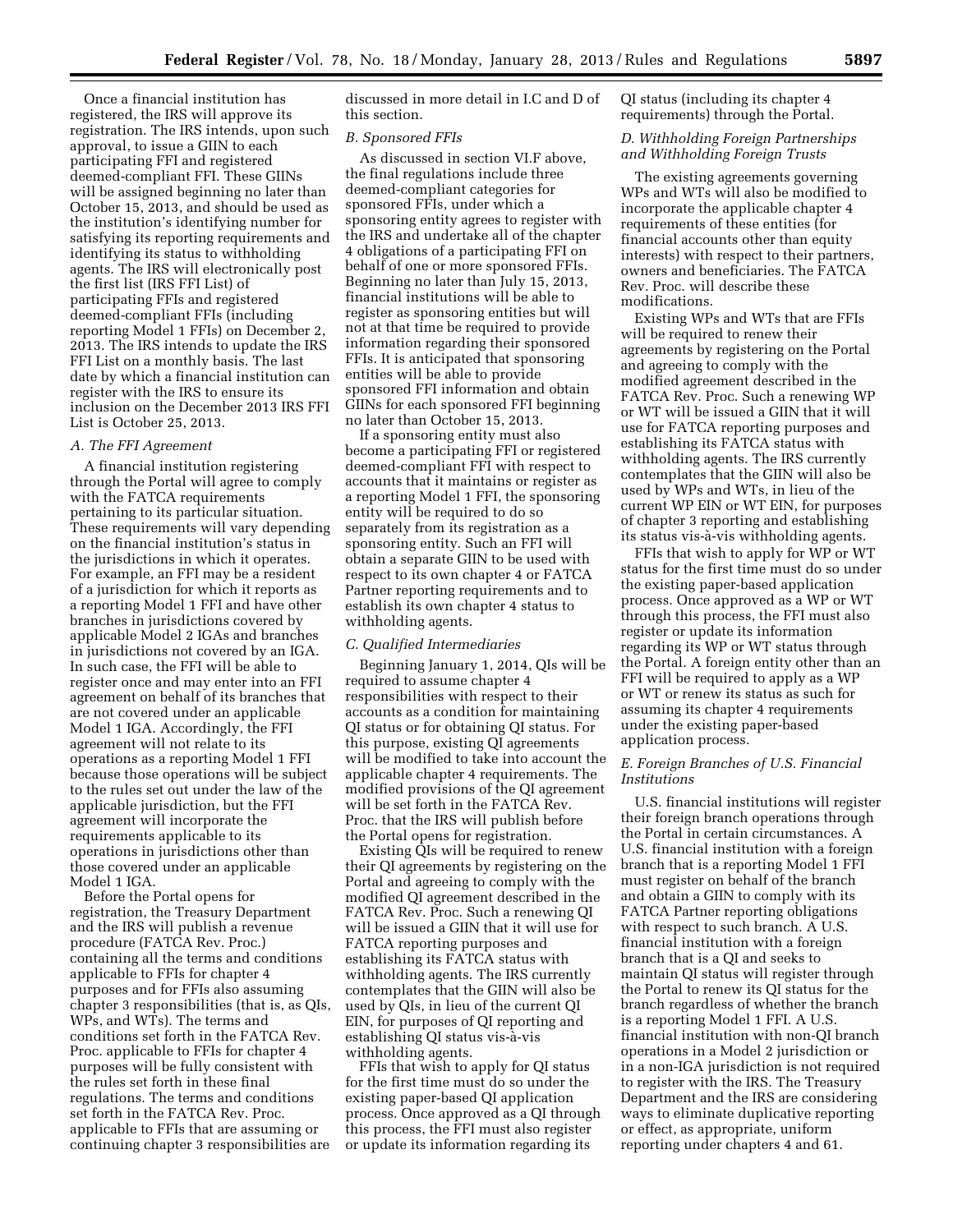## **II. Future Guidance and Request for Comments**

#### *A. Qualified Intermediaries*

The Treasury Department and the IRS are considering revising the requirements of the QI agreement for external audit procedures to verify a QI's compliance with its QI agreement. Comments are requested regarding the merits of requiring QIs to provide, in lieu of external audit reports, periodic certifications of compliance similar to that required of participating FFIs under the final regulations. Comments are also requested as to the cases in which internal audits and reviews by thirdparties should be required or permitted in lieu of external audits, including the extent to which such reviews should include evaluations of a QI's internal controls in lieu (in whole or in part) of the account review procedures prescribed in Revenue Procedure 2002– 55.

## *B. Private Arrangement Intermediaries*

The Treasury Department and the IRS anticipate issuing guidance to allow participating FFIs and registereddeemed compliant FFIs currently acting as private arrangement intermediaries (PAIs) to continue to act as PAIs for FATCA purposes under requirements similar to those specified in the current model QI agreement. Further, the QI agreement will be modified in the FATCA Rev. Proc. to incorporate the requirement that a QI may only contract with a PAI that is a participating FFI or registered-deemed compliant FFI (in addition to the chapter 3 requirements for PAIs). As under the existing procedures applicable to PAIs, PAIs will not be required to separately register with the IRS to obtain PAI status (other than registering for chapter 4 purposes). QIs that contract with PAIs for purposes of their QI agreement will be required to identify these PAIs as part of the Portal registration process described above. As part of the revised requirements for PAIs, the Treasury Department and the IRS anticipate amending the external audit requirements of PAIs to provide requirements comparable to those required of QIs.

## *C. Coordination With Chapters 3 and 61*

The Treasury Department and the IRS intend: (1) to issue guidance coordinating chapters 3 and 61 with chapter 4, in order to reduce or eliminate duplicative reporting as between chapter 4 (and reporting pursuant to a Model 1 IGA) and chapters 3 and 61; and (2) to conform, as appropriate, the withholding, payee identification, and other due diligence

rules of chapters 3 and 61 with rules under chapter 4. Comments are requested regarding how such coordination should be undertaken and whether other chapter 4 rules should be coordinated with other Code provisions.

#### *D. Forms*

A number of new and revised IRS forms must be issued due to the new certification, reporting, and withholding requirements of chapter 4.

For purposes of obtaining certifications of account holder status for chapter 3 purposes, withholding agents have relied on IRS forms in the ''W–8'' series. The forms in the W–8 series will be modified for chapter 4 purposes. It should be noted, however, that the regulations provide that a financial institution, depending on the circumstances, may also rely on substitute forms, written certifications, and other documentation.

The IRS has already released draft versions of a revised Form W–8IMY, ''Certificate of Foreign Intermediary, Foreign Flow-Through Entity, or Certain U.S. Branches for United States Tax Withholding,'' a revised Form W–8ECI ''Certificate of Foreign Person's Claim That Income Is Effectively Connected With the Conduct of a Trade or Business in the United States,'' and a revised Form W–8EXP ''Certificate of Foreign Government or Other Foreign Organization for United States Tax Withholding.'' The IRS intends to release shortly a new Form W–8BEN–E, ''Certificate of Status for Beneficial Owner for United States Tax Withholding (Entities)," to be used only by beneficial owners that are entities and, shortly thereafter, a draft version of a revised Form W–8BEN, ''Certificate of Foreign Status of Beneficial Owner for United States Tax Withholding,'' to be used only by beneficial owners that are individuals.

The IRS also intends to release shortly a new Form 8966, ''FATCA Report,'' that will be used by FFIs (including QIs, WPs, WTs) and withholding agents (in limited circumstances) to comply with their chapter 4 reporting obligations. This new Form 8966 will set forth all the information that must be reported with respect to financial accounts in accordance with these regulations. Finally, the IRS intends to issue shortly a revised Form 1042, ''Annual Withholding Tax Return for U.S. Source Income of Foreign Persons,'' and Form 1042–S, ''Foreign Person's U.S. Source Income Subject to Withholding. Revised Forms 1042 and 1042–S will set forth all the information that must be reported by withholding agents to meet their obligations under both § 1.1474–

1(c) and (d) (chapter 4) and § 1.1461–1 (chapter 3). The IRS intends to publish later in 2013 or in early 2014 final versions of Form 8966 and Form 1042– S, together with the XML-based schemas to be used by withholding agents for the electronic filing of these forms.

#### **Effect on Other Documents**

The following publications are obsolete as of January 28, 2013. Notice 2010–60, 2010–37 I.R.B. 329 Notice 2011–34, 2011–19 I.R.B. 765 Notice 2011–53, 2011–32 I.R.B. 124 Announcement 2012–42, 2012–47 I.R.B. 561

#### **Special Analyses**

It has been determined that this Treasury decision is not a significant regulatory action as defined in Executive Order 12866, as supplemented by Executive Order 13653. Therefore, a regulatory assessment is not required. It also has been determined that sections 553(b) and (d) of the Administrative Procedure Act (5 U.S.C. chapter 6) do not apply to these regulations.

The collection of information in these final regulations is contained in a number of provisions including §§ 1.1471–2, 1.1471–3, 1.1471–4, 1.1472–1, and 1.1474–1. The IRS intends that these information collection requirements will be satisfied by persons complying with revised chapter 3 reporting forms, new reporting forms based on these final regulations, the terms, conditions, and requirements of an FFI agreement, a QI agreement, a WP agreement, or a WT agreement that satisfies the requirements of an applicable revenue procedure to be issued by the IRS, or the alternative certification and documentation requirements set out in these final regulations. As a result, for purposes of the Paperwork Reduction Act (44 U.S.C. 3507), the reporting burden associated with the collection of information in these final regulations will be reflected in the respective OMB Form 83–1, *Paperwork Reduction Act Submission,*  associated with new or revised IRS forms, the revenue procedure relating to the FFI, QI, WP, and WT agreements, and the alternative certification and documentation requirements of these final regulations.

It is hereby certified that the collection of information in these final regulations will not have a significant economic impact on a substantial number of small entities within the meaning of section 601(6) of the Regulatory Flexibility Act (5 U.S.C. chapter 6). Although the Treasury Department and the IRS anticipate that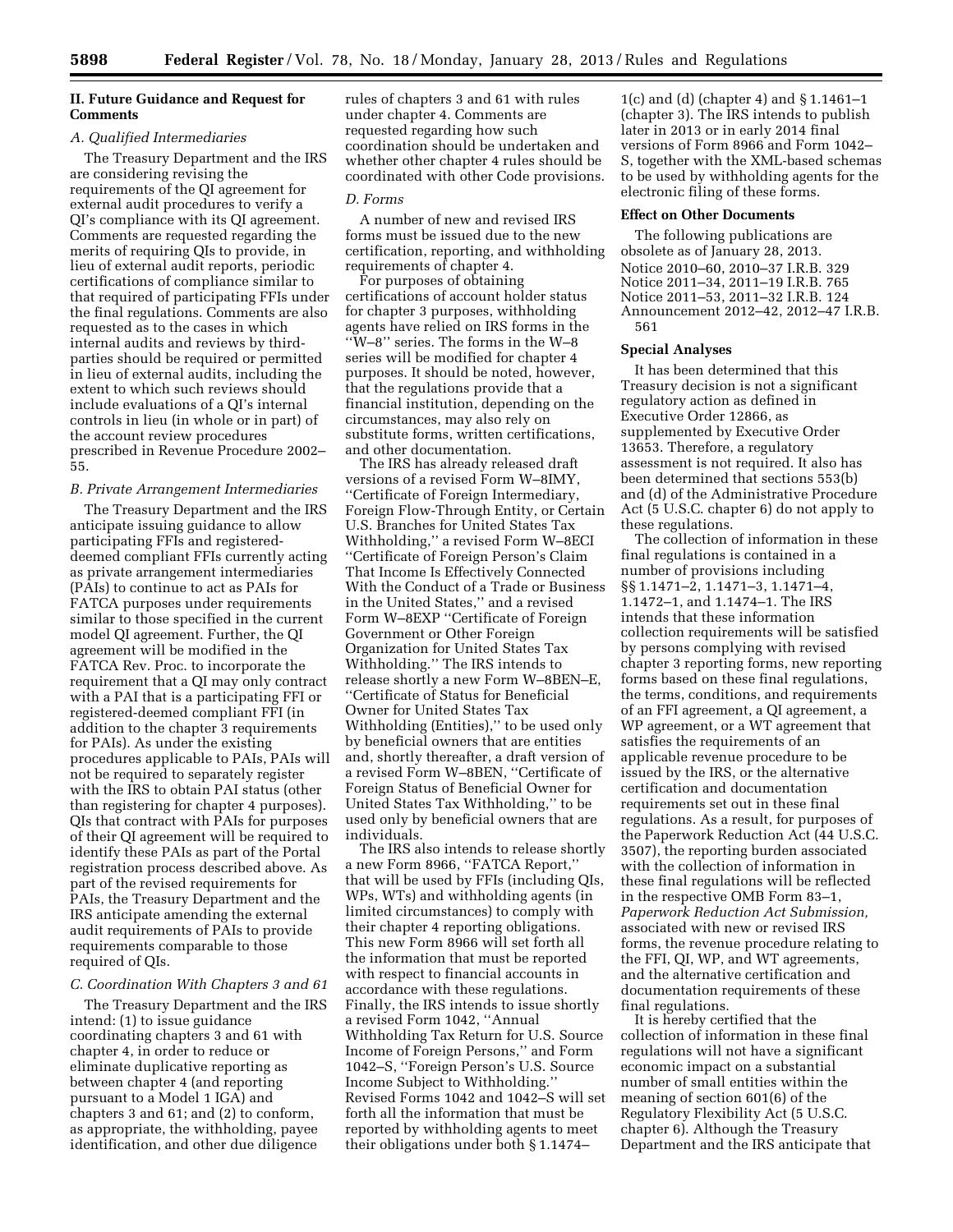a substantial number of domestic small entities will be affected by the collection of information in these final regulations, the Treasury Department and the IRS believe that the economic impact to these entities resulting from the information collection requirements will not be significant.

The domestic small business entities that are subject to chapter 4 and these regulations are those domestic business entities that are payors of U.S. source FDAP income that are presently subject to the information collection and reporting rules under chapter 3. These domestic small business entities are required to be familiar with chapter 3's information collection and reporting rules and forms in order to determine a payee's U.S. withholding status and, based on that status, withhold and remit the proper amount of tax on payments of U.S. source FDAP income. Small domestic business entities that are payors of U.S. source FDAP income have developed and implemented internal reporting and information collection systems under which the business entity satisfies its chapter 3 payee identification, withholding, and tax remittance requirements.

The IRS intends to revise the present chapter 3 reporting forms, with the revised forms being used by a payor of U.S. source FDAP income to satisfy the payor's obligations under chapters 3 and 4. As a result, these final regulations' information collection requirements build on reporting and information collection systems familiar to and currently used by payors of U.S. source FDAP income that are domestic small business entities, thereby reducing the burden imposed on these entities. In addition, the final regulations' alternative certification and documentation provisions reduce the information otherwise required to be collected by withholding agents and submitted by payees, thereby further limiting the burden imposed by the final regulations on domestic small business entities. Therefore, a Regulatory Flexibility Analysis under the Regulatory Flexibility Act is not required.

Section 202 of the Unfunded Mandates Reform Act of 1995, Public Law 104–4, requires that an agency prepare a costs and benefits analysis and a budgetary impact statement before promulgating a rule that may result in the expenditure by State, local, and tribal governments, in the aggregate, or by the private sector, of \$100 million or more in any one year. If a budgetary impact statement is required, section 205 of the Unfunded Mandates Reform Act requires an agency to identify and

consider a reasonable number of regulatory alternatives before promulgating a rule. The Treasury Department and the IRS have determined that there is no federal mandate imposed by this rulemaking that may result in the expenditure by State, local, and tribal governments, in the aggregate, or by the private sector, of \$100 million or more in any one year.

Pursuant to section 7805(f), the notice of proposed rulemaking preceding these final regulations was submitted to the Chief Counsel for Advocacy of the Small Business Administration for comment on its impact on small businesses. No comments were received from the Small Business Administration.

#### **Drafting Information**

The principal authors of §§ 1.1471–1 through 1.1474–7 are John Sweeney, Danielle Nishida, Tara Ferris, Quyen Huynh, Josephine Firehock, and Susan Massey, all of the Office of Associate Chief Counsel (International). The principal author of § 301.1474–1 is Michael E. Hara, Office of Associate Chief Counsel (Procedure and Administration). However, other personnel from the IRS and the Treasury Department participated in the development of these regulations.

#### **List of Subjects**

#### *26 CFR Part 1*

Income taxes, Reporting and recordkeeping requirements.

#### *26 CFR Part 301*

Employment taxes, Estate taxes, Excise taxes, Gift taxes, Income Taxes, Penalties, Reporting and recordkeeping requirements.

#### **Adoption of Amendments to the Regulations**

Accordingly, 26 CFR parts 1 and 301 are amended as follows:

## **PART 1—INCOME TAXES**

■ **Paragraph 1.** The authority citation for part 1 is amended by adding entries in numerical order to read as follows:

**Authority:** 26 U.S.C. 7805 \* \* \* Section 1.1471–1 is also issued under 26 U.S.C. 1471

- Section 1.1471–2 is also issued under 26 U.S.C. 1471
- Section 1.1471–3 is also issued under 26 U.S.C. 1471
- Section 1.1471–4 is also issued under 26 U.S.C. 1471
- Section 1.1471–5 is also issued under 26 U.S.C. 1471
- Section 1.1471–6 is also issued under 26 U.S.C. 1471
- Section 1.1472–1 is also issued under 26 U.S.C. 1472
- Section 1.1473–1 is also issued under 26 U.S.C. 1473
- Section 1.1474–1 is also issued under 26 U.S.C. 1474
- Section 1.1474–2 is also issued under 26 U.S.C. 1474
- Section 1.1474–3 is also issued under 26 U.S.C. 1474
- Section 1.1474–4 is also issued under 26 U.S.C. 1474
- Section 1.1474–5 is also issued under 26 U.S.C. 1474
- Section 1.1474–6 is also issued under 26 U.S.C. 1474
- Section 1.1474–7 is also issued under 26 U.S.C. 1474 \* \* \*

■ **Par. 2.** The undesignated center heading and subheading immediately following § 1.1464–1 are removed.

■ **Par. 3.** Section 1.1471–1 and the editorial note that follows are removed.

■ **Par. 4.** A new undesignated center heading and § 1.1471–0 are added immediately following § 1.1464–1 to read as follows:

#### **Information Reporting by Foreign Financial Institutions**

#### **§ 1.1471–0 Outline of regulation provisions for sections 1471 through 1474.**

This section lists the table of contents for §§ 1.1471–1 through 1.1474–7 and § 301.1474–1 of this chapter.

- § 1.1471–1 Scope of chapter 4 and definitions.
- (a) Scope of chapter 4 of the Internal Revenue Code.
	- (b) Definitions.
	- (1) Account.
	- (2) Account holder.
- (3) Active NFFE.
- (4) AML due diligence.
- (5) Annuity contract.
- (6) Assumes primary withholding
- responsibility.
	- (7) Beneficial owner.
	- (8) Blocked account.
- (9) Broker.
- (10) Cash value.
- (11) Cash value insurance contract.
- (12) Certified deemed-compliant FFI.
- (13) Change in circumstances.
- (14) Chapter 3.
- (15) Chapter 4.
- (16) Chapter 4 reportable amount.
- (17) Chapter 4 status.
- (18) Clearing organization.
- (19) Complex trust.
- (20) Consolidated obligations.
- (21) Custodial account.
- (22) Custodial institution.
- (23) Customer master file.
- (24) Deemed-compliant FFI.
- (25) Deferred annuity contract.
- (26) Depository account.
- (27) Depository institution.
- (28) Documentary evidence.
- (29) Documentation.
- (30) Dormant account.
- (31) Effective date of the FFI agreement.
- (32) EIN.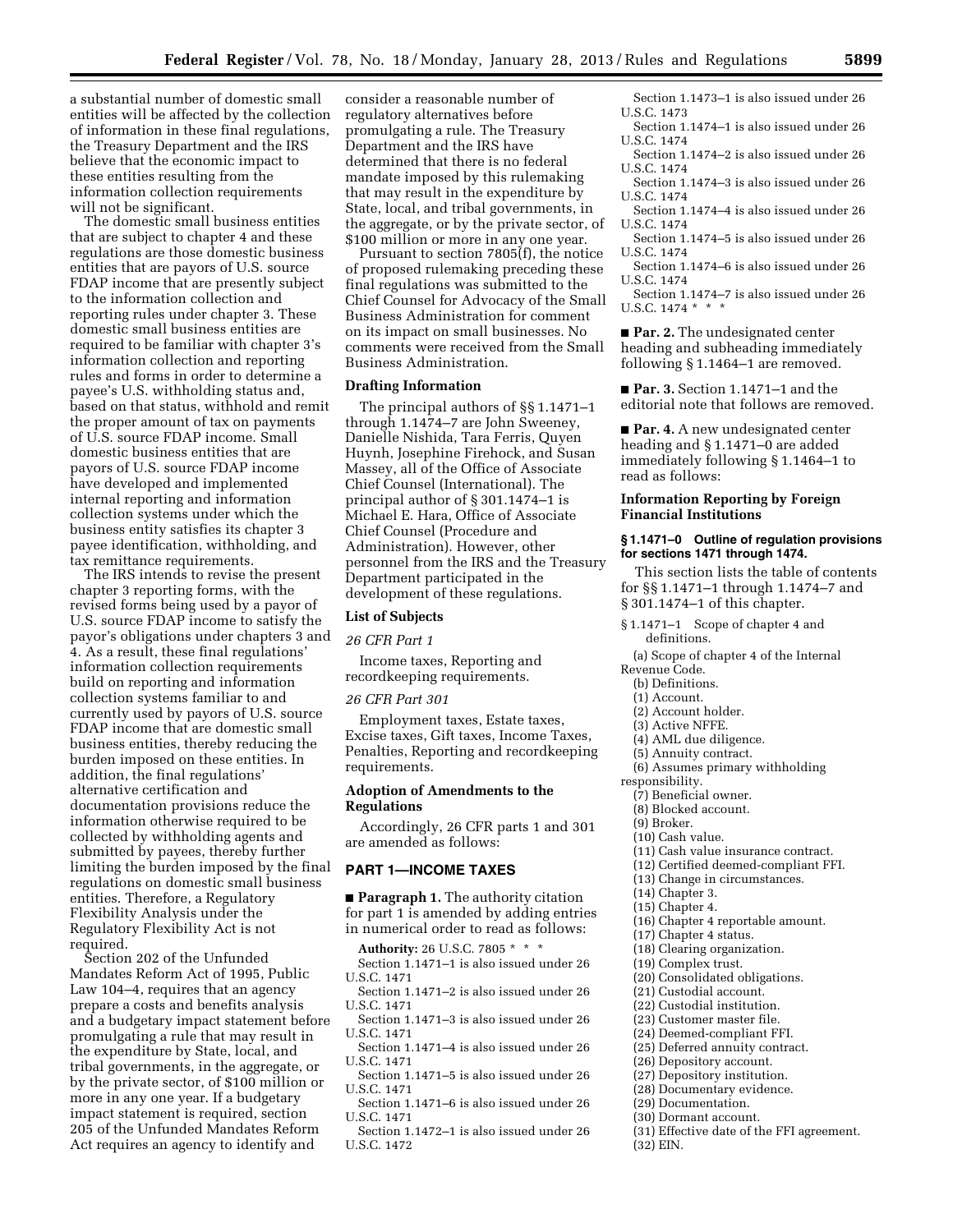- (33) Election to be withheld upon. (34) Electronically searchable information. (35) Entity. (36) Entity account. (37) Excepted NFFE. (38) Exempt beneficial owner. (39) Expanded affiliated group. (40) FATF. (41) FATF-compliant jurisdiction. (42) FFI. (43) FFI agreement. (44) Financial account. (45) Financial institution. (46) Flow-through entity. (47) Flow-through withholding certificate. (48) Foreign entity. (49) Foreign passthru payment. (50) Foreign payee. (51) Foreign person. (52) GIIN. (53) Grandfathered obligation. (54) Grantor trust. (55) Gross proceeds. (56) Group annuity contract. (57) Group insurance contract. (58) Immediate annuity. (59) Individual account. (60) Insurance company. (61) Insurance contract. (62) Intermediary. (63) Intermediary withholding certificate. (64) Investment entity. (65) Investment-linked annuity contract. (66) Investment-linked insurance contract. (67) IRS FFI list. (68) Life annuity contract. (69) Life insurance contract. (70) Limited branch. (71) Limited FFI. (72) Model 1 IGA. (73) Model 2 IGA. (74) NFFE. (75) Nonparticipating FFI. (76) Nonreporting IGA FFI. (77) Non-U.S. account. (78) NQI. (79) NWP. (80) NWT. (81) Offshore account. (82) Offshore obligation. (83) Owner. (84) Owner-documented FFI. (85) Participating FFI. (86) Participating FFI group. (87) Partnership. (88) Passive NFFE. (89) Passthru payment.
- (90) Payee.
- (91) Payment with respect to an offshore obligation.
	- (92) Payor.
	- (93) Permanent residence address.
- (94) Person.
- (95) Preexisting account.
- (96) Preexisting entity account.
- (97) Preexisting individual account.
- (98) Preexisting obligation.
- (99) Pre-FATCA Form W–8.
- (100) Prima facie FFI.
- (101) QI.
- (102) QI agreement.
- (103) QI branch of a U.S. financial
- institution.
	- (104) Recalcitrant account holder.
	- (105) Registered deemed-compliant FFI.
	- (106) Relationship manager.

(107) Reporting Model 1 FFI. (108) Responsible officer. (109) Restricted distributor. (110) Simple trust. (111) Specified insurance company. (112) Specified U.S. person. (113) Sponsored FFI. (114) Sponsored FFI group. (115) Sponsoring entity. (116) Standardized industry code. (117) Standing instructions to pay amounts. (118) Subject to withholding. (119) Substantial U.S. owner. (120) Territory entity. (121) Territory financial institution. (122) Territory financial institution treated as a U.S. person. (123) Territory NFFE. (124) TIN. (125) U.S. account. (126) U.S. branch treated as a U.S. person. (127) U.S. financial institution. (128) U.S. indicia. (129) U.S. owned foreign entity. (130) U.S. payee. (131) U.S. payor. (132) U.S. person. (133) U.S. source FDAP income. (134) U.S. territory. (135) U.S. withholding agent. (136) Withholdable payment. (137) Withholding. (138) Withholding agent. (139) Withholding certificate. (140) WP. (141) Written statement. (142) WT. (c) Effective/applicability date. § 1.1471–2 Requirement to deduct and withhold tax on withholdable payments to certain FFIs. (a) Requirement to withhold on payments to FFIs. (1) General rule of withholding. (2) Special withholding rules. (i) Requirement to withhold on payments of U.S. source FDAP income to participating FFIs that are NQIs, NWPs, or NWTs. (ii) Residual withholding responsibility of intermediaries and flow-through entities. (iii) Requirement to withhold if a participating FFI or registered deemedcompliant FFI makes an election to be withheld upon. (A) Election to be withheld upon for U.S. source FDAP income. (B) Election to be withheld upon for gross proceeds. (iv) Withholding obligation of a territory financial institution. (v) Withholding obligation of a foreign branch of a U.S. financial institution. (vi) Payments of gross proceeds. (3) Coordination of withholding under sections 1471(a) and (b). (4) Payments for which no withholding is required. (i) Exception to withholding if the withholding agent lacks control, custody, or

- knowledge.
- (A) In general.
- (B) Example.
- (ii) Exception to withholding for certain payments made prior to January 1, 2016 (transitional).

(A) In general. (B) Prima facie FFIs. (iii) Payments to a participating FFI. (iv) Payments to a deemed-compliant FFI. (v) Payments to an exempt beneficial owner. (vi) Payments to a territory financial institution. (vii) Payments to an account held with a clearing organization with FATCA-compliant membership. (viii) Payments to certain excepted accounts. (5) Withholding requirements if source or character of payments is unknown. (i) General rule. (ii) Optional escrow procedure. (b) Grandfathered obligations. (1) Grandfathered treatment of outstanding obligations. (2) Definitions. (i) Grandfathered obligation. (ii) Obligation. (iii) Date outstanding. (iv) Material modification. (3) Application to flow-through entities. (i) Partnerships. (ii) Simple trusts. (iii) Grantor trusts. (4) Determination by withholding agent of grandfathered treatment. (i) In general. (ii) Determination of material modification. (iii) Record retention. (c) Effective/applicability date. § 1.1471–3 Identification of payee. (a) Payee defined. (1) In general. (2) Payee with respect to a financial account. (3) Exceptions. (i) Certain foreign agents or intermediaries. (ii) Foreign flow-through entity. (iii) U.S. intermediary or agent of a foreign person. (iv) Territory financial institution. (v) Disregarded entity or branch. (vi) U.S. branch of certain foreign banks or foreign insurance companies. (vii) Foreign branch of a U.S. person. (b) Determination of payee's status. (1) Determining whether a payment is received by an intermediary. (2) Determination of entity type. (3) Determination of whether the payment is made to a QI, WP, or WT. (4) Determination of whether the payee is receiving effectively connected income. (c) Rules for reliably associating a payment with a withholding certificate or other appropriate documentation. (1) In general. (2) Reliably associating a payment with documentation if a payment is made through an intermediary or flow-through entity that is not the payee. (i) In general. (ii) Exception to entity account documentation rules for an offshore account of an intermediary or flow-through entity. (3) Requirements for validity of certificates. (i) Form W–9. (ii) Beneficial owner withholding certificate (Form W–8BEN). (iii) Withholding certificate of an

intermediary, flow-through entity, or U.S. branch (Form W–8IMY).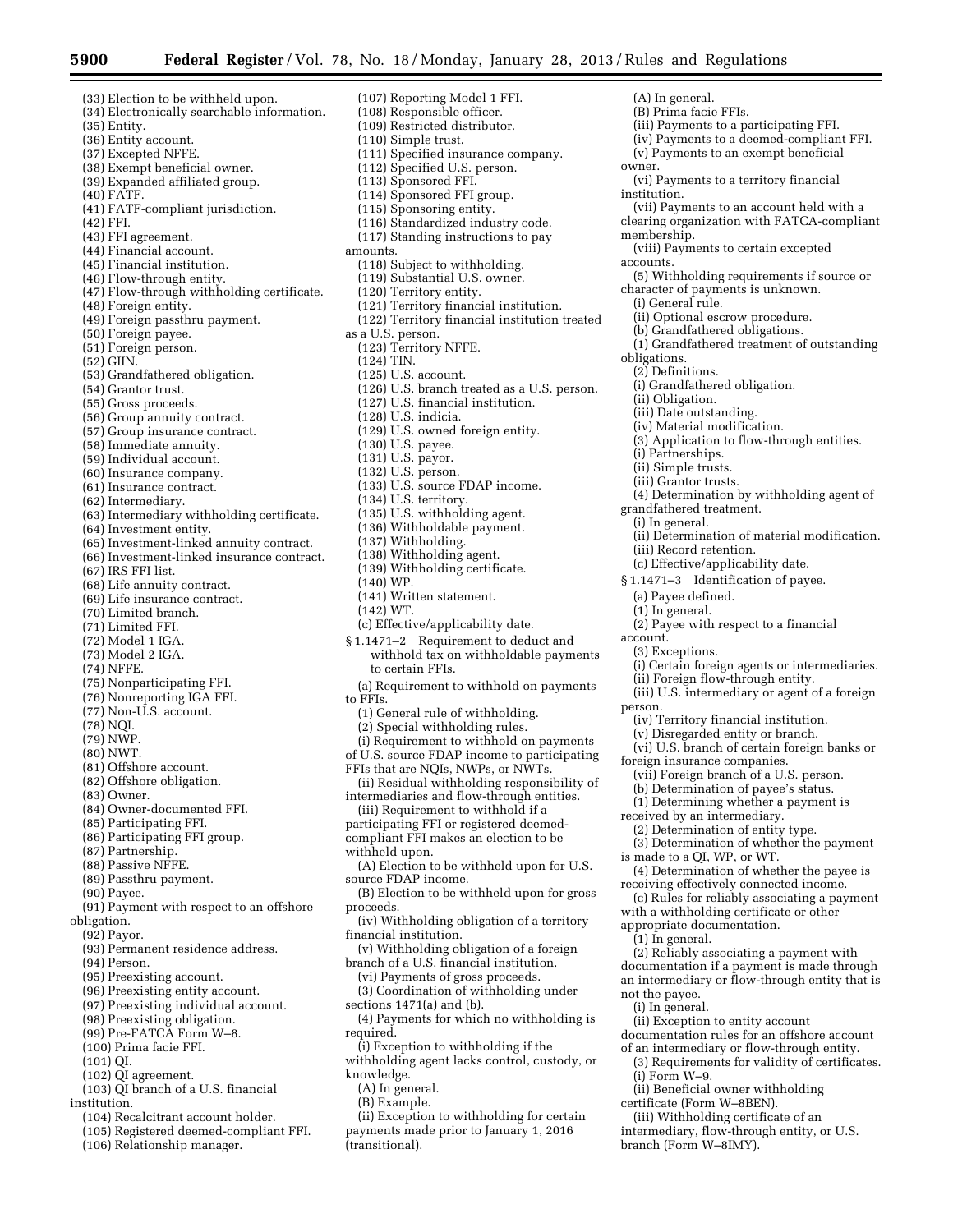(7) Nonreporting IGA FFIs.

(ii) Exception for offshore obligations. (8) Identification of nonparticipating FFIs.

(ii) Special documentation rules for payments made to an exempt beneficial owner through a nonparticipating FFI. (9) Identification of exempt beneficial

(i) Identification of foreign governments, governments of U.S. territories, international organizations, and foreign central banks of

(B) Exception for offshore obligations. (C) Exception for preexisting offshore

(ii) Identification of retirement funds.

(B) Exception for offshore obligations. (C) Exception for preexisting offshore

(10) Identification of territory financial

(i) Identification of territory financial institutions that are beneficial owners.

(B) Exception for preexisting offshore

(ii) Identification of territory financial institutions acting as intermediaries or that

(11) Identification of excepted NFFEs. (i) Identification of excepted nonfinancial

(B) Exception for offshore obligations. (ii) Identification of excepted nonfinancial

(B) Exception for offshore obligations. (C) Exception for preexisting offshore

(B) Exception for offshore obligations. (C) Exception for preexisting offshore

(B) Exception for offshore obligations. (C) Exception for preexisting offshore

(vi) Identification of NFFEs that are

(A) Exception for offshore obligations. (B) Exception for preexisting offshore

(vii) Identification of NFFE affiliates. (A) Exception for offshore obligations. (B) Exception for preexisting offshore

(viii) Identification of excepted territory

(A) Exception for payments made prior to January 1, 2017, with respect to preexisting

(iv) Identification of section 501(c)

(v) Identification of non-profit

entities in liquidation or bankruptcy.

(iii) Identification of excepted nonfinancial

(iii) Identification of entities wholly owned

(i) In general.

(i) In general.

(A) In general.

(A) In general.

(A) In general.

are flow-through entities. (iii) Reason to know.

by exempt beneficial owners.

owners.

issue.

obligations.

obligations.

institutions.

obligations.

group entities. (A) In general.

obligations.

obligations.

organizations. (A) In general. (B) Reason to know.

organizations. (A) In general.

obligations.

obligations.

obligations.

NFFEs.

(D) Reason to know.

publicly traded corporations.

start-up companies. (A) In general.

(A) In general.

(A) In general.

(B) Withholding statement.

(*1*) In general.

(*2*) Special requirements for an FFI withholding statement.

(*3*) Special requirements for a chapter 4 withholding statement.

(*4*) Special requirements for an exempt beneficial owner withholding statement. (C) Failure to provide allocation

information.

(D) Special rules applicable to a withholding certificate of a QI that assumes primary withholding responsibility under chapter 3.

(E) Special rules applicable to a withholding certificate of a QI that does not assume primary withholding responsibility under chapter 3.

(F) Special rules applicable to a withholding certificate of a territory financial institution that agrees to be treated as a U.S. person.

(G) Special rules applicable to a withholding certificate of a territory financial institution that does not agree to be treated as a U.S. person.

(H) Special rules applicable to a withholding certificate of a U.S. branch treated as a U.S. person.

(iv) Certificate for exempt status (Form W– 8EXP).

- (v) Certificate for effectively connected income (Form W–8ECI).
	- (4) Requirements for written statements.
- (5) Requirements for documentary evidence.

(i) Foreign status.

- (A) Certificate of residence.
- (B) Individual government identification.
- (C) QI documentation.
- (D) Entity government documentation.
- (E) Third-party credit report.
- (ii) Chapter 4 status.

(A) General documentary evidence.

- (B) Preexisting account documentary evidence.
- (C) Payee-specific documentary evidence.
- (6) Applicable rules for withholding certificates, written statements, and

documentary evidence.

- (i) Who may sign the withholding
- certificate or written statement.
- (ii) Period of validity.
- (A) General rule.
- (B) Indefinite validity.

(C) Indefinite validity in the case of certain offshore obligations.

- (D) Exception for certificate for effectively connected income.
- (E) Change in circumstances.
- (*1*) Defined.
- (*2*) Obligation to notify withholding agent of a change in circumstances.
- (*3*) Withholding agent's obligation with respect to a change in circumstances.
- (iii) Record retention.
- (A) In general.
- (B) Exception for documentary evidence
- received with respect to offshore obligations. (iv) Electronic transmission of withholding

certificate, written statement, and

documentary evidence.

- (v) Acceptable substitute withholding certificate.
- (A) In general.

(B) Non-IRS form for individuals. (vi) Electronic confirmation of TIN on withholding certificate.

(vii) Reliance on a prior version of a withholding certificate.

- (7) Curing documentation errors.
- (i) Curing inconsequential errors on a withholding certificate.
- (ii) Documentation received after the time of payment.
- (8) Documentation furnished on accountby-account basis unless exception provided for sharing documentation within expanded
- affiliated group.
- (i) Single branch systems.
- (ii) Universal account systems.
- (iii) Shared account systems.
- (iv) Document sharing gross proceeds.
- (9) Reliance on documentation collected by

or certifications provided by other persons. (i) Shared documentation system

- maintained by an agent.
- (ii) Third-party data providers.
- (iii) Reliance on certification provided by introducing brokers.
- (iv) Reliance on documentation and certifications provided between principals and agents.
	- (A) In general.
	- (B) Reliance upon certification of the

principal.

- (C) Document sharing.
- (D) Examples.
- (v) Reliance upon documentation for
- accounts acquired in merger or bulk
- acquisition for value.
- (d) Documentation requirements to
- establish payee's chapter 4 status. (1) Reliance on pre-FATCA Form W–8. (2) Identification of U.S. persons.
- 
- (i) In general.
- (ii) Reliance on documentary evidence.
- (iii) Preexisting obligations.
- (3) Identification of individuals that are
- foreign persons.
	- (i) In general.
	- (ii) Exception for offshore obligations.
- (4) Identification of participating FFIs and

registered deemed-complaint FFIs.

- (i) In general.
- (ii) Exception for payments made prior to January 1, 2017, with respect to preexisting obligations (transitional).
- (iii) Exception for offshore obligations.
- (iv) Exceptions for payments to reporting Model 1 FFIs.
- (v) Reason to know.
- (5) Identification of certified deemed-
- compliant FFIs.
- (i) In general.
- (ii) Sponsored, closely-held investment vehicles.
- (A) In general.
- (B) Offshore obligations.
- (6) Identification of owner-documented FFIs.

(iii) Documentation for owners of payee. (iv) Content of FFI owner reporting

(v) Exception for preexisting obligations

(vi) Exception for offshore obligations. (vii) Exception for certain obligations of

(i) In general.

statement.

(transitional).

\$1,000,000 or less.

(ii) Auditor's letter substitute.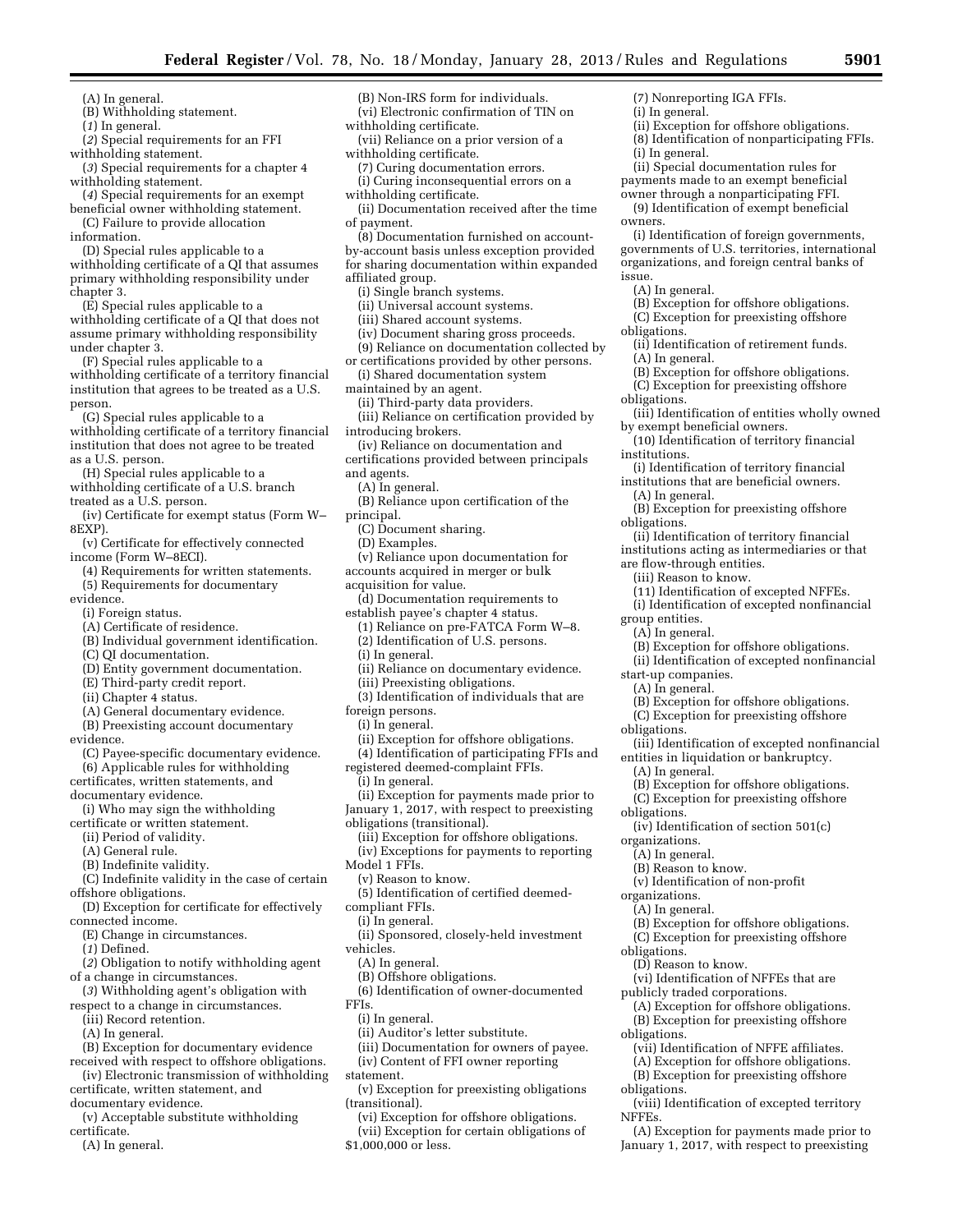obligations of \$1,000,000 or less (transitional).

(B) Exception for offshore obligations. (C) Exception for preexisting offshore obligations of \$1,000,000 or less.

- (ix) Identification of active NFFEs.
- (A) Exception for offshore obligations.
- (B) Exception for preexisting offshore

obligations.

- (C) Limit on reason to know.
- (12) Identification of passive NFFEs.
- (i) Exception for offshore obligations.
- (ii) Special rule for preexisting offshore obligations.
- (iii) Required owner certification for passive NFFEs.

(A) In general.

- (B) Exception for preexisting obligations of \$1,000,000 or less (transitional).
	- (e) Standards of knowledge.

(1) In general.

- (2) Notification by the IRS.
- (3) Participating FFIs and registered

deemed-compliant FFIs.

(i) In general.

(ii) Special rules for reporting Model 1 FFIs.

(4) Reason to know.

- (i) Information conflicting with person's claim of chapter 4 status.
- (ii) Specific standards of knowledge
- applicable to withholding certificates. (A) In general.
- (B) Classification of U.S. status, U.S. address, or U.S. telephone number.
- (*1*) Presumption of individual's foreign
- status.

(*2*) Presumption of entity's foreign status.

- (C) U.S. place of birth. (*1*) Accounts opened on or after January 1,
- 2014.

(*2*) Preexisting obligations.

- (D) Standing instructions with respect to offshore obligations.
- (iii) Specific standard of knowledge
- applicable to written statements. (iv) Specific standard of knowledge
- applicable to documentary evidence. (A) In general.

(B) Classification of U.S. status, U.S.

address, or U.S. telephone number.

(*1*) Presumption of individual's foreign status.

(*2*) Presumption of entity's foreign status. (C) U.S. place of birth.

(*1*) Accounts opened on or after January 1,

2014.

- (*2*) Preexisting obligations.
- (D) Standing instructions.

(E) Standards of knowledge applicable to certain types of documentary evidence.

- (*1*) Financial statement.
- (*2*) Organizational documents.

(v) Specific standards of knowledge applicable when only documentary evidence is a code or classification described in

- paragraph (c)(5)(ii)(B) of this section.
	- (A) U.S. indicia for entities.
- (B) Documentation required to cure U.S. indicia.
- (vi) Specific standards of knowledge
- applicable to documentation received from intermediaries and flow-through entities.

(A) In general.

(B) Limits on reason to know with respect to documentation received from participating FFIs and registered deemed-compliant FFIs that are intermediaries or flow-through entities. (vii) Limits on reason to know.

(7) Withholding requirements for U.S. branches of participating FFIs that are treated

(c) Due diligence for the identification and documentation of account holders and

(2) General rules for the identification and documentation of account holders and

(B) Limits on reason to know with respect to certain accounts acquired in merger of

(*2*) Participating FFIs and certain deemedcompliant FFIs that apply the due diligence rules, and U.S. financial institutions. (iii) Change in circumstances. (A) Obligation to identify a change in

(B) Definition of change in circumstances. (C) Requirements following a change in

(v) Special rule for U.S. branches of participating FFIs that are treated as U.S.

(3) Identification and documentation procedure for entity accounts and payees.

(ii) Timeframe for applying identification and documentation procedure for entity

(iii) Documentation exception for certain

(A) Accounts to which this exception

(B) Aggregation of entity accounts. (C) Election to forgo exception. (4) Identification and documentation procedure for individual accounts other than

(ii) Reliance on third-party for identification of individual accounts other

(iii) Alternative identification and documentation procedure for certain cash value insurance or annuity contracts. (A) Group cash value insurance contracts

(B) Accounts held by beneficiaries of a cash value insurance contract that is a life

(5) Identification and documentation procedure for preexisting individual

(B) Aggregation of accounts. (C) Election to forgo exception. (iv) Specific identification and documentation procedures for preexisting

(B) U.S. indicia and relevant

individual accounts. (A) In general.

documentation rules.

(ii) Special rule for preexisting individual accounts previously documented as U.S. accounts for purposes of chapter 3 or 61. (iii) Exceptions for certain low value preexisting individual accounts. (A) Accounts to which an exception

as U.S. persons.

(i) Overview.

(A) In general.

bulk acquisition. (*1*) In general.

circumstances.

circumstances.

(i) In general.

accounts and payees.

preexisting accounts. (i) In general.

than preexisting accounts.

or group annuity contracts.

insurance contract.

accounts. (i) In general.

applies.

preexisting entity accounts.

persons.

applies.

(iv) Record retention.

(1) Scope of paragraph.

(ii) Standards of knowledge.

payees.

payees.

(A) Scope of review for preexisting

- obligations of entities.
- (B) Reason to know there is a U.S. telephone number associated with a
- preexisting obligation.
- (C) Reason to know there are U.S. indicia associated with preexisting offshore obligations.
- (D) Limits on reason to know for multiple obligations belonging to a single account holder.
- (viii) Reasonable explanation supporting claim of foreign status.
- (5) Conduit financing arrangements.
- (6) Additional guidance.
- (f) Presumptions regarding chapter 4 status of the person receiving the payment in the absence of documentation.

(1) In general.

- (2) Presumptions of classification as an individual or entity.
- (i) In general.
- (ii) Documentary evidence furnished for offshore obligation.
	- (3) Presumptions of U.S. or foreign status. (i) Payments to entities with indicia of
- foreign status.
- (ii) Payments to certain exempt recipients. (iii) Payments with respect to offshore obligations.
- 
- (4) Presumption of chapter 4 status for a foreign entity.
- (5) Presumption of status as an
- intermediary.
- (6) Presumption of effectively connected income for payments to certain U.S. branches.
	- (7) Joint payees.
	- (i) In general.
	-
	- (ii) Exception for offshore obligations.
	- (8) Rebuttal of presumptions.

(9) Effect of reliance on presumptions and of actual knowledge or reason to know otherwise.

(i) In general.

(ii) Actual knowledge or reason to know that amount of withholding is greater than is required under the presumptions or that reporting of the payment is required.

(g) Effective/applicability date.

- § 1.1471–4 FFI agreement.
	- (a) In general.
	- (1) Withholding.
- (2) Identification and documentation of account holders.
- (3) Reporting.
- (4) Expanded affiliated group.
- (5) Verification.
- (6) Event of default.
- (7) Refunds.
- (b) Withholding requirements.
- (1) In general.

limited branches. (i) Limited FFIs. (ii) Limited branches.

- (2) Withholding determination.
- (3) Satisfaction of withholding requirements. (4) Foreign passthru payments.

(5) Withholding on limited FFIs and

(6) Special rule for dormant accounts.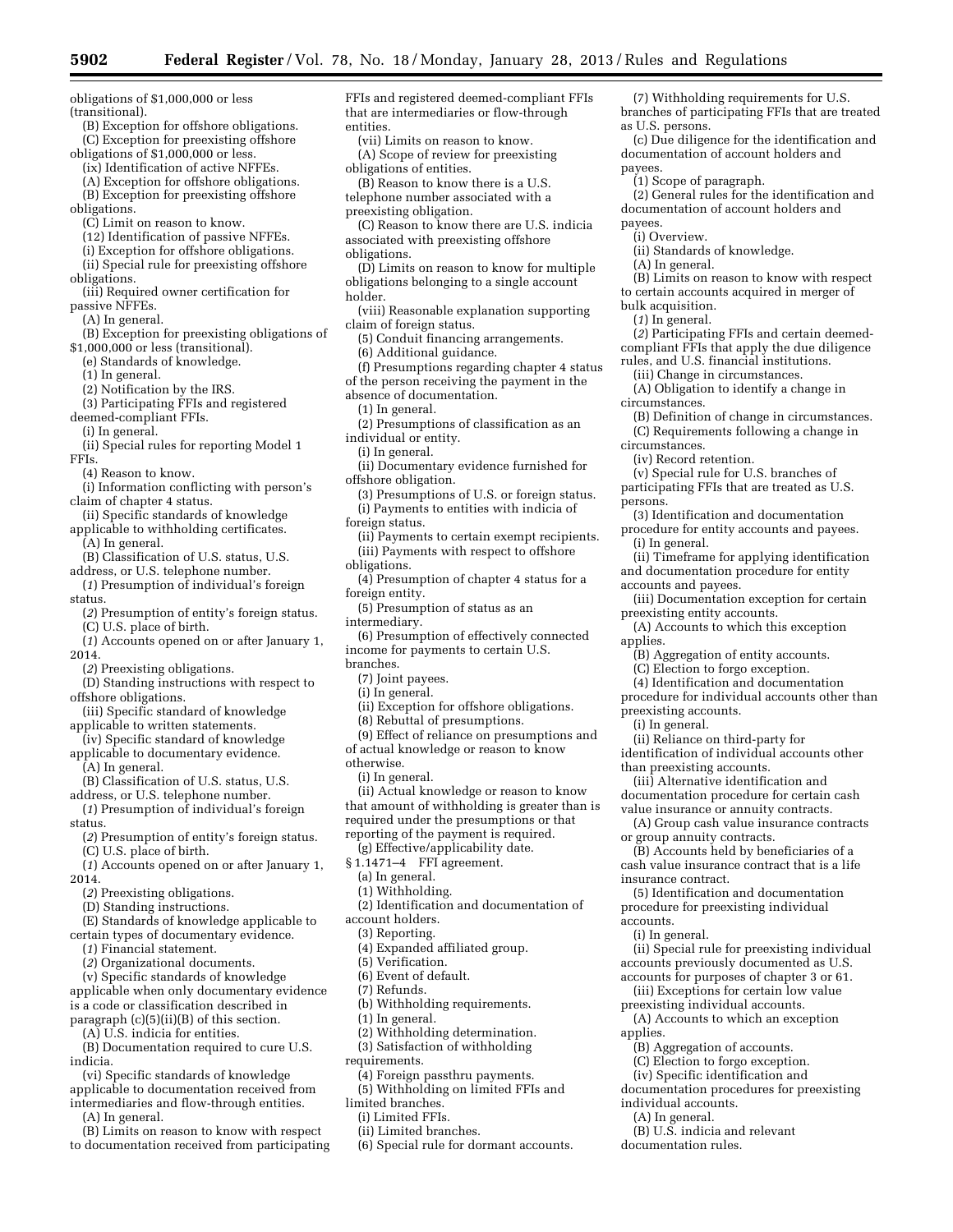(*1*) U.S. indicia.

- (*2*) Documentation to be retained upon identifying U.S. indicia.
- (*i*) Designation of account holder as a U.S. citizen or resident.
- (*ii*) Unambiguous indication of a U.S. place of birth.
- (*iii*) U.S. address or U.S. mailing address.

(*iv*) Only U.S. telephone numbers.

(*v*) U.S. telephone numbers and non-U.S.

- telephone numbers. (*vi*) Standing instructions to pay amounts.
- (*vii*) Power of attorney or signatory authority granted to a person with a U.S.
- address or ''in-care-of'' address or ''hold mail'' address.
- (C) Electronic search for identifying U.S. indicia.
- (D) Enhanced review for identifying U.S. indicia in the case of certain high-value accounts.
	- (*1*) In general.
- (*2*) Relationship manager inquiry.

(*3*) Additional review of non-electronic records.

(*4*) Limitations on the enhanced review in the case of comprehensive electronically searchable information.

- (E) Exception for preexisting individual accounts that a participating FFI has documented as held by foreign individuals for purposes of meeting its obligations under chapter 61 or its QI, WP, or WT agreement.
	- (6) Examples.
	- (7) Certifications of responsible officer.
	- (d) Account reporting.
	- (1) Scope of paragraph.
- (2) Reporting requirements in general.
- (i) Accounts subject to reporting.
- (ii) Financial institution required to report
- an account.
- (A) In general.
- (B) Special reporting of account holders of territory financial institutions.
- (C) Special reporting of account holders of a sponsored FFI.
- (D) Special reporting of account holders that are owner-documented FFIs.
- (E) Branch reporting of accounts.
- (iii) Special U.S. account reporting rules for U.S. payors.
- (A) Special reporting rule for U.S. payors other than U.S. branches.
- (B) Special reporting rules for U.S.
- branches treated as U.S. persons. (3) Reporting of accounts under section
- 1471(c)(1).
- (i) In general.
- (ii) Accounts held by specified U.S. persons.
- (iii) Accounts held by U.S. owned foreign entities.
- (iv) Special reporting of accounts held by owner-documented FFIs.
- (v) Branch reporting.
- (vi) Form for reporting accounts under section  $1471(c)(1)$ .
- (vii) Time and manner of filing.
- (viii) Extensions in filing.
- (4) Descriptions applicable to reporting
- requirements of  $\S 1.1471-4(d)(3)$ .
- (i) Address.
- (ii) Account number.
- (iii) Account balance or value.
- (A) In general.
- (B) Currency translation of account balance or value.
- (iv) Payments made with respect to an account. (A) Depository accounts. (B) Custodial accounts. (C) Other accounts. (D) Transfers and closing of deposit, custodial, insurance, and annuity financial accounts. (E) Amount and character of payments subject to reporting. (F) Currency translation. (v) Record retention requirements. (5) Election to perform chapter 61 reporting. (i) In general. (A) Election under section 1471(c)(2). (B) Election to report in a manner similar to section 6047(d). (ii) Additional information to be reported. (iii) Special reporting of accounts held by owner-documented FFIs. (iv) Branch reporting. (v) Time and manner of making the election. (vi) Revocation of election. (vii) Filing of information under election. (6) Reporting on recalcitrant account holders. (i) In general. (ii) Definition of dormant account. (iii) End of dormancy. (iv) Forms. (v) Time and manner of filing. (vi) Record retention requirements. (7) Special reporting rules with respect to the 2013 through 2015 calendar years. (i) In general. (ii) Participating FFIs that report under  $§ 1.1471 - 4(d)(3).$ (A) Reporting with respect to the 2013 and 2014 calendar years. (B) Reporting with respect to the 2015 calendar year. (iii) Participating FFIs that report under  $§ 1.1471 - 4(d)[5].$ (iv) Forms for reporting. (A) In general. (B) Special determination date and timing for reporting with respect to the 2013 calendar year. (8) Reporting requirements of QIs, WPs and WTs. (3) Certification of compliance. (i) In general. (ii) Certification of effective internal controls. (iii) Qualified certification. (iv) Material failures defined. (4) IRS review of compliance. (i) General inquiries. (ii) Inquiries regarding substantial noncompliance. (g) Event of default. (1) Defined. (2) Notice of event of default. (3) Remediation of event of default. (h) Collective credit or refund procedures for overpayments. (1) In general. account. account. withholding. (i) In general. obligations. 1471. annuity contracts. (vi) Examples. (4) Exceptions to U.S. account status.
	- (9) Examples.
- (e) Expanded affiliated group requirements.
- (1) In general.
- (2) Limited branches.
- (i) In general.
- (ii) Branch defined.
- (iii) Limited branch defined.
- (iv) Conditions for limited branch status. (v) Term of limited branch status
- (transitional).
	- (3) Limited FFI.
	- (i) In general.
	- (ii) Limited FFI defined.
	- (iii) Conditions for limited FFI status.
	- (iv) Period for limited FFI status
- (transitional).
- (4) Special rule for QIs.
- (f) Verification.
- (1) In general.
- (2) Compliance program.
- (i) In general.
- (ii) Consolidated compliance program.
- (A) In general.
- (B) Requirements of compliance FI.
- (1) In general. (2) Persons for which a collective refund is not permitted. (3) Payments for which a collective refund is permitted. (4) Procedural and other requirements for collective refund.
- (i) Legal prohibitions on reporting U.S. accounts and withholding.
- 
- (2) Requesting wavier or closure of a U.S.
- (i) In general.
- (ii) Valid and effective waiver for a U.S.
- (iii) Closure or transfer of U.S. account.
- (3) Legal prohibitions preventing
- 
- 
- (ii) Block or transfer accounts or
- 
- (j) Effective/applicability date.
- § 1.1471–5 Definitions applicable to section
	- (a) U.S. accounts.
	- (1) In general.
	- (2) Definition of U.S. account.
- (3) Account holder.
- (i) In general.
- (ii) Grantor trust.

(iii) Example. (b) Financial accounts. (1) In general. (i) Depository account. (ii) Custodial account. (iii) Equity or debt interest.

financial institutions.

(2) Exceptions.

(C) Rollovers.

entity.

- (iii) Financial accounts held by agents that
- are not financial institutions.
	- (iv) Jointly held accounts.
- (v) Account holder for insurance and

(i) Exception for certain individual accounts of participating FFIs. (ii) Election to forgo exception.

(A) Equity or debt interest in an investment

(B) Certain equity or debt interests in a holding company or treasury center. (C) Equity or debt interests in other

(iv) Insurance and annuity contracts.

(A) Retirement and pension accounts. (B) Non-retirement savings accounts.

(D) Coordination with section 6038D. (E) Account that is tax-flavored.

(i) Certain savings accounts.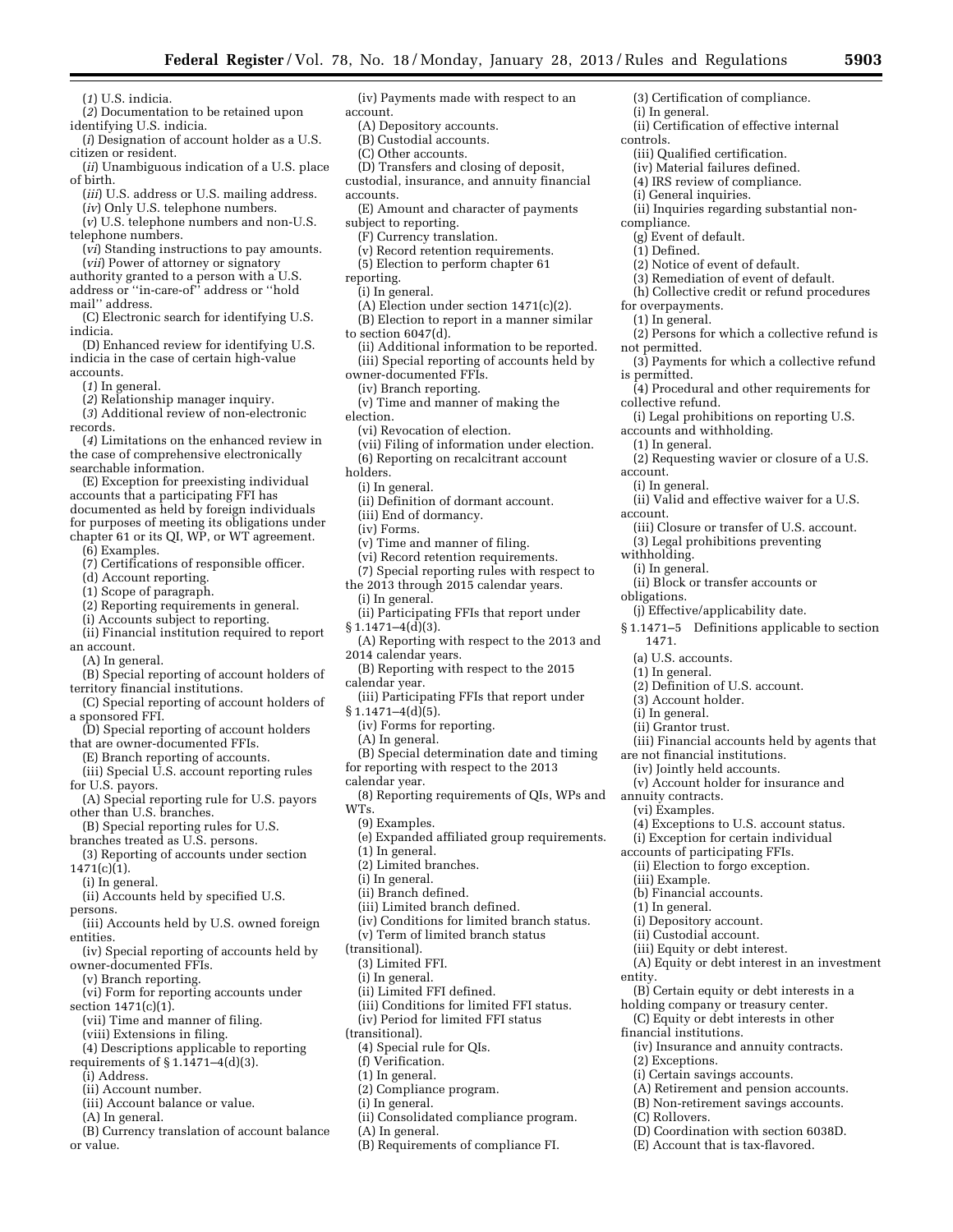(1) Scope of paragraph.

(i) In general.

capital investments. (4) Seed capital. (5) Anti-abuse rule.

(a) In general.

(1) Integral part. (2) Controlled entity.

(1) In general.

to a section 401(a) plan.

retirement funds.

(7) Example.

beneficial owners.

(a) In general.

(1) In general. (2) Transitional relief. (c) Exceptions.

(1) General rule. (2) Limitation.

owner.

NFFE.

NFFE.

persons.

thereof.

corporations.

(2) Expanded affiliated group defined.

(ii) Partnerships and entities other than

(3) Exception for FFIs holding certain

§ 1.1471–6 Payments beneficially owned by

(b) Any foreign government, any political subdivision of a foreign government, or any wholly owned agency or instrumentality of

(3) Inurement to the benefit of private

(d) Foreign central bank of issue.

(3) Bank for International Settlements. (4) Income on certain collateral. (e) Governments of U.S. territories. (f) Certain retirement funds. (1) Treaty-qualified retirement fund. (2) Broad participation retirement fund. (3) Narrow participating retirement funds. (4) Fund formed pursuant to a plan similar

(5) Investment vehicles exclusively for

(6) Pension fund of an exempt beneficial

(g) Entities wholly owned by exempt

(i) Effective/applicability date. § 1.1472-1 Withholding on NFFEs.

(i) Publicly traded corporation.

(*1*) Year of initial public offering. (*2*) Classes of stock treated as meeting the

(C) Established securities market.

(A) Regularly traded.

regularly traded requirement. (*3*) Anti-abuse rule.

publicly traded corporation. (iii) Certain territory entities.

(iv) Active NFFEs. (A) Passive income.

traded requirement.

(*1*) In general.

traded.

treatment.

(h) Exception for commercial activities.

(b) Withholdable payments made to an

(1) Beneficial owner that is an excepted

(B) Special rules regarding the regularly

(*2*) Foreign exchange with multiple tiers. (*3*) Computation of dollar value of stock

(ii) Certain affiliated entities related to a

(B) Exceptions from passive income

(2) Separate instrumentality.

(c) Any international organization or any wholly owned agency or instrumentality

(j) Effective/applicability date.

exempt beneficial owners.

any one or more of the foregoing.

- (ii) Certain term life insurance contracts.
- (iii) Account held by an estate.
- (iv) Certain escrow accounts.
- (v) Certain annuity contracts.
- (vi) Account or product excluded under an intergovernmental agreement.
	- (3) Definitions.
	- (i) Depository account.
	- (A) In general.
	- (B) Exceptions.
	- (ii) Custodial account.
	- (iii) Equity interest in certain entities.
	- (A) Partnership.
	- (B) Trust.
- (iv) Regularly traded on an established securities market.
- (v) Value of interest determined, directly or indirectly, primarily by reference to assets the give rise (or could give rise) to
- withholdable payments.
	- (A) Equity interest.
	- (B) Debt interest.
- (vi) Redemption or retirement amount or return earned on the interest determined, directly or indirectly, primarily by reference to one or more investment entities or passive NFFEs.
	- (A) Equity interest.
	- (B) Debt interest.
	- (vii) Cash value insurance contracts.
	- (A) In general.
	- (B) Cash value.
	- (C) Amounts excluded from cash value.
	- (D) Policyholder dividend.
	- (4) Account balance or value.
	- (i) In general.
	- (ii) Special rule for immediate annuity.
	- (A) Immediate annuities without minimum
- benefit guarantees.
- (B) Immediate annuities with a minimum benefit guarantee.
- (C) Net present value of amounts payable in future periods.
- (iii) Account aggregation requirements.
- (A) In general.
- (B) Aggregation rule for relationship
- managers.
	- (C) Examples.
- (iv) Current translation of balance or value. (5) Account maintained by financial
- institution.
	- (c) U.S. owned foreign entity.
	- (d) Definition of FFI.
- (e) Definition of financial institution.
- (1) In general.
- (2) Banking or similar business.
- (i) In general.
- (ii) Exception for certain lessors and lenders.
- (iii) Application of section 581.
- (iv) Effect of local regulation.
- (3) Holding financial assets for others as a
- substantial portion of its business.
	- (i) Substantial portion.
	- (A) In general.
- (B) Special rule for start-up entities. (ii) Income attributable to holding financial
- assets and related financial services.
	- (iii) Effect of local regulation.
	- (4) Investment entity.
	- (i) In general.
	- (ii) Financial assets.
	- (iii) Primarily conducts as a business.
	- (A) In general.
	- (B) Special rule start-up entities.
- (iv) Primarily attributable to investing, reinvesting, or trading in financial assets.
- (A) In general. (B) Special rule for start-up entities.
	- (v) Examples.
	- (5) Exclusions.
	- (i) Excepted nonfinancial group entities.
	- (A) In general.
	- (B) Nonfinancial group.
	- (C) Holding company.
	- (D) Treasury center.
	- (E) Captive finance company.
	- (ii) Excepted nonfinancial start-up
- companies or companies entering a new line
- of business.
	- (A) In general.
	- (B) Exception for investment funds.
	- (iii) Excepted nonfinancial entities in
- liquidation or bankruptcy.
	- (iv) Excepted inter-affiliate FFI.
	- (v) Section 501(c) entities.
	- (vi) Non-profit organizations.
- (6) Reserving activities of an insurance company.
	- (f) Deemed-compliant FFIs.
- 
- (1) Registered deemed-compliant FFIs. (i) Registered deemed-compliant FFI
- 
- categories.
- (A) Local FFIs. (B) Nonreporting members of participating
- FFI groups.
- (C) Qualified collective investment
- vehicles.

or acquired.

vehicles.

(transitional).

FFI status.

status.

accounts.

correction.

status.

value accounts.

circumstances.

(1) Defined.

(1) Scope.

(i) In general.

- (D) Restricted funds.
- (E) Qualified credit card issuers.
- (F) Sponsored investment entities and
- controlled foreign corporations.
- (ii) Procedural requirements for registered deemed-compliant FFIs.

(2) Certified deemed-compliant FFIs. (i) Nonregistering local bank. (ii) FFIs with only low-value accounts. (iii) Sponsored, closely-held investment

(iv) Limited life debt investment entities

(ii) Requirements of owner-documented

(i) Preexisting accounts identified under the procedures described in § 1.1471–4(c) for

(D) Preexisting accounts that become high-

(B) Accounts other than high-value

(ii) Accounts that are not preexisting accounts and accounts requiring name/TIN

(4) End of recalcitrant account holder

(iii) Accounts with changes in

(2) Foreign passthru payment. (i) Expanded affiliated group.

(h) Passthru payment.

(4) Definition of restricted distributor. (g) Recalcitrant account holders.

(2) Recalcitrant account holder. (3) Start of recalcitrant account holder

identifying U.S. accounts. (A) In general.

(C) High-value accounts.

(iii) Deemed-compliant FFI that is merged

(3) Owner-documented FFIs.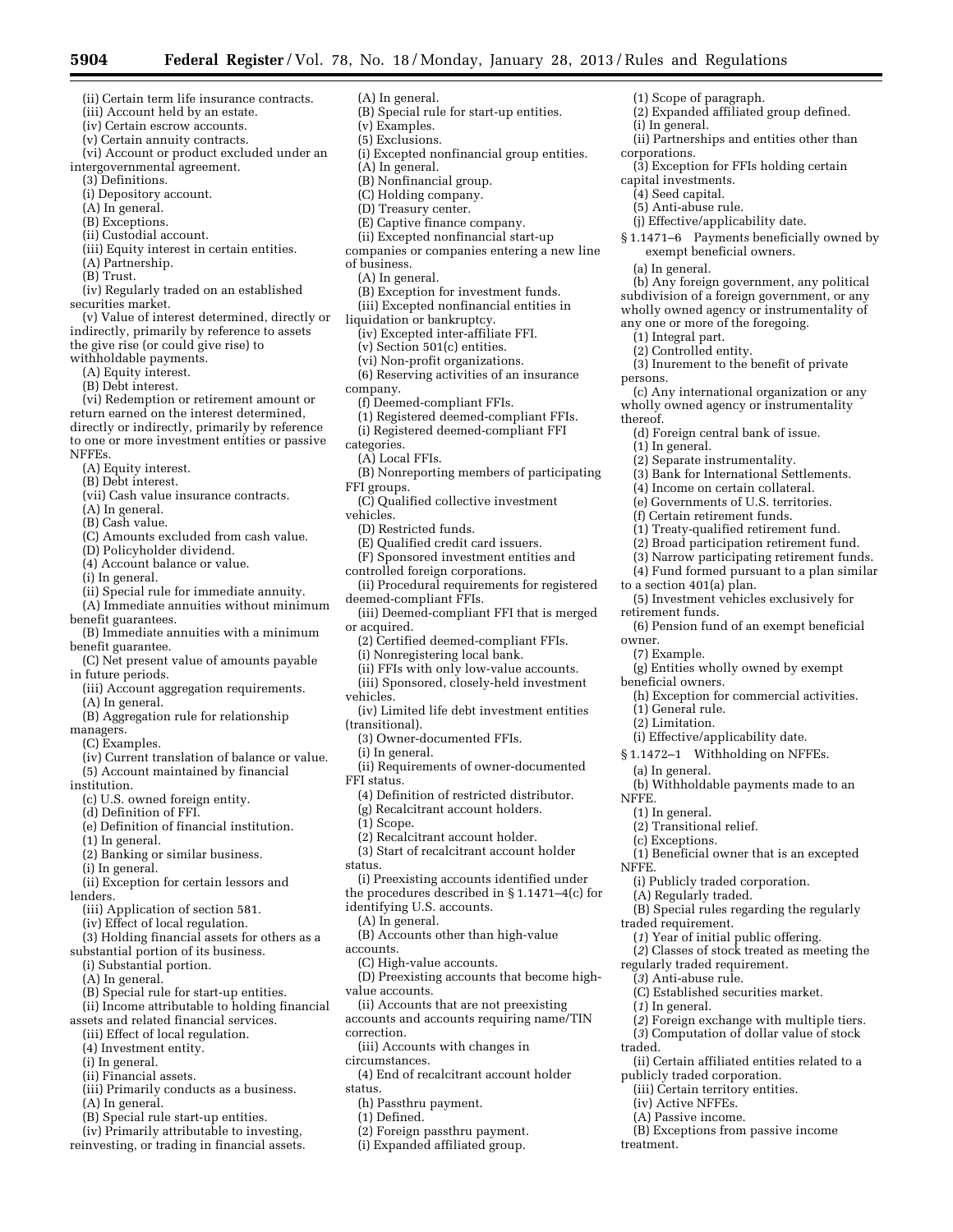(d) Information returns for payment

(B) Persons that are not recipients. (2) Amounts subject to reporting.

(i) Payments by U.S. withholding agent to

(A) Payments to certain entities that are

(D) Amounts paid to territory financial institutions that are flow-through entities or

(ii) Payments made by withholding agents to certain entities that are not recipients. (A) Entities that provide information for a withholding agent to perform specific payee

(B) Nonparticipating FFI that is a flow-

(iii) Reporting by participating FFIs and deemed-compliant FFIs (including QIs, WPs,

(B) Special reporting requirements of participating FFIs, deemed-compliant FFIs, and FFIs that make an election under section

(C) Reporting by participating FFIs and registered deemed-compliant FFIs (including QIs, WPs, and WTs) for certain payments made to nonparticipating FFIs (transitional). (D) Reporting by U.S. branches of a participating FFI or registered deemedcompliant FFI that is treated as a U.S. person. (iv) Reporting by territory financial

(f) Indemnification of withholding agent. (g) Extensions of time to file Forms 1042

(i) Additional reporting requirements with respect to U.S. owned foreign entities and

(1) Reporting by certain withholding agents with respect to owner-documented FFIs. (2) Reporting by certain withholding agents with respect to U.S. owned foreign entities

overwithholding or underwithholding of

(3) Cross reference to reporting by

(a) Adjustments of overwithheld tax.

(j) Effective/applicability date. § 1.1474–2 Adjustments for

through entity or intermediary. (C) Disregarded entities.

(B) Payments to participating FFIs, deemed-compliant FFIs, and certain QIs. (C) Amounts paid to a U.S. branch of a participating FFI or registered deemed-

(1) Filing requirement. (i) In general. (ii) Recipient. (A) Defined.

(ii) Exception to reporting. (iii) Coordination with chapter 3. (3) Required information. (4) Method of reporting.

reporting.

(i) In general.

beneficial owners.

compliant FFI.

reporting.

and WTs). (A) In general.

1471(b)(3).

institutions.

and 1042–S. (h) Penalties.

that are NFFEs.

tax.

participating FFIs.

(1) In general. (2) Overwithholding. (3) Reimbursement of tax.

(v) Nonparticipating FFIs. (vi) Other withholding agents. (e) Magnetic media reporting.

owner-documented FFIs.

acting as intermediaries. (E) Amounts paid to NFFEs.

recipients.

- (C) Methods of measuring assets.
- (v) Excepted nonfinancial entities. (2) Payments made to a WP, WT, or an exempt beneficial owner.
- (d) Rules for determining payee and beneficial owner.
- (1) In general.
- (2) Payments made to an NFFE that is a WP or WT.
- (3) Payments made to a partner or
- beneficiary of an NFFE that is an NWP or NWT.

(4) Payments made to a beneficial owner that is an NFFE.

- (5) Absence of valid documentation.
- (e) Information reporting requirements.
- (1) Reporting on withholdable payments.
- (2) Reporting on substantial U.S. owners.
- (f) Effective/applicability date.

§ 1.1473–1 Section 1473 definitions.

- (a) Definition of withholdable payment. (1) In general.
- (2) U.S. source FDAP income defined.
- (i) In general.

(A) FDAP income defined.

(B) U.S. source.

- (C) Exceptions to withholding on U.S. source FDAP income not applicable under chapter 4.
	- (ii) Special rule for certain interest.
	- (iii) Original issue discount.
	- (iv) REMIC residual interests.
- (v) Withholding liability of payee that is satisfied by withholding agent.
- (vi) Special rule for sales of interest bearing debt obligations.
- (vii) Payment of U.S. source FDAP income. (A) Amount of payment of U.S. source
- FDAP income.
- (B) When payment of U.S. source FDAP income is made.
	- (3) Gross proceeds defined.

(i) Sale or other disposition.

- (A) In general.
- (B) Special rule for sales effected by brokers.
- (C) Special rule for gross proceeds from sales settles by a clearing organization.
- (ii) Property of a type that can produce
- interest or dividend payments that would be U.S. source FDAP income.

(A) In general.

- (B) Contracts producing dividend
- equivalent payments.
- (C) Regulated investment company distributions.
	- (iii) Payment of gross proceeds.
	- (A) When gross proceeds are paid.
	- (B) Amount of gross proceeds.
- (4) Payments not treated as withholdable payments.
- (i) Certain short-term obligations.
- (ii) Effectively connected income.
- (iii) Excluded nonfinancial payments.
- (iv) Gross proceeds from sales of excluded
- property.
- (v) Fractional shares.
- (vi) Offshore payments of U.S. source
- FDAP income prior to 2017 (transitional).
- (5) Special payment rules for flow-through entities, complex trusts, and estates.
	- (i) In general.
	- (ii) Partnerships.
	- (iii) Simple trusts.
	- (iv) Complex trusts and estates.
	- (v) Grantor trusts.
- (vi) Special rule for an NWP or NWT. (vii) Special rule for determining when gross proceeds are treated as paid to a partner, owner, or beneficiary of a flowthrough entity.
- (6) Reporting of withholdable payments.
- (7) Example.
- (b) Substantial U.S. owner.
- (1) Definition.
- (2) Indirect ownership of foreign entities.
- (i) Indirect ownership of stock.
- (ii) Indirect ownership in a foreign
- partnership or ownership of a beneficial
- interest in a foreign trust.
- (iii) Ownership and holdings through options.
- (iv) Determination of proportionate interest.
- (v) Interests owned or held by a related person.
- (3) Beneficial interest in a foreign trust. (i) In general.
- 
- (ii) Determining the 10 percent threshold in the case of a beneficial interest in a foreign trust.
- (iii) Valuation rules for beneficial interests in foreign trusts.
- (4) Exceptions.
- (i) De minimis amount or value exception. (ii) Trusts wholly owned by certain U.S.
- persons.
- (5) Special rule for certain financial
- institutions.
- (6) Determination dates for substantial U.S. owners.
- (7) Examples.
- (c) Specified U.S. person.
- (d) Withholding agent.
- (1) In general.
- (2) Participating FFIs and registered deemed-compliant FFIs as withholding agents.
	- (3) Grantor trusts as withholding agents.
- (4) Deposit and return requirements.
- (5) Multiple withholding agents.
- (6) Exception for certain individuals.
- (e) Foreign entity.
- (f) Effective/applicability date.
- § 1.1474–1 Liability for withheld tax and withholding agent reporting.
- (a) Payment and returns of tax withheld.
- (1) In general.
- (2) Withholding agent liability.

(4) Liability for failure to obtain documentation timely or to act in accordance

(ii) Withholding satisfied by another

(2) Special rule for foreign passthru payments and payments of gross proceeds that include an undetermined amount of

(2) Participating FFIs, registered deemedcompliant FFIs, and U.S. branches treated as

with applicable presumptions.

(b) Payment of withheld tax.

- (3) Use of agents.
- (i) In general.

through an agent.

(i) In general.

withholding agent.

(1) In general.

income subject to tax. (c) Income tax return. (1) In general.

(3) Amended returns.

U.S. persons.

(ii) Authorized agent. (iii) Liability of withholding agent acting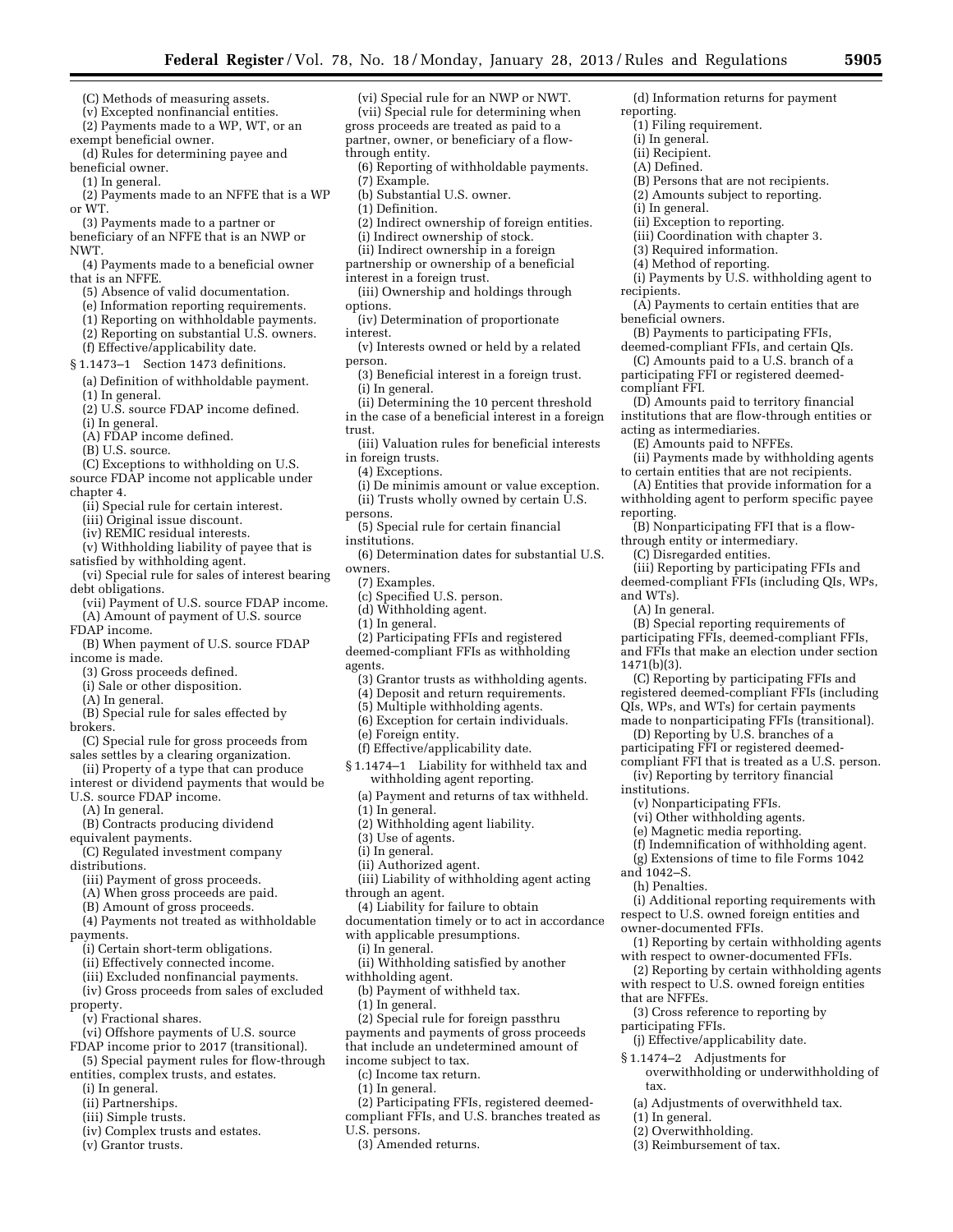- (i) General rule.
- (ii) Record maintenance.
- (4) Set-offs.
- (5) Examples.
- (b) Withholding of additional tax when underwithholding occurs.
- (c) Effective/applicability date.
- § 1.1474–3 Withheld tax as credit to beneficial owner of income.
	- (a) Creditable tax.
- (b) Amounts paid to persons that are not the beneficial owners.
- (c) Effective/applicability date.
- § 1.1474–4 Tax paid only once. (a) Tax paid.
- (b) Effective/applicability date.
- § 1.1474–5 Refunds or credits.
- (a) Refund and credit.
	- (1) In general.
- (2) Limitation to refund and credit for a nonparticipating FFI.
	- (3) Requirement to provide additional
- documentation for certain beneficial owners. (i) In general.
- (ii) Claim of reduced withholding under an income tax treaty.
- (iii) Additional documentation to be furnished to the IRS for certain NFFEs.
- (b) Tax repaid to payee.
	- (c) Effective/applicability date.
- § 1.1474–6 Coordination of chapter 4 with other withholding provisions.
	- (a) In general.
- (b) Coordination of withholding for amounts subject to withholding under
- sections 1441, 1442, and 1443.
- (1) In general.
- (2) When withholding is applied.
- (3) Special rule for certain substitute dividend payments.
- (c) Coordination with amounts subject to withholding under section 1445.
	- (1) In general.

(2) Determining amount of distribution from certain domestic corporations subject to

section 1445 or chapter 4 withholding. (i) Distribution from qualified investment

entity.

(ii) Distribution from a United States real property holding corporation.

- (d) Coordination with section 1446.
- (1) In general.
- (2) Determining the amount of distribution subject to section 1446.
- (e) Example. (f) Effective/applicability date.
- § 1.1474–7 Confidentiality of information.
- (a) Confidentiality of information. (b) Exception for disclosure of participating
- FFIs.
- (c) Effective/applicability date.
- § 301.1474–1 Required use of magnetic media for financial institutions filing Form 1042–S or Form 8966.
- (a) Financial institutions filing certain information returns.
	- (b) Waiver.
	- (c) Failure to file.
	- (d) Meaning of terms.
	- (1) Magnetic media.
	- (2) Financial institution.
	- (e) Effective/applicability date.

■ **Par. 5.** Section 1.1471–1 is added to read as follows:

## **§ 1.1471–1 Scope of chapter 4 and definitions.**

(a) *Scope of chapter 4 of the Internal Revenue Code.* Sections 1.1471–1 through 1.1474–7 provide rules for withholding when a withholding agent makes a payment to an FFI or NFFE and prescribe the requirements for and definitions relevant to FFIs and NFFEs to which withholding will not apply. Section 1.1471–1 provides definitions for terms used in chapter 4 of the Internal Revenue Code (Code) and the regulations thereunder. Section 1.1471– 2 provides rules for withholding under section 1471(a) on payments to FFIs, including the exception from withholding for payments made with respect to certain grandfathered obligations. Section 1.1471–3 provides rules for determining the payee of a payment and the documentation requirements to establish a payee's chapter 4 status. Section 1.1471–4 describes the requirements of an FFI agreement under section 1471(b) and the application of sections 1471(b) and (c) to an expanded affiliated group of FFIs. Section 1.1471–5 defines terms relevant to section 1471 and the FFI agreement and defines categories of FFIs that will be deemed to have met the requirements of section 1471(b) pursuant to section 1471(b)(2). Section 1.1471–6 defines classes of beneficial owners of payments that are exempt from withholding under chapter 4. Section 1.1472–1 provides rules for withholding when a withholding agent makes a payment to an NFFE, and defines categories of NFFEs that are not subject to withholding. Section 1.1473– 1 provides definitions of the statutory terms in section 1473. Section 1.1474– 1 provides rules relating to a withholding agent's liability for withheld tax, filing of income tax and information returns, and depositing of tax withheld. Section 1.1474–2 provides rules relating to adjustments for overwithholding and underwithholding of tax. Section 1.1474–3 provides the circumstances in which a credit is allowed to a beneficial owner for a withheld tax. Section 1.1474–4 provides that a chapter 4 withholding obligation need only be collected once. Section 1.1474–5 contains rules relating to credits and refunds of tax withheld. Section 1.1474–6 provides rules coordinating withholding under sections 1471 and 1472 with withholding provisions under other sections of the Code. Section 1.1474–7 provides the confidentiality requirement for information obtained to comply with the requirements of chapter 4. Any reference in the provisions of sections

1471 through 1474 to an amount that is stated in U.S. dollars includes the foreign currency equivalent of that amount. Except as otherwise provided, the provisions of sections 1471 through 1474 and the regulations thereunder apply only for purposes of chapter 4. See § 301.1474–1 of this chapter for the requirements for reporting on magnetic media that apply to financial institutions making payments or otherwise reporting accounts pursuant to chapter 4.

(b) *Definitions.* Except as otherwise provided in this paragraph (b) or under the terms of an applicable Model 2 IGA, the following definitions apply for purposes of sections 1471 through 1474 and the regulations under those sections.

(1) *Account.* The term *account* means a financial account as defined in § 1.1471–5(b).

(2) *Account holder.* The term *account holder* means the person who holds an account, as determined under § 1.1471– 5(a)(3).

(3) *Active NFFE.* The term *active NFFE* has the meaning set forth in  $§ 1.1472-1(c)(1)(iv).$ 

(4) *AML due diligence.* The term *AML due diligence* means the customer due diligence procedures of a financial institution pursuant to the anti-money laundering or similar requirements to which the financial institution, or branch thereof, is subject. This includes identifying the customer (including the owners of the customer), understanding the nature and purpose of the account, and ongoing monitoring.

(5) *Annuity contract.* The term *annuity contract* means a contract under which the issuer agrees to make payments for a period of time determined in whole or in part by reference to the life expectancy of one or more individuals. The term also includes a contract that is considered to be an annuity contract in accordance with the law, regulation, or practice of the jurisdiction in which the contract was issued, and under which the issuer agrees to make payments for a term of years. For purposes of the preceding sentence, it is immaterial whether a contract satisfies any of the substantive U.S. tax rules (for example, sections 72(s), 72(u), 817(h), and the investor control prohibition) applicable to the taxation of a contract holder or issuer.

(6) *Assumes primary withholding responsibility.* The term *assumes primary withholding responsibility*  means that a QI, territory financial institution, or U.S. branch of a participating FFI or registered deemedcompliant FFI that assumes responsibility for withholding on a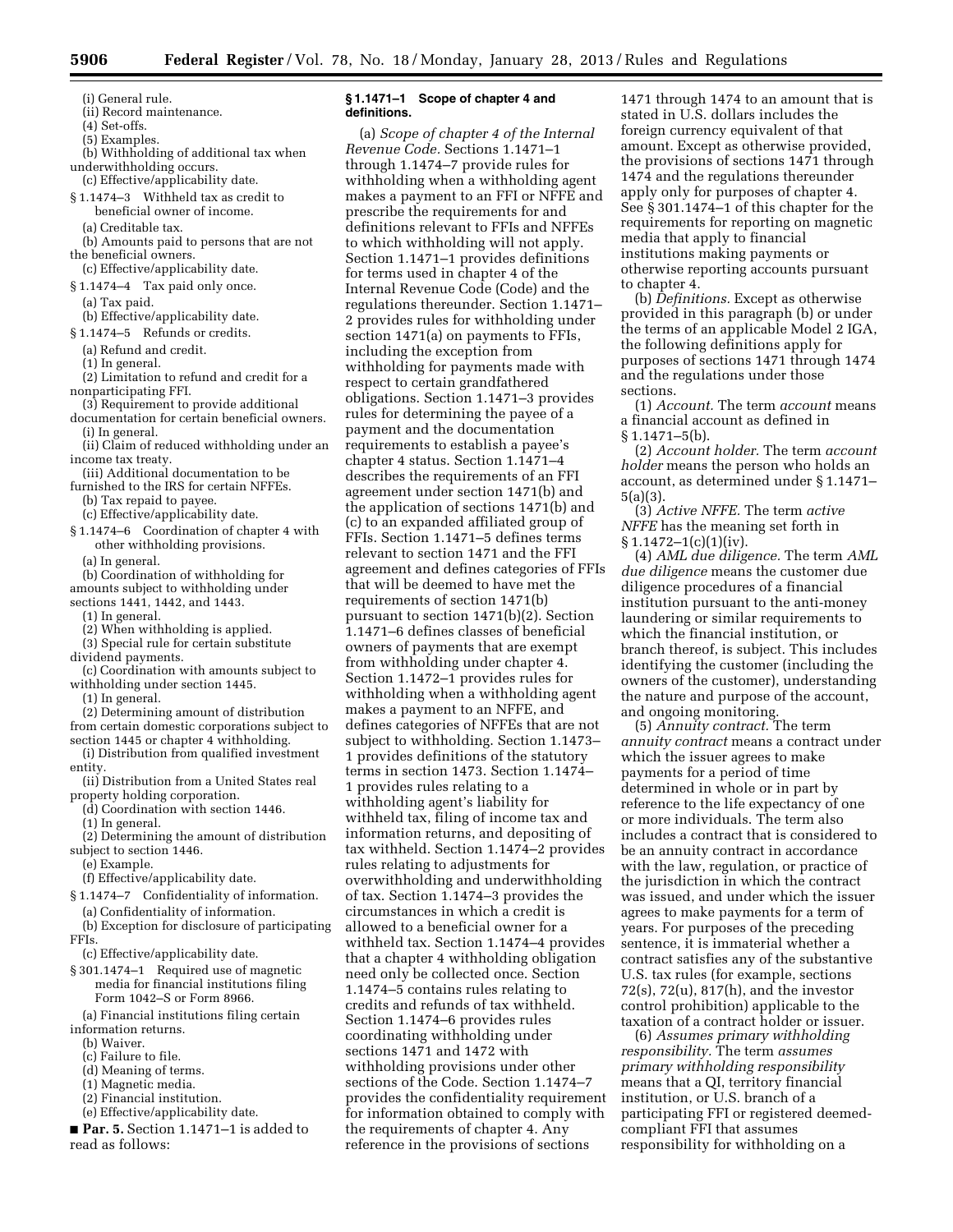payment for purposes of chapters 3 and 4 as if it were a U.S. person. A QI may only assume primary withholding responsibility if it does not make an election to be withheld upon with respect to the payment.

(7) *Beneficial owner.* Except as provided in § 1.1472–1(d), § 1.1471– 6(d)(4), and § 1.1471–6(f), the term *beneficial owner* has the meaning set forth in  $\S 1.1441 - 1(c)(6)$ .

(8) *Blocked account.* The term *blocked account* has the meaning set forth in  $\S 1.1471 - 4(e)(2)(iii)(B)$ .

(9) *Broker.* The term *broker* means any person, U.S. or foreign, that, in the ordinary course of a trade or business during the calendar year, stands ready to effect sales to be made by others. Examples of a broker include an obligor that regularly issues and retires its own debt obligations, a corporation that regularly redeems its own stock, and a clearing organization that effects sales of securities for its members. A broker does not include an international organization described in § 1.1471–6(c) that redeems or retires an obligation of which it is the issuer, a stock transfer agent that records transfers of stock for a corporation if the nature of the activities of the agent is such that the agent ordinarily would not know the gross proceeds from sales, an escrow agent that effects no sales other than transactions incidental to the purpose of the escrow (such as sales to collect on collateral), or a corporation that issues and retires long-term debt on an irregular basis.

(10) *Cash value.* The term *cash value*  has the meaning set forth in § 1.1471– 5(b)(3)(vii)(B).

(11) *Cash value insurance contract.*  The term *cash value insurance contract*  has the meaning set forth in § 1.1471– 5(b)(3)(vii).

(12) *Certified deemed-compliant FFI.*  The term *certified deemed-compliant FFI* means an FFI described in § 1.1471– 5(f)(2).

(13) *Change in circumstances.* The term *change in circumstances* has the meaning set forth in § 1.1471– 3(c)(6)(ii)(E) for withholding agents and, in the case of a participating FFI, has the meaning set forth in § 1.1471–  $4(c)(2)(iii)$ .

(14) *Chapter 3.* For purposes of chapter 4, the term *chapter 3* means sections 1441 through 1464 and the regulations thereunder, but does not include sections 1445 and 1446 and the regulations thereunder, unless the context indicates otherwise.

(15) *Chapter 4.* The term *chapter 4*  means sections 1471 through 1474 and the regulations thereunder.

(16) *Chapter 4 reportable amount.*  The term *chapter 4 reportable amount*  has the meaning set forth in § 1.1474–  $1(d)(2)(i)$ .

(17) *Chapter 4 status.* The term *chapter 4 status* means a person's status as a U.S. person, a specified U.S. person, an individual that is a foreign person, a participating FFI, a deemedcompliant FFI, a restricted distributor, an exempt beneficial owner, a nonparticipating FFI, a territory financial institution, an excepted NFFE, or a passive NFFE.

(18) *Clearing organization.* The term *clearing organization* means an entity that is in the business of holding securities for its member organizations or clearing trades of securities and transferring, or instructing the transfer of, securities by credit or debit to the account of a member without the necessity of physical delivery of the securities.

(19) *Complex trust.* A *complex trust* is a trust that is not a simple trust or a grantor trust.

(20) *Consolidated obligations.* The term *consolidated obligations* means multiple obligations that a withholding agent (including a withholding agent that is an FFI) has chosen to treat as a single obligation in order to treat the obligations as preexisting obligations pursuant to paragraph (b)(98)(ii) of this section or in order to share documentation between the obligations pursuant to § 1.1471–3(c)(8). A withholding agent that has opted to treat multiple obligations as consolidated obligations pursuant to the previous sentence must also treat the obligations as a single obligation for purposes of satisfying the standards of knowledge requirements set forth in §§ 1.1471–3(e) and  $1.1471-4(c)(2)(ii)$ , and for purposes of determining the balance or value of any of the obligations when applying any of the account thresholds applicable to due diligence or reporting as set forth in §§ 1.1471–3(c)(6)(ii), 1.1471–3(d), 1.1471–4(c), 1.1471–5(a)(4), and 1.1471– 5(b)(3)(vii). For example, with respect to consolidated obligations, if a withholding agent has reason to know that the chapter 4 status assigned to the account holder or payee of one of the consolidated obligations is inaccurate, then it has reason to know that the chapter 4 status assigned for all other consolidated obligations of the account holder or payee is inaccurate. Similarly, to the extent that an account balance or value is relevant for purposes of applying any account threshold to one or more of the consolidated obligations, the withholding agent must aggregate the balance or value of all such consolidated obligations.

(21) *Custodial account.* The term *custodial account* has the meaning set forth in § 1.1471–5(b)(3)(ii).

(22) *Custodial institution.* The term *custodial institution* has the meaning set forth in  $\S 1.1471 - 5(e)(1)(ii)$ .

(23) *Customer master file.* A *customer master file* includes the primary files of a participating FFI or deemed-compliant FFI for maintaining account holder information, such as information used for contacting account holders and for satisfying AML due diligence.

(24) *Deemed-compliant FFI.* The term *deemed-compliant FFI* means an FFI that is treated, pursuant to section 1471(b)(2) and § 1.1471–5(f), as meeting the requirements of section 1471(b). The term *deemed-compliant FFI* also includes a QI branch of a U.S. financial institution that is a reporting Model 1 FFI.

(25) *Deferred annuity contract.* The term *deferred annuity contract* means an annuity contract other than an immediate annuity contract.

(26) *Depository account.* The term *depository account* has the meaning set forth in § 1.1471–5(b)(3)(i).

(27) *Depository institution.* The term *depository institution* has the meaning set forth in § 1.1471–5(e)(1)(i).

(28) *Documentary evidence.* The term *documentary evidence* means documents, other than a withholding certificate or written statement, that a withholding agent is permitted to rely upon to determine the chapter 4 status of a person in accordance with  $§ 1.1471 - 3(c)(5)$ .

(29) *Documentation.* The term *documentation* means withholding certificates, written statements, documentary evidence, and other documents that may be relevant in determining a person's chapter 4 status, including any document containing a determination of the account holder's citizenship or residency for tax or AML due diligence purposes or an account holder's claim of citizenship or residency for tax or AML due diligence purposes.

(30) *Dormant account.* The term *dormant account* has the meaning set forth in § 1.1471–4(d)(6)(ii).

(31) *Effective date of the FFI agreement.* The term *effective date of the FFI agreement* means the date on which the IRS issues a GIIN to the participating FFI. For participating FFIs that receive a GIIN prior to December 31, 2013, the effective date of the FFI agreement is December 31, 2013.

(32) *EIN.* The term *EIN* means an employer identification number (also known as a federal tax identification number) described in § 301.6109– 1(a)(1)(i) of this chapter.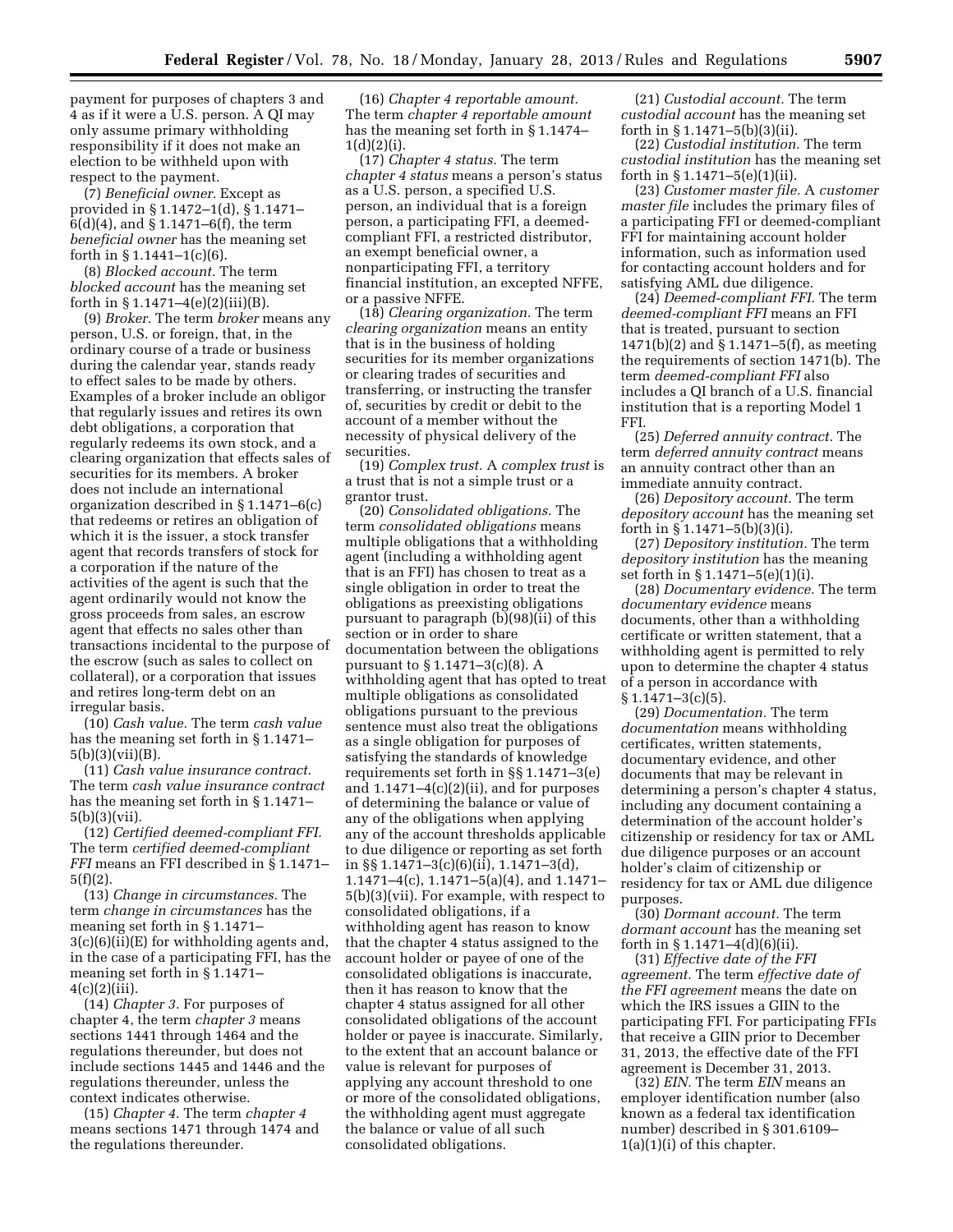(33) *Election to be withheld upon.* The term *election to be withheld upon* has the meaning set forth in § 1.1471–  $2(a)(2)(iii)$ .

(34) *Electronically searchable information.* The term *electronically searchable information* means information that an FFI maintains in its tax reporting files, customer master files, or similar files, and that is stored in the form of an electronic database against which standard queries in programming languages, such as Structured Query Language, may be used. Information, data, or files are not electronically searchable merely because they are stored in an image retrieval system (such as portable document format (.pdf) or scanned documents).

(35) *Entity.* The term *entity* means any person other than an individual.

(36) *Entity account.* The term *entity account* means an account held by one or more entities.

(37) *Excepted NFFE.* The term *excepted NFFE* means an NFFE that is described in § 1.1472–1(c)(1).

(38) *Exempt beneficial owner.* The term *exempt beneficial owner* means any person described in § 1.1471–6(b) through (g) or that is otherwise treated as an exempt beneficial owner pursuant to a Model 1 IGA or Model 2 IGA.

(39) *Expanded affiliated group.* The term *expanded affiliated group* has the meaning set forth in  $\S 1.1471 - 5(i)(2)$ .

(40) *FATF.* The term *FATF* means the Financial Action Task Force, an intergovernmental body that develops and promotes international policies to combat money laundering and terrorist financing.

(41) *FATF-compliant jurisdiction.* The term *FATF-compliant jurisdiction*  means a jurisdiction that—

(i) Is not subject to a FATF call on its members and other jurisdictions to apply counter-measures to protect the international financial system from the on-going and substantial money laundering and terrorist financing risks emanating from the jurisdiction;

(ii) Is not a jurisdiction with strategic AML/CFT (anti-money laundering and combating the financing of terrorism) deficiencies that has not made sufficient progress in addressing the deficiencies or has not committed to an action plan developed with the FATF to address the deficiencies; and

(iii) Is not a jurisdiction with strategic AML/CFT deficiencies that the FATF has identified as not making sufficient progress on its action plan agreed upon with the FATF.

(42) *FFI.* The term *FFI* or *foreign financial institution* has the meaning set forth in § 1.1471–5(d).

(43) *FFI agreement.* The term *FFI agreement* means an agreement that is described in § 1.1471–4(a). An FFI agreement includes a QI agreement, a withholding partnership agreement, and a withholding trust agreement that is entered into by an FFI (other than an FFI that is a registered deemedcompliant FFI, including a reporting Model 1 FFI) and that has an effective date or renewal date on or after December 31, 2013. The term *FFI agreement* also includes a QI agreement that is entered into by a foreign branch of a U.S. financial institution (other than a branch that is a reporting Model 1 FFI) and that has an effective date or renewal date on or after December 31, 2013.

(44) *Financial account.* The term *financial account* has the meaning set forth in § 1.1471–5(b).

(45) *Financial institution.* The term *financial institution* has the meaning set forth in § 1.1471–5(e).

(46) *Flow-through entity.* The term *flow-through entity* means a partnership, simple trust, or grantor trust, as determined under U.S. tax principles.

(47) *Flow-through withholding certificate.* The term *flow-through withholding certificate* means a Form W–8IMY submitted by a foreign partnership, foreign simple trust, or foreign grantor trust.

(48) *Foreign entity.* The term *foreign entity* has the meaning set forth in § 1.1473–1(e).

(49) *Foreign passthru payment.* The term *foreign passthru payment* has the meaning set forth in  $\S 1.1471 - 5(h)(2)$ .

(50) *Foreign payee.* The term *foreign payee* means any payee other than a U.S. payee.

(51) *Foreign person.* The term *foreign person* means any person other than a U.S. person and includes a QI branch of a U.S. financial institution.

(52) *GIIN.* The term *GIIN* or *Global Intermediary Identification Number*  means the identification number that is assigned to a participating FFI or registered deemed-compliant FFI. The term *GIIN* or *Global Intermediary Identification Number* also includes the identification number assigned to a reporting Model 1 FFI for purposes of identifying such entity to withholding agents. All GIINs will appear on the IRS FFI list.

(53) *Grandfathered obligation.* The term *grandfathered obligation* has the meaning set forth in § 1.1471–2(b).

(54) *Grantor trust.* A *grantor trust* is a trust with respect to which one or more persons are treated as owners of all or a portion of the trust under sections 671 through 679. If only a portion of the trust is treated as owned by a person, that portion is a grantor trust with respect to that person.

(55) *Gross proceeds.* The term *gross proceeds* has the meaning set forth in  $§ 1.1473-1(a)(3).$ 

(56) *Group annuity contract.* The term *group annuity contract* means an annuity contract under which the obligees are individuals who are affiliated through an employer, trade association, labor union, or other association or group.

(57) *Group insurance contract.* The term *group insurance contract* means an insurance contract that—

(i) Provides coverage on individuals who are affiliated through an employer, trade association, labor union, or other association or group; and

(ii) Charges a premium for each member of the group (or member of a class within the group) that is determined without regard to the individual health characteristics other than age, gender, and smoking habits of the member (or class of members) of the group.

(58) *Immediate annuity.* The term *immediate annuity* means an annuity contract that—

(i) Is purchased with a single premium or annuity consideration; and

(ii) No later than one year from the purchase date of the contract commences to pay annually or more frequently substantially equal periodic payments.

(59) *Individual account.* The term *individual account* means an account held by one or more individuals.

(60) *Insurance company.* The term *insurance company* means an entity or arrangement—

(i) That is regulated as an insurance business under the laws, regulations, or practices of any jurisdiction in which the company does business;

(ii) The gross income of which (for example, gross premiums and gross investment income) arising from insurance, reinsurance, and annuity contracts for the immediately preceding calendar year exceeds 50 percent of total gross income for such year; or

(iii) The aggregate value of the assets of which associated with insurance, reinsurance, and annuity contracts at any time during the immediately preceding calendar year exceeds 50 percent of total assets at any time during such year.

(61) *Insurance contract.* The term *insurance contract* means a contract (other than an annuity contract) under which the issuer in exchange for consideration agrees to pay an amount upon the occurrence of a specified contingency involving mortality,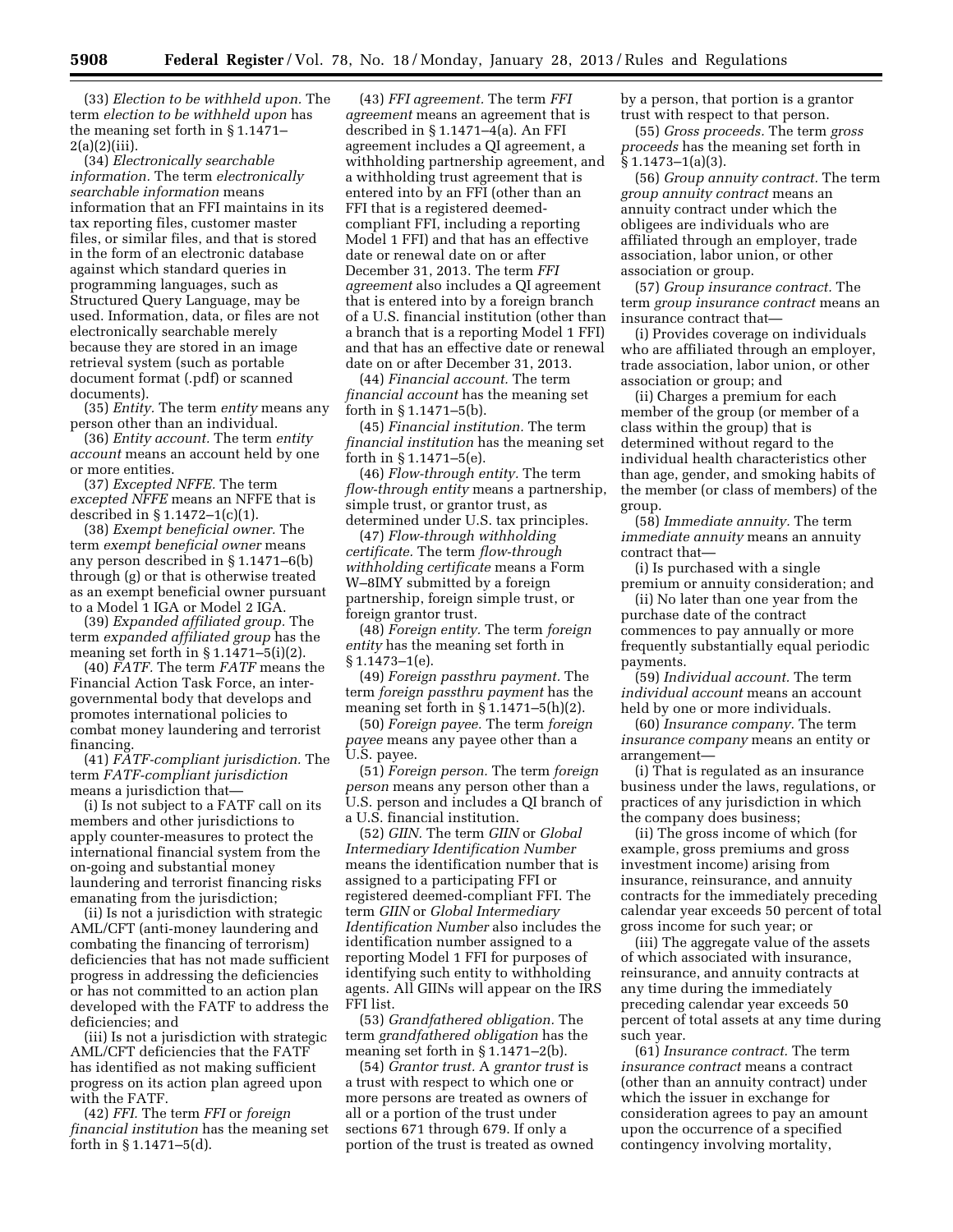morbidity, accident, liability, or property risk.

(62) *Intermediary.* The term *intermediary* has the meaning set forth in  $§ 1.1441-1(c)(13)$ .

(63) *Intermediary withholding certificate.* The term *intermediary withholding certificate* means a Form W–8IMY submitted by an intermediary.

(64) *Investment entity.* The term *investment entity* has the meaning set forth in  $\S 1.1471 - 5(e)(1)(iii)$ .

(65) *Investment-linked annuity contract.* The term *investment-linked annuity contract* means an annuity contract under which benefits or premiums are adjusted to reflect the investment return or market value of assets associated with the contract.

(66) *Investment-linked insurance contract.* The term *investment-linked insurance contract* means an insurance contract under which benefits, premiums, or the period of coverage are adjusted to reflect the investment return or market value of assets associated with the contract.

(67) *IRS FFI list.* The term *IRS FFI list*  means the list published by the IRS that contains the names and GIINs for all participating FFIs, registered deemedcompliant FFIs, and reporting Model 1 FFIs.

(68) *Life annuity contract.* The term *life annuity contract* means an annuity contract that provides for payments over the life or lives of one or more individuals.

(69) *Life insurance contract.* The term *life insurance contract* means an insurance contract under which the issuer, in exchange for consideration, agrees to pay an amount upon the death of one or more individuals. That a contract provides one or more payments (for example, for endowment benefits or disability benefits) in addition to a death benefit will not cause the contract to be other than a life insurance contract. For purposes of the preceding sentence, it is immaterial whether a contract satisfies any of the substantive U.S. tax rules (for example, sections 101(f), 817(h), 7702, or investor control prohibition) applicable to the taxation of the contract holder or issuer.

(70) *Limited branch.* The term *limited branch* has the meaning set forth in  $§ 1.1471 - 4(e)(2)(iii)$ 

(71) *Limited FFI.* The term *limited FFI*  has the meaning set forth in § 1.1471– 4(e)(3)(ii).

(72) *Model 1 IGA.* The term *Model 1 IGA* means an agreement or arrangement between the United States or the Treasury Department and a foreign government or one or more agencies thereof to implement FATCA through reporting by financial institutions to

such foreign government or agency thereof, followed by automatic exchange of the reported information with the IRS. The IRS will publish a list identifying all countries that are treated as having in effect a Model 1 IGA.

(73) *Model 2 IGA.* The term *Model 2 IGA* means an agreement or arrangement between the United States or the Treasury Department and a foreign government or one or more agencies thereof to facilitate the implementation of FATCA through reporting by financial institutions directly to the IRS in accordance with the requirements of an FFI agreement, supplemented by the exchange of information between such foreign government or agency thereof and the IRS. The IRS will publish a list identifying all countries that are treated as having in effect a Model 2 IGA.

(74) *NFFE.* The term *NFFE* or *nonfinancial foreign entity* means a foreign entity that is not a financial institution (including a territory NFFE). The term also means a foreign entity treated as an NFFE pursuant to a Model 1 IGA or Model 2 IGA.

(75) *Nonparticipating FFI.* The term *nonparticipating FFI* means an FFI other than a participating FFI, a deemedcompliant FFI, or an exempt beneficial owner.

(76) *Nonreporting IGA FFI.* The term *nonreporting IGA FFI* means an FFI that is identified as a nonreporting financial institution pursuant to a Model 1 IGA or Model 2 IGA that is not a registered deemed-compliant FFI.

(77) *Non-U.S. account.* The term *non-U.S. account* means an account that is not a U.S. account and that does not have an account holder that is a nonparticipating FFI or recalcitrant account holder.

(78) *NQI.* The term *NQI* or *nonqualified intermediary* has the meaning set forth in  $\S 1.1441-1(c)(14)$ .

(79) *NWP.* The term *NWP* or *nonwithholding foreign partnership*  means a foreign partnership that is not a withholding foreign partnership.

(80) *NWT.* The term *NWT* or *nonwithholding foreign trust* means a foreign trust as defined in section 7701(a)(31)(B) that is a simple trust or grantor trust and is not a withholding foreign trust.

(81) *Offshore account.* The term *offshore account* means an account that is an offshore obligation, all payments to which are made outside of the United States, within the meaning of § 1.6049–  $5(e)$ 

(82) *Offshore obligation.* The term *offshore obligation* means any account, instrument, or contract that is maintained and executed at an office or branch of the withholding agent at any

location outside of the United States or in any location in a U.S. territory. The term also includes any equity interest in a foreign entity that is purchased by the owner of such interest outside of the United States either directly from the entity or from another person that is located outside of the United States.

(83) *Owner.* The term *owner* means a person described in § 1.1473–1(b)(1), without regard to whether such person is a U.S. person and without regard to whether such person owns a ten percent interest in the entity. The term also includes a person that owns a discretionary interest in a trust and receives a distribution during the calendar year.

(84) *Owner-documented FFI.* The term *owner-documented FFI* means an FFI described in § 1.1471–5(f)(3).

(85) *Participating FFI.* The term *participating FFI* means an FFI that has agreed to comply with the requirements of an FFI agreement, including an FFI described in a Model 2 IGA that has agreed to comply with the requirements of an FFI agreement. The term *participating FFI* also includes a QI branch of a U.S. financial institution, unless such branch is a reporting Model 1 FFI.

(86) *Participating FFI group.* The term *participating FFI group* means an expanded affiliated group that includes one or more participating FFIs and meets the requirements of § 1.1471– 4(e)(1). The term *participating FFI group*  also means an expanded affiliated group in which one or more members of the group is a reporting Model 1 FFI and each member of the group that is an FFI is a registered deemed-compliant FFI, nonreporting IGA FFI, limited FFI, or retirement fund described in § 1.1471– 6(f).

(87) *Partnership.* The term *partnership* has the meaning set forth in § 301.7701–2(c)(1) of this chapter.

(88) *Passive NFFE.* The term *passive NFFE* means an NFFE other than an excepted NFFE.

(89) *Passthru payment.* The term *passthru payment* has the meaning set forth in § 1.1471–5(h).

(90) *Payee.* The term *payee* has the meaning set forth in § 1.1471–3(a).

(91) *Payment with respect to an offshore obligation.* The term *payment with respect to an offshore obligation*  means a payment made outside of the United States, within the meaning of § 1.6049–5(e), with respect to an offshore obligation.

(92) *Payor.* The term *payor* has the meaning set forth in §§ 31.3406(a)–2 of this chapter and 1.6049–(a)(2) and generally includes a withholding agent.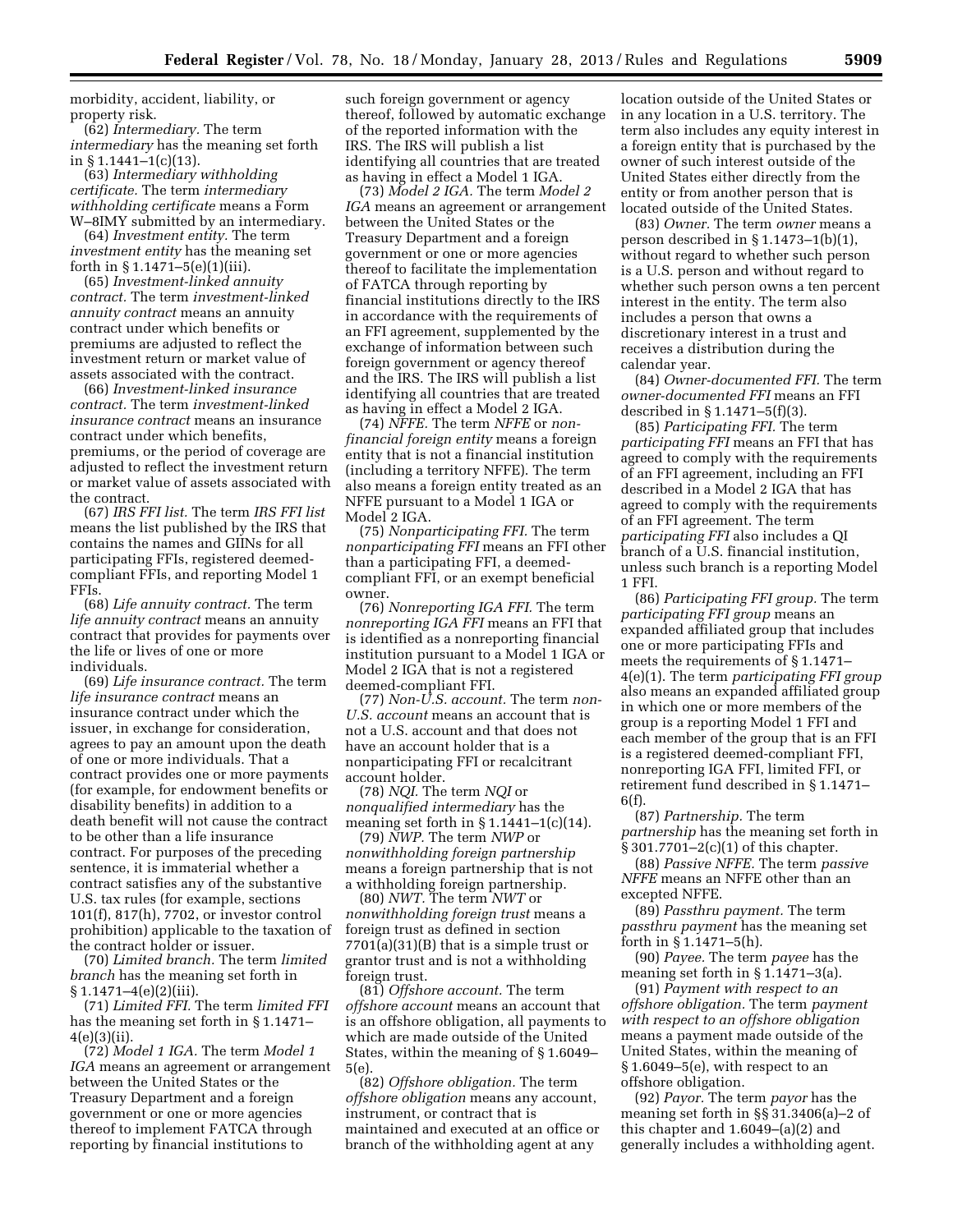(93) *Permanent residence address.*  The term *permanent residence address*  is the address in the country of which the person claims to be a resident for purposes of that country's income tax. The address of a financial institution with which the person maintains an account, a post office box, or an address used solely for mailing purposes is not a permanent residence address unless such address is the only permanent address used by the person and appears as the person's registered address in the person's organizational documents. Further, an address that is provided subject to instructions to hold all mail to that address is not a permanent residence address. If the person is an individual who does not have a tax residence in any country, the permanent address is the place at which the person normally resides. If the person is an entity and does not have a tax residence in any country, then the permanent residence address is the place at which the person maintains its principal office.

(94) *Person.* The term *person* has the meaning set forth in section 7701(a)(1) and the regulations thereunder, and also includes an entity or arrangement that is an insurance company. The term *person*  does not include a wholly owned entity that is disregarded for federal tax purposes as an entity separate from its owner. Notwithstanding the previous sentence, the term *person* includes, with respect to a withholdable payment, a QI branch of a U.S. financial institution.

(95) *Preexisting account.* The term *preexisting account* means a financial account that is a preexisting obligation.

(96) *Preexisting entity account.* The term *preexisting entity account* means a preexisting account held by one or more entities.

(97) *Preexisting individual account.*  The term *preexisting individual account*  means a preexisting account held by one or more individuals.

(98) *Preexisting obligation*—(i) The term *preexisting obligation* means any account, instrument, contract, debt, or equity interest maintained, executed, or issued by the withholding agent that is outstanding on December 31, 2013. With respect to a withholding agent that is a participating FFI, the term *preexisting obligation* means any account, instrument, or contract (including any debt or equity interest) maintained, executed, or issued by the FFI that is outstanding on the effective date of the FFI agreement. With respect to a withholding agent that is a registered deemed-compliant FFI, a preexisting obligation means any account, instrument, or contract (including any debt or equity interest) that is maintained, executed, or issued

by the FFI prior to the later of the date that the FFI registers as a deemedcompliant FFI pursuant to § 1.1471– 5(f)(1) and receives a GIIN or the date the FFI is required to implement its account opening procedures under  $§ 1.1471 - 5(f).$ 

(ii) The term *preexisting obligation*  also includes any obligation (referring to an account, instrument, contract, debt, or equity interest) of an account holder or payee, regardless of the date such obligation was entered into, if—

(A) The account holder or payee also holds with the withholding agent (or a member of the withholding agent's expanded affiliated group or sponsored FFI group) an account, instrument, contract, or equity interest that is a preexisting obligation under paragraph  $(b)(98)(i)$  of this section;

(B) The withholding agent (and, as applicable, the member of the withholding agent's expanded affiliated group or sponsored FFI group) treats both of the aforementioned obligations, and any other obligations of the payee or account holder that are treated as preexisting obligations under this paragraph (b)(98)(ii), as consolidated obligations; and

(C) With respect to an obligation that is subject to AML due diligence, the withholding agent is permitted to satisfy such AML due diligence for the obligation by relying upon the AML due diligence performed for the preexisting obligation described in paragraph (b)(96)(i) of this section.

(99) *Pre-FATCA Form W–8.* The term *pre-FATCA Form W–8* means a version of a Form W–8 (or a substitute form) that was issued prior to 2013 and that does not contain chapter 4 statuses but otherwise meets the requirements of § 1.1441–1(e)(1)(ii) applicable to such certificate and has not expired.

(100) *Prima facie FFI.* The term *prima facie FFI* means an entity described in  $§ 1.1471 - 2(a)(4)(ii)(B).$ 

(101) *QI.* The term *QI* or *qualified intermediary* has the meaning set forth in § 1.1441–1 $(e)(5)(ii)$ .

(102) *QI agreement.* The term *QI agreement* means the agreement described in § 1.1441–1(e)(5)(iii).

(103) *QI branch of a U.S. financial institution.* The term *QI branch of a U.S. financial institution* means a foreign branch of a U.S. financial institution for which a QI agreement is in effect.

(104) *Recalcitrant account holder.*  The term *recalcitrant account holder*  has the meaning set forth in § 1.1471– 5(g).

(105) *Registered deemed-compliant FFI.* The term *registered deemedcompliant FFI* means an FFI described in § 1.1471–5(f)(1). The term *registered*  *deemed-compliant FFI* also includes a QI branch of a U.S. financial institution that is a reporting Model 1 FFI.

(106) *Relationship manager.* A *relationship manager* is an officer or other employee of an FFI who is assigned responsibility for specific account holders on an on-going basis (including as an officer or employee that is a member of an FFI's private banking department), advises account holders regarding their banking, investment, trust, fiduciary, estate planning, or philanthropic needs, and recommends, makes referrals to, or arranges for the provision of financial products, services, or other assistance by internal or external providers to meet those needs. Notwithstanding the previous sentence, a person is only a relationship manager with respect to an account that has a balance or value of more than \$1,000,000, taking into account the aggregation rules described in § 1.1471–  $5(b)(4)(iii)(A)$  and  $(B)$ .

(107) *Reporting Model 1 FFI.* The term *reporting Model 1 FFI* means an FFI with respect to which a foreign government or agency thereof agrees to obtain and exchange information pursuant to a Model 1 IGA, other than an FFI that is treated as a nonparticipating FFI under the Model 1 IGA.

(108) *Responsible officer.* The term *responsible officer* means, with respect to a participating FFI, an officer of any participating FFI or reporting Model 1 FFI in the participating FFI's expanded affiliated group with sufficient authority to fulfill the duties of a responsible officer described in § 1.1471–4, which include the requirement to periodically certify to the IRS regarding the FFI's compliance with its FFI agreement. The term *responsible officer* means, in the case of a registered deemed-compliant FFI, an officer of any deemed-compliant FFI or participating FFI in the deemedcompliant FFI's expanded affiliated group with sufficient authority to ensure that the FFI meets the applicable requirements of  $\S 1.1471 - 5(f)$ . If a participating FFI elects to be part of a consolidated compliance program, the term *responsible officer* means an officer of the compliance FI (as described in § 1.1471–4(f)) with sufficient authority to fulfill the duties of a responsible officer described in § 1.1471–4(f)(2) and (3) on behalf of each FFI in the compliance group.

(109) *Restricted distributor.* The term *restricted distributor* means an entity described in § 1.1471–5(f)(4).

(110) *Simple trust.* The term *simple trust* means a trust that meets the requirements of section 651(a)(1) and (2).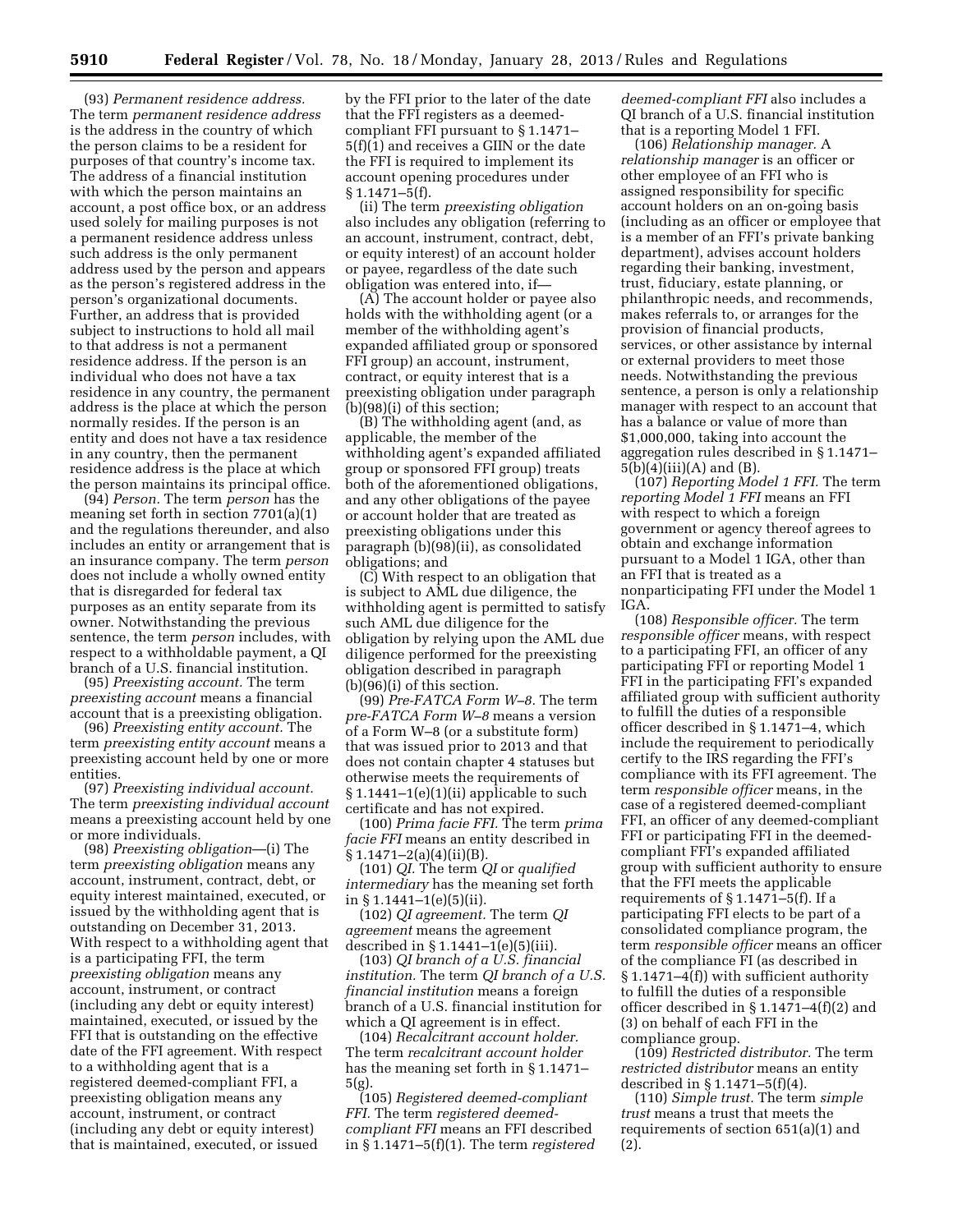(111) *Specified insurance company.*  The term *specified insurance company*  has the meaning set forth in § 1.1471–  $5(e)(1)(iv).$ 

(112) *Specified U.S. person.* The term *specified U.S. person* or *specified United States person* has the meaning set forth in § 1.1473–1(c).

(113) *Sponsored FFI.* The term *sponsored FFI* means any entity described in § 1.1471–5(f)(1)(i)(F) (sponsored investment entities and sponsored controlled foreign corporations) or  $\S 1.1471 - 5(f)(2)(iii)$ (sponsored, closely held investment vehicles).

(114) *Sponsored FFI group.* The term *sponsored FFI group* means a group of sponsored FFIs that share the same sponsoring entity.

(115) *Sponsoring entity.* The term *sponsoring entity* means an entity that registers with the IRS and agrees to perform the due diligence, withholding, and reporting obligations of one or more FFIs pursuant to  $\S 1.1471 - 5(f)(1)(i)(F)$  or (2)(iii).

(116) *Standardized industry code.*  The term *standardized industry code*  means a code that is part of a coding system used by the withholding agent or FFI to classify account holders by business type for purposes other than U.S. tax purposes and that was implemented by the withholding agent by the later of January 1, 2012, or six months after the date the withholding agent was formed or organized.

(117) *Standing instructions to pay amounts.* The term *standing instructions to pay amounts* means current payment instructions provided by the account holder, or an agent of the account holder, that will repeat without further instructions being provided by the account holder. Therefore, for example, a payment instruction to make an isolated payment is not a standing instruction to pay amounts, even if the instructions are given one year in advance. However, an instruction to make payments indefinitely is a standing instruction to pay amounts for the period during which such instructions are in effect, even if such instructions are amended after a single payment.

(118) *Subject to withholding.* The term *subject to withholding,* with respect to an amount, means an amount for which withholding is required under chapter 4 or an amount for which chapter 4 withholding was otherwise applied.

(119) *Substantial U.S. owner.* The term *substantial U.S. owner* or *substantial United States owner* has the meaning set forth in § 1.1473–1(b).

(120) *Territory entity.* The term *territory entity* means any entity that is incorporated or organized under the laws of any U.S. territory.

(121) *Territory financial institution.*  The term *territory financial institution*  means a financial institution that is incorporated or organized under the laws of any U.S. territory, not including a territory entity that is an investment entity but that is not a depository institution, custodial institution, or specified insurance company.

(122) *Territory financial institution treated as a U.S. person.* The term *territory financial institution treated as a U.S. person* means a territory financial institution that is treated as a U.S. person under § 1.1471–3(a)(3)(iv).

(123) *Territory NFFE.* The term *territory NFFE* means a territory entity that is not a financial institution, including a territory entity that is an investment entity but is not a depository institution, custodial institution, or specified insurance company.

(124) *TIN.* The term *TIN* means the tax identifying number assigned to a person under section 6109.

(125) *U.S. account.* The term *U.S. account* or *United States account* has the meaning set forth in § 1.1471–5(a).

(126) *U.S. branch treated as a U.S. person.* The term *U.S. branch treated as a U.S. person* means a U.S. branch of a participating FFI or registered deemedcompliant FFI that is treated as a U.S. person under § 1.1441–1(b)(2)(iv)(A).

(127) *U.S. financial institution.* The term *U.S. financial institution* means a financial institution that is a U.S. person, including a U.S. branch treated as a U.S. person.

(128) *U.S. indicia.* The term *U.S. indicia* has the meaning set forth in  $\S 1.1471-4(c)(5)(iv)(B)$  when applied to an individual and as set forth in  $§ 1.1471-3(e)(4)(v)(A)$  when applied to an entity.

(129) *U.S. owned foreign entity.* The term *U.S. owned foreign entity* or *United States owned foreign entity* has the meaning set forth in  $\S 1.1471-5(c)$ .

(130) *U.S. payee.* The term *U.S. payee*  means any payee that is a U.S. person.

(131) *U.S. payor.* The term *U.S. payor*  means a U.S. payor or U.S. middleman as defined in § 1.6049–5(c)(5).

(132) *U.S. person.* The term *U.S. person* or *United States person* means a person described in section 7701(a)(30), the United States government (including an agency or instrumentality thereof), a State (including an agency or instrumentality thereof), or the District of Columbia (including an agency or instrumentality thereof). For purposes of the preceding sentence, the determination of whether an insurance

company is a U.S. person is made without regard to an election by a company not licensed to do business in any State to be subject to U.S. income tax as if it were a domestic insurance company. Thus, a foreign insurance company not licensed to do business in any State that elects pursuant to section 953(d) to be subject to U.S. income tax as if it were a U.S. insurance company is not a U.S. person.

(133) *U.S. source FDAP income.* The term *U.S. source FDAP income* has the meaning set forth in  $\S 1.1473-1(a)(2)$ .

(134) *U.S. territory.* The term *U.S. territory* or *possession of the United States* means American Samoa, Guam, the Northern Mariana Islands, Puerto Rico, or the U.S. Virgin Islands.

(135) *U.S. withholding agent.* The term *U.S. withholding agent* means a withholding agent that is either a U.S. person or a U.S. branch of a foreign person.

(136) *Withholdable payment.* The term *withholdable payment* has the meaning set forth in § 1.1473–1(a).

(137) *Withholding.* The term *withholding* means the deduction and remittance of tax at the applicable rate from a payment.

(138) *Withholding agent.* The term *withholding agent* has the meaning set forth in § 1.1473–1(d).

(139) *Withholding certificate.* The term *withholding certificate* means a Form W–8, Form W–9, or any other certificate that under the Code or regulations certifies or establishes the chapter 4 status of a payee or beneficial owner.

(140) *WP.* The term *WP* or *withholding foreign partnership* means a foreign partnership that has executed the agreement described in § 1.1441– 5(c)(2)(ii).

(141) *Written statement.* The term *written statement* has the meaning set forth in § 1.1471–3(c)(4).

(142) *WT.* The term *WT* or *withholding foreign trust* means a foreign grantor trust or foreign simple trust that has executed the agreement described in § 1.1441–5 $(e)(5)(v)$ .

(c) *Effective/applicability date.* This section applies January 28, 2013.

■ **Par. 6.** Section 1.1471–2 is added to read as follows:

## **§ 1.1471–2 Requirement to deduct and withhold tax on withholdable payments to certain FFIs.**

(a) *Requirement to withhold on payments to FFIs*—(1) *General rule of withholding.* Under section 1471(a), notwithstanding any exemption from withholding under any other provision of the Code or regulations, a withholding agent must withhold 30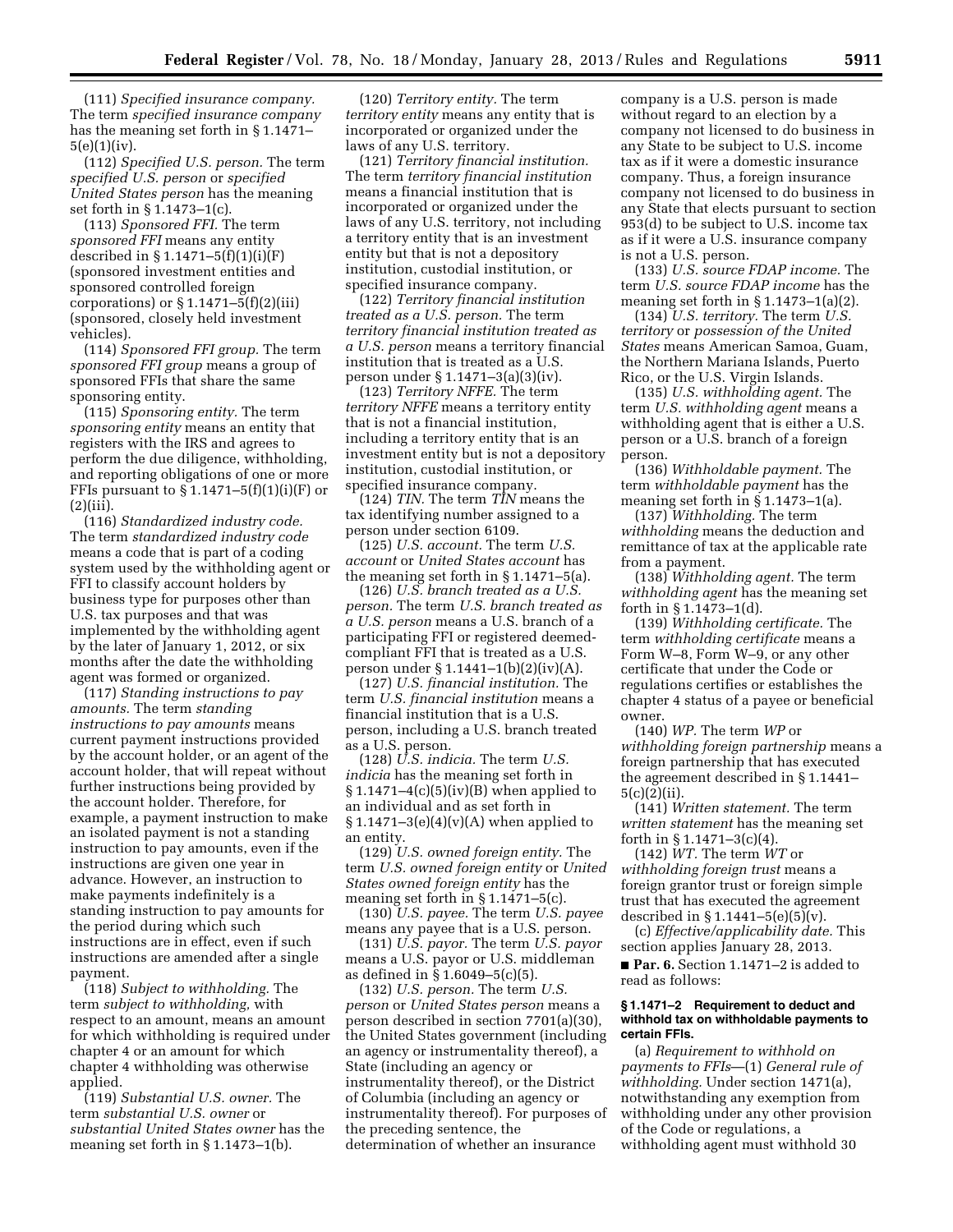percent of any withholdable payment made after December 31, 2013, to a payee that is an FFI unless either the withholding agent can reliably associate the payment with documentation upon which it is permitted to rely to treat the payment as exempt from withholding under paragraph (a)(4) of this section, or the payment is made under a grandfathered obligation that is described in paragraph (b) of this section or constitutes gross proceeds from the disposition of such an obligation. A withholding agent that is making a payment must determine who the payee is under § 1.1471–3(a) with respect to that payment and the chapter 4 status of such payee. See § 1.1471–3 for requirements for determining the chapter 4 status of a payee, including additional documentation requirements where a payment is made to an intermediary or flow-through entity that is not the payee. Withholding under this section applies without regard to whether the payee receives a withholdable payment as a beneficial owner or as an intermediary. See paragraph (a)(2)(iv) of this section for a description of the withholding requirements imposed on territory financial institutions as withholding agents under chapter 4. In the case of a withholdable payment to an NFFE, a withholding agent is required to determine whether withholding applies under section 1472 and § 1.1472–1. Except as otherwise provided in the regulations under chapter 4, a withholding obligation arises on the date a payment is made, as determined under § 1.1473–1(a).

(2) *Special withholding rules*—(i) *Requirement to withhold on payments of U.S. source FDAP income to participating FFIs that are NQIs, NWPs, or NWTs.* A withholding agent that, after December 31, 2013, makes a payment of U.S. source FDAP income to a participating FFI or reporting Model 1 FFI that is an NQI receiving the payment as an intermediary, NWP, or NWT must withhold 30 percent of the payment unless the withholding is reduced under this paragraph (a)(2)(i). A withholding agent is not required to withhold on a payment, or portion of a payment, that it can reliably associate, in the manner described in § 1.1471– 3(c)(2), with a valid intermediary or flow-through withholding certificate that meets the requirements of § 1.1471– 3(d)(4) and an FFI withholding statement that meets the requirements of § 1.1471–3(c)(3)(iii)(B)(*1*) and (*2*) and that allocates the payment or portion of the payment to payees for which no withholding is required under chapter

4. Further, a withholding agent is not required to withhold on a payment that it can reliably associate with documentation indicating that the payee is a U.S. branch of a participating FFI that is treated as a U.S. person under  $§ 1.1441-1(b)(2)(iv)(A).$ 

(ii) *Residual withholding responsibility of intermediaries and flow-through entities.* An intermediary or flow-through entity that receives a withholdable payment after December 31, 2013, is required to withhold on such payment to the extent required under chapter 4. Notwithstanding the previous sentence, an intermediary or flow-through entity is not required to withhold if another withholding agent has withheld the full amount required. Further, an NQI, NWP, or NWT is not required to withhold with respect to a withholdable payment under chapter 4 if it has provided a valid intermediary withholding certificate or flow-through withholding certificate and all of the information required by § 1.1471– 3(c)(3)(iii), and it does not know, and has no reason to know, that another withholding agent failed to withhold the correct amount. A QI's, WP's, or WT's obligation to withhold and report is determined in accordance with its QI withholding agreement, WP agreement, or WT agreement.

(iii) *Requirement to withhold if a participating FFI or registered deemedcompliant FFI makes an election to be withheld upon.* A person that otherwise would be a payee with respect to a payment but that makes an election to be withheld upon does not agree to accept primary withholding responsibility for the payment under chapter 3 or 4. Accordingly, such person cannot be treated as the payee and the withholding agent must determine whether it must withhold based on the chapter 4 status of the payee on whose behalf the person is receiving the payment. The election to be withheld upon is only available to the extent provided in paragraph (a)(2)(iii)(A) and (B) of this section. The election is not available to an entity that is required to accept primary withholding responsibility for the payment, such as a WP or WT receiving a payment of U.S. source FDAP income, or an entity that already must be withheld upon because it may not accept primary withholding responsibility for the payment and, as such, already must pass up documentation with respect to the payee to the withholding agent, such as a participating FFI that is an NQI receiving a payment of U.S. source FDAP income.

(A) *Election to be withheld upon for U.S. source FDAP income.* A

withholding agent is required to withhold with respect to a payment, or portion of a payment, that is U.S. source FDAP income subject to withholding that is made after December 31, 2013, to a QI that has elected in accordance with this paragraph to be withheld upon. In such case, the withholding agent must withhold 30 percent of the portion of the payment that is allocable, pursuant to a withholding statement described in  $§ 1.1471-3(c)(3)(iii)(B)$  provided by the QI, to recalcitrant account holders and nonparticipating FFIs. If no such allocation information is provided, the withholding agent must apply the presumption rules of § 1.1471–3(f) to determine the chapter 4 status of the payee. A QI that is an FFI and that makes the election to be withheld upon with respect to a payment of U.S. source FDAP income may not assume primary withholding responsibility under chapter 3 for that payment. Conversely, a QI that is an FFI and that does not make the election to be withheld upon with respect to a payment of U.S. source FDAP income is required to assume primary withholding responsibility under chapter 3 for that payment. The election to be withheld upon is only available with respect to a payment of U.S. source FDAP income if—

(*1*) The withholding agent is a participating FFI, reporting Model 1 FFI, QI, or a U.S. withholding agent;

(*2*) The person who receives the payment is a participating FFI or registered deemed-compliant FFI that acts as a QI with respect to the payment and that is not a QI branch of a U.S. financial institution;

(*3*) The person who receives the payment provides the withholding agent, at or before the time of the payment, with a valid intermediary withholding certificate with respect to the payment that notifies the withholding agent that it has elected to be withheld upon, certifies that it is not assuming primary withholding responsibility under chapter 3, and designates whether such election is made for all accounts held with the withholding agent or for the specific accounts identified on the withholding certificate; and

(*4*) The intermediary withholding certificate is accompanied by a withholding statement described in  $\S 1.1471 - 3(c)(3)(iii)(B)$ .

(B) *Election to be withheld upon for gross proceeds.* [Reserved].

(iv) *Withholding obligation of a territory financial institution.* A territory financial institution is a withholding agent with respect to a withholdable payment if it is a withholding agent under § 1.1473–1(d) with respect to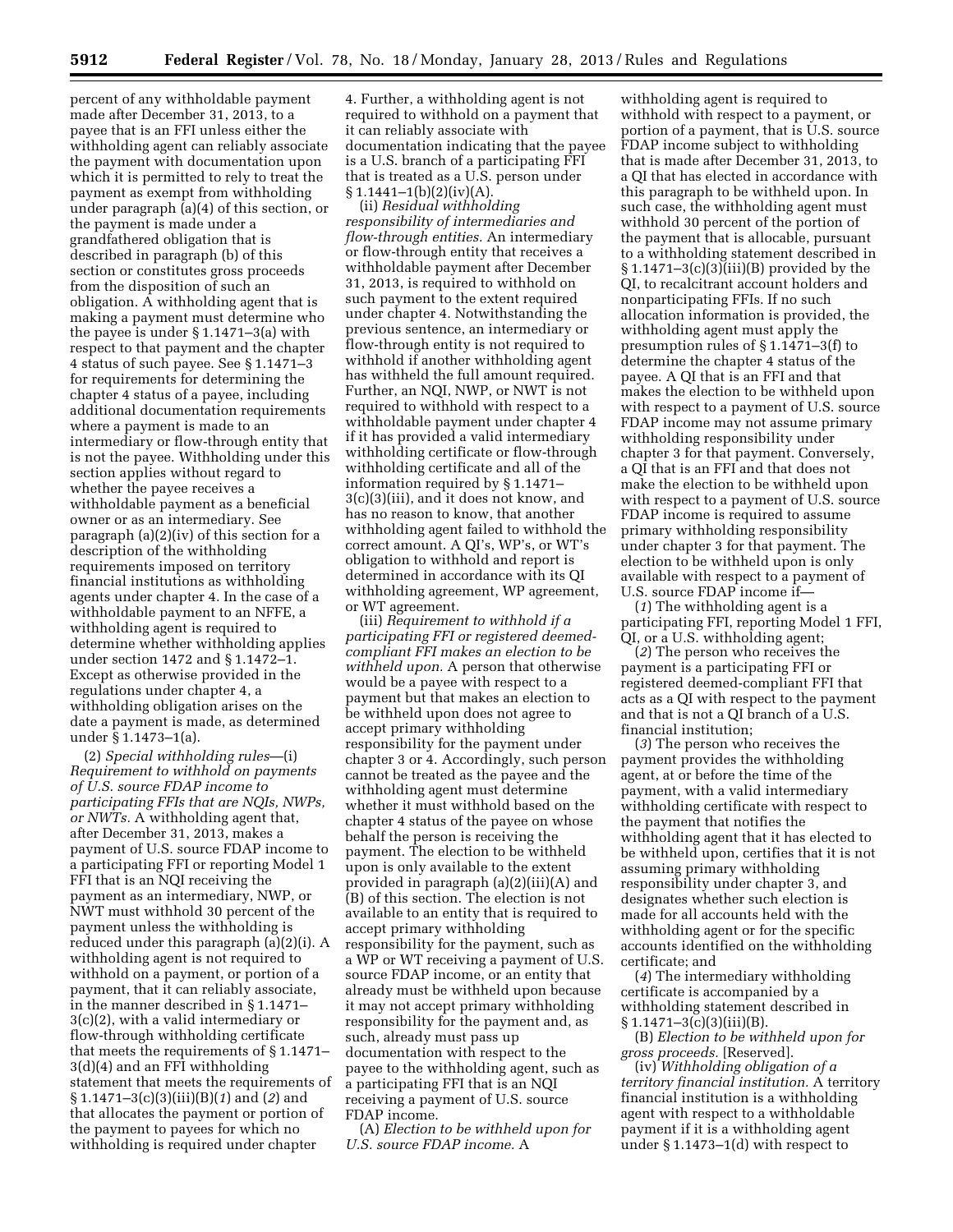such payment. A territory financial institution that is a flow-through entity or that acts as an intermediary with respect to a withholdable payment has an obligation to withhold if it agrees to be treated as a U.S. person with respect to the payment for purposes of both chapter 4 and § 1.1441–1(b)(2)(iv)(A). A territory financial institution that is a flow-through entity or that acts as an intermediary with respect to a withholdable payment is not required to withhold under paragraph (a)(1) of this section, however, if it has provided the withholding agent that is a U.S. withholding agent, participating FFI, reporting Model 1 FFI, or QI with all of the documentation described in § 1.1471–3(c)(3)(iii) (in which it has not agreed to be treated as a U.S. person with respect to the payment), and it does not know, or have reason to know, that another withholding agent failed to withhold the correct amount or failed to report the payment correctly under  $§ 1.1474 - 1(d).$ 

(v) *Withholding obligation of a foreign branch of a U.S. financial institution.*  Generally, a foreign branch of a U.S. financial institution is a withholding agent and is not an FFI. However, a QI branch of a U.S. financial institution is both a withholding agent and either a participating FFI or a registered deemed-compliant FFI. Accordingly, a QI branch of a U.S. financial institution must withhold in accordance with this section in addition to meeting its obligations under either § 1.1471–4(b) and its FFI agreement or § 1.1471–5(f). Similarly, a foreign branch of a U.S. financial institution that is also a reporting Model 1 FFI is both a withholding agent and a registered deemed-compliant FFI. Accordingly, a foreign branch of a U.S. financial institution that is a reporting Model 1 FFI must withhold in accordance with this section. A foreign branch of a U.S. financial institution that is not a QI is not permitted to make an election to be withheld upon.

(vi) *Payments of gross proceeds.*  [Reserved].

(3) *Coordination of withholding under sections 1471(a) and (b).* The following entities are deemed to satisfy their withholding obligations under section 1471(a) and this section: participating FFIs that comply with the withholding requirements of § 1.1471–4(b); exempt beneficial owners; section 501(c) entities described in  $\S 1.1471 - 5(e)(5)(v)$ ; and nonprofit organizations described in § 1.1471–5(e)(5)(vi). See § 1.1471–5(f) for when a deemed-compliant FFI is deemed to satisfy its withholding obligations under section 1471(a) and this section.

(4) *Payments for which no withholding is required.* A withholding agent that has determined, in accordance with the documentation requirements and other rules provided in § 1.1471–3, that the payee of a withholdable payment is a foreign entity must determine whether the payment is exempt from withholding. Paragraphs (a)(4)(i) through (viii) of this section describe the circumstances in which a withholdable payment is not subject to withholding under section 1471(a) and this section.

(i) *Exception to withholding if the withholding agent lacks control, custody, or knowledge*—(A) *In general.*  A withholding agent that is not related to the payee or beneficial owner has an obligation to withhold under section 1471 only to the extent that, at any time between the date that the obligation to withhold would arise (but for the provisions of this paragraph (a)(4)(i)) and the due date for filing the return on Form 1042 (including extensions) for the year in which the payment occurs, it has control over or custody of money or property owned by the payee or beneficial owner from which to withhold an amount and has knowledge of the facts that give rise to the payment. The exemption from the obligation to withhold under this paragraph (a)(4)(i) does not apply, however, to payments with respect to stock or other securities or if the lack of control or custody of money or property from which to withhold is part of a pre-arranged plan known to the withholding agent to avoid withholding under section 1471 or 1472. A withholding agent does not lack control over money or property for purposes of this paragraph (a)(4)(i) if the withholding agent directs another party to make the payment. Thus, for example, a principal does not cease to have control over a payment when it contracts with a paying agent to make the payments to its account holders in lieu of paying the account holders directly. Further, a withholding agent does not lack knowledge of the facts that give rise to a payment merely because the withholding agent does not know the character or source of the payment for U.S. tax purposes. See paragraph (a)(5) of this section for rules addressing a withholding agent's obligations when the withholding agent has knowledge of the facts that give rise to the payment, but the character or source of the payment is not known. For purposes of this paragraph (a)(4)(i), a withholding agent is related to the payee or beneficial owner if it is related within the meaning of section 482. Any exemption from withholding pursuant

to this paragraph (a)(4)(i) applies without a requirement that documentation be furnished to the withholding agent. The special rules set forth in  $\S 1.1441 - 2(d)(2)$  through  $(4)$ , regarding the obligation of a withholding agent with respect to cancellation of debt, the satisfaction of a tax liability following underwithholding by a withholding agent, and amounts described in § 1.860G–3(b)(1) (regarding certain partnership allocations of REMIC net income with respect to a REMIC residual interest) also apply for purposes of chapter 4.

*(B) Example.* A, an individual, owns stock in DC, a domestic corporation, through a custodian, Bank 1, that is a participating FFI. A also has a money market account at Bank 2, which is also a participating FFI. DC pays a dividend of \$1,000 that is deposited in A's custodial account at Bank 1. A then directs Bank 1 to transfer \$1,000 to A's money market account at Bank 2. With respect to the payment of the dividend into A's custodial account with Bank 1, both DC and Bank 1 are withholding agents making a withholdable payment for which they have custody, control, and knowledge. See § 1.1473– 1(a)(2)(vii)(B) and (d). Therefore, both DC and Bank 1 have an obligation to withhold on the payment unless they can reliably associate the payment with documentation sufficient to treat the respective payees as not subject to withholding under chapter 4. With respect to the wire transfer of \$1,000 from A's account at Bank 1 to A's account at Bank 2, neither Bank 1 nor Bank 2 is required to withhold with respect to the transfer because neither bank has knowledge of the facts that gave rise to the payment. Even though Bank 1 is a custodian with respect to A's interest in DC and has knowledge regarding the \$1,000 dividend paid to A, once Bank 1 credits the \$1,000 dividend to A's account, the \$1,000 becomes A's property. When A transfers the \$1,000 to its account at Bank 2, this constitutes a separate payment about which Bank 1 has no knowledge regarding the type of payment made. Further, Bank 2 only has knowledge that it receives \$1,000 to be credited to A's account but has no knowledge regarding the type of payment made. Accordingly, Bank 1 and Bank 2 have no withholding obligation with respect to the transfer from A's custodial account at Bank 1 to A's money market account at Bank 2.

(ii) *Exception to withholding for certain payments made prior to January 1, 2016 (transitional)*—(A) *In general.*  For any withholdable payment made prior to January 1, 2016, with respect to a preexisting obligation for which a withholding agent does not have documentation indicating the payee's status as a nonparticipating FFI, the withholding agent is not required to withhold under this section and section 1471(a) unless the payee is a prima facie FFI.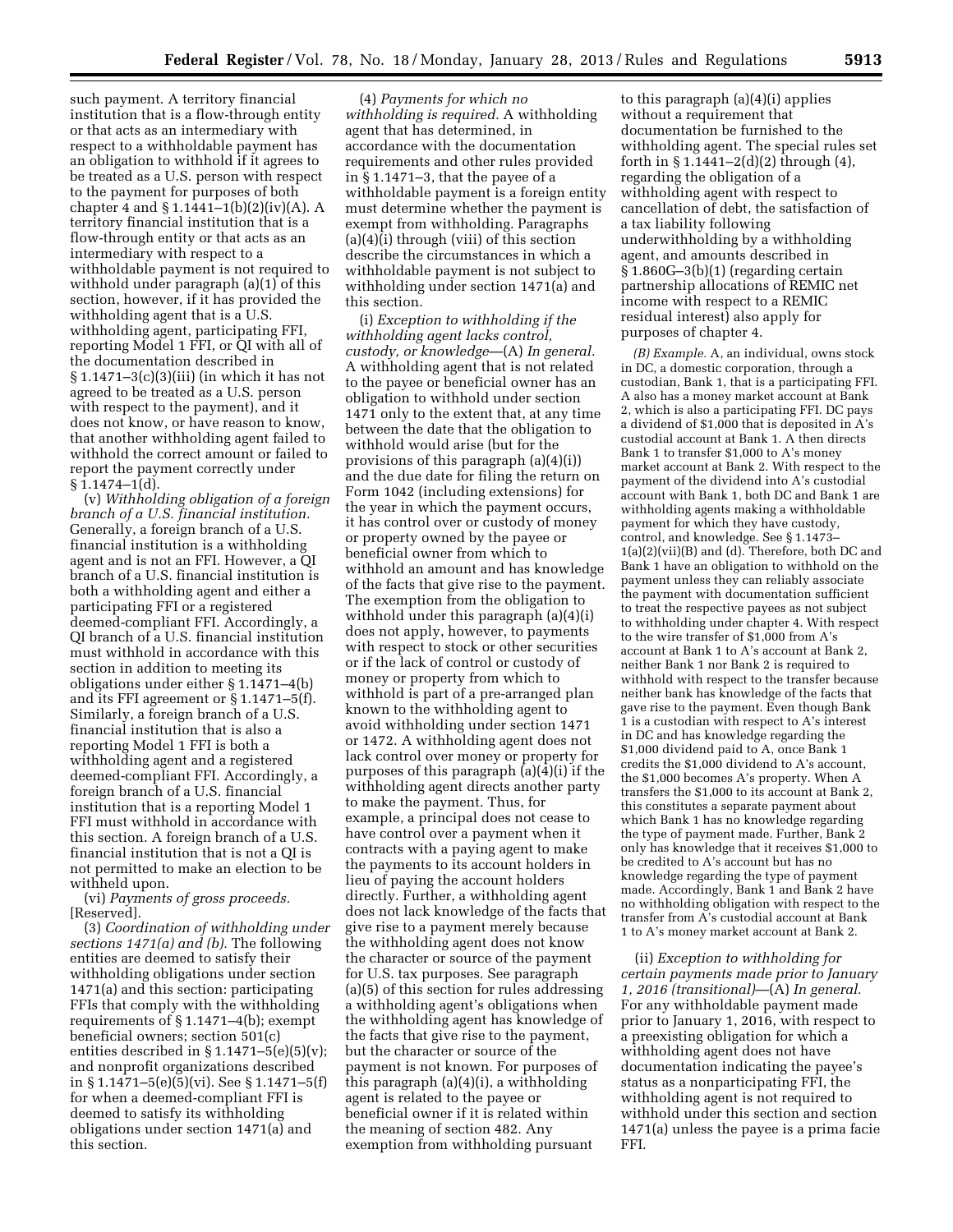(B) *Prima facie FFIs.* If the payee is a prima facie FFI, the withholding agent must treat the payee as a nonparticipating FFI beginning on July 1, 2014, until the date the withholding agent obtains documentation sufficient to establish a different chapter 4 status of the payee. A *prima facie FFI* means any payee if—

(*1*) The withholding agent has available as part of its electronically searchable information a designation for the payee as a QI or NQI; or

(*2*) For an account maintained in the United States, the payee is presumed to be a foreign entity under § 1.1471–3(f) or is documented as a foreign entity for purposes of chapter 3 or 61, and the withholding agent has recorded as part of its electronically searchable information one of the following North American Industry Classification System or Standard Industrial Classification codes indicating that the payee is a financial institution:

(*i*) Commercial Banking (NAICS 522110).

(*ii*) Savings Institutions (NAICS 522120).

- (*iii*) Credit Unions (NAICS 522130). (*iv*) Other Depositary Credit
- Intermediation (NAICS 522190).
- (*v*) Investment Banking and Securities Dealing (NAICS 523110).
- (*vi*) Securities Brokerage (NAICS 523120).
- (*vii*) Commodity Contracts Dealing (NAICS 523130).
- (*viii*) Commodity Contracts Brokerage (NAICS 523140).
- (*ix*) Miscellaneous Financial

Investment Activities (NAICS 523999). (*x*) Open-End Investment Funds (NAICS 525910).

(*xi*) Commercial Banks, NEC (SIC 6029).

(*xii*) Branches and Agencies of

Foreign Banks (branches) (SIC 6081). (*xiii*) Foreign Trade and International

Banking Institutions (SIC 6082). (*xiv*) Asset-Backed Securities (SIC

6189). (*xv*) Security & Commodity Brokers, Dealers, Exchanges & Services (SIC 6200).

(*xvi*) Security Brokers, Dealers & Flotation Companies (SIC 6211).

(*xvii*) Commodity Contracts Brokers & Dealers (SIC 6221).

(*xviii*) Unit Investment Trusts, Face-Amount Certificate Offices, and Closed-End Management Investment Offices (SIC 6726).

(iii) *Payments to a participating FFI.*  Except to the extent provided in paragraph (a)(2)(i) of this section, a withholding agent is not required to withhold under section 1471(a) and this section on a withholdable payment

made to a payee that the withholding agent can treat as a participating FFI in accordance with § 1.1471–3(d)(3). For this purpose, a limited branch of a participating FFI is treated as a nonparticipating FFI.

(iv) *Payments to a deemed-compliant FFI.* Except to the extent provided in paragraph (a)(2)(i) or (iii) of this section, a withholding agent is not required to withhold under section 1471(a) and this section on a withholdable payment made to a payee that the withholding agent can treat as a deemed-compliant FFI in accordance with § 1.1471–3(d)(4) through (7). For this purpose, a limited branch of a deemed-compliant FFI is treated as a nonparticipating FFI.

(v) *Payments to an exempt beneficial owner.* A withholding agent is not required to withhold under section 1471(a) and this section on a withholdable payment to the extent that the withholding agent can reliably associate the payment with documentation to determine the portion of the payment that is allocable to an exempt beneficial owner in accordance with § 1.1471–3(d)(8). For example, a withholding agent is not required to withhold under this section on a withholdable payment made to a payee that is an exempt beneficial owner with respect to the payment, to a nonparticipating FFI to the extent that the nonparticipating FFI receives the payment as an intermediary on behalf of one or more of its account holders that are exempt beneficial owners, or to a flow-through entity to the extent that the flow-through entity receives the payment with respect to one or more of its partners, beneficiaries, or owners (as applicable) that are exempt beneficial owners. See § 1.1471–3(d)(8)(ii) for special rules for a withholding agent to determine the portion of a withholdable payment that is beneficially owned by an exempt beneficial owner in the case of a payment made to a nonparticipating FFI.

(vi) *Payments to a territory financial institution.* A withholding agent is not required to withhold under section 1471(a) and this section on a withholdable payment made to a payee that the withholding agent can treat as a territory financial institution that beneficially owns the payment in accordance with  $\S 1.1471 - 3(d)(10)(i)$ . A withholding agent also is not required to withhold under this section on a withholdable payment that the withholding agent can treat, in accordance with  $\S 1.1471-3(d)(10)(ii)$ , as made to a territory financial institution that is a flow-through entity or that acts as an intermediary with respect to the payment and that has agreed to be

treated as a U.S. person for purposes of chapters 3 and 4 with respect to the payment. A territory financial institution's agreement to be treated as a U.S. person for purposes of this section must be evidenced by a withholding certificate described in § 1.1471–3(c)(3)(iii)(F) furnished by the territory financial institution to the withholding agent.

(vii) *Payments to an account held with a clearing organization with FATCA-compliant membership.*  [Reserved].

(viii) *Payments to certain excepted accounts.* A withholding agent is not required to withhold under section 1471(a) and this section on a withholdable payment made to an account described in § 1.1471–5(b)(2).

(5) *Withholding requirements if source or character of payment is unknown*—(i) *General rule.* If a withholding agent has knowledge of the facts that give rise to a payment but is unable to determine at the time of payment the character of the payment sufficiently to determine whether it is a withholdable payment, such payment must be treated as a withholdable payment. If a withholding agent has knowledge of the facts that give rise to a payment but is unable to determine at the time of payment the source of the payment, such payment must be treated as U.S. source income. For example, if a withholding agent does not know at the time of payment the amount of the payment that is a withholdable payment, because that calculation depends on facts that are not known at the time of payment (for example, because the withholding agent does not know whether services were performed in the United States or whether the payment constitutes income to the recipient) the withholding agent must withhold an amount necessary to ensure that the amount withheld is not less than 30 percent of the amount that could be a withholdable payment, subject to the limitation that the withheld amount must not exceed 30 percent of the amount paid. Notwithstanding this paragraph (a)(5), a withholding agent may presume a payment to be effectively connected with the conduct of a trade or business in the United States, and thus, not a withholdable payment, if it can do so under § 1.1471–3(f)(6) (regarding payments to certain U.S. branches).

(ii) *Optional escrow procedure.* With respect to a payment described in paragraph (a)(5) of this section, the withholding agent may elect to retain 30 percent of the payment to hold in escrow until the earlier of the date that the amount of the withholdable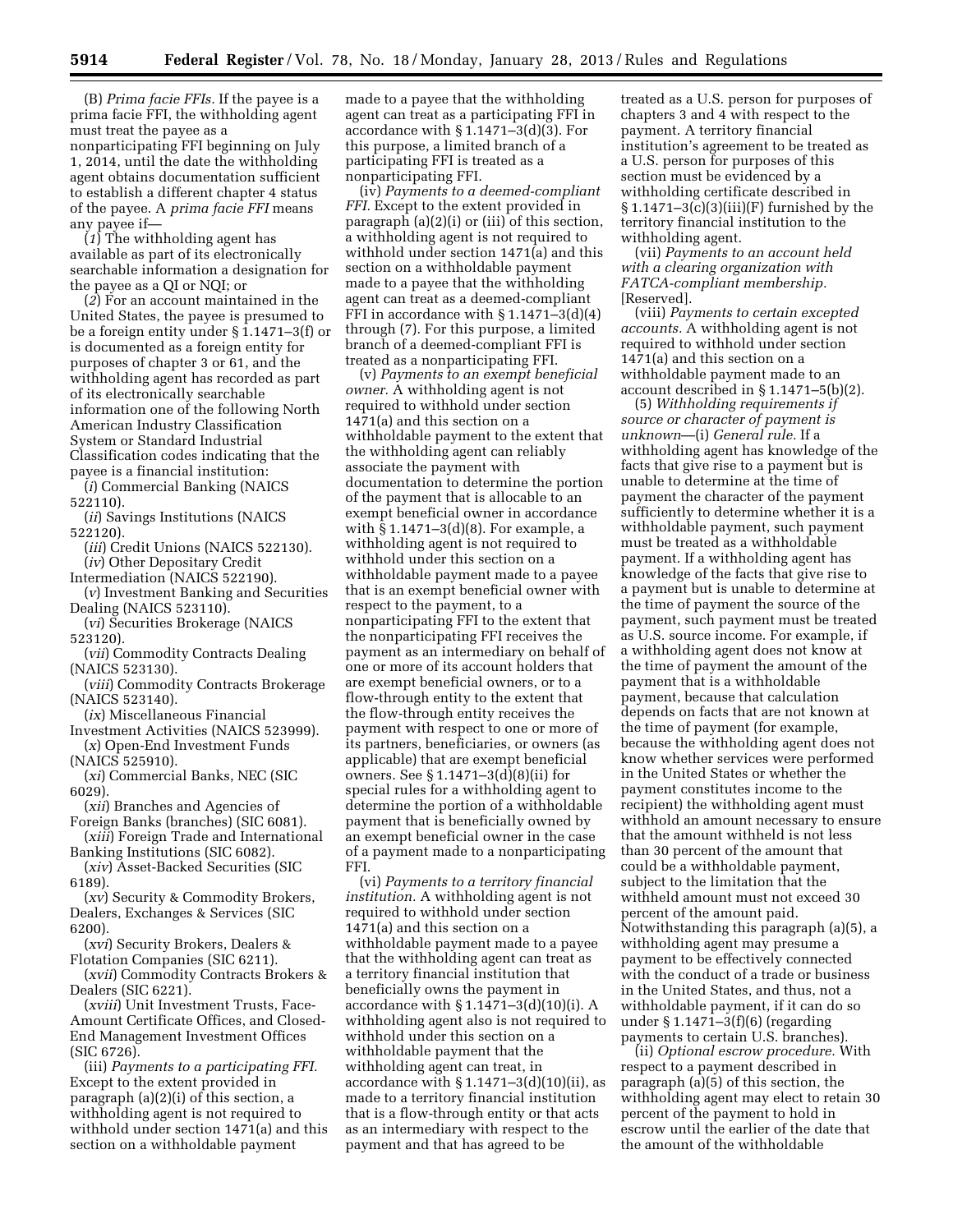payment can be determined or one year from the date the amount is placed in escrow, at which time either the withholding becomes due under this section or, to the extent that it is determined that the payment is of a type for which no withholding is required, the escrowed amount must be paid to the payee.

(b) *Grandfathered obligations*—(1) *Grandfathered treatment of outstanding obligations.* Notwithstanding § 1.1473– 1(a), a withholdable payment does not include any payment made under a grandfathered obligation described in paragraph (b)(2)(i)(A) of this section, or any gross proceeds from the disposition of such an obligation. Notwithstanding § 1.1471–5(h), a foreign passthru payment does not include any payment made under a grandfathered obligation described in paragraph (b)(2)(i)(A) or (B) of this section, or any gross proceeds from the disposition of such an obligation. A premium paid with regard to an insurance contract or annuity contract that is a grandfathered obligation is treated as a payment made under a grandfathered obligation.

(2) *Definitions.* The following definitions apply solely for purposes of this paragraph (b).

(i) *Grandfathered obligation*—(A) The term *grandfathered obligation* means— (*1*) Any obligation outstanding on

January 1, 2014;

(*2*) Any obligation that gives rise to a withholdable payment solely because the obligation is treated as giving rise to a dividend equivalent pursuant to section 871(m) and the regulations thereunder, provided that the obligation is executed on or before the date that is six months after the date on which obligations of its type are first treated as giving rise to dividend equivalents; and

(*3*) Any agreement requiring a secured party to make a payment with respect to, or to repay, collateral posted to secure a grandfathered obligation. If collateral (or a pool of collateral) secures both grandfathered obligations and obligations that are not grandfathered, the collateral posted to secure the grandfathered obligations must be determined by allocating (pro rata by value) the collateral (or each item comprising the pool of collateral) to all outstanding obligations secured by the collateral (or pool of collateral).

(B) Solely for purposes of a foreign passthru payment, the term *grandfathered obligation* also includes any obligation that is executed on or before the date that is six months after the date on which final regulations defining the term foreign passthru payment are filed with the **Federal Register**.

(ii) *Obligation*—(A) Except as otherwise provided in paragraph (b)(2)(ii)(B) of this section, the term *obligation* means any legally binding agreement or instrument. An obligation for purposes of this paragraph (b)(2)(i) includes, for example—

(*1*) A debt instrument (for example, a bond, guaranteed investment certificate, or term deposit);

(*2*) An agreement to extend credit for a fixed term (for example, a line of credit or a revolving credit facility), provided that the agreement as of its issue date fixes the material terms (including a stated maturity date) under which the credit will be provided;

(*3*) A derivatives transaction entered into between counterparties under an ISDA Master Agreement that is evidenced by a confirmation;

(*4*) A life insurance contract under which the entire contract value is payable no later than upon the death of the individual(s) insured under the contract; and

(*5*) An immediate annuity contract payable for a period certain or for the life of the annuitant.

(B) An *obligation* for purposes of this paragraph (b)(2)(ii) does not include any legal agreement or instrument that—

(*1*) Is treated as equity for U.S. tax purposes;

(*2*) Lacks a stated expiration or term (for example, a savings deposit or demand deposit, a deferred annuity contract, or a life insurance contract or annuity contract that permits a substitution of a new individual as the insured or as the annuitant under the contract);

(*3*) Is a brokerage agreement, custodial agreement, investment linked insurance contract, investment linked annuity contract, or similar agreement to hold financial assets for the account of others and to make and receive payments of income and other amounts with respect to such assets; or

(*4*) Is a master agreement that merely sets forth standard terms and conditions that are intended to apply to a series of transactions between parties but that does not set forth all of the specific terms necessary to conclude a particular transaction.

(iii) *Date outstanding.* Except as provided in the following sentence, an obligation that constitutes indebtedness for U.S. tax purposes is outstanding on the date provided in paragraph (b)(2)(i) if it has an issue date before such date. In all other cases, including an agreement described in paragraph (b)(2)(ii)(A)(*2*) of this section, an obligation is outstanding on the date provided in paragraph (b)(2)(i) if a legally binding agreement establishing

the obligation was executed between the parties to the agreement before such date. Any material modification of an outstanding obligation will result in the obligation being treated as newly issued or executed as of the effective date of such modification.

(iv) *Material modification.* In the case of an obligation that constitutes indebtedness for U.S. tax purposes, a material modification is any significant modification of the debt instrument as defined in § 1.1001–3(e). In all other cases, whether a modification of an obligation is material is determined based on the facts and circumstances.

(3) *Application to flow-through entities*—(i) *Partnerships.* A payment made under a grandfathered obligation includes a payment made to a partnership with respect to such obligation and a payment made with respect to a partnership's disposition of such obligation. A payment made under a grandfathered obligation also includes the income from such obligation that is includible in the gross income of a partner with respect to a capital or profits interest in the partnership and the gross proceeds allocated to a partner from the disposition of such obligation as determined under § 1.1473–  $1(a)(5)(vii)$ .

(ii) *Simple trusts.* A payment made under a grandfathered obligation includes a payment made to a simple trust with respect to such obligation, including a payment made with respect to a simple trust's disposition of such obligation. A payment made under a grandfathered obligation also includes income from such obligation that is includible in the income of a beneficiary and further includes a beneficiary's share of the gross proceeds from a disposition of such obligation as determined under § 1.1473–1(a)(5)(vii).

(iii) *Grantor trusts.* A payment made under a grandfathered obligation includes a payment made to a grantor trust with respect to such obligation, including a payment made with respect to the trust's disposition of such obligation. A payment made under a grandfathered obligation also includes income from such obligation that is includible in the gross income of a person that is treated as an owner of the trust and the gross proceeds from the disposition of such obligation to the extent such owner is treated as owning the portion of the trust that consists of the obligation.

(4) *Determination by withholding agent of grandfathered treatment*—(i) *In general.* A withholding agent other than the issuer of the obligation (or agent of the issuer) may, absent actual knowledge, rely on a written statement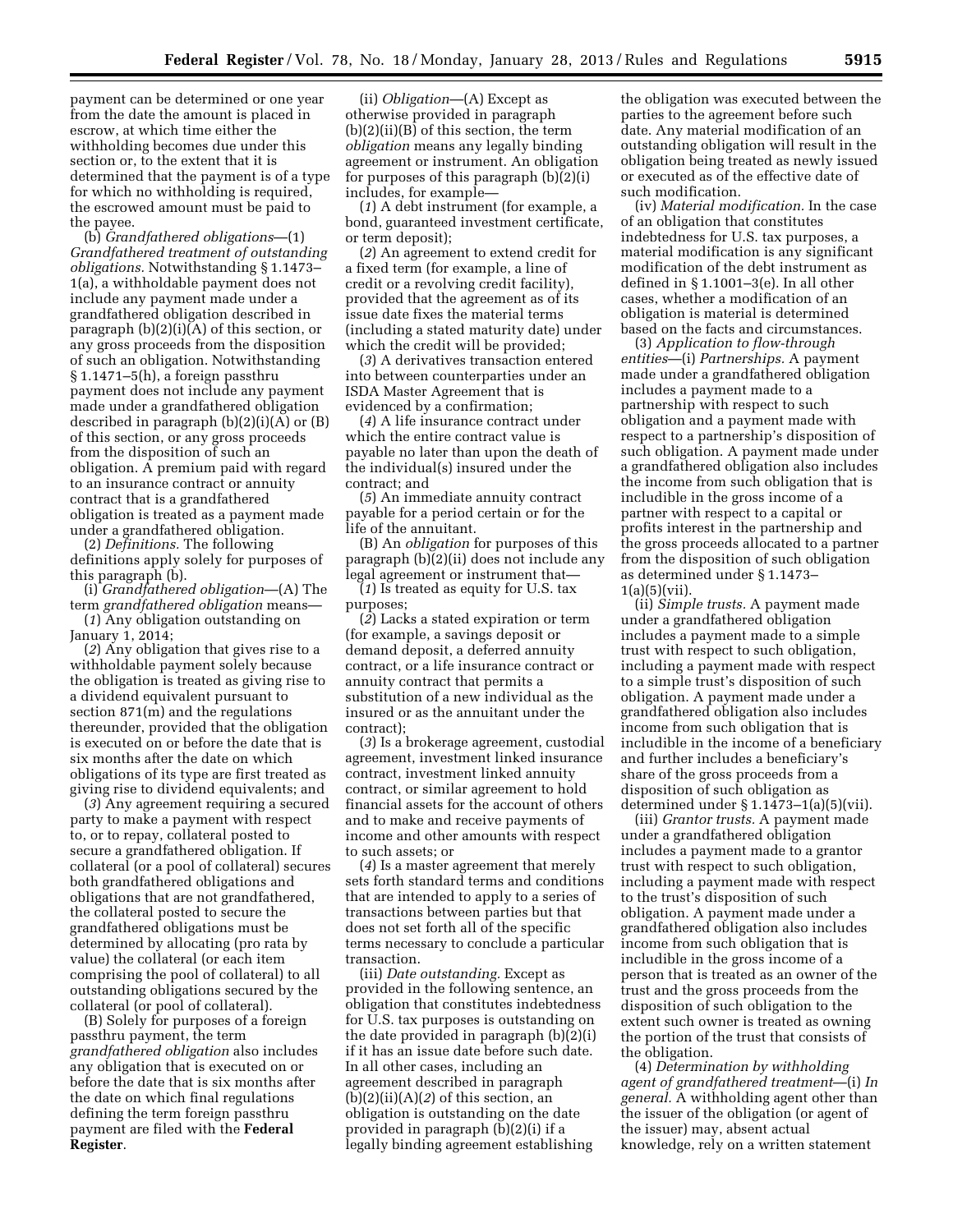by the issuer of the obligation to determine if such obligation meets the requirements for grandfathered treatment provided under this paragraph (b).

(ii) *Determination of material modification.* For purposes of paragraph (b)(2)(iv) of this section (defining material modification), a withholding agent is required to treat a modification of an obligation as material only if the withholding agent knows or has reason to know that a material modification has occurred with respect to the obligation. A withholding agent, other than the issuer of the obligation (or agent of the issuer), has reason to know that a material modification has occurred with respect to an obligation if the withholding agent receives a disclosure from the issuer of the obligation stating that there has been a material modification to such obligation.

(iii) *Record retention.* A withholding agent that relies on a document provided by the issuer of an obligation as described in paragraph (b)(4)(i) or (ii) of this section must retain such document in its records for the applicable period of limitations on assessment and collection with respect to amounts paid under the obligation or from disposition of the obligation.

(c) *Effective/applicability date.* This section generally applies on January 28, 2013. For other dates of applicability, see §§ 1.1471–2(a)(1); 1.1471–2(a)(2)(i),  $(ii), (iii)(A); 1.1471-2(a)(4)(ii).$ 

■ **Par. 7.** Section 1.1471–3 is added to read as follows:

## **§ 1.1471–3 Identification of payee.**

(a) *Payee defined*—(1) *In general.*  Except as otherwise provided in this paragraph (a), for purposes of chapter 4 a payee is the person to whom a payment is made, regardless of whether such person is the beneficial owner of the amount.

(2) *Payee with respect to a financial account.* For purposes of payments made to a financial account and except as otherwise provided in paragraph (a)(3) of this section, the payee is the holder of the financial account.

(3) *Exceptions*—(i) *Certain foreign agents or intermediaries*—(A) Except as otherwise provided in paragraphs  $(a)(3)(iv)$  and  $(vi)$  of this section (applicable to territory financial institutions and certain U.S. branches), a foreign person that is acting as an agent or intermediary with respect to a payment in accordance with paragraph (b)(1) of this section is not the payee if such foreign person is—

(*1*) An NFFE, unless the NFFE is a QI that has assumed primary withholding responsibility; or

(*2*) In the case of a payment of U.S. source FDAP income, a participating FFI, deemed-compliant FFI, or restricted distributor, unless the participating FFI, deemed-compliant FFI, or restricted distributor is a QI that has assumed primary withholding responsibility.

(B) In the case of an agent or intermediary described in paragraph  $(a)(3)(i)(A)$  of this section, the payee is the person or persons for whom the agent or intermediary collects the payment. Thus, for example, the payee of a payment of U.S. source FDAP income that the withholding agent can reliably associate with a withholding certificate from a QI that does not assume primary withholding responsibility with respect to the payment under chapter 3, or a payment to a participating FFI that is an NQI, is the person or persons for whom the QI or NQI acts.

(ii) *Foreign flow-through entity*—(A) A foreign entity that is a flow-through entity is a payee with respect to a payment only if the flow-through entity is—

(*1*) An FFI that is not a participating FFI or deemed-compliant FFI, or restricted distributor receiving a payment of U.S. source FDAP income;

(*2*) An excepted NFFE that is not acting as an agent or intermediary with respect to the payment;

(*3*) A WP or WT that is not acting as an agent or intermediary with respect to the payment; or

(*4*) Receiving income that is (or is deemed to be) effectively connected with the conduct of a trade or business in the United States, or receiving a payment of gross proceeds from the sale of property that can produce income that is effectively connected with the conduct of a trade or business in the United States and that is excluded from the definition of a withholdable payment under § 1.1473–1(a)(4).

(B) A withholding agent that makes a withholdable payment to a flow-through entity that is not described in paragraphs (a)(3)(ii)(A)(*1*) through (*3*) of this section will be required to treat the partner, beneficiary, or owner (as applicable) as the payee (looking through partners, beneficiaries, and owners that are themselves flowthrough entities that are not described in paragraphs (a)(3)(ii)(A)(*1*) through (*3*)).

(iii) *U.S. intermediary or agent of a foreign person.* A withholding agent that makes a withholdable payment to a U.S. person and has actual knowledge that the person receiving the payment is acting as an intermediary or agent of a foreign person with respect to the payment must treat such foreign person,

and not the intermediary or agent, as the payee of such payment. Notwithstanding the previous sentence,

a withholding agent that makes a withholdable payment to a U.S. financial institution that is acting as an intermediary or agent with respect to the payment on behalf of one or more foreign persons may treat the U.S. financial institution as the payee if the withholding agent does not have reason to know that the U.S. financial institution will not comply with its obligations to withhold under sections 1471 and 1472.

(iv) *Territory financial institution.* A withholding agent that makes a withholdable payment to a territory financial institution that is a flowthrough entity or is acting as an intermediary or agent with respect to the payment may treat the territory financial institution as the payee only if the territory financial institution has agreed (as evidenced by a withholding certificate described in paragraphs  $(c)(3)(iii)(A)$  and  $(F)$  of this section) to be treated as a U.S. person with respect to the payment for purposes of both chapters 3 and 4. In all other cases, the withholding agent must treat as the payee the partner, beneficiary, or owner (as applicable) of the territory financial institution that is a flow-through entity (looking through partners, beneficiaries, and owners that are themselves flowthrough entities that are not described in paragraphs (a)(3)(ii)(A)(*1*) through (*3*)) or the person on whose behalf the territory financial institution is acting.

(v) *Disregarded entity or branch.*  Except as otherwise provided in paragraph (a)(3)(v) through (vii) of this section, a withholding agent that makes a withholdable payment to an entity that is disregarded for U.S. federal tax purposes under § 301.7701–2(c)(2)(i) of this chapter as an entity separate from its single owner must treat the single owner as the payee. Notwithstanding the previous sentence, a withholding agent that makes a payment to a limited branch will be required to treat the payment as being made to a nonparticipating FFI.

(vi) *U.S. branch of certain foreign banks or foreign insurance companies.*  A withholdable payment to a U.S. branch of either a participating FFI or registered deemed-compliant FFI is a payment to a U.S. person if the U.S. branch is treated as a U.S. person for purposes of  $\S 1.1441-1(b)(2)(iv)$ . In such case the U.S. branch is treated as the payee. A U.S. branch, however, that is treated as a U.S. person under § 1.1441– 1(b)(2)(iv) is not treated as a U.S. person for purposes of the withholding certificate it may provide to a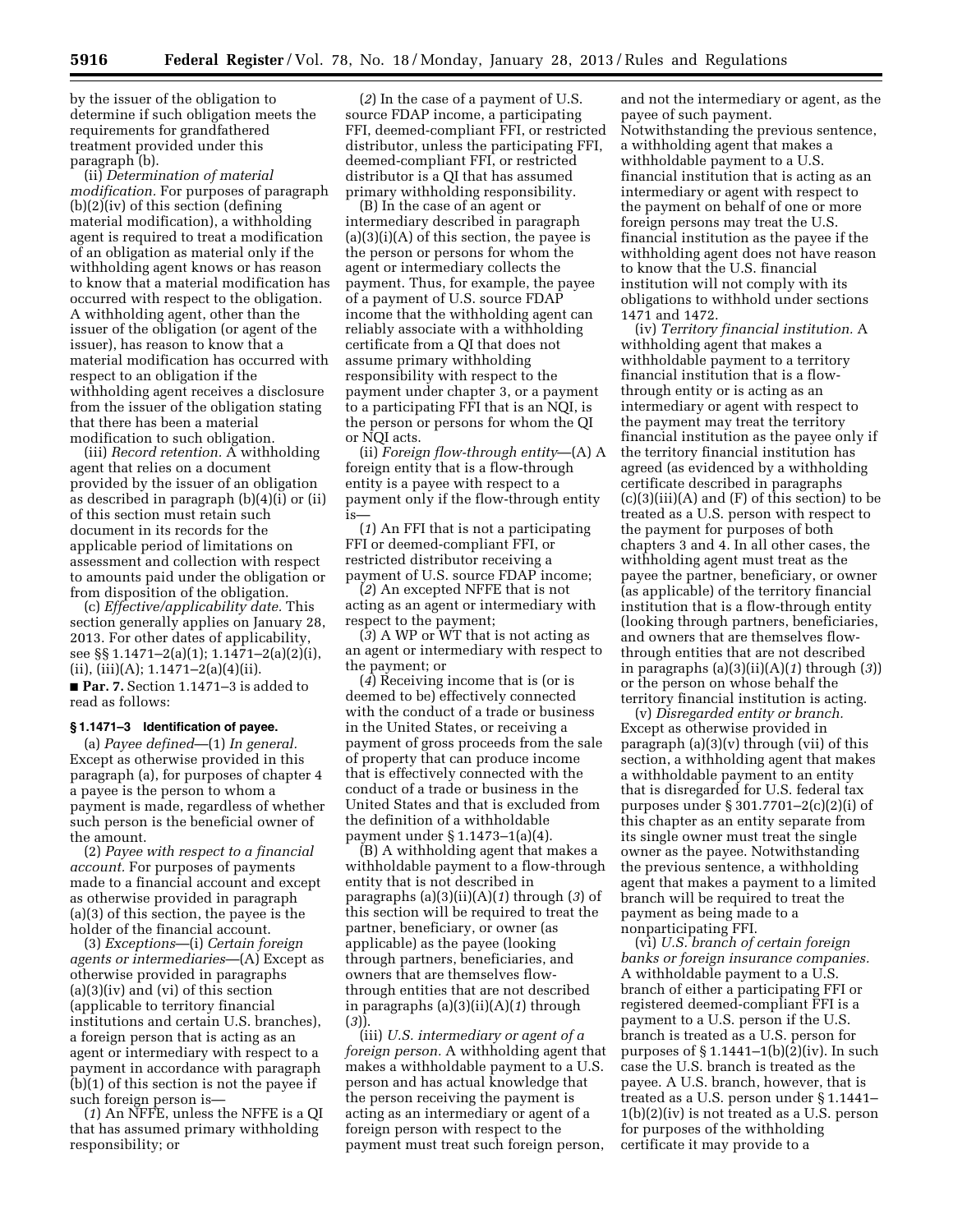withholding agent for purposes of chapter 4. Accordingly, a U.S. branch of either a participating FFI or registered deemed-compliant FFI must furnish a withholding certificate on a Form W–8 to certify its chapter 4 status (and not a Form W–9). See also paragraph (f)(6) for the rules under which a withholding agent can presume a payment constitutes income that is effectively connected with a U.S. trade or business. A U.S. branch of either a participating FFI or registered deemed-compliant FFI that is treated as a U.S. person for purposes of chapter 3 may not make an election to be withheld upon, as described in section 1471(b)(3) and § 1.1471–2(a)(2)(iii), for purposes of chapter 4. See  $\S 1.1471 - 4(c)(2)(v)$  for the rule requiring a U.S. branch to apply the due diligence rules applicable to a U.S. withholding agent in lieu of those otherwise applicable to a participating FFI. See § 1.1471–4(d) for rules for when a U.S. branch of a participating FFI is required to report as a U.S. person.

(vii) *Foreign branch of a U.S. person.*  A payment to a foreign branch of a U.S. person is generally a payment to a U.S. payee. However, a payment to a foreign branch of a U.S. financial institution will be treated as a payment to an FFI if the foreign branch is a QI that is acting as an intermediary with respect to the payment. Therefore, a foreign branch that is a QI will provide the withholding agent with an intermediary withholding certificate and the withholding agent will report the payment as having been made to the foreign branch on a Form 1042–S.

(b) *Determination of payee's status.*  Except as otherwise provided in this section, a withholding agent must base its determination of the chapter 4 status of a payee on documentation that the withholding agent can reliably associate with such payment. If a withholding agent makes a payment to a person that is not the payee, the withholding agent will be required to determine the chapter 4 status of each intermediary or flow-through entity in the payment chain until the withholding agent is able to identify the payee. Paragraph (c) of this section provides rules for when a withholding agent can reliably associate a payment with appropriate documentation. Paragraph (d) of this section provides documentation requirements applicable to each class of payees, including exceptions for payments made with respect to offshore obligations or preexisting obligations. Paragraph (e) provides standards for determining when a withholding agent will be considered to have reason to know that a claim of exemption from withholding is unreliable or incorrect.

Paragraph (f) of this section provides presumptions that apply for purposes of determining a payee's chapter 4 status in the absence of documentation or if the documentation provided is unreliable or incorrect.

(1) *Determining whether a payment is received by an intermediary.* A withholding agent must treat the person who receives a payment as an intermediary if it can reliably associate the payment with a valid intermediary withholding certificate on which the person who receives the payment claims to be a QI or NQI. A U.S. person's foreign branch that is acting in its capacity as a QI is treated as a foreign intermediary. A withholding agent that makes a payment with respect to an offshore obligation must also treat the person who receives the payment as an intermediary if the person has provided written notification, whether or not such notification is signed, that it accepts the payment on behalf of another person or persons. A withholding agent may rely on the type of certificate furnished as determinative of whether the person who receives the payment is an intermediary, unless the withholding agent knows or has reason to know that the certificate is incorrect. For example, a withholding agent that receives a beneficial owner withholding certificate from an FFI may treat the FFI as the beneficial owner unless it has information in its records that would indicate otherwise or the certificate contains information that is not consistent with beneficial owner status (for example, sub-account numbers that do not correspond to accounts maintained by the withholding agent for such person or names of one or more persons other than the person submitting the withholding certificate). If the FFI receives a payment in part as a beneficial owner and in part as an intermediary, the withholding agent may request that the FFI furnish two certificates, that is, a beneficial owner certificate for the amounts it receives as a beneficial owner, and an intermediary withholding certificate for the amounts it receives as an intermediary. A withholding agent that cannot reliably associate a payment with documentation sufficient to treat the person who receives the payment as an intermediary or as other than an intermediary pursuant to this paragraph (b)(1) must follow the presumption rules set forth in paragraph (f)(5) of this section to determine whether it must treat the person who receives the payment as an intermediary. A determination that a payment is made to an intermediary under this paragraph

(b)(1) is not a determination that the payment can be reliably associated with documentation. See paragraph (c)(2) of this section for rules on reliably associating a payment with documentation if such payment is made through an intermediary.

(2) *Determination of entity type.* A person's entity classification for purposes of chapter 4 is the person's entity classification for U.S. federal income tax purposes. Thus, for example, an entity that is disregarded as a legal entity in its country of organization or an arrangement that does not have a legal personality and is not a juridical person in the country in which it was organized will be treated as an entity for purposes of chapter 4 if it is an entity for U.S. federal income tax purposes. A withholding agent may rely upon a person's entity classification contained in a valid Form W–8 or W–9 if the withholding agent has no reason to know that the entity classification is incorrect. A withholding agent that makes a payment with respect to an offshore obligation may also rely upon a written notification provided by the person who receives the payment, regardless of whether such notification is signed, that indicates the person's entity classification (other than as a QI, WP, or WT) unless the withholding agent has reason to know that the entity classification indicated by the person who receives the payment is incorrect. A withholding agent may not rely on a person's claim of classification other than as a corporation if the person's name indicates that the person is a per se corporation described in § 301.7701– 2(b)(8) of this chapter unless the certificate or written statement contains a statement that the person is a grandfathered per se corporation described in § 301.7701–2(b)(8) and that its grandfathered status has not been terminated.

(3) *Determination of whether the payment is made to a QI, WP, or WT.*  A withholding agent may treat the person who receives a payment as a QI, WP, or WT if the withholding agent can reliably associate the payment with a valid Form W–8IMY, as described in paragraph (c)(3)(iii) of this section, that indicates that the person who receives the payment is a QI, WP, or WT, and the form contains the person's GIIN, in the case of a QI or a WP or WT that is an FFI, or the person's QI–EIN, WP–EIN, or WT–EIN in the case of a QI, WP, or WT that is not an FFI.

(4) *Determination of whether the payee is receiving effectively connected income.* A withholding agent may treat a payment as being made to a payee that is receiving income that is effectively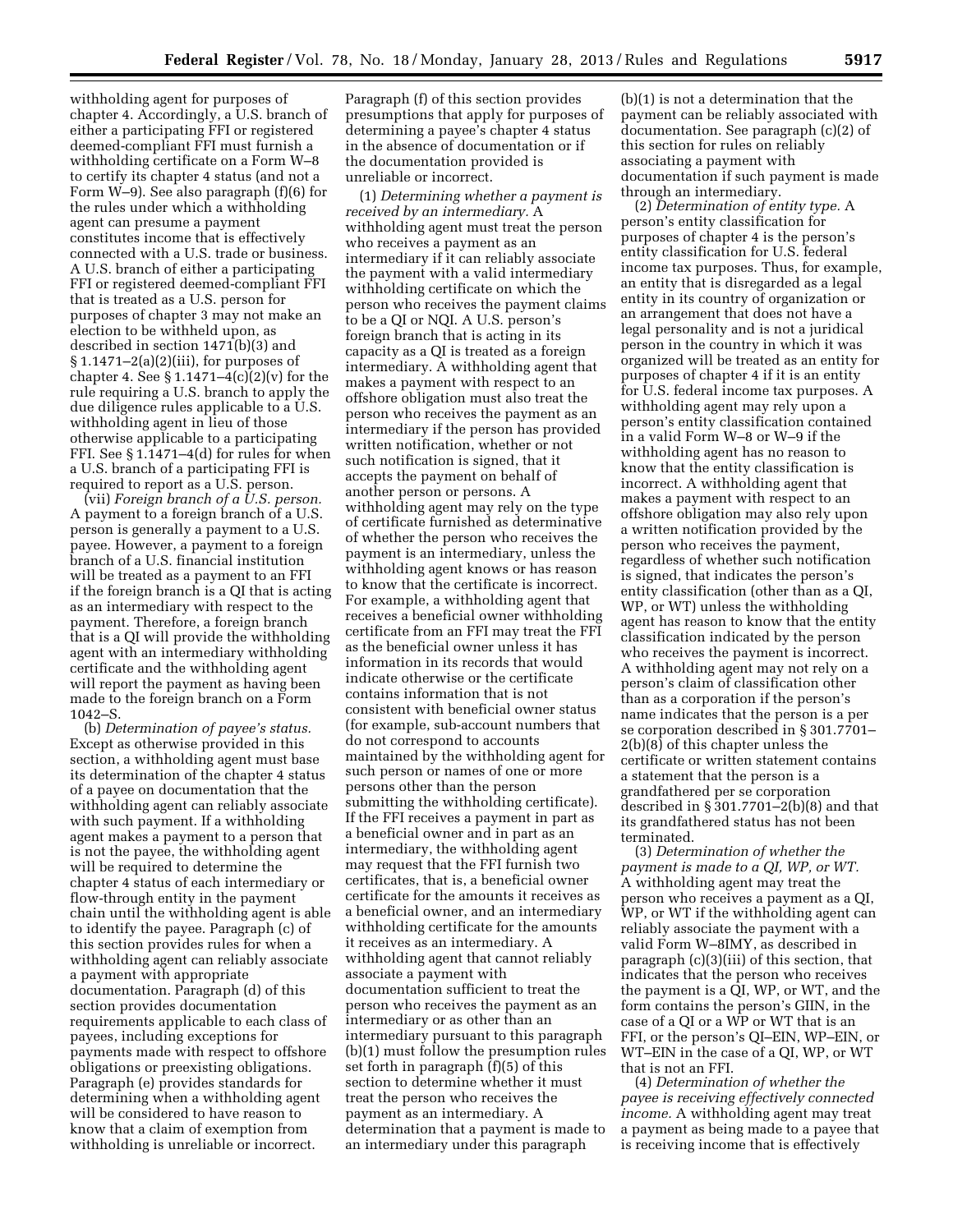connected with a trade or business in the United States, or gross proceeds from the sale of property that can produce income that is effectively connected with the conduct of a trade or business in the United States, if it can reliably associate the payment with a valid Form W–8ECI described in paragraph  $(c)(3)(v)$  of this section or if it can do so under the presumption rule in paragraph (f)(6) of this section.

(c) *Rules for reliably associating a payment with a withholding certificate or other appropriate documentation*— (1) *In general.* A withholding agent can reliably associate a withholdable payment with valid documentation if, prior to the payment, it has obtained (either directly or through an agent) valid documentation appropriate to the payee's chapter 4 status as described in paragraph (d) of this section, it can reliably determine how much of the payment relates to the valid documentation, and it does not know or have reason to know that any of the information, certifications, or statements in, or associated with, the documentation are unreliable or incorrect. Thus, a withholding agent cannot reliably associate a withholdable payment with valid documentation provided by a payee to the extent such documentation appears unreliable or incorrect with respect to the claims made, or to the extent that information required to allocate all or a portion of the payment to each payee is unreliable or incorrect. A withholding agent may rely on information and certifications contained in withholding certificates or other documentation without having to inquire into the truthfulness of the information or certifications, unless it knows or has reason to know that the information or certifications are untrue. A withholding agent may rely upon the same documentation for purposes of both chapters 3 and 4 provided the documentation is sufficient to meet the requirements of each chapter. Alternatively, a withholding agent may elect to rely upon the presumption rules of paragraph (f) of this section in lieu of obtaining documentation from the payee.

(2) *Reliably associating a payment with documentation if a payment is made through an intermediary or flowthrough entity that is not the payee*—(i) *In general.* A withholding agent that makes a payment to a foreign intermediary or foreign flow-through entity that is not the payee under paragraph (a) of this section can reliably associate the payment with valid documentation if, in addition to the documentation described in paragraph (d) of this section that is relevant to each

payee, the withholding agent also has obtained a valid Form W–8IMY, described in paragraph (c)(3)(iii) of this section, from the intermediary or flowthrough entity (and, with respect to a payment made through a chain of intermediaries or flow-through entities, has received a valid Form W–8IMY from each intermediary or flow-through entity in that chain). An intermediary or flow-through entity that is a participating FFI or registered deemedcompliant FFI receiving a payment of U.S. source FDAP income may, in lieu of providing the withholding agent with documentation for each payee, provide pooled allocation information to the extent and in the manner permitted by paragraph (c)(3)(iii)(B)(*2*) of this section.

(ii) *Exception to entity account documentation rules for an offshore account of an intermediary or flowthrough entity.* In the case of an offshore account held by an intermediary or flow-through entity not receiving a payment of U.S. source FDAP income, an FFI may, in lieu of obtaining a withholding certificate, reliably associate such account with valid documentation if the FFI has obtained a written statement certifying as to the account holder's chapter 4 status and stating that the account holder is a flowthrough entity or is acting as an intermediary with respect to the payment. In such case, the intermediary or flow-through entity will also be required to provide the withholding statement that generally accompanies the Form W–8IMY, designating the payees and the appropriate amount that should be allocated to each payee, and valid documentation for each payee. If no such withholding statement or underlying documentation is provided, the payment will be treated as made to a nonparticipating FFI.

(3) *Requirements for validity of certificates*—(i) *Form W–9.* A valid Form W–9, or a substitute form, must meet the requirements prescribed in § 31.3406(h)- 3 of this chapter, including the requirement that the form contain the payee's name and TIN, and be signed and dated under penalties of perjury by the payee or a person authorized to sign for the payee pursuant to sections 6061 through 6063 and the regulations thereunder. A foreign person, including a U.S. branch of a foreign person that is treated as a U.S. person under § 1.1441– 1(b)(2)(iv), or a foreign branch of a U.S. financial institution that is a QI, may not provide a Form W–9.

(ii) *Beneficial owner withholding certificate (Form W–8BEN).* A beneficial owner withholding certificate includes a Form W–8BEN (or a substitute form) and such other form as the IRS may

prescribe. A beneficial owner withholding certificate is valid only if its validity period has not expired, it is signed under penalties of perjury by a person with authority to sign for the person whose name is on the form, and it contains—

(A) The person's name, permanent residence address, and TIN (if required);

(B) A certification that the person is not a U.S. citizen (if the person is an individual) or a certification of the country under the laws of which the person is created, incorporated, or governed (for a person other than an individual);

(C) The entity classification of the person;

(D) The chapter 4 status of the person; and

(E) Such other information required under paragraph (d) of this section applicable to the chapter 4 status selected or otherwise required by the regulations under section 1471 or 1472, or by the form or its accompanying instructions in addition to, or in lieu of, the information described in this paragraph (c)(3)(ii).

(iii) *Withholding certificate of an intermediary, flow-through entity, or U.S. branch (Form W–8IMY)*—(A) *In general.* A withholding certificate of an intermediary, flow-through entity, or U.S. branch is valid for purposes of chapter 4 only if it is furnished on a Form W–8IMY, an acceptable substitute form, or such other form as the IRS may prescribe, it is signed under penalties of perjury by a person with authority to sign for the person named on the form, its validity period has not expired, and it contains the following information, statements, and certifications—

(*1*) The name and permanent residence address of the person.

(*2*) The country under the laws of which the person is created, incorporated, or governed.

(*3*) The person's entity classification for U.S. tax purposes.

(*4*) The person's chapter 4 status.

(*5*) A GIIN, in the case of a participating FFI or a registered deemed-compliant FFI (including a U.S. branch of such an entity), or an EIN in the case of a QI, WP, or WT that is not an FFI.

(*6*) In the case of an intermediary certificate, a certification that, with respect to accounts listed on the withholding statement, the intermediary is not acting for its own account.

(*7*) With respect to a withholding certificate of a QI, a certification that it is acting as a QI with respect to the accounts listed on the withholding statement.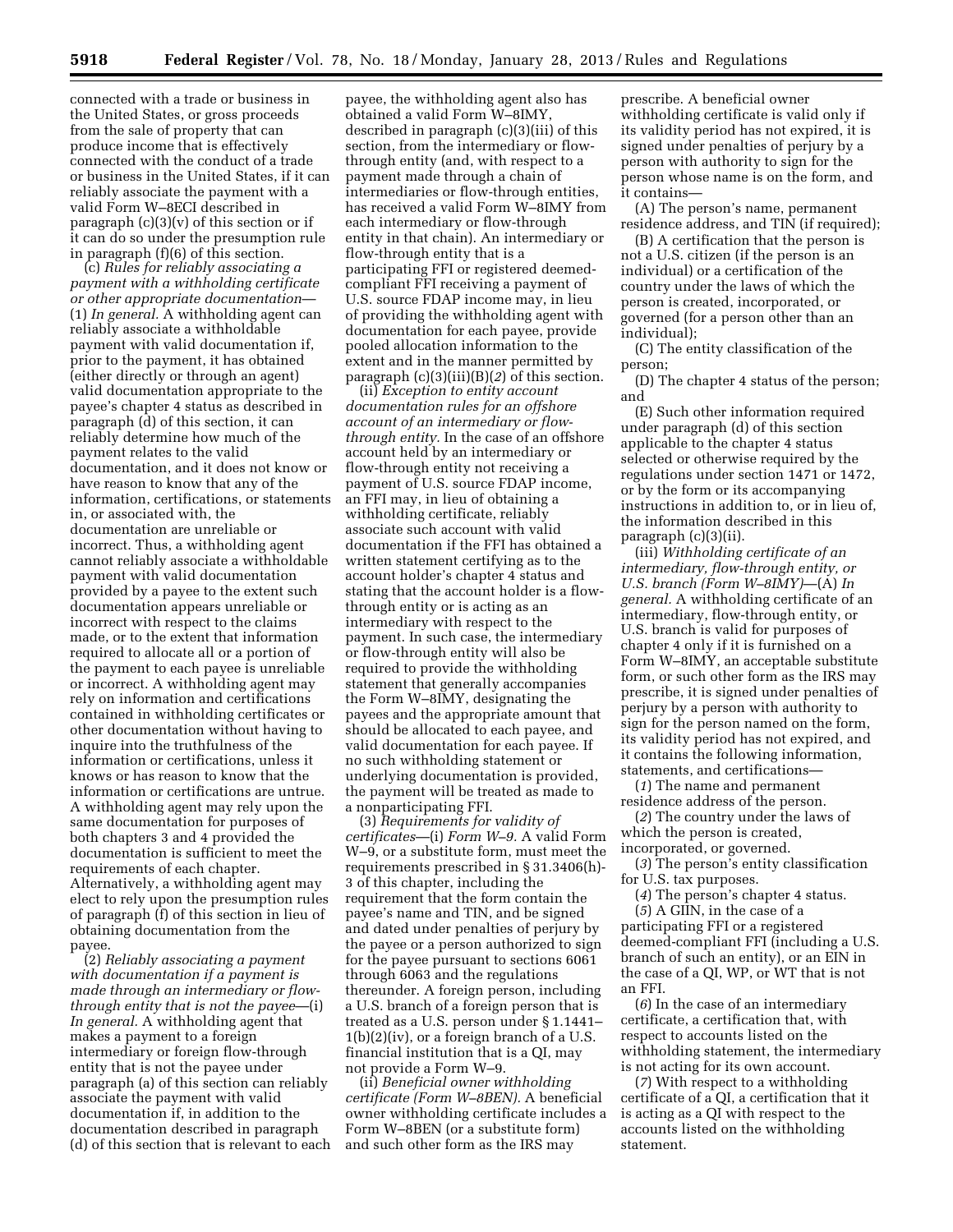(*8*) In the case of a participating FFI or registered deemed-compliant FFI (including a U.S. branch of either such entities that is not treated as a U.S. person) that is an NQI, NWP, NWT, or a QI that makes an election to be withheld upon, an FFI withholding statement that meets the requirements of paragraphs (c)(3)(iii)(B)(*1*) and (*2*) of this section.

(*9*) In the case of a territory financial institution that does not agree to be treated as a U.S. person or a U.S. branch that is not a U.S. branch of a participating FFI, registered deemedcompliant FFI, or nonparticipating FFI, a chapter 4 withholding statement that meets the requirements of paragraphs (c)(3)(iii)(B)(*1*) and (*3*) of this section.

(*10*) In the case of an NFFE or certified deemed-compliant FFI that is an NQI, NWP, or NWT and is not the payee, a chapter 4 withholding statement that meets the requirements of paragraphs (c)(3)(iii)(B)(*1*) and (*3*) of this section.

(*11*) In the case of a nonparticipating FFI receiving a payment on behalf of one or more exempt beneficial owners, an exempt beneficial owner withholding statement that meets the requirements of paragraphs (c)(3)(iii)(B)(*1*) and (*4*) of this section.

(*12*) Any other information, certifications, or statements as may be required by the form or its accompanying instructions in addition to, or in lieu of, the information and certifications described in this paragraph.

(B) *Withholding statement*—(*1*) *In general.* A withholding statement forms an integral part of the withholding certificate and the penalties of perjury statement provided on the withholding certificate applies to the withholding statement as well. The withholding statement may be provided in any manner, and in any form, to which the person submitting the form and the withholding agent mutually agree, including electronically. If the withholding statement is provided electronically, there must be sufficient safeguards to ensure that the information received by the withholding agent is the information sent by the person submitting the withholding certificate and the electronic system must document all occasions of user access that result in the submission or modification of withholding statement information. In addition, the electronic system must be capable of providing a hard copy of all withholding statements provided electronically. The withholding statement must be updated as often as necessary for the withholding agent to meet its reporting

and withholding obligations under chapter 4. A withholding agent will be liable for tax, interest, and penalties under § 1.1474–1(a) to the extent it does not follow the presumption rules of paragraph (f) of this section for any payment, or portion thereof, for which a withholding statement is required and the withholding agent does not have a valid withholding statement prior to making a payment. A withholding agent that is making a payment for which a withholding statement is also required for purposes of chapter 3, may only rely upon the withholding statement if, in addition to providing the information required by paragraph (c)(3)(iii)(B) of this section, the withholding statement also includes all of the information required for purposes of chapter 3 and specifies the chapter 4 status of each payee or pool of payees identified on the withholding statement for purposes of chapter 3.

(*2*) *Special requirements for an FFI withholding statement.* An FFI withholding statement must include either pooled information that indicates the portion of the payment attributable to U.S. persons, recalcitrant account holders, nonparticipating FFIs, and any other class of payees that is not subject to withholding under chapter 4; or, when payee specific information is provided for purposes of chapter 3, an allocation of the payment to each payee with the payee's chapter 4 status. Regardless of whether the FFI withholding statement provides information on a pooled basis or on a payee specific basis, the withholding statement must identify each intermediary or flow-through entity that receives the payment on behalf of a payee with such entity's chapter 4 status and GIIN, when applicable. An FFI withholding statement must also include any other information that the withholding agent reasonably requests in order to fulfill its obligations under chapter 4.

(*3*) *Special requirements for a chapter 4 withholding statement.* A chapter 4 withholding statement must contain the name, address, TIN (if any), entity type, and chapter 4 status of each payee, the amount allocated to each payee, a valid withholding certificate or other appropriate documentation sufficient to establish the chapter 4 status of each payee, and each intermediary or flowthrough that receives the payment on behalf of the payee, in accordance with paragraph (d) of this section, and any other information the withholding agent reasonably requests in order to fulfill its obligations under chapter 4. Notwithstanding the prior sentence, a chapter 4 withholding statement is

permitted to provide pooled allocation information with respect to payees that are treated as nonparticipating FFIs.

(*4*) *Special requirements for an exempt beneficial owner withholding statement.* An exempt beneficial owner withholding statement must include the name, address, TIN (if any), entity type, and chapter 4 status of each exempt beneficial owner on behalf of which the nonparticipating FFI is receiving the payment, the amount of the payment allocable to each exempt beneficial owner, a valid withholding certificate or other documentation sufficient to establish the chapter 4 status of each exempt beneficial owner in accordance with paragraph (d) of this section, and any other information the withholding agent reasonably requests in order to fulfill its obligations under chapter 4. The withholding statement must allocate the remainder of the payment that is not allocated to an exempt beneficial owner to the nonparticipating FFI receiving the payment.

(C) *Failure to provide allocation information.* A withholding certificate that fails to provide allocation information or any of the required documentation for one or more of the payees will not be treated as invalid with respect to the persons for whom valid documentation and allocation information is properly provided. The portion of the payment that is not reliably associated with underlying documentation or that is not properly allocated will be treated in accordance with the presumption rules set forth in paragraph (f) of this section. For example, assume a withholding certificate that is provided by a participating FFI that is an NQI includes an FFI withholding statement that indicates that 50 percent of the payment is allocable to payees that are exempt for purposes of chapter 4 but does not allocate the remaining 50 percent of the payment for purposes of chapter 4. In such case, the withholding agent may treat 50 percent of the payment as exempt from chapter 4 and the remaining 50 percent that was not allocated will be treated, under the presumption rules set forth in paragraph (f) of this section, as made to a pool of payees that are nonparticipating FFIs.

(D) *Special rules applicable to a withholding certificate of a QI that assumes primary withholding responsibility under chapter 3.* A QI that assumes primary withholding responsibility under chapter 3 for a payment may not make an election to be withheld upon, as described in § 1.1471–2 $\bar{a}$ (2)(iii), with respect to that payment. Thus, if a QI assumes primary withholding responsibility under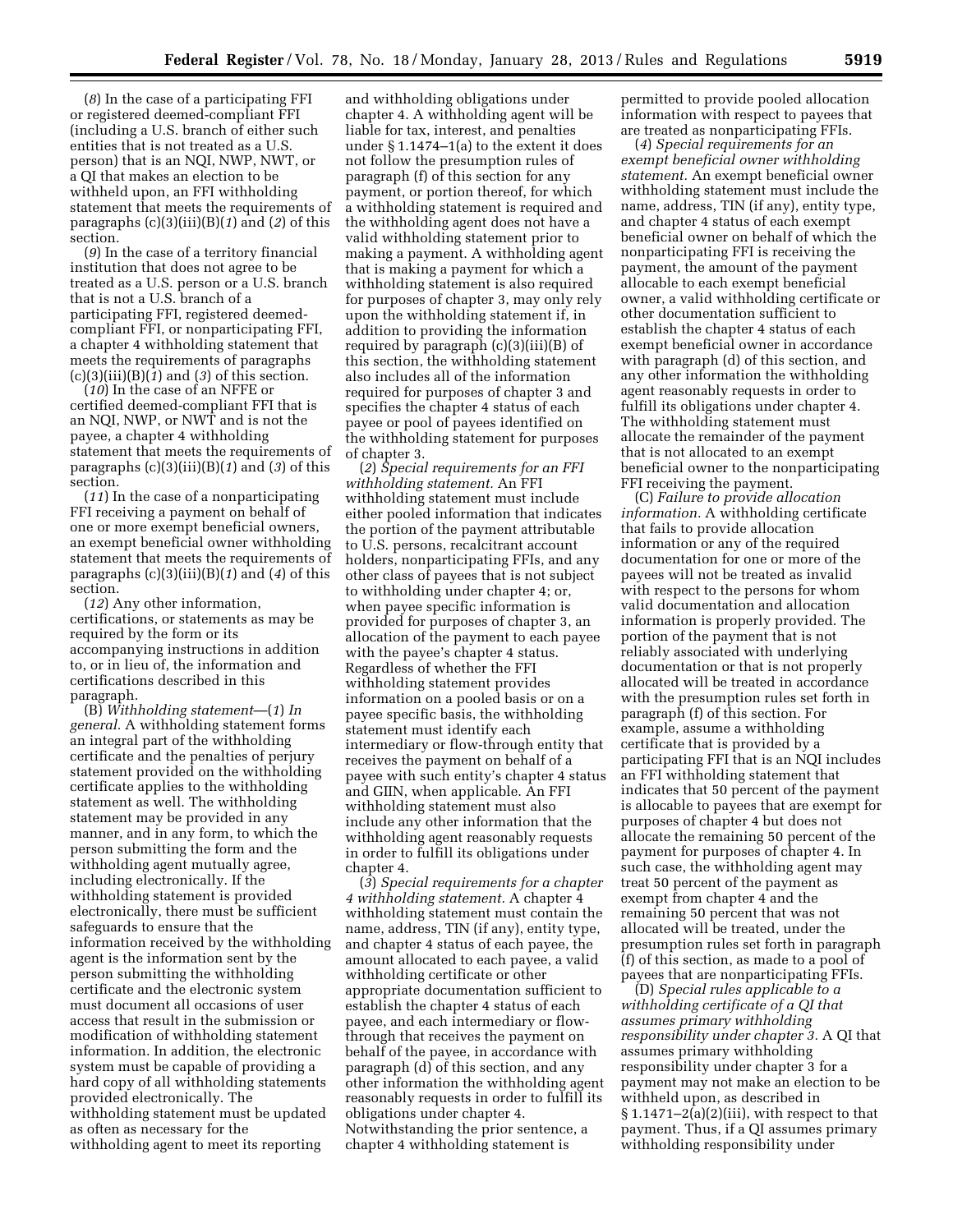chapter 3 with respect to a payment of U.S. source FDAP income, in addition to the other requirements described in paragraph (c)(3)(iii)(A) of this section, a withholding agent can reliably associate the payment with a valid withholding certificate only when the QI has also indicated on the intermediary withholding certificate that it will assume primary withholding responsibility for that payment for purposes of chapter 4.

(E) *Special rules applicable to a withholding certificate of a QI that does not assume primary withholding responsibility under chapter 3.* A QI that does not assume primary withholding responsibility under chapter 3 with respect to a payment of U.S. source FDAP income will be required to make the election to be withheld upon with respect to that payment. Thus, if a QI does not assume primary withholding responsibility under chapter 3, a withholding agent can reliably associate a payment of U.S. source FDAP income with a valid withholding certificate only when, in addition to the other information required by paragraph  $(c)(3)(iii)(A)$  of this section, the withholding certificate indicates that the QI does not assume primary withholding responsibility for that payment for purposes of chapter 4.

(F) *Special rules applicable to a withholding certificate of a territory financial institution that agrees to be treated as a U.S. person.* A withholding agent may reliably associate a payment with an intermediary withholding certificate or flow-through withholding certificate of a territory financial institution that agrees to be treated as a U.S. person if, in addition to the other information required by paragraph  $(c)(3)(iii)(A)$  of this section, the certificate contains an EIN of the territory financial institution and a certification that the territory financial institution agrees to be treated as a U.S. person and accepts primary withholding responsibility with respect to the payment for purposes of both chapters 3 and 4.

(G) *Special rules applicable to a withholding certificate of a territory financial institution that does not agree to be treated as a U.S. person.* A withholding agent may reliably associate a payment with an intermediary withholding certificate or a flow-through withholding certificate of a territory financial institution that does not agree to be treated as a U.S. person if, in addition to the information required by paragraph (c)(3)(iii)(A) of this section, the certificate indicates that the institution has not agreed to be treated as a U.S. person for purposes of

chapter 4 and the institution provides a withholding statement described in paragraphs (c)(3)(iii)(B)(*1*) and (*3*) of this section.

(H) *Special rules applicable to a withholding certificate of a U.S. branch treated as a U.S. person.* A withholding agent may reliably associate a payment with a withholding certificate of a U.S. branch that is treated as a U.S. person for purposes of  $\S 1.1441-1(b)(2)(iv)$  if, in addition to the other information required by paragraph  $(c)(2)(iii)(A)$  of this section; the certificate contains the EIN of the U.S. branch; the GIIN of the U.S. branch; and a certification that the U.S. branch is described in paragraph  $§ 1.1441-1(b)(2)(iv)$  and, accordingly, is required to accept primary withholding responsibility with respect to the payment for purposes of both chapters 3 and 4.

(iv) *Certificate for exempt status (Form W–8EXP).* A Form W–8EXP is valid only if it contains the name, address, and chapter 4 status of the payee, the relevant certifications or documentation, and any other requirements indicated in the instructions to the form, and is signed under penalties of perjury by a person with authority to sign for the payee.

(v) *Certificate for effectively connected income (Form W–8ECI).* A Form W–8ECI is valid only if, in addition to meeting the requirements in the instructions to the form, it contains the name, address, and TIN of the payee (other than a GIIN), represents that the amounts for which the certificate is furnished are effectively connected with the conduct of a trade or business in the United States and are includable in the payee's gross income for the taxable year (or are gross proceeds from the sale of property that can produce income that is effectively connected with the conduct of a trade or business in the United States), and is signed under penalties of perjury by a person with authority to sign for the payee.

(4) *Requirements for written statements.* A written statement is a statement by the payee, or other person receiving the payment, that provides the person's chapter 4 status and any other information reasonably requested by the withholding agent to fulfill its obligations under chapter 4 with respect to the payment, such as whether the person is receiving the payment as a beneficial owner, intermediary, or flowthrough entity. A written statement is valid only if it is provided by a person with respect to an offshore obligation, contains the name of the person, the person's address, the certifications relevant to the person's chapter 4 status (as contained on a withholding

certificate), any additional information required with respect to the chapter 4 status claimed as provided under paragraph (d) of this section (for example, a GIIN), and a signed and dated certification that the information provided on the form is accurate and will be updated by the individual within 30 days of a change in circumstances that causes the form to become incorrect. A written statement may be submitted in any form that is acceptable to the withholding agent, including a statement made as part of the account opening documentation. A written statement may be used in lieu of a withholding certificate only to the extent provided under § 1.1471–3(d), as applicable to the chapter 4 status claimed.

(5) *Requirements for documentary evidence.* Documentary evidence with respect to a payee is only reliable if it contains sufficient information to support the payee's claim of chapter 4 status.

(i) *Foreign status.* Acceptable documentary evidence supporting a claim of foreign status includes the following types of documentation if the documentation contains a permanent residence address for the person named on the documentation (or indicates the country in which a person that is an individual is a resident or citizen or the country in which a person that is an entity has a permanent residence or is incorporated or organized, if the withholding agent has otherwise obtained a current permanent residence address for the person)—

(A) *Certificate of residence.* A certificate of residence issued by an appropriate tax official of the country in which the payee claims to be a resident that indicates that the payee has filed its most recent income tax return as a resident of that country;

(B) *Individual government identification.* With respect to an individual, any valid identification issued by an authorized government body (for example, a government or agency thereof, or a municipality), that is typically used for identification purposes;

(C) *QI documentation.* With respect to an account maintained in a jurisdiction with anti-money laundering rules that have been approved by the IRS in connection with a QI agreement (as referenced in  $\S 1.1441-1(e)(5)(iii)$ , any of the documents other than a Form W– 8 or W–9 referenced in the jurisdiction's attachment to the QI agreement for identifying individuals or entities;

(D) *Entity government documentation.*  With respect to an entity, any official documentation issued by an authorized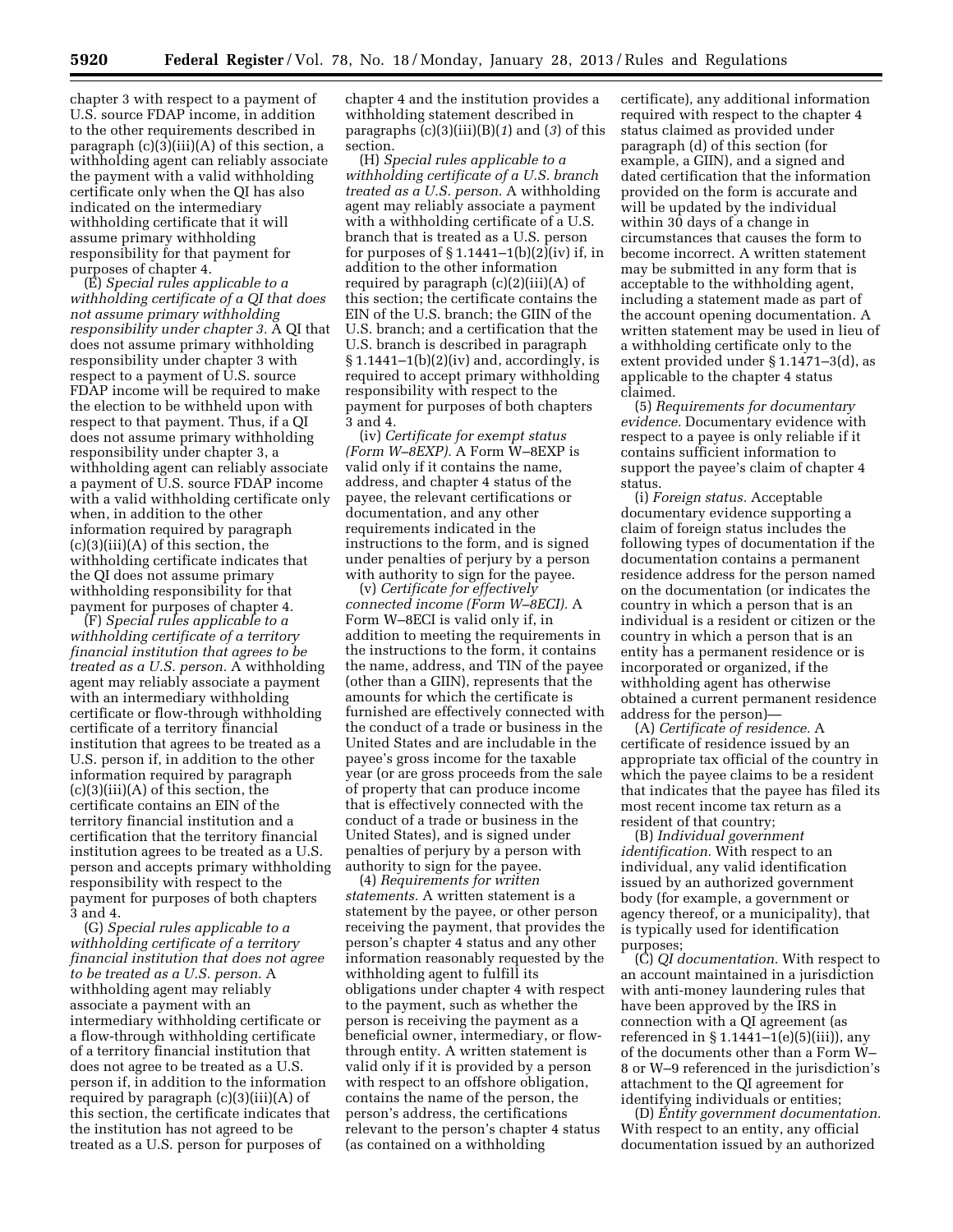government body (for example, a government or agency thereof, or a municipality); and

(E) *Third-party credit report.* For a payment made with respect to an offshore obligation to an individual, a third-party credit report that is obtained pursuant to the conditions described in  $§ 1.1471 - 4(c)(4)(ii).$ 

(ii) *Chapter 4 status.* Acceptable documentary evidence supporting an entity's claim of chapter 4 status includes—

(A) *General documentary evidence.*  With respect to an entity other than a participating FFI or registered deemedcompliant FFI, any organizational document (such as articles of incorporation or a trust agreement), financial statement, third-party credit report, letter from a government agency, or statement from a government Web site, agency, or registrar (such as an SEC report) to the extent permitted in paragraphs (d) and (e) of this section;

(B) *Preexisting account documentary evidence.* With respect to a preexisting obligation of an entity, any standardized industry code or any classification in the withholding agent's records with respect to the payee that was determined based on documentation supplied by the payee (or other person receiving the payment) and that was recorded by the withholding agent by the later of January 1, 2012, or six months after the date the withholding agent was formed or organized, to the extent permitted by paragraph (d) of this section and provided there is no U.S. indicia associated with the payee for which appropriate curing documentation has not been obtained as set forth in paragraph (e) of this section; and

(C) *Payee-specific documentary evidence.* A letter from an auditor or attorney with a location in the United States that is not related to the withholding agent or payee and is subject to the authority of a regulatory body that governs the auditor's or attorney's review of the chapter 4 status of the payee, any bankruptcy filing, corporate resolution, copy of a stock market index or other document to the extent permitted in the specific payee documentation requirements in paragraph (d) and (e) of this section.

(6) *Applicable rules for withholding certificates, written statements, and documentary evidence.* The provisions in this paragraph (c)(6) describe standards generally applicable to withholding certificates (Forms W–8 or substitute forms), written statements, and documentary evidence furnished to establish the payee's chapter 4 status. These provisions do not apply to Forms W–9 (or their substitutes). For corresponding provisions regarding the Form W–9 (or a substitute Form W–9), see section 3406 and the regulations thereunder.

(i) *Who may sign the withholding certificate or written statement.* A withholding certificate (including an acceptable substitute) or written statement may be signed by any person authorized to sign a declaration under penalties of perjury on behalf of the person whose name is on the certificate or written statement, as provided in sections 6061 through 6063 and the regulations thereunder. A person authorized to sign a withholding certificate or written statement includes an officer or director of a corporation, a partner of a partnership, a trustee of a trust, an executor of an estate, any foreign equivalent of the former titles, and any other person that has been provided written authorization by the individual or entity named on the certificate or written statement to sign documentation on such person's behalf.

(ii) *Period of validity*—(A) *General rule.* Except as provided otherwise in paragraphs  $(c)(6)(ii)(B)$  and  $(C)$ , a withholding certificate or written statement will remain valid until the last day of the third calendar year following the year in which the withholding certificate or written statement is signed. Documentary evidence is generally valid until the last day of the third calendar year following the year in which the documentary evidence is provided to the withholding agent. Nevertheless, documentary evidence that contains an expiration date may be treated as valid until that expiration date if doing so would provide a longer period of validity than the three-year period. Notwithstanding the validity periods permitted by paragraphs  $(c)(6)(ii)(A)$  through  $(D)$  of this section, a withholding certificate, written statement, and documentary evidence will cease to be valid if the withholding agent has knowledge of a change in circumstances that makes the information on the documentation incorrect. Therefore, a withholding agent is required to institute procedures to ensure that any change to the customer master files that constitutes a change in circumstances described in paragraph (c)(6)(ii)(E) of this section is identified by the withholding agent. In addition, a withholding agent is required to notify any person providing documentation of the person's obligation to notify the withholding agent of a change in circumstances.

(B) *Indefinite validity.*  Notwithstanding paragraph (c)(6)(ii)(A) of this section, the following certificates

(or parts of certificates), written statements, or documentary evidence shall remain valid until the withholding agent has knowledge of a change in circumstances that makes the information on the documentation incorrect—

(*1*) A withholding certificate or written statement provided by a participating FFI or registered deemedcompliant FFI that has furnished a valid GIIN that has been verified by the withholding agent in the manner set forth in paragraph (e)(3) of this section;

(*2*) A beneficial owner withholding certificate that is provided by an individual claiming foreign status if the withholding certificate is furnished with documentary evidence supporting the individual's claim of foreign status and the withholding agent does not have a current U.S. residence or U.S. mailing address for the payee and does not have one or more current U.S. telephone numbers that are the only telephone numbers the withholding agent has for the payee;

(*3*) A beneficial owner withholding certificate that is provided by an entity described in paragraph (c)(6)(ii)(C)(*2*) of this section if the withholding certificate is furnished with documentary evidence establishing the entity's foreign status;

(*4*) A withholding certificate of an intermediary, flow-through entity, or U.S. branch (not including the withholding certificates, written statements, or documentary evidence of the payees, or withholding statements associated with the withholding certificate);

(*5*) A withholding certificate, written statement, or documentary evidence furnished by a foreign government, government of a U.S. territory, foreign central bank (including the Bank for International Settlements), international organization, or entity that is wholly owned by any such entities; and

(*6*) Documentary evidence that is not generally renewed or amended (such as a certificate of incorporation).

(C) *Indefinite validity in the case of certain offshore obligations.*  Notwithstanding paragraph  $(c)(6)(ii)(A)$ of this section, the following certificates, written statements, and documentary evidence that are provided with respect to offshore obligations shall remain valid until a change in circumstances occurs that makes the information on the documentation incorrect—

(*1*) A withholding certificate or documentary evidence provided by an individual claiming foreign status if the withholding agent does not have a current U.S. residence or U.S. mailing address for the payee, does not have one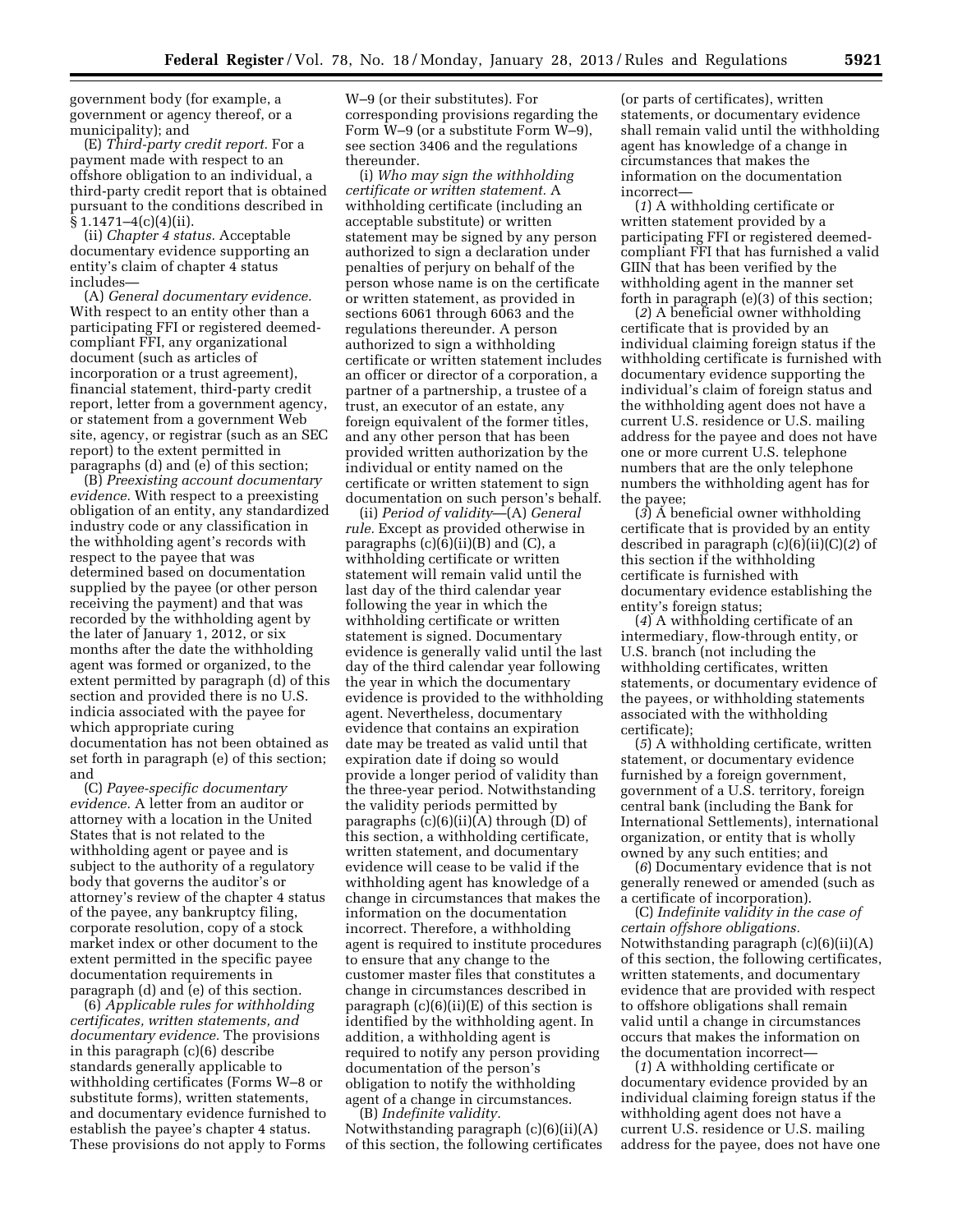or more current U.S. telephone numbers that are the only telephone numbers the withholding agent has for the payee, and has not been provided standing instructions to make a payment in the United States for the obligation;

(*2*) A withholding certificate, written statement, or documentary evidence provided by one of the following entities if such entity is the payee—

(*i*) A retirement fund described in § 1.1471–6(f) or an entity that is wholly owned by such a retirement fund;

(*ii*) An excepted nonfinancial group entity described in  $\S 1.1471 - 5(e)(5)(i);$ 

(iii) A section 501(c) entity described in  $§ 1.1471 - 5(e)(v)$ ;

(*iv*) A non-profit organization described in  $\overline{\S}$  1.1471–5(e)(5)(vi);

(*v*) A nonreporting IGA FFI;

(*vi*) A territory financial institution

that agrees to be treated as a U.S. person for chapter 4 purposes;

(*vii*) An NFFE whose stock is regularly traded as described in § 1.1472– 1(c)(1)(i);

(*viii*) An NFFE affiliate described in  $§ 1.1472-1(c)(1)(ii);$ 

(*ix*) An active NFFE that the withholding agent has determined, through its AML due diligence, is engaged in a business other than that of a financial institution, and ongoing monitoring of the account for purposes of AML due diligence does not indicate that the determination is incorrect; and

(*x*) A sponsored FFI described in  $§ 1.1471 - 5(f)(2)(iii);$ 

(*3*) A withholding certificate of an owner-documented FFI, but not including the withholding statements, documentary evidence, and withholding certificates of its owners (unless such documentation is permitted indefinite validity under another provision);

(*4*) A withholding statement associated with a withholding certificate of an owner-documented FFI provided the account balance of all accounts held by such owner-documented FFI with the withholding agent does not exceed \$1,000,000 on the later of December 31, 2013, or the last day of the calendar year in which the account was opened, and the last day of each subsequent calendar year preceding the payment, applying the aggregation principles of § 1.1471– 5(b)(4)(iii), and the owner-documented FFI does not have any contingent beneficiaries or designated classes with unidentified beneficiaries; and

(*5*) A withholding certificate of a passive NFFE or excepted territory NFFE, provided the account balance of all accounts held by such entity with the withholding agent does not exceed \$1,000,000 on the later of December 31, 2013, or the last of the calendar year in which the account was opened, and the last day of each subsequent calendar year preceding the payment, applying the aggregation principles of § 1.1471– 5(b)(4)(iii), and the withholding agent does not know or have reason to know that the entity has any contingent beneficiaries or designated classes with unidentified beneficiaries.

(D) *Exception for certificate for effectively connected income.*  Notwithstanding paragraphs (c)(6)(ii)(B) to (C) of this section, the period of validity of a withholding certificate furnished to a withholding agent to claim a reduced rate of withholding for income that is effectively connected with the conduct of a trade or business within the United States shall be limited to the three-year period described in paragraph  $(c)(6)(ii)(A)$  of this section.

(E) *Change in circumstances*—(*1*) *Defined.* For purposes of this chapter, a person is considered to have a change in circumstances only if such change would affect the chapter 4 status of the person. A change in circumstances includes any change that results in the addition of information described in paragraph (e)(4) relevant to a person's claim of foreign status (that is, U.S. indicia that is not otherwise cured by documentation on file and that is relevant to the chapter 4 status claimed) or otherwise conflicts with such person's claim of chapter 4 status. Unless stated otherwise, a change of address or telephone number is a change in circumstances for purposes of this paragraph  $(c)(6)(ii)(E)$  only if it changes to an address or telephone number in the United States. A change in circumstances affecting the withholding information provided to the withholding agent, including allocation information or withholding pools contained in a withholding statement or owner reporting statement, will terminate the validity of the withholding certificate with respect to the information that is no longer reliable, until the information is updated.

(*2*) *Obligation to notify withholding agent of a change in circumstances.* If a change in circumstances makes any information on a certificate or other documentation incorrect, then the person whose name is on the certificate or other documentation must inform the withholding agent within 30 days of the change and furnish a new certificate, a new written statement, or new documentary evidence. If an intermediary or a flow-through entity becomes aware that a certificate or other appropriate documentation it has furnished to the person from whom it collects a payment is no longer valid because of a change in the

circumstances of the person who issued the certificate or furnished the other appropriate documentation, then the intermediary or flow-through entity must notify the person from whom it collects the payment of the change in circumstances within 30 days of the date that it knows or has reason to know of the change in circumstances. It must also obtain a new withholding certificate or new appropriate documentation to replace the existing certificate or documentation the validity of which has expired due to the change in circumstances.

(*3*) *Withholding agent's obligation with respect to a change in circumstances.* A certificate or other documentation becomes invalid on the date that the withholding agent holding the certificate or documentation knows or has reason to know that circumstances affecting the correctness of the certificate or documentation have changed. However, a withholding agent may choose to treat a person as having the same chapter 4 status that it had prior to the change in circumstances until the earlier of 90 days from the date that the certificate or documentation became unreliable due to the change in circumstances or the date that a new certificate or new documentation is obtained. A withholding agent may rely on a certificate without having to inquire into possible changes of circumstances that may affect the validity of the statement, unless it knows or has reason to know that circumstances have changed. A withholding agent may require a new certificate or additional documentation at any time prior to a payment, regardless of whether the withholding agent knows or has reason to know that any information stated on the certificate or documentation has changed.

(iii) *Record Retention*—(A) *In general.*  A withholding agent must retain each withholding certificate, written statement, or copy of documentary evidence for as long as it may be relevant to the determination of the withholding agent's tax liability under section 1474(a) and § 1.1474–1. A withholding agent may retain an original, certified copy, or photocopy (including a microfiche, electronic scan, or similar means of electronic storage) of the withholding certificate, written statement, or documentary evidence. With respect to documentary evidence, the withholding agent must also note in its records the date on which the document was received and reviewed. Any documentation that is stored electronically must be made available in hard copy form to the IRS upon request during an examination.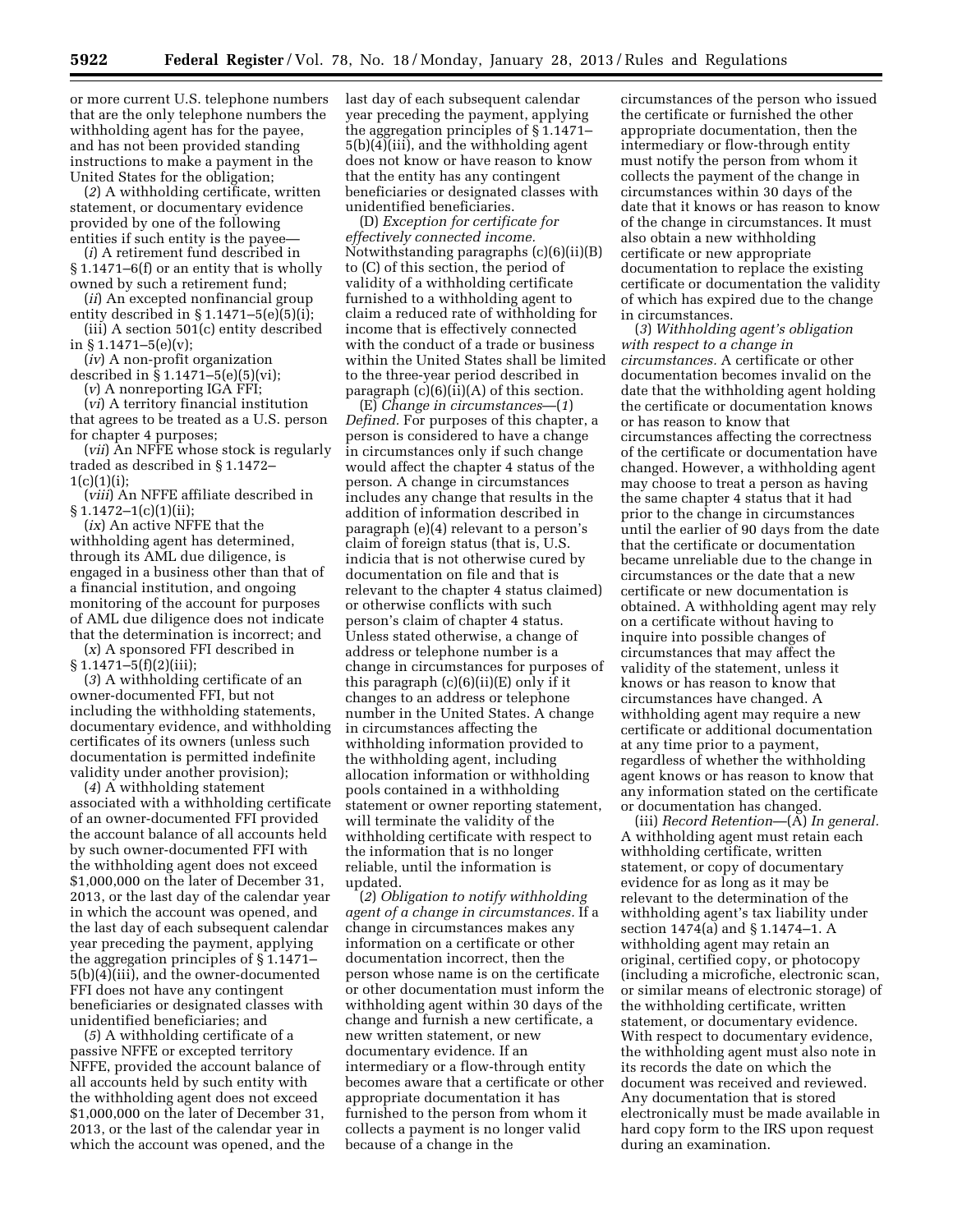(B) *Exception for documentary evidence received with respect to offshore obligations.* A withholding agent that is making a payment with respect to an offshore obligation and is not required to retain copies of documentation reviewed pursuant to its AML due diligence, may, in lieu of retaining the documents as set forth in paragraph (c)(6)(iii)(A), retain a notation of the type of documentation reviewed, the date the documentation was reviewed, the document's identification number (if any) (for example, a passport number), and whether such documentation contained any U.S. indicia. The previous sentence applies with respect to an offshore obligation that is also a preexisting obligation, except, in such case, the requirement to record whether the documentation contained U.S. indicia does not apply. See also § 1.1471–4(c)(2)(iv) for the record retention requirements of a participating FFI.

(iv) *Electronic transmission of withholding certificate, written statement, and documentary evidence.*  A withholding agent may accept a withholding certificate (including an acceptable substitute form), a written statement, or other such form as the IRS may prescribe, electronically in accordance with the requirements set forth in § 1.1441–1(e)(4)(iv). See  $§ 1.1441-1(e)(4)(iv)$  for procedures for the electronic transmission of a withholding certificate that has been completed and signed with a handwritten signature, scanned into an electronic system, and sent to the withholding agent via email. A withholding certificate (including a substitute form), written statement, or other such form prescribed by the IRS may be accepted by facsimile if the withholding agent confirms that the individual or entity furnishing the form is the individual or entity named on the form and the faxed form contains a signature of the person whose name is on the form (or such person's authorized representative) made under penalties of perjury in the manner described in § 1.1441–1(e)(4)(iv)(B)(*3*)(*i*). A withholding agent may also accept a copy of documentary evidence electronically, including by facsimile or by email, if the withholding agent confirms that the person furnishing the documentary evidence is the person named on the documentary evidence (or such person's authorized representative) and the copy does not appear to have been altered from its original form.

(v) *Acceptable substitute withholding certificate*—(A) *In general.* A withholding agent may substitute its own form for an official Form W–8 (or

such other official form as the IRS may prescribe). A substitute form will be acceptable if it contains provisions that are substantially similar to those of the official form, it contains the same certifications relevant to the transactions as are contained on the official form and these certifications are clearly set forth, and the substitute form includes a signature-under-penalties-ofperjury statement identical to the one on the official form. The substitute form is acceptable even if it does not contain all of the provisions contained on the official form, so long as it contains those provisions that are relevant to the transaction for which it is furnished. A withholding agent may choose to provide a substitute form that does not include all of the exemptions from withholding provided on the official version but the substitute form must include any chapter 4 status for which withholding may apply, such as the categories for a nonparticipating FFI or passive NFFE. A withholding agent that uses a substitute form must furnish instructions relevant to the substitute form only to the extent and in the manner specified in the instructions to the official form. A withholding agent may use a substitute form that is written in a language other than English and may accept a form that is filled out in a language other than English, but the withholding agent must make available an English translation of the form and its contents to the IRS upon request. A withholding agent may refuse to accept a certificate from a person (including the official Form W–8) if the certificate provided is not an acceptable substitute form provided by the withholding agent, but only if the withholding agent furnishes the person with an acceptable substitute form within five business days of receipt of an unacceptable form from the person. In that case, the substitute form is acceptable only if it contains a notice that the withholding agent has refused to accept the form submitted by the person and that the person must submit the acceptable form provided by the withholding agent in order for the person to be treated as having furnished the required withholding certificate.

(B) *Non-IRS form for individuals.* A withholding agent may also substitute its own form for an official Form W– 8BEN (for individuals), regardless of whether the substitute form is titled a Form W–8. However, in addition to the name and address of the individual that is the payee or beneficial owner, the form must provide all countries in which the individual is resident for tax purposes, city and country of birth, a tax

identification number, if any, for each country of residence, and must contain a signed and dated certification made under penalties of perjury that the information provided on the form is accurate and will be updated by the individual within 30 days of a change in circumstances that causes the form to become incorrect. Notwithstanding the previous sentence, the signed certification provided on a form need not be signed under penalties of perjury if the form is accompanied by documentary evidence that supports the individual's claim of foreign status. Such documentary evidence may be the same documentary evidence that is used to support foreign status in the case of a payee whose account has U.S. indicia as described in paragraph (e) of this section or § 1.1471–4(c)(4)(i)(A). The form may also request other information required for purposes of tax or AML due diligence in the United States or in other countries.

(vi) *Electronic confirmation of TIN on withholding certificate.* The Commissioner may prescribe procedures in a revenue procedure or other appropriate guidance to require a withholding agent to confirm electronically with the IRS information concerning any TIN stated on a withholding certificate.

(vii) *Reliance on a prior version of a withholding certificate.* Upon the issuance by the IRS of an updated version of a withholding certificate, a withholding agent may continue to accept the prior version of the withholding certificate for six months after the revision date shown on the updated withholding certificate, unless the IRS has issued guidance that indicates otherwise, and may continue to rely upon a previously signed prior version of the withholding certificate until its period of validity expires.

(7) *Curing documentation errors.* The provisions in this paragraph (c)(7) describe standards generally applicable to withholding certificates (Forms W–8 or substitute forms), written statements, and documentary evidence furnished to establish the payee's chapter 4 status. These provisions do not apply to Forms W–9 (or their substitutes). For corresponding provisions regarding the Form W–9 (or a substitute Form W–9), see section 3406 and the regulations thereunder.

(i) *Curing inconsequential errors on a withholding certificate.* A withholding agent may treat a withholding certificate as valid, notwithstanding that the withholding certificate contains an inconsequential error, if the withholding agent has sufficient documentation on file to supplement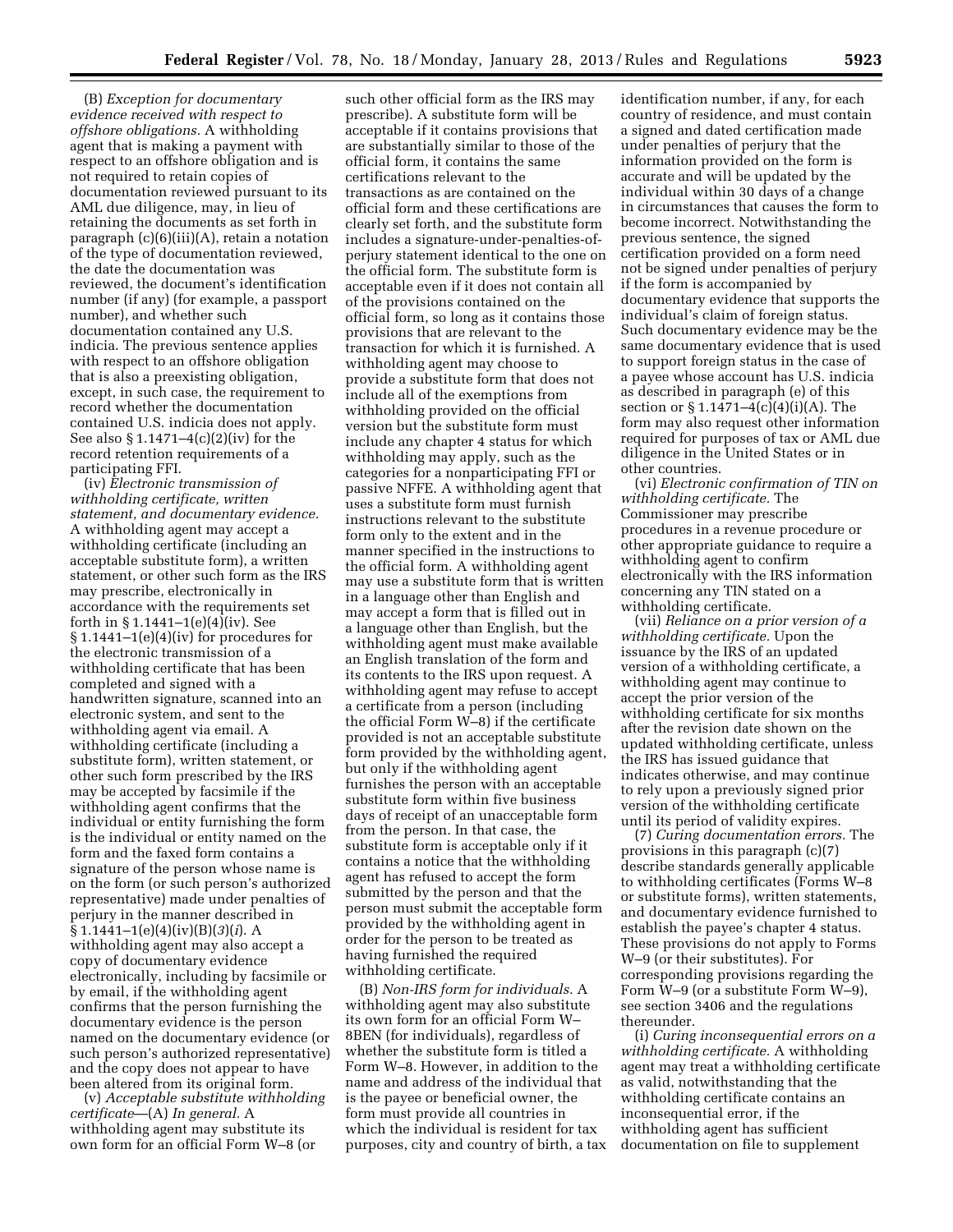the information missing from the withholding certificate due to the error. In such case, the documentation relied upon to cure the inconsequential error must be conclusive. For example, a withholding certificate in which the individual submitting the form abbreviated the country of residence may be treated as valid, notwithstanding the abbreviation, if the withholding agent has government issued identification for the person from a country that reasonably matches the abbreviation. On the other hand, an abbreviation for the country of residence that does not reasonably match the country of residence shown on the person's passport is not an inconsequential error. A failure to select an entity type on a withholding certificate is not an inconsequential error, even if the withholding agent has an organization document for the entity that provides sufficient information to determine the person's entity type, if the person was eligible to make an election under § 301.7701–3(c)(1)(i) of this chapter (that is, a check-the-box election). A failure to check a box to make a required certification on the withholding certificate or to provide a country of residence or a country under which treaty benefits are sought is not an inconsequential error. In addition, information on a withholding certificate that contradicts other information contained on the withholding certificate or in the customer master file is not an inconsequential error.

(ii) *Documentation received after the time of payment.* Proof that withholding was not required under the provisions of chapter 4 and the regulations thereunder also may be established after the date of payment by the withholding agent on the basis of a valid withholding certificate and/or other appropriate documentation that was furnished after the date of payment but that was effective as of the date of payment. A withholding certificate furnished after the date of payment will be considered effective as of the date of the payment if the certificate contains a signed affidavit (either at the bottom of the form or on an attached page) that states that the information and representations contained on the certificate were accurate as of the time of the payment. A certificate obtained within 30 days after the date of the payment will not be considered to be unreliable solely because it does not contain an affidavit. However, in the case of a withholding certificate of an individual received more than a year after the date of payment, the withholding agent will be required to obtain, in addition to the

withholding certificate and affidavit, documentary evidence described in paragraph (c)(5)(i) of this section that supports the individual's claim of foreign status. In the case of a withholding certificate of an entity received more than a year after the date of payment, the withholding agent will be required to obtain, in addition to the withholding certificate and affidavit, documentary evidence specified in paragraph (c)(5)(ii) of this section that supports the chapter 4 status claimed. If documentation other than a withholding certificate is submitted from a payee more than a year after the date of payment, the withholding agent will be required to also obtain from the payee a withholding certificate and affidavit supporting the chapter 4 status claimed as of the date of the payment.

(8) *Documentation furnished on account-by-account basis unless exception provided for sharing documentation within expanded affiliated group.* Except as otherwise provided in this paragraph (c)(8), a withholding agent that is a financial institution with which a customer may open an account must obtain withholding certificates, written statements, Forms W–9, or documentary evidence on an account-by-account basis. Notwithstanding the previous sentence, a withholding agent may rely upon the withholding certificate, written statement, or documentary evidence furnished by a customer under any one or more of the circumstances described in this paragraph (c)(8).

(i) *Single branch systems.* A withholding agent may rely on documentation furnished by a customer for another account if both accounts are held at the same branch location and both accounts are treated as consolidated obligations.

(ii) *Universal account systems.* A withholding agent may rely on documentation furnished by a customer for an account held at another branch location of the same withholding agent or at a branch location of a member of the expanded affiliated group of the withholding agent if the withholding agent treats all accounts that share documentation as consolidated obligations and the withholding agent and the other branch location or expanded affiliated group member are part of a universal account system that uses a customer identifier that can be used to retrieve systematically all other accounts of the customer. A withholding agent that opts to rely upon the chapter 4 status designated for the payee in the universal account system without obtaining and reviewing copies of the documentation supporting the

status must be able to produce all documentation (or a notation of the documentary evidence reviewed if the withholding agent is not required to retain copies of the documentary evidence) relevant to the chapter 4 status claimed upon request by the IRS and will be liable for any underwithholding that results from any failure to assign the correct status based upon the available information.

(iii) *Shared account systems.* A withholding agent may rely on documentation furnished by a customer for an account held at another branch location of the same withholding agent or at a branch location of a member of the expanded affiliated group of the withholding agent if the withholding agent treats all accounts that share documentation as consolidated accounts and the withholding agent and the other branch location or expanded affiliated group member share an information system, electronic or otherwise, that is described in this paragraph (c)(8)(iii). The system must allow the withholding agent to easily access data regarding the nature of the documentation, the information contained in the documentation (including a copy of the documentation itself), and the validity status of the documentation. The information system must also allow the withholding agent to easily transmit data into the system regarding any facts of which it becomes aware that may affect the reliability of the documentation. The withholding agent must be able to establish, to the extent applicable, how and when it has transmitted data regarding any facts of which it became aware that may affect the reliability of the documentation and must be able to establish that any data it has transmitted to the information system has been processed and appropriate due diligence has been exercised regarding the validity of the documentation. A withholding agent that opts to rely upon the chapter 4 status designated for the payee in the shared account system without obtaining and reviewing copies of the documentation supporting the status must be able to produce all documentation (or a notation of the documentary evidence reviewed if the withholding agent is not required to retain copies of the documentary evidence) relevant to the chapter 4 status claimed upon request by the IRS and will be liable for any underwithholding that results from any failure to assign the correct status based upon the available information.

(iv) *Document sharing for gross proceeds.* [Reserved].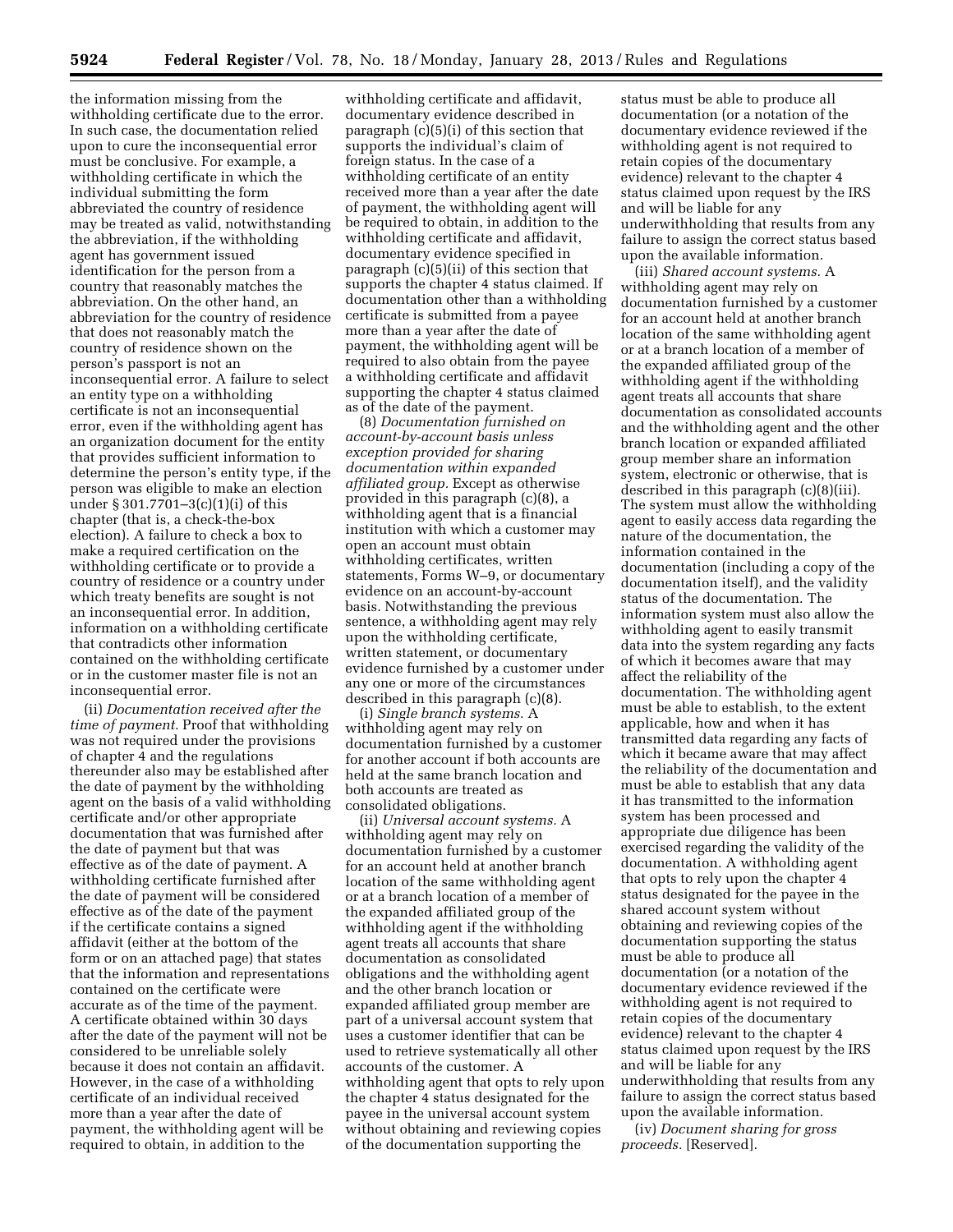(9) *Reliance on documentation collected by or certifications provided by other persons*—(i) *Shared documentation system maintained by an agent.* A withholding agent may rely on documentation collected by an agent (including a fund advisor for mutual funds, hedge funds, or a private equity group) of the withholding agent. The agent may retain the documentation as part of an information system maintained for a single withholding agent or multiple withholding agents provided that under the system, any withholding agent on behalf of which the agent retains documentation may easily access data regarding the nature of the documentation, the information contained in the documentation (including a copy of the documentation itself) and its validity, and must allow such withholding agent to easily transmit data, either directly into an electronic system or by providing such information to the agent, regarding any facts of which it becomes aware that may affect the reliability of the documentation. The withholding agent must be able to establish, to the extent applicable, how and when it has transmitted data regarding any facts of which it became aware that may affect the reliability of the documentation and must be able to establish that any data it has transmitted has been processed and appropriate due diligence has been exercised regarding the validity of the documentation. The agent must have a system in effect to ensure that any information it receives regarding facts that affect the reliability of the documentation or the chapter 4 status assigned to the customer are provided to all withholding agents for which the agent retains the documentation and any chapter 4 status assigned by the agent is amended to incorporate such information. A withholding agent that opts to rely upon the chapter 4 status assigned by the agent without obtaining and reviewing copies of the documentation supporting the status must be able to produce all documentation relevant to the chapter 4 status claimed upon request by the IRS and will be liable for any underwithholding that results from a failure of the agent to assign the correct status based upon the available information. See § 1.1474–1(a) for a withholding agent's liability when it relies upon an agent for chapter 4 purposes. This paragraph (c)(9)(i) does not apply to a withholding certificate provided by a QI, a withholding certificate provided by a territory financial institution that elects to be treated as a U.S. person, or any

withholding statement, unless the person submitting the form specifically identifies the withholding agents for which the certificates and/or statements are provided.

(ii) *Third-party data providers.* A withholding agent may rely upon documentation collected by a thirdparty data provider with respect to an entity, subject to the conditions described in this paragraph (c)(9)(ii).

(A) The third-party data provider must have collected documentation that is sufficient to determine the chapter 4 status of the entity under paragraph (d) of this section.

(B) The third-party data provider must be in the business of providing credit reports or business reports to unrelated customers and must have reviewed all information it has for the entity and verified that such additional information does not conflict with the chapter 4 status claimed by the entity.

(C) The third-party data provider must notify the entity submitting the documentation that such entity must notify the third-party data provider in the event of a change in circumstances within 30 days of the change in circumstances, and the third-party data provider must be obligated under its contract with the withholding agent to notify the withholding agent if a change in circumstances occurs.

(D) The withholding agent may not rely upon a chapter 4 status provided by a third-party data provider if the withholding agent knows or has reason to know that the chapter 4 status is unreliable or incorrect based on information in the withholding agent's account records, or if the documentation or information provided by the thirdparty data provider does not support the chapter 4 status claimed.

(E) The withholding agent must be able to submit copies of the documentation received from the thirdparty data provider upon request to the IRS and will remain liable for any underwithholding that occurs as a result of its reliance on information provided by the third-party data provider if the documentation is invalid or unreliable.

(F) This paragraph (c)(9)(ii) does not apply to a withholding statement or a withholding certificate that contains an election to accept withholding or reporting responsibility (such as one made by a QI, territory financial institution, or U.S. branch) provided by a third-party data provider.

(iii) *Reliance on certification provided by introducing brokers*—(A) A withholding agent may rely on a certification of a broker indicating the broker's determination of a payee's chapter 4 status and indicating that the

broker holds valid documentation sufficient to determine the payee's chapter 4 status under paragraph (d) of this section with respect to any readily tradable instrument as defined in § 31.3406(h)–1(d) of this chapter if the conditions in paragraph (c)(9)(iii)(B) of this section are satisfied and the broker is either—

(*1*) A U.S. person (including a U.S. branch that is treated as a U.S. person) that is acting as the agent of the payee; or

(*2*) A participating FFI or a reporting Model 1 FFI that is acting as the agent of the payee with respect to an obligation and receiving all payments from the withholding agent with respect to such obligation as an intermediary on behalf of the payee.

(B) The certification from the broker must be in writing or in electronic form and contain all of the information required of a chapter 4 withholding statement described in paragraph (c)(3)(iii)(B)(*3*). Notwithstanding this paragraph (c)(9)(iii), a withholding agent may not rely upon a certification provided by a broker if it knows or has reason to know that the broker has not obtained valid documentation as represented or the information contained in the certification is otherwise inaccurate. A broker that chooses to provide a certification under this paragraph (c)(9)(iii) will be responsible for applying the rules set forth in the regulations under section 1471 and 1472 to the withholding certificates, written statements, or documentary evidence obtained from the payee and shall be liable for any underwithholding that occurs as a result of the broker's failure to reasonably apply such rules.

(iv) *Reliance on documentation and certifications provided between principals and agents*—(A) *In general.*  Subject to the conditions under  $§ 1.1474-1(a)(3)$ , a withholding agent is permitted to use an agent to fulfill its chapter 4 obligations and such agent's actions are imputed to the principal. However, an agent that makes a payment pursuant to an agency arrangement (paying agent) is also a withholding agent with respect to the payment unless an exception under § 1.1473–(d) applies. Therefore, the paying agent will have its own obligation to determine the chapter 4 status of the payee and withhold upon the payment if required. Although a paying agent is generally a withholding agent for purposes of chapter 4, the financial accounts to which it makes payments are not necessarily financial accounts of the paying agent. See the rules under § 1.1471–5(b)(5) to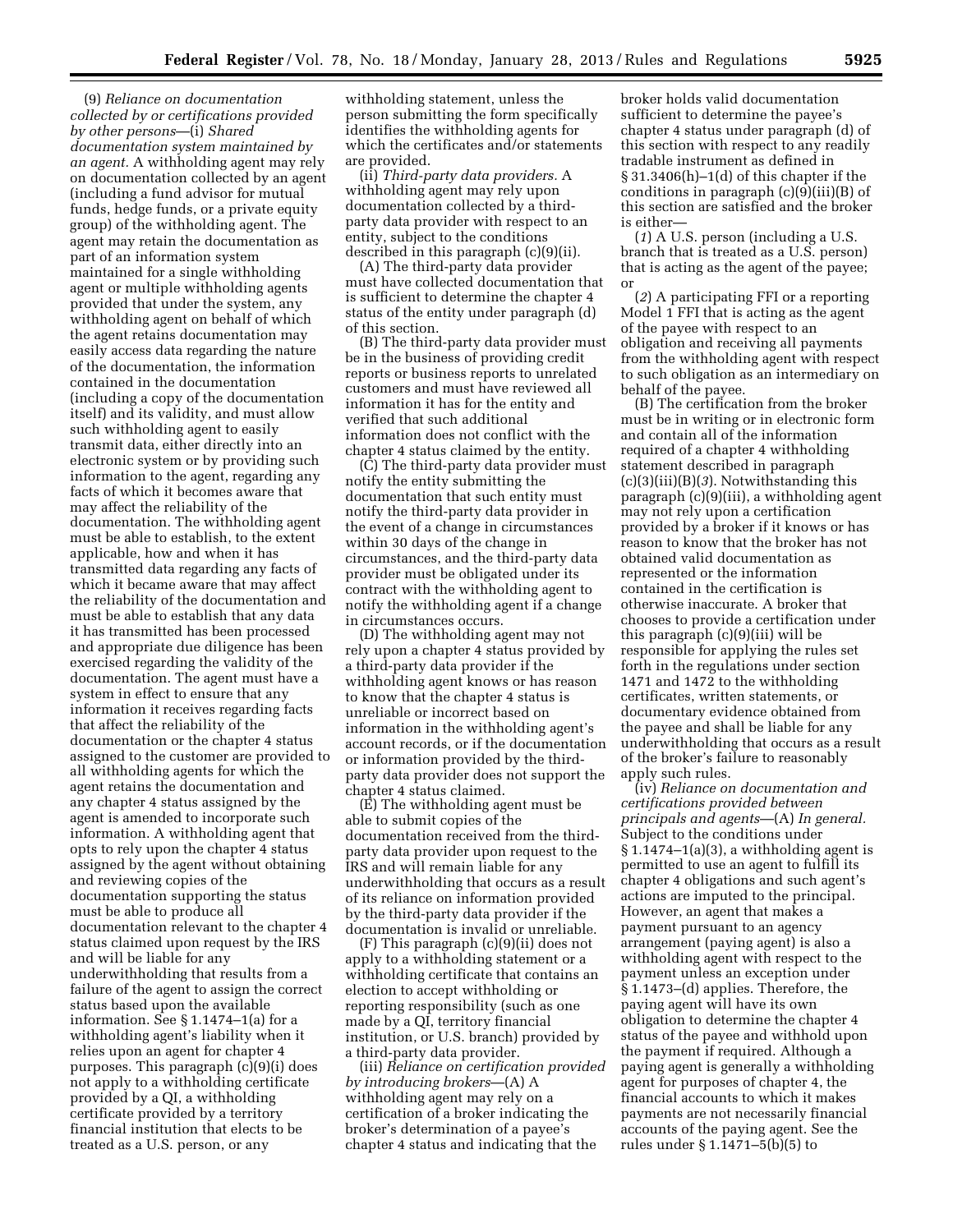determine when a financial institution maintains a financial account. In addition, the status of a payment as made with respect to an offshore obligation or as a preexisting obligation will be determined based on such obligation's status in relation to the principal. Further, the due diligence required with respect to the payment will be determined by the status of the principal and not the paying agent. Consequently, a payment that is made, for example, by a paying agent that is a foreign entity on behalf of a principal that is a U.S. withholding agent will be subject to the due diligence applicable to the principal. See  $\S 1.1474-1(a)(3)$  for rules regarding the reporting obligations of a principal and agent in the case of a payment made by an agent of behalf of a principal.

(B) *Reliance upon certification of the principal.* An agent that makes a payment on behalf of a principal that it may treat, pursuant to paragraph (d) of this section, as a U.S. withholding agent, participating FFI, or reporting Model 1 FFI may rely upon a certification provided by the principal indicating that the principal has obtained valid documentation sufficient to determine the chapter 4 status of the payee and may rely upon the principal's determination as to the payee's chapter 4 status. In such a case, the agent will be permitted to rely upon the certification provided by the principal when determining whether it is required to withhold on the payment and will not be liable for any underwithholding that occurs as a result of the principal's failure to properly determine the chapter 4 status of the payee unless the agent knows or has reason to know the certification provided by the principal is inaccurate.

(C) *Document sharing.* In lieu of obtaining a certification from the principal as described in paragraph  $(c)(9)(iv)(B)$  of this section, or when reliance upon such certification is not permitted, an agent that makes a payment on behalf of a principal may rely upon copies of documentation provided to the principal with respect to the payment. However, in such case, both the principal and the agent are obligated to determine the chapter 4 status of the payee based upon the documentation and ensure that adequate withholding occurs with respect to the payment. While a principal is imputed the knowledge of the agent with respect to the payment, the agent is not imputed the knowledge of the principal.

*(D) Examples—(1) Example 1. Paying agent that does not collect documentation.* A fund,

P, that is a participating FFI contracts with a U.S. person, A, to make payments to its account holders with respect to their equity interests in P. P contracts with another agent, B, to obtain documentation sufficient to determine the chapter 4 status of such account holders. Based on the documentation it collects, B determines that none of P's account holders are subject to withholding. P provides a certification to A indicating that it has obtained documentation sufficient to determine the chapter 4 status of P's account holders and that each payee is not subject to withholding under chapter 4. As the actions of B, as P's agent, are attributed to P, P may provide a certification to A indicating that it has determined the chapter 4 status of its payees, even if it is B, and not P, who made the determinations. However, P will be liable for any underwithholding that results from a failure by B to reasonably apply the rules under chapter 4. A is permitted to rely upon the certification provided by P and, accordingly, is not required to withhold on the payments made to P's account holders and would not be liable for any underwithholding that results if the determinations made by B are incorrect unless A had reason to know that chapter 4 status claimed was inaccurate.

*(ii) Example 2. Paying agent that collects documentation.* A fund, P, that is a participating FFI contracts with a U.S. person, A, to make a payment to its account holders on its behalf. P also contracts with A to obtain documentation sufficient to determine the chapter 4 status of P's account holders. Based on the documentation it collects, A determines that none of P's account holders are subject to withholding. As the actions of A, as P's agent, are imputed to P, P will be liable for any underwithholding that results from a failure by A to reasonably apply the rules under chapter 4. P is also required to retain the documentation upon which A relied in determining the chapter 4 status of its account holders. Because A performed the due diligence on behalf of P, A will have reason to know if any of the chapter 4 determinations made based on the documentation received were made incorrectly, and, as a withholding agent with respect to the payment, is liable, in addition to  $\overline{P}$ , for any underwithholding that results from an incorrect determination that withholding was not required. This result applies regardless of whether A retains copies of the documentation obtained with respect to P's account holders or receives a certification from P indicating that P has obtained documentation sufficient to determine the chapter 4 status of its account holders and that each payee is not subject to withholding under chapter 4.

(v) *Reliance upon documentation for accounts acquired in merger or bulk acquisition for value.* A withholding agent that acquires an account from a predecessor or transferor in a merger or bulk acquisition of accounts for value is permitted to rely upon valid documentation (or copies of valid documentation) collected by the predecessor or transferor. In addition, a

withholding agent that acquires an account in a merger or bulk acquisition of accounts for value, other than a related party transaction, from a U.S. withholding agent, participating FFI that has completed all due diligence required under its agreement with respect to the accounts transferred, or a reporting Model 1 FFI that has completed all due diligence required pursuant to the applicable Model 1 IGA, may also rely upon the predecessor's or transferor's determination of the chapter 4 status of an account holder for a transition period of the lesser of six months from the date of the merger or until the acquirer knows that the claim of status is inaccurate or a change in circumstances occurs. At the end of the transition period, the acquirer will be permitted to rely upon the predecessor's determination as to the chapter 4 status of the account holder only if the documentation that the acquirer has for the account holder, including documentation obtained from the predecessor or transferor, supports the chapter 4 status claimed. An acquirer that discovers at the end of the transition period that the chapter 4 status assigned by the predecessor or transferor to the account holder was incorrect and, as a result, has not withheld as it would have been required to but for its reliance upon the predecessor's determination, will be required to withhold on future payments, if any, made to the account holder the amount of tax that should have been withheld during the transition period but for the erroneous classification as to the account holder's status. For purposes of this paragraph  $(c)(9)(v)$ , a related party transaction is a merger or sale of accounts in which the acquirer is in the same expanded affiliated group as the predecessor or transferor either prior to or after the merger or acquisition or the predecessor or transferor (or shareholders of the predecessor or transferor) obtain a controlling interest in the acquirer or in a newly formed entity created for purposes of the merger or acquisition. See § 1.1471–4(c)(2)(ii)(B) for an additional allowance for a participating FFI to rely upon the determination made by another participating FFI as to the chapter 4 status of an account obtained as part of a merger or bulk acquisition for value.

(d) *Documentation requirements to establish payee's chapter 4 status.*  Unless the withholding agent knows or has reason to know otherwise, a withholding agent may rely on the provisions of this paragraph (d) to determine the chapter 4 status of a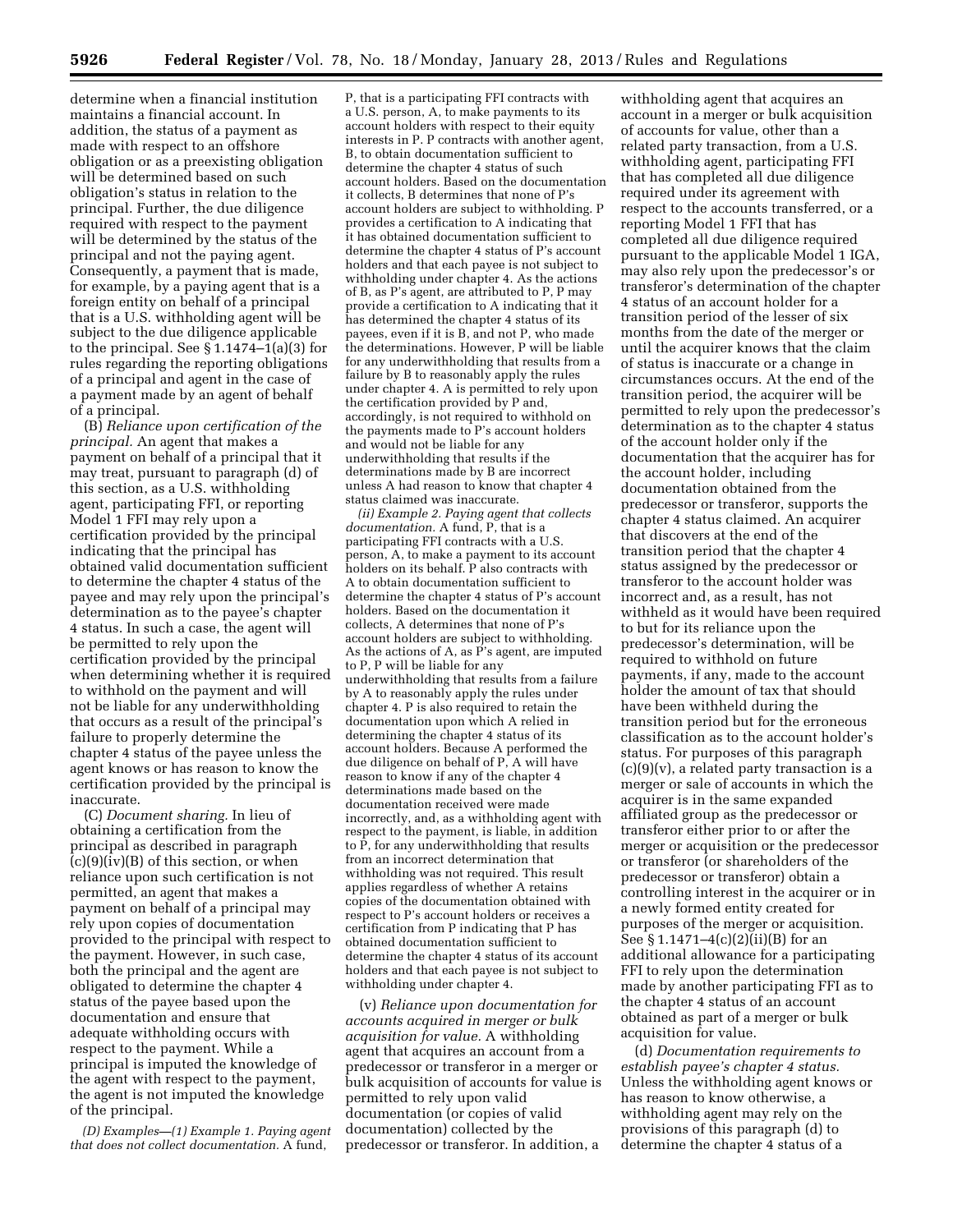payee (or other person that receives a payment). Except as otherwise provided in this paragraph (d), a withholding agent is required to obtain a valid withholding certificate or a Form W–9 from a payee in order to treat the payee as having a particular chapter 4 status. Paragraphs (d)(1) through (12) of this section indicate when it is appropriate for a withholding agent to rely upon a written statement, documentary evidence, or other information in lieu of a Form W–8 or W–9. Paragraphs (d)(1) through (12) of this section also prescribe additional documentation requirements that must be met in certain cases in order to treat a payee as having a specific chapter 4 status and specific standards of knowledge that apply to a particular payee, in addition to the general standards of knowledge set forth in paragraph (e) of this section. This paragraph (d) also provides the circumstances in which special documentation rules are permitted with respect to preexisting obligations. A withholding agent may not rely on documentation described in this paragraph (d) if the documentation is not valid or cannot reliably be associated with the payment pursuant to the requirements of paragraph (c) of this section, or the withholding agent knows or has reason to know that such documentation is incorrect or unreliable as described in paragraphs (d) and (e) of this section. If the chapter 4 status of a payee cannot be determined under this paragraph (d) based on documentation received, a withholding agent must apply the presumption rules in paragraph (f) to determine the chapter 4 status of the payee.

(1) *Reliance on pre-FATCA Form W– 8.* To establish a payee's status as a foreign individual, foreign government, or international organization, a withholding agent may rely upon a pre-FATCA Form W–8 in lieu of obtaining an updated version of the withholding certificate. To establish the chapter 4 status of a payee that is not a foreign individual, foreign government, or international organization, a withholding agent may, for payments made prior to January 1, 2017, rely upon a pre-FATCA Form W–8 in lieu of obtaining an updated version of the withholding certificate if the withholding agent has one or more forms of documentary evidence described in paragraphs (c)(5)(ii), as necessary, to establish the chapter 4 status of the payee and the withholding agent has obtained any additional documentation or information required for the particular chapter 4 status (such as withholding statements, certifications

as to owners, or required documentation for underlying owners), as set forth under the specific payee rules in paragraphs (d)(2) through (12) of this section. See paragraph (d)(4)(ii) and (iv) of this section for specific requirements when relying upon a pre-FATCA Form W–8 for a participating FFI or registered deemed-compliant FFI. This paragraph (d)(1) does not apply to nonregistering local banks, FFIs with only low-value accounts, sponsored FFIs, ownerdocumented FFIs, territory financial institutions that are not the beneficial owners of the payment, or foreign central banks (other than a foreign central bank specifically identified as an exempt beneficial owner under a Model 1 IGA or Model 2 IGA).

(2) *Identification of U.S. persons*—(i) *In general.* A withholding agent must treat a payee as a U.S. person if it has a valid Form W–9 associated with the payee or if it must presume the payee is a U.S. person under the presumption rules set forth in paragraph (f) of this section. Consistent with the presumption rules in paragraph (f)(3) of this section, a withholding agent must treat a payee that has provided a valid Form W–9 as a specified U.S. person unless the Form W–9 indicates that the payee is other than a specified U.S. person. Notwithstanding the foregoing, a withholding agent receiving a Form W–9 indicating that the payee is other than a specified U.S. person must treat the payee as a specified U.S. person if the withholding agent knows or has reason to know that the payee's claim that it is other than a specified U.S. person is incorrect. For example, a withholding agent that receives a Form W–9 from a payee that is an individual would be required to treat the payee as a specified U.S. person regardless of whether the Form W–9 indicates that the payee is not a specified U.S. person, because an individual that is a U.S. person is not excepted from the definition of a specified U.S. person

(ii) *Reliance on documentary evidence.* A withholding agent may also treat the payee as a U.S. person that is other than a specified U.S. person if the withholding agent has documentary evidence described in paragraphs  $(c)(5)(i)(C)$  and  $(D)$  of this section or general documentary evidence (as described in paragraph (c)(5)(ii)(A) of this section) that both establishes that the payee is a U.S. person and establishes (either through the documentation or the application of the presumption rules in § 1.6049–4(c)(ii) or paragraph (f)(3) of this section) that the payee is an exempt recipient. For purposes of the previous sentence, an exempt recipient means with respect to

a withholding agent other than a participating FFI or registered deemedcompliant FFI, an exempt recipient under § 1.6049–4(c)(ii) or, with respect to a withholding agent that is a participating FFI or registered deemedcompliant FFI, a U.S. person other than a specified U.S. person as described under § 1.1473–1(c).

(iii) *Preexisting obligations.* As an alternative to applying the rules in paragraphs  $(d)(2)(i)$  and (ii) of this section, a withholding agent that makes a payment with respect to a preexisting obligation may treat a payee as a U.S. person if it has a notation in its files that it has previously reviewed a Form W– 9 that established that the payee is a U.S. person and has retained the payee's TIN. A withholding agent, other than a participating FFI or registered deemedcompliant FFI, may also treat a payee as a U.S. person if it has previously reviewed a Form W–9 or documentary evidence that established that the payee is a U.S. person and established (through the documentation or the application of the presumption rules in  $§ 1.6049-4(c)(ii)$  that the payee is an exempt recipient for purposes of chapter 61.

(3) *Identification of individuals that are foreign persons*—(i) *In general.* A withholding agent may treat a payee as an individual that is a foreign person if the withholding agent has a withholding certificate identifying the payee as such a person.

(ii) *Exception for offshore obligations.*  A withholding agent that makes a payment with respect to an offshore obligation may treat the payee as an individual that is a foreign person if it obtains documentary evidence supporting the payee's claim of status as a foreign individual (as described in paragraph (c)(5)(i)) or if the payee is presumed to be an individual that is a foreign person under the presumption rules set forth in paragraph (f) of this section.

(4) *Identification of participating FFIs and registered deemed-compliant FFIs*— (i) *In general.* Except as otherwise provided in paragraph (d)(4)(ii) through (iv) of this section, a withholding agent may treat a payee as a participating FFI or registered deemed-compliant FFI only if the withholding agent has a withholding certificate identifying the payee as a participating FFI or registered deemed-compliant FFI and the withholding certificate contains a GIIN for the payee that is verified against the published IRS FFI list in the manner described in paragraph (e)(3) of this section (indicating when a withholding agent may rely upon a GIIN). For payments made prior to January 1, 2016,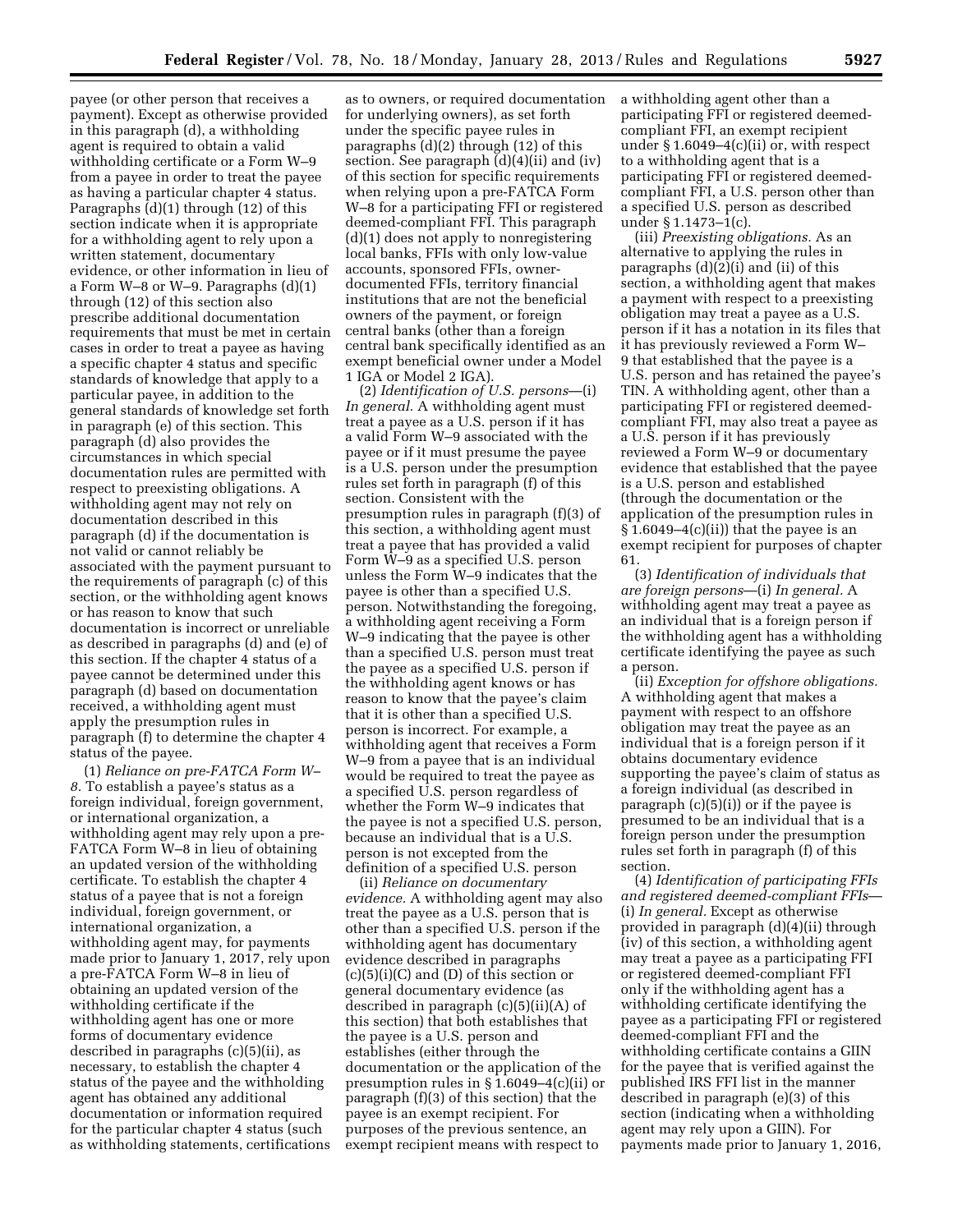a participating FFI that is a sponsored FFI may provide the GIIN of its sponsoring entity on the withholding certificate if the sponsored FFI has not obtained a GIIN.

(ii) *Exception for payments made prior to January 1, 2017, with respect to preexisting obligations (transitional).*  For payments made prior to January 1, 2017, with respect to a preexisting obligation, a withholding agent may treat a payee as a participating FFI or registered deemed-compliant FFI if the payee has provided the withholding agent (either orally or in writing) its GIIN and indicated whether it is a participating FFI or a registered deemed-compliant FFI, and the withholding agent has verified the GIIN in the manner described in paragraph (e)(3) of this section.

(iii) *Exception for offshore obligations.* A withholding agent that makes a payment, other than a payment of U.S. source FDAP income, with respect to an offshore obligation may treat the payee as a participating FFI or registered deemed-compliant FFI if the payee provides the withholding agent with its GIIN and states whether the payee is a participating FFI or a registered deemed-compliant FFI, and the withholding agent verifies the GIIN in the manner described in paragraph (e)(3) of this section. A withholding agent that makes a payment of U.S. source FDAP income with respect to an offshore obligation may treat the payee as a participating FFI or registered deemed-compliant FFI if—

(A) The payee provides the withholding agent with—

(*1*) A written statement that contains the payee's GIIN and states that the payee is the beneficial owner of the payment and a participating FFI or a registered deemed-compliant FFI, as appropriate; and

(*2*) Documentary evidence supporting the payee's claim of foreign status; and

(B) The withholding agent verifies the GIIN in the manner described in paragraph (e)(3) of this section.

(iv) *Exceptions for payments to reporting Model 1 FFIs.*—(A) For payments made prior to January 1, 2015, a withholding agent may treat the payee as a reporting Model 1 FFI if it receives a withholding certificate from the payee indicating that the payee is a reporting Model 1 FFI and the country in which the payee is a reporting Model 1 FFI, regardless of whether the certificate contains a GIIN for the payee.

(B) For payments made prior to January 1, 2015, with respect to a preexisting obligation, a withholding agent may treat a payee as a reporting Model 1 FFI if it obtains a pre-FATCA

Form W–8 from the payee, and the payee indicates (either orally or in writing) that it is a reporting Model 1 FFI and the country in which it is a reporting Model 1 FFI, regardless of whether the certificate contains a GIIN for the payee.

(C) For payments made prior to January 1, 2015, with respect to an offshore obligation, a withholding agent may treat the payee as a reporting Model 1 FFI if the payee informs the withholding agent that the payee is a reporting Model 1 FFI and provides the country in which the payee is a reporting Model 1 FFI. In the case of a payment of U.S. source FDAP income, such payee must also provide a written statement that it is the beneficial owner and documentary evidence supporting the payee's claim of foreign status (as described in paragraph (c)(5)(i) of this section).

(D) For payments made on or after January 1, 2015, that do not constitute U.S. source FDAP income, the withholding agent may continue to treat a payee as a reporting Model 1 FFI if the payee provides the withholding agent with its GIIN, either orally in writing, and the withholding agent verifies the GIIN in the manner described in paragraph (e)(3) of this section.

(v) *Reason to know.* Except as otherwise provided in this paragraph (d)(4), a withholding certificate or written statement that identifies the payee as a participating FFI or registered deemed-compliant FFI but does not provide the payee's GIIN or provides a GIIN that does not appear on the current published IRS FFI list within 90 calendar days after the date that the claim is made, will be treated as invalid for purposes of chapter 4, and the payee will be treated as an undocumented payee beginning on the date that the form was submitted until valid documentation or a correct GIIN is provided. A withholding agent that discovers that the payee's GIIN does not appear on the published IRS FFI list within 90 calendar days after the date the claim is made and, as a result, has not withheld as it would have been required to but for its reliance upon the payee's claim of status as a participating FFI or registered deemed-compliant FFI, will be required to withhold on future payments, if any, made to the payee of the amount of tax that should have been withheld during the 90 day period but for the erroneous classification as to the payee's status. The withholding required pursuant the prior sentence is in addition to any withholding required under § 1.1471–2(a) on those payments. A withholding agent that has withheld as required in the previous two

sentences may apply reimbursement or set-off procedures, as described in § 1.1474–2(a), if it is later determined that the payee appeared on the IRS FFI list as a participating FFI or registered deemed-compliant FFI at the time of payment.

(5) *Identification of certified deemedcompliant FFIs*—(i) *In general.* Except as otherwise provided in this paragraph (d)(5), a withholding agent may treat a payee as a category of certified deemedcompliant FFI, other than a sponsored FFI, if the withholding agent has a withholding certificate that identifies the payee as a certified deemedcompliant FFI, and the withholding certificate contains a certification by the payee that it meets the requirements to qualify as the type of certified deemedcompliant FFI identified on the withholding certificate.

(ii) *Sponsored, closely held investment vehicles*—(A) *In general.* A withholding agent may treat a payee as a *sponsored, closely held investment vehicle* described in § 1.1471–5(f)(2)(iii) if the withholding agent can reliably associate the payment with a withholding certificate that identifies the payee as a sponsored FFI and includes the sponsor's GIIN, which the withholding agent has verified against the published IRS FFI list in the manner described in paragraph (e)(3) of this section. In addition to the standards of knowledge rules indicated in paragraph (e) of this section, a withholding agent will have reason to know that the payee is not a sponsored, closely held investment vehicle described in § 1.1471–5(f)(2)(iii) if its AML due diligence indicates that the payee has in excess of 20 individual investors that own direct and/or indirect interests in the payee.

(B) *Offshore obligations.* A withholding agent that makes a payment with respect to an offshore obligation may treat a payee as a sponsored, closely held investment vehicle if it obtains a written statement that indicates that the payee is a sponsored FFI, and provides the GIIN of the sponsor, which the withholding agent has verified in the manner described in paragraph (e)(3) of this section. In the case of a payment of U.S. source FDAP income, the written statement must also indicate that the payee is the beneficial owner and must be supplemented with documentary evidence supporting the payee's claim of foreign status (as described in paragraph (c)(5)(i) of this section).

(6) *Identification of ownerdocumented FFIs*—(i) *In general.* A withholding agent may treat a payee as an owner-documented FFI if all the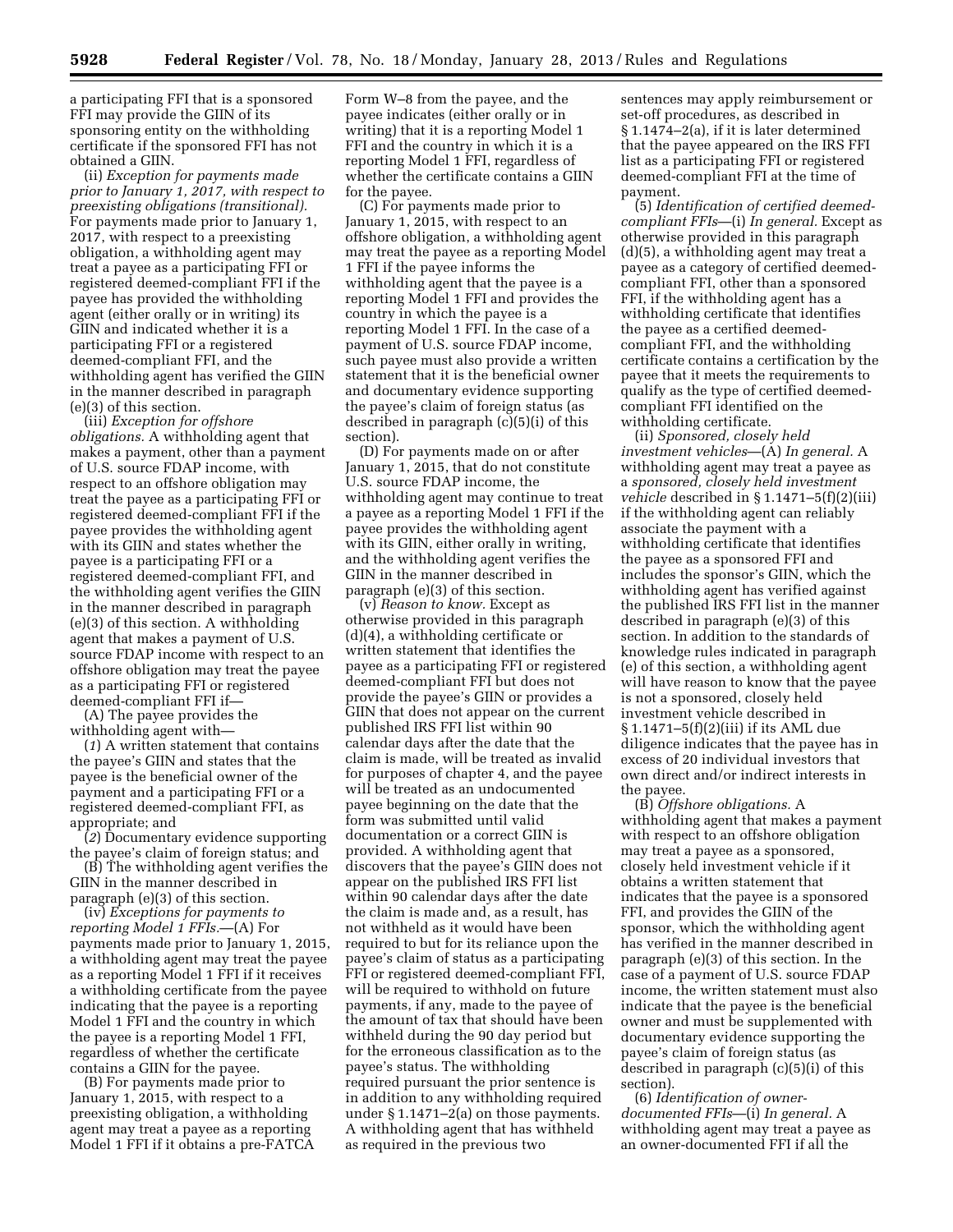following requirements of paragraphs  $(d)(6)(i)(A)$  through  $(F)$  of this section are met. A withholding agent may not rely upon a withholding certificate to treat a payee as an owner-documented FFI, either in whole or in part, if the withholding certificate does not contain all of the information and associated documentation required by paragraphs  $(d)(6)(i)(A)$ ,  $(C)$ , and  $(D)$  of this section.

(A) The withholding agent has a withholding certificate that identifies the payee as an owner-documented FFI that is not acting as an intermediary;

(B) The withholding agent is a U.S. financial institution, participating FFI, or reporting Model 1 FFI that agrees pursuant to  $\S 1.1471 - 5(f)(3)$  to act as a designated withholding agent with respect to the payee;

(C) The payee submits to the withholding agent an FFI owner reporting statement that meets the requirements of paragraph (d)(6)(iv) of this section;

(D) The payee submits to the withholding agent valid documentation meeting the requirements of paragraph (d)(6)(iii) of this section with respect to each person identified on the FFI owner reporting statement;

(E) The withholding agent does not know or have reason to know that the payee (or any other FFI that is an owner of the payee and that the designated withholding agent is treating as an owner-documented FFI) maintains any financial account for a nonparticipating FFI; and

(F) The withholding agent does not know or have reason to know that the payee is in an expanded affiliated group with any other FFI other than an FFI that is also treated as an ownerdocumented FFI by the withholding agent or that the FFI has any U.S. specified persons that own an equity interest in the FFI or a debt interest (other than a debt interest that is not a financial account or that has a balance or value not exceeding \$50,000) in the FFI other than those identified on the FFI owner reporting statement described in paragraph (d)(6)(iv) of this section.

(ii) *Auditor's letter substitute.* A payee may, in lieu of providing an FFI owner reporting statement and documentation for each owner of the FFI as described in paragraphs  $(d)(6)(i)(C)$  and  $(D)$  of this section, provide a letter from an auditor or an attorney that is licensed in the United States or whose firm has a location in the United States, signed no more than four years prior to the date of the payment, that certifies that the firm or representative has reviewed the payee's documentation with respect to all of its owners and debt holders described in paragraph (d)(6)(iv) of this

section in accordance with § 1.1471–4(c) and that the payee meets the requirements of  $\S 1.1471 - 5(f)(3)$ . The payee must also provide an FFI owner reporting statement and a Form W–9, with any applicable waiver, for each specified U.S. person that owns a direct or indirect interest in the payee or that holds debt interests described in paragraph (d)(6)(iv) of this section. A withholding agent may rely upon the letter described in this paragraph (d)(6)(ii) if it does not know or have reason to know that any of the information contained in the letter in unreliable or incorrect.

(iii) *Documentation for owners and debt holders of payee.* Acceptable documentation for an individual owning an equity in the payee or debt holders described in paragraph (d)(6)(iv) of this section means a valid withholding certificate, valid Form W– 9 (including any necessary waiver), or documentary evidence establishing the foreign status of the individual as set forth in paragraph (d)(3) of this section. Acceptable documentation for a specified U.S. person means a valid Form W–9 (including any necessary waiver). Acceptable documentation for all other persons owning an equity or debt interest in the payee means documentation described in this paragraph (d), applicable to the chapter 4 status claimed by the person. The rules for reliably associating a payment with a withholding certificate or documentary evidence set forth in paragraph (c) of this section, the rules for payee documentation provided in this paragraph (d), and the standards of knowledge set forth in paragraph (e) of this section will apply to documentation submitted by the owners and debt holders by substituting the phrase ''owner of the payee'' or ''debt holder'' for ''payee.''

(iv) *Content of FFI owner reporting statement.* The FFI owner reporting statement provided by an ownerdocumented FFI must contain the information required by this paragraph (d)(6)(iv) and is subject to the general rules applicable to all withholding statements described in paragraph (c)(3)(iii)(B)(*1*) of this section. An FFI that is a partnership, simple trust, or grantor trust may substitute an NWP withholding statement described in  $§ 1.1441 - 5(c)(3)(iv)$  or a foreign simple trust or foreign grantor trust withholding statement described in § 1.1441–5(e)(5)(iv) for the FFI owner reporting statement, provided that the NWP withholding certificate or foreign simple trust or foreign grantor trust withholding certificate contains all of the information required in this

paragraph (d)(6)(iv). The owner reporting statement will expire on the last day of the third calendar year following the year in which the statement was provided to the withholding agent unless an exception in paragraph (c)(6)(ii) of this section (for example, accounts with a balance or value of \$1,000,000 or less) or this paragraph (d)(6) applies. The ownerdocumented FFI will also be required to provide the withholding agent with an updated owner reporting statement if there is a change in circumstances as required under paragraph (c)(6)(ii)(E) of this section.

(A) The FFI owner reporting statement must provide the following information:

(*1*) The name, address, TIN (if any), and chapter 4 status of every individual and specified U.S. person that owns a direct or indirect equity interest in the payee (looking through all entities other than specified U.S. persons).

(*2*) The name, address, TIN (if any), and chapter 4 status of every individual and specified U.S. person that owns a debt interest in the payee (including any indirect debt interest, which includes debt interests in any entity that directly or indirectly owns the payee or any direct or indirect equity interest in a debt holder of the payee), in either such case if the debt interest constitutes a financial account in excess of \$50,000 (disregarding all such debt interests owned by participating FFIs, registered deemed-compliant FFIs, certified deemed-compliant FFIs, excepted NFFEs, exempt beneficial owners, or U.S. persons other than specified U.S. persons).

(*3*) Any other information the withholding agent reasonably requests in order to fulfill its obligations under chapter 4.

(B) The information on the FFI owner reporting statement may contain names of equity and debt holders that are prepopulated by the withholding agent based on prior information provided to the withholding agent by the payee if the prepopulated form instructs the payee to amend the statement if the contents are inaccurate, incomplete, or have changed, and the payee confirms in writing that the FFI owner reporting statement submitted to the withholding agent is accurate and complete.

(C) The FFI owner reporting statement may be submitted in any form that meets the requirements of this paragraph, including a form used for purposes of AML due diligence.

(v) *Exception for preexisting obligations (transitional).* A withholding agent may treat a payment made prior to January 1, 2017, with respect to a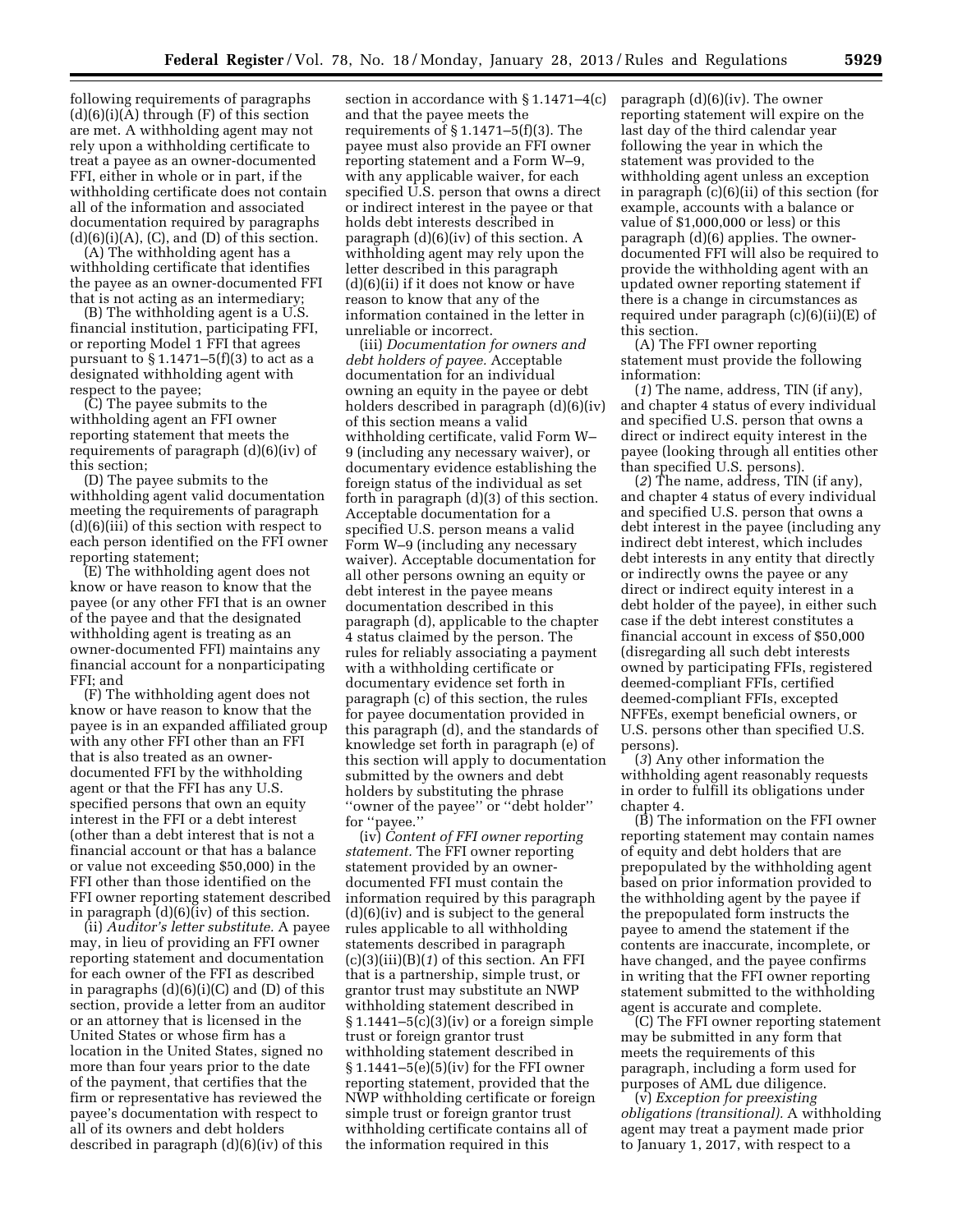preexisting obligation as made to an owner-documented FFI if the withholding agent has collected, for purposes of satisfying its AML due diligence, documentation with respect to each individual and specified U.S. person that owns a direct or indirect interest in the payee, other than an interest as a creditor, within four years of the date of payment, that documentation is sufficient to satisfy the AML due diligence requirements of the jurisdiction in which the withholding agent maintains the account, the withholding agent has sufficient information to report all specified U.S. persons that own an interest in the payee, and the withholding agent does not know, or have reason to know, that any nonparticipating FFI owns an equity interest in the FFI or that any nonparticipating FFI or specified U.S. person owns a debt interest in the FFI constituting a financial account in excess of \$50,000.

(vi) *Exception for offshore obligations.*  A withholding agent that is making a payment, other than a payment of U.S. source FDAP income, with respect to an offshore obligation may, in lieu of obtaining a withholding certificate as otherwise required under paragraph  $(d)(6)(i)(A)$  of this section, rely upon a written statement that indicates the payee meets the requirements to qualify as an owner-documented FFI under  $§ 1.1471-5(f)(3)$  and is not acting as an intermediary, if the withholding agent provides a written notice to the payee indicating that the payee is required to update the written statement and all associated documentation (such as the FFI owner reporting statement and underlying documentation) within 30 days of a change in circumstances.

(vii) *Exception for certain offshore obligations of \$1,000,000 or less*—(A) A withholding agent may treat the payment as being made to an ownerdocumented FFI if—

(*1*) The payment is made with respect to an offshore obligation that has a balance or value not exceeding \$1,000,000 on the later of December 31, 2013, or the last day of the calendar year in which the account was opened, and the last calendar day of each subsequent year preceding the payment, applying the aggregation principles of § 1.1471– 5(b)(4);

(*2*) The withholding agent has collected documentation or a certification as to the payee's owners (either for purposes of complying with its AML due diligence or for purposes of satisfying the requirements of this paragraph (d)(6)(vii)) sufficient to identify every individual and specified U.S. person that owns any direct or indirect interest in the payee (other than an interest as a creditor) and determine the chapter 4 status of such person;

(*3*) The documentation described in paragraph (d)(6)(vii)(A)(*2*) of this section is sufficient to satisfy the AML due diligence requirements of the jurisdiction in which the withholding agent maintains the account (and such jurisdiction is a FATF-compliant jurisdiction);

(*4*) The withholding agent has sufficient information to report all specified U.S. persons that own an interest in the payee in accordance with § 1.1474–1(d); and

(*5*) The withholding agent does not know, or have reason to know, that the payee has any contingent beneficiaries or designated classes with unidentified beneficiaries or owners, that any nonparticipating FFI owns a direct or indirect equity interest in the payee, or that any specified U.S. persons or nonparticipating FFIs own a debt interest constituting a financial account in excess of \$50,000 in the payee (other than specified U.S. persons that the withholding agent has sufficient information to report).

(B) For example, a withholding agent that is required to obtain a certification from the payee identifying all persons owning an interest in the payee as part of its AML due diligence will not be required to obtain an FFI owner reporting statement, provided the other conditions of this paragraph (d)(6)(vii) are met. On the other hand, a withholding agent that has only obtained documentation for persons owning a certain threshold percentage of the payee will be required to obtain additional documentation to satisfy the requirements of this paragraph  $(d)(6)(vii)$ . A withholding agent that treats a payee as an owner-documented FFI pursuant to this paragraph (d)(6)(vii) will not be required to obtain new documentation, including the FFI owner reporting statement, until there is a change in circumstances or until the account balance or value exceeds \$1,000,000 on the last day of the calendar year.

(7) *Nonreporting IGA FFIs*—(i) *In general.* A withholding agent may treat a payee as a nonreporting IGA FFI if it has a withholding certificate identifying the payee, or the relevant branch of the payee, as a nonreporting IGA FFI.

(ii) *Exception for offshore obligations.*  A withholding agent that makes a payment with respect to an offshore obligation may treat a payee as a nonreporting IGA FFI if it can reliably associate the payment with a written statement identifying the payee (or the

relevant branch of the payee) as a nonreporting IGA FFI and, with respect to a payment of U.S. source FDAP income, the written statement indicates that the payee is the beneficial owner of the income and is accompanied by documentary evidence supporting a claim of foreign status (as described in paragraph (c)(5)(i) of this section). A withholding agent that makes a payment with respect to an offshore obligation may also treat a payee as a nonreporting IGA FFI if the withholding agent has a permanent residence address for the payee, or an address of the relevant branch of the payee, and has obtained a notification, either orally or in writing, indicating that the payee is not acting as an intermediary and general documentary evidence (as described in paragraph  $(c)(5)(ii)(A)$  of this section) that provides the withholding agent with sufficient information to reasonably determine that the payee is an entity listed as a nonreporting IGA FFI pursuant to a Model 1 or Model 2 IGA.

(8) *Identification of nonparticipating FFIs*—(i) *In general.* A withholding agent is required to treat a payee as a nonparticipating FFI if the withholding agent can reliably associate the payment with a withholding certificate identifying the payee as a nonparticipating FFI, the withholding agent knows or has reason to know that the payee is a nonparticipating FFI, or the withholding agent is required to treat the payee as a nonparticipating FFI under the presumption rules described in paragraph (f) of this section.

(ii) *Special documentation rules for payments made to an exempt beneficial owner through a nonparticipating FFI.* A withholding agent may treat a payment made to a nonparticipating FFI as beneficially owned by an exempt beneficial owner if the withholding agent can reliably associate the payment with—

(A) A withholding certificate that identifies the payee as a nonparticipating FFI that is either acting as an intermediary or is a flow-through entity; and

(B) An exempt beneficial owner withholding statement that meets the requirements of paragraphs (c)(3)(iii)(B)(*1*) and (*4*) of this section and contains the associated documentation necessary to establish the chapter 4 status of the exempt beneficial owner in accordance with paragraph (d)(9) of this section as if the exempt beneficial owner were the payee.

(9) *Identification of exempt beneficial owners*—(i) *Identification of foreign governments, governments of U.S.*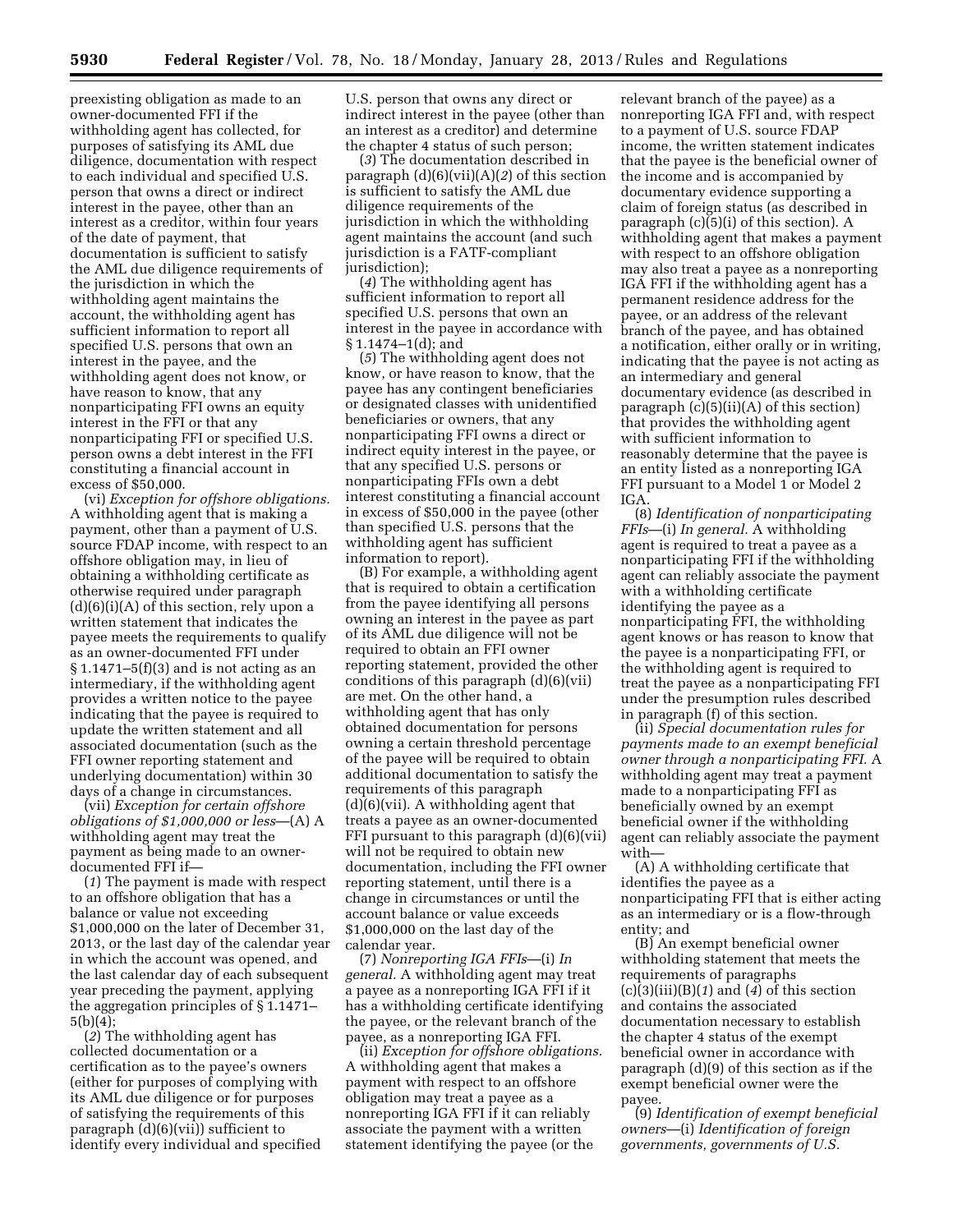*territories, international organizations, and foreign central banks of issue*—(A) *In general.* A withholding agent may treat a payee as a foreign government, government of a U.S. territory, international organization, or foreign bank of central issue if it has a withholding certificate that identifies the payee as such an entity, indicates that the payee is the beneficial owner of the payment, and for a government or foreign central bank, indicates that the payee is not engaged in commercial activities with respect to the payments or accounts identified on the form. A withholding agent may treat a payee as an international organization without requiring a withholding certificate if the name of the payee is one that is designated as an international organization by executive order (pursuant to 22 U.S.C. 288 through 288f) and other facts surrounding the transaction reasonably indicate that the international organization is not receiving the payment as an intermediary on behalf of another person. A withholding agent may treat a payee as an exempt beneficial owner pursuant to a Model 1 IGA or Model 2 IGA if it has a withholding certificate that identifies the payee as such an entity and indicates that the payee is the beneficial owner of the payment.

(B) *Exception for offshore obligations.*  A withholding agent that makes a payment, other than a payment of U.S. source FDAP income, with respect to an offshore obligation may treat a payee as a foreign government, government of a U.S. territory, international organization, or foreign central bank of issue if the payee provides a written statement that it is such an entity and the written statement indicates that the payee receives the payment as a beneficial owner (within the meaning provided in § 1.1471–6). A written statement provided by a foreign central bank of issue must also state that the foreign central bank of issue does not receive the payment in connection with a commercial activity as provided in § 1.1471–6(h).

(C) *Exception for preexisting offshore obligations.* A withholding agent that makes a payment, other than a payment of U.S. source FDAP income, with respect to an offshore obligation that is also a preexisting obligation may treat the payee as a foreign government, government of a U.S. territory, international organization, or foreign central bank of issue if—

(*1*) The payee is generally known to the withholding agent to be, the payee's name and the facts surrounding the payment reasonably indicate, or the withholding agent has preexisting

account documentary evidence (as described in paragraph (c)(5)(ii)(B) of this section) that reasonably indicates that the payee is a foreign government or government of a U.S territory, a political subdivision of a foreign government or government of a U.S. territory, any wholly owned agency or instrumentality of any one or more of the foregoing, an international organization, a foreign central bank of issue, or the Bank for International Settlements; and

(*2*) The withholding agent does not know that the payee is not the beneficial owner, within the meaning of § 1.1471– 6(b) through (e) (disregarding any presumption that a financial institution is assumed to be an intermediary absent documentation indicating otherwise) or a foreign central bank of issue receiving the payment in connection with a commercial activity.

(ii) *Identification of retirement funds*—(A) *In general.* A withholding agent may treat a payee as a retirement fund described in  $\S 1.1471-6(f)$  if it has a withholding certificate in which the payee certifies that it is a retirement fund meeting the requirements of  $§ 1.1471 - 6(f).$ 

(B) *Exception for offshore obligations.*  A withholding agent that makes a payment with respect to an offshore obligation may treat the payment as being made to a retirement fund described in § 1.1471–6(f) if it obtains a written statement in which the payee certifies that it is a retirement fund under the laws of its local jurisdiction meeting the requirements of § 1.1471– 6(f) and, with respect to a payment of U.S. source FDAP income, documentary evidence supporting a claim of foreign status (as described in paragraph (c)(5)(i) of this section). A withholding agent that makes a payment with respect to an offshore obligation may also treat the payment as made to a retirement fund if it obtains general documentary evidence (as described in paragraph (c)(5)(ii)(A) of this section) that provides the withholding agent with sufficient information to establish that the payee is a retirement fund meeting the requirements of § 1.1471–6(f).

(C) *Exception for preexisting offshore obligations.* A withholding agent that makes a payment with respect to an offshore obligation that is also a preexisting obligation, may treat the payee as a retirement fund described in § 1.1471–6(f) if the withholding agent has general documentary evidence or preexisting account documentary evidence (as described in paragraphs  $(c)(5)(ii)(A)$  or  $(B)$ ) that establishes that the payee is a foreign entity that qualifies as a retirement fund in the

country in which the payee is organized.

(iii) *Identification of entities wholly owned by exempt beneficial owners.* A withholding agent may treat a payee as an entity described in § 1.1471–6(g) (referring to certain entities wholly owned by exempt beneficial owners) if the withholding agent has—

(A) A withholding certificate or, for a payment made with respect to an offshore obligation, a written statement that identifies the payee as an investment entity that is the beneficial owner of the payment;

(B) An owner reporting statement that contains the name, address, TIN (if any), chapter 4 status (identifying the type of exempt beneficial owner), and a description of the type of documentation (Form W–8 or other documentary evidence) provided to the withholding agent for every person that owns a direct equity interest, or a debt interest constituting a financial account, in the payee, and that is subject to the general rules applicable to all withholding statements described in paragraph (c)(3)(iii)(B)(*1*) of this section; and

(C) Documentation for every person identified on the owner reporting statement establishing, pursuant to the documentation requirements described in this paragraph (d)(9), that such person is an exempt beneficial owner (without regard to whether the person is a beneficial owner of the payment).

(10) *Identification of territory financial institutions*—(i) *Identification of territory financial institutions that are beneficial owners*—(A) *In general.* A withholding agent may treat a payee as a territory financial institution if the withholding agent has a withholding certificate identifying the payee as a territory financial institution that beneficially owns the payment. See paragraph (d)(11)(viii) of this section for rules for documenting territory NFFEs.

(B) *Exception for preexisting offshore obligations.* A withholding agent that makes a payment with respect to an offshore obligation that is also a preexisting obligation may treat the payee as a territory financial institution if the withholding agent receives written notification, whether signed or not, that the payee is the beneficial owner of the payment and the withholding agent has general documentary evidence (as described in paragraph (c)(5)(ii)(A) of this section) or preexisting account documentary evidence (as described in paragraph (c)(5)(ii)(B) of this section) establishing that the payee was organized or incorporated under the laws of any U.S. territory and is a depository institution, custodial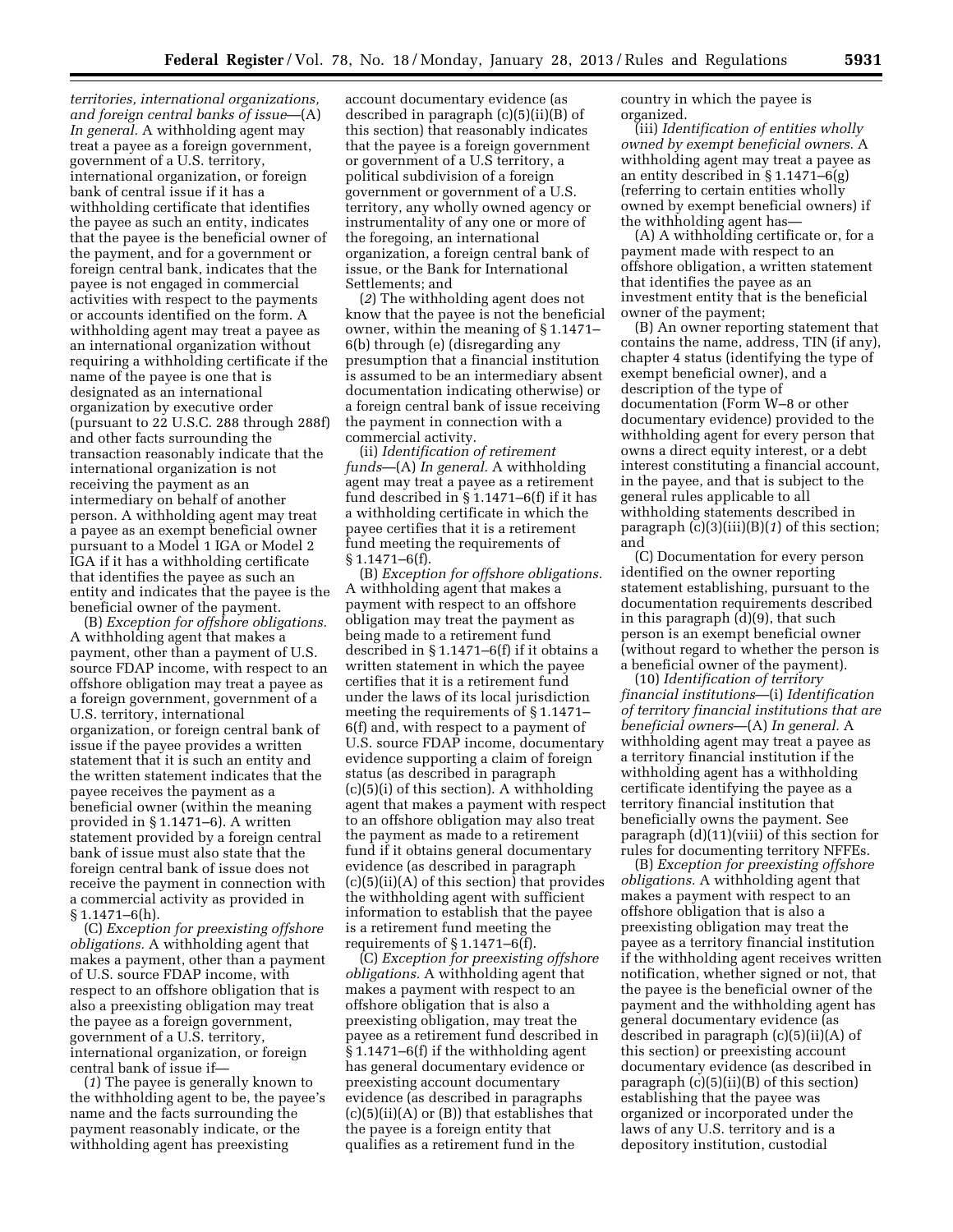institution, or specified insurance company.

(ii) *Identification of territory financial institutions acting as intermediaries or that are flow-through entities.* A withholding agent may treat a payment as being made to a territory financial institution that is acting as an intermediary or that is a flow-through entity if the withholding agent has an intermediary withholding certificate or flow-through withholding certificate as described in paragraph (c)(3)(iii) of this section that identifies the person who receives the payment as a territory financial institution. A withholding agent that obtains the documentation described in the preceding sentence may treat the territory financial institution as the payee if the withholding certificate contains a certification that the territory financial institution agrees to be treated as a U.S. person with respect to the payment. If the withholding certificate does not contain such a certification, then the withholding agent must treat the person on whose behalf the territory financial institution receives the payment as the payee. See paragraph (c)(3)(iii) of this section for additional documentation that must accompany the withholding certificate of the territory financial institution in this case.

(iii) *Reason to know.* In addition to the general standards of knowledge described in paragraph (e) of this section, a withholding agent will have reason to know that an entity is not a territory financial institution if the withholding agent has: a current residence or mailing address, either in the entity's account files or on documentation provided by the payee, for the entity that is outside the U.S. territory in which the entity claims to be organized; a current telephone number for the payee that has a country code other than the country code for the U.S. territory or has an area code other than the area code(s) of the applicable U.S. territory and no telephone number for the payee in the applicable U.S. territory; or standing instructions for the withholding agent to pay amounts from its account to an address or account outside the applicable U.S. territory. A withholding agent that has knowledge of a current address, current telephone number, or standing payment instructions for the entity outside of the applicable U.S. territory, may nevertheless treat the entity as a territory financial institution if it obtains documentary evidence that establishes that the entity was organized in the applicable U.S. territory.

(11) *Identification of excepted NFFEs*—(i) *Identification of excepted* 

*nonfinancial group entities*—(A) *In general.* A withholding agent may treat a payee as an excepted nonfinancial group entity described in § 1.1471–  $\bar{5}(e)(\bar{5})(i)$  if the withholding agent has a withholding certificate identifying the payee as such an entity.

(B) *Exception for offshore obligations.*  A withholding agent that makes a payment with respect to an offshore obligation may treat a payee as an excepted nonfinancial group entity described in  $\S 1.1471 - 5(e)(5)(i)$  if the withholding agent obtains:

(*1*) A written statement in which the payee certifies that it is a foreign entity operating primarily as an excepted nonfinancial group entity for a group that primarily engages in a business other than a financial business described in § 1.1471–5(e)(4) and, with respect to a payment of U.S. source FDAP income, documentary evidence supporting a claim of foreign status (as described in paragraph (c)(5)(i) of this section); or

(*2*) General documentary evidence (as described in paragraph (c)(5)(ii)(A) of this section) that provides the withholding agent with sufficient information to establish that the payee is an excepted nonfinancial group entity described in  $\S 1.1471 - 5(e)(5)(i)$ .

(ii) *Identification of excepted nonfinancial start-up companies*—(A) *In general.* A withholding agent may treat a payee as an excepted nonfinancial start-up company described in  $\S 1.1471 - 5(e)(5)(ii)$  if the withholding agent has a withholding certificate that identifies the payee as a start-up company that intends to operate as other than a financial institution and the withholding certificate provides a formation date for the payee that is less than 24 months prior to the date of the payment.

(B) *Exception for offshore obligations.*  A withholding agent that makes a payment with respect to an offshore obligation may treat a payee as an excepted nonfinancial start-up company described in § 1.1471–5(e)(5)(ii) if it obtains—

(*1*) A written statement from the payee in which the payee certifies that it is a foreign entity formed for the purpose of operating a business other than that of a financial institution and provides the entity's formation date which was less than 24 months prior to the date of the payment and, with respect to a payment of U.S. source FDAP income, documentary evidence supporting a claim of foreign status (as described in paragraph (c)(5)(i) of this section); or

(*2*) General documentary evidence (as described in paragraph (c)(5)(ii)(A) of

this section) that provides the withholding agent with sufficient information to establish that the payee is a foreign entity other than a financial institution and has a formation date which is less than 24 months prior to the date of the payment.

(C) *Exception for preexisting offshore obligations.* A withholding agent may treat a payment made with respect to an offshore obligation that is also a preexisting obligation as made to a startup company described in § 1.1471– 5(e)(5)(ii) if the withholding agent has general documentary evidence (as described in paragraph (c)(5)(ii)(A) of this section) or preexisting account documentary evidence (as described in paragraph  $(c)(5)(ii)(B)$  of this section) that provides the withholding agent sufficient information to establish that the payee is, or intends to be, engaged in a business other than as a financial institution and establishes that the payee is a foreign entity that was organized less than 24 months prior to the date of the payment.

(iii) *Identification of excepted nonfinancial entities in liquidation or bankruptcy*—(A) *In general.* A withholding agent may treat a payee as an excepted nonfinancial entity in liquidation or bankruptcy, as described in § 1.1471–5(e)(5)(iii), if the withholding agent has a withholding certificate that identifies the payee as such an entity and the withholding agent has no knowledge that the payee has claimed to be such an entity for more than three years. A withholding agent may continue to treat a payee as an entity described in this paragraph for longer than three years if it obtains, in addition to a withholding certificate, documentary evidence such as a bankruptcy filing or other public document that supports the payee's claim that it remains in liquidation or bankruptcy.

(B) *Exception for offshore obligations.*  A withholding agent that makes a payment with respect to an offshore obligation may treat the payee as an excepted nonfinancial entity in liquidation or bankruptcy, as described in § 1.1471–5(e)(5)(iii) if the withholding agent has general documentary evidence (as described in paragraph (c)(5)(ii)(A) of this section) or a copy of a bankruptcy filing, or similar documentation, establishing that the payee is a foreign entity in liquidation or bankruptcy and establishing that prior to the liquidation or bankruptcy filing, the payee was engaged in a business other than that of a financial institution. A withholding agent may also treat the payee with respect to an offshore obligation as an excepted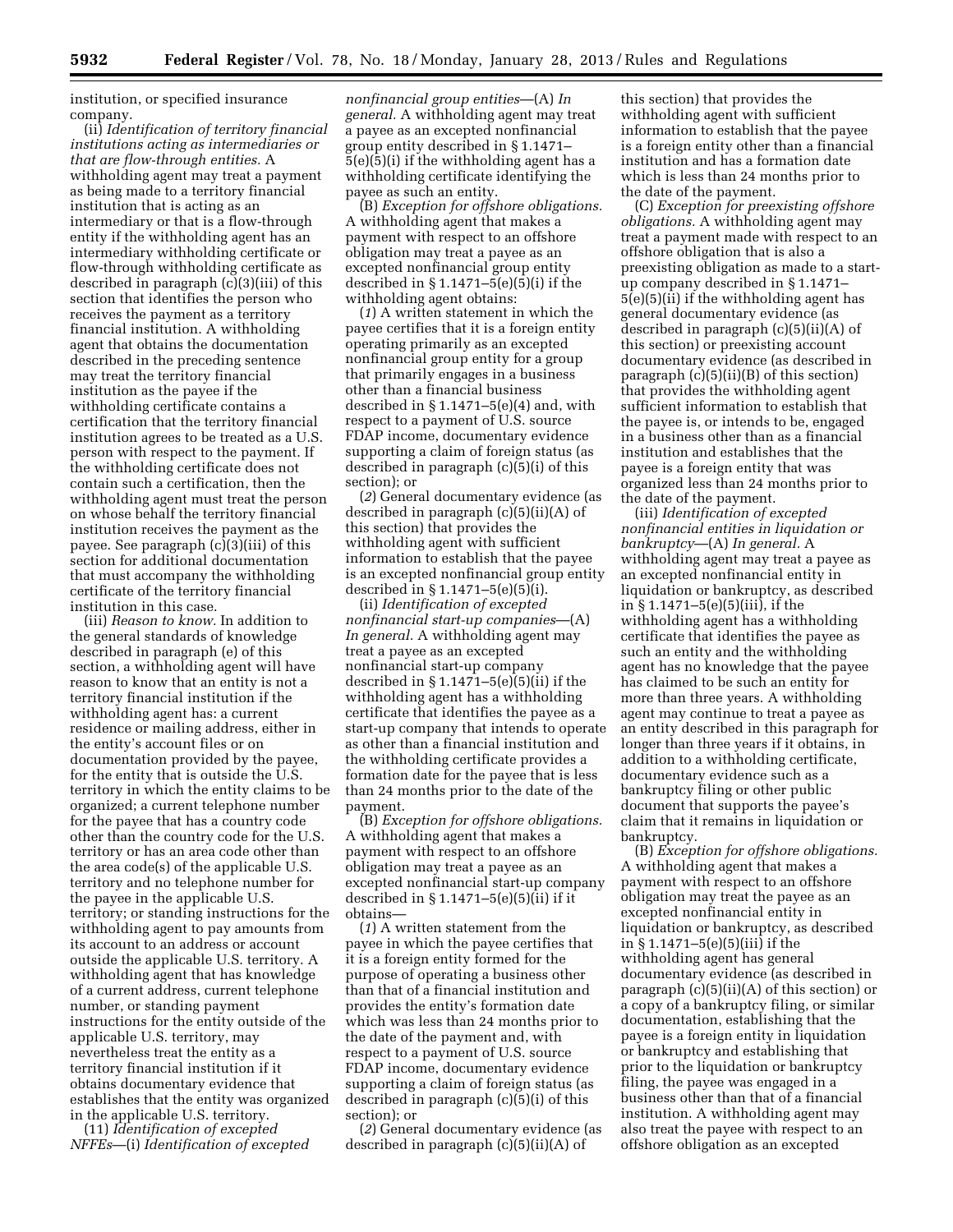nonfinancial entity in liquidation or bankruptcy, as described in § 1.1471– 5(e)(5)(iii), if the withholding agent obtains a written statement stating that the payee is a foreign entity in the process of liquidating or reorganizing with the intent to continue or recommence its former business as a nonfinancial institution, the withholding agent has no knowledge that the payee has claimed to be such an entity for more than three years (unless the withholding agent has obtained additional documentary evidence to support the claim that the entity remains in bankruptcy or liquidation), and, with respect to a payment of U.S. source FDAP income, documentary evidence supporting a claim of foreign status (as described in paragraph (c)(5)(i) of this section).

(C) *Exception for preexisting offshore obligations.* A withholding agent that makes a payment with respect to an offshore obligation that is also a preexisting obligation may treat a payee as an excepted nonfinancial entity in liquidation or bankruptcy, as described in § 1.1471–5(e)(5)(iii), if the withholding agent has preexisting account documentary evidence (as described in paragraph (c)(5)(ii)(B) of this section) that unambiguously indicates that the payee is not a financial institution and is a foreign entity that entered liquidation or bankruptcy within the three years preceding the date of the payment.

(iv) *Identification of section 501(c) organizations*—(A) *In general.* A withholding agent may treat a payee as a 501(c) organization described in  $§ 1.1471-5(e)(5)(v)$  if the withholding agent can reliably associate the payment with a withholding certificate that identifies the payee as a section 501(c) organization and the payee provides either a certification that the payee has been issued a determination letter by the IRS that is currently in effect concluding that the payee is a section 501(c) organization and providing the date of the letter, or a copy of an opinion from U.S. counsel certifying that the payee is a section 501(c) organization (without regard to whether the payee is a foreign private foundation).

(B) *Reason to know.* A withholding agent must cease to treat a foreign organization's claim that it is a section 501(c) organization as valid beginning on the earlier of the date on which such agent knows that the IRS has given notice to such foreign organization that it is not a section 501(c) organization or 90 days after the date on which the IRS gives notice to the public that such foreign organization is not a section

501(c) organization. Further, a withholding agent will have reason to know that a payee is not a section 501(c) organization if it has determined, pursuant to its AML due diligence, that the payee has beneficial owners (as defined for purposes of the AML due diligence).

(v) *Identification of non-profit organizations*—(A) *In general.* A withholding agent may treat a payee as a non-profit organization described in  $§ 1.1471-5(e)(5)(vi)$  if the withholding agent has a withholding certificate that identifies the payee as a non-profit organization.

(B) *Exception for offshore obligations.*  A withholding agent may treat a payment with respect to an offshore obligation as made to a nonprofit organization without obtaining a withholding certificate for the payee if the payee—

(*1*) Has provided a written statement indicating that the payee is a non-profit organization described in § 1.1471– 5(e)(5)(vi) and, with respect to a payment of U.S. source FDAP income, has provided documentary evidence supporting a claim of foreign status (as described in paragraph (c)(5)(i) of this section); or

(*2*) Is required to be reported by the withholding agent as a tax-exempt charitable organization under the information reporting laws of the country in which the account is maintained or is permitted an exemption from withholding due to its status as a tax exempt charitable organization under the laws of the country in which the account is maintained, and the withholding agent obtains general documentary evidence (as described in paragraph  $(c)(5)(ii)(A)$ of this section) establishing that the payee was organized for charitable purposes in the same country in which the account is maintained by the withholding agent for the purposes described in  $\S 1.1471 - 5(e)(5)(vi)$  and that the payee has no beneficial owners (as that term is used for purposes of that country's AML due diligence).

(C) *Exception for preexisting offshore obligations.* A withholding agent that makes a payment with respect to an offshore obligation that is also a preexisting obligation may treat the payee as a nonprofit organization described in  $\S 1.1471 - 5(e)(5)(vi)$  if the payee—

(*1*) Provides a letter of local counsel that certifies that the payee qualifies as a tax-exempt entity in its local jurisdiction; or

(*2*) Provides a letter issued by the tax authority of the country in which the payee is organized or a statement

provided on the Web site of such tax authority indicating that the payee is a tax-exempt entity or charitable organization in the payee's country of organization.

(D) *Reason to know.* A withholding agent will have reason to know that a payee is not a nonprofit organization if it has determined, pursuant to its AML due diligence, that the payee has beneficial owners (as defined for purposes of the AML due diligence).

(vi) *Identification of NFFEs that are publicly traded corporations.* A withholding agent may treat a payee as an NFFE described in § 1.1472–1(c)(1)(i) (applying to an entity the stock of which is regularly traded on an established securities market) if it has a withholding certificate that certifies that the payee is such an entity and provides the name of a securities exchange upon which the payee's stock is regularly traded.

(A) *Exception for offshore obligations.*  A withholding agent that makes a payment with respect to an offshore obligation may treat a payee as an NFFE described in  $\S 1.1472-1(c)(1)(i)$  if the withholding agent obtains—

(*1*) A written statement that the payee is a foreign corporation that is not a financial institution, that its stock is regularly traded on an established securities market, the name of one of the exchanges upon which the payee's stock is traded, and, with respect to a payment of U.S. source FDAP income, documentary evidence supporting a claim of foreign status (as described in paragraph (c)(5)(i) of this section); or

(*2*) Any documentation establishing that the payee is listed on a public securities exchange or on a stock market index and general documentary evidence (as described in paragraph (c)(5)(ii)(A) of this section) establishing that the payee is a foreign corporation other than a financial institution.

(B) *Exception for preexisting offshore obligations.* A withholding agent that makes a payment with respect to an offshore obligation that is also a preexisting obligation may treat the payee as an entity described in  $§ 1.1472-1(c)(1)(i)$  if the withholding agent has any documentation confirming that the payee is listed on a public securities exchange or on a stock market index and preexisting account documentary evidence (as described in paragraph (c)(5)(ii)(B) of this section) establishing that the payee is a foreign corporation other than a financial institution.

(vii) *Identification of NFFE affiliates.*  A withholding agent may treat a payee as an NFFE described in § 1.1472– 1(c)(1)(ii) (applying to an affiliate of an entity the stock of which is regularly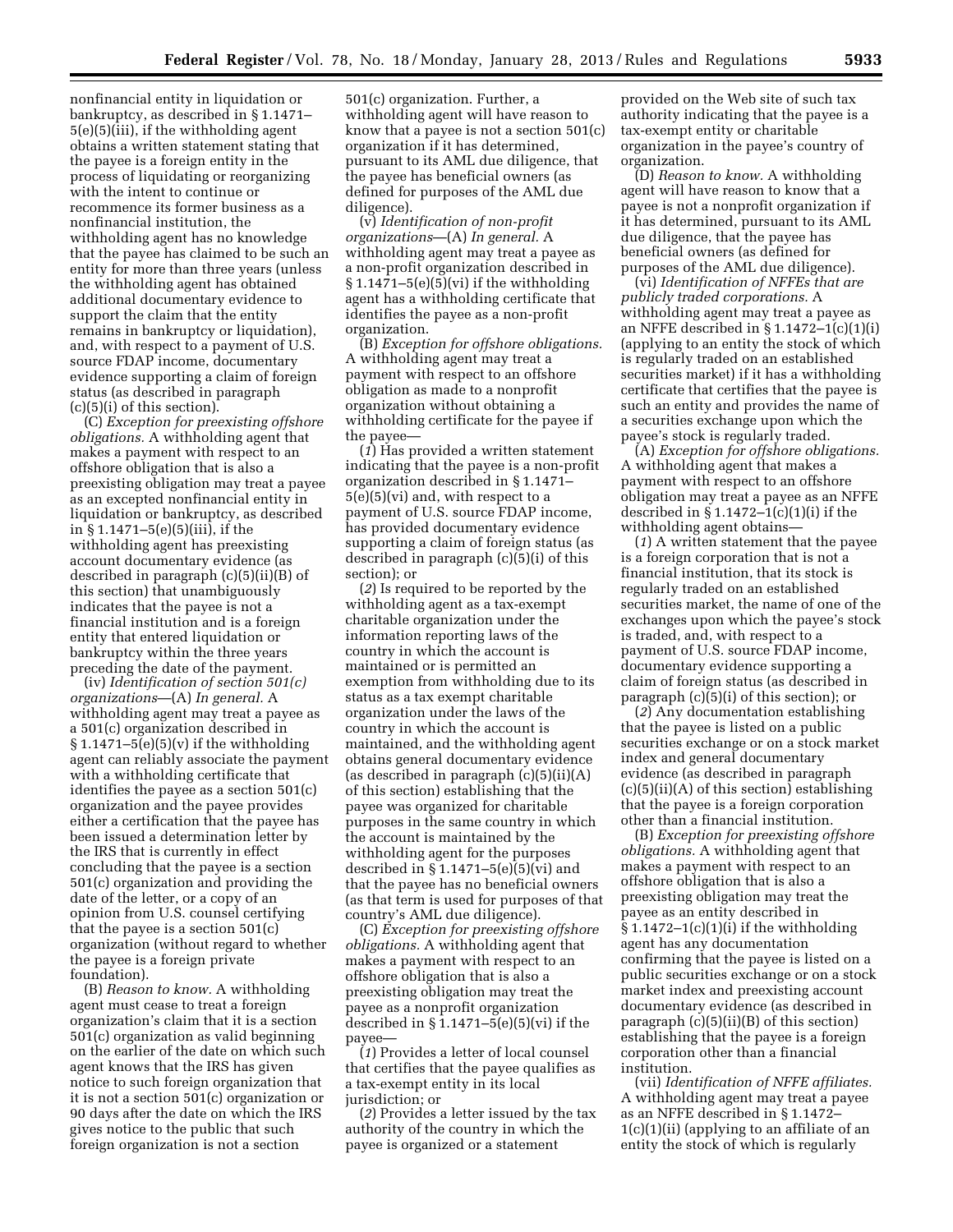traded on an established exchange) if it has a beneficial owner withholding certificate that identifies the payee as a foreign corporation that is an affiliate of an entity, described  $§ 1.1472-1(c)(1)(i),$ whose stock is regularly traded on an established exchange and provides the name of the entity that is regularly traded and one of the exchanges upon which the entity's stock is listed.

(A) *Exception for offshore obligations.*  A withholding agent that makes a payment with respect to an offshore obligation may treat a payment as being made to an NFFE described in § 1.1472–  $1(c)(1)(ii)$  if the withholding agent obtains—

(*1*) Documentary evidence or other information confirming that the payee is affiliated with an entity listed on a public securities exchange or on a stock market index and general documentary evidence (as described in paragraph  $(c)(5)(ii)(A)$  of this section) that indicates that the payee is a foreign corporation other than a financial institution; or

(*2*) A written statement that the payee is a foreign corporation that is not a financial institution, that the payee is an affiliate of another nonfinancial entity whose stock is regularly traded on an established securities exchange, providing the name of the payee's affiliate and one of the exchanges upon which the affiliate's stock is traded and, in the case of a payment of U.S. source FDAP income, documentary evidence supporting the payee's claim of foreign status (as described in paragraph (c)(5)(i) of this section).

(B) *Exception for preexisting offshore obligations.* A withholding agent that makes a payment with respect to an offshore obligation that is also a preexisting obligation may treat the payee as an NFFE described in  $\S 1.1472-1(c)(1)(ii)$  if the withholding agent has—

(*1*) Documentation or other information confirming that the payee is affiliated with a corporation that is listed on a public securities exchange or on a stock market index;

(*2*) Preexisting account documentary evidence (as described in paragraph  $(c)(5)(ii)(B)$  of this section) that unambiguously indicates that the payee is a corporation that is not a financial institution; and

(*3*) In the case of a payment of U.S. source FDAP income, documentary evidence supporting the payee's claim of foreign status (as described in paragraph (c)(5)(i) of this section).

(viii) *Identification of excepted territory NFFEs.* A withholding agent may treat a payee as an excepted territory NFFE described in § 1.1472–

 $1(c)(1)(iii)$  if it has a withholding certificate that identifies the payee as an NFFE that was organized in a U.S. territory and includes a certification for chapter 4 purposes that all of its owners are bona fide residents of that U.S. territory.

(A) *Exception for payments made prior to January 1, 2017, with respect to preexisting obligations of \$1,000,000 or less (transitional).* A withholding agent that makes a payment prior to January 1, 2017, with respect to a preexisting obligation with a balance or value not exceeding \$1,000,000 on December 31, 2013, and the last day of each subsequent calendar year preceding the payment, applying the aggregation principles of  $\S 1.1471 - 5(b)(4)(iii)$ , may treat a payee as an excepted territory NFFE described in § 1.1472–1(c)(1)(iii) if the withholding agent—

(*1*) Has a pre-FATCA Form W–8 identifying the payee as a foreign entity with a permanent residence address in a U.S. territory; and

(*2*) Has general documentary evidence (as described in paragraph  $(c)(5)(ii)(A)$ of this section), preexisting account documentary evidence (as described in paragraph (c)(5)(ii)(B) of this section), or a prospectus establishing that the payee is an entity other than a depository institution, custodial institution, or specified insurance company; and

(*3*) Is subject, with respect to such obligation, to the laws of a FATFcompliant jurisdiction and as part of its AML due diligence has not identified any owners of the payee that are not bona fide residents of the U.S. territory in which the payee is organized.

(B) *Exception for offshore obligations.*  A withholding agent that makes a payment with respect to an offshore obligation may treat a payment as being made to an excepted territory NFFE described in  $\S 1.1472-1(c)(1)(iii)$  if it has—

(*1*) A written statement providing that the payee is an entity other than a depository institution, custodial institution, or specified insurance company, was organized in a U.S. territory, and is wholly owned by one or more bona fide residents of that U.S. territory, and, with respect to a payment of U.S. source FDAP income, the written statement must indicate that the payee is the beneficial owner of the income and be accompanied by documentary evidence supporting a claim of foreign status (as described in paragraph (c)(5)(i) of this section); or

(*2*) General documentary evidence (as described in paragraph (c)(5)(ii)(A) of this section) or a prospectus establishing that the payee is an entity other than a depository institution, custodial

institution, or specified insurance company, establishing that the payee was organized in a U.S. territory, and establishing that the payee is wholly owned by one or more bona fide residents of that U.S. territory.

(C) *Exception for preexisting offshore obligations of \$1,000,000 or less.* A withholding agent that makes a payment with respect to an offshore obligation that is also a preexisting obligation with a balance or value not exceeding \$1,000,000 on December 31, 2013, (or the effective date of the FFI agreement for a withholding agent that is a participating FFI) and the last day of each subsequent calendar year preceding the payment, applying the aggregation principles of § 1.1471– 5(b)(4)(iii), may rely upon its review conducted for AML due diligence purposes to determine whether the owners of the payee are bona fide residents of the U.S. territory in which the payee is organized, in lieu of obtaining a written statement or documentary evidence described in paragraph (d)(11)(viii)(B) of this section. The preceding sentence applies only if the withholding agent is subject, with respect to such account, to the laws of a FATF-compliant jurisdiction and has identified the residence of the owners. The withholding agent relying upon this paragraph (d)(11)(viii)(C) must still obtain a written statement, documentary evidence, as provided in paragraph  $(d)(11)(viii)(B)$  of this section, or preexisting account documentary evidence (as described in paragraph (c)(5)(ii)(B) of this section) establishing that the payee is an entity other than a depository institution, custodial institution, or specified insurance company organized in a U.S. territory.

(ix) *Identification of active NFFEs.* A withholding agent may treat a payee as an active NFFE described in § 1.1472–  $1(c)(1)(iv)$  if it has a withholding certificate identifying the payee as an active NFFE.

(A) *Exception for offshore obligations.*  A withholding agent that makes a payment with respect to an offshore obligation may treat the payee as an active NFFE if the withholding agent has—

(*1*) General documentary evidence (as described in paragraph (c)(5)(ii)(A) of this section) providing sufficient information to determine that the payee is a foreign entity engaged in an active trade or business other than that of a financial institution; or

(*2*) A written statement stating that the payee is a foreign entity engaged in an active business other than that of a financial institution and, in the case of a payment of U.S. source FDAP income,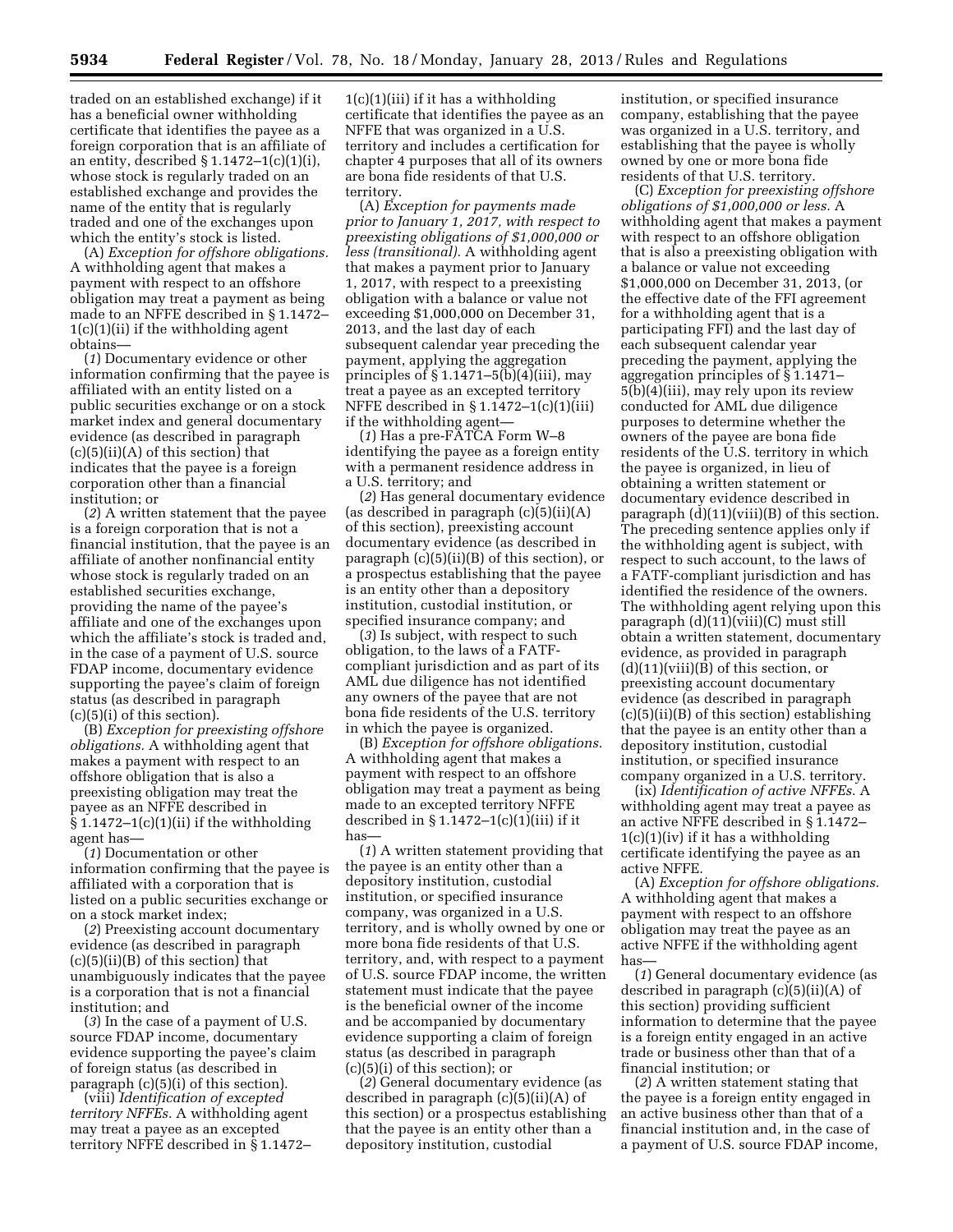documentary evidence supporting the payee's claim of foreign status (as described in paragraph (c)(5)(i) of this section).

(B) *Exception for preexisting offshore obligations.* A withholding agent that makes a payment with respect to an offshore obligation that is also a preexisting obligation may treat the payee as an active NFFE if the withholding agent has preexisting account documentary evidence (as described in paragraph (c)(5)(ii)(B) of this section) that unambiguously indicates that the payee is a foreign entity engaged in a trade or business other than that of a financial institution and, in the case of a payment of U.S. source FDAP income, documentary evidence supporting the payee's claim of foreign status (as described in paragraph (c)(5)(i) of this section).

(C) *Limit on reason to know.* A withholding agent relying on documentary evidence to determine that a payee is an active NFFE will not be required to determine that the payee meets the income and asset thresholds but rather must determine only that the payee is primarily engaged in a business other than that of a financial institution.

(12) *Identification of passive NFFEs.*  A withholding agent may treat a payment as having been made to a passive NFFE if it has a withholding certificate that identifies the payee as a passive NFFE.

(i) *Exception for offshore obligations.*  A withholding agent that makes a payment with respect to an offshore obligation may treat the payment as made to a passive NFFE if the withholding agent has—

(A) General documentary evidence (as described in paragraph (c)(5)(ii)(A) of this section) for the payee providing sufficient information to determine that the payee is a foreign entity that is not a financial institution; or

(B) A written statement that the payee is a foreign entity that is not a financial institution and, for a payment of U.S. source FDAP income, documentary evidence supporting the payee's claim of foreign status (as described in paragraph (c)(5)(i) of this section).

(ii) *Special rule for preexisting offshore obligations.* A withholding agent that makes a payment with respect to an offshore obligation that is also a preexisting obligation may treat the payee as a passive NFFE if the withholding agent has preexisting account documentary evidence (as described in paragraph (c)(5)(ii)(B) of this section) providing sufficient information to determine that the payee is a foreign entity that is not a financial institution and, with respect to a

payment of U.S. source FDAP income, documentary evidence supporting the payee's claim of foreign status (as described in paragraph (c)(5)(i) of this section).

(iii) *Required owner certification for passive NFFEs*—(A) *In general.* Unless it is a WP or WT, a passive NFFE will be required to provide to the withholding agent either a written certification (contained on a withholding certificate or in a written statement) that it does not have any substantial U.S. owners or the name, address, and TIN of each substantial U.S. owner of the NFFE to avoid being withheld upon under  $§ 1.1472 - 1(b).$ 

(B) *Exception for preexisting obligations of \$1,000,000 or less (transitional).* A withholding agent that makes a payment prior to January 1, 2017, with respect to a preexisting obligation with a balance or value not exceeding \$1,000,000 on December 31, 2013, and the last day of each subsequent calendar year preceding the payment, applying the aggregation principles of  $\S 1.1471 - 5(b)(4)(iii)$ , may rely upon its review conducted for AML due diligence purposes to identify any substantial U.S. owners of the payee in lieu of obtaining the certification or information required in paragraph (d)(12)(iii)(A) of this section if the withholding agent is subject, with respect to such obligation, to the laws of a FATF-compliant jurisdiction and has identified the residence of any controlling persons (within the meaning of the withholding agent's AML due diligence rules). A withholding agent that makes a payment with respect to an offshore obligation that is also a preexisting obligation with a balance or value not exceeding \$1,000,000 on December 31, 2013, (or the effective date of the FFI agreement for a withholding agent that is a participating FFI) and the last day of each subsequent calendar year preceding the payment, applying the aggregation principles of § 1.1471– 5(b)(4)(iii), may rely upon its review conducted for AML due diligence purposes to identify any substantial U.S. owners of the payee in lieu of obtaining the certification or information required in paragraph (d)(12)(iii)(A) of this section if the withholding agent is subject, with respect to such obligation, to the laws of a FATF-compliant jurisdiction and has identified the residence of any controlling persons (within the meaning of the withholding agent's AML due diligence rules).

(e) *Standards of knowledge*—(1) *In general.* The standards of knowledge discussed in this section apply for purposes of determining the chapter 4 status of payees, beneficial owners,

intermediaries, flow-through entities, and persons that own an interest in an owner-documented FFI. A withholding agent shall be liable for tax, interest, and penalties to the extent provided under section 1474 and the regulations under that section if it fails to withhold the correct amount despite knowing or having reason to know the amount required to be withheld. A withholding agent that cannot reliably associate the payment with documentation and fails to act in accordance with the presumption rules set forth in paragraph (f) of this section may also be liable for tax, interest, and penalties. See paragraph (e)(4) in this section for the specific standards of knowledge applicable to a person's specific claims of chapter 4 status.

(2) *Notification by the IRS.* A withholding agent that has received notification by the IRS that a claim of status as a U.S. person, a participating FFI, a deemed-compliant FFI, or other entity entitled to a reduced rate of withholding under section 1471 or 1472 is incorrect knows that such a claim is incorrect beginning on the date that is 30 business days after the date the notice is received.

(3) *Participating FFIs and registered deemed-compliant FFIs*—(i) *In general.*  A withholding agent that has received a payee's claim of status as a participating FFI or registered deemed-compliant FFI and that is required under paragraph (d)(4) of this section to confirm that the branch of the FFI claiming status as a participating FFI or registered-deemed compliant FFI has a GIIN that appears on the published IRS FFI list, has reason to know that such payee is not such a financial institution if the payee's name (including a name reasonably similar to the name the withholding agent has on file for the payee) and GIIN do not appear on the most recently published IRS FFI list within 90 calendar days of the date that the claim is made. The withholding agent will also have reason to know that an FFI is either a limited branch or limited FFI (and, thus, not a participating FFI or registered-deemed compliant FFI) if the withholding agent has a permanent residence address or mailing address for the FFI that is in a country other than the country that in which the FFI claims to be a participating FFI or registered deemedcompliant FFI or the withholding agent makes a payment to the FFI at an address outside of the country in which the FFI claims to be a participating FFI or registered deemed-compliant FFI. A payee whose registration with the IRS as a participating FFI or a registered deemed-compliant FFI is in process but has not yet received a GIIN may provide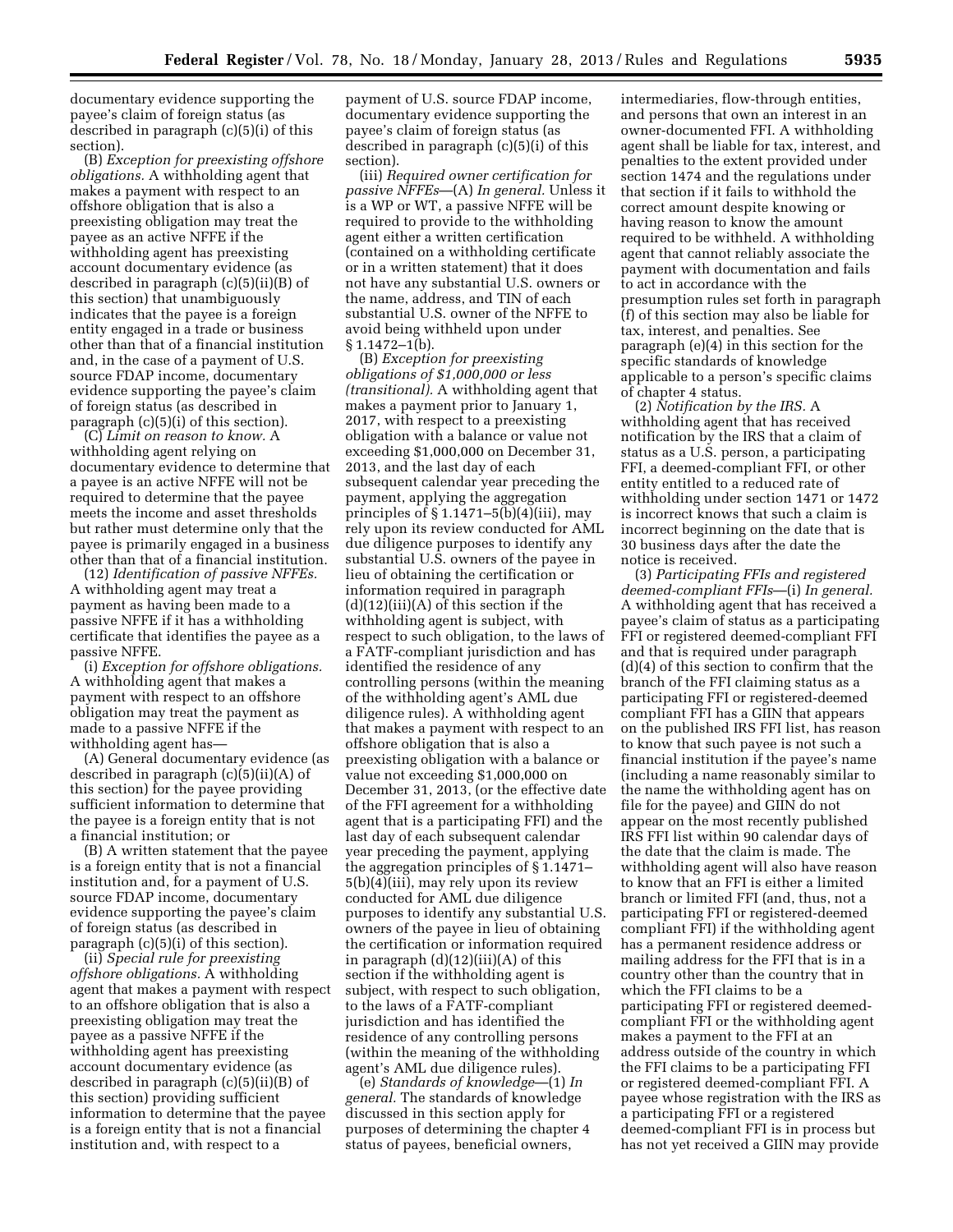a withholding agent with a Form W–8 claiming the chapter 4 status it applied for and writing ''applied for'' in the box for the GIIN. In such case, the FFI will have 90 calendar days from the date of its claim to provide the withholding agent with its GIIN and the withholding agent will have 90 calendar days from the date it receives the GIIN to verify the accuracy of the GIIN against the published IRS FFI list before it has reason to know that the payee is not a participating FFI or registered deemedcompliant FFI. If an FFI is removed from the published IRS FFI list, the withholding agent knows that such FFI is not a participating FFI or registered deemed-compliant FFI on the earlier of the date that the withholding agent discovers that the FFI has been removed from the list or the date that is one year from the date the FFI's GIIN was actually removed from the list.

(ii) *Special rules for reporting Model 1 FFIs.* Prior to January 1, 2015, a withholding agent that receives an FFI's claim of status as a reporting Model 1 FFI will not be required to confirm that the FFI has a GIIN that appears on the published IRS FFI list. A withholding agent will have reason to know that the FFI is not a reporting Model 1 FFI if the withholding agent does not have a permanent residence address for the FFI, or an address of the relevant branch of the FFI, located in the country in which the FFI claims to be a reporting Model 1 FFI or the withholding agent is directing a payment to a branch of the FFI that is not located in the country in which the FFI claims to be a reporting Model 1 FFI.

(4) *Reason to know.* A withholding agent shall be considered to have reason to know that a claim of chapter 4 status is unreliable or incorrect if its knowledge of relevant facts or statements contained in the withholding certificates or other documentation is such that a reasonably prudent person in the position of the withholding agent would question the claims made. For accounts opened on or after January 1, 2014, a withholding agent will also be considered to have reason to know that a claim of chapter 4 status is unreliable or incorrect if any information contained in its account opening files or other customer account files, including documentation collected for AML due diligence purposes, conflicts with the payee's claim of chapter 4 status. In addition to the general standards of knowledge set forth in this paragraph (e) regarding a person's claim of chapter 4 status, a withholding agent is also required to apply any specific standards of knowledge applicable to the chapter 4 status claimed as set forth in

paragraph (d) of this section. A withholding agent that has relied upon documentation that is valid pursuant to paragraph (c) to treat a person as a foreign person, however, will have reason to know that a person's claim of status as a foreign person is inaccurate only if there are U.S. indicia associated with the person, as described in paragraphs (e)(4)(ii) through (vi) of this section, for which appropriate documentation sufficient to cure the U.S. indicia in the manner set forth in this paragraph (e) has not been obtained.

(i) *Information conflicting with person's claim of chapter 4 status.* A withholding certificate, written statement, or documentary evidence is unreliable or incorrect if there is information on the face of the documentation or in the withholding agent's account files that conflicts with the person's claim regarding its chapter 4 status. For example, a withholding agent will have reason to know that a person's claim that it is an excepted NFFE is unreliable or incorrect if the withholding agent has a financial statement or credit report that indicates that the person is engaged in business as a financial institution or if documentation submitted by the person indicates that the person is acting as an intermediary with respect to the payment and, thus, is not a beneficial owner for purposes of  $\S 1.1472-1(c)(1)$ . Further, a withholding agent that has classified the person as engaged in a particular type of business in its own records, such as through a standard industrial classification code, will have reason to know that that the chapter 4 status claimed by the person is unreliable or incorrect if the claim conflicts with the withholding agent's internal classification.

(ii) *Specific standards of knowledge applicable to withholding certificates*— (A) *In general.* A withholding agent has reason to know that a withholding certificate provided by a person is unreliable or incorrect if the withholding certificate is incomplete with respect to any item on the certificate that is relevant to the claims made by the person, the withholding certificate contains any information that is inconsistent with the person's claim, the withholding agent has other account information that is inconsistent with the person's claim, or the withholding certificate lacks information necessary to establish entitlement to an exemption from withholding for chapter 4 purposes. A withholding agent that relies on an agent to review and maintain a withholding certificate is considered to know or have reason to know the facts within the knowledge of

the agent. Paragraphs (e)(4)(ii)(B) through (D) of this section do not apply to a withholding certificate provided by a participating FFI, a registered deemedcompliant FFI, or a sponsored FFI, described in  $\S 1.1471 - 5(f)(2)(iii)$ , if the certificate contains a GIIN for the FFI or sponsor that the withholding agent verifies on the current published IRS FFI list as provided in paragraph (e)(3) of this section.

(B) *Classification of U.S. status, U.S. address, or U.S. telephone number.* A withholding agent has reason to know that a withholding certificate provided by a person is unreliable or incorrect if the withholding agent has classified the person as a U.S. person in its customer files, the withholding certificate has a current permanent residence address in the United States, the withholding certificate has a current mailing address in the United States, the withholding agent has a current residence or mailing address as part of its account information that is an address in the United States, or the person notifies the withholding agent of a new residence or mailing address in the United States (whether or not provided on a withholding certificate). A withholding agent also has reason to know that a withholding certificate provided by a person is unreliable or incorrect if the withholding agent has a current telephone number for the person in the United States and has no telephone number for the person outside of the United States. Notwithstanding the foregoing, a withholding agent may rely upon a withholding certificate to establish the person's status as a foreign person despite knowing that the person has any of the U.S. indicia described in this paragraph (e)(4)(ii)(B) if it may do so under the provisions of paragraphs (e)(4)(ii)(B)(*1*) and (*2*) of this section.

(*1*) *Presumption of individual's foreign status.* A withholding agent may treat an individual that has U.S. indicia described in paragraph (e)(4)(ii)(B) of this section as a foreign person if the individual has provided a withholding certificate and—

(*i*) The withholding agent has in its possession, or obtains, documentary evidence establishing foreign status (as described in paragraph (c)(5)(i) of this section) that does not contain a U.S. address and the individual provides the withholding agent with a reasonable written explanation supporting the claim of foreign status;

(*ii*) For a payment made with respect to an offshore obligation, the withholding agent has in its possession, or obtains, documentary evidence establishing foreign status (as described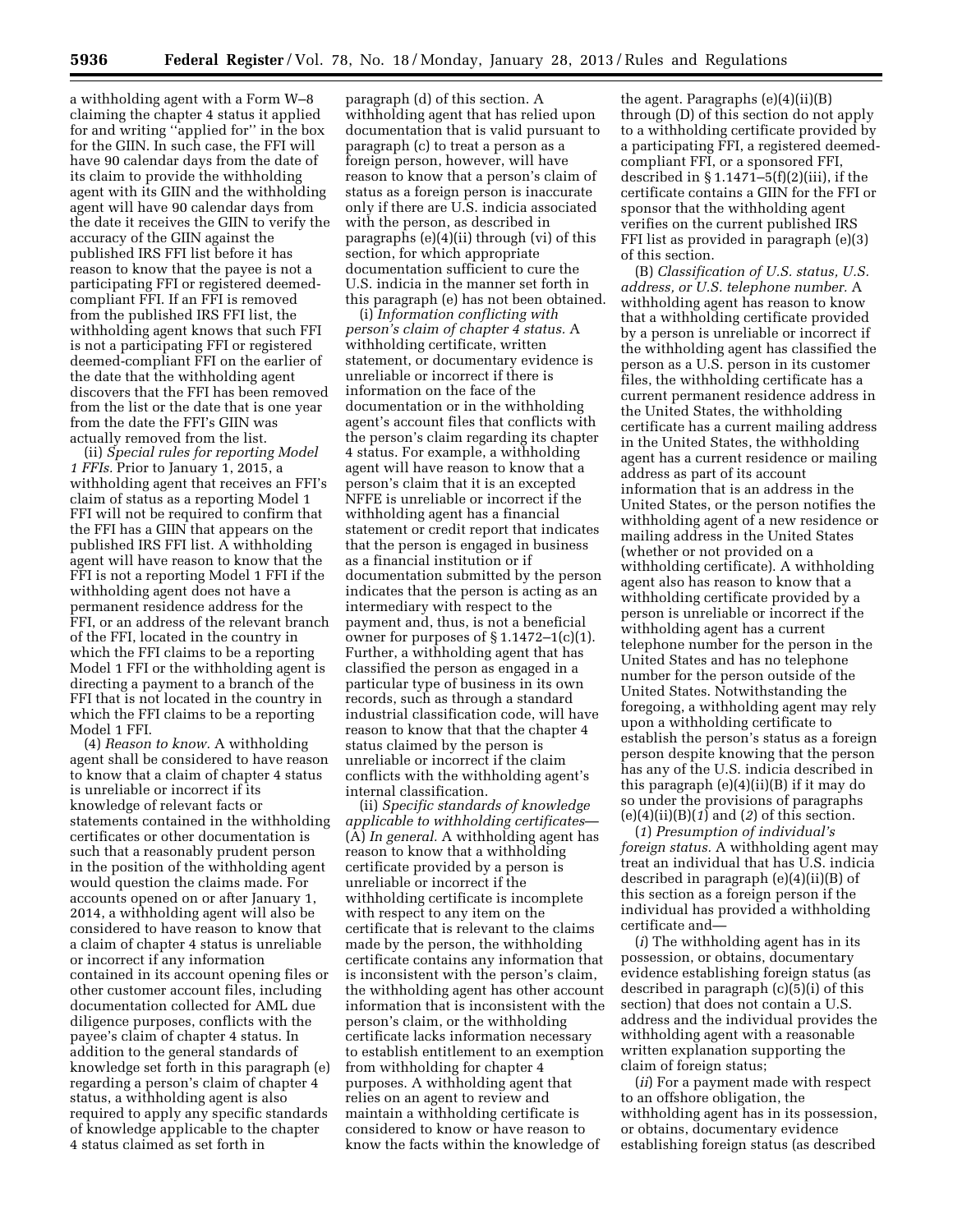in paragraph (c)(5)(i) of this section), that does not contain a U.S. address; or

(*iii*) For a payment made with respect to an offshore obligation, the withholding agent classifies the individual as a resident of the country in which the obligation is maintained, the withholding agent is required to report payments made to the individual annually on a tax information statement that is filed with the tax authority of the country in which the office is located as part of that country's resident reporting requirements, and that country has a tax information exchange agreement or income tax treaty in effect with the United States.

(*2*) *Presumption of entity's foreign status.* A withholding agent may treat an entity that has U.S. indicia described in paragraph (e)(4)(ii)(B) of this section as a foreign person if the entity has provided a withholding certificate and—

(*i*) The withholding agent has in its possession, or obtains, documentary evidence establishing foreign status (as described in paragraph (c)(5)(i) of this section) that substantiates that the entity is actually organized or created under the laws of a foreign country; or

(*ii*) For a payment made with respect to an offshore obligation, the withholding agent classifies the entity as a resident of the country in which the obligation is maintained, the withholding agent is required to report payments made to the entity annually on a tax information statement that is filed with the tax authority of the country in which the office is located as part of that country's resident reporting requirements, and that country has a tax information exchange agreement or income tax treaty in effect with the United States.

(C) *U.S. place of birth*—(*1*) *Accounts opened on or after January 1, 2014.* For accounts opened on or after January 1, 2014, a withholding agent has reason to know that a withholding certificate indicating foreign status provided by an individual is unreliable or incorrect if the withholding agent has, either on accompanying documentation or as part of its account information, an unambiguous indication of a place of birth for the individual in the United States. A withholding agent may treat the individual as a foreign person, notwithstanding the U.S. place of birth, if the withholding agent has no knowledge that the individual has any other U.S. indicia described in paragraph (e)(4)(ii) of this section and the withholding agent obtains a copy of the individual's Certificate of Loss of Nationality of the United States. A withholding agent may also treat the

individual as a foreign person, notwithstanding the U.S. place of birth and any other U.S. indicia described in paragraph (e)(4)(ii) of this section, if the withholding agent obtains a non-U.S. passport or other government-issued identification that is evidence of citizenship in a country other than the United States and either a copy of the individual's Certificate of Loss of Nationality of the United States, or a reasonable written explanation of the account holder's renunciation of U.S. citizenship or the reason the account holder did not obtain U.S. citizenship at birth.

(*2*) *Preexisting obligations.* For a payment made with respect to a preexisting obligation, a withholding agent will not be required to conduct a search of its documentation to identify a U.S. place of birth associated with an individual. However, if the withholding agent, on or after January 1, 2014, reviews documentation that contains a U.S. birth place for an individual that is treated as a foreign person or is notified that the individual has a U.S. place of birth, then the account will be considered to have experienced a change in circumstances as of the date that the withholding agent reviewed the documentation and the withholding agent will be considered to have reason to know that the individual is a U.S. person. See paragraph (c)(6)(ii)(E) of this section for rules regarding the time period allowed to cure a change in circumstances.

(D) *Standing instructions with respect to offshore obligations.* A withholding agent has reason to know that a withholding certificate provided by a person is unreliable or incorrect if it is provided with respect to an offshore obligation and the person has standing instructions directing the withholding agent to pay amounts to an address or an account maintained in the United States. The withholding agent may rely upon the withholding certificate to establish the person's status as a foreign person, however, if the person provides documentary evidence establishing foreign status (as described in paragraph  $(c)(5)(i)$  of this section).

(iii) *Specific standard of knowledge applicable to written statements.* A withholding agent must apply the standards of knowledge applicable to withholding certificates, as set forth in paragraph (e)(4)(i) and (ii) of this section, when determining whether it can rely on a written statement.

(iv) *Specific standard of knowledge applicable to documentary evidence*— (A) *In general.* A withholding agent may not treat documentary evidence provided by a person as valid if the

documentary evidence does not reasonably establish the identity of the person presenting the documentary evidence. For example, documentary evidence is not valid if it is provided in person by an individual and the photograph or signature on the documentary evidence, if any, does not match the appearance or signature of the person presenting the document. A withholding agent may not rely on documentary evidence to reduce the rate of withholding that would otherwise apply under the presumption rules in paragraph (f) of this section if the documentary evidence contains information that is inconsistent with the person's claim as to its chapter 4 status, the withholding agent has other account information that is inconsistent with the person's claim, or the documentary evidence lacks information necessary to establish the person's chapter 4 status.

(B) *Classification of U.S. status, U.S. address, or U.S. telephone number.* A withholding agent may not treat documentary evidence provided by a person as valid for purposes of establishing the person's foreign status if the withholding agent does not have a permanent residence address for the person. The previous sentence will not apply, however, to a withholding agent that is making a payment with respect to an offshore obligation. Documentary evidence is unreliable or incorrect to establish a person's status as a foreign person if the withholding agent has classified the person as a U.S. person in its customer files, the withholding agent has a current residence or mailing address (whether or not on the documentation) for the person in the United States, if the person notifies the withholding agent of a new address in the United States, or if the withholding agent has a current telephone number for the person in the United States and has no telephone number for the person outside of the United States.

Notwithstanding the foregoing, a withholding agent may rely on documentary evidence to establish the person's status as a foreign person despite knowing that the person has any of the U.S. indicia described in this paragraph (e)(4)(iv)(B) if it may do so under the provisions of paragraphs (e)(4)(iv)(B)(*1*) and (*2*) of this section.

(*1*) *Presumption of individual's foreign status.* A withholding agent may treat an individual that has U.S. indicia described in paragraph (e)(4)(iv)(B) of this section as a foreign person if the individual has provided documentary evidence and—

(*i*) The withholding agent has in its possession, or obtains, additional documentary evidence establishing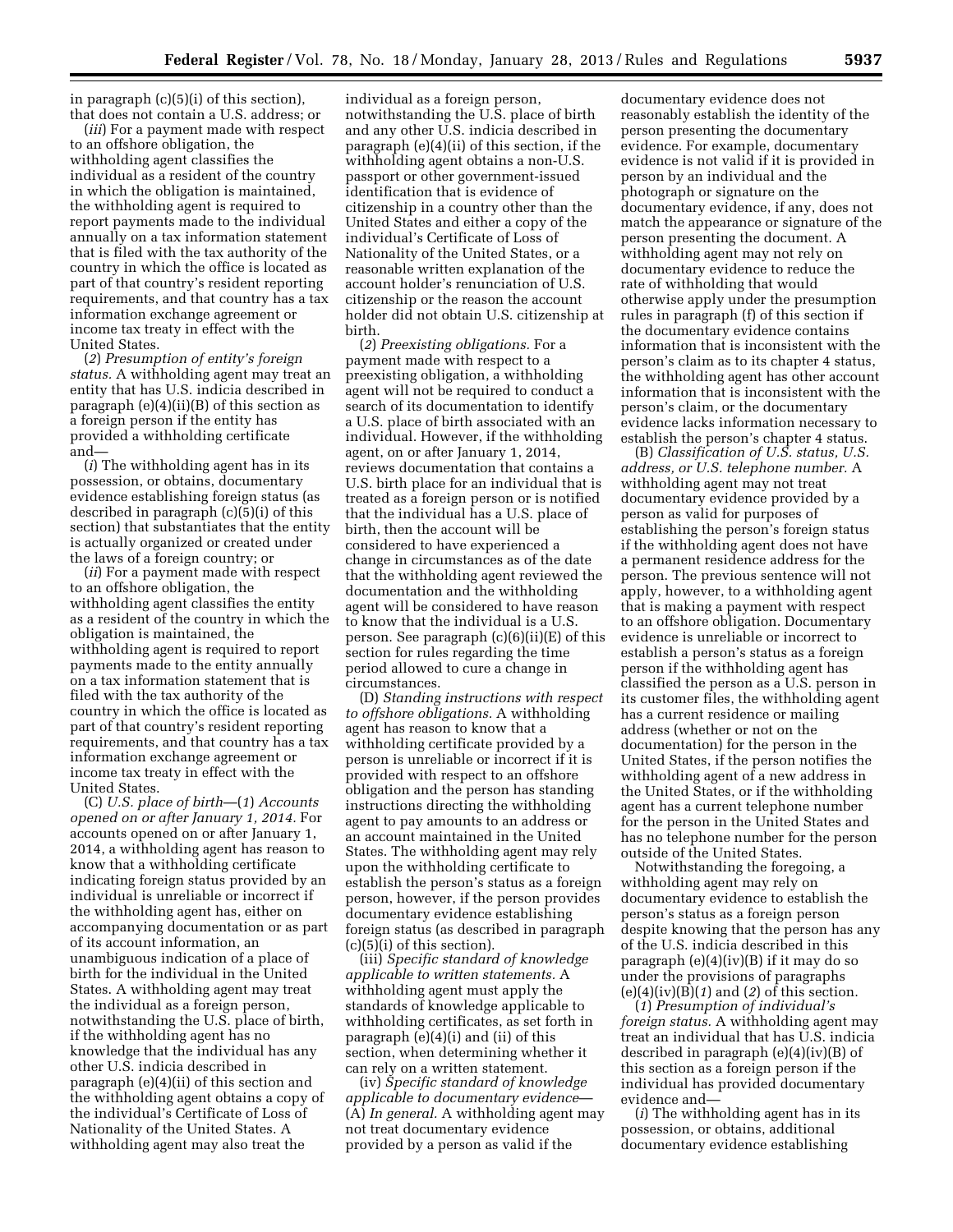foreign status (as described in paragraph (c)(5)(i) of this section), that does not contain a U.S. address, and the individual provides the withholding agent with a reasonable written explanation supporting the claim of foreign status;

(*ii*) The withholding agent has in its possession, or obtains, a valid beneficial owner withholding certificate that contains a permanent residence address outside the United States and a mailing address, if any, outside the United States (or, if a mailing address is inside the United States, the direct account holder provides a reasonable written explanation supporting the individual's claim of foreign status); or

(*iii*) For a payment made with respect to an offshore obligation, the withholding agent has in its possession, or obtains, a beneficial owner withholding certificate that contains a permanent residence address outside the United States.

(*2*) *Presumption of entity's foreign status.* A withholding agent may treat an entity that has U.S. indicia described in paragraph  $(e)(4)(iv)(B)$  of this section as a foreign person if the entity has provided documentary evidence and—

(*i*) The withholding agent has in its possession, or obtains, documentary evidence establishing foreign status (as described in paragraph (c)(5)(i) of this section) that substantiates that the entity is actually organized or created under the laws of a foreign country;

(*ii*) The withholding agent obtains a valid withholding certificate that contains a permanent residence address outside the United States and a mailing address, if any, outside the United States; or

(*iii*) For a payment made with respect to an offshore obligation, the withholding agent classifies the entity as a resident of the country in which the account is maintained, the withholding agent is required to report payments made to the entity annually on a tax information statement that is filed with the tax authority of the country in which the office is located as part of that country's resident reporting requirements, and that country has a tax information exchange agreement or income tax treaty in effect with the United States.

(C) *U.S. place of birth*—(*1*) *Accounts opened on or after January 1, 2014.* For accounts opened on or after January 1, 2014, a withholding agent has reason to know that documentary evidence provided to demonstrate an individual's status as a foreign person is unreliable or incorrect if the documentation contains a U.S. birth place for the individual or the withholding agent has, as part of its account information, a place of birth for the individual in the United States. A withholding agent may treat the individual as a foreign person, notwithstanding the U.S. birth place, if the withholding agent has no knowledge that the individual has any other U.S. indicia described in paragraph (e)(4)(iv) of this section and the withholding agent obtains a copy of the individual's Certificate of Loss of Nationality of the United States. A withholding agent may also treat the individual as a foreign person, notwithstanding the U.S. birth place and any other U.S. indicia described in paragraph (e)(4)(iv) of this section, if the withholding agent obtains a withholding certificate from the individual that establishes the payee's foreign status and either a copy of the individual's Certificate of Loss of Nationality of the United States or a reasonable written explanation of the individual's renunciation of U.S. citizenship or the reason the individual did not obtain U.S. citizenship at birth.

(*2*) *Preexisting obligations.* For a payment made with respect to a preexisting obligation, a withholding agent will not be required to conduct a search of its documentation to identify a U.S. place of birth associated with an individual. However, if the withholding agent, on or after January 1, 2014, reviews documentation that contains a U.S. place of birth for the individual that is treated as a foreign person or is notified that the individual has a U.S. place of birth, then the account will be considered to have experienced a change in circumstances as of the date that the withholding agent reviewed the documentation and the withholding agent will be considered to have reason to know that the individual is a U.S. person. See paragraph (c)(6)(ii)(E) of this section for rules regarding the time period allowed to cure a change in circumstances.

(D) *Standing Instructions.* With respect to an offshore obligation, documentary evidence is unreliable or incorrect as an indication of a person's status as a foreign person if the person has standing instructions directing the withholding agent to pay amounts to an address or an account maintained in the United States. The withholding agent may treat the person as a foreign person, however, if the person provides a withholding certificate and documentary evidence establishing foreign status (as described in paragraph  $(c)(5)(i)$  of this section), to the extent such documentary evidence was not already provided.

(E) *Standards of knowledge applicable to certain types of documentary evidence*—(*1*) *Financial* 

*statement.* A withholding agent that obtains a financial statement for purposes of establishing that a foreign payee meets a certain asset threshold will have reason to know that the chapter 4 status claimed is inaccurate only if the total assets shown on the financial statement for the payee, and if relevant the payee's expanded affiliated group, are not within the permissible thresholds or the footnotes to the financial statement indicate that the payee is not a foreign entity or is not a type of FFI eligible for the chapter 4 status claimed. A withholding agent that obtains a financial statement for purposes of establishing that the payee is an active NFFE will be required to review the balance sheet and income statement to determine whether the payee meets the income and asset thresholds set forth in § 1.1472– 1(c)(1)(iv) and the footnotes of the financial statement for an indication that the payee is not a foreign entity or is a financial institution. A withholding agent that obtains a financial statement for purposes of establishing a chapter 4 status for a payee that does not require the payee to meet an asset or income threshold will be required to review only the footnotes to the financial statement to determine whether the financial statement supports the claim of chapter 4 status. A withholding agent that is not relying upon a financial statement to establish the chapter 4 status of the payee (for example because it has other documentation that establishes the payee's chapter 4 status) is not required to independently evaluate the financial statement solely because the withholding agent also has collected the financial statement in the course of its account opening or other procedures.

(*2*) *Organizational documents.* A withholding agent that obtains organizational documents for an entity solely for the purpose of supporting the chapter 4 status claimed will only be required to review the document sufficiently to establish that the entity is a foreign person and that the purposes for which the entity was formed and its basic activities appear to be of a type consistent with the chapter 4 status claimed, unless otherwise specified in paragraph (d) of this section. A withholding agent that obtains organizational documents for the purpose of establishing that an entity has a particular chapter 4 status will only be required to review the document to the extent needed to establish that the entity is a foreign person, that the requirements applicable to the particular chapter 4 status are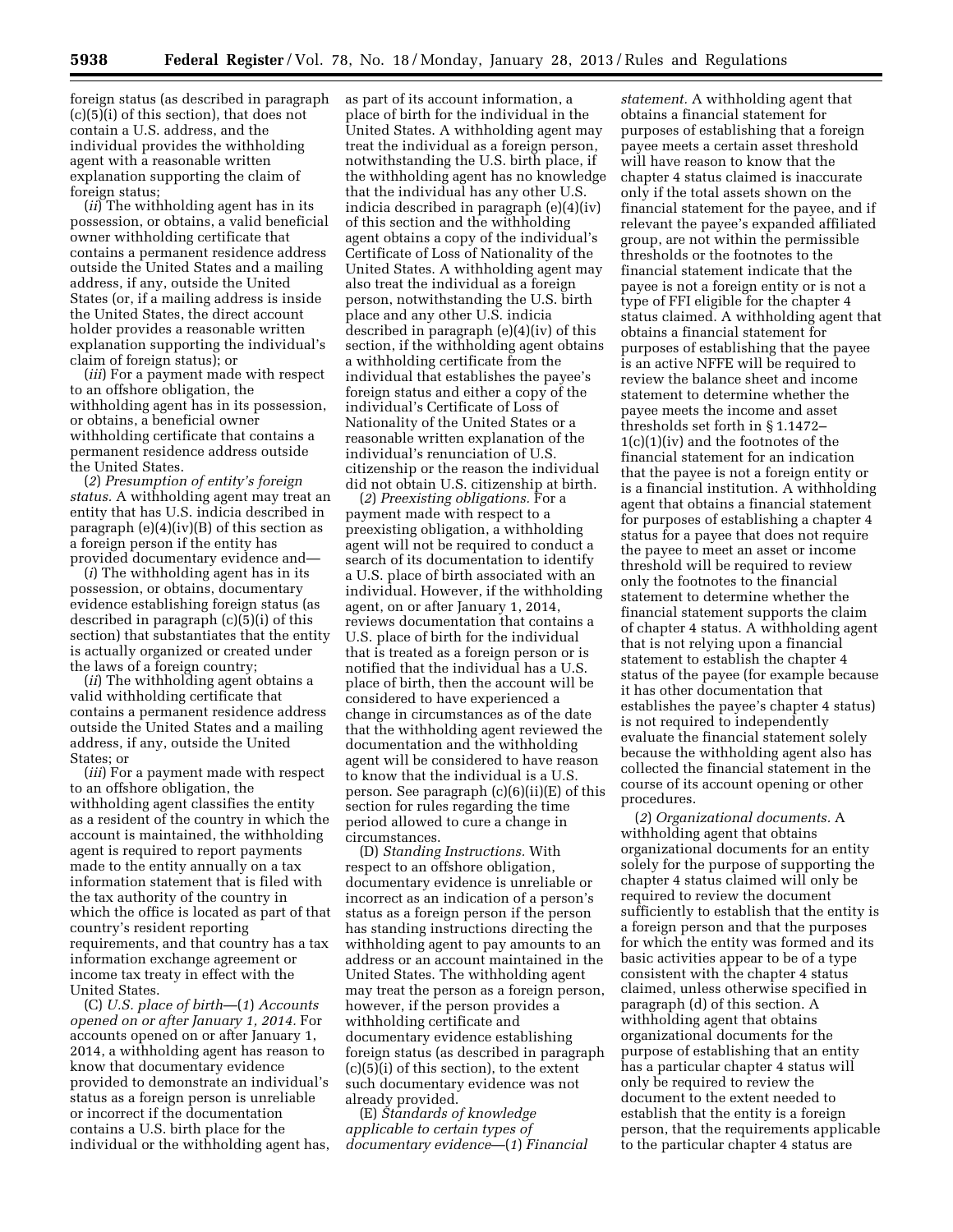met, and that the document was executed, but will not be required to review the remainder of the document.

(v) *Specific standards of knowledge applicable when only documentary evidence is a code or classification described in paragraph (c)(5)(ii)(B) of this section.* A withholding agent may not rely upon a standard industry code or classification described in paragraph  $(c)(5)(ii)(B)$  of this section to treat an entity as having a foreign chapter 4 status if there are U.S. indicia described in paragraph  $(e)(4)(v)(A)$  of this section associated with the entity, unless such U.S. indicia are cured in the manner set forth in paragraph  $(e)(4)(v)(B)$  of this section.

(A) *U.S. indicia for entities.* The term *U.S. indicia* when used with respect to an entity includes, for purposes of this paragraph  $(e)(4)(v)$  any of the following—

(*1*) Classification of an account holder as a U.S. resident in the withholding agent's customer files;

(*2*) A current U.S. residence address or U.S. mailing address;

(*3*) With respect to an offshore obligation, standing instructions to pay amounts to a U.S. address or an account maintained in the United States;

(*4*) A current telephone number for the entity in the United States but no telephone number for the entity outside of the United States;

(*5*) A current telephone number for the entity in the United States in addition to a telephone number for the entity outside of the United States;

(*6*) A power of attorney or signatory authority granted to a person with a U.S. address; and

(*7*) An ''in-care-of'' address or ''hold mail'' address that is the sole address provided for the entity.

(B) *Documentation required to cure U.S. indicia.* A withholding agent may rely upon a code or classification described in paragraph (c)(5)(ii)(B) of this section to treat an entity as having a foreign chapter 4 status if there are U.S. indicia associated with the entity and the withholding agent obtains the relevant documentation described in this paragraph  $(e)(4)(v)(B)$ .

(*1*) If there are U.S. indicia described in paragraphs (e)(4)(v)(A)(*1*) through (*4*) of this section associated with the entity, the withholding agent may treat the entity as a foreign person only if the withholding agent obtains a withholding certificate for the entity and one form of documentary evidence, described in paragraph (c)(5) of this section that establishes the entity's status as a foreign person (such as a certificate of incorporation).

(*2*) If there are U.S. indicia described in paragraphs (e)(4)(v)(A)(*1*) to (*4*) of this section associated with the entity and the withholding agent is making a payment with respect to an offshore obligation, the withholding agent may also treat the entity as a foreign person if the withholding agent obtains a withholding certificate for the entity and the withholding agent treats the entity as foreign for purposes of foreign tax reporting. A withholding agent will treat an entity as foreign for purposes of foreign tax reporting only if the withholding agent classifies the entity as a resident of the country in which the obligation is maintained, the withholding agent is required to report payments made to the entity annually on a tax information statement that is filed with the tax authority of the country in which the account is maintained as part of that country's resident reporting requirements, and that country has an tax information exchange agreement or income tax treaty in effect with the United States.

(*3*) If there are indicia described in paragraphs (e)(4)(v)(A)(*5*) through (*7*) of this section associated with the entity, the withholding agent may treat the entity as a foreign person if the withholding agent obtains a withholding certificate or one form of documentary evidence, described in paragraph (c)(5) of this section, that establishes the entity's status as a foreign person (such as a certificate of incorporation).

(vi) *Specific standards of knowledge applicable to documentation received from intermediaries and flow-through entities*—(A) *In general.* A withholding agent that receives documentation from a payee through an intermediary or flow-through entity is required to review all documentation obtained with respect to the payee and all intermediaries and/or flow-through entities in the chain of payment, applying the standards of knowledge set forth in paragraph (e) of this section. This standard requires, but is not limited to, a withholding agent's compliance with the rules of paragraphs (e)(4)(vi)(A)(*1*) and (*2*) of this section.

(*1*) The withholding agent is required to review the withholding statement or owner reporting statement provided and may not rely on information in the statement to the extent the information does not support the claims made regarding the chapter 4 status of the person. For this purpose, a withholding agent may not treat a person as a foreign person if an address in the United States is provided for such person unless the withholding statement is accompanied by a valid withholding certificate and

documentary evidence establishing foreign status (as described in paragraph (c)(5)(i) of this section).

(*2*) The withholding agent must review each withholding certificate and written statement in accordance with paragraph (e)(4)(i) through (iii) of this section and all documentary evidence in accordance with paragraph (e)(4)(i) and (iv) of this section, and must verify that the information contained on the withholding certificate, written statement, and documentary evidence is consistent with the information on the withholding statement or owner reporting statement. If there is a discrepancy between the withholding certificate, written statement, or documentary evidence and the withholding statement or owner reporting statement, the withholding agent may choose to rely on the withholding certificate, written statement, or documentary evidence provided such documentation is valid and the intermediary or flow-through entity does not indicate that the documentation is unreliable or inaccurate, or may apply the presumption rules set forth in paragraph (f) of this section. If the withholding agent chooses to rely upon the withholding certificate, written statement, or documentary evidence, the withholding agent is required to instruct the intermediary or flow-through entity to correct the withholding statement and confirm that the intermediary or flow-through entity does not know or have reason to know that the documentation is unreliable or inaccurate.

(B) *Limits on reason to know with respect to documentation received from participating FFIs and registered deemed-compliant FFIs that are intermediaries or flow-through entities.*  A withholding agent that receives documentation from a participating FFI or registered deemed-compliant FFI that is not the payee must apply the requirements of paragraph  $(e)(4)(vi)(A)$ of this section, except that the withholding agent may rely upon the chapter 4 status provided by the participating FFI or registered deemedcompliant FFI in the withholding statement unless the withholding agent has information that conflicts with the chapter 4 status provided. If underlying documentation is provided for the payee and information in the documentation or in the withholding agent's records conflicts with the chapter 4 status claimed, the withholding agent will have reason to know that the chapter 4 status claimed is inaccurate. A withholding agent is not, however, required to verify information contained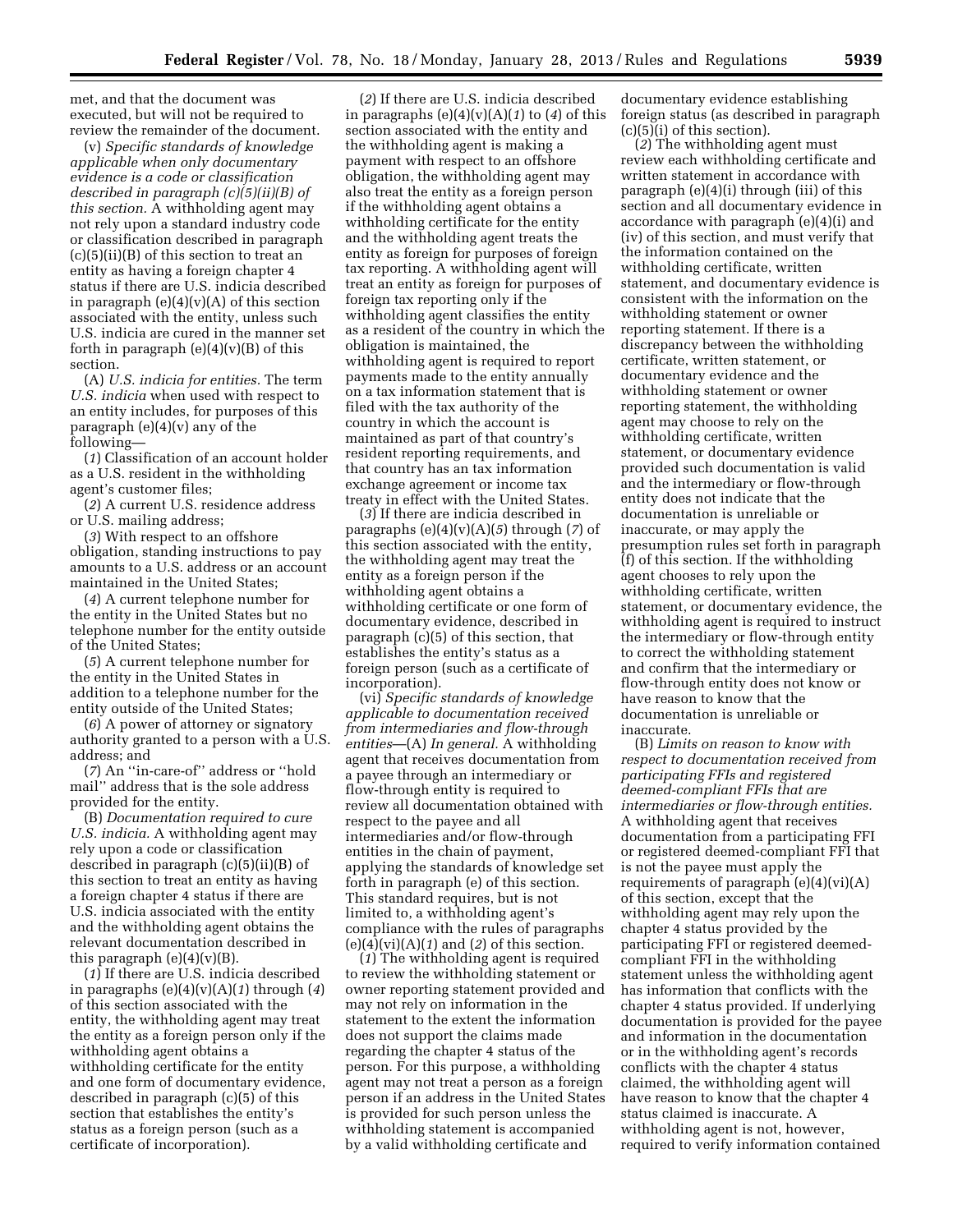in documentation provided by an intermediary or flow-through entity that is a participating FFI or registered deemed-compliant FFI that is not facially incorrect and is not required to obtain supporting documentation for the payee in addition to a withholding certificate unless the withholding agent obtains such documentation for purposes of chapter 3 or 61 or unless the withholding agent knows that the review conducted by the participating FFI or registered deemed-compliant FFI for purposes of chapter 4 was not adequate. For example, a withholding agent that receives a withholding statement from a participating FFI that is an intermediary stating that the payee is a registered deemed-compliant FFI is only required to determine that any withholding certificate provided for the payee contains a GIIN and that the GIIN does not appear to be facially invalid (for example, because it does not contain the correct amount of digits), but is not subject to the requirements set forth in paragraph (e)(3) of this section. Similarly, a withholding agent that receives from a participating FFI that is a partnership a withholding statement claiming that the payee is an active NFFE will have reason to know that the claim is inaccurate if it receives a withholding statement that contains a U.S. address for the payee unless the partnership also provides a copy of documentation sufficient to cure the U.S. indicia in the manner set forth in paragraph (e) of this section or the withholding statement indicates that appropriate documentation sufficient to cure the U.S. indicia in the manner set forth in paragraph (e) of this section has been obtained and provides details of such documentation, such as the type of documentation and an identification number of the person contained on the document.

(vii) *Limits on reason to know*—(A) *Scope of review for preexisting obligations of entities.* For purposes of determining whether a withholding agent that makes a payment with respect to a preexisting obligation to an entity has reason to know that the chapter 4 status applied to the entity is unreliable or incorrect, the withholding agent is only required to review information contradicting the chapter 4 status claimed if such information is contained in the current customer master file, the most recent withholding certificate, written statement, and documentary evidence for the person, the most recent account opening contract, the most recent documentation obtained by the withholding agent for purposes of AML due diligence or for other regulatory

purposes, any power of attorney or signature authority forms currently in effect, and any standing instructions to pay amounts that is currently in effect.

(B) *Reason to know there is a U.S. telephone number associated with a preexisting obligation.* For payments made with respect to a preexisting obligation, a withholding agent, in lieu of searching the account files addressed in paragraph (e)(4)(vii)(A) of this section to determine whether the payee (or other person receiving the payment) has a current telephone number in the United States, may rely upon a search of its electronically searchable information associated with such person. However, the withholding agent may only rely upon the electronic search described in the previous sentence if the electronic search produces at least one current phone number for the person. If the electronic search does not produce a telephone number for the person, the withholding agent will be required, by January 1, 2017, to search the files described in paragraph (e)(4)(vii)(A) of this section to locate a current telephone number for the payee.

(C) *Reason to know there are U.S. indicia associated with preexisting offshore obligations.* For payments made outside of the United States with respect to an offshore obligation that is also a preexisting obligation and with respect to a withholding agent that had not already documented the payee for purposes of chapter 3 or 61, the withholding agent, in lieu of searching the account files addressed in paragraph (e)(4)(vii)(A) of this section to determine whether there are U.S. indicia associated with the payee (or other person who receives the payment), may instead rely upon a search of its electronically searchable information associated with such person. A withholding agent that relies upon an electronic search pursuant to this paragraph (e)(4)(vii)(C) must also review for U.S. indicia any documentation upon which the withholding agent relies to determine the chapter 4 status of the person and any documentation that the withholding agent had been relying upon to determine the residency or citizenship of the person.

(D) *Limits on reason to know for multiple obligations belonging to a single person.* A withholding agent that maintains multiple obligations for a single person will have reason to know that a chapter 4 status assigned to the person is inaccurate based on information contained in the customer files for another obligation held by the person only to the extent that—

(*1*) The withholding agent's computerized systems link the obligations by reference to a data element such as client number, EIN, or foreign tax identifying number and consolidates the customer information and payment information for the obligations; or

(*2*) The withholding agent has treated the obligations as consolidated obligations for purposes of sharing documentation pursuant to paragraph (c)(8) of this section or for purposes of treating one or more accounts as preexisting obligations.

(viii) *Reasonable explanation supporting claim of foreign status.* A reasonable explanation supporting a claim of foreign status for an individual means a written statement prepared by the individual (or the individual's completion of a checklist provided by the withholding agent), stating that the individual meets one of the requirements of paragraphs  $(e)(4)(viii)(A)$  through  $(D)$ .

(A) The individual certifies that he or she—

(*1*) Is a student at a U.S. educational institution and holds the appropriate visa;

(*2*) Is a teacher, trainee, or intern at a U.S. educational institution or a participant in an educational or cultural exchange visitor program, and holds the appropriate visa;

(*3*) Is a foreign individual assigned to a diplomatic post or a position in a consulate, embassy, or international organization in the United States; or

(*4*) Is a spouse or unmarried child under the age of 21 years of one of the persons described in paragraphs  $(e)(4)(viii)(A)$  through  $(C)$  of this section;

(B) The individual provides information demonstrating that he or she has not met the substantial presence test set forth in § 301.7701(b)–1(c) of this chapter (for example, a written statement indicating the number of days present in the United States during the 3-year period that includes the current year);

(C) The individual certifies that he or she meets the closer connection exception described in § 301.7701(b)–2, states the country to which the individual has a closer connection, and demonstrates how that closer connection has been established; or

(D) With respect a payment entitled to a reduced rate of tax under a U.S. income tax treaty, the individual certifies that he or she is treated as a resident of a country other than the United States and is not treated as a U.S. resident or U.S. citizen for purposes of that income tax treaty.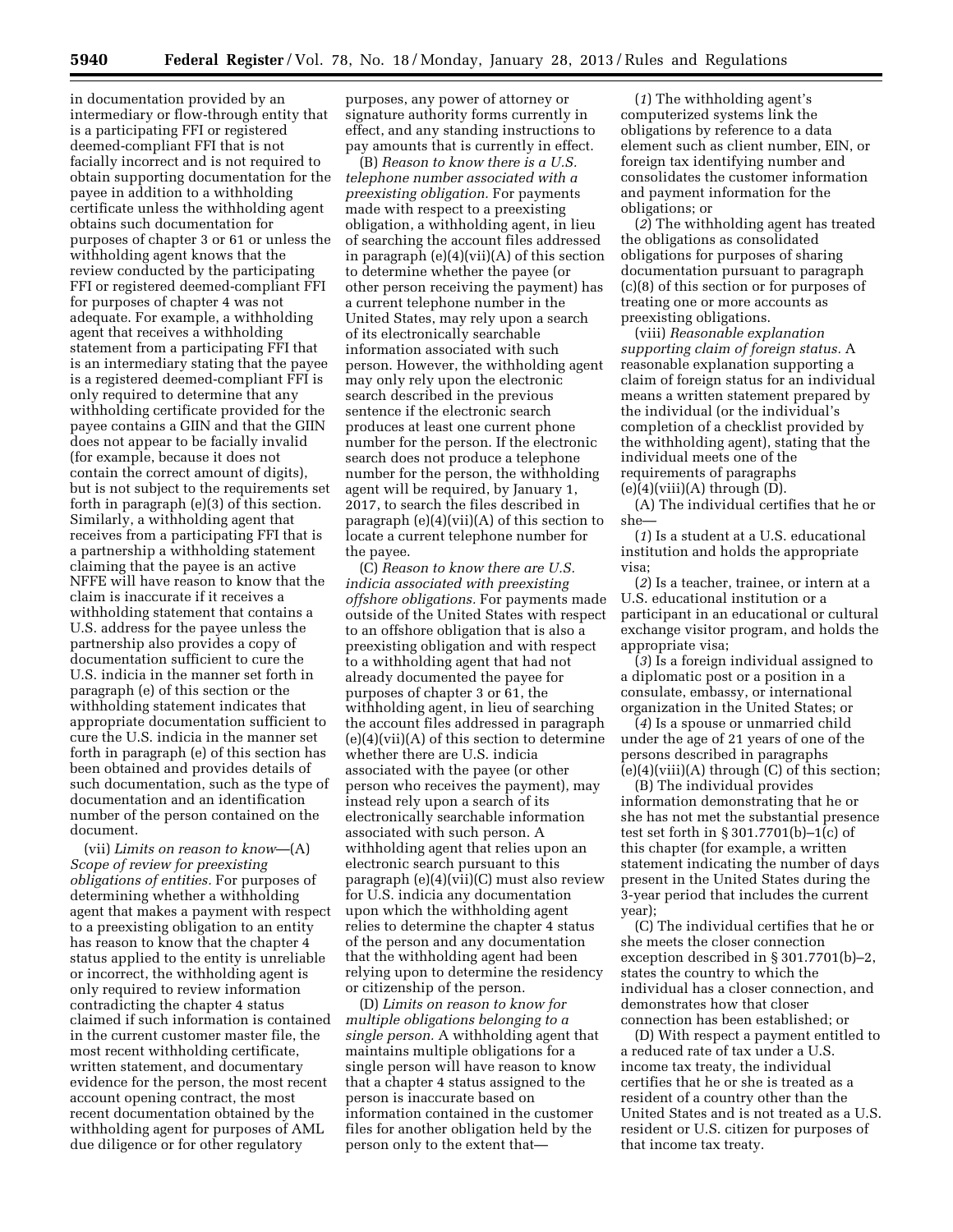(5) *Conduit financing arrangements.*  The rules set forth in  $\S 1.1441 - 7(f)$ , regarding a withholding agent's liability for failing to withhold in the case in which the financing arrangement is a conduit financing arrangement, apply for purposes determining a withholding agent's liability for any withholding required under chapter 4.

(6) *Additional guidance.* The IRS may prescribe other circumstances for which a withholding certificate or documentary evidence to establish a payee's chapter 4 status is unreliable or incorrect in addition to the circumstances described in this paragraph (e).

(f) *Presumptions regarding chapter 4 status of the person receiving the payment in the absence of documentation*—(1) *In general.* A withholding agent that cannot, prior to the payment, reliably associate (within the meaning of paragraph (c) of this section) a payment with valid documentation may rely on the presumptions of this paragraph (f) to determine the status of the payee (or other person receiving the payment) as a U.S. or foreign person and such person's other relevant characteristics (for example, as a participating FFI or a nonparticipating FFI). See paragraph (f)(9) of this section for consequences to a withholding agent that fails to withhold in accordance with the presumptions set forth in this paragraph (f) or that has actual knowledge or reason to know facts that are contrary to the presumptions set forth in this paragraph (f).

(2) *Presumptions of classification as an individual or entity*—(i) *In general.* A withholding agent that cannot reliably associate a payment with a valid withholding certificate, or that has received valid documentary evidence, as described in paragraph (c)(5) of this section, but cannot determine a person's status as an individual or an entity from the documentary evidence, must presume that the person is an individual if the person appears to be an individual (for example, based on the person's name or information in the customer file). If the person does not appear to be an individual, then the person shall be presumed to be an entity. In the absence of reliable documentation, a withholding agent must treat a person that is presumed to be an entity as a trust or estate if the person appears to be a trust or estate (for example, based on the person's name or information in the customer file). In addition, a withholding agent must treat a person that is presumed to be a trust, or a person that is known to be a trust but for which the withholding agent cannot

determine the type of trust, as a grantor trust if the withholding agent knows that the settlor of the trust is a U.S. person, and otherwise as a simple trust. In the absence of reliable indications that the entity is a trust or estate, the withholding agent must presume the person is a corporation if it can be treated as such under § 1.6049–  $4(c)(1)(ii)(A)(1)$ . If the withholding agent cannot treat the person as a corporation under § 1.6049–4(c)(1)(ii)(A)(1), then the person must be presumed to be a partnership. See paragraph (a) of this section to determine, based upon the person's presumed entity type, whether the person is treated as a payee.

(ii) *Documentary evidence furnished for offshore obligation.* If the withholding agent receives valid documentary evidence, as described in paragraph (d) of this section, with respect to an offshore obligation from an entity but the documentary evidence does not establish the entity's classification as a corporation, trust, estate, or partnership, the withholding agent may presume that the entity is a corporation unless the withholding agent knows, or has reason to know, that the entity is not classified as a corporation for U.S. tax purposes. However, a withholding agent may not treat a person that is known or presumed to be a foreign corporation as a beneficial owner if the withholding agent knows, or has reason to know, that the person is not the beneficial owner with respect to the payment. For this purpose, a withholding agent will have reason to know that the person is not a beneficial owner if the documentary evidence indicates that the person is a bank, broker, intermediary, custodian, or other agent. A withholding agent may, however, treat such a person as a beneficial owner if the foreign person provides written notification, regardless of whether such notification is signed, that indicates the person is the beneficial owner of the payment.

(3) *Presumptions of U.S. or foreign status.* A payment that the withholding agent cannot reliably associate with a valid withholding certificate or documentary evidence is presumed to be made to a U.S. person, except as otherwise provided in this paragraph (f)(3). A payment that is reliably associated with documentation that indicates the payment is made to a U.S. person but does not indicate whether the person is a specified U.S. person, will be presumed to be made to a specified U.S. person unless the withholding agent can apply the presumption rules of § 1.6049–  $4(c)(1)(ii)(B), (C), (D), (E), (I), (J), (K), (L),$ or (N), to presume that the person is

other than a specified U.S. person or the person's name reasonably indicates that the person is a bank (for example because it contains the word ''Bank'' or a foreign equivalent).

(i) *Payments to entities with indicia of foreign status.* If a withholding agent cannot reliably associate a payment with valid documentation sufficient to determine the person's status as a U.S. person or foreign person and the person is presumed to be an entity, the person is presumed to be a foreign person and not a U.S. person—

(A) If the withholding agent has actual knowledge of the person's EIN and that number begins with the two digits ''98'';

(B) If the withholding agent's communications with the person are mailed to an address in a foreign country;

(C) If the withholding agent has a telephone number for the person outside of the United States; or

(D) If the name of the person indicates that the entity is of a type that is on the per se list of foreign corporations contained in  $\S 301.7701 - 2(b)(8)(i)$  of this chapter (other than a name which contains the designation ''corporation'' or ''company'').

(ii) *Payments to certain exempt recipients.* If the payment is made to an entity that is treated as an exempt recipient under the provisions of § 1.6049–4(c)(1)(ii)(A)(*1*), (F), (G), (H),  $(I), (M), (O), (P),$  or  $(Q)$  in the case of interest, or under similar provisions in chapter 61 applicable to the type of payment involved, the entity shall be presumed to be a foreign person.

(iii) *Payments with respect to offshore obligations.* A payment to an individual or an entity is presumed to be made to a foreign person if the payment is made outside of the United States with respect to an offshore obligation and the withholding agent does not know that the person is a U.S. person.

(4) *Presumption of chapter 4 status for a foreign entity.* A withholding agent that makes a payment to a foreign entity that it cannot reliably associate with a valid withholding certificate or documentary evidence sufficient to determine the chapter 4 status of that entity under paragraph (d) of this section (for example, as a participating FFI, nonparticipating FFI, or NFFE) must presume that the entity is a nonparticipating FFI.

(5) *Presumption of status as an intermediary.* If a withholding agent cannot reliably associate a payment with documentation to treat the payment as made to an intermediary, then the withholding agent must treat the payment as made to an intermediary if the withholding agent has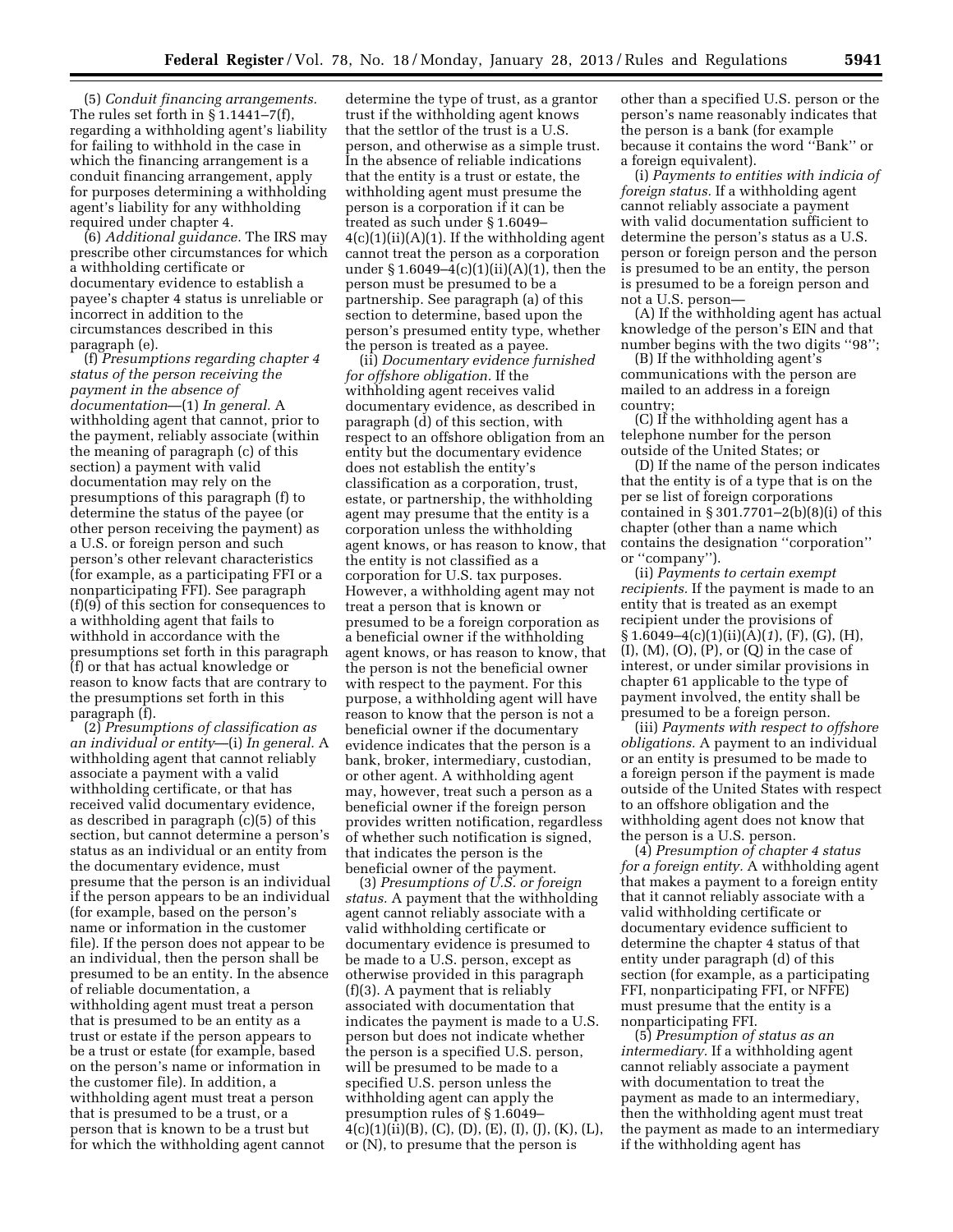documentary evidence or other documentation that indicates, or the facts and circumstances of the transaction (including the name of the person who receives the payment or the presence of sub-account numbers not corresponding to accounts maintained by the withholding agent for such person) indicate that the person who receives the payment is a bank, broker, custodian, intermediary, or other agent, and the withholding agent has no knowledge that the person is receiving the payment for its own account. Any portion of a payment that the withholding agent must treat as made to a foreign intermediary (whether a QI or an NQI) but that the withholding agent cannot treat as reliably associated with valid documentation under the rules of paragraph (c) of this section, is presumed to be made to a nonparticipating FFI account holder of the intermediary. A person that the withholding agent is not required to treat as a foreign intermediary under this paragraph (f)(5) is presumed to be a person other than an intermediary.

(6) *Presumption of effectively connected income for payments to certain U.S. branches.* A withholding agent that makes a payment to a U.S. branch described in this paragraph (f)(6) may presume, in the absence of documentation indicating otherwise, that the U.S. branch is the payee and the payment is effectively connected with the conduct of a trade or business in the United States if the withholding agent has both an EIN for the branch and a valid GIIN for the home office establishing that the U.S. branch is a branch of a participating FFI or registered deemed-compliant FFI. A U.S. branch is described in this paragraph (f)(6) if it is a U.S. branch of a foreign bank subject to regulatory supervision by the Federal Reserve Board or a U.S. branch of a foreign insurance company required to file an annual statement on a form approved by the National Association of Insurance Commissioners with the Insurance Department of a State, a Territory, or the District of Columbia. A payment is treated as made to a U.S. branch of a foreign bank or foreign insurance company if the payment is credited to an account maintained in the United States in the name of a U.S. branch of the foreign person, or the payment is made to an address in the United States where the U.S. branch is located and the name of the U.S. branch appears on documents (in written or electronic form) associated with the payment (for example, the check mailed or letter addressed to the branch).

(7) *Joint payees*—(i) *In general.* If a withholding agent makes a payment to joint payees and cannot reliably associate the payment with valid documentation from each payee but all of the joint payees appear to be individuals, then the payment is presumed made to an unidentified U.S. person. If any joint payee does not appear, by its name and other information contained in the account file, to be an individual, then the entire payment will be treated as made to a nonparticipating FFI. However, if one of the joint payees provides a Form W–9 furnished in accordance with the procedures described in §§ 31.3406(d)– 1 through 31.3406(d)–5 of this chapter, the payment shall be treated as made to that payee.

(ii) *Exception for offshore obligations.*  If a withholding agent makes a payment outside the United States with respect to an offshore obligation held by joint payees and cannot reliably associate a payment with valid documentation from each payee but all of the joint payees appear to be individuals, then the payment is presumed made to an unknown foreign individual.

(8) *Rebuttal of presumptions.* A payee may rebut the presumptions described in this paragraph (f) by providing reliable documentation to the withholding agent or, if applicable, to the IRS.

(9) *Effect of reliance on presumptions and of actual knowledge or reason to know otherwise*—(i) *In general.* Except as otherwise provided in this paragraph (f)(9), a withholding agent that withholds on a payment under section 1471 or 1472 in accordance with the presumptions set forth in this paragraph (f) shall not be liable for withholding under this section even if it is later established that the payee has a chapter 4 status other than the status presumed. A withholding agent that fails to report and withhold in accordance with the presumptions described in this paragraph (f) with respect to a payment that it cannot reliably associate with valid documentation shall be liable for tax, interest, and penalties. See § 1.1474–1(a) for the extent of a withholding agent's liability for failing to withhold in accordance with the presumptions described in this paragraph (f).

(ii) *Actual knowledge or reason to know that amount of withholding is greater than is required under the presumptions or that reporting of the payment is required.* Notwithstanding the provisions of paragraph (f)(9)(i) of this section, a withholding agent that knows or has reason to know that the status or characteristics of the person

are other than what is presumed under this paragraph (f) may not rely on the presumptions described in this paragraph (f) to the extent that, if it determined the status of the person based on such knowledge or reason to know, it would be required to withhold (under this section or another withholding provision of the Code) an amount greater than would be the case if it relied on the presumptions described in this paragraph (f). In such a case, the withholding agent must rely on its knowledge or reason to know rather than on the presumptions set forth in this paragraph (f). Failure to do so shall result in liability for tax, interest, and penalties to the extent provided under § 1.1474–1(a).

(g) *Effective/applicability date.* This section generally applies on January 28, 2013. For other dates of applicability, see §§ 1.1471–3(d)(1); 1.1471–3(d)(4)(i), (ii), and (iv); 1.1471–3(d)(6)(v); 1.1471– 3(d)(11)(viii)(A); 1.1471–3(d)(12)(iii)(B); 1.1471–3(e)(3)(ii); and 1.1471–  $3(e)(4)(vii)(B).$ 

■ **Par. 8.** Section 1.1471–4 is added to read as follows:

## **§ 1.1471–4 FFI agreement.**

(a) *In general.* An FFI agreement will be in effect in accordance with section 1471(b) if an FFI registers with the IRS pursuant to procedures prescribed by the IRS and agrees to comply with the terms of an FFI agreement. The FFI agreement will incorporate the requirements set forth in this section, any modifications set forth in an applicable Model 2 IGA, and any provisions applicable to a reporting Model 1 FFI.

(1) *Withholding.* A participating FFI is required to deduct and withhold tax with respect to payments made to recalcitrant account holders and nonparticipating FFIs to the extent required under paragraph (b) of this section. A participating FFI that is prohibited by foreign law from withholding as required under paragraph (b) of this section with respect to an account must close such account within a reasonable period of time or must otherwise block or transfer such account as described in paragraph (i) of this section.

(2) *Identification and documentation of account holders.* A participating FFI is required to obtain such information regarding each holder of each account maintained by the participating FFI to determine whether each account is a U.S. account or an account held by a recalcitrant account holder or nonparticipating FFI in accordance with the due diligence procedures for identifying and documenting account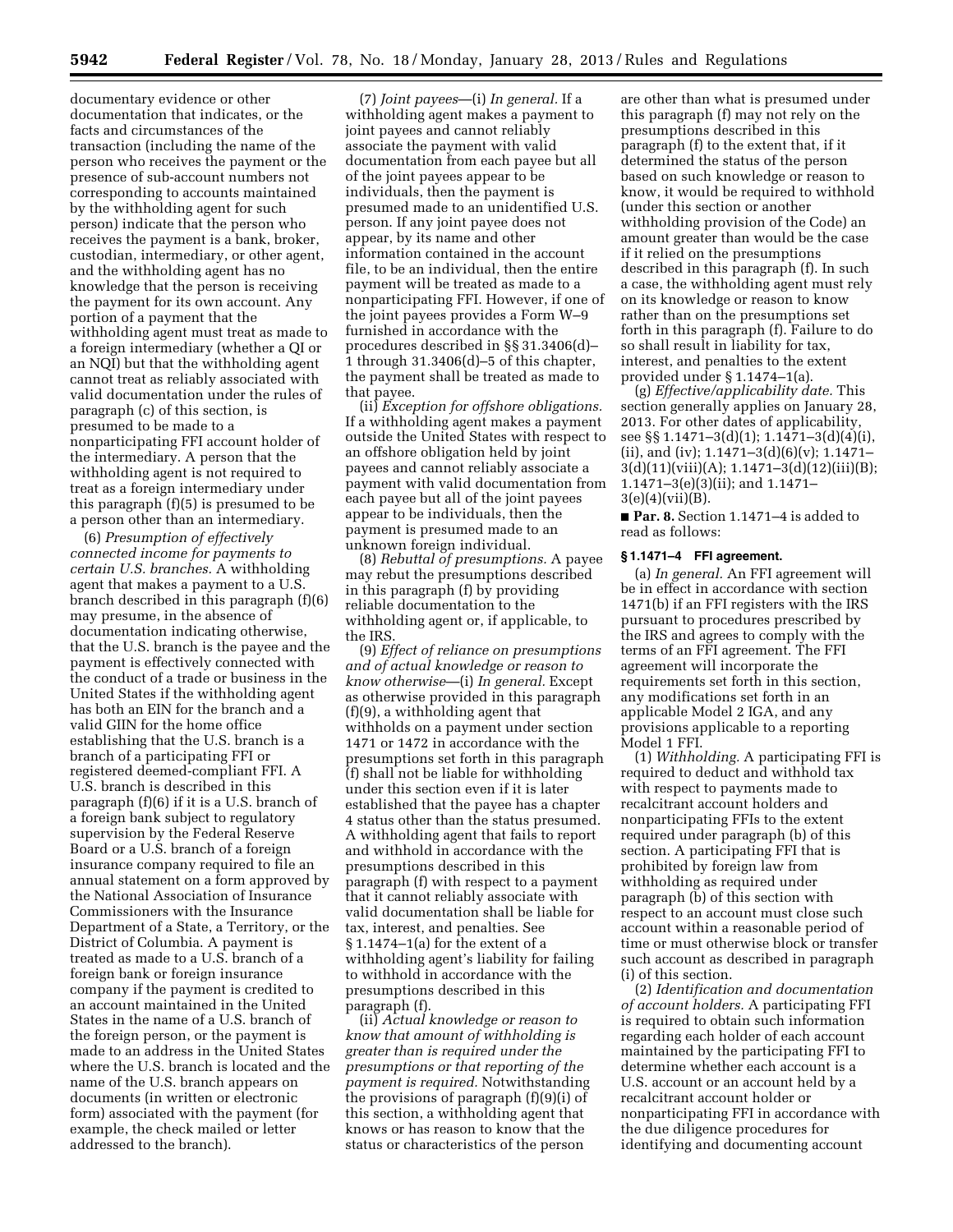holders described in paragraph (c) of this section.

(3) *Reporting.* A participating FFI is required to report the information described in paragraph (d) of this section annually with respect to U.S. accounts under section 1471(c) and accounts held by recalcitrant account holders. A participating FFI must also comply with the filing requirements described in  $\S 1.1474 - 1(c)$  and (d) to report payments that are chapter 4 reportable amounts paid to recalcitrant account holders and nonparticipating FFIs (including the transitional reporting of foreign reportable amounts paid to nonparticipating FFIs for calendar years 2015 and 2016 described in § 1.1474–1(d)(4)(iii)(C)). A participating FFI that is unable to obtain a waiver, if required by foreign law, to report an account as required under paragraph (d) of this section must close or transfer such account within a reasonable period of time as described in paragraph (i) of this section.

(4) *Expanded affiliated group.* Except as otherwise provided in Model 1 IGA or Model 2 IGA, in order for any FFI that is a member of an expanded affiliated group to be a participating FFI, each FFI that is a member of the expanded affiliated group must be a participating FFI or registered deemedcompliant FFI as described in paragraph (e) of this section. For a limited period described in paragraph (e)(2) or (e)(3) of this section, however, a branch of an FFI or an FFI that is a member of an expanded affiliated group and is unable under foreign law to satisfy the requirements of this section may instead obtain status as a limited branch of a participating FFI or limited FFI if the branch or FFI meets the requirements set forth in paragraph (e)(2) or (e)(3) of this section (as applicable).

(5) *Verification.* A participating FFI is required to adopt a compliance program as described in paragraph (f) of this section under the authority of the responsible officer, who will be required to certify periodically to the IRS on behalf of the FFI regarding the participating FFI's compliance with the requirements of the FFI agreement. If the IRS identifies concerns about the participating FFI's compliance, the IRS may request additional information to verify compliance with the requirements of the FFI agreement as described in paragraph (f)(4) of this section.

(6) *Event of default.* A participating FFI is required to cure an event of default with respect to the FFI agreement as defined in paragraph (g) of this section. Upon the occurrence of an event of default, the IRS will deliver to

a participating FFI a notice of default and will allow the FFI an opportunity to cure the event of default as described in paragraph (g) of this section.

(7) *Refunds.* A participating FFI may file a collective refund on behalf of certain account holders and payees for amounts withheld by the participating FFI or its withholding agent under chapter 4 in excess of the account holder or payee's U.S. tax liability to the extent permitted in paragraph (h) of this section. A participating FFI may also make an adjustment for overwithholding using either the reimbursement procedure described in § 1.1474–2(a)(3) or the set-off procedure described in § 1.1474–2(a)(4).

(b) *Withholding requirements*—(1) *In general.* Except as otherwise provided in a Model 2 IGA, a participating FFI is required to deduct and withhold a tax equal to 30 percent of any withholdable payment made by such participating FFI to an account held by a recalcitrant account holder or to a nonparticipating FFI after December 31, 2013, to the extent required under paragraph (b)(3) of this section. See paragraph (b)(2) of this section for rules for a participating FFI to identify the payee of a payment in order to determine whether withholding is required under this paragraph (b). See paragraph (b)(4) of this section for the extent of a participating FFI's requirement to deduct and withhold tax on a foreign passthru payment made by such participating FFI to an account held by a recalcitrant account holder or to a nonparticipating FFI. See paragraph (b)(5) of this section for the rules for withholding on payments to limited branches and limited FFIs. See paragraph (b)(6) for the special allowance to set aside in escrow amounts withheld with respect to dormant accounts. See paragraph (b)(7) of this section for the withholding requirements of certain U.S. branches of participating FFIs. See § 1.1471–2 for the exceptions to withholding and the exclusion from the definition of withholdable payment and foreign passthru payment that applies to any payment made under a grandfathered obligation or the gross proceeds from the disposition of such an obligation. See § 1.1474–1(d)(4)(iii) for the requirement of participating FFIs to report payments that are chapter 4 reportable amounts. See § 1.1474–6 for the coordination of withholding on payments under this paragraph (b) with the other withholding provisions under the Code.

(2) *Withholding determination.* Except as otherwise provided under § 1.1471–2 and paragraph (c) of this section with

respect to certain preexisting accounts, a participating FFI is required to determine whether withholding applies at the time a payment is made by reliably associating the payment with valid documentation described in paragraph (c) of this section for the payee of the payment. For a payment made to an account, if the account is held by one or more individuals, the payee is each individual account holder. For a payment made to an account held by an entity, except as otherwise provided in § 1.1471–3(a)(3), the payee is the account holder of the payment. If the participating FFI makes a withholdable payment to a payee that is an entity and the payment is made with respect to an obligation that is not an account, except as otherwise provided in § 1.1471–3(a)(3), the payee is the person to whom the payment is made. See § 1.1473–1(a) to determine when a payment is made in the case of a withholdable payment. If a participating FFI cannot reliably associate a payment (or any portion of a payment) with valid documentation, the rules described in paragraph (c) of this section shall apply to determine the chapter 4 status of the account holder (and payee if other than the account holder). Notwithstanding the foregoing, a participating FFI may establish after the date of payment that withholding was not required to the extent permitted under § 1.1471–3(c)(7) or may apply the procedures provided in § 1.1474–2 when overwithholding occurs.

(3) *Satisfaction of withholding requirements.* A participating FFI that complies with the withholding obligations of this paragraph (b) with respect to accounts held by recalcitrant account holders and payees that are nonparticipating FFIs shall be deemed to satisfy its withholding obligations under sections 1471(a) and 1472 with respect to such account holders and payees. A participating FFI that is an NQI, NWP, NWT, or that is a QI that elects under section 1471(b)(3) not to assume withholding responsibility for the payment and that provides its withholding agent with the information necessary to allocate all or a portion of the payment to each payee as part of a withholding certificate described in § 1.1471–3(c)(3)(iii) will generally not be required to withhold under paragraph (b)(1) of this section. See § 1.1471– 2(a)(2)(ii), however, for the circumstances under which a participating FFI that is an NQI, NWP, or NWT has a residual withholding responsibility. See also § 1.1471– 3(c)(9)(iii)(B) for the circumstances under which a participating FFI that is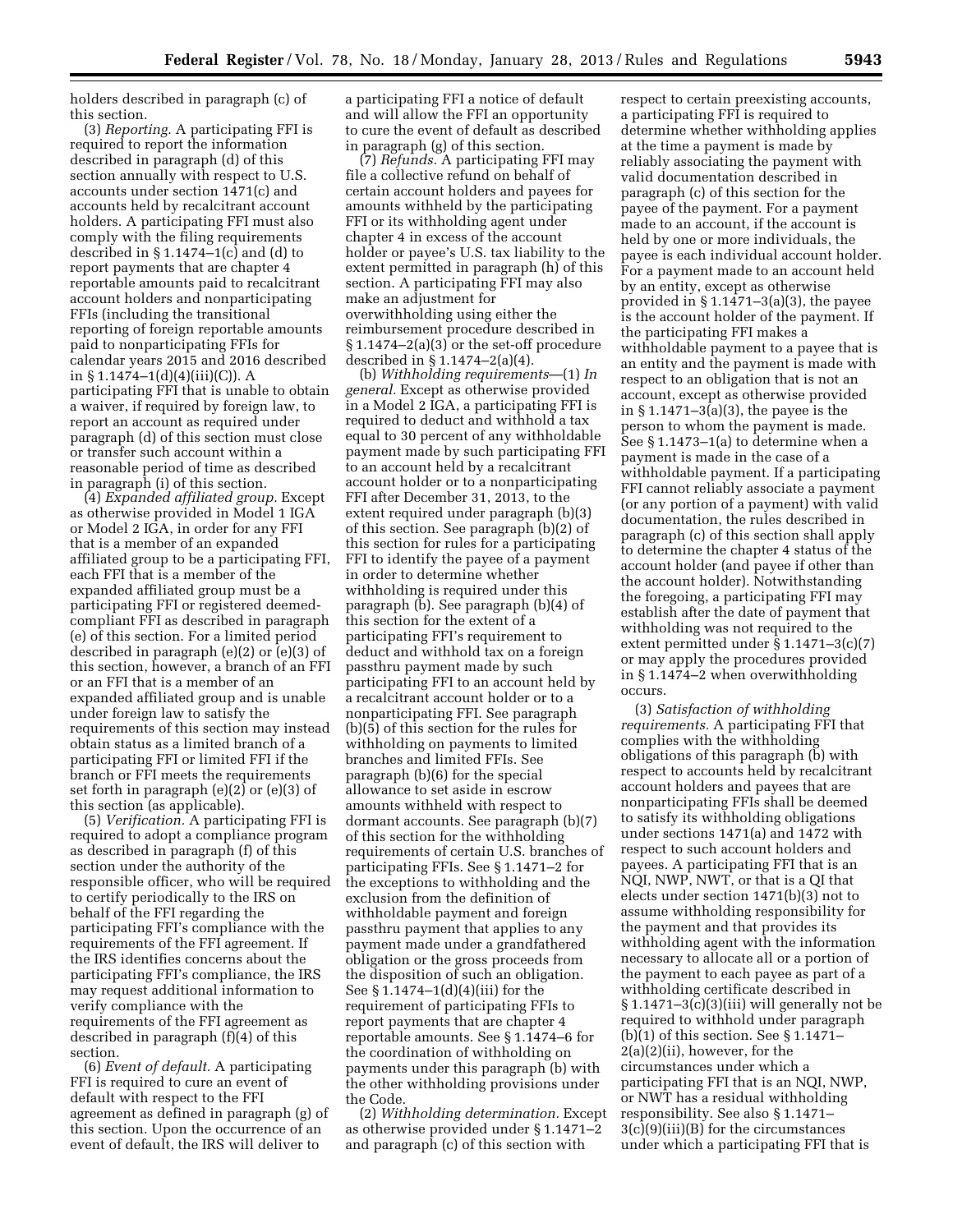a broker has a residual withholding responsibility as an intermediary of the payment and may also be liable for any underwithholding that occurs. See §§ 1.1471–2(a) and 1.1472–1(a)(2)(i) and the QI, WP, or WT agreement for the withholding requirements of a participating FFI that is a QI, WP, or WT for purposes of chapter 4.

(4) *Foreign passthru payments.* A participating FFI is not required to deduct and withhold tax on a foreign passthru payment made by such participating FFI to an account held by a recalcitrant account holder or to a nonparticipating FFI before the later of January 1, 2017, or the date of publication in the **Federal Register** of final regulations defining the term foreign passthru payment.

(5) *Withholding on limited FFIs and limited branches*—(i) *Limited FFIs.* A participating FFI is required to withhold on a withholdable payment made to a limited FFI identifying itself as a nonparticipating FFI. A participating FFI that is a member of an expanded affiliated group that includes one or more limited FFIs will also be required to treat any such limited FFI as a nonparticipating FFI with respect to withholdable payments made to such limited FFI. A participating FFI will be considered to have made a withholdable payment to a limited FFI if such participating FFI receives a withholdable payment with respect to a security or instrument held on behalf of a limited FFI (or an account maintained by the limited FFI). A participating FFI will also be considered to have made a withholdable payment to a limited FFI when the limited FFI receives a payment with respect to a transaction between the limited FFI and such participating FFI that is in the same expanded affiliated group and such transaction hedges or otherwise provides total return exposure to another transaction between such participating FFI and a third party that gives rise to a withholdable payment.

(ii) *Limited branches.* A participating FFI is required to withhold on a withholdable payment made to a limited branch identifying itself as a nonparticipating FFI. A branch of the participating FFI other than the limited branch is also required to withhold on a withholdable payment when it receives the payment on behalf of a limited branch of the participating FFI. A branch of the participating FFI other than a limited branch will be considered to have received a withholdable payment on behalf of a limited branch when such other branch receives a withholdable payment with respect to a security or instrument it holds on behalf

of a limited branch (or an account maintained by the limited branch). A branch of a participating FFI other than a limited branch will be considered to hold a security or instrument on behalf of a limited branch when it executes a transaction with a limited branch that hedges or otherwise provides total return exposure to another transaction between such other branch and a third party that gives rise to a withholdable payment.

(6) *Special rule for dormant accounts.*  A participating FFI that makes a payment to a recalcitrant account holder of a dormant account and that withholds on such payment as required under paragraph (b)(1) of this section may, in lieu of depositing the tax withheld under § 1.6302–2 and described in § 1.1474–1(b), set aside the amount withheld in escrow until the date that the account ceases to be a dormant account. In such case, the tax withheld becomes due 90 days following the date that the account ceases to be a dormant account if the account holder does not provide the documentation required under paragraph (c) of this section or becomes refundable to the account holder if the account holder provides the documentation required under paragraph (c) of this section establishing that withholding does not apply. If a dormant account escheats to a foreign government under the relevant laws in the jurisdiction in which the participating FFI (or branch thereof) operates, the participating FFI is not required to deposit with the IRS the amount held in escrow with respect to the account. See paragraph (d)(6)(ii) of this section for the definition of dormant account.

(7) *Withholding requirements for U.S. branches of participating FFIs that are treated as U.S. persons.* A U.S. branch of a participating FFI that is treated as a U.S. person and that satisfies its backup withholding obligations under section 3406(a) with respect to accounts held at the U.S. branch by account holders that are treated as U.S. nonexempt recipients under chapter 61 will be treated as satisfying its withholding obligation with respect to such accounts under section 1471(b)(1) and this paragraph (b). See paragraph (d)(2)(iii)(B) of this section for the special reporting requirements applicable to U.S. branches of participating FFIs that are treated as U.S. persons. See paragraphs (c)(2) and (d)(4) of this section for the reporting requirements of U.S. branches of participating FFIs with respect to payments that are chapter 4 reportable amounts.

(c) Due diligence for the identification and documentation of account holders and payees—(1) *Scope of paragraph.*  Except to the extent that a participating FFI relies on the due diligence procedures set forth in an applicable Model 2 IGA, a participating FFI must follow this paragraph (c) to identify and document the chapter 4 status of each holder of an account maintained by the participating FFI to determine if the account is a U.S. account, non-U.S. account, or an account held by a recalcitrant account holder or nonparticipating FFI. Paragraph (c)(2) of this section provides the general rules for identification and documentation of account holders and payees, and paragraph (c)(2)(v) provides special documentation requirements for certain U.S. branches of participating FFIs. Paragraph (c)(3) of this section provides the rules for documenting entity accounts and payees. Paragraph (c)(4) of this section provides the general rules for documenting individual accounts other than preexisting accounts. Paragraph (c)(5) of this section provides the identification and documentation procedure for preexisting individual accounts. Paragraph (c)(6) of this section provides examples illustrating the application of the documentation exceptions for entity accounts and individual accounts. Paragraph (c)(7) of this section outlines the certification requirement relating to the due diligence procedures of this paragraph (c) with respect to preexisting accounts within the specified periods of time.

(2) *General rules for the identification and documentation of account holders and payees*—(i) *Overview.* Except as otherwise provided in paragraphs  $(c)(3)(iii)$  and  $(c)(5)(iii)$  of this section (documentation exceptions for certain preexisting accounts), a participating FFI is required to identify among accounts maintained by the participating FFI each account that is a U.S. account or an account held by a recalcitrant account holder or nonparticipating FFI, and to report information about such accounts in the manner provided in paragraph (d) of this section and  $\S 1.1474-1(d)(4)(iii)$ . See § 1.1471–5(a)(3) for rules to determine the holder of an account. The participating FFI is also required to retain a record of the documentation collected or otherwise maintained that meets the requirements described in this paragraph (c) when making certain payments to an account holder or payee (if other than an account holder) to determine whether withholding applies under paragraph (b) of this section or whether reporting applies under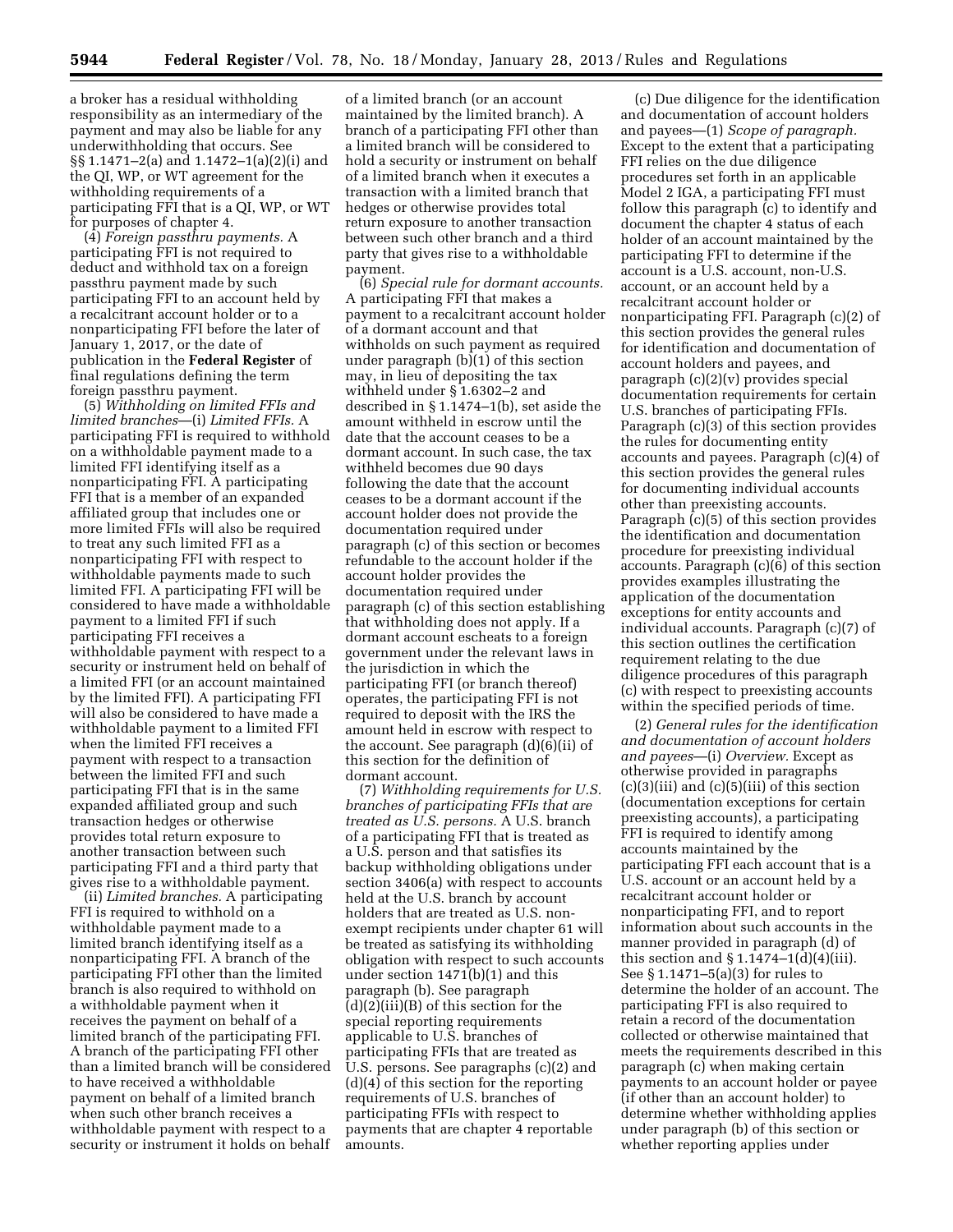$§ 1.1474-1(d)(4)(iii)(C)$  and any payee for which it provides the certification described in  $\S 1.1471 - 3(c)(9)(iii)(A)$  to another withholding agent.

(ii) *Standards of knowledge*—(A) *In general.* A participating FFI may rely on valid documentation that is collected pursuant to the due diligence procedures set forth in this paragraph (c) or that is otherwise maintained in the participating FFI's files, unless the participating FFI knows or has reason to know that such documentation is unreliable or incorrect. For purposes of a participating FFI documenting an account holder under this paragraph (c), the requirements for the validity of withholding certificates, written statements, and documentary evidence provided in § 1.1471–3(c) shall apply regardless of whether the participating FFI makes a payment to the account. Except as otherwise provided paragraph (c)(2)(ii)(B) of this section (certain mergers or bulk acquisitions) and in paragraph (c)(5)(iv) of this section (preexisting individual accounts), to determine whether a participating FFI knows or has reason to know that the documentation collected or otherwise maintained with respect to the account holder is unreliable or incorrect, the standards of knowledge provided in § 1.1471–3(e) shall apply regardless of whether the participating FFI makes a payment to the account. See § 1.1471– 3(c)(8) and (9) for the requirement to obtain documentation on an account-byaccount basis and the exceptions to this requirement.

(B) *Limits on reason to know with respect to certain accounts acquired in merger or bulk acquisition.* A participating FFI that acquires accounts of another financial institution either in a merger or bulk acquisition of accounts for value (other than a related party transaction described in § 1.1471–  $3(c)(9)(v)$  may apply the limitations on reason to know provided in paragraphs (c)(2)(ii)(B)(*1*) or (*2*) of this section (as applicable and subject to the conditions therein), or the rules of § 1.1471– 3(c)(9)(v) to rely upon documentation collected by another financial institution for an account acquired either in a merger or bulk acquisition of accounts for value.

(*1*) *In general.* The participating FFI may treat accounts acquired in a transaction described in this paragraph (c)(2)(ii)(B) as preexisting accounts for purposes of applying the identification and documentation procedures of this paragraph (c) by substituting the date of acquisition of such accounts for the effective date of the FFI agreement.

(*2*) *Participating FFIs and certain deemed-compliant FFIs that apply the* 

*due diligence rules, and U.S. financial institutions.* If a participating FFI (transferee FFI) acquires accounts of another participating FFI or deemedcompliant FFI (including a U.S. branch of either such FFI) that applies the due diligence requirements of this paragraph (c) as a condition of its status (as described in  $\S 1.1471-5(f)$ , or of a U.S. financial institution (transferor FI), the transferee FFI may rely on the chapter 4 status determination made by the transferor FI for an account holder and will not be subject to the standards of knowledge set forth in paragraph  $(c)(2)(ii)(A)$  of this section until there is a change in circumstances with respect to the account if the following conditions are met-

(*i*) The transferee FFI does not have actual knowledge that the chapter 4 status determination provided by the transferor FI is unreliable or incorrect;

(*ii*) For the certification period following the acquisition of such accounts (described in paragraph (f)(3)(i) of this section), the transferee FFI acquiring the accounts tests a sample of the acquired accounts to determine if the chapter 4 status determinations made by the transferor FI are reliable;

(*iii*) In the case of a transferor FI that is a branch of a participating FFI or of a registered deemed-compliant FFI (other than a U.S. branch that is treated as a U.S. person) or that is a deemedcompliant FFI that applies the requisite due diligence rules of this paragraph (c) as a condition of its status, the transferor FI provides a written representation to the transferee FFI acquiring the accounts that the transferor FI has applied the due diligence procedures of this paragraph (c) with respect to the transferred accounts and, in the case of a transferor FI that is a participating FFI, has complied with the requirements of paragraph (f)(2) of this section; and

(*iv*) In the case of a transferor FI that is a U.S. financial institution or that is a U.S branch of a participating FFI or of a registered deemed-compliant FFI that is treated as a U.S. person, the transferee FFI may rely on the chapter 4 status determinations for a payee that is an entity only if prior to the date of transfer the U.S. financial institution or U.S. branch made a withholdable payment to the payee or, for a payee that is an individual, only if the U.S. financial institution or U.S. branch made a reportable payment (as defined under section 3406(b)) to the payee.

(iii) *Change in circumstances*—(A) *Obligation to identify a change in circumstances.* A participating FFI is required to institute procedures to ensure that any change in

circumstances, as described in paragraph (c)(2)(iii)(B) of this section, is identified by the participating FFI, including procedures to ensure that a relationship manager identifies any change in circumstances with respect to an account. For example, if a relationship manager is notified that the account holder has a mailing address in the United States when there was no U.S. address previously associated with the account, the participating FFI will be required to treat the new address as a change in circumstances and will be required to retain a record of the appropriate documentation from the account holder as described in paragraph (c)(5)(iv)(B)(*2*)(iii) of this section.

(B) *Definition of change in circumstances.* For purposes of this section, a change in circumstances (as defined in § 1.1471–3(c)(6)(ii)(D)) includes any change or addition of information to the account holder's account (including the addition, substitution, or other change of an account holder) or any change or addition of information to any account associated with such account (applying the account aggregation rules described in  $\S 1.1471 - 5(b)(4)(iii)$  or by treating the accounts as consolidated obligations) if such change or addition of information affects the chapter 4 status of the account holder. For example, if a holder of an account (including a preexisting account) opens another account that is linked to such account in the participating FFI's computerized system as described under § 1.1471–5(b)(4)(iii) and as part of the participating FFI's account opening procedures the account holder provides a U.S. telephone number for such other account, this is a change in circumstances with respect to the first mentioned account. With respect to a preexisting account that meets a documentation exception described in paragraphs (c)(3)(iii) and (c)(5)(iii) of this section, a change in circumstances also includes a change in account balance or value in a subsequent year that causes the account no longer to meet the documentation exception.

(C) *Requirements following a change in circumstances.* With respect to an individual account or an account held by a passive NFFE for which there is a change in circumstances with respect to the information regarding its owners, following a change in circumstances the participating FFI must retain a record of the appropriate documentation described in paragraph (c)(3) or (c)(5)(iv)(B)(*2*) of this section within the time period provided by § 1.1471–  $5(g)(3)(iii)$  or, if unable to do so, must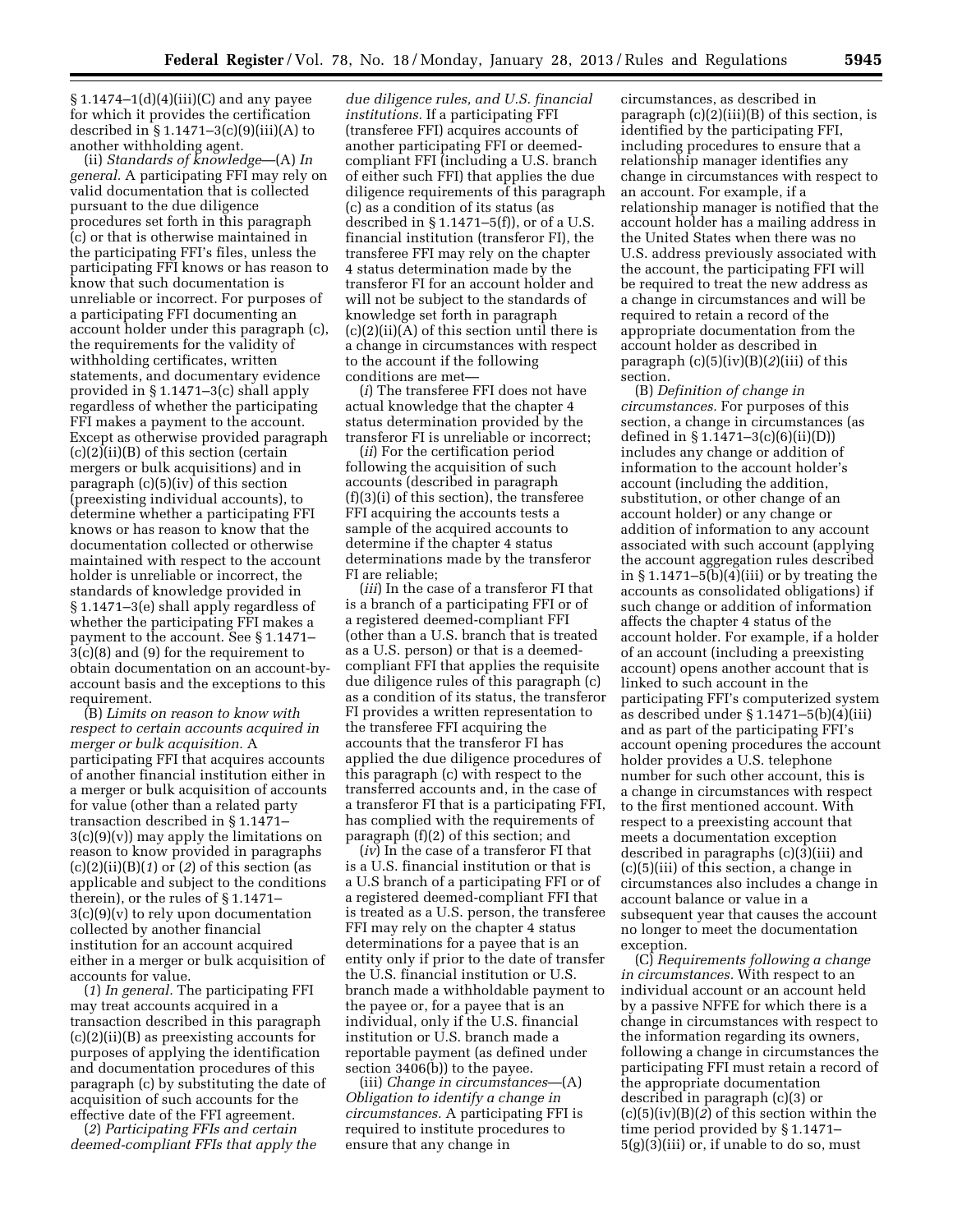treat such account as held by a recalcitrant account holder. With respect to an account held by an entity other than a passive NFFE described in the preceding sentence, following a change in circumstances, the participating FFI must retain a record of the appropriate documentation described in paragraph (c)(3) of this section by the earlier of 90 days or the date a withholdable payment or foreign passthru payment is made to the account or, if unable to do so, must treat such account as held by a nonparticipating FFI.

(iv) *Record retention.* A participating FFI must retain a record of the documentation collected (or otherwise maintained) to establish the chapter 4 status of an account holder or payee pursuant to the requirements of this paragraph (c)(2)(iv). A participating FFI will be treated as having retained a record of a withholding certificate, written statement, or documentary evidence if the participating FFI retains either an original, certified copy, or photocopy (including a microfiche, scan, or similar means of record retention) of the withholding certificate, written statement, or documentary evidence collected to determine the chapter 4 status of the account holder for six calendar years following the year in which the due diligence procedures of this paragraph (c) were performed for the account. With respect to documentary evidence for an offshore obligation, however, a participating FFI that is not required to retain copies of documentation reviewed pursuant to its AML due diligence will be treated as having retained a record of such documentation if the participating FFI retains a record in its files noting the date the documentation was reviewed, each type of document, the document's identification number (if any) (for example, passport number), and whether any U.S. indicia were identified. The previous sentence applies with respect to an offshore obligation that is also a preexisting obligation, except, in such case, the requirement to record whether the documentation contained U.S. indicia does not apply. A participating FFI must also retain a record of any searches, including search results provided by third-party credit agencies as described in paragraph (c)(4)(ii) of this section, results from electronic searches, and requests made and responses to relationship manager inquiries for six calendar years following the year in which the due diligence procedures of this paragraph (c) were performed for the account. A participating FFI may be

required to extend the six year retention period if the IRS requests such extension prior to the end of the six year retention period. Notwithstanding the preceding sentences, a participating FFI must retain a record of the chapter 4 status of an account holder or payee for as long as the FFI maintains the account or obligation. See  $\S 1.1471-3(c)(6)(iii)(A)$ for the record retention period applicable to a participating FFI that is a withholding agent with respect to documentation collected (or otherwise maintained) for a payee.

(v) *Special rule for U.S. branches of participating FFIs that are treated as U.S. persons.* A U.S. branch of a participating FFI that is treated as a U.S. person shall apply, in lieu of the due diligence requirements of this paragraph (c), the due diligence requirements of § 1.1471–3 to determine the chapter 4 status of account holders and payees that are entities and shall apply the documentation requirements of chapter 3 or 61 (as applicable) with respect to individual account holders. See paragraph (b)(6) of this section for special withholding rules and paragraph (d)(2)(iii)(B) of this section for special reporting rules applicable to such U.S. branches.

(3) *Identification and documentation procedure for entity accounts and payees*—(i) *In general.* With respect to accounts held by entities, unless the documentation exception described in paragraph (c)(3)(iii) of this section applies, a participating FFI must determine if the account is a U.S. account or an account held by a recalcitrant account holder or nonparticipating FFI by applying the principles of § 1.1471–3(b), (c), and (d) to establish the chapter 4 status of each account holder and each payee regardless of whether the participating FFI makes a payment to the account. If an account holder receiving a payment is not the payee of the payment under §§ 1.1471–3(a) and 1.1472–1(d)(3), the participating FFI is also required to establish the chapter 4 status of the payee or payees in order to determine whether withholding applies under paragraph (b) of this section.

(ii) *Timeframe for applying identification and documentation procedure for entity accounts and payees.* For preexisting entity accounts, a participating FFI must perform the requisite identification and documentation procedures within six months of the effective date of the FFI agreement for any account holder that is a prima facie FFI, as defined in § 1.1471–2(a)(4)(ii)(B), and within two years of the effective date of the FFI agreement for all other entity accounts,

except as otherwise provided in paragraph (c)(3)(iii) of this section. For accounts that are not preexisting accounts, the participating FFI must perform the requisite identification and documentation procedures by the earlier of the date a withholdable payment or a foreign passthru payment is made with respect to the account or within 90 days of the date the participating FFI opens the account. Notwithstanding the foregoing sentences of this paragraph (c)(3)(ii), with respect to a preexisting obligation issued in nonregistered (bearer) form by an investment entity, the investment entity is required to perform the requisite identification and documentation procedures at the time a payment is collected by the beneficial owner of the payment (including a beneficial owner that collects the payment through an intermediary or agent). If the participating FFI cannot obtain all the documentation described in § 1.1471–3(d) or if the participating FFI knows or has reason to know that the documentation provided for an entity account is unreliable or incorrect (by applying the standards of knowledge applicable to entities in § 1.1471–3(e) as modified by paragraph (c)(2)(ii)), the participating FFI shall apply the presumption rules of § 1.1471–3(f) (as applicable to entities) to determine the chapter 4 status of the account holder. In the case of an account held by a passive NFFE that provides the documentation described in § 1.1471– 3(d)(12) to establish its status as a passive NFFE but fails to provide the information regarding its owners, see  $\S 1.1471 - 5(g)(2)(iv)$  for the requirement to treat the account as held by a recalcitrant account holder.

(iii) *Documentation exception for certain preexisting entity accounts*—(A) *Accounts to which this exception applies.* Unless the participating FFI elects otherwise pursuant to paragraph (c)(3)(iii)(C) of this section, a participating FFI is not required to perform the identification and documentation procedure contained in this paragraph (c)(3) with respect to a preexisting entity account the aggregate balance or value of which is \$250,000 or less if no holder of such account that has previously been documented by the FFI as a U.S. person for purposes of chapter 3 or 61 is a specified U.S. person. For purposes of applying this exception, the account balance must be determined as of the effective date of the FFI agreement and the aggregation rules of paragraph (c)(3)(iii)(B) of this section shall apply. An account that meets this exception will cease to meet this exception as of the end of any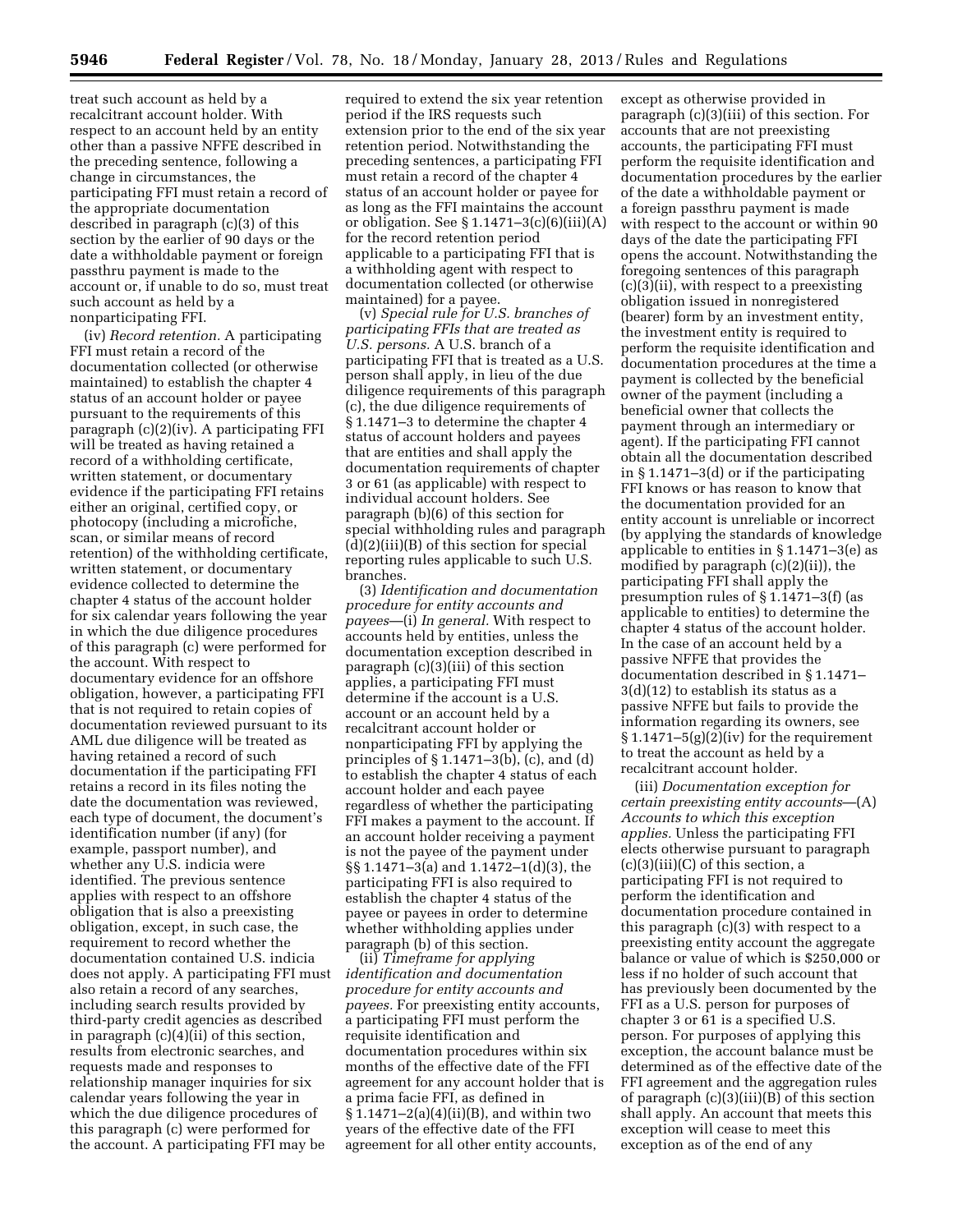subsequent calendar year in which the account balance or value exceeds \$1,000,000, applying the aggregation rules of paragraph (c)(3)(iii)(B) of this section, or as of the date on which there is another change in circumstances with respect to the account or any account aggregated with the account.

(B) *Aggregation of entity accounts.* For purposes of determining the aggregate balance or value of accounts held by an entity in applying the exception in this paragraph (c)(3)(iii), an FFI is required to aggregate the balance or value of all accounts held (in whole or in part) by the same account holder to the extent required under § 1.1471–5(b)(4)(iii)(A) and (B).

(C) *Election to forgo exception.* A participating FFI may elect to forgo the exception described in this paragraph (c)(3)(iii) by applying the identification and documentation procedures provided in this paragraph (c)(3) within the time period provided by paragraph (c)(3)(ii) of this section or otherwise applying the presumption rules of § 1.1471–3(f) to determine the chapter 4 status of the account holder.

(4) *Identification and documentation procedure for individual accounts other than preexisting accounts*—(i) *In general.* With respect to an individual account that is not a preexisting account or an account described under paragraph (c)(4)(iii)(B) of this section or § 1.1471–5(a)(4)(i) (providing an exception to U.S. account status for certain depository accounts with an aggregate balance or value of \$50,000 or less), a participating FFI must determine if the account is a U.S. account or non-U.S. account by retaining a record of certain documentation to establish the chapter 4 status of each account holder. Specifically, a participating FFI must retain a record of documentary evidence that meets the requirements of § 1.1471– 3(c)(5) (as applicable to individuals), the information described in paragraph  $(c)(4)(ii)$  or  $(c)(4)(iii)(A)$  of this section, or a withholding certificate to establish an account holder's status as a foreign person. Except as otherwise provided in paragraph (c)(4)(iii)(A) of this section, the participating FFI must also review all information collected in connection with the opening or maintenance of each account, including documentation collected as part of the participating FFI's account opening procedures and documentation collected for other regulatory purposes, and apply the standards of knowledge in paragraph (c)(2)(ii) of this section to determine if an account holder's claim of foreign status is unreliable or incorrect. If the participating FFI is not able to establish an account holder's status as a foreign

person, the participating FFI must retain a record of either a Form W–9 or U.S. TIN (in any manner) and a valid and effective waiver described in section  $1471(b)(1)(F)(i)$ , if necessary, to establish an account holder's status as a U.S. person and to confirm that the account is a U.S. account. A participating FFI must complete the requisite identification and documentation procedures with respect to each account within the time period provided by § 1.1471–5(g)(3)(ii), or, if unable to do so, it must treat such account as held by a recalcitrant account holder. The presumption rules of § 1.1471–3(f) do not apply to individual account holders of a participating FFI.

(ii) *Reliance on third party for identification of individual accounts other than preexisting accounts.* A participating FFI may establish an account holder's status as a foreign person based on information provided by a third-party credit agency only if the following conditions are met—

(A) As part of the participating FFI's account opening procedures, the account holder provides a residence address outside the United States and attests in writing that the account holder is not a U.S. citizen or resident;

(B) The third-party credit agency verifies the account holder's claimed residence with at least one government data source from the jurisdiction in which the participating FFI (or branch thereof) operates or the account holder claims residence; and

(C) The participating FFI (or branch thereof) relies on the information provided by the third-party credit agency for purposes of satisfying AML due diligence with respect to the account in a FATF-compliant jurisdiction.

(iii) *Alternative identification and documentation procedure for certain cash value insurance or annuity contracts*—(A) *Group cash value insurance contracts or group annuity contracts.* A participating FFI may treat an account that is a group cash value insurance contract or group annuity contract and that meets the requirements of this paragraph  $(c)(4)(iii)(A)$  as a non-U.S. account until the date on which an amount is payable to an employee/certificate holder or beneficiary, if the participating FFI obtains a certification from an employer that no employee/certificate holder (account holder) is a U.S. person. A participating FFI is also not required to review all the account information collected by the FFI to determine if an account holder's claim of foreign status is unreliable or incorrect. An account that is a group cash value insurance

contract or group annuity contract meets the requirements of this paragraph  $(c)(4)(iii)(A)$  if-

(*1*) The group life insurance contract or a group annuity contract issued to an employer and covers twenty-five or more employee/certificate holders;

(*2*) The employee/certificate holders are entitled to receive any contract value and to name beneficiaries for the benefit payable upon the employee's death; and

(*3*) The aggregate amount payable to any employee/certificate holder or beneficiary does not exceed \$1,000,000.

(B) *Accounts held by beneficiaries of a cash value insurance contract that is a life insurance contract.* A participating FFI may presume that an individual beneficiary (other than the owner) of a cash value insurance contract that is a life insurance contract (account holder) receiving a death benefit is a foreign person and treat such account as a non-U.S. account unless the participating FFI has actual knowledge or reason to know that the beneficiary is a U.S. person. A participating FFI has reason to know that a beneficiary of a cash value insurance contract is a U.S. person if the information collected by the participating FFI and associated with the beneficiary contains U.S. indicia as described in paragraph (c)(5)(iv)(B)(*1*) of this section. If a participating FFI has actual knowledge or reason to know that the beneficiary is a U.S. person, the participating FFI must retain a record of the appropriate documentation described in paragraph  $(c)(5)(iv)(B)(2)$  of this section.

(5) *Identification and documentation procedure for preexisting individual accounts*—(i) *In general.* With respect to a preexisting individual account, unless the account is an account described in § 1.1471–5(a)(4)(i) (providing exception to U.S. account status for certain depository accounts with an aggregate balance or value of \$50,000 or less), a participating FFI may follow the identification and documentation procedures described below in paragraph (c)(5)(ii) through (iv) of this section (as applicable), in lieu of the identification and documentation procedures described in paragraph (c)(4) of this section, to determine if an account that is a preexisting account is a U.S. account, non-U.S. account, or account held by a recalcitrant account holder. A participating FFI must first determine whether there are any U.S. indicia associated with the account (as defined in paragraph (c)(5)(iv)(B)(*1*) of this section), and second, if there are U.S. indicia associated with the account, retain a record of the documentation described in paragraph (c)(5)(iv)(B)(*2*) of this section to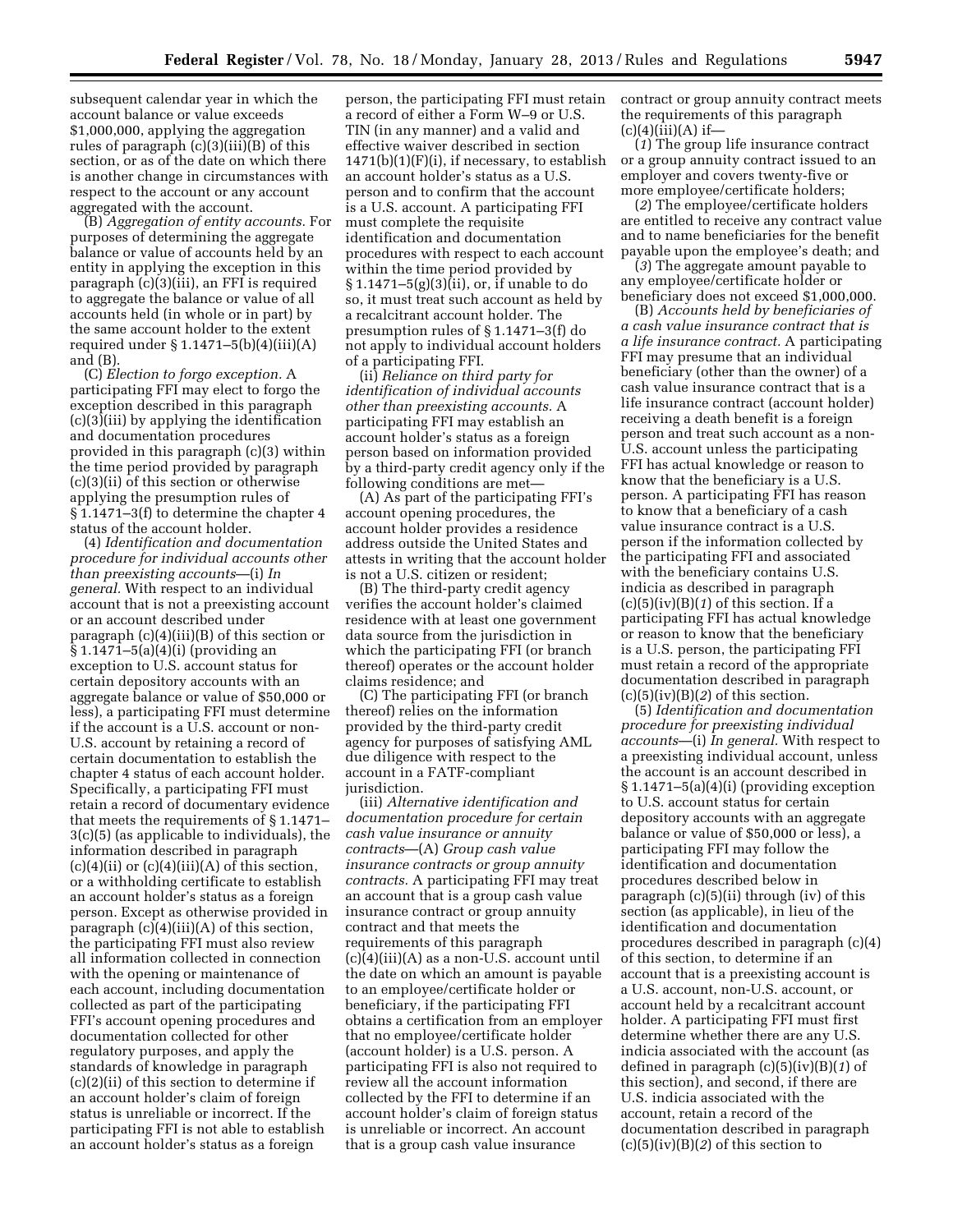establish the account holder's chapter 4 status. For this purpose, the presumption rules of § 1.1471–3(f) do not apply. A participating FFI must complete the requisite identification and documentation procedures with respect to each account within the time period provided by § 1.1471–5(g)(3)(i) or (ii) (as applicable) or, if unable to do so, must treat such account as held by a recalcitrant account holder. A participating FFI may continue to treat an account with no U.S. indicia or an account that meets a documentation exception described in paragraph  $(c)(5)(iii)$  of this section or § 1.1471– 5(a)(4)(i) (providing exception to U.S. account status for certain depository accounts with an aggregate balance or value of \$50,000 or less) as a non-U.S. account, until there is a change in circumstances with respect to the account as described in paragraph (c)(2)(iii) of this section.

(ii) *Special rule for preexisting individual accounts previously documented as U.S. accounts for purposes of chapter 3 or 61.* If a participating FFI has documented an individual account holder as a U.S. person for purposes of chapter 3 or 61 and such account holder is a specified U.S. person, the account holder's account will be treated as a U.S. account for chapter 4 purposes and the identification and documentation procedures in paragraph (c)(5)(i) and (iv) of this section will not apply.

(iii) *Exceptions for certain low value preexisting individual accounts*—(A) *Accounts to which an exception applies.*  Unless the participating FFI elects otherwise pursuant to paragraph  $(c)(5)(iii)(C)$  of this section, a participating FFI is not required to perform requisite identification and documentation procedures described in paragraph (c)(5)(i) and (iv) of this section with respect to either a preexisting individual account, other than a cash value insurance or annuity contract, the aggregate balance or value of which is \$50,000 or less, or a preexisting individual account that is a cash value insurance or annuity contract described in  $\S 1.1471 - 5(b)(1)(iv)$  the aggregate balance or value of which is \$250,000 or less. For purposes of applying these exceptions, the account balance must be determined as of the effective date of the FFI agreement and the aggregation rules of paragraph (c)(5)(iii)(B) of this section shall apply. An account that meets either of these exceptions will cease to meet these exceptions as of the end of any subsequent calendar year in which the account balance or value exceeds \$1,000,000, applying the aggregation

rules of paragraph (c)(3)(iii)(B) of this section, or until there is another change in circumstances with respect to the account or any account aggregated with the account.

(B) *Aggregation of accounts.* For purposes of determining the aggregate balance or value of a preexisting individual account, other than an account that is cash value insurance or annuity contract, an FFI is required to aggregate the balance or value of all accounts that are not cash value insurance or annuity contracts to the extent required under § 1.1471–  $5(b)(4)(iii)(A)$  or  $(B)$ . For purposes of determining the aggregate balance or value of preexisting individual account that is a cash value insurance or annuity contract, an FFI will be required to aggregate the balance or value of all accounts that are cash value insurance or annuity contracts to the extent required under § 1.1471–5(b)(4)(iii)(A) or (B).

(C) *Election to forgo exception.* A participating FFI may elect to forgo the exceptions described in paragraph (c)(5)(iii) of this section by applying the identification and documentation procedures provided in this paragraph (c) within the time provided by paragraph (c)(5)(i) of this section or otherwise treating the account as held by a recalcitrant account holder pursuant to § 1.1471–5(g).

(iv) *Specific identification and documentation procedures for preexisting individual accounts*—(A) *In general.* A participating FFI applying the identification and documentation procedures of this paragraph (c)(5)(iv) must review its preexisting individual accounts (applying the electronic search described in paragraph (c)(5)(iv)(C) of this section and, if appropriate, the enhanced review for high-value accounts described in paragraph (c)(5)(iv)(D) of this section) to determine if there are any U.S. indicia (as described in paragraph (c)(5)(iv)(B)(*1*) of this section) associated with the account. If no U.S. indicia are identified with respect to an account, the participating FFI may treat the account as a non-U.S. account. If U.S. indicia are identified with respect to an account, the participating FFI must retain a record of the appropriate documentation described in paragraph (c)(5)(iv)(B)(*2*) of this section to establish the account holder's status as a foreign person. A participating FFI that follows the procedures described in this paragraph (c)(5)(iv) (as applicable) with respect to its preexisting individual accounts will not be treated as having reason to know that the determination made with respect to the account was unreliable or

incorrect because of information contained in any account files that the participating FFI did not review and was not required to review under the applicable identification procedure. Thus, for example, if a participating FFI was only required to perform an electronic search with respect to a preexisting individual account and no U.S. indicia were identified in the results of the electronic search, the participating FFI would not have reason to know that the individual account holder was a U.S. person, even if the participating FFI had on file (but was not required to and did not review) a copy of the individual's passport that indicates that the individual was born in the United States.

(B) *U.S. indicia and relevant documentation rules*—(*1*) *U.S. indicia.*  A participating FFI must review an account holder's account information to the extent required under paragraphs  $(c)(5)(iv)(C)$  and  $(D)$  of this section for any of the following U.S. indicia:

(*i*) Designation of the account holder as a U.S. citizen or resident;

(*ii*) A U.S. place of birth;

(*iii*) A current U.S. residence address or U.S. mailing address (including a U.S. post office box);

(*iv*) A current U.S. telephone number (regardless of whether such number is the only telephone number associated with the account holder);

(*v*) Standing instructions to pay amounts from the account to an account maintained in the United States;

(*vi*) A current power of attorney or signatory authority granted to a person with a U.S. address; or

(*vii*) An ''in-care-of'' address or a ''hold mail'' address that is the sole address the FFI has identified for the account holder.

(*2*) *Documentation to be retained upon identifying U.S. indicia.* If U.S. indicia are identified with respect to an account holder's account information, a participating FFI must retain a record of the documentation described in paragraphs (c)(5)(iv)(B)(*2*)(*i*) through (*vii*) of this section, applicable to the U.S. indicia identified, to establish the account holder's status as a foreign person. If the participating FFI cannot establish an account holder's status as a foreign person based on such documentation, the participating FFI must retain a record of a Form W–9 and a valid and effective waiver as described in section  $1471(b)(1)(F)(ii)$ , if necessary, to confirm that the account is a U.S. account or, if unable to do so, must treat the account as held by a recalcitrant account holder.

(*i*) *Designation of account holder as a U.S. citizen or resident.* If the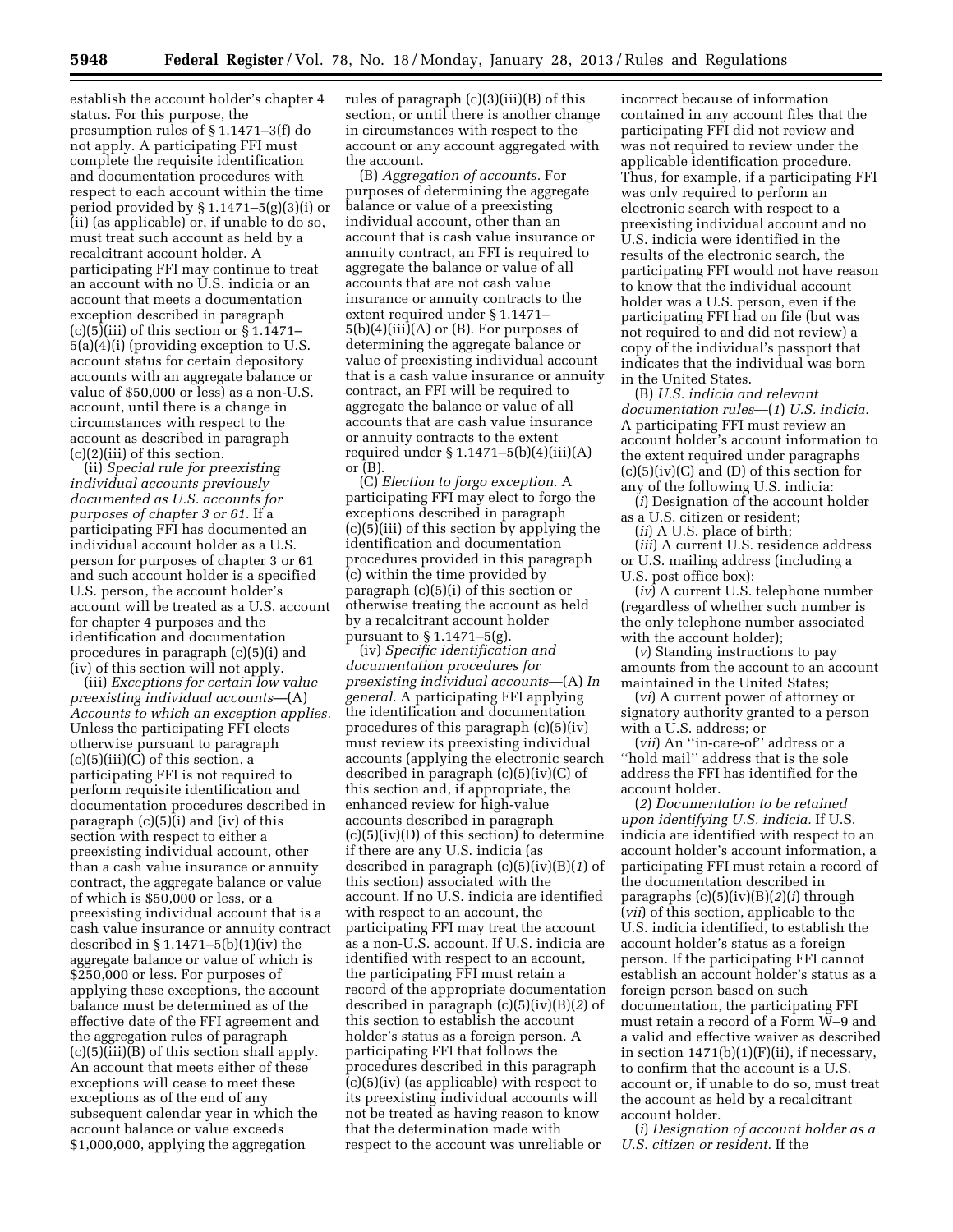information required to be reviewed with respect to the account contains a designation of an account holder as a U.S. citizen or resident, the participating FFI must retain a record of a withholding certificate and documentary evidence described in § 1.1471–3(c)(5)(i)(B) evidencing citizenship in a country other than the United States in order to establish the account holder's status as a foreign person.

(*ii*) *Unambiguous indication of a U.S. place of birth.* If information required to be reviewed with respect to the account unambiguously indicates a U.S. place of birth for an account holder, the participating FFI must retain a record of a form of documentary evidence described in § 1.1471–3(c)(5)(i)(B) evidencing citizenship in a country other than the United States and a copy of the individual's Certificate of Loss of Nationality of the United States, or, alternatively, a withholding certificate, a form of documentary evidence described in § 1.1471–3(c)(5)(i)(B) evidencing citizenship in a country other than the United States, and a reasonable written explanation of the account holder's renunciation of U.S. citizenship or the reason the account holder did not obtain U.S. citizenship at birth in order to establish the account holder's status as a foreign person.

(*iii*) *U.S. address or U.S. mailing address.* If information required to be reviewed with respect to the account contains a U.S. address or a U.S. mailing address for an account holder, the participating FFI must retain a record of a withholding certificate and a form of documentary evidence described in § 1.1471–3(c)(5)(i)(A) through (C) in order to establish the account holder's status as a foreign person.

(*iv*) *Only U.S. telephone numbers.* If information required to be reviewed with respect to the account contains one or more telephone numbers in the United States and no other telephone numbers for an account holder, the participating FFI must retain a record of a withholding certificate and a form of documentary evidence described in § 1.1471–3(c)(5)(i)(A) through (C) in order to establish the account holder's status as a foreign person.

(*v*) *U.S. telephone numbers and non-U.S. telephone numbers.* If information required to be reviewed with respect to the account contains one or more telephone numbers in the United States and at least one telephone number outside the United States for an account holder, the participating FFI must retain a record of a withholding certificate or a form of documentary evidence described in § 1.1471–3(c)(5)(i)(A)

through (C) in order to establish the account holder's status as a foreign person.

(*vi*) *Standing instructions to pay amounts.* If information required to be reviewed with respect to the account contains standing instructions to pay amounts from the account to an account maintained in the United States for an account holder, the participating FFI must retain a record of a withholding certificate and a form of documentary evidence described in § 1.1471–  $3(c)(5)(i)(A)$  through  $(C)$  in order to establish the account holder's status as a foreign person.

(*vii*) *Power of attorney or signatory authority granted to a person with a U.S. address or ''in-care-of'' address or ''hold mail'' address.* If information required to be reviewed with respect to the account includes a power of attorney or signatory authority granted to a person with a U.S. address or contains an ''in-care-of'' address or ''hold mail'' address that is the sole address identified for the account holder, the participating FFI must retain a record of either a withholding certificate or a form of documentary evidence described in § 1.1471–  $3(c)(5)(i)(A)$  through  $(C)$  in order to establish the account holder's status as a foreign person.

(C) *Electronic search for identifying U.S. indicia.* Except as provided in paragraph (c)(5)(iv)(D) of this section relating to the enhanced review for high-value accounts, a participating FFI may rely solely on a review of the electronically searchable information associated with an account and maintained by the participating FFI to determine if there are any of the U.S. indicia described in paragraph (c)(5)(iv)(B)(*1*) of this section associated with the account. For purposes of this paragraph (c)(5)(iv)(C), however, an FFI will not be required to treat as U.S. indicia an in-care-of address or a hold mail address that is the sole address identified for the account holder.

(D) *Enhanced review for identifying U.S. indicia in the case of certain highvalue accounts*—(*1*) *In general.* With respect to preexisting individual accounts that have a balance or value that exceeds \$1,000,000 as of the effective date of the FFI agreement, or at the end of any subsequent calendar year (''high-value accounts''), a participating FFI must apply the enhanced review described in this paragraph  $(c)(5)(iv)(D)$ in addition to the electronic search described in paragraph (c)(5)(iv)(C) of this section to identify any U.S. indicia described in paragraph (c)(5)(iv)(B)(*1*) of this section associated with the account. For purposes of determining the balance

or value of an account, a participating FFI must apply the aggregation rules § 1.1471–5(b)(4)(iii)(A) and (B). If a participating FFI applied the enhanced review described in this paragraph  $(c)(5)(iv)(D)$  to an account in a previous year, the participating FFI will not be required to reapply such procedures to such account in a subsequent year.

(*2*) *Relationship manager inquiry.*  With respect to all high-value accounts, a participating FFI must identify accounts to which a relationship manager is assigned (including any accounts aggregated with such account) and for which the relationship manager has actual knowledge that the account holder is a U.S. citizen or resident.

(*3*) *Additional review of nonelectronic records.* Except as provided in paragraph  $(c)(5)(iv)(E)$  of this section, and except with respect to any account for which the participating FFI has retained a record of a withholding certificate and documentary evidence described in § 1.1471–3(c)(5) establishing the account holder's foreign status, a participating FFI must review to identify any U.S. indicia the current customer master file of a high-value account and, if not contained in the current customer master file, the following documents described in paragraphs (c)(5)(iv)(D)(*3*)(*i*) through (*v*) of this section that are associated with such an account and were obtained by the participating FFI within the five calendar years preceding the later of the effective date of the FFI agreement, or the end of the calendar year in which the account exceeded the \$1,000,000 threshold described in paragraph (c)(5)(iv)(D)(*1*) of this section. The documents to be reviewed by the participating FFI if not contained in the current customer master file are—

(*i*) The most recent withholding certificate, written statement, and documentary evidence;

(*ii*) The most recent account opening contract or documentation;

(*iii*) The most recent documentation obtained by the participating FFI for purposes of AML due diligence or for other regulatory purposes;

(*iv*) Any power of attorney or signature authority forms currently in effect; and

(*v*) Any standing instructions to pay amounts to another account.

(*4*) *Limitations on the enhanced review in the case of comprehensive electronically searchable information.* A participating FFI is not required to apply the enhanced review of this paragraph (c)(5)(iv)(D) and may instead rely on the electronic search described in paragraph  $(c)(5)(iv)(C)$  of this section to identify U.S. indicia to the extent the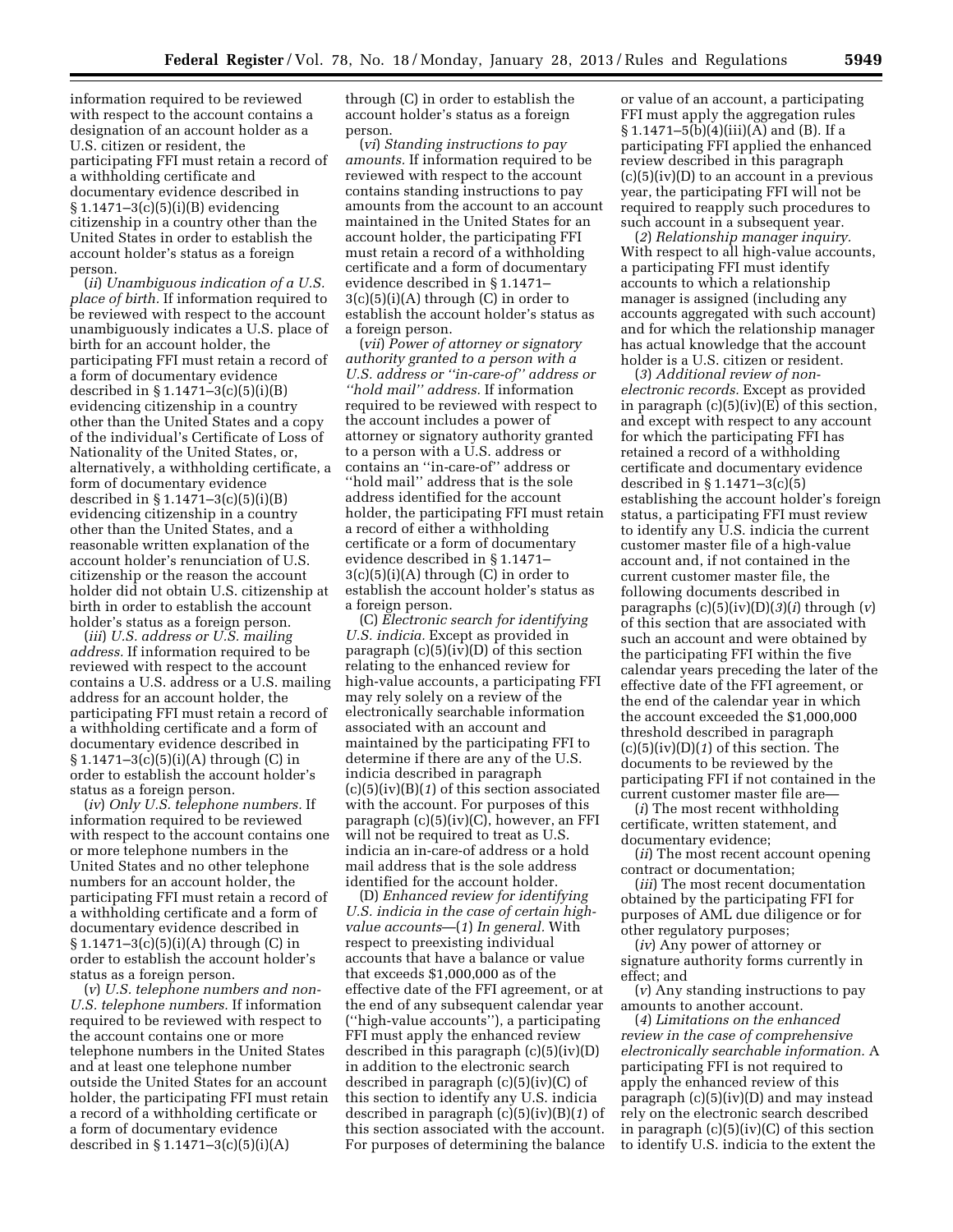following information is available in the FFI's electronically searchable information—

(*i*) The account holder's nationality and/or residence status;

(*ii*) The account holder's current residence address and mailing address; (*iii*) The account holder's current

telephone number(s);

(*iv*) Whether there are standing instructions to pay amounts to another account;

(*v*) Whether there is a current ''incare-of'' address or ''hold mail'' address for the account holder if no other residence or mailing address is found for the account; and

(*vi*) Whether there is any power of attorney or signatory authority for the account.

(E) *Exception for preexisting individual accounts that a participating FFI has documented as held by foreign individuals for purposes of meeting its obligations under chapter 61 or its QI, WP, or WT agreement.* A participating FFI that has previously obtained documentation from an account holder to establish the account holder's status as a foreign individual in order to meet its obligations under its QI, WP, or WT agreement with the IRS, or to fulfill its reporting obligations as a U.S. payor under chapter 61, is not required to perform the electronic search described in paragraph (c)(5)(iv)(C) of this section or the enhanced review described in paragraph (c)(5)(iv)(D)(*3*) of this section for such account. The participating FFI is required, however, to perform the relationship manager inquiry described in paragraph (c)(5)(iv)(D)(*2*) of this section if the account is a high-value account described in paragraph (c)(5)(iv)(D)(*1*) of this section. For purposes of this paragraph  $(c)(5)(iv)(E)$ , a participating FFI has documented an account holder's foreign status under chapter 61 if the participating FFI has retained a record of the documentation required under chapter 61 to establish the foreign status of an individual and the account received a reportable payment as defined under section 3406(b) in any prior year. In the case of a participating FFI that is a QI, WP, or WT, the participating FFI has documented an account holder's foreign status under its QI, WP, or WT agreement (as applicable) if the participating FFI has met the relevant documentation requirements of its agreement with respect to an account holder that received a reportable amount in any year in which its agreement was in effect.

*(6) Examples.* The following examples illustrate the documentation exceptions

provided in paragraphs (c)(3)(iii) and (c)(5)(iii) of this section:

*Example 1. Aggregation rules applicable to preexisting individual accounts.* U, a U.S. resident individual, holds 100 shares of common stock of FFI1, an investment entity. On the effective date of FFI1's FFI agreement, the common stock held by U is worth \$45,000. U also holds shares of preferred stock of FFI1. On the effective date of FFI1's FFI agreement, U's preferred stock in FFI1 is worth \$35,000. Neither FFI1's common stock nor FFI1's preferred stock is regularly traded on an established securities market. U also holds debt instruments issued by FFI1 that are not regularly traded on an established securities market. On the effective date of FFI1's FFI agreement, U's FFI1 debt instruments are worth \$15,000. U's common and preferred equity interests are associated with U and with one another by reference to U's foreign tax identification number in FFI1's computerized information management system. However, U's debt instruments are not associated with U's equity interests in FFI1's computerized information management system. None of these accounts are managed by a relationship manager. Previously, FFI1 was not required to and did not obtain a Form W–9 from U for purposes of chapter 3 or 61. U's FFI1 debt interests are eligible for the paragraph (c)(5)(iii)(A) documentation exception because that account does not exceed the \$50,000 threshold described in paragraph (c)(5)(iii)(A)(*1*) of this section, taking into account the aggregation rule described in paragraph (c)(5)(iii)(A)(*2*) of this section. However, U's common and preferred equity interests are not eligible for the paragraph (c)(5)(iii)(A) documentation exception because the accounts exceed the \$50,000 threshold described in paragraph (c)(5)(iii)(A)(*1*) of this section, taking into account the aggregation rules described in  $§ 1.1471-5(b)(4)(iii)$  pursuant to the requirements of paragraph (c)(5)(iii)(A)(*2*) of this section.

*Example 2. Aggregation rules for owners of entity accounts.* In Year 1, U, a U.S. resident individual, maintains a depository account that is a preexisting account in CB, a commercial bank. The balance in U's depository account on the first date CB's FFI agreement is in effect is \$20,000. U also owns 100% of Entity X, which maintains a depository account that is a preexisting account in CB, and 50% of Entity Y, which maintains a depository account that is a preexisting account in CB. The balance in Entity X's account on the first date CB's FFI agreement is in effect is \$130,000 and the balance in Entity Y's account on effective date of CB's FFI agreement is \$110,000. All three accounts are associated with one another in CB's computerized information management system by reference to U's foreign tax identification number. None of the accounts are managed by a relationship manager. Previously, CB was not required to and did not obtain a Form W–9 from U for purposes of chapter 3 or 61. U's depository account qualifies for the  $\S 1.1471 - 5(a)(4)(i)$ exception to U.S. account status because it does not exceed the \$50,000 threshold, taking into account the aggregation rule described in

§ 1.1471–5(a)(4)(i)(B)(*2*). Entity X's account and Entity Y's account both qualify for the paragraph (c)(3)(iii) documentation exception because the accounts do not exceed the \$250,000 threshold described in paragraph (c)(3)(iii)(B)(*1*) of this section taking into account the aggregation rules described in § 1.1471–5(b)(*4*)(*iii*) pursuant to the requirements of paragraph (c)(3)(iii)(B)(*2*) of this section.

(7) *Certifications of responsible officer.* In order for a participating FFI to comply with the requirements of an FFI agreement with respect to its identification procedures for preexisting accounts, a responsible officer of the participating FFI must certify to the IRS regarding the participating FFIs compliance with the diligence requirements of this paragraph (c). Such certification must be made no later than 60 days following the date that is two years after the effective date of the FFI agreement. The responsible officer must certify that the participating FFI has completed the review of all high-value accounts as required under paragraphs  $(c)(5)(iv)(D)$  and  $(E)$  of this section and treats any account holder of an account for which the participating FFI has not retained a record of any required documentation as a recalcitrant account holder as required under this section and § 1.1471–5(g).The responsible officer must also certify that the participating FFI has completed the account identification procedures and documentation requirements of this paragraph (c) for all other preexisting accounts or, if it has not retained a record of the documentation required under this paragraph (c) with respect to an account, treats such account in accordance with the requirements of this section and  $\S 1.1471 - 5(g)$ . The responsible officer must also certify to the best of the responsible officer's knowledge after conducting a reasonable inquiry, that the participating FFI did not have any formal or informal practices or procedures in place from August 6, 2011, through the date of such certification to assist account holders in the avoidance of chapter 4. A reasonable inquiry for purposes of this paragraph (c)(7) is a review of the participating FFI's procedures and a written inquiry, such as email requests to relevant lines of business, that requires responses from relevant customer on-boarding and management personnel as to whether they engaged in any such practices during that period. Practices or procedures that assist account holders in the avoidance of chapter 4 include, for example, suggesting that account holders split up accounts to avoid classification as a high-value account;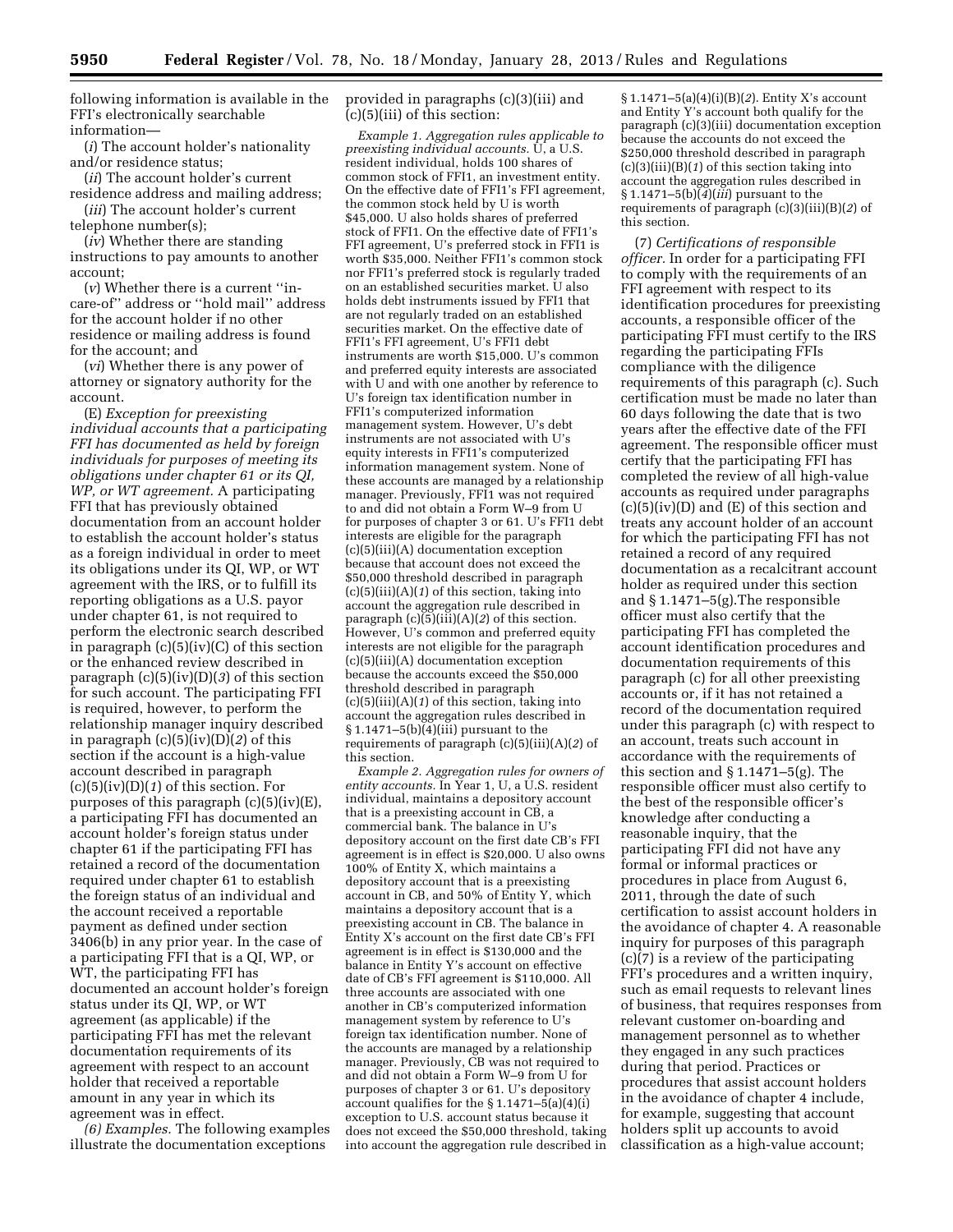suggesting that account holders of U.S. accounts close, transfer, or withdraw from their account to avoid reporting; intentional failures to disclose a known U.S. account; suggesting that an account holder remove U.S. indicia from its account information; or facilitating the manipulation of account balances or values to avoid thresholds. If the responsible officer is unable to make any of the certifications described in this paragraph (c)(7), the responsible officer must make a qualified certification to the IRS stating that such certification cannot be made and that corrective actions will be taken by the responsible officer.

(d) *Account reporting*—(1) *Scope of paragraph.* This paragraph (d) provides rules addressing the information reporting requirements applicable to participating FFIs with respect to U.S. accounts, accounts held by ownerdocumented FFIs, and recalcitrant account holders. Paragraph (d)(2) of this section describes the accounts subject to reporting under this paragraph (d), and specifies the participating FFI that is responsible for reporting an account or account holder. Paragraph (d)(3) of this section describes the information required to be reported and the manner of reporting by a participating FFI under section  $1471(c)(1)$  with respect to a U.S. account or an account held by an owner-documented FFI. Paragraph (d)(4) of this section provides definitions of terms applicable to paragraph (d)(3). Paragraph (d)(5) of this section describes the conditions for a participating FFI to elect to report its U.S. accounts and accounts held by owner-documented FFIs under section 1471(c)(2) and the information required to be reported under such election. Paragraph (d)(6) of this section provides rules for a participating FFI to report its recalcitrant account holders. Paragraph (d)(7) of this section provides special transitional reporting rules applicable to reports due in 2015 and 2016. Paragraph  $(d)(8)$  of this section provides the reporting requirements of a participating FFI that is a QI, WP or WT with respect to U.S. accounts. See § 301.1474–1(a) of this chapter for the requirement for a financial institution to file the information required under this paragraph (d) on magnetic media.

(2) *Reporting requirements in general*—(i) *Accounts subject to reporting.* Subject to the rules of paragraph (d)(7) of this section, a participating FFI shall report by the time and in the manner prescribed in paragraph (d)(3)(vii) of this section, the information described in paragraph (d)(3) of this section with respect to accounts maintained at any time during

each calendar year for which the participating FFI is responsible for reporting under paragraph (d)(2)(ii) of this section and that it is required to treat as U.S. accounts or accounts held by owner-documented FFIs, including accounts that are identified as U.S. accounts by the end of such calendar year pursuant to a change in circumstances during such year as described in paragraph (c)(2)(iii) of this section. Alternatively, a participating FFI may elect to report under paragraph (d)(5) of this section with respect to such accounts for each calendar year. With respect to accounts held by recalcitrant account holders, a participating FFI is required to report with respect to each calendar year under paragraph (d)(6) of this section and not under paragraph (d)(3) or (5) of this section. For separate reporting requirements of participating FFIs with respect to payments and for transitional rules for participating FFIs to report certain foreign reportable amounts made to nonparticipating FFIs, see § 1.1474–  $1(d)(4)(iii)$ .

(ii) *Financial institution required to report an account*—(A) *In general.*  Except as otherwise provided in paragraphs (d)(2)(ii)(B) through (E) of this section, the participating FFI that maintains the account is responsible for reporting the account in accordance with the requirements of paragraph  $(d)(2)(iii)$ ,  $(3)$ , or  $(5)$  of this section (as applicable) for each calendar year. Except as otherwise provided in paragraph  $(d)(2)(ii)(C)$  of this section, a participating FFI is responsible for reporting accounts held by recalcitrant account holders that it maintains in accordance with the requirements of paragraph (d)(6) of this section. A participating FFI is not required to report the information required under paragraph (d)(6) of this section with respect to an account held by a recalcitrant account holder of another participating FFI even if that other participating FFI holds the account as an intermediary on behalf of such account holder and regardless of whether the participating FFI is required to report payments made to the recalcitrant account holder of such other FFI under § 1.1474–1(d)(4)(iii).

(B) *Special reporting of account holders of territory financial institutions.* In the case of an account held by a territory financial institution acting as an intermediary with respect to a withholdable payment—

(*1*) If the territory financial institution agrees to be treated as a U.S. person with respect to the payment under  $§ 1.1471-3(c)(3)(iii)(F)$ , a participating FFI is not required to report under

paragraph (d)(2)(i) of this section with respect to the account holders of the territory financial institution; or

(*2*) If the territory financial institution does not agree to be treated as a U.S. person with respect to a withholdable payment, the participating FFI must report with respect to each specified U.S. person or substantial U.S. owner of a foreign entity that is an NFFE with respect to which the territory financial institution acts as an intermediary and provides the participating FFI with the information and documentation required under  $\S 1.1471 - 3(c)(3)(iii)(G)$ .

(C) *Special reporting of account holders of a sponsored FFI.* A sponsoring entity that has agreed to fulfill the reporting responsibilities of this paragraph (d) on behalf of a sponsored FFI shall report in accordance with the requirements of paragraph  $(d)(2)(iii)$ ,  $(3)$ , or  $(5)$  of this section (as applicable) with respect to each U.S. account and paragraph (d)(6) of this section with respect to each account held by a recalcitrant account holder of the sponsored FFI to the extent and in the manner required if such sponsored FFI were a participating FFI. The sponsoring entity shall identify each sponsored FFI for which it is reporting to the extent required on the forms for reporting U.S. accounts and recalcitrant account holders and the accompanying instructions to the forms.

(D) *Special reporting of accounts held by owner-documented FFIs.* A participating FFI that maintains an account held by an FFI that it has agreed to treat as an owner-documented FFI under § 1.1471–3(d)(6) shall report the information described in paragraph  $(d)(3)(iv)$  or  $(d)(5)(iii)$  of this section with respect to each specified U.S. person identified in § 1.1471– 3(d)(6)(iv)(A)(*1*). See § 1.1474–1(i) for the reporting obligations of a participating FFI with respect to a payee of an obligation other than an account that it has agreed to treat as an ownerdocumented FFI.

(E) *Branch reporting of accounts.* A participating FFI may elect to comply with its obligation to report under paragraph (d)(3) or (d)(5) of this section by reporting its accounts on a branchby-branch basis with respect to one or more of its branches. A participating FFI that makes this election shall use the information reporting number assigned to the branch to identify the branch that is reporting its accounts separately. A branch that reports under this election shall file with the IRS the information required to be reported on accounts that it maintains in accordance with the forms and their accompanying instructions provided by the IRS for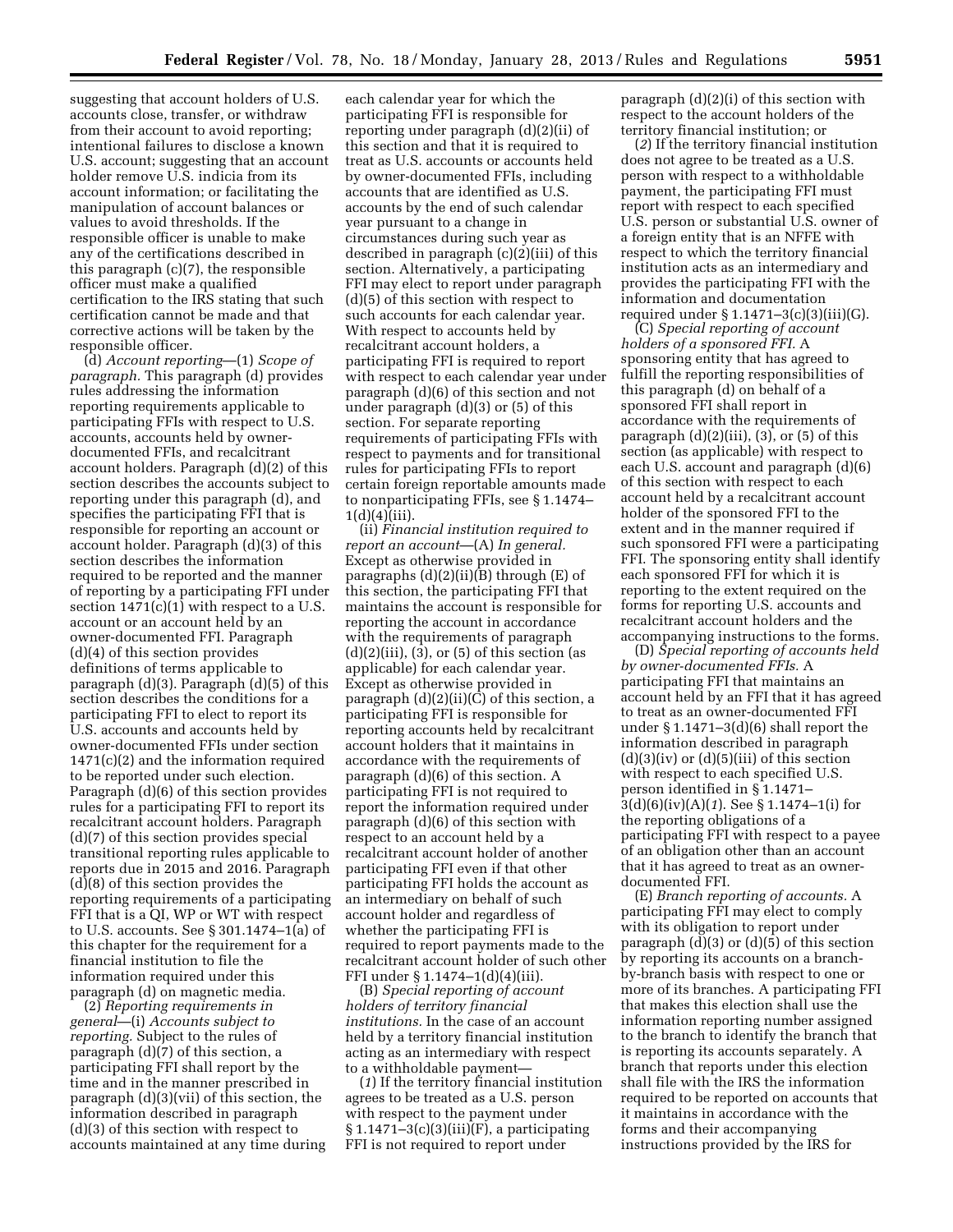purposes of this election. For the definition of a branch that applies for purposes of this paragraph (d), see paragraph (e)(2)(ii) of this section.

(iii) *Special U.S. account reporting rules for U.S. payors*—(A) *Special reporting rule for U.S. payors other than U.S. branches.* Participating FFIs that are U.S. payors (other than U.S. branches) that report the information required under chapter 61 with respect to account holders of accounts that the participating FFI is required to treat as U.S. accounts or accounts held by owner-documented FFIs and that report the information described in paragraph (d)(5)(ii) of this section with respect to each such account shall be treated as having satisfied the reporting requirements described in paragraph (d)(2)(i) of this section with respect to accounts that the participating FFI is required to treat as U.S. accounts or accounts held by owner-documented FFIs.

(B) *Special reporting rules for U.S. branches treated as U.S. persons.* A U.S. branch of a participating FFI that is treated as a U.S. person shall be treated as having satisfied the reporting requirements described in paragraphs  $(d)(2)(i)$  and  $(d)(2)(ii)(C)$  of this section if it reports under—

(*1*) Chapter 61 with respect to account holders that are U.S. non-exempt recipients;

(*2*) Chapter 61 with respect to persons subject to withholding under section 3406;

(*3*) Section 1.1474–1(i) with respect to substantial U.S. owners of NFFEs that are not excepted NFFEs as defined in § 1.1472–1(c) and;

(*4*) Section 1.1474–1(i) with respect to specified U.S. persons identified in § 1.1471–3(d)(6)(iv)(A)(*1*) of ownerdocumented FFIs.

(3) *Reporting of accounts under section 1471(c)(1)*—(i) *In general.* The participating FFI (or branch thereof) that is responsible for reporting an account that it is required to treat as a U.S. account or accounts held by ownerdocumented FFIs under paragraph (d)(2)(ii) of this section shall be required to report such account under this paragraph (d)(3) for each calendar year unless it elects to report its U.S. accounts or accounts held by ownerdocumented FFIs under paragraph (d)(5) of this section.

(ii) *Accounts held by specified U.S. persons.* In the case of an account described in paragraph (d)(3)(i) of this section that is held by one or more specified U.S. persons, a participating FFI is required to report the following information under this paragraph  $(d)(3)$ —

(A) The name, address, and TIN of each account holder that is a specified U.S. person;

(B) The account number;

(C) The account balance or value of the account;

(D) The payments made with respect to the account, as described in paragraph (d)(4)(iv) of this section, during the calendar year; and

(E) Such other information as is otherwise required to be reported under this paragraph (d)(3) or in the form described in paragraph (d)(3)(vi) of this section and its accompanying instructions.

(iii) *Accounts held by U.S. owned foreign entities.* With respect to each U.S. account described in paragraph (d)(3)(i) of this section that is held by an NFFE that is a U.S. owned foreign entity, a participating FFI is required to report under this paragraph (d)(3)(iii)—

(A) The name of the U.S. owned foreign entity that is the account holder;

(B) The name, address, and TIN of each substantial U.S. owner of such entity;

(C) The account number;

(D) The account balance or value of the account held by the NFFE;

(E) The payments made with respect to the account, as described in paragraph (d)(4)(iv) of this section, during the calendar year; and

(F) Such other information as is otherwise required to be reported under this paragraph (d)(3) or in the form described in paragraph (d)(3)(vi) of this section and its accompanying instructions.

(iv) *Special reporting of accounts held by owner-documented FFIs.* With respect to each account held by an owner-documented FFI, a participating FFI is required to report under this paragraph (d)(3)(iv)—

(A) The name of the ownerdocumented FFI;

(B) The name, address, and TIN of each specified U.S. person identified in § 1.1471–3(d)(6)(iv)(A)(*1*);

(C) The account number of the account held by the owner-documented FFI;

(D) The account balance or value of the account held by the U.S. owned foreign entity;

(E) The payments made with respect to the account held by the ownerdocumented FFI, as described in paragraph (d)(4)(iv) of this section, during the calendar year; and

(F) Such other information as is otherwise required to be reported under this paragraph (d)(3) or in the form described in paragraph (d)(3)(vi) of this section and its accompanying instructions.

(v) *Branch reporting.* Except in the case of a branch that reports separately under paragraph  $(d)(2)(ii)(E)$  of this section, a participating FFI that reports the information described in paragraphs (d)(3)(ii) through (iv) of this section shall also report the jurisdiction of the branch that maintains the account being reported in accordance with instructions to the form provided for purposes of such reporting.

(vi) *Form for reporting accounts under section 1471(c)(1).* The information described in paragraphs (d)(3)(ii) through (iv) of this section shall be reported on Form 8966, ''FATCA Report,'' (or such other form as the IRS may prescribe) with respect to each account subject to reporting under paragraph (d)(3)(i) of this section maintained at any time during the calendar year. This form shall be filed in accordance with its requirements and its accompanying instructions.

(vii) *Time and manner of filing.*  Except as provided in paragraph  $(d)(7)(iv)(B)$  of this section, Form 8966 shall be filed electronically with the IRS on or before March 31 of the year following the end of the calendar year to which the form relates. See the accompanying instructions to this form for electronic filing instructions.

(viii) *Extensions in filing.* The IRS shall grant an automatic 90-day extension of time in which to file Form 8966. Form 8809, ''Request for Extension of Time to File Information Returns,'' (or such other form as the IRS may prescribe) must be used to request such extension of time and must be filed no later than the due date of Form 8966. Under certain hardship conditions, the IRS may grant an additional 90-day extension. A request for extension due to hardship must contain a statement of the reasons for requesting the extension and such other information as the forms or instructions may require.

(4) *Descriptions applicable to reporting requirements of § 1.1471– 4(d)(3)*—(i) *Address.* The address to be reported with respect to an account held by a specified U.S. person is the residence address recorded by the participating FFI for the account holder or, if no residence address is associated with the account holder, the address for the account used for mailing or for other purposes by the participating FFI. In the case of an account held by a U.S. owned foreign entity, the address to be reported is the address of each substantial U.S. owner of such entity. In the case of an account held by an owner-documented FFI, the address to be reported is the address of each specified U.S. person identified in § 1.1471–3(d)(6)(iv)(A)(*1*).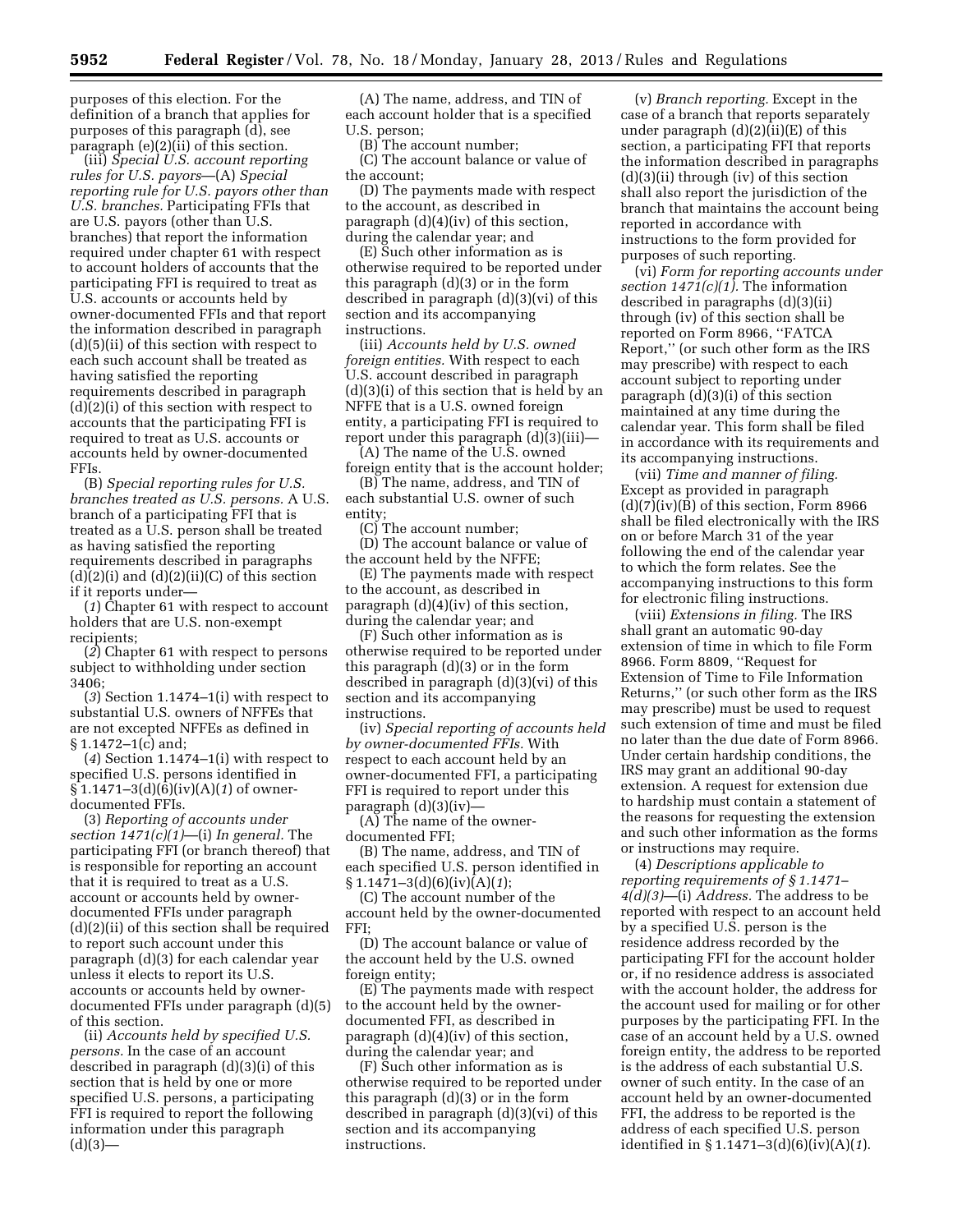(ii) *Account number.* The account number to be reported with respect to an account is the identifying number assigned by the participating FFI for purposes other than to satisfy the reporting requirements of this paragraph (d), or, if no such number is assigned to the account, a unique serial number or other number such participating FFI assigns to the financial account for purposes of reporting under paragraph (d)(3) of this section that distinguishes the account from other accounts maintained by such institution.

(iii) *Account balance or value*—(A) *In general.* The participating FFI shall report the average balance or value of the account if the FFI reports average balance or value to the account holder for a calendar year. If the participating FFI does not report the average balance or value of the account to the account holder, the participating FFI shall report the balance or value of the account as of the end of the calendar year as determined in accordance with § 1.1471–5(b)(4). In the case of an account that is a cash value insurance or annuity contract, a participating FFI shall report the balance or value of the account as determined in accordance with § 1.1471–5(b)(4).

(B) *Currency translation of account balance or value.* The account balance or value of an account may be reported in U.S. dollars or in the currency in which the account is denominated. In the case of an account denominated in one or more foreign currencies, the participating FFI may elect to report the account balance or value in a currency in which the account is denominated and is required to identify the currency in which the account is reported. If the participating FFI elects to report such an account in U.S. dollars, the participating FFI must calculate the account balance or value of the account in the manner described in § 1.1471–5(b)(4).

(iv) *Payments made with respect to an account*—(A) *Depository accounts.* The payments made during a calendar year with respect to a depository account consist of the aggregate gross amount of interest paid or credited to the account during the year.

(B) *Custodial accounts.* The payments made during a calendar year with respect to a custodial account consist of—

(*1*) The aggregate gross amount of dividends paid or credited to the account during the calendar year;

(*2*) The aggregate gross amount of interest paid or credited to the account during the calendar year;

(*3*) The gross proceeds from the sale or redemption of property paid or credited to the account during the

calendar year with respect to which the FFI acted as a custodian, broker, nominee, or otherwise as an agent for the account holder; and

(*4*) The aggregate gross amount of all other income paid or credited to the account during the calendar year.

(C) *Other accounts.* In the case of an account described in § 1.1471– 5(b)(1)(iii) (relating to debt or equity interests) or (iv) (relating to cash value insurance contracts and annuity contracts), the payments made during the calendar year with respect to such account are the gross amounts paid or credited to the account holder during the calendar year including payments in redemption (in whole or part) of the account.

(D) *Transfers and closings of deposit, custodial, insurance, and annuity financial accounts.* In the case of an account closed or transferred in its entirety by an account holder during a calendar year that is a depository account, custodial account, or a cash value insurance contract or annuity contract, the payments made with respect to the account shall be—

(*1*) The payments and income paid or credited to the account that are described in paragraph (d)(4)(iv)(A) or (B) of this section for the calendar year until the date of transfer or closure; and

(*2*) The amount or value withdrawn or transferred from the account in connection with the closure or transfer of the account.

(E) *Amount and character of payments subject to reporting.* For purposes of reporting under paragraph (d)(3) of this section, the amount and character of payments made with respect to an account may be determined under the same principles that the participating FFI uses to report information on its resident account holders to the tax administration of the jurisdiction in which the FFI (or branch thereof) is located. Thus, the amount and character of items of income described in paragraphs (d)(4)(iv)(A), (B), and (C) need not be determined in accordance with U.S. federal income tax principles. If any of the types of payments described in paragraph (d)(4)(iv) of this section are not reported to the tax administration of the jurisdiction in which the participating FFI (or branch thereof) is located, such amounts may be determined in the same manner as is used by the participating FFI for purposes of reporting to the account holder. If any of the types of payments described in this paragraph (d)(4)(iv) is neither reported to the tax administration of the jurisdiction in which the FFI (or branch thereof) is located nor reported to the account

holder for the year for which reporting is required under paragraph (d) of this section, such item must be determined and reported either in accordance with U.S. federal tax principles or in accordance with any reasonable method of reporting that is consistent with the accounting principles generally applied by the participating FFI. Once a participating FFI (or branch thereof) has applied a method to determine such amounts, it must apply such method consistently for all account holders and for all subsequent years unless the Commissioner consents to a change in such method. Consent will be automatically granted for a change to rely on U.S. federal income tax principles to determine such amounts.

(F) *Currency translation.* A payment described in this paragraph (d)(4)(iv) may be reported in the currency in which the payment is denominated or in U.S. dollars. In the case of payments denominated in one or more foreign currencies, a participating FFI may elect to report the payments in a currency in which payments are denominated and is required to identify the currency in which the account is reported. If such a payment is reported in U.S. dollars, the participating FFI must calculate the amount in the manner described in § 1.1471–5(b)(4).

(v) *Record retention requirements.* A participating FFI that produces, in the ordinary course of its business, account statements that summarize the activity (including withdrawals, transfers, and closures) of an account for any calendar year in which the account was required to be reported under paragraph (d)(3) of this section must retain a record of such account statements. The record must be retained for the longer of six years or the retention period under the FFI's normal business procedures. A participating FFI may be required to extend the six year retention period if the IRS requests such an extension prior to the expiration of the six year period.

(5) *Election to perform chapter 61 reporting*—(i) *In general*—(A) *Election under section 1471(c)(2).* Except as otherwise provided in this paragraph (d)(5), a participating FFI may elect under section 1471(c)(2) and this paragraph (d)(5) to report under sections 6041, 6042, 6045, and 6049, as appropriate, with respect to any account required to be reported under this paragraph (d). Such reporting must be done as if such participating FFI were a U.S. payor and each holder of an account that is a specified U.S. person, U.S. owned foreign entity, or ownerdocumented FFI were a payee who is an individual and citizen of the United States. If a participating FFI makes such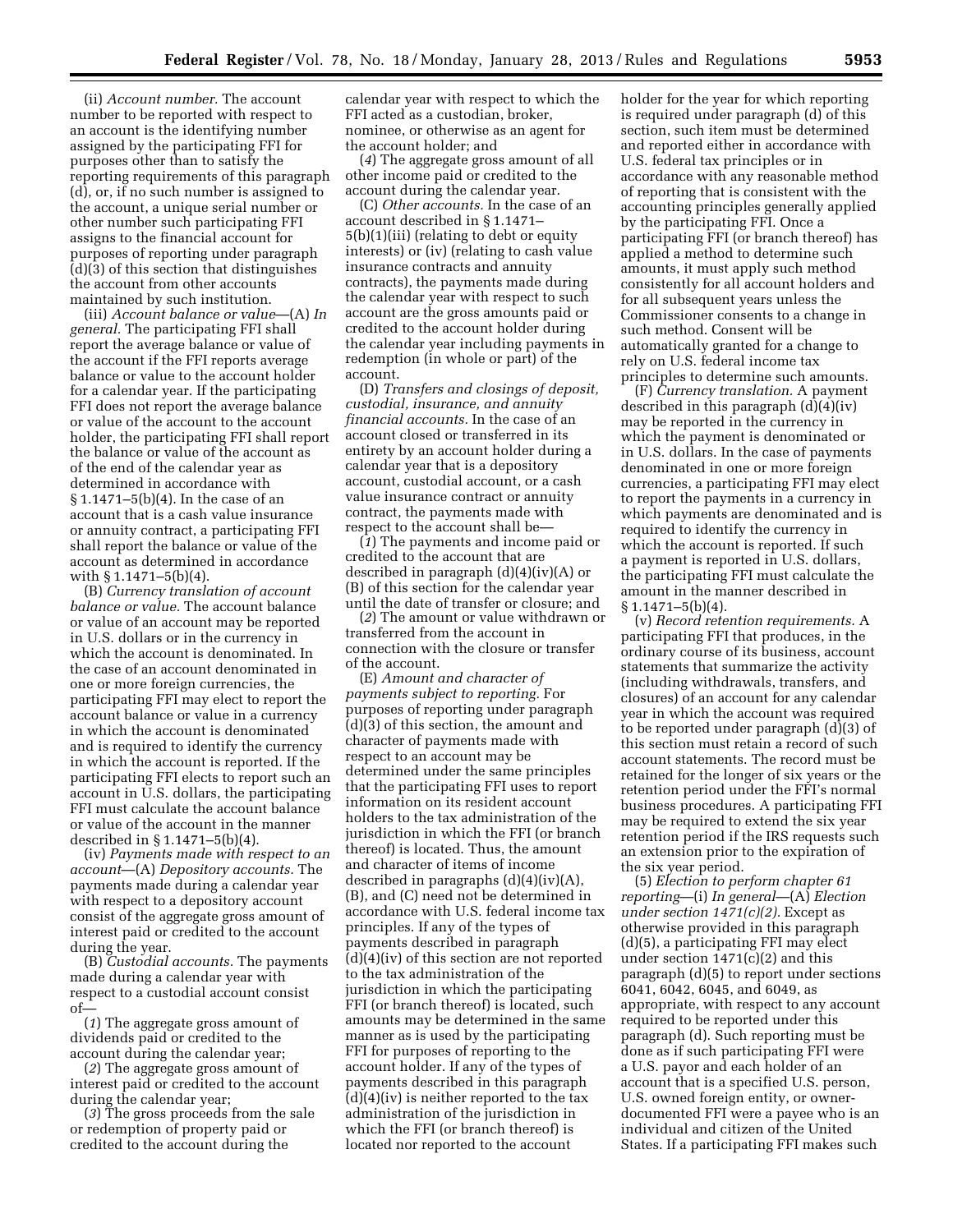an election, the FFI is required to report the information required under this paragraph (d)(5) with respect to each such U.S. account or account held by an owner-documented FFI, regardless of whether the account holder of such account qualifies as a recipient exempt from reporting by a payor or middleman under sections 6041, 6042, 6045, or 6049, including the reporting of payments made to such account of amounts that are subject to reporting under any of these sections. A participating FFI that elects to report an account under the election described in this paragraph (d)(5) is required to report the information described in paragraph (d)(5)(ii) or (iii) of this section for a calendar year regardless of whether a reportable payment was made to the U.S. account during the calendar year. A participating FFI that reports an account under the election described in this paragraph (d)(5) is not required to report the information described in paragraph (d)(3) of this section with respect to the account. The election under section 1471(c)(2) described in this paragraph (d)(5)(i)(A) does not apply to cash value insurance contracts or annuity contracts that are financial accounts described in § 1.1471–  $5(b)(1)(iv)$ . See paragraph  $(d)(5)(i)(B)$  of this section for an election to report cash value insurance contracts or annuity contracts that are U.S. accounts held by specified U.S. persons in a manner similar to section 6047(d).

(B) *Election to report in a manner similar to section 6047(d).* Except as otherwise provided in this paragraph (d)(5), a participating FFI may elect to report with respect to any of its cash value insurance contracts or annuity contracts that are U.S. accounts held by specified U.S. persons under section 6047(d), modified as follows. The amount to be reported is the sum of the account balance or value (as of the calendar year end or the most recent contract anniversary date) and any amount paid under the contract during such reporting period as if such participating FFI were a U.S. payor. Each holder of a U.S. account that is a specified U.S. person is treated for purposes of reporting under this paragraph (d)(5)(i)(B) as a contract holder or payee who is an individual and citizen of the United States.

(ii) *Additional information to be reported.* In addition to the information otherwise required to be reported under sections 6041, 6042, 6045, 6047(d) (in the manner described in paragraph (d)(5)(i)(B) of this section with respect to U.S. accounts held by specified U.S. persons), and 6049, including the reporting of payments made to such

accounts subject to reporting under the applicable section, a participating FFI that elects to report under this paragraph (d)(5)(ii) must report with respect to each account that it is required to treat as a U.S. account—

(A) In the case of an account holder that is a specified U.S. person—

(*1*) The name, address, and TIN of the account holder; and

(*2*) The account number; and

(B) In the case of an account holder that is a U.S. owned foreign entity that is an NFFE—

(*1*) The name of such entity; (*2*) The name, address, and TIN of each substantial U.S. owner of such entity; and

(*3*) The account number.

(iii) *Special reporting of accounts held by owner-documented FFIs.* With respect to each account held by an owner-documented FFI, a participating FFI that elects to report under this paragraph (d)(5) must report payments made to the owner-documented FFI under the requirements of sections 6041, 6042, 6045, 6047(d), and 6049, the other information required under each applicable section, and the following information—

(A) The name of such FFI; (B) The name, address, and TIN of each specified U.S. person identified in § 1.1471–3(d)(6)(iv)(A)(*1*); and

(C) The account number for the account held by the owner-documented FFI.

(iv) *Branch reporting.* A participating FFI that reports the information described in paragraphs (d)(5)(ii) and (iii) of this section shall also report the jurisdiction of the branch that maintains the account being reported.

(v) *Time and manner of making the election.* A participating FFI (or one or more branches of the participating FFI) may make the election described in this paragraph (d)(5) by reporting the information described in this paragraph (d)(5) on the form described in paragraph (d)(5)(vii) of this section on the next reporting date following the calendar year for which the election is made.

(vi) *Revocation of election.* A participating FFI may revoke the election described in paragraph (d)(5)(i) (as a whole or with regard to any of its accounts) by reporting the information described in paragraph (d)(3) on the next reporting date following the calendar year for which the election is revoked.

(vii) *Filing of information under election.* In the case of an account holder that is a specified U.S. person, the information required to be reported under the election described in this

paragraph (d)(5) shall be filed with the IRS and issued to the account holder in the time and manner prescribed in sections 6041, 6042, 6045, 6047(d), and 6049 and in accordance with the forms referenced therein and their accompanying instructions provided by the IRS for reporting under each of these sections. If the account holder is an NFFE that is a U.S. owned foreign entity or owner-documented FFI, however, the information required to be reported under the election described in this paragraph (d)(5) shall be filed on Form 8966 in accordance with its requirements and its accompanying instructions.

(6) *Reporting on recalcitrant account holders*—(i) *In general.* Except as otherwise provided in a Model 2 IGA, a participating FFI, as part of its reporting responsibilities under this paragraph (d), shall report to the IRS for each calendar year the information described for each of the classes of account holders described in paragraphs (d)(6)(A) through (E) of this section. See  $§ 1.1474-1(d)(4)(ii)$  for a participating FFI or registered deemed-compliant FFI's requirement to report chapter 4 reportable amounts paid to such account holders and tax withheld.

(A) The aggregate number and aggregate balance or value of accounts held by recalcitrant account holders at the end of the calendar year that are described in  $\S 1.1471 - 5(g)(2)(iv)$ (referencing passive NFFEs that are recalcitrant account holders).

(B) The aggregate number and aggregate balance or value of accounts held by recalcitrant account holders at the end of the calendar year that are described in  $\S 1.1471 - 5(g)(2)(ii)$  and (iii) (referencing U.S. persons that are recalcitrant account holders).

(C) The aggregate number and aggregate balance or value of accounts held by recalcitrant account holders at the end of the calendar year, other than accounts described in paragraph  $(d)(6)(i)(A), (B),$  or  $(E)$  of this section, that have U.S. indicia.

(D) The aggregate number and aggregate balance or value of accounts held by recalcitrant account holders at the end of the calendar year, other than accounts described in paragraph  $(d)(6)(i)(A)$  or  $(E)$  of this section, that do not have U.S. indicia.

(E) The aggregate number and aggregate balance or value of accounts held by recalcitrant account holders at the end of the calendar year that are dormant accounts.

(ii) *Definition of dormant account.* A dormant account is an account (other than a cash value insurance contract or annuity contract) that is a dormant or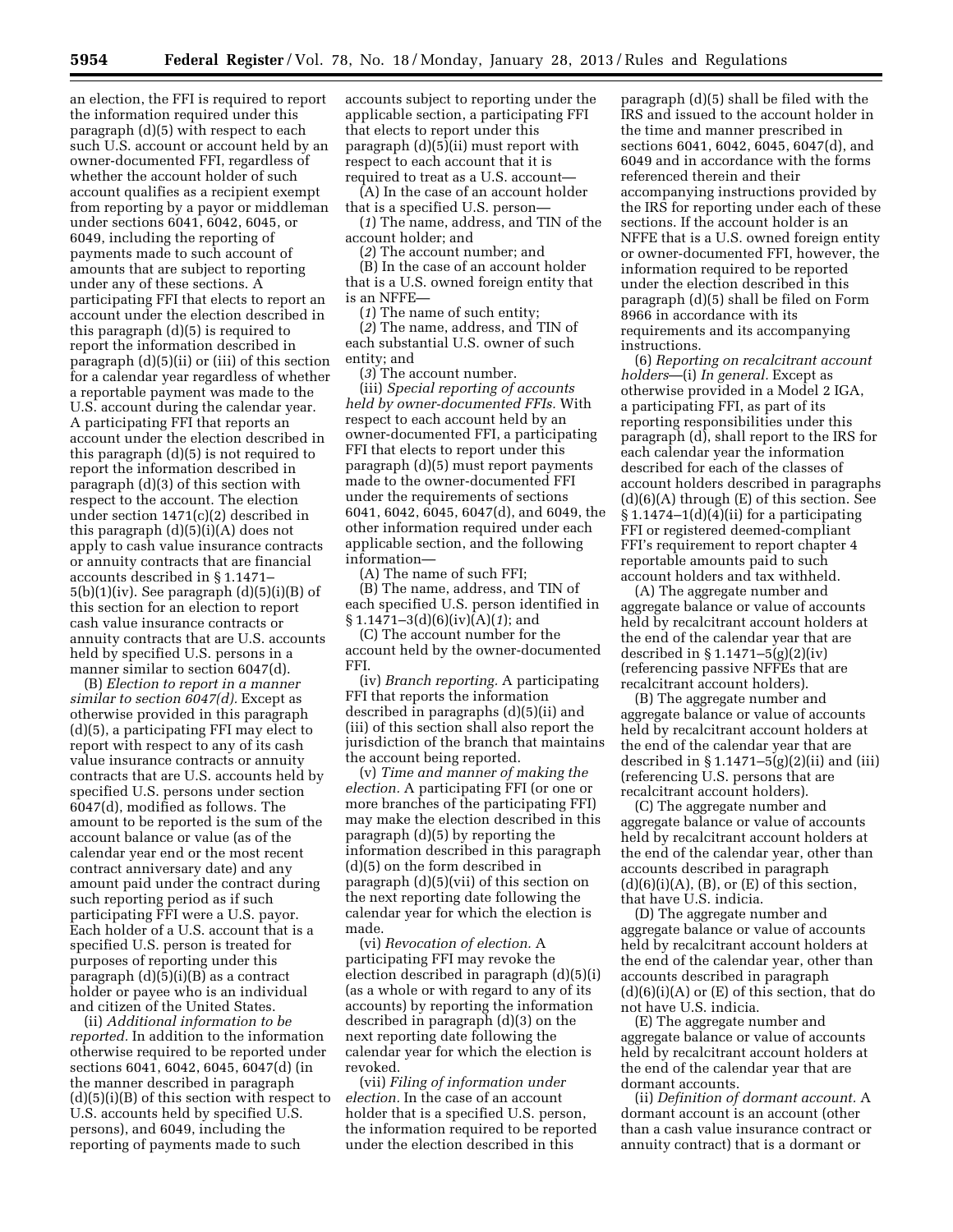inactive account under applicable laws or regulations or the normal operating procedures of the participating FFI that are consistently applied for all accounts maintained by such institution in a particular jurisdiction. If neither applicable laws or regulations nor the normal operating procedures of the participating FFI maintaining the account address dormant or inactive accounts, an account will be a dormant account if—

(A) The account holder has not initiated a transaction with regard to the account or any other account held by the account holder with the FFI in the past three years; and

(B) The account holder has not communicated with the FFI that maintains such account regarding the account or any other account held by the account holder with the FFI in the past six years.

(iii) *End of dormancy.* An account that is a dormant account under paragraph (d)(6)(ii) of this section ceases to be a dormant account when—

(A) The account holder initiates a transaction with regard to the account or any other account held by the account holder with the FFI;

(B) The account holder communicates with the FFI that maintains such account regarding the account or any other account held by the account holder with the FFI; or

(C) The account ceases to be a dormant account under applicable laws or regulations or the participating FFI's normal operating procedures.

(iv) *Forms.* Reporting under paragraph (d)(6)(i) of this section shall be filed on Form 8966 in accordance with its requirements and accompanying instructions.

(v) *Time and manner of filing.* Except as provided in paragraph (d)(7)(iv)(B) of this section, Form 8966 shall be filed electronically with the IRS on or before March 31 of the year following the end of the calendar year to which the form relates. See the accompanying instructions to this form for electronic filing instructions.

(vi) *Record retention requirements.* A participating FFI that produces, in the ordinary course of its business, account statements that summarize the activity (including withdrawals, transfers, and closures) of an account held by a recalcitrant account holder described in paragraph  $(d)(6)(i)(B)$  of this section for any calendar year in which the account was required to be reported under paragraph (d)(6) of this section must retain a record of such account statements. Such record must be retained for the longer of six years or the retention period under the FFI's normal

business procedures. A participating FFI may be required to extend the six year retention period if the IRS requests such an extension prior to the expiration of the six year period.

(7) *Special reporting rules with respect to the 2013 through 2015 calendar years*—(i) *In general.* If the effective date of the FFI agreement of a participating FFI is on or before December 31, 2014, the participating FFI is required to report U.S. accounts and accounts held by ownerdocumented FFIs that it maintained (or that is otherwise required to report under paragraph (d)(2)(ii) of this section) during the 2013, 2014, and 2015 calendar years in accordance with paragraph  $(d)(7)(ii)$  or  $(iii)$  of this section.

(ii) *Participating FFIs that report under § 1.1471–4(d)(3).* With respect to accounts that a participating FFI is required to report in accordance with paragraph (d)(2) of this section, the participating FFI may, instead of the information described in paragraphs (d)(3)(ii) and (iii) of this section, report only the following information—

(A) *Reporting with respect to the 2013 and 2014 calendar years.* With respect to accounts maintained during the 2013 and 2014 calendar years—

(*1*) The name, address, and TIN of each specified U.S. person who is an account holder and, in the case of any account holder that is an NFFE that is a U.S. owned foreign entity or that is an owner-documented FFI, the name of such entity and the name, address, and TIN of each substantial U.S. owner of such NFFE or, in the case of an ownerdocumented FFI, of each specified U.S. person identified in § 1.1471– 3(d)(6)(iv)(A)(*1*);

(*2*) The account balance or value as of the end of the relevant calendar year, or if the account was closed after the effective date of the FFI agreement, the amount or value withdrawn or transferred from the account in connection with closure; and

(*3*) The account number of the account.

(B) *Reporting with respect to the 2015 calendar year.* With respect to the 2015 calendar year, the participating FFI may report only—

(*1*) The information described in paragraph (d)(7)(ii)(A) of this section; and

(*2*) The payments made with respect to the account except for those payments described in paragraph  $(d)(4)(iv)(B)(3)$  of this section (certain gross proceeds).

(iii) *Participating FFIs that report under § 1.1471–4(d)(5).* A participating FFI that elects to report under paragraph (d)(5) of this section may report only the information described in paragraphs (d)(7)(ii)(A)(*1*) and (*3*) of this section for its 2013 and 2014 calendar years. With respect to its 2015 calendar year, a participating FFI is required to report all of the information required to be reported under paragraphs (d)(5)(i) through (iii) of this section but may exclude from such reporting amounts reportable under section 6045.

(iv) *Forms for reporting*—(A) *In general.* Except as provided in paragraph  $(d)(7)(iv)(B)$  of this section, reporting under paragraph (d)(7)(ii) of this section shall be made on Form 8966 (or such other form as the IRS may prescribe), in the manner described in paragraph (d)(3)(vii) of this section. Reporting under paragraph (d)(7)(iii) of this section shall be made in accordance with paragraph (d)(5)(vii) of this section.

(B) *Special determination date and timing for reporting with respect to the 2013 calendar year.* With respect to the 2013 calendar year, a participating FFI must report under paragraph (d)(3) or (5) of this section on all accounts that are identified and documented under paragraph (c) of this section as U.S. accounts or accounts held by ownerdocumented FFIs as of December 31, 2014, (or as of the date an account is closed if the account is closed prior to December 31, 2014) if such account was outstanding on December 31, 2013. Reporting for both the 2013 and 2014 calendar year shall be filed with the IRS on or before March 31, 2015. However, a U.S. payor (including a U.S. branch of a participating FFI or registered deemed-compliant FFI that is treated as a U.S. person) that reports in accordance with paragraph  $(d)(2)(iii)$  of this section may report all or a portion of its U.S. accounts and accounts held by ownerdocumented FFIs in accordance with the dates otherwise applicable to reporting under chapter 61 with respect to the 2013 calendar year.

(8) *Reporting requirements of QIs, WPs and WTs.* See the QI, WP, or WT agreement for the reporting requirements of a participating FFI that is a QI, WP, or WT with respect to U.S. accounts that it maintains.

(9) *Examples.* The following examples illustrate the provisions of this paragraph (d):

*Example 1. Financial institution required to report U.S. account.* PFFI1, a participating FFI, issues shares of stock that are financial accounts under § 1.1471–5(b). Such shares are held in custody by PFFI2, another participating FFI, on behalf of U, a specified U.S. person that holds an account with PFFI2. The shares of PFFI1 held by PFFI2 will not be subject to reporting by PFFI1 if PFFI1 may treat PFFI2 as a participating FFI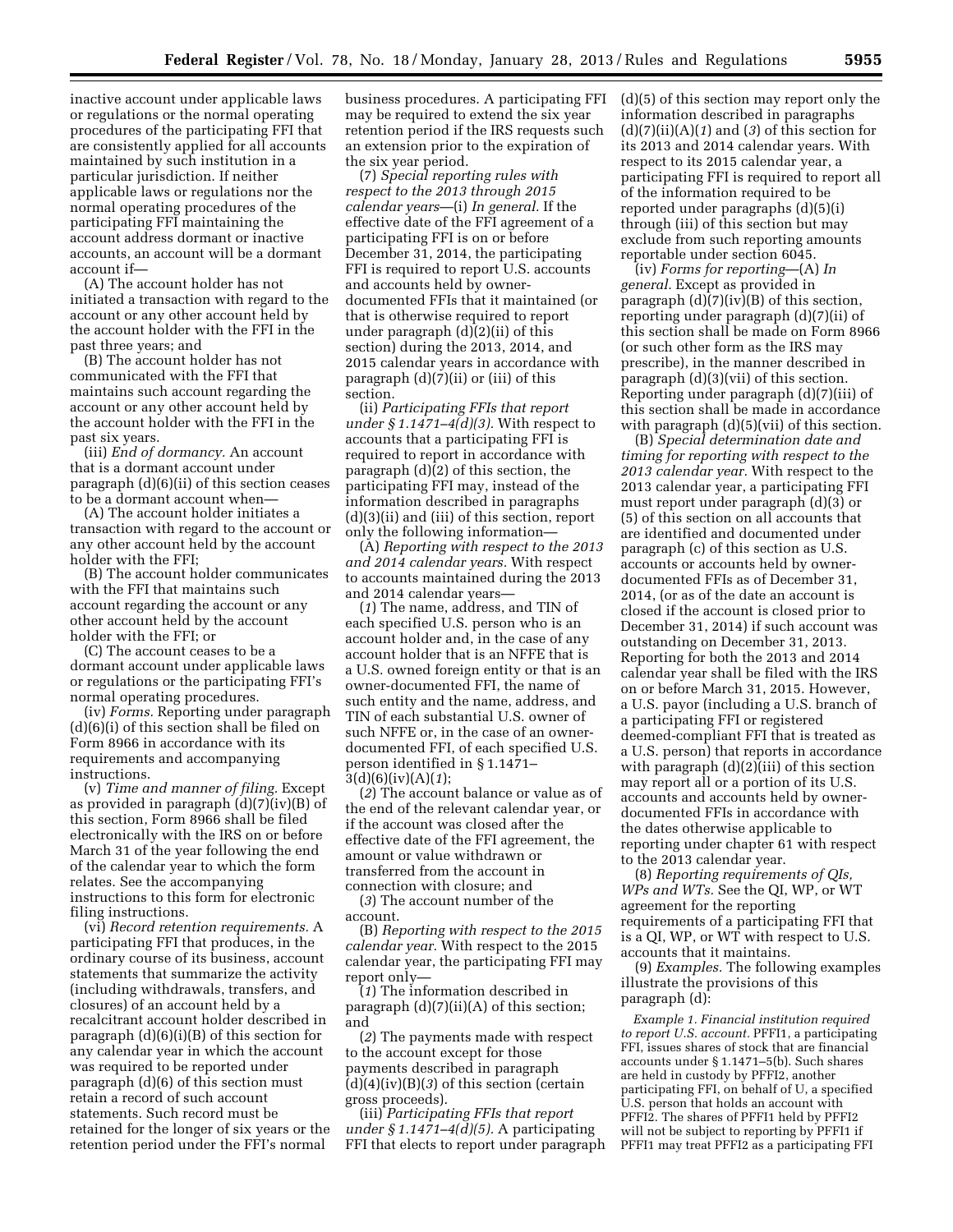under § 1.1471–3(d)(3). See paragraph  $(d)(2)(ii)(A)$  of this section.

*Example 2. Financial institution required to report U.S. account.* U, a specified U.S. person, holds shares in PFFI1, a participating FFI that invests in other financial institutions (a fund of funds). The shares of PFFI1 are financial accounts under § 1.1471–5(b)(3)(iii). PFFI1 holds shares that are also financial accounts under § 1.1471–5(b)(3)(iii) in PFFI2, another participating FFI. The shares of PFFI2 held by PFFI1 are not subject to reporting by PFFI2, if PFFI2 may treat PFFI1 as a participating FFI under § 1.1471–3(d)(3). See paragraph  $(d)(2)(ii)(A)$  of this section.

*Example 3. U.S. owned foreign entity.* FC, a passive NFFE, holds a custodial account with PFFI1, a participating FFI. U, a specified U.S. person, owns 3% of the only class of stock of FC. Q, another specified U.S. person, owns 12% of the only class of stock of FC. U is not a substantial U.S. owner of FC. See § 1.1473–1(b). Q is a substantial U.S. owner of FC and FC identifies her as such to PFFI1. PFFI1 does not elect to report under paragraph (d)(5) of this section. PFFI1 must complete and file the reporting form described in paragraph  $\tilde{d}(3)(3)(\tilde{v})$  of this section and report the information described in paragraph (d)(3)(iii) with respect to both FC and Q. See paragraph (d)(3)(ii) of this section.

*Example 4. Election to perform Form 1099 reporting with regard to an NFFE.* Same facts as in *Example 3,* except that PFFI1 has made the election in accordance with paragraph (d)(5) of this section. PFFI1 must complete and file the forms described in paragraph (d)(5)(vii) for FC, treating FC as if it were an individual and citizen of the United States and must identify Q as a substantial U.S. owner of FC on such form. See paragraph (d)(5)(ii) of this section. PFFI1 shall not complete the forms described in paragraph  $(d)(5)(vii)$  with regard to U.

*Example 5. Owner-documented FFI.* DC, an owner-documented FFI under § 1.1471– 3(d)(6), holds a custodial account with PFFI1, a participating FFI. U, a specified U.S. person, owns 3% of the only class of stock of DC. Q, another specified U.S. person, owns 12% of the only class of stock of DC. Both U and Q are persons identified in § 1.1471–  $3(d)(6)(iv)(A)(1)$  and DC identifies U and Q to PFFI1 and otherwise provides to PFFI1 all of the information required to be reported with respect to DC. PFFI1 must complete and file a form described in paragraph (d)(3)(vi) of this section with regard to  $\hat{U}$  and  $Q$ . See paragraph (d)(3)(iii) of this section.

*Example 6. Election to perform Form 1099 reporting with regard to an ownerdocumented FFI.* Same facts as in *Example 5,* except that PFFI1 has made the election in accordance with paragraph (d)(5) of this section. PFFI1 must complete and file the forms described in paragraph (d)(5)(vii) for U and Q.

*Example 7. Sponsored FFI.* DC2 is an FFI that has agreed to have a sponsoring entity, PFFI1, fulfill DC2's chapter 4 responsibilities under  $\S 1.1471 - 5(f)(2)(iii)$ . U, a specified U.S. person, holds an equity interest in DC2 that is a financial account under § 1.1471– 5(b)(3)(iii). PFFI1 must complete and file a form described in paragraph  $(d)(3)(vi)$  of this

section with regard to U's account on behalf of DC2. See paragraph (d)(2)(ii)(C) of this section.

(e) *Expanded affiliated group requirements*—(1) *In general.* Except as otherwise provided in this paragraph  $(e)(1)$  or paragraphs  $(e)(2)$  and  $(e)(3)$  of this section, each FFI that is a member of an expanded affiliated group must have the chapter 4 status of a participating FFI or registered deemedcompliant FFI as a condition for any member of such group to obtain the status of a participating FFI or registered deemed-compliant FFI. Accordingly, except as otherwise provided in published guidance, each FFI in an expanded affiliated group must submit a registration form to the IRS in such manner as the IRS may prescribe requesting an FFI agreement, registered deemed-compliant status, or limited FFI status as a condition for any member to become a participating FFI or registered deemed-compliant FFI. Except as provided in paragraph (e)(2) of this section, each FFI that is a member of such group must also agree to all of the requirements for the status for which it applies with respect to all accounts maintained at all of its branches, offices, and divisions. For the withholding requirements of a participating FFI with respect to limited branches and affiliates that are limited FFIs, see paragraph (b)(5) of this section. Notwithstanding the foregoing, an FFI (or branch thereof) that is treated as a participating FFI or a deemed-compliant FFI pursuant to a Model 1 IGA or Model 2 IGA will maintain such status provided that it meets the terms for such status pursuant to such agreement.

(2) *Limited branches*—(i) *In general.*  An FFI that otherwise satisfies the requirements for participating FFI status as described in this section will be allowed to become a participating FFI notwithstanding that one or more of its branches cannot satisfy all of the requirements of a participating FFI as described in this section if—

(A) All branches (as defined in paragraph (e)(2)(ii) of this section) that cannot satisfy all of the requirements of a participating FFI as described in this section are limited branches as described in paragraph (e)(2)(iii) of this section;

(B) The FFI maintains at least one branch that complies with all of the requirements of a participating FFI, even if the only branch that can comply is a U.S. branch; and

(C) The FFI agrees to and complies with the conditions in paragraph (e)(2)(iv) of this section.

(ii) *Branch defined.* For purposes of this section, a branch is a unit, business,

or office of an FFI that is treated as a branch under the regulatory regime of a country or is otherwise regulated under the laws of such country as separate from other offices, units, or branches of the FFI and that maintains books and records separate from the books and records of other branches of the FFI. For purposes of this section, a branch includes units, businesses, and offices of an FFI located in the country in which the FFI is created or organized. All units, businesses, or offices of a participating FFI in a single country shall be treated as a single branch for purposes of this paragraph (e)(2). An account will be treated as maintained by a branch for purposes of this paragraph (e)(2) if the rights and obligations of the account holder and the participating FFI with regard to such account (including any assets held in the account) are governed by the laws of the country of the branch.

(iii) *Limited branch defined.* A limited branch is a branch of an FFI that, under the laws of the jurisdiction as of February 15, 2012, and that apply with respect to the accounts maintained by the branch, cannot satisfy the conditions of both paragraphs  $(e)(2)(iii)(A)$  and  $(B)$ of this section, but with respect to which the FFI will agree to the conditions of paragraph (e)(2)(iv) of this section.

(A) With respect to accounts that pursuant to this section the participating FFI is required to treat as U.S. accounts, either report such accounts to the IRS as described in paragraph (d) of this section, close such accounts within a reasonable period of time, or transfer such accounts to a U.S. financial institution, a branch of the FFI that will so report, a participating FFI, or a reporting Model 1 FFI.

(B) With respect to recalcitrant account holders and accounts held by nonparticipating FFIs, withhold with respect to each such account as required under paragraph (b) of this section, block each such account (as defined in this paragraph), close each such account within a reasonable period of time, or transfer each such account to a U.S. financial institution, a branch of the FFI that will so report, a participating FFI, or a reporting Model 1 FFI. For purposes of this paragraph (e)(2)(iii)(B), an account is a blocked account if the FFI prohibits the account holder from effecting any transactions with respect to an account until such time as the account is closed, transferred, or the account holder provides the documentation described in paragraph (c) of this section for the FFI to determine the U.S. or non-U.S. status of the account and report the account if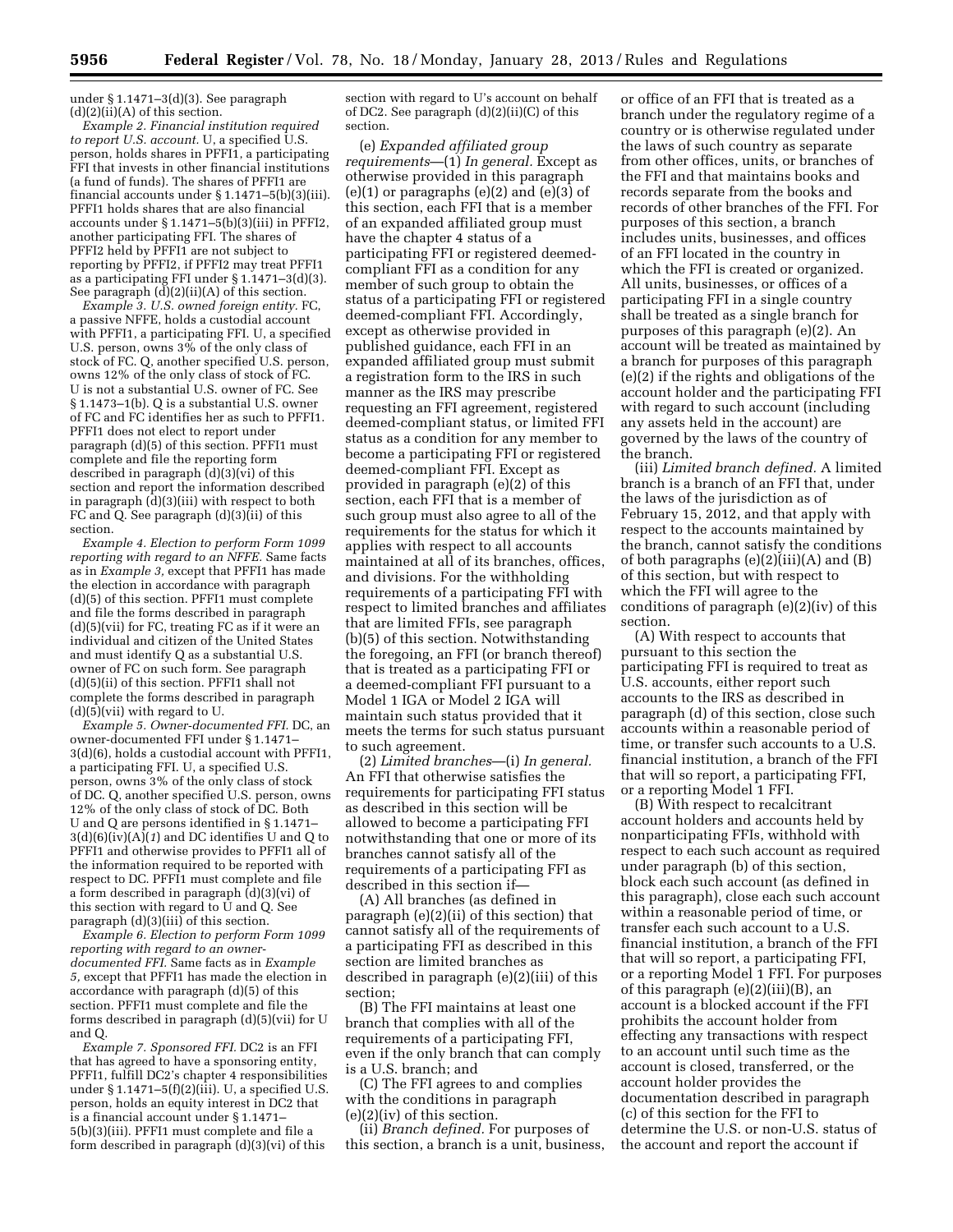required under paragraph (d) of this section.

(iv) *Conditions for limited branch status.* An FFI with one or more limited branches must satisfy the following requirements when applying for participating FFI status with the IRS—

(A) Identify the relevant jurisdiction of each branch for which it seeks limited branch status;

(B) Agree that each such branch will identify its account holders under the due diligence requirements applicable to participating FFIs under paragraph (c) of this section, retain account holder documentation pertaining to those identification requirements for six years from the effective date of the FFI agreement, and report to the IRS with respect to accounts that it is required to treat as U.S. accounts to the extent permitted under the relevant laws pertaining to the branch;

(C) Agree to treat each such branch as an entity separate from its other branches for purposes of the withholding requirements described in paragraph (b)(5) of this section;

(D) Agree that each such branch will not open accounts that it is required to treat as U.S. accounts or accounts held by nonparticipating FFIs, including accounts transferred from any branch of the FFI or from any member of its expanded affiliated group; and

(E) Agree that each limited branch will identify itself to withholding agents as a nonparticipating FFI (including to affiliates of the FFI in the same expanded affiliated group that are withholding agents).

(v) *Term of limited branch status (transitional).* An FFI that becomes a participating FFI with one or more limited branches will cease to be a participating FFI after December 31, 2015, unless otherwise provided pursuant to Model 1 IGA or Model 2 IGA. A branch will cease to be a limited branch as of the beginning of the third calendar quarter following the date on which the branch is no longer prohibited from complying with the requirements of a participating FFI as described in this section. In such case, a participating FFI will retain its status as a participating FFI if it notifies the IRS by the date such branch ceases to be a limited branch that it will comply with the requirements of an FFI agreement with respect to such branch, or if otherwise provided pursuant to a Model 1 IGA or Model 2 IGA.

(3) *Limited FFI*—(i) *In general.* An FFI will be allowed to become either a participating FFI or a registered deemed-compliant FFI notwithstanding that one or more of the FFIs in the expanded affiliated group of which the

FFI is a member cannot comply with all of the requirements of a participating FFI as described in this section if each such FFI is a limited FFI under paragraph (e)(3)(ii) of this section.

(ii) *Limited FFI defined.* A limited FFI is a member of an expanded affiliated group that includes one or more participating FFIs that agrees to the conditions described in paragraph (e)(3)(iii) of this section to become a limited FFI and if under the laws of each jurisdiction that apply with respect to the accounts maintained by the affiliate, the affiliate cannot satisfy the conditions of both paragraphs  $(e)(3)(ii)(A)$  and  $(B)$  of this section.

(A) With respect to accounts that are U.S. accounts, report such accounts to the IRS as described in paragraph (d) of this section, close such accounts within a reasonable period of time, or transfer such accounts to a U.S. financial institution, a participating FFI, or a reporting Model 1 FFI.

(B) With respect to recalcitrant account holders and accounts held by nonparticipating FFIs, withhold with respect to each such account as required under paragraph (b) of this section, block each such account, close each such account within a reasonable period of time, or transfer each such account to a U.S. financial institution, a participating FFI, or a reporting Model 1 FFI. See paragraph (e)(2)(ii)(B) of this section for when an account is considered blocked.

(iii) *Conditions for limited FFI status.*  An FFI that seeks to become a limited FFI must—

(A) Register as part of its expanded affiliated group's FFI agreement process for limited FFI status;

(B) Agree as part of such registration to identify its account holders under the due diligence requirements applicable to participating FFIs under paragraph (c) of this section, retain account holder documentation pertaining to those identification requirements for six years from the effective date of its registration as a limited FFI, and report with respect to accounts that it is required to treat as U.S. accounts to the extent permitted under the relevant laws pertaining to the FFI;

(C) Agree as part of such registration that it will not open accounts that it is required to treat as U.S. accounts or accounts held by nonparticipating FFIs, including accounts transferred from any member of its expanded affiliated group; and

(D) Agree as part of such registration that it will identify itself to withholding agents as a nonparticipating FFI.

(iv) *Period for limited FFI status (transitional).* A limited FFI will cease

to be a limited FFI after December 31, 2015. An FFI will also cease to be a limited FFI when it becomes a participating FFI or deemed-compliant FFI, or as of the beginning of the third calendar quarter following the date on which the FFI is no longer prohibited from complying with the requirements of a participating FFI as described in this section. In such case, participating FFIs and deemed-compliant FFIs that are members of the same expanded affiliated group will retain their status if, by the date that an FFI ceases to be a limited FFI, such FFI enters into an FFI agreement or becomes a registered deemed-compliant FFI, unless otherwise provided pursuant to an applicable Model 1 IGA or Model 2 IGA.

(4) *Special rule for QIs.* An FFI that has in effect a QI agreement with the IRS will be allowed to become a limited FFI notwithstanding that none of the FFIs in the expanded affiliated group of which the FFI is a member can comply with the requirements of a participating FFI as described in this section if the FFI that is a QI meets the conditions of a limited FFI under paragraph (e)(3)(ii) of this section.

(f) *Verification*—(1) *In general.* This paragraph (f) describes the requirement for a participating FFI to establish and implement a compliance program for satisfying its requirements under this section. Paragraph (f)(2) of this section provides the requirement for a participating FFI to establish a compliance program and the option for a group of FFIs to adopt a consolidated compliance program. Paragraph (f)(3) describes the periodic certification that the participating FFI must make to the IRS regarding the participating FFI's compliance with the requirements of an FFI agreement. Paragraph (f)(4) describes IRS information requests related to compliance with an FFI agreement.

(2) *Compliance program*—(i) *In general.* The participating FFI must appoint a responsible officer to oversee the participating FFI's compliance with the requirements of the FFI agreement. The responsible officer must (either personally or through designated persons) establish a compliance program that includes policies, procedures, and processes sufficient for the participating FFI to satisfy the requirements of the FFI agreement. The responsible officer (or designee) must periodically review the sufficiency of the FFI's compliance program and the FFI's compliance with the requirements of an FFI agreement during the certification period described in paragraph (f)(3) of this section. The results of the periodic review must be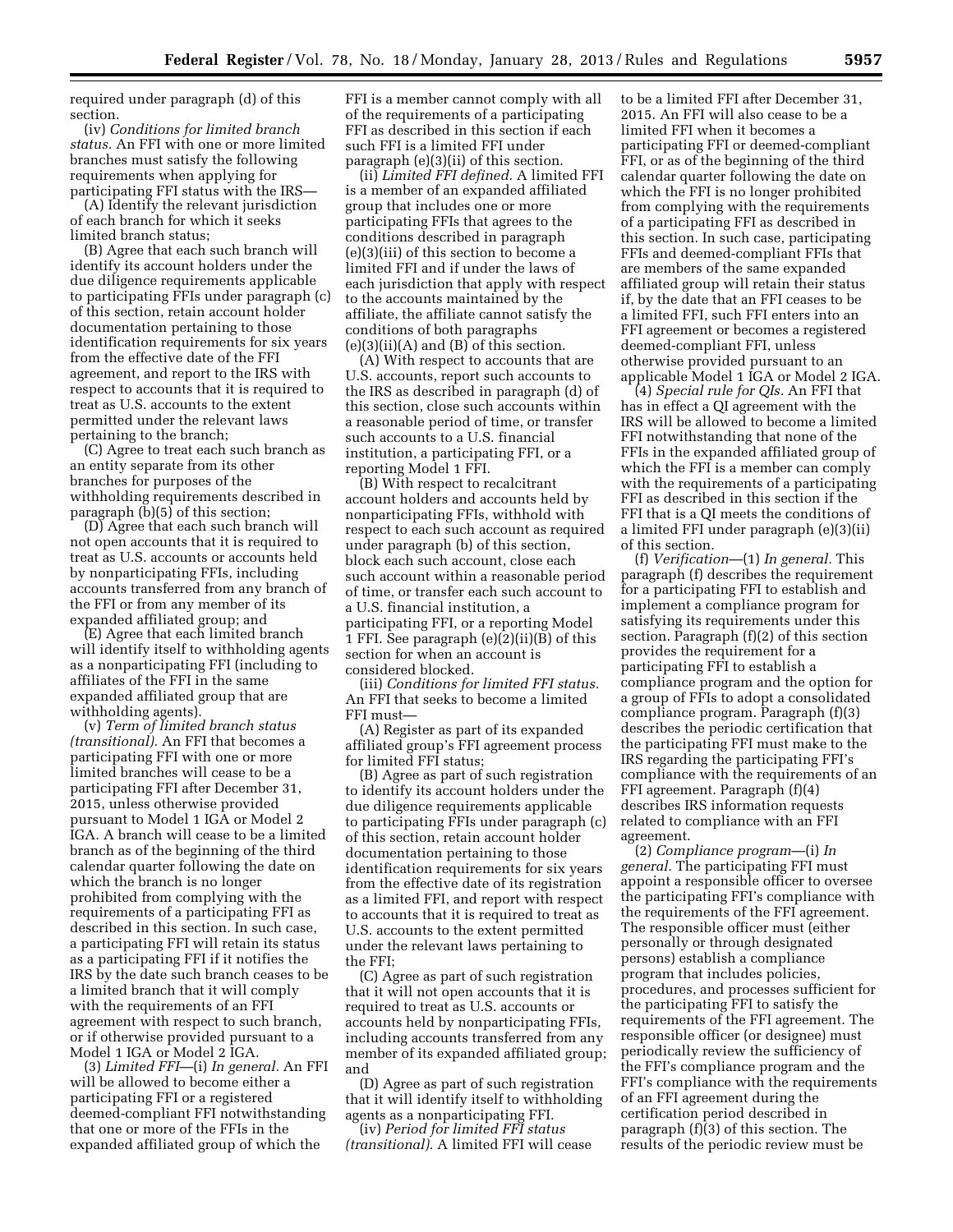considered by the responsible officer in making the periodic certifications required under paragraph (f)(3) of this section.

(ii) *Consolidated compliance program*—(A) *In general.* A participating FFI that is a member of an expanded affiliated group that includes one or more FFIs may elect to be part of a consolidated compliance program (and perform a consolidated periodic review) under the authority of a participating FFI, reporting Model 1 FFI, or U.S. financial institution (compliance FI) that is a member of the electing FFI's expanded affiliated group, regardless of whether all such members so elect. A sponsoring entity is required to act as the compliance FI for the sponsored FFI group. In addition, when an FFI elects to be part of a consolidated compliance program, each branch that it maintains (including a limited branch or a branch described in  $\S 1.1471 - 5(f)(1)$  must be subject to periodic review as part of such program.

(B) *Requirements of compliance FI.* A participating FFI, reporting Model 1 FFI, or U.S. financial institution that agrees to establish and maintain a consolidated compliance program and perform a consolidated periodic review on behalf of one or more FFIs (the compliance group), must agree to identify itself as the compliance FI and identify each FFI for which it acts (an electing FFI) to the extent required by the IRS as part of the FFI registration process or certification procedures. The agreement between the compliance FI and each electing FFI must permit either the compliance FI or the electing FFI to terminate the agreement upon a finding by the IRS or by either party that the other party to the agreement is not fulfilling its obligations under the agreement or is no longer able to fulfill such obligations.

(3) *Certification of compliance*—(i) *In general.* In addition to the certifications required under paragraph (c)(7) of this section, six months following the end of each certification period, the responsible officer must make the certification described in either paragraph (f)(3)(ii) or (iii) of this section. The first certification period begins on the effective date of the FFI agreement and ends at the close of the third full calendar year following the effective date of the FFI agreement. Each subsequent certification period is the three calendar year period following the previous certification period, unless the FFI agreement provides for a different period. The responsible officer must either certify that the participating FFI maintains effective internal controls or, if the participating FFI has failed to remediate any material failures (defined

in paragraph (f)(3)(iv) of this section) as of the date of the certification, must make the qualified certification described in paragraph (f)(3)(iii) of this section.

(ii) *Certification of effective internal controls.* The responsible officer must certify to the following statements—

(A) The responsible officer (or designee) has established a compliance program that is in effect as of the date of the certification and that has been subjected to the review as described in paragraph (f)(2)(i) of this section;

(B) With respect to material failures— (*1*) There are no material failures for the certification period; or

(*2*) If there are any material failures, appropriate actions were taken to remediate such failures and to prevent such failures from reoccurring; and

(C) With respect to any failure to withhold, deposit, or report to the extent required under the FFI agreement, the FFI has corrected such failure by paying any taxes due (including interest and penalties) and filing the appropriate return (or amended return).

(iii) *Qualified certification.* If the responsible officer has identified an event of default or a material failure that the participating FFI has not corrected as of the date of the certification, the responsible officer must certify to the following statements—

(A) With respect to the event of default or material failure—

(*1*) The responsible officer (or designee) has identified an event of default as defined in paragraph (g)(1) of this section; or

(*2*) The responsible officer has determined that as of the date of the certification, there are one or more material failures with respect to the participating FFI's compliance with the FFI agreement and that appropriate actions will be taken to prevent such failures from reoccurring;

(B) With respect to any failure to withhold, deposit, or report to the extent required under the FFI agreement, the FFI will correct such failure by paying any taxes due (including interest and penalties) and filing the appropriate return (or amended return); and

(C) The responsible officer (or designee) will respond to any notice of default (if applicable) or will provide to the IRS, to the extent requested, a description of each material failure and a written plan to correct each such failure.

(iv) *Material failures defined.* A material failure is a failure of the participating FFI to fulfill the requirements of the FFI agreement if the

failure was the result of a deliberate action on the part of one or more employees of the participating FFI (its agent, sponsor, or compliance FI) to avoid the requirements of the FFI agreement or was an error attributable to a failure of the participating FFI to implement internal controls sufficient for the participating FFI to meet the requirements of this section. A material failure will not constitute an event of default unless such material failure occurs in more than limited circumstances when a participating FFI has not substantially complied with the requirements of an FFI agreement. Material failures include the following—

(A) The deliberate or systemic failure of the participating FFI to report accounts that it was required to treat as U.S. accounts, withhold on passthru payments to the extent required, deposit taxes withheld, or accurately report recalcitrant account holders or payees that are nonparticipating FFIs as required:

(B) A criminal or civil penalty or sanction imposed on the participating FFI (or any branch or office thereof) by a regulator or other governmental authority or agency with oversight over the participating FFI's compliance with the AML due diligence procedures to which it (or any branch or office thereof) is subject and that is imposed based on a failure to properly identify account holders under the requirements of those procedures; and

(C) A potential future tax liability related to the participating FFI's compliance (or lack thereof) with the FFI agreement for which the FFI establishes, for financial statement purposes, a tax reserve or provision.

(4) *IRS review of compliance*—(i) *General inquiries.* The IRS, based upon the information reporting forms described in paragraphs (d)(3)(v), (d)(5)(vi), or (d)(6)(iv) of this section filed with the IRS for each calendar year, may request additional information with respect to the information reported on the forms or may request the account statements described in paragraph  $(d)(4)(v)$  of this section.

(ii) *Inquiries regarding substantial non-compliance.* If, based on the information reporting forms described in paragraphs  $(d)(3)(v)$ ,  $(d)(5)(vi)$ , or (d)(6)(iv) of this section filed with the IRS for each calendar year, the certifications made by the responsible officer described in paragraph (f)(3) of this section, or any other information related to the participating FFI's compliance with its FFI agreement, the IRS determines in its discretion that the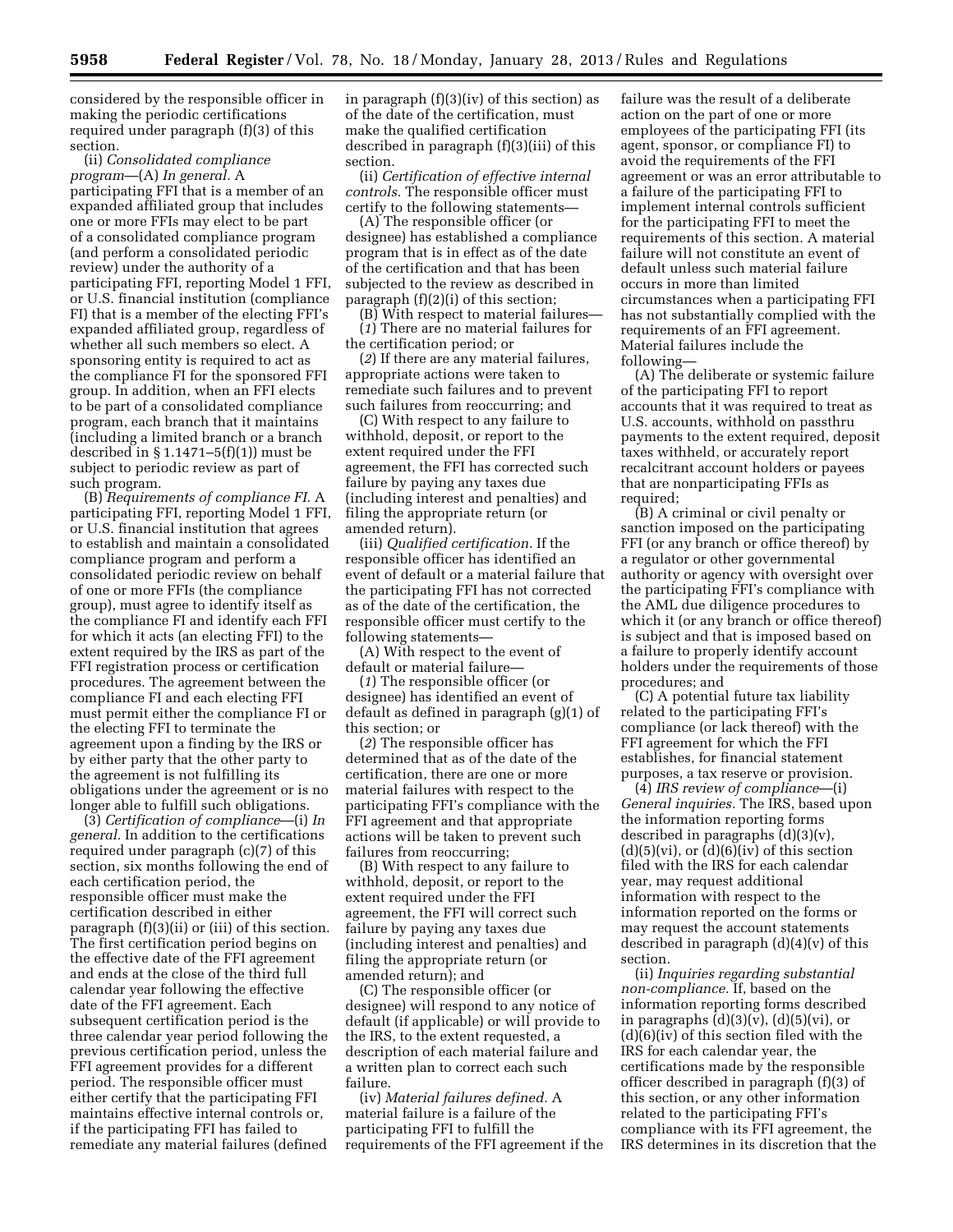participating FFI may not have substantially complied with the requirements of an FFI agreement, the IRS may request from the responsible officer (or designee) information necessary to verify the participating FFI's compliance with the FFI agreement. The IRS may request, for example, a description or copy of the participating FFI's policies and procedures for fulfilling the requirements of the FFI agreement, a description of the participating FFI's procedures for conducting its periodic review, or a copy of any written reports documenting the findings of such review in order to evaluate the sufficiency of the participating FFI's compliance program and review of such program. The IRS may also request the performance of specified review procedures by a person (including an external auditor or third-party consultant) that the IRS identifies as competent to perform such procedures given the facts and circumstances surrounding the FFI's potential failure to comply with the FFI agreement.

(g) *Event of default*—(1) *Defined.* An event of default occurs if a participating FFI fails to perform material obligations required with respect to the due diligence, withholding, or reporting requirements of the FFI agreement or if the IRS determines that the participating FFI has failed to substantially comply with the requirements of the FFI agreement. An event of default also includes the occurrence of the following—

(i) Failure to obtain, in any case in which foreign law would (but for a waiver) prevent the reporting of U.S. accounts required under paragraph (d) of this section, valid and effective waivers from holders of U.S. accounts or failure to otherwise close or transfer such U.S. accounts as required under paragraph (i) of this section;

(ii) Failure to significantly reduce, over a period of time, the number of account holders or payees that the participating FFI is required to treat as recalcitrant account holders or nonparticipating FFIs;

(iii) Failure, in any case in which foreign law prevents or otherwise limits withholding to the extent required under paragraph (b) of this section, to fulfill the requirements of paragraph (i) of this section;

(iv) Failure to establish or maintain a compliance program for fulfilling the requirements of the FFI agreement or to perform a periodic review of the participating FFI's compliance;

(v) Failure to take timely corrective actions to remedy a material failure described in paragraph (f)(3)(iv) of this section after making the qualified certification described in paragraph (f)(3)(iii) of this section;

(vi) Failure to make the initial certification required under paragraph (c)(7) of this section or to make the periodic certification required under paragraph (f)(3) of this section within the specified time period;

(vii) Making incorrect claims for refund under the collective refund procedures described in paragraph (h) of this section;

(viii) Failure to cooperate with an IRS request for additional information or making any fraudulent statement or misrepresentation of material fact to the IRS; or

(ix) Any transaction relating to sponsorship, promotion, or noncustodial distribution for or on behalf of any Local FFI, as described in  $§ 1.1471 - 5(f)(1)(i)(A)$ , that is an investment entity.

(2) *Notice of event of default.*  Following an event of default known by or disclosed to the IRS, the IRS will deliver to the participating FFI a notice of default specifying the event of default. The IRS will request that the participating FFI remediate the event of default within a specified time period. The participating FFI must respond to the notice of default and provide information responsive to an IRS request for information or state the reasons why the participating FFI does not agree that an event of default has occurred. Taking into account the terms of any applicable Model 2 IGA, if the participating FFI does not provide a response within the specified time period, the IRS may, at its sole discretion, deliver a notice of termination that terminates the FFI's participating FFI status. A participating FFI may request, within a reasonable period of time, reconsideration of a notice of default or notice of termination by written request to the LB&I, Assistant Deputy Commissioner (International).

(3) *Remediation of event of default.* A participating FFI will be permitted to remediate an event of default to the extent that it agrees with the IRS on a remediation plan. Such a plan may, for example, allow a participating FFI to remediate an event of default described in paragraph (g)(1)(iii) of this section by providing specific information regarding its U.S. accounts when the FFI has been unable to report all of the information with respect to such accounts as required under paragraph (d) of this section and has been unable to close or transfer such accounts. The IRS may, as part of a remediation plan, require additional information from the FFI or the performance of the specified review

procedures described in paragraph  $(f)(4)(ii)$  of this section.

(h) *Collective credit or refund procedures for overpayments*—(1) *In general.* Except as otherwise provided in the FFI agreement, if there has been an overpayment of tax with respect to an account holder or payee of a participating FFI or reporting Model 1 FFI resulting from tax withheld under chapter 4 by either the participating FFI or reporting Model 1 FFI or by its withholding agent during a calendar year and the amount withheld has not been recovered under the reimbursement or set-off procedures described in § 1.1474–2(a) (applied by either the withholding agent or the participating FFI or reporting Model 1 FFI), the participating FFI or reporting Model 1 FFI may request a credit or refund from the IRS of the overpayment to the extent permitted under this paragraph (h) on behalf of such account holder or payee. For purposes of this paragraph (h), an overpayment means an amount withheld in excess of the account holder or payee's U.S. tax liability with respect to the payment (including overwithholding as defined  $\S 1.1474 - 2(a)(2)$ . If a participating FFI or reporting Model 1 FFI does not elect the procedure provided in this paragraph (h) to request a credit or refund, the participating FFI or reporting Model 1 FFI is required to (or must request that its withholding agent) file and furnish within a reasonable period a Form 1042–S (or such other form as the IRS may prescribe) and Form 1042 (or amended forms) to report to any account holder or payee that has requested such form with regard to the tax withheld by the participating FFI or reporting Model 1 FFI or its withholding agent.

(2) *Persons for which a collective refund is not permitted.* A participating FFI or reporting Model 1 FFI cannot include in its collective refund claim any payments made to an account holder or payee that is a nonparticipating FFI, a participating FFI or reporting Model 1 FFI that is a flowthrough entity (including a WP or WT) or that is acting as an intermediary (including a QI), a U.S. person, or a passive NFFE that is a flow-through entity with respect to taxes allocated to its substantial U.S. owners. A participating FFI or reporting Model 1 FFI must follow the procedures set forth under sections 6402 and 6414 and the regulations thereunder, as modified by this paragraph (h), to claim the credit or refund. No credit or refund will be allowed after the expiration of the statutory period of limitation for refunds under section 6511.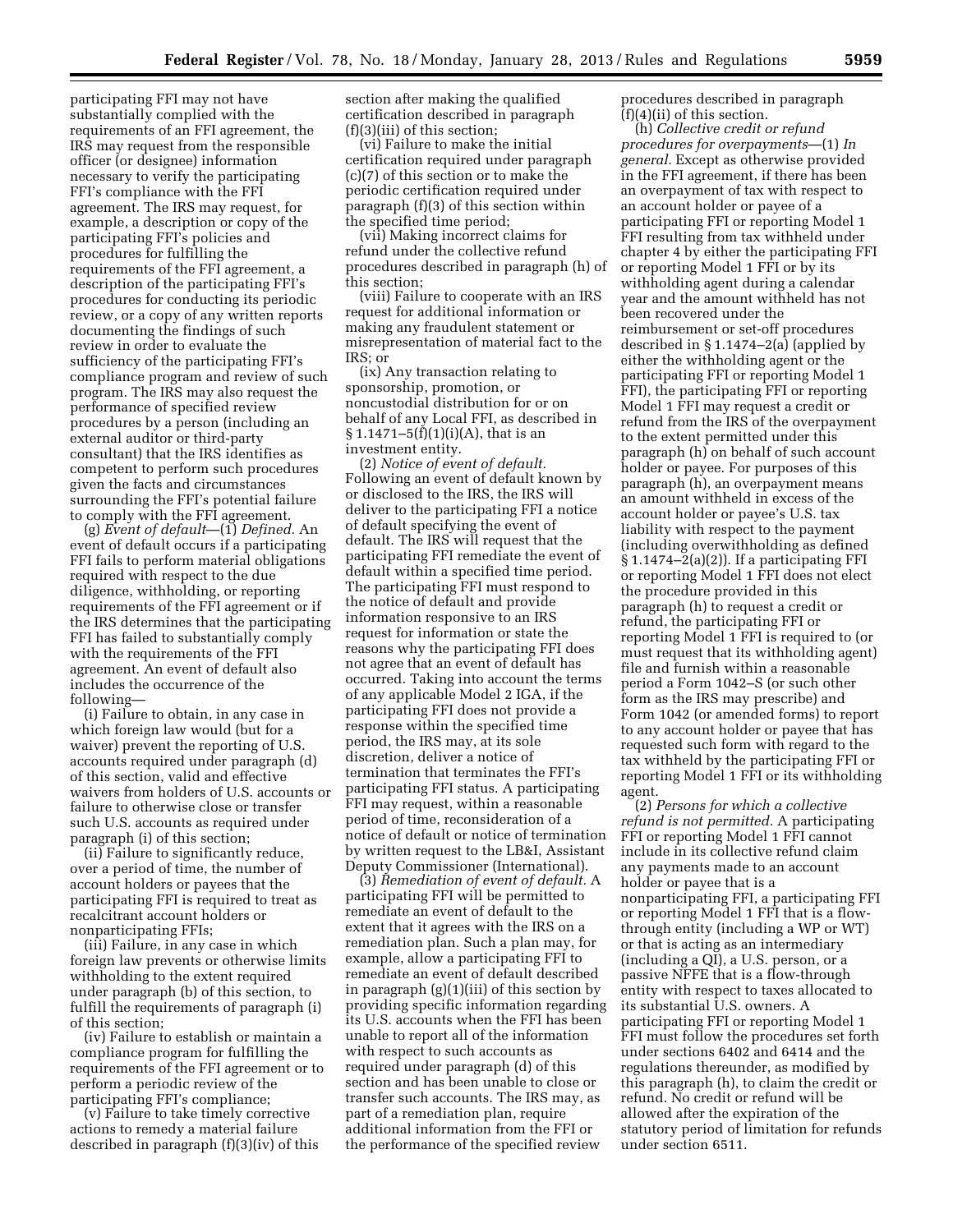(3) *Payments for which a collective refund is permitted.* A collective refund is permitted only for payments withheld upon under chapter 4.

(4) *Procedural and other requirements for collective refund.* A participating FFI or reporting Model 1 FFI may use the collective refund procedures of this paragraph (h) under the following conditions—

(i) All account holders and payees for which the participating FFI or reporting Model 1 FFI seeks a refund must have been included on a Form 1042–S in a reporting pool of nonparticipating FFIs or recalcitrant account holders described in  $§ 1.1474-1(d)(4)(iii)$  with respect to the payments for which refund is sought and the participating FFI or reporting Model 1 FFI (or the withholding agent) has not filed or furnished a Form 1042–S to any such account holder or payee with respect to which the refund is sought;

(ii) If a refund is sought on the grounds that the account holder or payee of a payment that is U.S. source FDAP income subject to withholding under chapter 3 is entitled to a reduced rate of tax by reason of any treaty obligation of the United States, the participating FFI or reporting Model 1 FFI has also obtained valid documentation that meets the requirements of chapter 3 for a reduced rate of tax and such documentation is available to the IRS upon request with respect to each such account holder or payee; and

(iii) In filing a claim for refund with the IRS under this paragraph (h), the participating FFI or reporting Model 1 FFI submits the following, together with its Form 1042 (or amended Form 1042) on which it provides a reconciliation of amounts withheld and claims a credit or refund, a schedule identifying the taxes withheld with respect to each account holder or payee to which the claim relates, and, if applicable, a copy of the Form 1042–S (or such other form as the IRS may prescribe) furnished to the participating FFI or reporting Model 1 FFI by its withholding agent reporting the taxes withheld to which the claim relates, and a statement that includes the following representations and explanation—

(A) The reason(s) for the overpayment;

(B) A representation that the participating FFI or reporting Model 1 FFI or its withholding agent deposited the tax for which a refund is being sought under section 6302 and has not applied the reimbursement or set-off procedure of § 1.1474–2 to adjust the tax withheld to which the claim relates;

(C) A representation that the participating FFI or reporting Model 1 FFI has repaid or will repay the amount for which refund is sought to the appropriate account holders or payees;

(D) A representation that the participating FFI or reporting Model 1 FFI retains a record showing the total amount of tax withheld, credits from other withholding agents, tax assumed by the participating FFI or reporting Model 1 FFI, adjustments for underwithholding, and reimbursements for overwithholding as its relates to each account holder and payee and also showing the repayment to such account holders or payees for the amount of tax for which a refund is being sought;

(E) A representation that the participating FFI or reporting Model 1 FFI retains valid documentation that meets the requirements of chapters 3 (if applicable) and 4 to substantiate the amount of overwithholding with respect to each account holder and payee for which a refund is being sought and that such documentation is available to the IRS upon request; and

(F) A representation that the participating FFI or reporting Model 1 FFI will not issue a Form 1042–S (or such other form as the IRS may prescribe) to any account holder or payee for which a refund is being sought.

(i) *Legal prohibitions on reporting U.S. accounts and withholding*—(1) *In general.* A participating FFI (or branch thereof) that is prohibited by foreign law from reporting the information required under paragraph (d) of this section with respect to a U.S. account must follow the procedures of paragraph (i)(2) of this section to obtain a valid and effective waiver of such law and, if such waiver is not obtained within a reasonable period of time, to close or transfer such account. A participating FFI (or branch thereof) that is prohibited by law from withholding with respect to a recalcitrant account holder or nonparticipating FFI as required under paragraph (b) of this section is required to perform the procedures of paragraph (i)(3) of this section to obtain an authorization to withhold on payments made to the account holder or payee to the extent required under paragraph (b) of this section, close the account or terminate the obligation (as applicable), or to sell the assets in the account that produce (or could produce) withholdable payments and, if such authorization is not obtained within a reasonable period of time, to transfer or block such account or obligation. An FFI that cannot comply with any of the requirements of this paragraph (i) is not eligible to enter into an FFI agreement

with the IRS, but may obtain status as a limited FFI if the FFI meets the requirements and agrees to the conditions of paragraph (e)(3) of this section. If a branch of an FFI cannot comply with the requirements of this paragraph (i), then the FFI must agree to the conditions of a limited branch as described in paragraph (e)(2) of this section to obtain status as a participating FFI.

(2) *Requesting waiver or closure of a U.S. account*—(i) *In general.* If a participating FFI (or branch thereof) is prohibited by law from reporting the information required under paragraph (d) of this section with respect to a U.S. account that it maintains unless a valid and effective waiver of such law is obtained, the participating FFI must request a valid and effective waiver (including by obtaining waivers from all relevant account holders if necessary). For accounts other than preexisting accounts, the participating FFI must obtain a valid and effective waiver upon opening the account or, if prohibitions on disclosure cannot by law be waived, the participating FFI must refrain from opening accounts that are U.S. accounts or must transfer such accounts as described in paragraph (i)(2)(iii) of this section. Beginning on the date provided in  $\S 1.1471 - 5(g)(3)$  and until such time as the holder of a U.S. account either consents to disclosure or closure of the account or until the account is transferred, the participating FFI is required to treat the account as held by a recalcitrant account holder.

(ii) *Valid and effective waiver for a U.S. account.* For purposes of this paragraph (i)(2), a valid and effective waiver is a waiver that, under the applicable law governing the participating FFI's agreement with the account holder, permits the participating FFI (or branch thereof) to report to the IRS all of the information specified in paragraph (d) of this section with respect to the U.S. account and permits the FFI to provide the IRS with additional information concerning such account as specified in paragraph (f) or (g) of this section.

(iii) *Closure or transfer of U.S. account.* If the participating FFI (or branch thereof) is prohibited by law from reporting a U.S. account to the IRS under paragraph (d) of this section and the participating FFI either does not obtain a valid and effective waiver (and Form W–9) or prohibitions on disclosure cannot by law be waived, the participating FFI (or branch thereof) must close or transfer the account within a reasonable time. If the participating FFI cannot close or transfer the account absent the account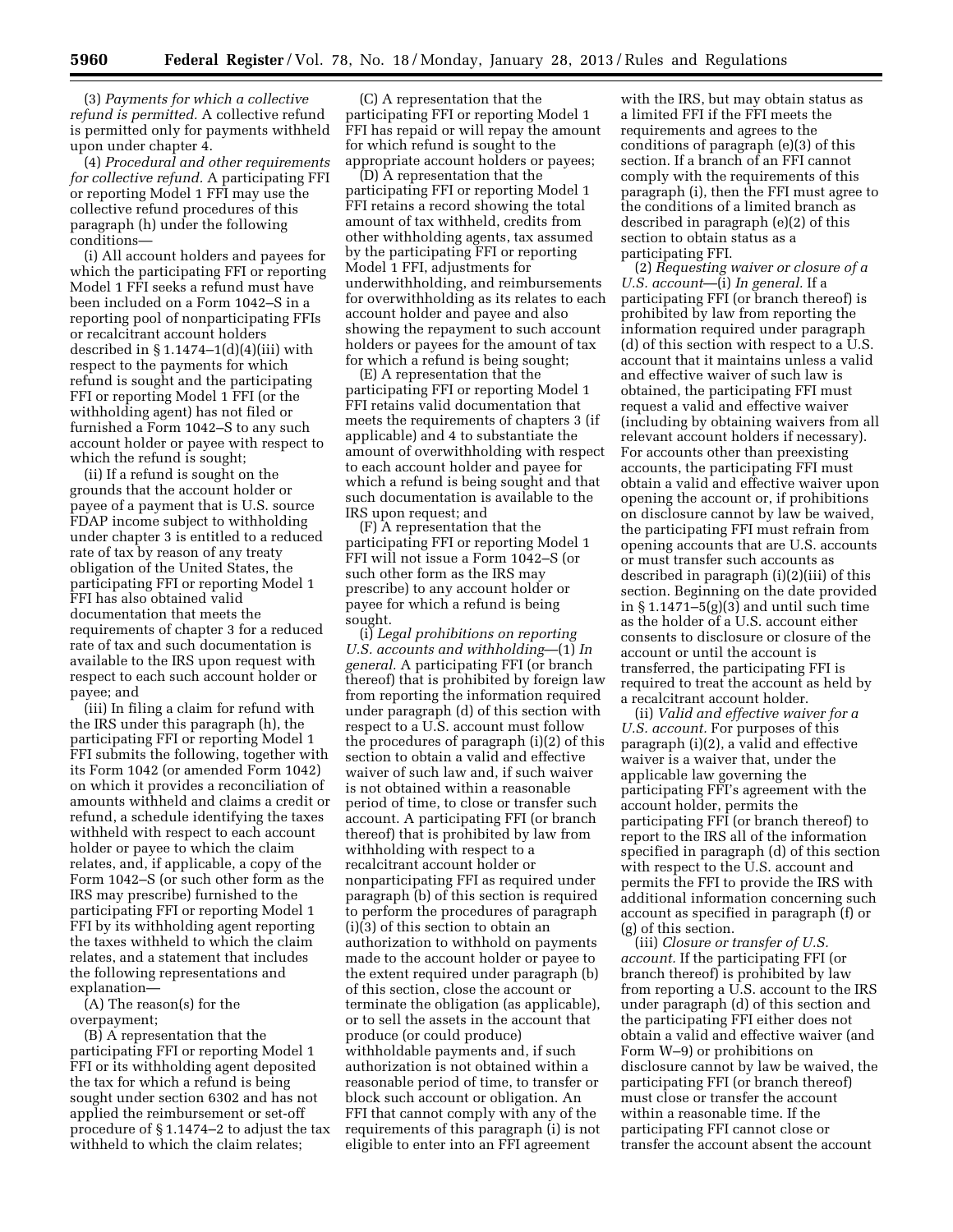holder consenting to closure, the participating FFI must request such a consent from such account holder and, if obtained, close or transfer the account within a reasonable period of time.

(3) *Legal prohibitions preventing withholding*—(i) *In general.* If the participating FFI (or branch thereof) is prohibited by law from withholding with respect to payments subject to withholding under paragraph (b) of this section, the participating FFI (or a branch thereof) must obtain the authorization described in this paragraph (i)(3)(i) from each account holder or payee receiving such payments to either withhold, close the account or terminate the obligation, or sell all of the assets in the account that produce (or could produce) withholdable payments. If the participating FFI does not receive such authorization from the account holder or payee within a reasonable period of time, the participating FFI must block or transfer such accounts or obligations as described in paragraph (i)(3)(ii) of this section.

(ii) *Block or transfer accounts or obligations.* If the participating FFI does not receive the authorization described in paragraph (i)(3)(i) of this section from the account holder or payee within a reasonable period of time and is prohibited by law from closing accounts or terminating obligations with account holders or payees as described in paragraph (i)(3)(i) of this section, the participating FFI must either block or transfer such accounts or obligations prior to the date on which the participating FFI would otherwise be required to withhold under paragraph (b) of this section. See paragraph (e)(2)(iii)(B) of this section for when an account is considered blocked. A transfer of an account or obligation must be made to a branch of the FFI that may so withhold or to a participating FFI or reporting Model 1 FFI.

(j) *Effective/applicability date.* This section generally applies on January 28, 2013. For other dates of applicability, see §§ 1.1471–4(b)(1), (4); 1.1471– 4(d)(7); 1.1471–4(e)(2)(v); 1.1471–  $4(e)(3)(iv)$ .

■ **Par. 9.** Section 1.1471–5 is added to read as follows:

## **§ 1.1471–5 Definitions applicable to section 1471.**

(a) *U.S. accounts*—(1) *In general.* This paragraph (a) defines the term *U.S. account* and describes when a person is treated as the holder of a financial account (account holder). This paragraph also provides rules for determining when an exception to U.S. account status applies for certain

depository accounts, including account aggregation requirements relevant to applying the exception.

(2) *Definition of U.S. account.* Subject to the exception described in paragraph (a)(4)(i) of this section, a U.S. account is any financial account maintained by an FFI that is held by one or more specified U.S. persons or U.S. owned foreign entities. For the definition of the term financial account, see paragraph (b) of this section. For the definition of the term specified U.S. person, see § 1.1473–1(c). For the definition of the term U.S. owned foreign entity, see paragraph (c) of this section. For reporting requirements of participating FFIs with respect to U.S. accounts, see  $§ 1.1471 - 4(d).$ 

(3) *Account holder*—(i) *In general.*  Except as otherwise provided in this paragraph (a)(3), the *account holder* is the person listed or identified as the holder or owner of the account with the FFI that maintains the account, regardless of whether such person is a flow-through entity. Thus, for example, except as otherwise provided in paragraphs (a)(3)(ii) and (iii) of this section, if a trust (including a simple or grantor trust) or an estate is listed as the holder or owner of a financial account, the trust or estate is the account holder, rather than its owners or beneficiaries. Similarly, except as otherwise provided in this paragraph (a)(3), if a partnership is listed as the holder or owner of a financial account, the partnership is the account holder, rather than the partners in the partnership. In the case of an account held by an entity that is disregarded for U.S. federal tax purposes under § 301.7701–2(c)(2)(i) of this chapter, the account shall be treated as held by the person owning such entity. With respect to an account held by an exempt beneficial owner, such account is treated as held by an exempt beneficial owner only when all payments made to such account would be treated as made to an exempt beneficial owner. See § 1.1471–6(h) for when a payment derived from certain commercial activities is not treated as made to an exempt beneficial owner.

(ii) *Grantor trust.* A trust is not treated as an account holder if a person is treated as the owner of the entire trust under sections 671 through 679. In that case, the account is held by the person that is treated as the owner of the trust under such sections. In the case of a person that is treated as the owner of a portion of the trust under sections 671 through 679—

(A) If such person is treated as owning all the assets in the account under sections 671 through 679, the account is treated as held by such person;

(B) If such person is treated as owning a portion of the account or the assets in the account under sections 671 through 679, the account is treated as held by both such person and the trust; and

(C) If such person is not treated as owning any portion of the account or any of the assets in the account under sections 671 through 679, the account is treated as held by the trust.

(iii) *Financial accounts held by agents that are not financial institutions.* A person, other than a financial institution, that holds a financial account for the benefit or account of another person as an agent, custodian, nominee, signatory, investment advisor, or intermediary, is not treated as an account holder with respect to such account for purposes of this section. Instead, such other person is treated as the account holder.

(iv) *Jointly held accounts.* With respect to a jointly held account, each joint holder is treated as an account holder for purposes of determining whether the account is a U.S. account. Thus, an account is a U.S. account if any of the account holders is a specified U.S. person or a U.S. owned foreign entity and the account is not otherwise excepted from U.S. account status under paragraph (a)(4) of this section. When more than one U.S. person is a joint holder, each U.S. person will be treated as an account holder and will be attributed the entire balance of the jointly held account, including for purposes of applying the aggregation rules set forth in paragraph (b)(4)(iii) of this section.

(v) *Account holder for insurance and annuity contracts.* An insurance or annuity contract is held by each person that is entitled to access the contract's value (for example, through a loan, withdrawal, surrender, or otherwise) or change a beneficiary under the contract. If no person can access the contract's value or change a beneficiary, the account holders are any person named in the contract as an owner and any person who is entitled to receive a future payment under the terms of the contract. When an obligation to pay an amount under the contract becomes fixed, each person entitled to receive a payment is an account holder.

(vi) *Examples.* The following examples illustrate the provisions of paragraph (a)(3) of this section:

*Example 1. Account held by agent.* F, a nonresident alien, holds a power of attorney from U, a specified U.S. person, that authorizes F to open, hold, and make deposits and withdrawals with respect to a depository account on behalf of U. The balance of the account for the calendar year is \$100,000. F is listed as the holder of the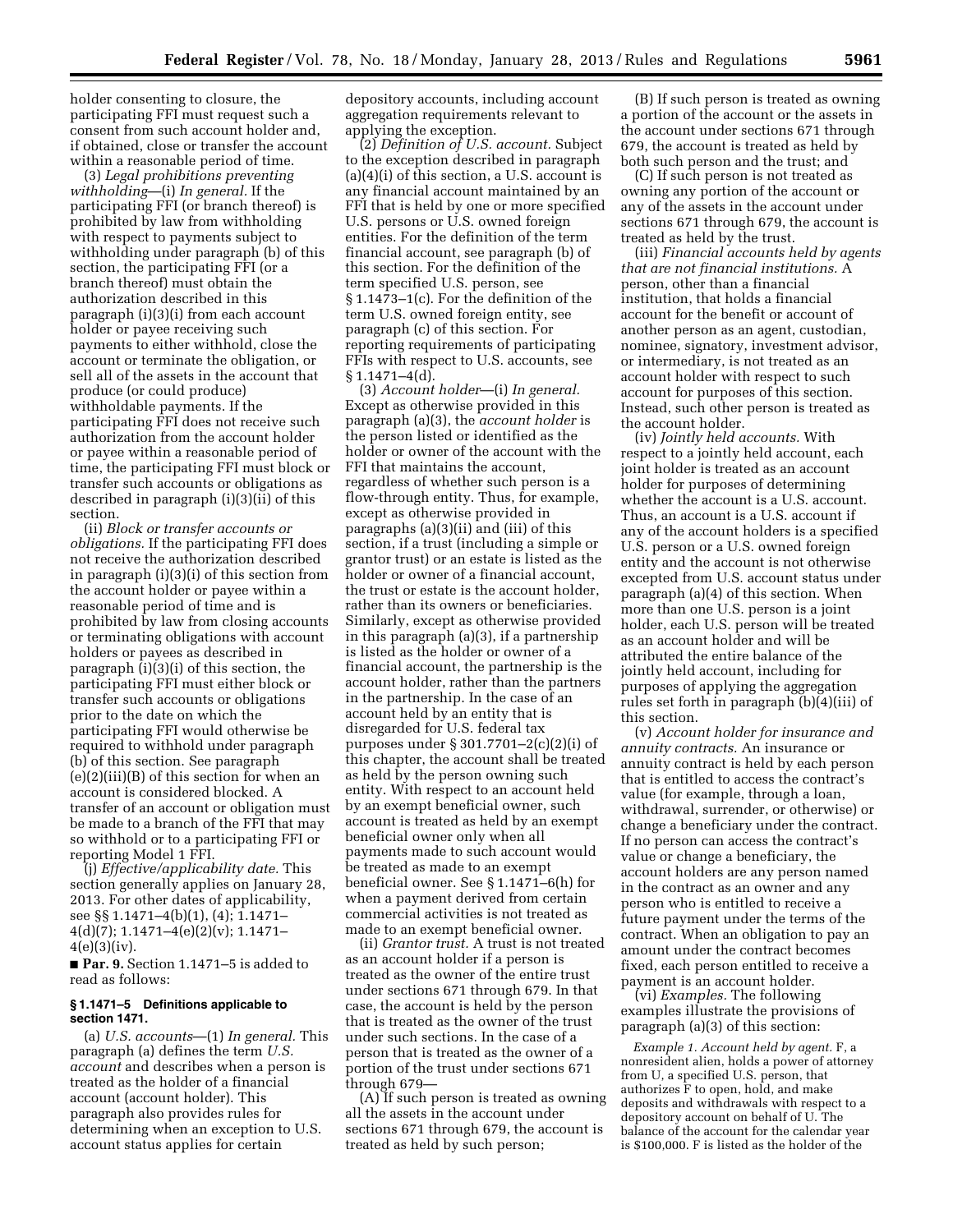depository account at a participating FFI, but because F holds the account as an agent for the benefit of U, F is not ultimately entitled to the funds in the account. Because the depository account is treated as held by U, a specified U.S. person, the account is a U.S. account.

*Example 2. Jointly held accounts.* U, a specified U.S. person, holds a depository account in a participating FFI. The balance of the account for the calendar year is \$100,000. The account is jointly held with A, an individual who is a nonresident alien. Because one of the joint holders is a specified U.S. person, the account is a U.S. account.

*Example 3. Jointly held accounts.* U and Q, both specified U.S. persons, hold a depository account in a participating FFI. The balance of the account for the calendar year is \$100,000. The account is a U.S. account and both U and Q are treated as holders of the account.

(4) *Exceptions to U.S. account status*—(i) *Exception for certain individual accounts of participating FFIs.* Unless a participating FFI elects under paragraph (a)(4)(ii) of this section not to apply this paragraph (a)(4)(i), the term U.S. account shall not include any depository account maintained by such financial institution during a calendar year if the account is held solely by one or more individuals and, with respect to each holder of such account, the aggregate balance or value of all depository accounts held by each such individual does not exceed \$50,000 as of the end of the calendar year or on the date the account is closed. For rules for determining the account balance or value, see paragraphs (a)(3)(iv) and (b)(4) of this section.

(ii) *Election to forgo exception.* A participating FFI may elect to disregard the exception described in paragraph (a)(4)(i) of this section by reporting all U.S. accounts, including those accounts that would otherwise meet the conditions of the exception.

*(iii) Example. Aggregation rules for exception to U.S. account status for certain depository accounts.* In Year 1, a U.S. resident individual, U, holds a depository account with CB, a commercial bank that is a participating FFI. The balance in U's CB account at the end of Year 1 is \$35,000. In Year 1, U also holds a custodial account with CB's brokerage business. The custodial account has a \$45,000 balance as of the end of Year 1. CB's retail banking and brokerage businesses share computerized information management systems that associate U's depository account and U's custodial account with U and with one another within the meaning of paragraph (b)(4)(iii)(A) of this section. For purposes of applying the \$50,000 threshold described in paragraph (a)(4)(i) of this section, however, a depository account is aggregated only with other depository accounts. Therefore, U's depository account is eligible for the paragraph (a)(4)(i) exception to U.S. account status because the

balance of the depository account does not exceed \$50,000.

(b) *Financial accounts*—(1) *In general.*  Except as otherwise provided in this paragraph (b), the term *financial account* means—

(i) *Depository account.* Any depository account (as defined in paragraph (b)(3)(i) of this section) maintained by a financial institution;

(ii) *Custodial account.* Any custodial account (as defined in paragraph (b)(3)(ii) of this section) maintained by a financial institution;

(iii) *Equity or debt interest*—(A) *Equity or debt interests in an investment entity.* Any equity or debt interest (other than interests regularly traded on an established securities market under paragraph (e)(3)(iv) of this section) in an investment entity described in paragraph  $(e)(4)(i)(B)$  or  $(C)$  of this section (including an entity that is also a depository institution, custodial institution, insurance company, or investment entity described in paragraph (e)(4)(i)(A) of this section);

(B) *Certain equity or debt interests in a holding company or treasury center.*  Any equity or debt interest (other than interests regularly traded on an established securities market under paragraph (e)(3)(iv) of this section) in a holding company or treasury center described in paragraph  $(e)(1)(v)$  of this section if—

(*1*) The expanded affiliated group of which the entity is a member includes one or more investment entities described in paragraph (e)(4)(i)(B) or (C) of this section or passive NFFEs and the income derived by such investment entities or passive NFFEs is 50 percent or more of the aggregate income earned by the expanded affiliated group;

(*2*) The redemption or retirement amount or return earned on the interest is determined, directly or indirectly, primarily by reference to one or more investment entities described in paragraph (e)(4)(i)(B) or (C) of this section or one or more passive NFFEs that are members of the entity's expanded affiliated group (as determined under paragraph (b)(3)(vi) of this section);

(*3*) The value of the interest is determined, directly or indirectly, primarily by reference to assets that give rise (or could give rise) to withholdable payments (as determined under paragraph  $(b)(3)(v)$  of this section); or

(*4*) The interest is issued with a principal purpose of avoiding the reporting or withholding requirements of chapter 4;

(C) *Equity or debt interests in other financial institutions.* Any equity or

debt interest (other than interests regularly traded on an established securities market under paragraph (e)(3)(iv) of this section) in an entity that is a depository institution, custodial institution, investment entity described in paragraph (e)(4)(i)(A) of this section, or insurance company if—

(*1*) The value of the interest is determined, directly or indirectly, primarily by reference to assets that give rise (or could give rise) to withholdable payments (as determined under paragraph (b)(3)(v) of this section); or

(*2*) The interest is issued with a principal purpose of avoiding the reporting or withholding requirements of chapter 4.

(iv) *Insurance and annuity contracts.*  A contract issued or maintained by an insurance company, a holding company (as described in paragraph  $(e)(5)(i)(C)$  of this section) of an insurance company, or a financial institution described in paragraphs  $(e)(1)(i)$ ,  $(ii)$ ,  $(iii)$ , or  $(v)$  of this section, if the contract is a cash value insurance contract (as defined in paragraph (b)(3)(vii) of this section) or an annuity contract.

(2) *Exceptions.* A financial account does not include an account described in this paragraph (b)(2).

(i) *Certain savings accounts*—(A) *Retirement and pension accounts.* A retirement or pension account that satisfies the following conditions under the laws of the jurisdiction where the account is maintained:

(*1*) The account is subject to regulation as a personal retirement account or is part of a registered or regulated retirement or pension plan for the provision of retirement or pension benefits (including disability or death benefits);

(*2*) The account is tax-favored (as described in paragraph (b)(2)(i)(E) of this section);

(*3*) Annual information reporting is required to the relevant tax authorities with respect to the account:

(*4*) Withdrawals are conditioned on reaching a specified retirement age, disability, or death, or penalties apply to withdrawals made before such specified events; and

(*5*) Either—

(*i*) Annual contributions are limited to \$50,000 or less, or

(*ii*) There is a maximum lifetime contribution limit to the account of \$1,000,000 or less.

(B) *Non-retirement savings accounts.*  An account (other than an insurance or annuity contract) that satisfies the following conditions under the laws of the jurisdiction where the account is maintained: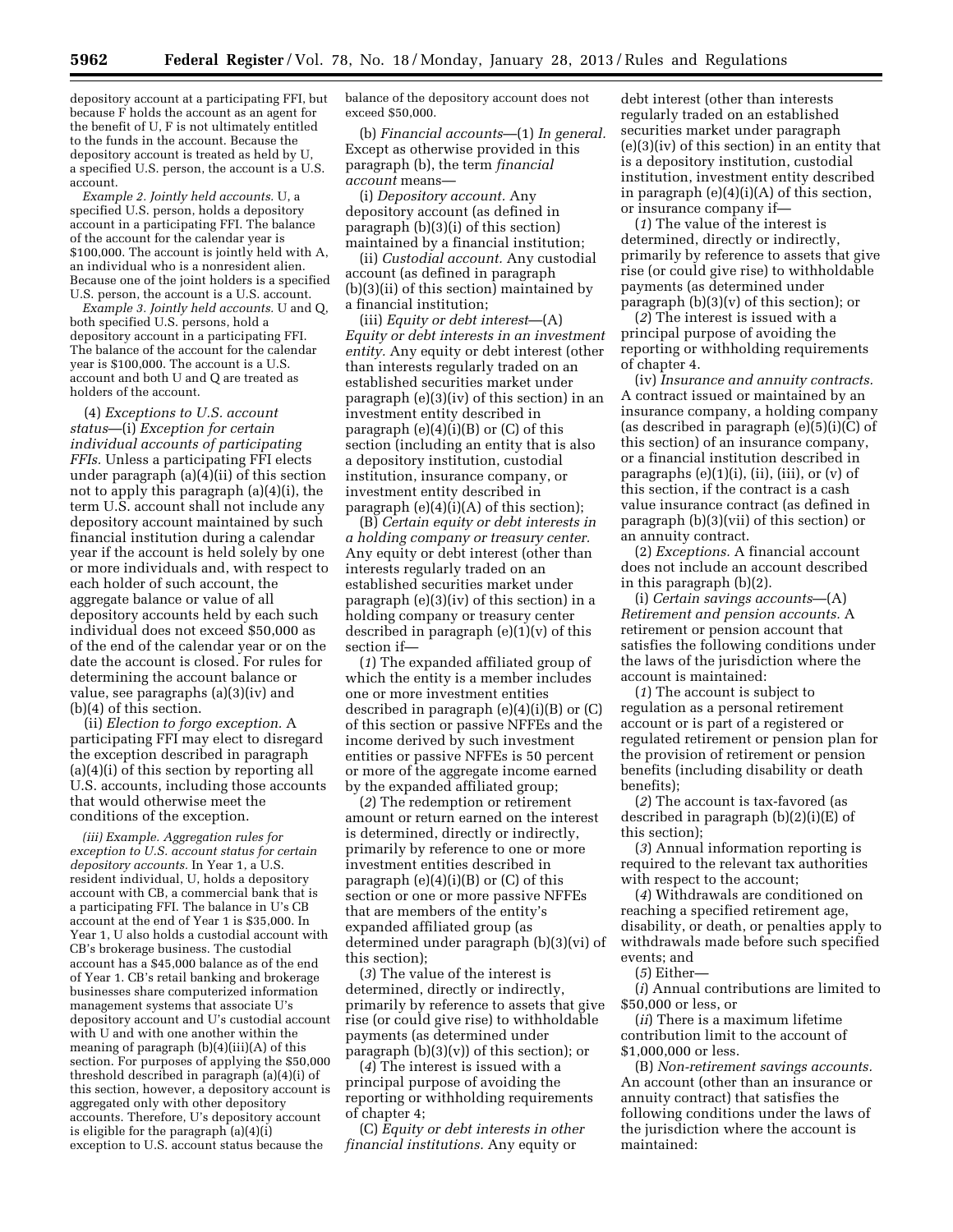(*1*) The account is subject to regulation as a savings vehicle for purposes other than for retirement;

(*2*) The account is tax-favored (as described in paragraph (b)(2)(i)(E) of this section);

(*3*) Withdrawals are conditioned on meeting specific criteria related to the purpose of the savings account (for example, the provision of educational or medical benefits), or penalties apply to withdrawals made before such criteria are met; and

(*4*) Annual contributions are limited to \$50,000 or less;

(C) *Rollovers.* A financial account that otherwise satisfies the requirements of paragraph (b)(2)(i)(A) or (B) of this section will not fail to satisfy such requirements solely because such financial account may receive assets or funds transferred from one or more financial accounts that meet the requirements of paragraph (b)(2)(i)(A) or (B) of this section or from one or more retirement or pension funds that meet the requirements of paragraph (f)(2)(ii) of this section or  $\S 1.1471-6(f)$ .

(D) *Coordination with section 6038D.*  The exclusions provided under paragraph (b)(2)(i) of this section shall not apply for purposes of determining whether an account or other arrangement is a financial account for purposes of section 6038D.

(E) *Account that is tax-favored.* For purposes of this paragraph (b)(2)(i), an account is tax-favored under the laws of a jurisdiction where the account is maintained if—

(*1*) Contributions to the account that would otherwise be subject to tax under such laws are deductible or excluded from the gross income of the account holder or taxed at a reduced rate; or

(*2*) Taxation of investment income from the account is deferred or taxed at a reduced rate.

(ii) *Certain term life insurance contracts.* A life insurance contract with a coverage period that will end before the insured individual attains age 90, provided that the contract satisfies the following conditions—

(A) Periodic premiums, which do not decrease over time, are payable at least annually during the period the contract is in existence or until the insured attains age 90, whichever is shorter;

(B) The contract has no contract value that any person can access (by withdrawal, loan, or otherwise) without terminating the contract;

(C) The amount (other than a death benefit) payable upon cancellation or termination of the contract cannot exceed the aggregate premiums paid for the contract, less the sum of mortality, morbidity, and expense charges

(whether or not actually imposed) for the period or periods of the contract's existence and any amounts paid prior to the cancellation or termination of the contract; and

(D) The contract is not held by a transferee for value.

(iii) *Account held by an estate.* An account that is held solely by an estate if the documentation for such account includes a copy of the deceased's will or death certificate.

(iv) *Certain escrow accounts.* An escrow account that is established in connection with—

(A) A court order or judgment; or (B) A sale, exchange, or lease of real or personal property, provided that the account meets the following conditions—

(*1*) The account is funded solely with a down payment, earnest money, deposit in an amount appropriate to secure an obligation of one of the parties directly related to the transaction, or a similar payment, or with a financial asset that is deposited in the account in connection with the sale, exchange, or lease of the property;

(*2*) The account is established and used solely to secure the obligation of the purchaser to pay the purchase price for the property, the seller to pay any contingent liability, or the lessor or lessee to pay for any damages relating to the leased property as agreed under the lease;

(*3*) The assets of the account, including the income earned thereon, will be paid or otherwise distributed for the benefit of the purchaser, seller, lessor, or lessee (including to satisfy such person's obligation) when the property is sold, exchanged, or surrendered, or the lease terminates;

(*4*) The account is not a margin or similar account established in connection with a sale or exchange of a financial asset; and

(*5*) The account is not associated with a credit card account.

(v) *Certain annuity contracts.* A noninvestment linked, non-transferable, immediate life annuity contract (including a disability annuity) that monetizes a retirement or pension account described in paragraph  $(b)(2)(i)(A)$  of this section.

(vi) *Account or product excluded under an intergovernmental agreement.*  An account or product that is excluded from the definition of financial account under the terms of an applicable Model 1 IGA or Model 2 IGA.

(3) *Definitions.* The following definitions apply for purposes of chapter 4—

(i) *Depository account*—(A) *In general.* Except as otherwise provided in this paragraph (b)(3)(i), the term *depository account* means any account that is—

(*1*) A commercial, checking, savings, time, or thrift account, or an account that is evidenced by a certificate of deposit, thrift certificate, investment certificate, passbook, certificate of indebtedness, or any other instrument for placing money in the custody of an entity engaged in a banking or similar business for which such institution is obligated to give credit (regardless of whether such instrument is interest bearing or non-interest bearing), including, for example, a credit balance with respect to a credit card account issued by a credit card company that is engaged in a banking or similar business; or

(*2*) Any amount held by an insurance company under a guaranteed investment contract or under a similar agreement to pay or credit interest thereon or to return the amount held.

(B) *Exceptions.* A depository account does not include—

(*1*) A negotiable debt instrument that is traded on a regulated market or overthe-counter market and distributed and held through financial institutions; or

(*2*) An advance premium or premium deposit described in paragraph  $(b)(3)(vii)(C)(5)$  of this section.

(ii) *Custodial account.* The term *custodial account* means an arrangement for holding a financial instrument, contract, or investment (including, but not limited to, a share of stock in a corporation, a note, bond, debenture, or other evidence of indebtedness, a currency or commodity transaction, a credit default swap, a swap based upon a nonfinancial index, a notional principal contract as defined in § 1.446–3(c), an insurance or annuity contract, and any option or other derivative instrument) for the benefit of another person.

(iii) *Equity interest in certain entities*—(A) *Partnership.* In the case of a partnership that is a financial institution, the term *equity interest*  means either a capital or profits interest in the partnership.

(B) *Trust.* In the case of a trust that is a financial institution, an *equity interest*  means an interest held by—

(*1*) A person who is an owner of all or a portion of the trust under sections 671 through 679;

(*2*) A beneficiary who is entitled to a mandatory distribution from the trust as defined in § 1.1473–1(b)(3); or

(*3*) A beneficiary who may receive a discretionary distribution as defined in  $§ 1.1473-1(b)(3)$  from the trust but only if such person receives a distribution in the calendar year.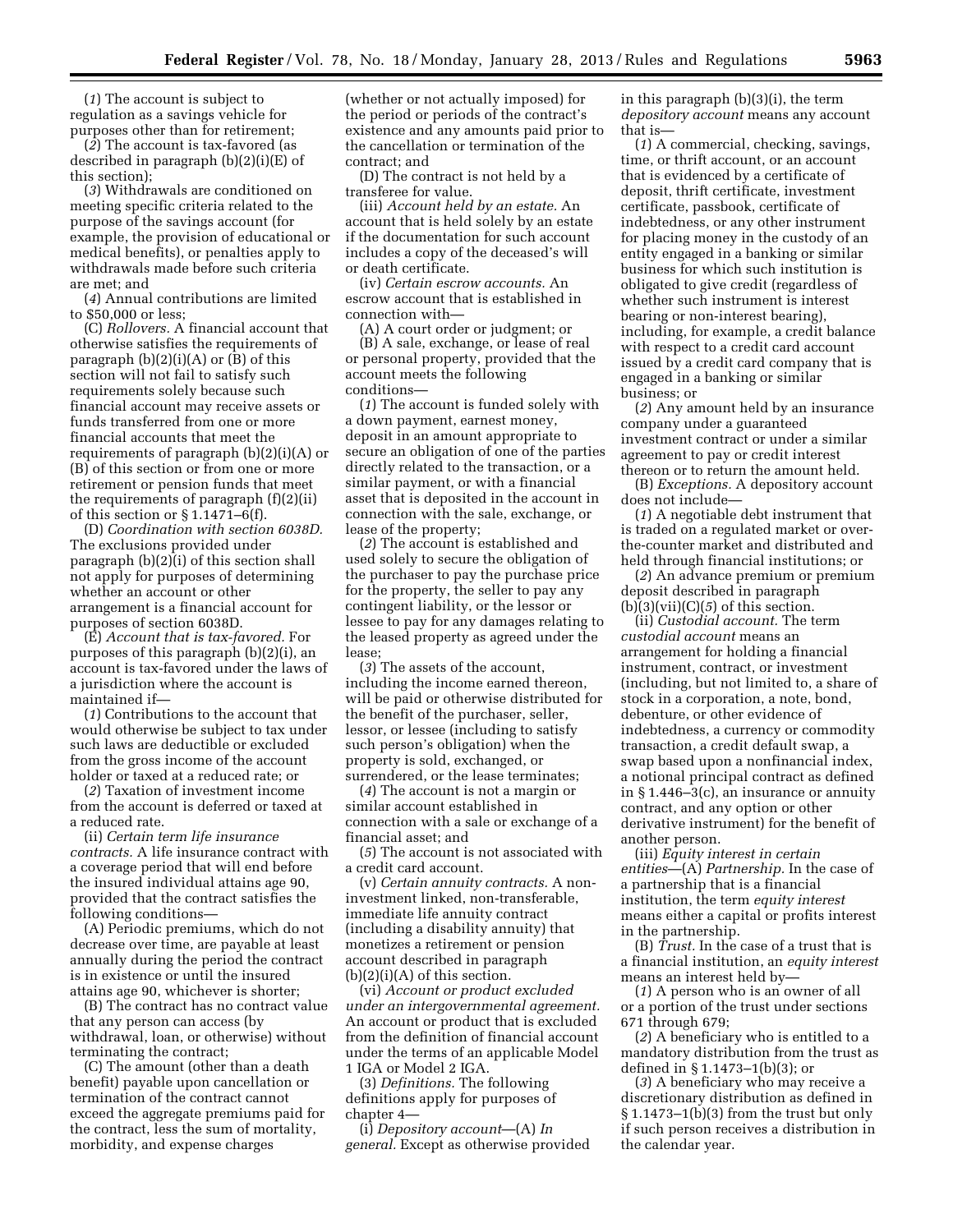(iv) *Regularly traded on an established securities market.* Debt or equity interests described in paragraph (b)(1)(iii) of this section are regularly traded on an established securities market if the requirements of § 1.1472–  $1(c)(1)(i)(A)$  and  $(C)$  are met. For purposes of paragraph (b)(1)(iii) of this section, an interest is not regularly traded on an established securities market if the holder of the interest (excluding a financial institution acting as an intermediary) is registered on the books of the investment entity. The preceding sentence shall not apply to the extent a holder's interest is registered prior to January 1, 2014, on the books of the investment entity.

(v) *Value of interest determined, directly or indirectly, primarily by reference to assets that give rise (or could give rise) to withholdable payments*—(A) *Equity interest.* The value of an equity interest is determined, directly or indirectly, primarily by reference to assets that give rise (or could give rise) to withholdable payments if—

(*1*) The amount payable upon redemption by the issuer of the interest is secured primarily by reference to assets that give rise (or could give rise) to withholdable payments; or

(*2*) In the case of an unsecured interest, the amount payable upon redemption is determined primarily by reference to assets that give rise (or could give rise) to withholdable payments.

(B) *Debt interest.* The value of a debt interest is determined, directly or indirectly, primarily by reference to assets that give rise (or could give rise) to withholdable payments if—

(*1*) Debt is convertible into stock of a U.S. person;

(*2*) Amounts payable as interest or upon redemption or retirement of the debt are determined primarily by reference to profits or assets of a U.S person; or

(*3*) The debt is secured by assets of a U.S. person.

(vi) *Redemption or retirement amount or return earned on the interest determined, directly or indirectly, primarily by reference to one or more investment entities or passive NFFEs*— (A) *Equity interest.* The return earned on an equity interest is determined, directly or indirectly, primarily by reference to one or more investment entities described in paragraph  $(e)(4)(i)(B)$  or  $(C)$  of this section or passive NFFEs that are members of the entity's expanded affiliated group if the return on such interest (including upon a sale, exchange, or redemption) is determined primarily by reference to the value or income (including the value of or income from one or more assets) of one or more investment entities described in paragraph (e)(4)(i)(B) or (C) of this section or passive NFFEs that are members of the entity's expanded affiliated group.

(B) *Debt interest.* The redemption or retirement amount or return earned on a debt interest is determined, directly or indirectly, primarily by reference to one or more investment entities described in paragraph  $(e)(4)(i)(B)$  or  $(C)$  of this section or passive NFFEs that are members of entity's expanded affiliated group if—

(*1*) Debt is convertible into stock of one or more investment entities described in paragraph (e)(4)(i)(B) or (C) of this section or passive NFFEs that are members of the entity's expanded affiliated group;

(*2*) Amounts payable as interest or upon redemption or retirement of the debt are determined primarily by reference to the value or income (including the value of or income from one or more assets) of one or more investment entities described in paragraph  $(e)(4)(i)(B)$  or  $(C)$  of this section or passive NFFEs that are members of the entity's expanded affiliated group; or

(*3*) The debt is primarily secured by the assets of one or more investment entities described in paragraph (e)(4)(i)(B) or (C) of this section or passive NFFEs that are members of the entity's expanded affiliated group or is guaranteed by one or more such entities.

(vii) *Cash value insurance contract*— (A) *In general.* The term *cash value insurance contract* means an insurance contract (other than an indemnity reinsurance contract between two insurance companies and a term life insurance contract described in paragraph (b)(2)(ii) of this section) that has an aggregate cash value greater than \$50,000 at any time during the calendar year, applying the rules set forth in paragraph (b)(4)(iii) of this section. A participating FFI may elect to disregard the \$50,000 threshold in the preceding sentence by reporting all contracts with a cash value greater than zero.

(B) *Cash value.* Except as otherwise provided in paragraph (b)(3)(vii)(C) of this section, the term *cash value* means any amount (determined without reduction for any charge or policy loan) that—

(*1*) Is payable under the contract to any person upon surrender, termination, cancellation, or withdrawal; or

(*2*) Any person can borrow under or with regard to (for example, by pledging as collateral) the contract.

(C) *Amounts excluded from cash value.* Cash value does not include an amount payable—

(*1*) Solely by reason of the death of an individual insured under a life insurance contract;

(*2*) As a personal injury or sickness benefit or a benefit providing indemnification of an economic loss incurred upon the occurrence of the event insured against;

(*3*) As a refund of a previously paid premium (less cost of insurance charges whether or not actually imposed) under an insurance contract (other than a life insurance or annuity contract) due to cancellation or termination of the contract, decrease in risk exposure during the effective period of the contract, or arising from the correction of a posting or similar error with regard to the premium for the contract; or

(*4*) As a policyholder dividend (other than a termination dividend) provided that the dividend relates to an insurance contract under which the only benefits payable are described in paragraph  $(b)(3)(vii)(C)(2)$  of this section.

(*5*) As a return of an advance premium or premium deposit for an insurance contract for which the premium is payable at least annually if the amount of the advance premium or premium deposit does not exceed the next annual premium that will be payable under the contract.

(D) *Policyholder dividend*—(*1*) For purposes of paragraph (b)(3)(vii)(C)(*4*) of this section and except as otherwise provided in this paragraph, a policyholder dividend means any dividend or similar distribution to policyholders in their capacity as such, including—

(*i*) An amount paid or credited (including as an increase in benefits) if the amount is not fixed in the contract but rather depends on the experience of the insurance company or the discretion of management;

(*ii*) A reduction in the premium that, but for the reduction, would have been required to be paid; and

(*iii*) An experience rated refund or credit based solely upon the claims experience of the contract or group involved.

(*2*) A policyholder dividend cannot exceed the premiums previously paid for the contract, less the sum of the cost of insurance and expense charges (whether or not actually imposed) during the contract's existence and the aggregate amount of any prior dividends paid or credited with regard to the contract.

(*3*) A policyholder dividend does not include any amount that is in the nature of interest that is paid or credited to a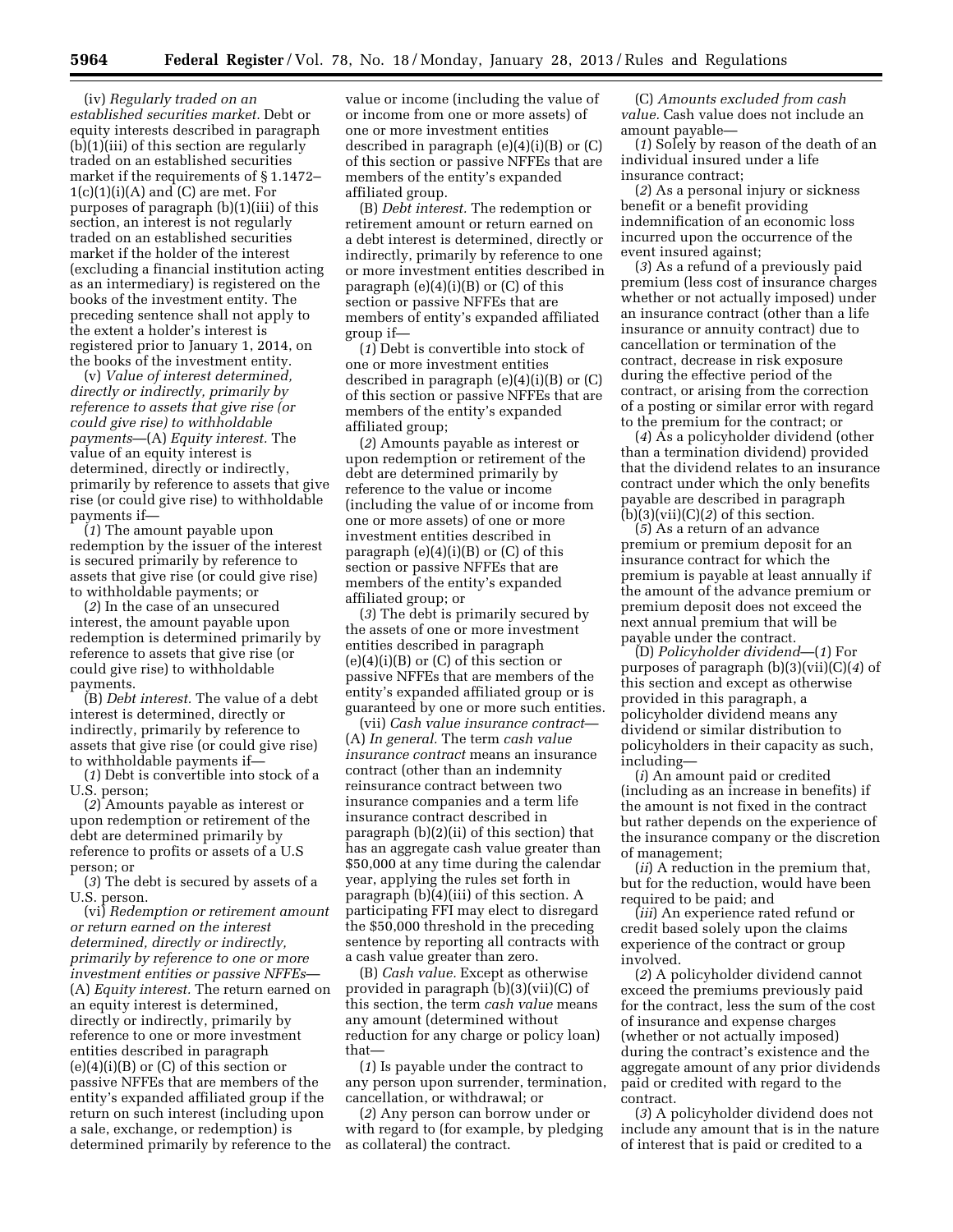contract holder to the extent that such amount exceeds the minimum rate of interest required to be credited with respect to contract values under local law.

(4) *Account balance or value.* This paragraph (b)(4) provides rules for determining the balance or value of a financial account for purposes of chapter 4. For example, the rules of this paragraph apply for purposes of determining whether an FFI meets the requirements of paragraph (f)(2)(i),  $(f)(2)(ii)$  or  $(f)(3)$  of this section to certify to a deemed-compliant FFI status. The rules of this paragraph also apply to a participating FFI's due diligence and reporting obligations to the extent required under § 1.1471–4(c) or (d) and to a U.S. withholding agent's due diligence obligations to the extent required under § 1.1471–3.

(i) *In general.* Except as otherwise provided in paragraph (b)(4)(ii) of this section with respect to immediate annuities, the balance or value of a financial account is the balance or value calculated by the financial institution for purposes of reporting to the account holder. In the case of an account described in paragraph (b)(1)(iii) of this section, the balance or value of an equity interest is the value calculated by the financial institution for the purpose that requires the most frequent determination of value, and the balance or value of a debt interest is its principal amount. Except as provided in paragraph (b)(3)(vii) of this section, the balance or value of an insurance or annuity contract is the balance or value as of either the calendar year end or the most recent contract anniversary date. The balance or value of the account is not to be reduced by any liabilities or obligations incurred by an account holder with respect to the account or any of the assets held in the account and is not to be reduced by any fees, penalties, or other charges for which the account holder may be liable upon terminating, transferring, surrendering, liquidating, or withdrawing cash from the account. Each holder of a jointly held account is attributed the entire balance or value of the joint account. See § 1.1473–1(b)(3) for rules regarding the valuation of trust interests that also apply under this paragraph (b)(4)(i) to determine the value of trust interests that are financial accounts.

(ii) *Special rule for immediate annuity*—(A) *Immediate annuities without minimum benefit guarantees.* If the value of an immediate annuity contract with no minimum benefit guarantee is not reported to the account holder, the account balance or value of the contract is the sum of the net

present values on the valuation date of the amounts reasonably expected to be payable in future periods under the contract.

(B) *Immediate annuities with a minimum benefit guarantee.* The account balance or value of an annuity contract with a minimum guarantee is the sum of the net present values on the valuation date of—

(*1*) The non-guaranteed amounts reasonably expected to be payable in future periods; and

(*2*) The guaranteed amounts payable in future periods.

(C) *Net present value of amounts payable in future periods.* The net present value of an amount payable in a future period shall be determined using—

(*1*) A reasonable actuarial valuation method, and

(*2*) The mortality tables and interest rate(s)—

(*i*) Prescribed pursuant to section 7520 and the regulations thereunder; or

(*ii*) Used by the issuer of the contract to determine the amounts payable under the contract.

(iii) *Account aggregation requirements*—(A) *In general.* To the extent a financial institution is required under chapter 4 to determine the aggregate balance or value of an account, the financial institution is required to aggregate the account balance or value of all accounts that are held (in whole or in part) by the same person and that are maintained by the financial institution or members of its expanded affiliated group, but only to the extent that the financial institution's computerized systems link the accounts by reference to a data element, such as client number, EIN, or foreign tax identifying number, and allow the account balances of such accounts to be aggregated. Notwithstanding the rules set forth in this paragraph (b)(4)(iii), a financial institution is required to aggregate the balance or value of accounts that it treats as consolidated obligations.

(B) *Aggregation rule for relationship managers.* To the extent a financial institution is required under chapter 4 to apply the aggregation rules of this paragraph (b)(4)(iii), the financial institution also is required to aggregate all accounts that a relationship manager knows are directly or indirectly owned, controlled, or established (other than in a fiduciary capacity) by the same person, as well as all accounts that the relationship manager has associated with one another through a relationship code, customer identification number, TIN, or similar indicator, or that the relationship manager would typically

associate with each other under the procedures of the financial institution (or the department, division, or unit with which the relationship manager is associated).

(*C*) *Examples.* The following examples illustrate the account aggregation requirements of this paragraph (b)(4)(iii):

*Example 1. FFI not required to aggregate accounts for U.S. account exception.* A U.S. resident individual, U, holds a depository account with Branch 1 of CB, a commercial bank that is a participating FFI. The balance in U's Branch 1 account at the end of Year 1 is \$35,000. U also holds a depository account with Branch 2 of CB, with a \$45,000 balance at the end of Year 1. CB's retail banking businesses share computerized information management systems across its branches, but U's accounts are not associated with one another in the shared computerized information system. In addition, CB has not assigned a relationship manager to U or U's accounts. Because the accounts are not associated in CB's system or by a relationship manager, CB is not required to aggregate the accounts under paragraph (b)(4)(iii) and both accounts are eligible for the exception to U.S. account status described in paragraph (a)(4)(i) of this section as neither account exceeds the \$50,000 threshold.

*Example 2. FFI required to aggregate accounts for U.S. account exception.* Same facts as *Example 1,* except that both of U's depository accounts are associated with U and with one another by reference to CB's internal identification number. The system shows the account balances for both accounts, and such balances may be electronically aggregated, though the system does not show a combined balance for the accounts. In determining whether such accounts meet the exception to U.S. account status described in paragraph (a)(4)(i) of this section for certain depository accounts with an aggregate balance or value of \$50,000 or less, CB is required to aggregate the account balances of all depository accounts under the rules of paragraph (b)(4)(iii) of this section. Under those rules, U is treated as holding depository accounts with CB with an aggregate balance of \$80,000. Accordingly, neither account is eligible for the exception to U.S. account status, because the accounts, when aggregated, exceed the \$50,000 threshold.

*Example 3. Aggregation rules for joint accounts maintained by a participating FFI.*  In Year 1, a U.S. resident individual, U, holds a custodial account that is a preexisting account at custodial institution CI, a participating FFI. The balance in U's CI custodial account at the end of Year 1 is \$35,000. U also holds a joint custodial account that is a preexisting account with her sister, A, a nonresident alien for U.S. federal income tax purposes, with another custodial institution, CI2. The balance in the joint account at the end of Year 1 is also \$35,000. CI and CI2 are part of the same expanded affiliated group and share computerized information management systems. Both U's custodial account at CI and U and A's custodial account at CI2 are associated with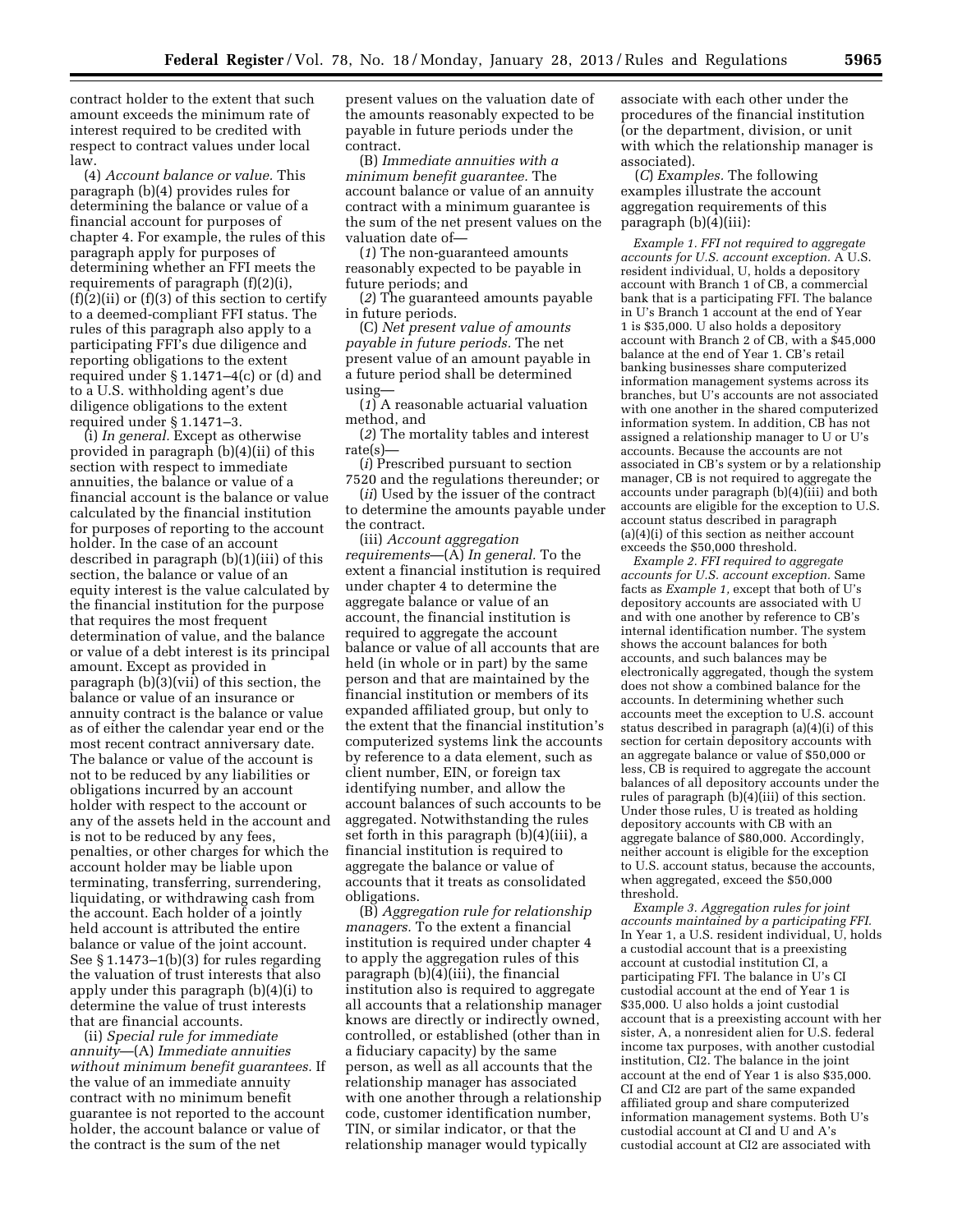U and with one another by reference to CI's internal identification number and the system allows the balances to be aggregated. In determining whether such accounts meet the documentation exception described in § 1.1471–4(c)(4)(iv) for certain preexisting individual accounts with an aggregate balance or value of \$50,000 or less, CI is required to aggregate the account balances of accounts held in whole or in part by the same account holder under the rules of paragraph (b)(4)(iii) of this section. Under those rules, U is treated as having financial accounts with C1 and CI2, each with an aggregate balance of \$70,000. Accordingly, neither account is eligible for the documentation exception.

*Example 4. Aggregation for applying indefinite validity periods.* In Year 1, an owner-documented FFI, O, holds an offshore account with Branch 1 of CB, a commercial bank that is a U.S. withholding agent. The balance in O's CB account at the end of Year 1 is \$600,000. In Year 1, O also holds an account in the United States with Branch 2 of CB. The Branch 2 account has a \$450,000 balance at the end of Year 1. CB's banking businesses share computerized information management systems across its branches. O's accounts are associated with one another in the shared computerized information system and the system allows the balances to be aggregated. In determining whether CB is permitted to apply an indefinite validity period for the documentation submitted for O's account at Branch 1 pursuant to § 1.1471–3(c)(6)(ii)(C)(*4*) (permitting indefinite validity for a withholding statement of an owner-documented FFI if the balance or value of all accounts held by the owner-documented FFI does not exceed \$1,000,000), CB is required to aggregate the account balance of O's accounts at Branch 1 and Branch 2 to the extent required under the rules of paragraph (b)(4)(iii) of this section. Accordingly, O is treated as holding financial accounts with CB with an aggregate balance of \$1,050,000 and the documentation submitted for O's account at Branch 1 is not eligible for the indefinite validity period described under § 1.1471–3(c)(6)(ii)(C)(*4*).

(iv) *Currency translation of balance or value.* If the balance or value of a financial account, other obligation, or the aggregate amount payable under a group life or group annuity contract described in  $\S 1.1471-4(c)(4)$  is denominated in a currency other than U.S. dollars, a withholding agent must calculate the balance or value by applying a spot rate determined under § 1.988–1(d) to translate such balance or value into the U.S. dollar equivalent. For the purpose of a participating or registered deemed-compliant FFI reporting an account under § 1.1471– 4(d), the spot rate must be determined as of the last day of the calendar year (or, in the case of an insurance contract or annuity contract, the most recent contract anniversary date, when applicable) for which the account is being reported or, if the account was closed during such calendar year, the

date the account was closed. In the case of an FFI determining whether an account meets (or continues to meet) a preexisting account documentation exception described in § 1.1471–  $4(c)(3)(iii)$ ,  $(c)(4)(iv)$ , or  $(c)(4)(v)$  or whether the account is an account described in paragraph (a)(4)(i) of this section, the spot rate must be determined on the date for which the FFI is determining the threshold amount as prescribed in those provisions.

(5) *Account maintained by financial institution.* A custodial account is maintained by the financial institution that holds custody over the assets in the account (including a financial institution that holds assets in street name for an account holder in such institution). A depository account is maintained by the financial institution that is obligated to make payments with respect to the account (excluding an agent of a financial institution regardless of whether such agent is a financial institution under paragraph (e)(1) of this section). Any equity or debt interest in a financial institution that constitutes a financial account under paragraph (b)(1)(iii) of this section is maintained by such financial institution. A cash value insurance contract or an annuity contract described in paragraph (b)(1)(iv) of this section is maintained by the financial institution that is obligated to make payments with respect to the contract.

(c) *U.S. owned foreign entity.* The term *U.S. owned foreign entity* means any foreign entity that has one or more substantial U.S. owners (as defined in § 1.1473–1(b)), including a foreign entity described in paragraph (c)(2) of this section. See § 1.1473–1(e) for the definition of foreign entity for purposes of chapter 4. For the requirements applicable to determining direct and indirect ownership in an entity, see  $§ 1.1473-1(b)(2).$ 

(d) *Definition of FFI.* The term *FFI*  means, with respect to any entity that is not resident in a country that has in effect a Model 1 IGA or Model 2 IGA, any financial institution (as defined in paragraph (e) of this section) that is a foreign entity. With respect to any entity that is resident in a country that has in effect a Model 1 IGA or Model 2 IGA, an FFI is any entity that is treated as a Financial Institution pursuant to such Model 1 IGA or Model 2 IGA. A territory financial institution is not an FFI under this paragraph (d).

(e) *Definition of financial institution*— (1) *In general.* Except as otherwise provided in paragraph (e)(5) of this section, the term *financial institution*  means any entity that—

(i) Accepts deposits in the ordinary course of a banking or similar business (as defined in paragraph (e)(2) of this section) (depository institution);

(ii) Holds, as a substantial portion of its business (as defined in paragraph (e)(3) of this section), financial assets for the benefit of one or more other persons (custodial institution);

(iii) Is an investment entity (as defined in paragraph (e)(4) of this section);

(iv) Is an insurance company or a holding company (as described in paragraph (e)(5)(i)(C) of this section) that is a member of an expanded affiliated group that includes an insurance company, and the insurance company or holding company issues, or is obligated to make payments with respect to, a cash value insurance or annuity contract described in paragraph (b)(1)(iv) of this section (specified insurance company); or

(v) Is an entity that is a holding company or treasury center (as described in paragraphs (e)(5)(i)(C) and  $(e)(5)(i)(D)(1)$  of this section) that-

(A) Is part of an expanded affiliated group that includes a depository institution, custodial institution, insurance company, or investment entity described in paragraphs  $(e)(4)(i)(B)$  and  $(C)$  of this section; or

(B) Is formed in connection with or availed of by a collective investment vehicle, mutual fund, exchange traded fund, private equity fund, hedge fund, venture capital fund, leveraged buyout fund, or any similar investment vehicle established with an investment strategy of investing, reinvesting, or trading in financial assets.

(2) *Banking or similar business*—(i) *In general.* Except as otherwise provided in paragraph (e)(2)(ii) of this section, an entity is considered to be engaged in a banking or similar business if, in the ordinary course of its business with customers, the entity accepts deposits or other similar investments of funds and regularly engages in one or more of the following activities—

(A) Makes personal, mortgage, industrial, or other loans or provides other extensions of credit;

(B) Purchases, sells, discounts, or negotiates accounts receivable, installment obligations, notes, drafts, checks, bills of exchange, acceptances, or other evidences of indebtedness;

(C) Issues letters of credit and

negotiates drafts drawn thereunder; (D) Provides trust or fiduciary services;

(E) Finances foreign exchange transactions; or

(F) Enters into, purchases, or disposes of finance leases or leased assets.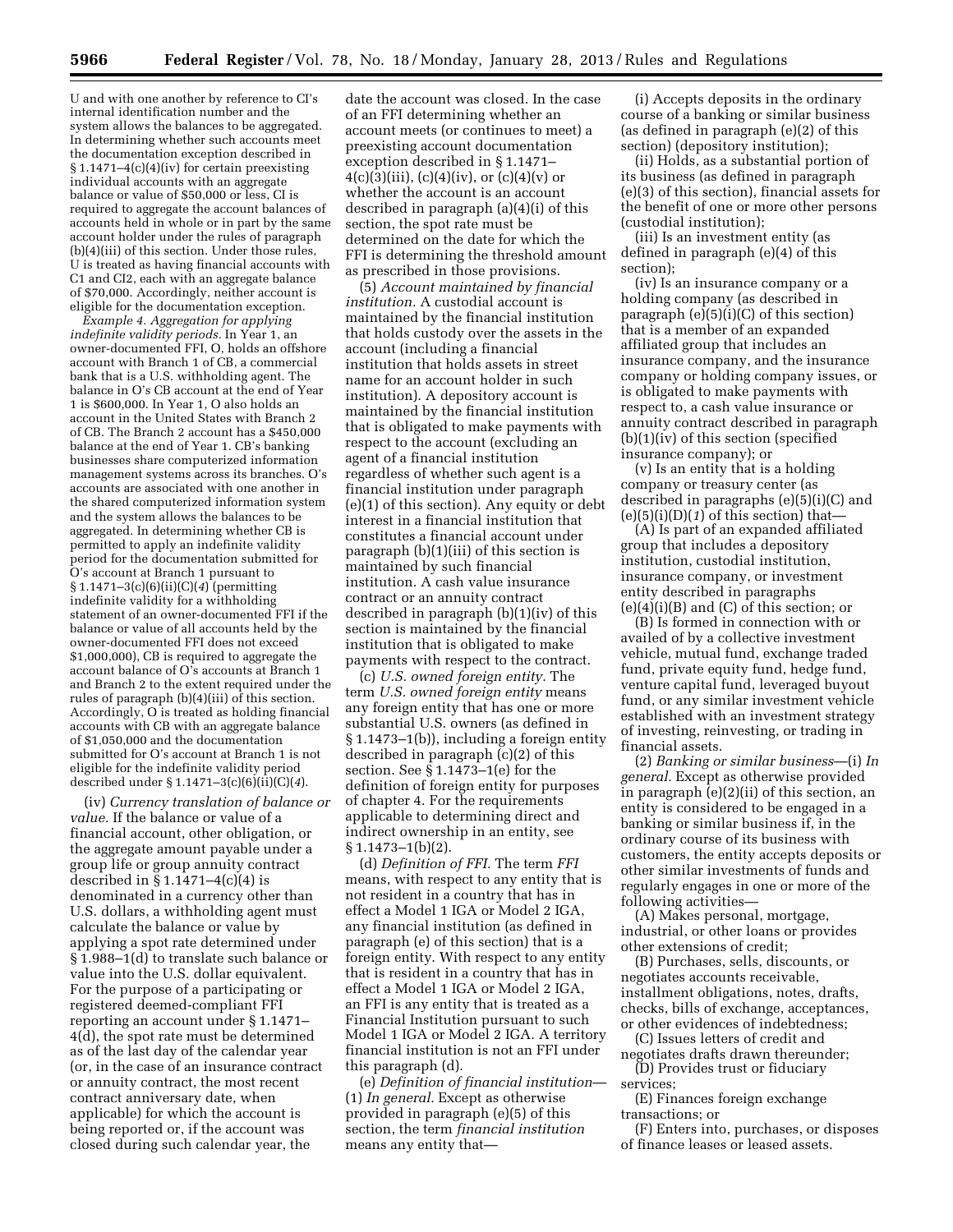(ii) *Exception for certain lessors and lenders.* An entity is not considered to be engaged in a banking or similar business for purposes of this paragraph (e)(2) if the entity solely accepts deposits from persons as collateral or security pursuant to a sale or lease of property or pursuant to a similar financing arrangement between such entity and the person holding the deposit with the entity.

(iii) *Application of section 581.*  Entities engaged in a banking or similar business include, but are not limited to, entities that would qualify as banks under section 585(a)(2) (including banks as defined in section 581 and any corporation to which section 581 would apply but for the fact that it is a foreign corporation).

(iv) *Effect of local regulation.* Whether an entity is subject to the banking and credit laws of a foreign country, the United States, a State, a U.S. territory, or a subdivision thereof, or is subject to supervision and examination by agencies having regulatory oversight of banking or similar institutions, is relevant to, but not necessarily determinative of, whether that entity qualifies as a financial institution under section 1471(d)(5)(A). Whether an entity conducts a banking or similar business is determined based upon the character of the actual activities of such entity.

(3) *Holding financial assets for others as a substantial portion of its business*— (i) *Substantial portion*—(A) *In general.*  An entity holds financial assets for the account of others as a substantial portion of its business if the entity's gross income attributable to holding financial assets and related financial services equals or exceeds 20 percent of the entity's gross income during the shorter of—

(*1*) The three-year period ending on December 31 of the year preceding the year in which the determination is made; or

(*2*) The period during which the entity has been in existence before the determination is made.

(B) *Special rule for start-up entities.*  An entity with no operating history as of the date of the determination is considered to hold financial assets for the account of others as a substantial portion of its business if the entity expects to meet the gross income threshold described in paragraph (e)(3)(i)(B) of this section based on its anticipated functions, assets, and employees, with due consideration given to any purpose or functions for which the entity is licensed or regulated (including those of any predecessor).

(ii) *Income attributable to holding financial assets and related financial* 

*services.* For purposes of this paragraph (e)(3), *income attributable to holding financial assets and related financial services* means custody, account maintenance, and transfer fees; commissions and fees earned from executing and pricing securities transactions; income earned from extending credit to customers with respect to financial assets held in custody (or acquired through such extension of credit); income earned on the bid-ask spread of financial assets; and fees for providing financial advice and for clearance and settlement services.

(iii) *Effect of local regulation.*  Whether an entity is subject to the banking and credit, broker-dealer, fiduciary, or other similar laws and regulations of the United States, a State, a U.S. territory, a political subdivision thereof, or a foreign country, or to supervision and examination by agencies having regulatory oversight of banks, credit issuers, or other financial institutions, is relevant to, but not necessarily determinative of, whether that entity holds financial assets for the account of others as a substantial portion of its business.

(4) *Investment entity*—(i) *In general.*  The term *investment entity* means any entity that is described in paragraph  $(e)(4)(i)(A)$ ,  $(B)$ , or  $(C)$  of this section.

(A) The entity primarily conducts as a business one or more of the following activities or operations for or on behalf of a customer—

(*1*) Trading in money market instruments (checks, bills, certificates of deposit, derivatives, etc.); foreign currency; foreign exchange, interest rate, and index instruments; transferable securities; or commodity futures;

(*2*) Individual or collective portfolio management; or

(*3*) Otherwise investing, administering, or managing funds, money, or financial assets on behalf of other persons.

(B) The entity's gross income is primarily attributable to investing, reinvesting, or trading in financial assets (as defined in paragraph (e)(4)(ii) of this section) and the entity is managed by another entity that is described in paragraph (e)(1)(i), (ii), (iv), or  $(e)(4)(i)(A)$  of this section. For purposes of this paragraph (e)(4)(i)(B), an entity is managed by another entity if the managing entity performs, either directly or through another third-party service provider, any of the activities described in paragraph (e)(4)(i)(A) of this section on behalf of the managed entity

(C) The entity functions or holds itself out as a collective investment vehicle,

mutual fund, exchange traded fund, private equity fund, hedge fund, venture capital fund, leveraged buyout fund, or any similar investment vehicle established with an investment strategy of investing, reinvesting, or trading in financial assets.

(ii) *Financial assets.* For purposes of this paragraph, the term *financial asset*  means a security (as defined in section 475(c)(2) without regard to the last sentence thereof), partnership interest, commodity (as defined in section 475(e)(2)), notional principal contract (as defined in  $\S 1.446-3(c)$ ), insurance contract or annuity contract, or any interest (including a futures or forward contract or option) in a security, partnership interest, commodity, notional principal contract, insurance contract, or annuity contract.

(iii) *Primarily conducts as a business*—(A) *In general.* An entity is treated as primarily conducting as a business one or more of the activities described in paragraph (e)(4)(i)(A) of this section if the entity's gross income attributable to such activities equals or exceeds 50 percent of the entity's gross income during the shorter of—

(*1*) The three-year period ending on December 31 of the year preceding the year in which the determination is made; or

(*2*) The period during which the entity has been in existence.

(B) *Special rule for start-up entities.*  An entity with no operating history as of the date of the determination is treated as primarily conducting as a business one or more of the activities described in paragraph (e)(4)(i)(A) of this section if such entity expects to meet the gross income threshold described in paragraph (e)(4)(iii)(A) of this section based on its anticipated functions, assets, and employees, with due consideration given to any purpose or functions for which the entity is licensed or regulated (including those of any predecessor).

(iv) *Primarily attributable to investing, reinvesting, or trading in financial assets*—(A) *In general.* An entity's gross income is primarily attributable to investing, reinvesting, or trading in financial assets for purposes of paragraph (e)(4)(i)(B) of this section if the entity's gross income attributable to investing, reinvesting, or trading in financial assets equals or exceeds 50 percent of the entity's gross income during the shorter of—

(*1*) The three-year period ending on December 31 of the year preceding the year in which the determination is made; or

(*2*) The period during which the entity has been in existence.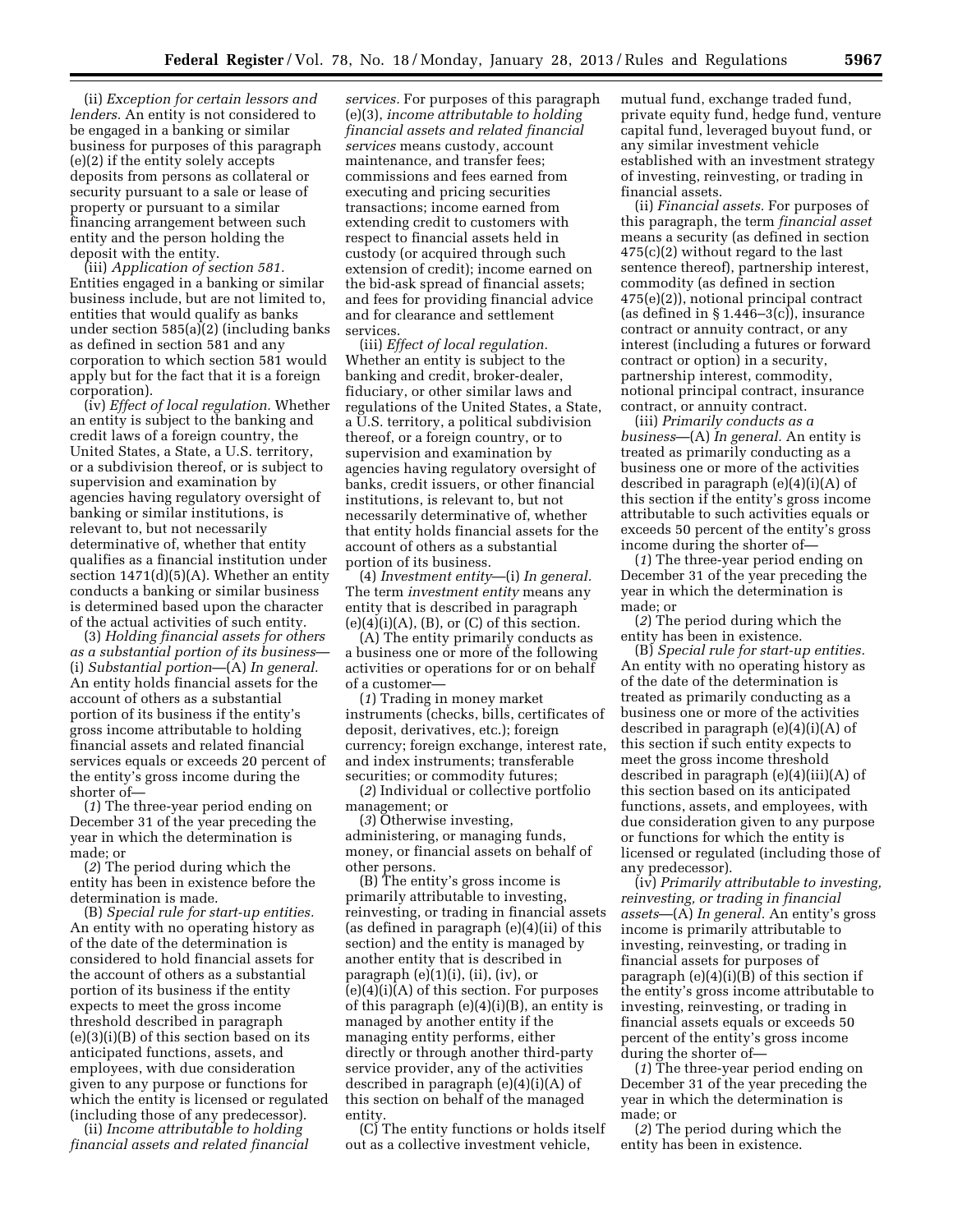(B) *Special rule for start-up entities.*  An entity with no operating history as of the date of the determination will be considered to have income that is primarily attributable to investing, reinvesting, or trading in financial assets for purposes of paragraph (e)(4)(i)(B) of this section if such entity expects to meet the income threshold described in paragraph (e)(4)(iv)(A) of this section based on its anticipated functions, assets, and employees, with due consideration given to any purpose or functions for which the entity is licensed or regulated (including those of any predecessor).

(v) *Examples.* The following examples illustrate the provisions of paragraph (e)(4) of this section:

*Example 1. Investment advisor.* Fund Manager is an investment entity within the meaning of paragraph  $(e)(4)(i)(A)$  of this section. Fund Manager, among its various business operations, organizes and manages a variety of funds, including Fund A, a fund that invests primarily in equities. Fund Manager hires Investment Advisor, a foreign entity, to provide advice about the financial assets in which Fund A invests. Investment Advisor earned more than 50% of its gross income for the last three years from providing services as an investment advisor. Because Investment Adviser primarily conducts as a business providing investment advice on behalf of clients, Investment Advisor is an investment entity under paragraph (e)(4)(i)(A) of this section and an FFI under paragraph (e)(1)(iii) of this section.

*Example 2. Entity that is managed by an FFI.* The facts are the same as in *Example 1.*  In addition, in every year since it was organized, Fund A has earned more than 50% of its gross income from investing in financial assets. Accordingly, Fund A is an investment entity under paragraph (e)(4)(i)(B) of this section because it is managed by Fund Manager and Investment Advisor and its gross income is primarily attributable to investing, reinvesting, or trading in financial assets.

*Example 3. Investment manager.*  Investment Manager, a U.S. entity, is an investment entity within the meaning of paragraph  $(e)(4)(i)(A)$  of this section. Investment Manager organizes and registers Fund A in Country A. Investment Manager is authorized to facilitate purchases and sales of financial assets held by Fund A in accordance with Fund A's investment strategy. In every year since it was organized, Fund A has earned more than 50% of its gross income from investing, reinvesting, or trading in financial assets. Accordingly, Fund A is an investment entity under paragraph (e)(4)(i)(B) of this section and an FFI under paragraph (e)(1)(iii) of this section.

*Example 4. Foreign real estate investment fund that is managed by an FFI.* The facts are the same as in *Example 3,* except that Fund A's assets consist solely of non-debt, direct interests in real property located within and without the United States. Fund A is not an investment entity under paragraph (e)(4)(i)(B) of this section, even though it is managed by

Investment Manager, because less than 50% of its gross income is attributable to investing, reinvesting, or trading in financial assets.

*Example 5. Trust managed by an individual.* On January 1, 2013, X, an individual, establishes Trust A, a nongrantor foreign trust for the benefit of X's children, Y and Z. X appoints Trustee A, an individual, to act as the trustee of Trust A. Trust A's assets consists solely of financial assets, and its income consists solely of income from those financial assets. Pursuant to the terms of the trust instrument, Trustee A manages and administers the assets of the trust. Trustee A does not hire any entity as a third-party service provider to perform any of the activities described in paragraph  $(e)(4)(i)(A)$  of this section. Trust A is not an investment entity under paragraph (e)(4)(i)(B) of this section because it is managed solely by Trustee A, an individual.

*Example 6. Trust managed by a trust company.* The facts are the same as in *Example 5,* except that X hires Trust Company, an FFI, to act as trustee on behalf of Trust A. As trustee, Trust Company manages and administers the assets of Trust A in accordance with the terms of the trust instrument for the benefit of Y and Z. Because Trust A is managed by an FFI, Trust A is an investment entity under paragraph (e)(4)(i)(B) of this section and an FFI under paragraph (e)(1)(iii) of this section.

*Example 7. Individual introducing broker.*  IB, an individual introducing broker, provides investing advice to her clients, and uses the services of a foreign entity to conduct and execute trades on behalf of her clients. IB has earned 50% or more of her gross income for the past three years from her services as an investment advisor. Because IB is an individual, she is not an investment entity within the meaning of paragraph (e)(4) of this section.

*Example 8. Entity introducing broker.* The facts are the same as in *Example 7,* except that IB is a foreign entity and not an individual. Because IB is an entity that conducts investment activities and its gross income is primarily attributable to such investment activities, IB is an investment entity under paragraph  $(e)(4)(i)(A)$  of this section and an FFI under paragraph (e)(1)(iii) of this section.

(5) *Exclusions.* A financial institution does not include an entity described in this paragraph, provided that the entity is not also described in paragraph (e)(1)(iv) of this section. For the treatment of foreign entities described in this paragraph under section 1472, see  $§ 1.1472-1(c)(1)(vi).$ 

(i) *Excepted nonfinancial group entities*—(A) *In general.* A foreign entity that is a member of a nonfinancial group (as defined in paragraph  $(e)(5)(i)(B)$  of this section) if—

(*1*) The entity is not a depository institution or custodial institution (other than for members of its expanded affiliated group);

(*2*) The entity is a holding company, treasury center, or captive finance

company and substantially all the activities of such entity are to perform one or more of the functions described in paragraphs  $(e)(5)(i)(C)$ ,  $(D)$ , or  $(E)$  of this section; and

(*3*) The entity does not hold itself out as (and was not formed in connection with or availed of by) an arrangement or investment vehicle that is a private equity fund, venture capital fund, leveraged buyout fund, or any similar investment vehicle established with an investment strategy to acquire or fund companies and to treat the interests in those companies as capital assets held for investment purposes.

(B) *Nonfinancial group.* An expanded affiliated group is a *nonfinancial group*  if, taking into account the application of this section,—

(*1*) For the three-year period preceding the year for which the determination is made, no more than 25 percent of the gross income of the expanded affiliated group (excluding income derived by any member that is an entity described in paragraph (e)(5)(ii) or (iii) of this section) consists of passive income (as defined in  $§ 1.1472-1(c)(1)(v)$ ; no more than five percent of the gross income of the expanded affiliated group is derived by members of the expanded affiliated group that are FFIs (excluding income derived from transactions between members of the expanded affiliated group or by any member of the expanded affiliated group that is a certified deemed-compliant FFI); and no more than 25 percent of the fair market value of assets held by the expanded affiliated group (excluding assets held by a member that is an entity described in paragraph (e)(5)(ii) or (iii) of this section) are assets that produce or are held for the production of passive income; and

(*2*) Any member of the expanded affiliated group that is an FFI is either a participating FFI or deemed-compliant FFI.

(C) *Holding company.* For purposes of this paragraph (e)(5)(i), an entity is a holding company if its primary activity consists of holding (directly or indirectly) all or part of the outstanding stock of one or more members of its expanded affiliated group.

(D) *Treasury center*—(*1*) Except as otherwise provided in this paragraph, an entity is a treasury center for purposes of this paragraph (e)(5)(i) if the primary activity of such entity is to enter into investment, hedging, and financing transactions with or for members of its expanded affiliated group for purposes of—

(*i*) Managing the risk of price changes or currency fluctuations with respect to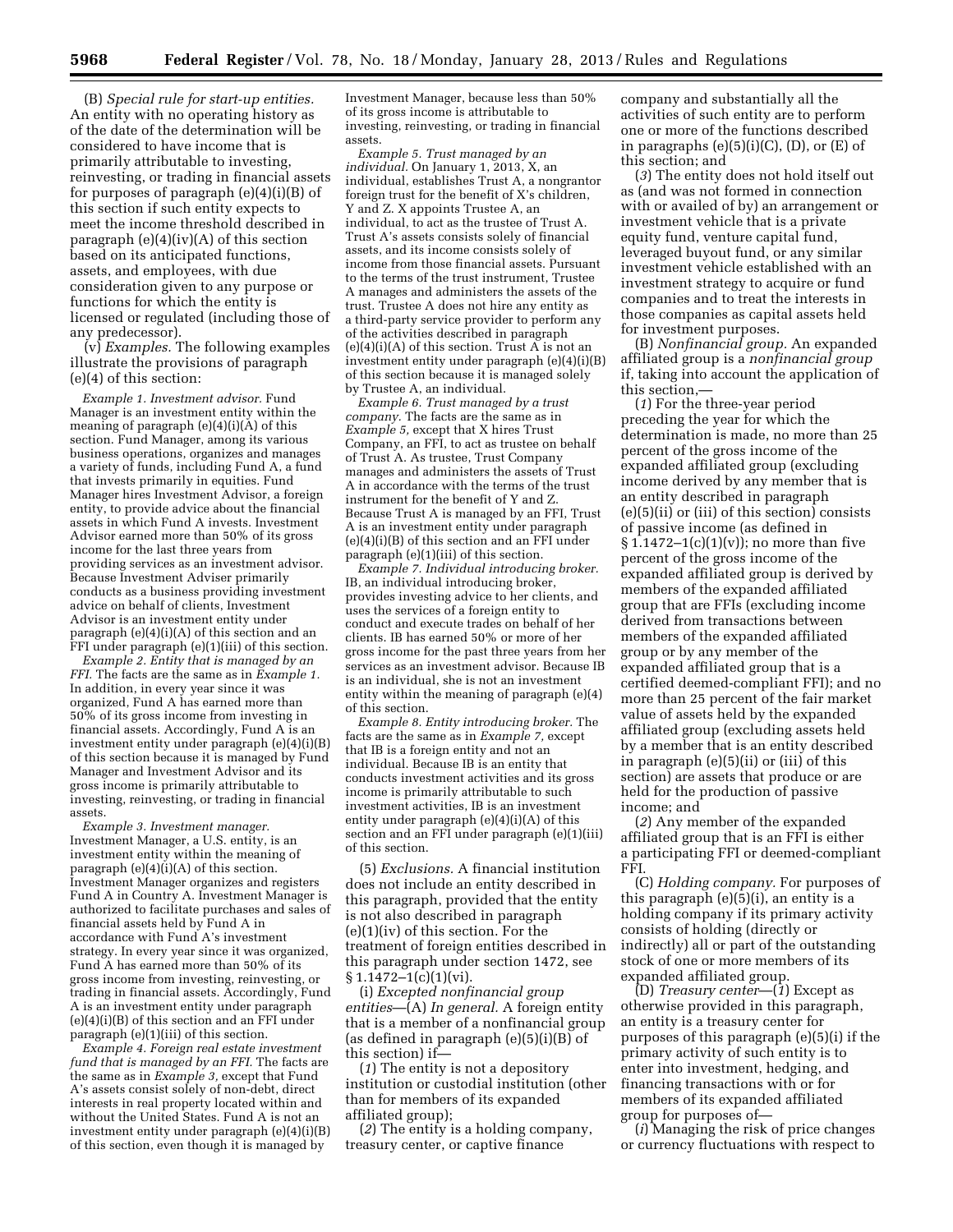property that is held or to be held by the expanded affiliated group (or any member thereof);

(*ii*) Managing the risk of interest rate changes, price changes, or currency fluctuations with respect to borrowings made or to be made by the expanded affiliated group (or any member thereof);

(*iii*) Managing the risk of interest rate changes, price changes, or currency fluctuations with respect to assets or liabilities to be reflected in financial statements of the expanded affiliated group (or any member thereof);

(*iv*) Managing the working capital of the expanded affiliated group (or any member thereof) by investing or trading in financial assets solely for the account and risk of such entity or any member of its expanded affiliated group; or

(*v*) Acting as a financing vehicle for borrowing funds for use by the expanded affiliated group (or any member thereof).

(*2*) An entity is not a treasury center if any equity or debt interest in the entity is held by a person that is not a member of the entity's expanded affiliated group and the redemption or retirement amount or return earned on such interest is determined primarily by reference to—

(*i*) The investment, hedging, and financing activities of the treasury center with members outside of its expanded affiliated group; or

(*ii*) Any member of the group that is an investment entity described in  $(e)(4)(i)(B)$  or passive NFFE (as described in paragraph (b)(3)(vi) of this section with respect to either such entity).

(E) *Captive finance company.* For purposes of this paragraph (e)(5)(i), an entity is a captive finance company if the primary activity of such entity is to enter into financing (including the extension of credit) or leasing transactions with or for suppliers, distributors, dealers, franchisees, or customers of such entity or of any member of such entity's expanded affiliated group that is an active NFFE.

(ii) *Excepted nonfinancial start-up companies or companies entering a new line of business*—(A) *In general.* A foreign entity that is investing capital in assets with the intent to operate a new business or line of business other than that of a financial institution or passive NFFE for a period of—

(*1*) In the case of an entity intending to operate a new business, 24 months from the initial organization of such entity; and

(*2*) In the case of an entity with the intent to operate a new line of business, 24 months from the date of the board resolution (or its equivalent) approving

the new line of business, provided that such entity qualified as an active NFFE for the 24 months preceding the date of such approval.

(B) *Exception for investment funds.*  An entity is not described in this paragraph (e)(5)(ii) if the entity functions (or holds itself out) as an investment fund, such as a private equity fund, venture capital fund, leveraged buyout fund, or any investment vehicle whose purpose is to acquire or fund companies and hold interests in those companies as capital assets for investment purposes.

(iii) *Excepted nonfinancial entities in liquidation or bankruptcy.* A foreign entity that was not a financial institution or passive NFFE at any time during the past five years and that is in the process of liquidating its assets or reorganizing with the intent to continue or recommence operations as a nonfinancial entity.

(iv) *Excepted inter-affiliate FFI.* A foreign entity that is a member of a participating FFI group if—

(A) The entity does not maintain financial accounts (other than accounts maintained for members of its expanded affiliated group);

(B) The entity does not hold an account with or receive payments from any withholding agent other than a member of its expanded affiliated group;

(C) The entity does not make withholdable payments to any person other than to members of its expanded affiliated group that are not limited FFIs or limited branches; and

(D) The entity has not agreed to report under  $\S 1.1471-4(d)(1)(ii)$  or otherwise act as an agent for chapter 4 purposes on behalf of any financial institution, including a member of its expanded affiliated group.

(v) *Section 501(c) entities.* A foreign entity that is described in section 501(c) other than an insurance company described in section 501(c)(15).

(vi) *Non-profit organizations.* A foreign entity that is established and maintained in its country of residence exclusively for religious, charitable, scientific, artistic, cultural or educational purposes if—

(A) The entity is exempt from income tax in its country of residence;

(B) The entity has no shareholders or members who have a proprietary or beneficial interest in its income or assets;

(C) Neither the laws of the entity's country of residence nor the entity's formation documents permit any income or assets of the entity to be distributed to, or applied for the benefit of, an individual or noncharitable entity other than pursuant to the conduct of

the entity's charitable activities, or as payment of reasonable compensation for services rendered or the use of property, or as payment representing the fair market value of property that the entity has purchased; and

(D) The laws of the entity's country of residence or the entity's formation documents require that, upon the entity's liquidation or dissolution, all of its assets be distributed to an entity that meets the requirements of § 1.1471–6(b) or another organization that meets the requirements of this paragraph (e)(5)(vi) or escheat to the government of the entity's country of residence or any political subdivision thereof.

(6) *Reserving activities of an insurance company.* The reserving activities of an insurance company will not cause the company to be a financial institution described in (e)(1)(i), (ii), or (iii) of this section.

(f) *Deemed-compliant FFIs.* The term *deemed-compliant FFI* includes a registered deemed-compliant FFI (as defined in paragraph  $(f)(1)$  of this section), a certified deemed-compliant FFI (as defined in paragraph (f)(2) of this section), and, to the extent provided in paragraph (f)(3) of this section, an owner-documented FFI. A deemedcompliant FFI will be treated pursuant to section 1471(b)(2) as having met the requirements of section 1471(b). A deemed-compliant FFI that complies with the due diligence and withholding requirements applicable to such entity as provided in this paragraph (f) will also be deemed to have met its withholding obligations under sections 1471(a) and 1472(a). For this purpose, an intermediary or flow-through entity that has a residual withholding obligation under  $\S 1.1471 - 2(a)(2)(ii)$ must fulfill such obligation to be considered a deemed-compliant FFI.

(1) *Registered deemed-compliant FFIs.*  A registered deemed-compliant FFI means an FFI that meets the procedural requirements described in paragraph  $(f)(1)(ii)$  of this section and that either is described in any of paragraphs  $(f)(1)(i)(A)$  through  $(F)$  of this section or is treated as a registered deemedcompliant FFI under a Model 2 IGA. A registered deemed-compliant FFI also includes any FFI, or branch of an FFI, that is a reporting Model 1 FFI that complies with the registration requirements of a Model 1 IGA.

(i) *Registered deemed-compliant FFI categories*—(A) *Local FFIs.* An FFI is described in this paragraph  $(f)(1)(i)(A)$  if the FFI meets the following requirements.

(*1*) The FFI is licensed and regulated as a financial institution under the laws of its country of incorporation or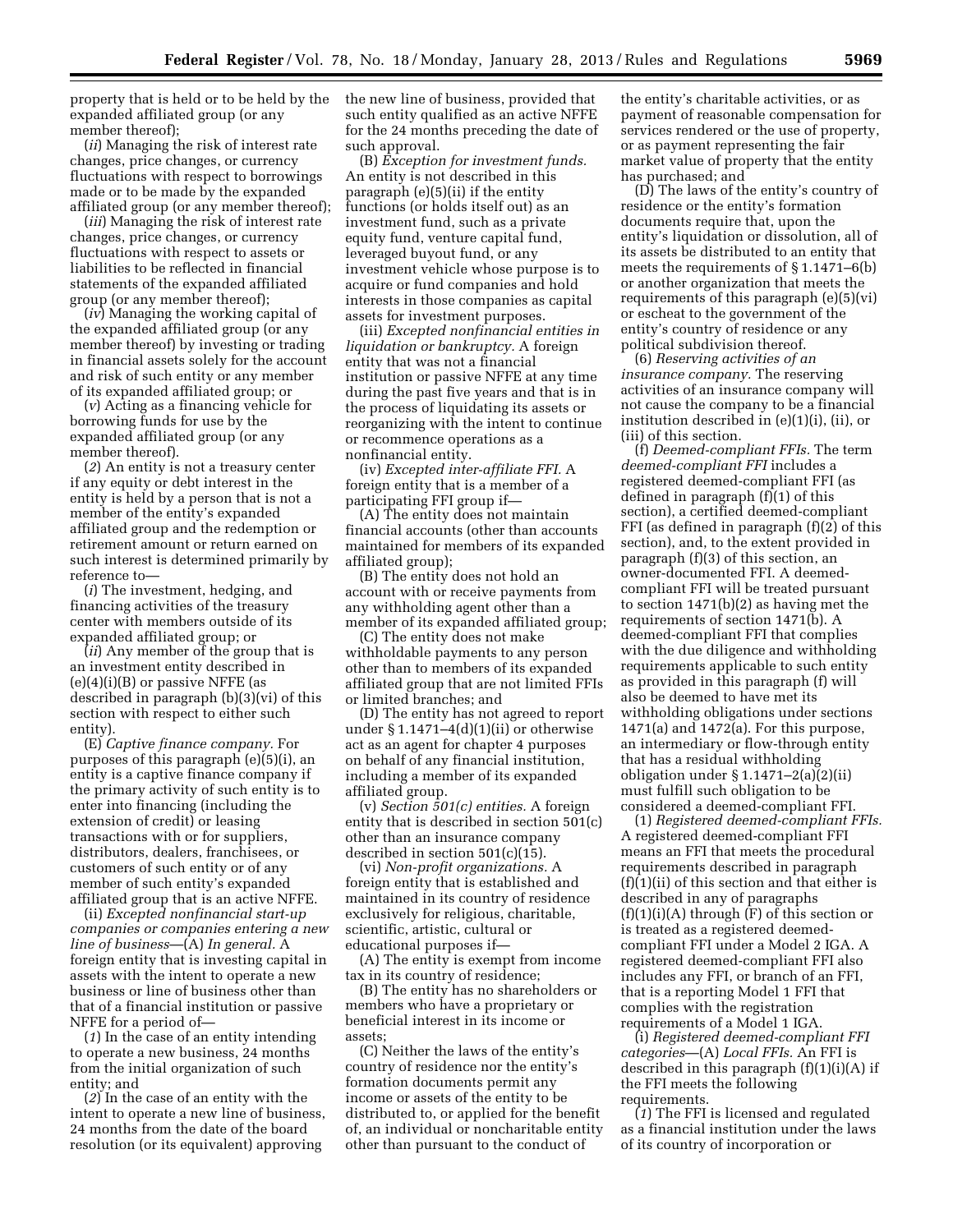organization (which must be a FATFcompliant jurisdiction at the time the FFI registers for deemed-compliant status).

(*2*) The FFI does not have a fixed place of business outside its country of incorporation or organization. For this purpose, a fixed place of business does not include a location that is not advertised to the public and from which the FFI performs solely administrative support functions.

(*3*) The FFI does not solicit customers or account holders outside its country of incorporation or organization. For this purpose, an FFI will not be considered to have solicited customers or account holders outside its country of incorporation or organization merely because it operates a Web site, provided that the Web site does not specifically indicate that the FFI maintains accounts for or provides services to nonresidents, and does not otherwise target or solicit U.S. customers or account holders. An FFI will also not be considered to have solicited customers or account holders outside its country of incorporation or organization merely because it advertises in print media or on a radio or television station that is distributed or aired primarily within its country of incorporation or organization but is also incidentally distributed or aired in other countries, provided that the advertisement does not specifically indicate that the FFI maintains accounts for or provides services to nonresidents and does not otherwise target or solicit U.S. customers or account holders.

(*4*) The FFI is required under the laws of its country of incorporation or organization to identify resident account holders for purposes of either information reporting or withholding of tax with respect to accounts held by residents or is required to identify resident accounts for purposes of satisfying such country's AML due diligence requirements.

(*5*) At least 98 percent of the accounts by value maintained by the FFI as of the last day of the preceding calendar year are held by residents (including residents that are entities) of the country in which the FFI is incorporated or organized. An FFI that is incorporated or organized in a member state of the European Union may treat account holders that are residents (including residents that are entities) of other member states of the European Union as residents of the country in which the FFI is incorporated or organized for purposes of this calculation.

(*6*) By the later of December 31, 2013, or the date it registers as a deemedcompliant FFI, the FFI implements policies and procedures, consistent with

those set forth for a participating FFI under § 1.1471–4(c), to monitor whether the FFI opens or maintains an account for a specified U.S. person who is not a resident of the country in which the FFI is incorporated or organized (including a U.S. person that was a resident when the account was opened but subsequently ceases to be a resident), an entity controlled or beneficially owned (as determined under the FFI's AML due diligence) by one or more specified U.S. persons that are not residents of the country in which the FFI is incorporated or organized, or a nonparticipating FFI. Such policies and procedures must provide that if any such account is discovered, the FFI will close such account, transfer such account to a participating FFI, reporting Model 1 FFI, or U.S. financial institution, or withhold and report on such account as would be required under  $\S 1.1471-4(b)$  and (d) if the FFI were a participating FFI.

(*7*) With respect to each preexisting account held by a nonresident of the country in which the FFI is organized or held by an entity, the FFI reviews those accounts in accordance with the procedures described in § 1.1471–4(c) applicable to preexisting accounts to identify any U.S. account or account held by a nonparticipating FFI, and certifies to the IRS that it did not identify any such account as a result of its review, that it has closed any such accounts that were identified or transferred them to a participating FFI, reporting Model 1 FFI, or U.S. financial institution, or that it agrees to withhold and report on such accounts as would be required under § 1.1471–4(b) and (d) if it were a participating FFI.

(*8*) In the case of an FFI that is a member of an expanded affiliated group, each FFI in the group is incorporated or organized in the same country and, with the exception of any member that is a retirement plan described in § 1.1471– 6(f), meets the requirements set forth in this paragraph  $(f)(1)(i)(A)$  and the procedural requirements of paragraph  $(f)(1)(ii)$  of this section.

(*9*) The FFI does not have policies or practices that discriminate against opening or maintaining accounts for individuals who are specified U.S. persons and who are residents of the FFI's country of incorporation or organization.

(B) *Nonreporting members of participating FFI groups.* An FFI that is a member of a participating FFI group is described in this paragraph  $(f)(1)(i)(B)$ if it meets the following requirements.

(*1*) By the later of December 31, 2013, or the date it registers with the IRS pursuant to paragraph (f)(1)(ii) of this

section, the FFI implements policies and procedures to ensure that within six months of opening a U.S. account or an account held by a recalcitrant account holder or a nonparticipating FFI, the FFI either transfers such account to an affiliate that is a participating FFI, reporting Model 1 FFI, or U.S. financial institution, closes the account, or becomes a participating FFI.

(*2*) The FFI reviews its accounts that were opened prior to the time it implements the policies and procedures (including time frames) described in paragraph (f)(1)(i)(B)(*1*) of this section, using the procedures described in § 1.1471–4(c) applicable to preexisting accounts of participating FFIs, to identify any U.S. account or account held by a nonparticipating FFI. Within six months of the identification of any account described in this paragraph, the FFI transfers the account to an affiliate that is a participating FFI, reporting Model 1 FFI, or U.S. financial institution, closes the account, or becomes a participating FFI.

(*3*) By the later of December 31, 2013, or the date it registers with the IRS pursuant to paragraph (f)(1)(ii) of this section, the FFI implements policies and procedures to ensure that it identifies any account that becomes a U.S. account or an account held by a recalcitrant account holder or a nonparticipating FFI due to a change in circumstances. Within six months of the date on which the FFI first has knowledge or reason to know of the change in the account holder's chapter 4 status, the FFI transfers any such account to an affiliate that is a participating FFI, reporting Model 1 FFI, or U.S. financial institution, closes the account, or becomes a participating FFI.

(C) *Qualified collective investment vehicles.* An FFI is described in this paragraph  $(f)(1)(i)(C)$  if it meets the following requirements.

(*1*) The FFI is an FFI solely because it is an investment entity, and it is regulated as an investment fund either in its country of incorporation or organization or in all of the countries in which it is registered and all of the countries in which it operates. A fund will be considered to be regulated as an investment fund under this paragraph if its manager is regulated with respect to the investment fund in all of the countries in which the investment fund is registered and in all of the countries in which the investment fund operates.

(*2*) Each holder of record of direct debt interests in the FFI in excess of \$50,000, direct equity interests in the FFI (for example the holders of its units or global certificates), and any other account holder of the FFI is a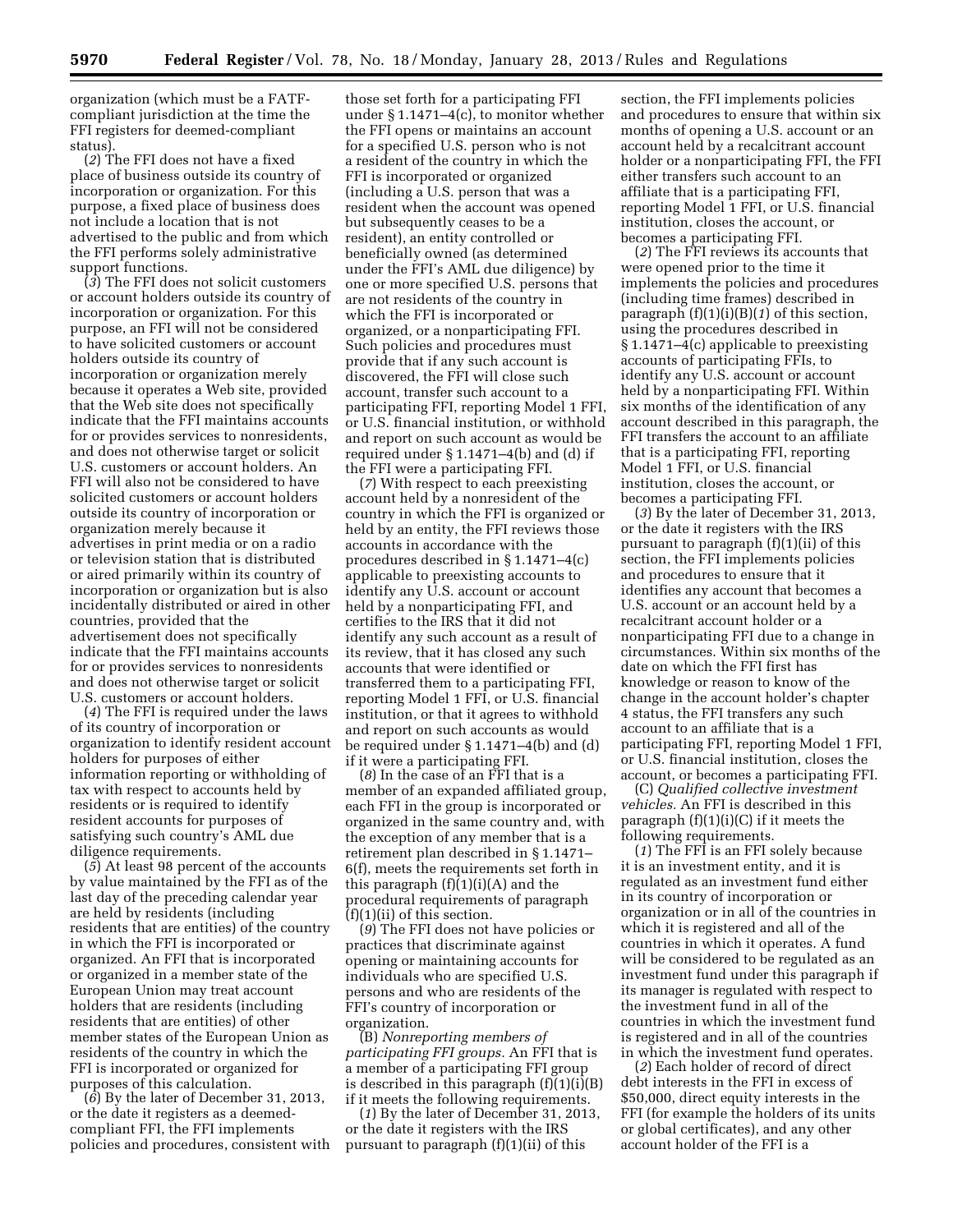participating FFI, registered deemedcompliant FFI, retirement plan described in § 1.1471–6(f), non-profit organization described in paragraph (e)(5)(vi) of this section, U.S. person that is not a specified U.S. person, nonreporting IGA FFI, or exempt beneficial owner. Notwithstanding the prior sentence, an FFI will not be prohibited from qualifying as a qualified collective investment vehicle solely because it has issued interests in bearer form provided that the FFI ceased issuing interests in such form after December 31, 2012, retires all such interests upon surrender, and establishes policies and procedures to redeem or immobilize all such interests prior to January 1, 2017, and that prior to payment the FFI documents the account holder in accordance with the procedures set forth in § 1.1471–4(c) applicable to accounts other than preexisting accounts and agrees to withhold and report on such accounts as would be required under § 1.1471– 4(b) and (d) if it were a participating FFI. For purposes of this paragraph  $(f)(1)(i)(C)$ , an FFI may disregard equity interests owned by specified U.S. persons acquired with seed capital within the meaning of paragraph (i)(4) of this section if the specified U.S. person is described in paragraph (i)(3)(i) and (ii) of this section (substituting the term ''U.S. person'' for ''FFI'' and ''member''), and the specified U.S. person neither has held, nor intends to hold, such interest for more than three years.

(*3*) In the case of an FFI that is part of an expanded affiliated group, all other FFIs in the expanded affiliated group are participating FFIs, registered deemed-compliant FFIs, sponsored FFIs described in paragraph (f)(1)(i)(F)(*1*) or (*2*) of this section, nonreporting IGA FFIs, or exempt beneficial owners.

(D) *Restricted funds.* An FFI is described in this paragraph (f)(1)(i)(D) if it meets the following requirements.

(*1*) The FFI is an FFI solely because it is an investment entity, and it is regulated as an investment fund under the laws of its country of incorporation or organization (which must be a FATFcompliant jurisdiction at the time the FFI registers for deemed-compliant status) or in all of the countries in which it is registered and in all of the countries in which it operates. A fund will be considered to be regulated as an investment fund for purposes of this paragraph if its manager is regulated with respect to the fund in all of the countries in which the investment fund is registered and in all of the countries in which the investment fund operates.

(*2*) Interests issued directly by the fund are redeemed by or transferred by the fund rather than sold by investors on any secondary market. Notwithstanding the prior sentence, an FFI will not be prohibited from qualifying as a restricted fund solely because it issued interests in bearer form provided that the FFI ceased issuing interests in bearer form after December 31, 2012, retires all such interests upon surrender, and establishes policies and procedures to redeem or immobilize all such interests prior to January 1, 2017, and that prior to payment the FFI documents the account holder in accordance with the procedures set forth in § 1.1471–4(c) applicable to accounts other than preexisting accounts and agrees to withhold and report on such accounts as would be required under § 1.1471– 4(b) and (d) if it were a participating FFI. For purposes of this paragraph  $(f)(1)(i)(D)$ , interests in the FFI that are issued by the fund through a transfer agent or distributor that does not hold the interests as a nominee of the account holder will be considered to have been issued directly by the fund.

(*3*) Interests that are not issued directly by the fund are sold only through distributors that are participating FFIs, registered deemedcompliant FFIs, nonregistering local banks described in paragraph (f)(2)(i) of this section, or restricted distributors described in paragraph (f)(4) of this section. For purposes of this paragraph  $(f)(1)(i)(D)$  and paragraph  $(f)(4)$  of this section, a distributor means an underwriter, broker, dealer, or other person who participates, pursuant to a contractual arrangement with the FFI, in the distribution of securities and holds interests in the FFI as a nominee.

(*4*) The FFI ensures that by the later of June 30, 2014, or six months after the date the FFI registers as a deemedcompliant FFI, each agreement that governs the distribution of its debt or equity interests prohibits sales and other transfers of debt or equity interests in the FFI (other than interests that are both distributed by and held through a participating FFI) to specified U.S. persons, nonparticipating FFIs, or passive NFFEs with one or more substantial U.S. owners. In addition, by that date, the FFI's prospectus and all marketing materials must indicate that sales and other transfers of interests in the FFI to specified U.S. persons, nonparticipating FFIs, or passive NFFEs with one or more substantial U.S. owners are prohibited unless such interests are both distributed by and held through a participating FFI.

(*5*) The FFI ensures that by the later of June 30, 2014, or six months after the date the FFI registers as a deemedcompliant FFI, each agreement entered into by the FFI that governs the distribution of its debt or equity interests requires the distributor to notify the FFI of a change in the distributor's chapter 4 status within 90 days of the change. The FFI must certify to the IRS that, with respect to any distributor that ceases to qualify as a distributor identified in paragraph (f)(1)(i)(D)(*3*) of this section, the FFI will terminate its distribution agreement with the distributor, or cause the distribution agreement to be terminated, within 90 days of notification of the distributor's change in status and, with respect to all debt and equity interests of the FFI issued through that distributor, will redeem those interests, convert those interests to direct holdings in the fund, or cause those interests to be transferred to another distributor identified in paragraph  $(f)(1)(i)(D)(3)$  of this section within six months of the distributor's change in status.

(*6*) With respect to any of the FFI's preexisting direct accounts that are held by the beneficial owner of the interest in the FFI, the FFI reviews those accounts in accordance with the procedures (and time frames) described in § 1.1471–4(c) applicable to preexisting accounts to identify any U.S. account or account held by a nonparticipating FFI. Notwithstanding the previous sentence, the FFI will not be required to review the account of any individual investor that purchased its interest at a time when all of the FFI's distribution agreements and its prospectus contained an explicit prohibition of the issuance and/or sale of shares to U.S. entities and U.S. resident individuals. An FFI will not be required to review the account of any investor that purchased its interest in bearer form until the time of payment, but at such time will be required to document the account in accordance with procedures set forth in § 1.1471– 4(c) applicable to accounts other than preexisting accounts. By the later of June 30, 2014, or six months after the date the FFI registers as a deemedcompliant FFI, the FFI will be required to certify to the IRS either that it did not identify any U.S. account or account held by a nonparticipating FFI as a result of its review or, if any such accounts were identified, that the FFI will either redeem such accounts, transfer such accounts to an affiliate or other FFI that is a participating FFI, reporting Model 1 FFI, or U.S. financial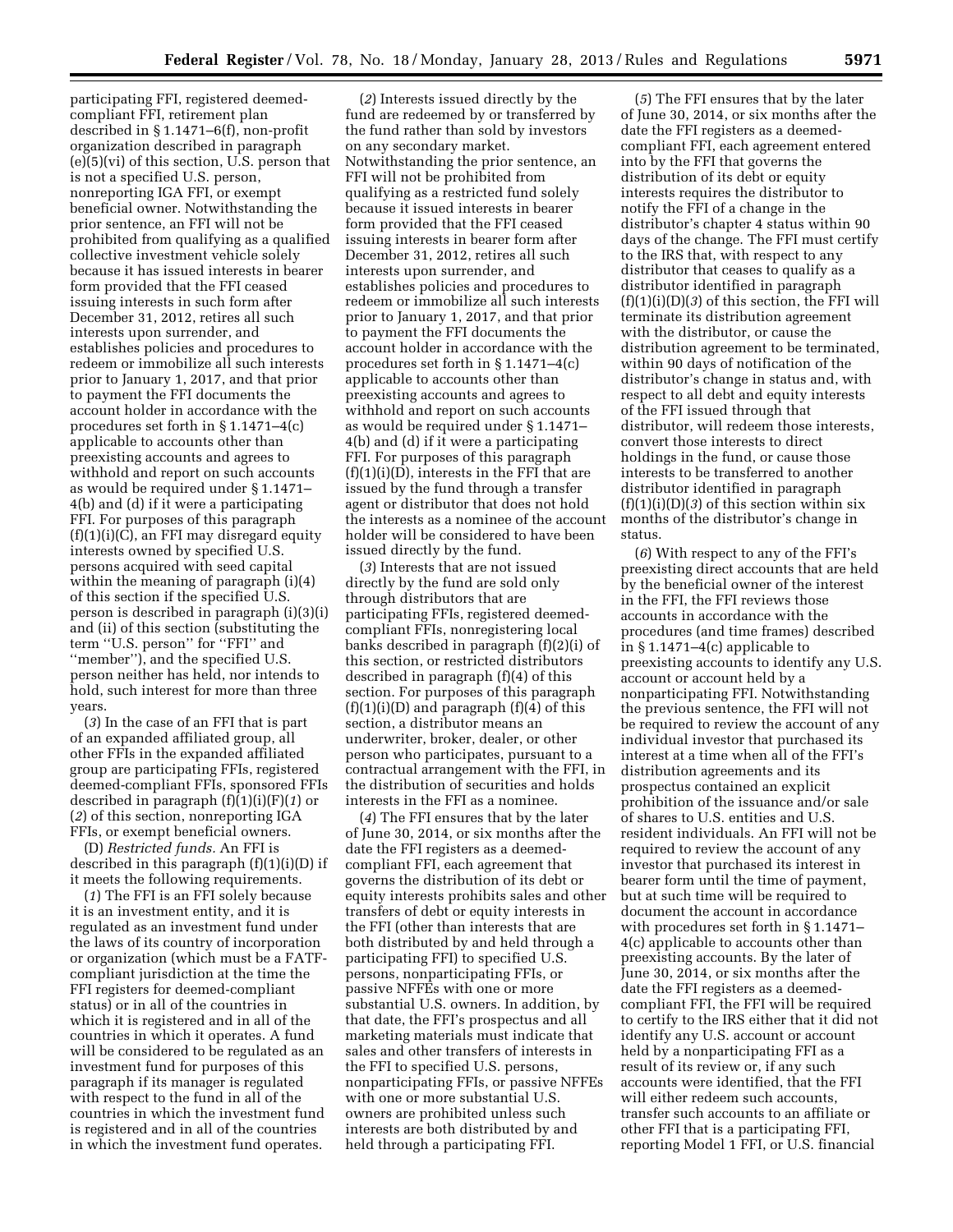institution, or withhold and report on such accounts as would be required under § 1.1471–4(b) and (d) if it were a participating FFI.

(*7*) By the later of December 31, 2013, or the date that it registers as a deemedcompliant FFI, the FFI implements the policies and procedures described in § 1.1471–4(c) to ensure that it either—

(*i*) Does not open or maintain an account for, or make a withholdable payment to, any specified U.S. person, nonparticipating FFI, or passive NFFE with one or more substantial U.S. owners and, if it discovers any such accounts, closes all accounts for any such person within six months of the date that the FFI had reason to know the account holder became such a person; or

(*ii*) Withholds and reports on any account held by, or any withholdable payment made to, any specified U.S. person, nonparticipating FFI, or passive NFFE with one or more substantial U.S. owners to the extent and in the manner that would be required under § 1.1471– 4(b) and (d) if the FFI were a participating FFI.

(*8*) For an FFI that is part of an expanded affiliated group, all other FFIs in the expanded affiliated group are participating FFIs, registered deemedcompliant FFIs, sponsored FFIs described in paragraph (f)(2)(iii)(B) or (C) of this section, nonreporting IGA FFIs, or exempt beneficial owners.

(E) *Qualified credit card issuers.* An FFI is described in this paragraph  $(f)(1)(i)(E)$  if the FFI meets the following requirements.

(*1*) The FFI is an FFI solely because it is an issuer of credit cards that accepts deposits only when a customer makes a payment in excess of a balance due with respect to the card and the overpayment is not immediately returned to the customer.

(*2*) By the later of December 31, 2013, or the date it registers as a deemedcompliant FFI, the FFI implements policies and procedures to either prevent a customer deposit in excess of \$50,000 or to ensure that any customer deposit in excess of \$50,000 is refunded to the customer within 60 days. For this purpose, a customer deposit does not refer to credit balances to the extent of disputed charges but does include credit balances resulting from merchandise returns.

(F) *Sponsored investment entities and controlled foreign corporations.* An FFI is described in this paragraph  $(f)(1)(i)(F)$ if the FFI is described in paragraph (f)(1)(i)(F)(*1*) or (*2*) of this section and the sponsoring entity meets the requirements of paragraph (f)(1)(i)(F)(*3*) of this section.

(*1*) An FFI is a sponsored investment entity described in this paragraph  $(f)(1)(i)(F)(1)$  if—

(*i*) It is an investment entity that is not a QI, WP, or WT; and

(*ii*) An entity has agreed with the FFI to act as a sponsoring entity for the FFI.

(*2*) An FFI is a sponsored controlled foreign corporation described in this paragraph (f)(1)(i)(F)(*2*) if the FFI meets the following requirements—

(*i*) The FFI is a controlled foreign corporation as defined in section 957(a) that is not a QI, WP, or WT;

(*ii*) The FFI is wholly owned, directly or indirectly, by a U.S. financial institution that agrees with the FFI to act as a sponsoring entity for the FFI; and

(*iii*) The FFI shares a common electronic account system with the sponsoring entity that enables the sponsoring entity to identify all account holders and payees of the FFI and to access all account and customer information maintained by the FFI including, but not limited to, customer identification information, customer documentation, account balance, and all payments made to the account holder or payee.

(*3*) A sponsoring entity described in paragraph  $(f)(1)(i)(F)(1)(ii)$  or  $(f)(1)(i)(F)(2)(ii)$  of this section meets the requirements of this paragraph  $(f)(1)(i)(F)(3)$  if the sponsoring entity-

(*i*) Is authorized to manage the FFI and enter into contracts on behalf of the FFI (such as a fund manager, trustee, corporate director, or managing partner);

(*ii*) Has registered with the IRS as a sponsoring entity;

(*iii*) Has registered the FFI with the IRS;

(*iv*) Agrees to perform, on behalf of the FFI, all due diligence, withholding, reporting, and other requirements that the FFI would have been required to perform if it were a participating FFI;

(*v*) Identifies the FFI in all reporting completed on the FFI's behalf to the extent required under §§ 1.1471– 4(d)(2)(ii)(C) and 1.1474–1; and

(*vi*) Has not had its status as a sponsor revoked.

(*4*) The IRS may revoke a sponsoring entity's status as a sponsor with respect to all sponsored FFIs if there is a material failure by the sponsoring entity to comply with its obligations under paragraph (f)(1)(i)(F)(*3*) of this section with respect to any sponsored FFI.

(*5*) A sponsored FFI will remain liable for any failure of its sponsoring entity to comply with the obligations contained in paragraph (f)(1)(i)(F)(*3*) of this section that the sponsoring entity has agreed to undertake on behalf of the FFI.

(ii) *Procedural requirements for registered deemed-compliant FFIs.* A

registered deemed-compliant FFI described in paragraph  $(f)(1)(i)(A)$ through (E) of this section may use one or more agents to perform the necessary due diligence to identify its account holders and to take any required action associated with obtaining and maintaining its deemed-compliant status. The FFI, however, remains responsible for ensuring that the requirements for its deemed-compliant status are met. Unless otherwise provided in this section, a registered deemed-compliant FFI described in paragraph  $(f)(1)(i)(A)$  through  $(E)$  of this section is required to—

(A) Register with the IRS pursuant to procedures prescribed by the IRS and agree to comply with the terms of its registered deemed-compliant status.

(B) Have its responsible officer certify every three years to the IRS, either individually or collectively for the FFI's expanded affiliated group, that all of the requirements for the deemed-compliant category claimed by the FFI have been satisfied since the later of the date the FFI registers as a deemed-compliant FFI or December 31, 2013;

(C) Maintain in its records the confirmation from the IRS of the FFI's registration as a deemed-compliant FFI and GIIN or such other information as the IRS specifies in forms or other guidance; and

(D) Agree to notify the IRS if there is a change in circumstances that would make the FFI ineligible for the deemedcompliant status for which it has registered, and to do so within six months of the change in circumstances unless the FFI is able to resume its eligibility for its registered-deemed compliant status within the six month notification period.

(iii) *Deemed-compliant FFI that is merged or acquired.* A deemedcompliant FFI that becomes a participating FFI or a member of a participating FFI group as a result of a merger or acquisition will not be required to redetermine the chapter 4 status of any account maintained by the FFI prior to the date of the merger or acquisition unless that account has a subsequent change in circumstances.

(2) *Certified deemed-compliant FFIs.*  A certified deemed-compliant FFI means an FFI described in any of paragraphs (f)(2)(i) through (iv) of this section that has certified as to its status as a deemed-compliant FFI by providing a withholding agent with the documentation described in § 1.1471– 3(d)(6) applicable to the relevant deemed-compliant category. An FFI that is described in paragraph (f)(2)(iv) of this section (a limited life debt investment entity) will be treated as a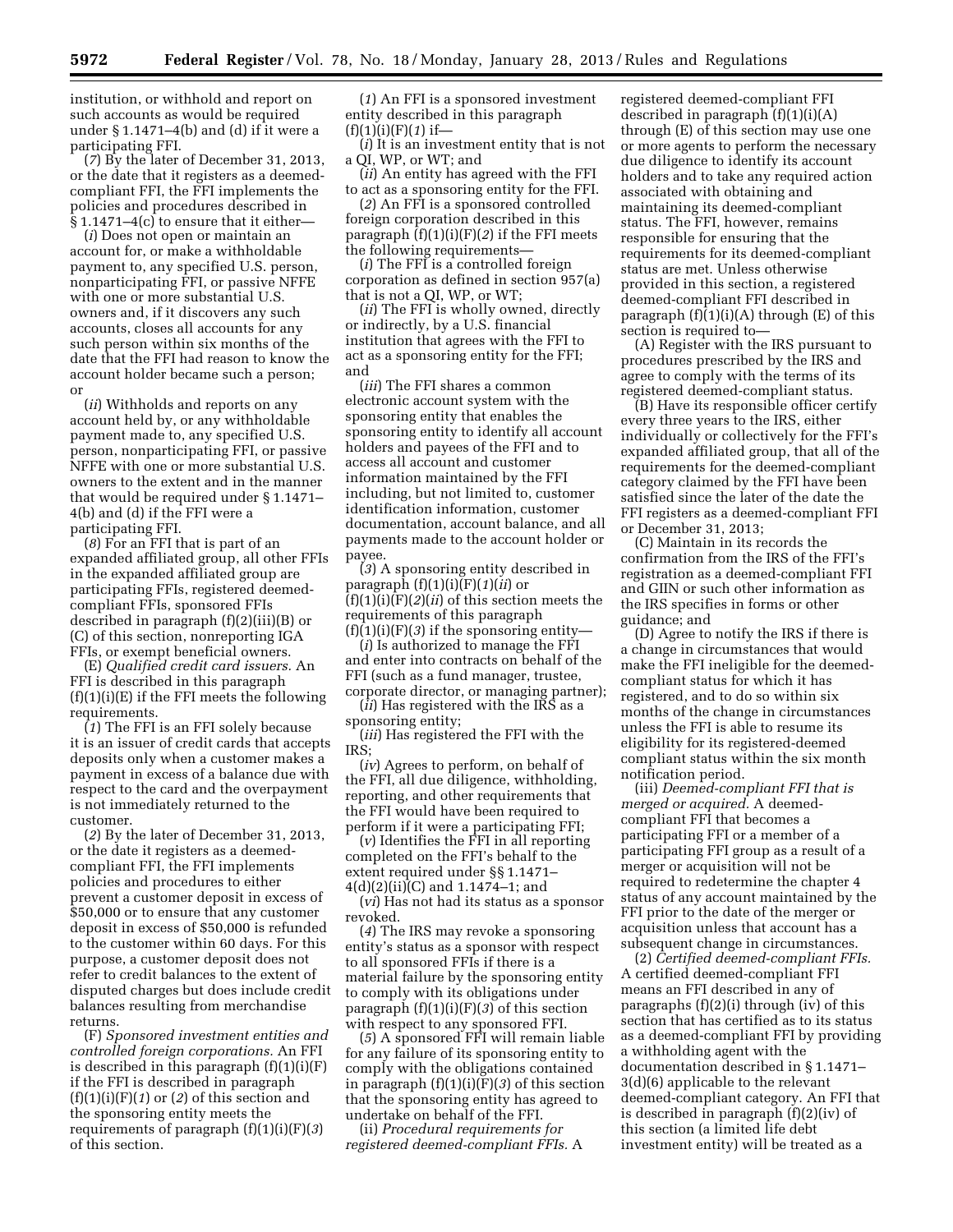certified deemed-compliant FFI prior to January 1, 2017. A certified deemedcompliant FFI also includes any nonreporting IGA FFI. A certified deemed-compliant FFI is not required to register with the IRS.

(i) *Nonregistering local bank.* An FFI is described in this paragraph (f)(2)(i) if the FFI meets the following requirements.

(A) The FFI operates solely as (and is licensed and regulated under the laws of its country of incorporation or organization as)—

(*1*) A bank; or

(*2*) A credit union or similar cooperative credit organization that is operated without profit.

(B) The FFI's business consists primarily of receiving deposits from and making loans to unrelated retail customers.

(C) The FFI does not have a fixed place of business outside its country of incorporation or organization. For this purpose, a fixed place of business does not include a location that is not advertised to the public and from which the FFI performs solely administrative support functions.

(D) The FFI does not solicit customers or account holders outside its country of incorporation or organization. For this purpose, an FFI will not be considered to have solicited customers or account holders outside its country of incorporation or organization merely because it operates a Web site, provided that the Web site does not permit account opening, does not indicate that the FFI maintains accounts for or provides services to nonresidents, and does not otherwise target or solicit U.S. customers or account holders. An FFI will also not be considered to have solicited customers or account holders outside its country of incorporation or organization merely because it advertises in print media or on a radio or television station that is distributed or aired primarily within its country of incorporation or organization but is also incidentally distributed or aired in other countries, provided that the advertisement does not indicate that the FFI maintains accounts for or provides services to nonresidents and does not otherwise target or solicit U.S. customers or account holders.

(E) The FFI does not have more than \$175 million in assets on its balance sheet and, if the FFI is a member of an expanded affiliated group, the group does not have more than \$500 million in total assets on its consolidated or combined balance sheets.

(F) With respect to an FFI that is part of an expanded affiliated group, each member of the expanded affiliated

group is incorporated or organized in the same country and does not have a fixed place of business outside of that country. For this purpose, a fixed place of business does not include a location that is not advertised to the public and from which the FFI performs solely administrative support functions. Further, each FFI in the group, other than an FFI described in paragraph  $(f)(2)(ii)$  of this section or § 1.1471–6 $(f)$ , meets the requirements set forth in this paragraph (f)(2)(i). For this purpose, a fixed place of business does not include a location that is not advertised to the public and from which the FFI performs solely administrative support functions.

(ii) *FFIs with only low-value accounts.*  An FFI is described in this paragraph (f)(2)(ii) if the FFI meets the following requirements:

(A) The FFI is not an investment entity.

(B) No financial account maintained by the FFI (or, in the case of an FFI that is a member of an expanded affiliated group, by any member of the expanded affiliated group) has a balance or value in excess of \$50,000. The balance or value of a financial account shall be determined by applying the rules described in paragraph (b)(4) of this section, substituting the term *financial account* for the term *depository account*  and the term *person* for the term *individual.* 

(C) The FFI does not have more than \$50 million in assets on its balance sheet as of the end of its most recent accounting year. In the case of an FFI that is a member of an expanded affiliated group, the entire expanded affiliated group does not have more than \$50 million in assets on its consolidated or combined balance sheet as of the end of its most recent accounting year.

(iii) *Sponsored, closely held investment vehicles.* Subject to the provisions of paragraph (f)(2)(iii)(F) of this section, an FFI is described in this paragraph (f)(2)(iii) if it meets the requirements described in paragraphs  $(f)(2)(iii)(A)$  through  $(E)$  of this section.

(A) The FFI is an FFI solely because it is an investment entity and is not a QI, WP, or WT.

(B) The FFI has a contractual arrangement with a sponsoring entity that is a participating FFI, reporting Model 1 FFI, or U.S. financial institution and that is authorized to manage the FFI and enter into contracts on behalf of the FFI (such as a professional manager, trustee, or managing partner), under which the sponsoring entity agrees to fulfill all due diligence, withholding, and reporting responsibilities that the FFI would have assumed if it were a participating FFI.

(C) The FFI does not hold itself out as an investment vehicle for unrelated parties.

(D) Twenty or fewer individuals own all of the debt and equity interests in the FFI (disregarding debt interests owned by participating FFIs, registered deemed-compliant FFIs, and certified deemed-compliant FFIs and equity interests owned by an entity if that entity owns 100 percent of the equity interests in the FFI and is itself a sponsored FFI under this paragraph  $(f)(2)(iii)$ ).

(E) The sponsoring entity complies with the following requirements-

(*1*) The sponsoring entity has registered with the IRS as a sponsoring entity;

(*2*) The sponsoring entity agrees to perform, on behalf of the FFI, all due diligence, withholding, reporting, and other requirements that the FFI would have been required to perform if it were a participating FFI and retains documentation collected with respect to the FFI for a period of six years;

(*3*) The sponsoring entity identifies the FFI in all reporting completed on the FFI's behalf to the extent required under §§ 1.1471–4(d)(2)(ii)(C) and 1.1474–1; and

(*4*) The sponsoring entity has not had its status as a sponsor revoked.

(F) The IRS may revoke a sponsoring entity's status as a sponsor with respect to all sponsored FFIs if there is a material failure by the sponsoring entity to comply with its obligations under paragraph  $(f)(2)(iii)(E)$  of this section with respect to any sponsored FFI. A sponsored FFI will remain liable for any failure of its sponsoring entity to comply with the obligations contained in paragraph (f)(2)(iii)(E) of this section that the sponsoring entity has agreed to undertake on behalf of the FFI.

(iv) *Limited life debt investment entities (transitional).* An FFI is described in this paragraph (f)(2)(iv) if the FFI is the beneficial owner of the payment (or of payments made with respect to the account) and the FFI meets the following requirements. An FFI that meets the requirements of this paragraph (f)(2)(iv) will be treated as a certified deemed-compliant FFI prior to January 1, 2017.

(A) The FFI is a collective investment vehicle formed pursuant to a trust indenture or similar fiduciary arrangement that is an FFI solely because it is an investment entity that offers interests primarily to unrelated investors.

(B) The FFI was in existence as of December 31, 2011, and the FFI's organizational documents require that the entity liquidate on or prior to a set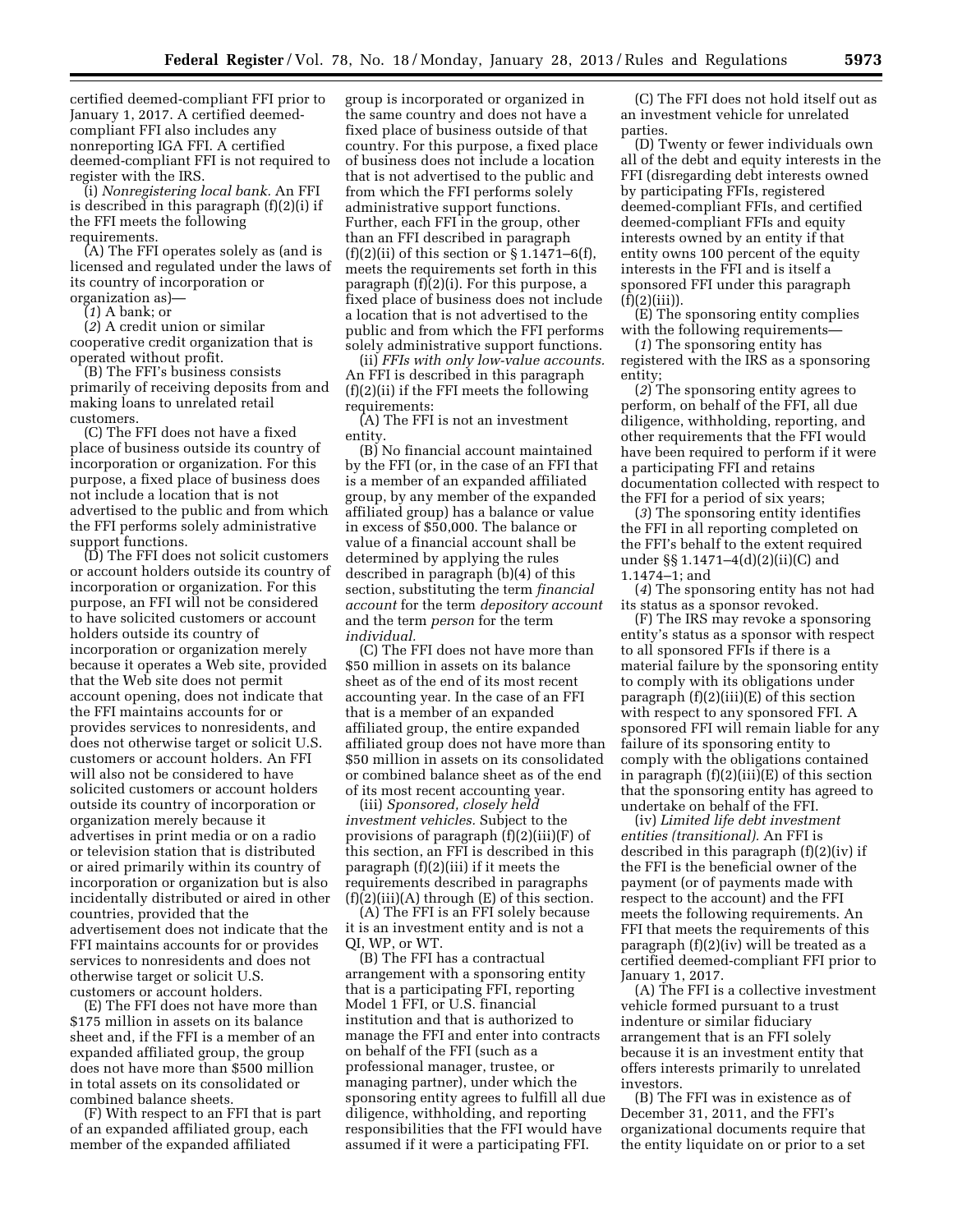date, and do not permit amendments to the organizational documents, including the trust indenture, without the agreement of all of the FFI's investors.

(C) The FFI was formed for the purpose of purchasing (and did in fact purchase) specific types of indebtedness and holding those assets (subject to reinvestment only under prescribed circumstances) until the termination of the asset or the vehicle.

(D) All payments made to the investors of the FFI are cleared through a clearing organization that is a participating FFI, reporting Model 1 FFI, or U.S. financial institution or made through a trustee that is a participating FFI, reporting Model 1 FFI, or U.S. financial institution.

(E) The FFI's trust indenture or similar fiduciary arrangement only authorizes the trustee or fiduciary to engage in activities specifically designated in the trust indenture, and the trustee or fiduciary is not authorized through a fiduciary duty or otherwise to fulfill the obligations that a participating FFI is subject to under § 1.1471–4 absent a legal requirement to fulfill them, even if the consequence of the trustee failing to fulfill these obligations is to cause the FFI to be withheld upon. Further, no other person has the authority to fulfill the obligations that a participating FFI is subject to under § 1.1471–4 on behalf of the FFI.

(3) *Owner-documented FFIs*—(i) *In general.* An owner-documented FFI means an FFI that meets the requirements of paragraph (f)(3)(ii) of this section. An FFI may only be treated as an owner-documented FFI with respect to payments received from and accounts held with a designated withholding agent (or with respect to payments received from and accounts held with another FFI that is also treated as an owner-documented FFI by such designated withholding agent). A designated withholding agent is a U.S. financial institution, participating FFI, or reporting Model 1 FFI that agrees to undertake the additional due diligence and reporting required under paragraphs  $(f)(3)(ii)(D)$  and  $(E)$  of this section in order to treat the FFI as an owner-documented FFI. An FFI meeting the requirements of this paragraph (f)(3) will only be treated as a deemedcompliant FFI with respect to a payment or account for which it does not act as an intermediary.

(ii) *Requirements of ownerdocumented FFI status.* An FFI meets the requirements of this paragraph  $(f)(3)(ii)$  only if—

(A) The FFI is an FFI solely because it is an investment entity;

(B) The FFI is not owned by or in an expanded affiliated group with any FFI that is a depository institution, custodial institution, or specified insurance company;

(C) The FFI does not maintain a financial account for any nonparticipating FFI;

(D) The FFI provides the designated withholding agent with all of the documentation described in § 1.1471– 3(d)(6) and agrees to notify the withholding agent if there is a change in circumstances; and

(E) The designated withholding agent agrees to report to the IRS (or, in the case of a reporting Model 1 FFI, to the relevant foreign government or agency thereof) all of the information described in § 1.1471–4(d) or § 1.1474–1(i) (as appropriate) with respect to any specified U.S. persons that are identified in § 1.1471–3(d)(6)(iv)(A)(*1*). Notwithstanding the previous sentence, the designated withholding agent is not required to report information with respect to an indirect owner of the FFI that holds its interest through a participating FFI, a deemed-compliant FFI (other than an owner-documented FFI), an entity that is a U.S. person, an exempt beneficial owner, or an excepted NFFE.

(4) *Definition of a restricted distributor.* An entity is a restricted distributor for purposes of paragraph  $(f)(1)(i)(D)$  of this section (relating to registered deemed-compliant restricted funds) if it operates as a distributor that holds debt or equity interests in a restricted fund as a nominee and meets the following requirements.

(i) The distributor provides investment services to at least 30 unrelated customers and less than half of the distributor's customers are related persons.

(ii) The distributor is required to perform AML due diligence procedures under the anti-money laundering laws of its country of incorporation or organization (which must be a FATFcompliant jurisdiction).

(iii) The distributor operates solely in its country of incorporation or organization, does not have a fixed place of business outside that country, and, if such distributor belongs to an expanded affiliated group, has the same country of incorporation or organization as all other members of its expanded affiliated group. For this purpose, a fixed place of business does not include a location that is not advertised to the public and from which the FFI performs solely administrative support functions.

(iv) The distributor does not solicit customers or account holders outside its country of incorporation or

organization. For this purpose, a distributor will not be considered to have solicited customers or account holders outside its country of organization merely because it operates a Web site, provided that the Web site does not permit account opening by persons identified as nonresidents, does not specifically state that nonresidents may acquire securities from the distributor, and does not otherwise target U.S. customers or account holders. A distributor will also not be considered to have solicited customers or account holders outside its country of incorporation or organization merely because it advertises in print media or on a radio or television station that is distributed or aired primarily within its country of incorporation or organization but is also incidentally distributed or aired in other countries, provided that the advertisement does not indicate that the distributor maintains accounts for or provides services to nonresidents and does not otherwise target or solicit U.S. customers or account holders.

(v) The distributor does not have more than \$175 million in total assets under management and has no more than \$7 million in gross revenue on its income statement for the most recent financial accounting year and, if the distributor belongs to an expanded affiliated group, the entire group does not have more than \$500 million in total assets under management or more than \$20 million in gross revenue for its most recent financial accounting year on a combined or consolidated income statement.

(vi) The distributor provides the restricted fund (or another distributor of the restricted fund that is a participating FFI or registered deemed-compliant FFI, and with which the distributor has entered into its distribution agreement) with a valid Form W–8 indicating that the distributor satisfies the requirements to be a restricted distributor.

(vii) The agreement governing the distributor's distribution of debt or equity interests of the restricted fund—

(A) Prohibits the distributor from distributing any securities to specified U.S. persons, passive NFFEs that have one or more substantial U.S. owners, and nonparticipating FFIs;

(B) Requires that if the distributor does distribute securities to any of the persons described in this paragraph (f)(4)(vii), it will cause the restricted fund to redeem or retire those interests, or it will transfer those interests to a distributor that is a participating FFI or reporting Model 1 FFI, within six months and the commission paid to the distributor will be forfeited to the restricted fund or to the participating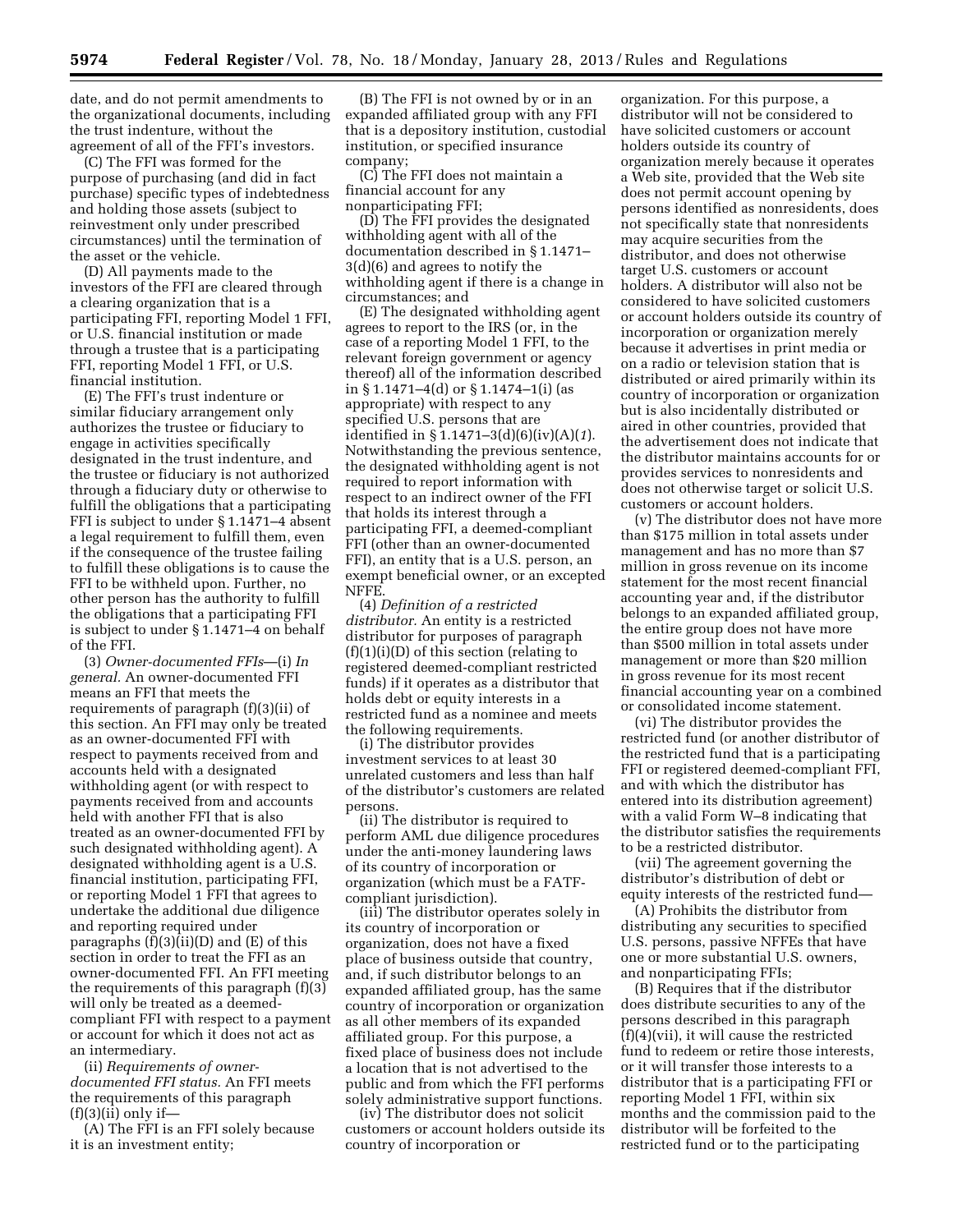FFI to which those interests are transferred; and

(C) Requires the distributor to notify the restricted fund (or another distributor of the restricted fund that is a participating FFI, reporting Model 1 FFI, or registered deemed-compliant FFI and with which the distributor has entered into its distribution agreement) of a change in the distributor's chapter 4 status within 90 days of the change in status.

(viii) With respect to sales after December 31, 2011, and prior to the time the restrictions described in paragraph (f)(4)(vii) of this section were incorporated into the distribution agreement, either the agreement governing the distributor's distribution of debt or equity interests of the relevant FFI contained a prohibition of the sale of such securities to U.S. entities or U.S. resident individuals, or the distributor reviews all accounts relating to such sales in accordance with the procedures (and time frames) described in § 1.1471– 4(c) applicable to preexisting accounts and certifies that it has caused the restricted fund to redeem or retire, or it has transferred all securities sold to any of the persons described in paragraph (f)(4)(vii) of this section. If the distribution agreement addressed in the prior sentence contained only a prohibition on the sale of securities to U.S. resident individuals, the distributor will not be required to review the individual accounts relating to such sales but must review and make certifications with respect to all entity accounts in the manner described in the previous sentence.

(g) *Recalcitrant account holders*—(1) *Scope.* This paragraph (g) provides rules for determining when an account holder of a participating FFI or registered deemed-compliant FFI is a recalcitrant account holder. Paragraph (g)(2) of this section defines the term recalcitrant account holder. Paragraphs (g)(3) and (4) of this section provide timing rules for when an account holder will begin to be treated as a recalcitrant account holder by a participating FFI and when an account holder will cease to be treated as a recalcitrant account holder by such institution. For rules for determining the holder of an account, see paragraph (a)(3) of this section. For the withholding requirements of an FFI with respect to its recalcitrant account holders, see paragraph (f) of this section and § 1.1471–4(b). For the reporting requirements of an FFI with respect to its recalcitrant account holders, see  $§ 1.1471-4(d)(6)$ , and, for the reporting required with respect to payments made to such account holders, see § 1.1474– 1(d)(4)(iii). The rules provided in this

paragraph (g) to classify certain account holders as recalcitrant account holders shall not, however, apply to a U.S. branch of a participating FFI. Instead, a U.S. branch of a participating FFI or registered deemed-compliant FFI that is treated as a U.S. person shall apply the presumption rules of § 1.1471–3(f) (for foreign entity account holders) and chapter 3 or 61 (for individual payees) to determine the status of a payee if it cannot reliably associate a reportable payment made to the payee with valid documentation.

(2) *Recalcitrant account holder.* The term *recalcitrant account holder* means any holder of an account maintained by an FFI if such account holder is not an FFI (or presumed to be an FFI under  $§ 1.147\overline{1} - 3(f)$ , the account does not meet the requirements of the exception to U.S. account status described in paragraph (a)(4) of this section (for depository accounts with a balance of \$50,000 or less) and does not qualify for any of the exceptions from the documentation requirements described in § 1.1471–4(c)(3)(iii), (c)(4)(iii),  $(c)(5)(iii), (c)(5)(iv)(E)$  (or the participating FFI elects to forego such exceptions) and—

(i) The account holder fails to comply with requests by the FFI for the documentation or information that is required under § 1.1471–4(c) for determining the status of such account as a U.S. account or other than a U.S. account;

(ii) The account holder fails to provide a valid Form W–9 upon request from the FFI or fails to provide a correct name and TIN combination upon request from the FFI when the FFI has received notice from the IRS indicating that the name and TIN combination reported by the FFI for the account holder is incorrect;

(iii) If foreign law would (but for a waiver) prevent reporting by the FFI (or branch or division thereof) of the information described in § 1.1471– 4(d)(3) or (5) with respect to such account, the account holder (or substantial U.S. owner of an account holder that is a U.S. owned foreign entity) fails to provide a valid and effective waiver to permit such reporting; or

(iv) The account holder provides the documentation described in § 1.1471– 3(d)(12) to establish its status as a passive NFFE (other than a WP or WT) but fails to provide the information regarding its owners required under  $§ 1.1471 - 3(d)(12)(iii).$ 

(3) *Start of recalcitrant account holder status*—(i) *Preexisting accounts identified under the procedures described in § 1.1471–4(c) for* 

*identifying U. S. accounts*—(A) *In general.* An account holder of a preexisting account described in paragraph (g)(2) of this section maintained by a participating FFI will be treated as a recalcitrant account holder beginning on the dates provided in paragraphs (g)(3)(B) through (D) of this section. An account holder of a preexisting account described in paragraph (g)(2) of this section that is maintained by a registered deemedcompliant FFI will be treated as a recalcitrant account holder beginning on the dates provided in paragraph (f) of this section (setting forth the time by which the FFI must identify its accounts in accordance with the requirements of § 1.1471–4(c) in order to meet the requirements of its applicable registered deemed-compliant status).

(B) *Accounts other than high-value accounts.* Account holders of preexisting accounts maintained by a participating FFI that are not high-value accounts (as described in § 1.1471– 4(c)(8)) and that are described in paragraph (g)(2) of this section will be treated as recalcitrant account holders beginning on the date that is two years after the effective date of the FFI agreement.

(C) *High-value accounts.* Account holders of preexisting accounts maintained by a participating FFI that are high-value accounts (as described in  $\S 1.1471 - 4(c)(5)(iv)(D)$  and that are described in paragraph (g)(2) of this section will be treated as recalcitrant account holders beginning on the date that is one year after the effective date of the FFI agreement.

(D) *Preexisting accounts that become high-value accounts.* With respect to a calendar year beginning after the later of the effective date of the FFI agreement and December 31, 2014, an account holder that is described in paragraph (g)(2) of this section and that holds a preexisting account that a participating FFI identifies as a high-value account pursuant to  $\S 1.1471-4(c)(5)(iv)(D)$  will be treated as a recalcitrant account holder beginning on the earlier of the date a withholdable payment is made to the account following the calendar year end in which the account is identified as a high-value account or the date that is six months after the calendar year end.

(ii) *Accounts that are not preexisting accounts and accounts requiring name/ TIN correction.* An account holder of an account that is not a preexisting account and that is described in paragraph (g)(2) of this section will be treated as a recalcitrant account holder beginning on the earlier of the date a withholdable payment or a foreign passthru payment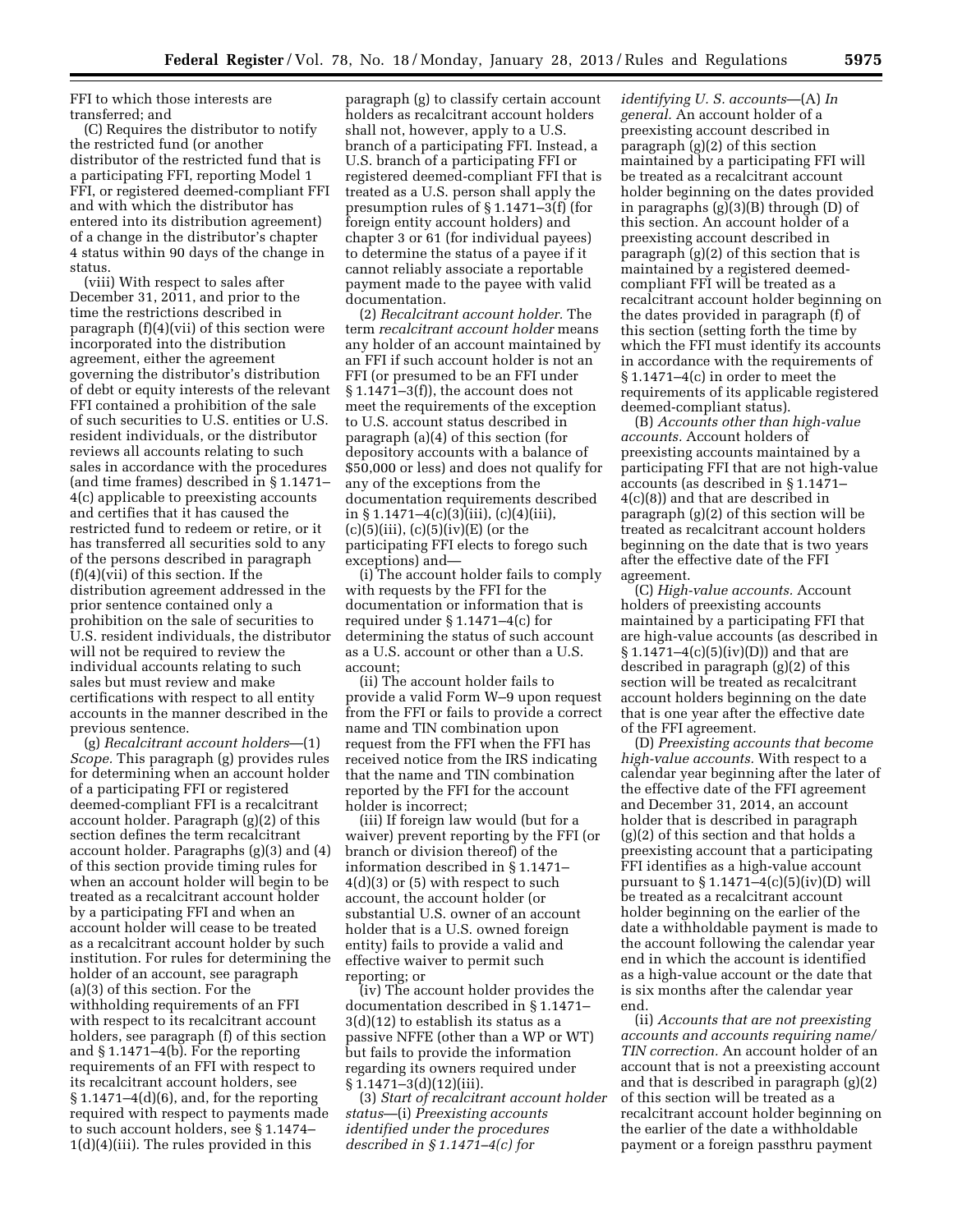is made to the account or 90 days after the date the account is opened by the participating FFI. An account holder for which the participating FFI received a notice from the IRS indicating that the name and TIN combination provided for the account holder is incorrect will be treated as a recalcitrant account holder following the date of such notice within the time prescribed in § 31.3406(d)–5(a) of this chapter.

(iii) *Accounts with changes in circumstances.* An account holder holding an account that is described in paragraph (g)(2) of this section following a change in circumstances (other than a change in account balance or value in a subsequent year that causes an individual account to be identified as a high-value account) will be treated as a recalcitrant account holder beginning on the earlier of the date a withholdable payment or a foreign passthru payment is made to the account or the date that is 90 days after the change in circumstances. For the definition of a change in circumstances with respect to an account, see  $\S 1.1471 - 4(c)(2)(iii)$ .

(4) *End of recalcitrant account holder status.* An account holder that is treated as a recalcitrant account holder under paragraphs (g)(2) and (3) of this section will cease to be so treated as of the date on which the account holder is no longer described in paragraph (g)(2) of this section.

(h) *Passthru payment*—(1) *Defined.*  The term *passthru payment* means any withholdable payment and any foreign passthru payment.

(2) *Foreign passthru payment.*  [Reserved].

(i) *Expanded affiliated group*—(1) *Scope of paragraph.* This paragraph (i) defines the term *expanded affiliated group* for purposes of chapter 4. For the requirements of a participating FFI with respect to members of its expanded affiliated group that are FFIs, see § 1.1471–4(e).

(2) *Expanded affiliated group defined*—(i) *In general.* Except as otherwise provided in this paragraph (i), an *expanded affiliated group* means an affiliated group as defined in section 1504(a), determined—

(A) By substituting ''more than 50 percent'' for ''at least 80 percent'' each place it appears;

(B) Without regard to paragraphs (2) and (3) of section 1504(b);

(C) Without application of section 1504(a)(3); and

(D Without application of § 1.1504–  $4(b)(2)(i)(A)$ .

(ii) *Partnerships and entities other than corporations.* A partnership or any entity other than a corporation shall be treated as a member of an expanded

affiliated group if such entity is controlled (within the meaning of section 954(d)(3), without regard to whether such entity is foreign or domestic) by members of such group (including any entity treated as a member of such group by reason of this sentence).

(3) *Exception for FFIs holding certain capital investments.* Notwithstanding paragraph (i)(2) of this section, an investment entity will not be considered a member of an expanded affiliated group as a result of a contribution of seed capital by a member of such expanded affiliated group if—

(i) The member that owns the investment entity is an FFI that is in the business of providing seed capital to form investment entities, the interests in which it intends to sell to unrelated investors;

(ii) The investment entity is created in the ordinary course of such other FFI's business described in paragraph (i)(3)(i) of this section;

(iii) As of the date the FFI acquired the equity interest, any equity interest in the investment entity in excess of 50 percent of the total value of the stock of the investment entity is intended to be held by such other FFI (including ownership by other members of such other FFI's expanded affiliated group) for no more than three years from the date on which such other FFI first acquired an equity interest in the investment entity; and

(iv) In the case of an equity interest that has been held by such other FFI for over three years from the date referenced in paragraph (i)(3)(iii) of this section, the aggregate value of the equity interest held by such other FFI and the equity interests held by other members of its expanded affiliated group is 50 percent or less of the total value of the stock of the investment entity.

(4) *Seed capital.* For purposes of this paragraph (i), the term *seed capital*  means an initial capital contribution made to an investment entity that is intended as a temporary investment and is deemed by the manager of the entity to be necessary or appropriate for the establishment of the entity, such as for the purpose of establishing a track record of investment performance for such entity, achieving economies of scale for diversified investment, avoiding an artificially high expense to return ratio, or similar purposes.

(5) *Anti-abuse rule.* A change in ownership, voting rights, or the form of an entity that results in an entity meeting or not meeting the ownership requirements described in paragraph (i)(2) of this section will be disregarded for purposes of determining whether an

entity is a member of an expanded affiliated group if the change is pursuant to a plan a principal purpose of which is to avoid reporting or withholding that would otherwise be required under any chapter 4 provision. For purposes of this paragraph (i)(5), a change in voting rights includes a separation of voting rights and value.

(j) *Effective/applicability date.* This section generally applies on January 28, 2013. For other dates of applicability, see § 1.1471–5(f)(2)(iv).

■ **Par. 10.** Section 1.1471–6 is added to read as follows:

## **§ 1.1471–6 Payments beneficially owned by exempt beneficial owners.**

(a) *In general.* This section describes classes of beneficial owners that are identified in section 1471(f) (exempt beneficial owners). Except as otherwise provided in paragraphs (d) (regarding securities held by foreign central banks of issue) and (f) (regarding retirement funds) of this section, a person must be a beneficial owner of a payment to be treated as an exempt beneficial owner with respect to the payment. The following classes of persons are exempt beneficial owners: any foreign government, any political subdivision of a foreign government, or any wholly owned agency or instrumentality of any one or more of the foregoing described in paragraph (b) of this section; any international organization or any wholly owned agency or instrumentality thereof described in paragraph (c) of this section; any foreign central bank of issue described in paragraph (d) of this section; any government of a U.S. territory described in paragraph (e) of this section; certain foreign retirement funds described in paragraph (f) of this section; and certain entities described in paragraph (g) of this section that are wholly owned by one or more other exempt beneficial owners. In addition, an exempt beneficial owner includes any person treated as an exempt beneficial owner pursuant to a Model 1 IGA or Model 2 IGA. See §§ 1.1471–  $2(a)(4)(v)$  and  $1.1472-1(c)(2)$  for the exemptions from withholding for payments beneficially owned by an exempt beneficial owner; § 1.1471– 3(d)(9) for the documentation requirements applicable to a withholding agent for purposes of determining when a withholdable payment is beneficially owned by an exempt beneficial owner; and § 1.1471–  $3(d)(8)(ii)$  for when a withholding agent may treat a payment made to a nonparticipating FFI as beneficially owned by an exempt beneficial owner.

(b) *Any foreign government, any political subdivision of a foreign*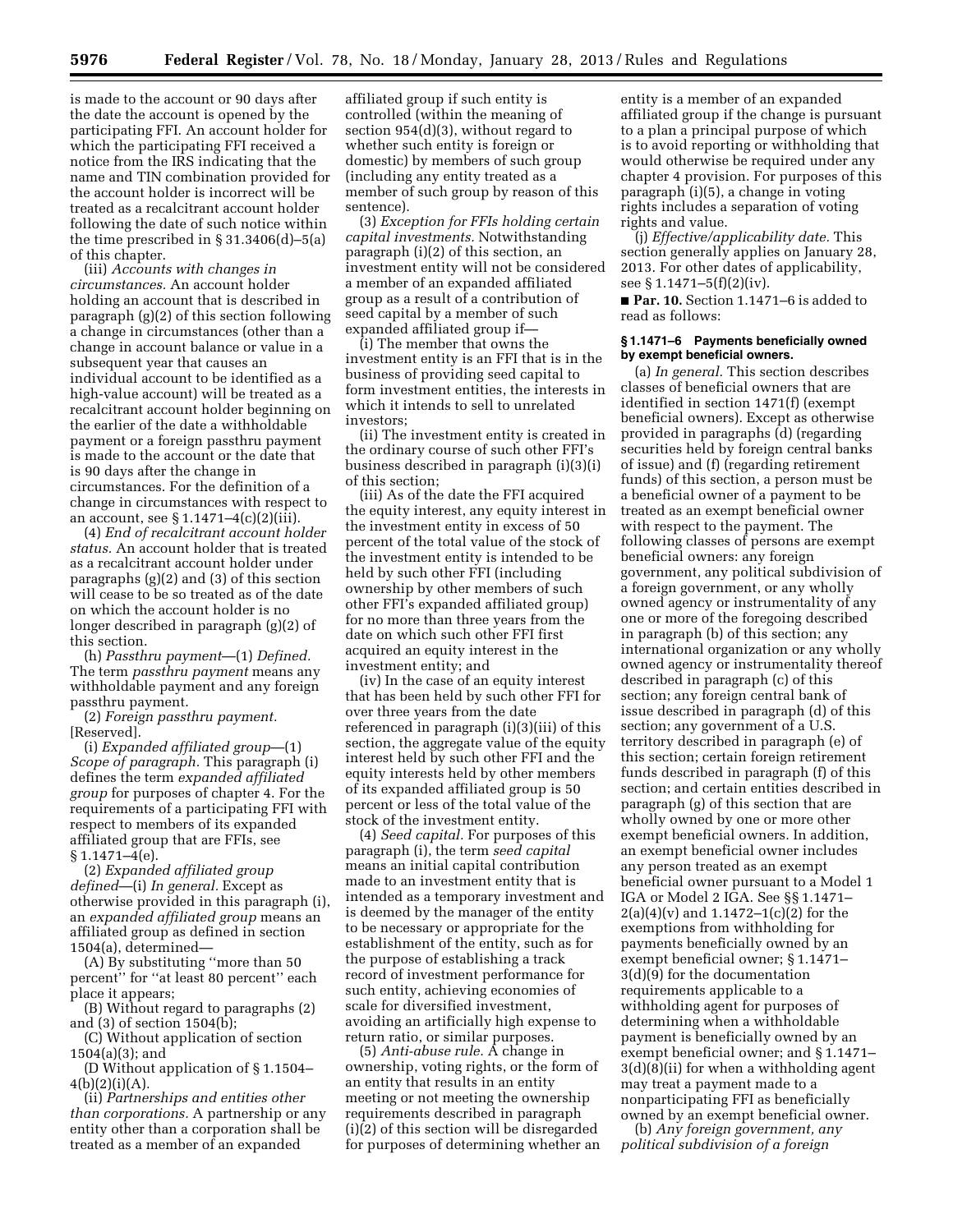*government, or any wholly owned agency or instrumentality of any one or more of the foregoing.* Solely for purposes of this section and except as provided in paragraph (h) of this section, the term *any foreign government, any political subdivision of a foreign government, or any wholly owned agency or instrumentality of any one or more of the foregoing* means only the integral parts, controlled entities, and political subdivisions of a foreign sovereign.

(1) *Integral part.* Solely for purposes of this paragraph (b), an *integral part* of a foreign sovereign is any person, body of persons, organization, agency, bureau, fund, instrumentality, or other body, however designated, that constitutes a governing authority of a foreign country. The net earnings of the governing authority must be credited to its own account or to other accounts of the foreign sovereign, with no portion inuring to the benefit of any private person as defined in paragraph (b)(3) of this section. An integral part does not include any individual who is a sovereign, official, or administrator acting in a private or personal capacity. All the facts and circumstances will be taken into account in determining whether an individual is acting in a private or personal capacity.

(2) *Controlled entity.* Solely for purposes of this paragraph (b), a *controlled entity* means an entity that is separate in form from a foreign sovereign or that otherwise constitutes a separate juridical entity, provided that—

(i) The entity is wholly owned and controlled by one or more foreign sovereigns directly or indirectly through one or more controlled entities;

(ii) The entity's net earnings are credited to its own account or to other accounts of one or more foreign sovereigns, with no portion of its income inuring to the benefit of any private person as defined in paragraph (b)(3) of this section; and

(iii) The entity's assets vest in one or more foreign sovereigns upon dissolution.

(3) *Inurement to the benefit of private persons.* Solely for purposes of this paragraph (b)—

(i) Income does not inure to the benefit of private persons if such persons (within the meaning of section 7701(a)(1)) are the intended beneficiaries of a governmental program carried on by a foreign sovereign, and the program activities constitute governmental functions under the regulations under section 892.

(ii) Income is considered to inure to the benefit of private persons if such income benefits—

(A) Private persons through the use of a governmental entity as a conduit for personal investment;

(B) Private persons through the use of a governmental entity to conduct a commercial business, such as a commercial banking business, that provides financial services to private persons; or

(C) Private persons who divert such income from its intended use by exerting influence or control through means explicitly or implicitly approved of by the foreign sovereign.

(c) *Any international organization or any wholly owned agency or instrumentality thereof.* Except as provided in paragraph (h) of this section, the term *any international organization or any wholly owned agency or instrumentality thereof* means any entity described in section 7701(a)(18). The term also includes any intergovernmental or supranational organization—

(1) That is comprised primarily of foreign governments;

(2) That is recognized as an intergovernmental or supranational organization under a foreign law similar to 22 U.S.C. 288–288f or that has in effect a headquarters agreement with a foreign government; and

(3) Whose income does not inure to the benefit of private persons under the principles of paragraph (b)(3)(ii) of this section, as applied to the intergovernmental or supranational organization in place of the government or governmental entity.

(d) *Foreign central bank of issue*—(1) *In general.* Solely for purposes of this section and except as provided in paragraph (h) of this section, the term *foreign central bank of issue* means a bank that is by law or government sanction the principal authority, other than the government itself, issuing instruments intended to circulate as currency. Such a bank is generally the custodian of the banking reserves of the country under whose law it is organized.

(2) *Separate instrumentality.* A foreign central bank of issue may include an instrumentality that is separate from a foreign government, whether or not owned in whole or in part by a foreign government. For example, foreign banks organized along the lines of, and performing functions similar to, the Federal Reserve System qualify as foreign central banks of issue for purposes of this section.

(3) *Bank for International Settlements.*  The Bank for International Settlements is a foreign central bank of issue for purposes of this section.

(4) *Income on certain collateral.*  Solely for purposes of determining whether an entity is an exempt beneficial owner of a payment under this paragraph (d), a foreign central bank of issue is a beneficial owner with respect to income earned on securities, including securities held as collateral or in connection with a securities lending transaction, held by the foreign central bank of issue in the normal course of its operations as a central bank of issue.

(e) *Governments of U.S. territories.*  Except as provided in paragraph (h) of this section, whether a person or entity constitutes a government of a U.S. territory for purposes of this section is determined by applying principles analogous to those set forth in paragraph (b) of this section.

(f) *Certain retirement funds.* A fund is described in this paragraph (f) if it is described in paragraphs (f)(1) through (6) of this section. In addition, if a withholding agent may treat a withholdable payment as made to a payee that is a retirement fund in accordance with § 1.1471–3, then the withholding agent may also treat such retirement fund as the beneficial owner of the payment. See § 1.1471–3(d)(9)(ii).

(1) *Treaty-qualified retirement fund.*  A fund established in a country with which the United States has an income tax treaty in force, provided that the fund is entitled to benefits under such treaty on income that it derives from sources within the United States (or would be entitled to such benefits if it derived any such income) as a resident of the other country that satisfies any applicable limitation on benefits requirement, and is operated principally to administer or provide pension or retirement benefits;

(2) *Broad participation retirement fund.* A fund established to provide retirement, disability, or death benefits, or any combination thereof, to beneficiaries that are current or former employees (or persons designated by such employees) of one or more employers in consideration for services rendered, provided that the fund—

(i) Does not have a single beneficiary with a right to more than five percent of the fund's assets;

(ii) Is subject to government regulation and provides annual information reporting about its beneficiaries to the relevant tax authorities in the country in which the fund is established or operates; and

(iii) Satisfies one or more of the following requirements—

(A) The fund is generally exempt from tax on investment income under the laws of the country in which it is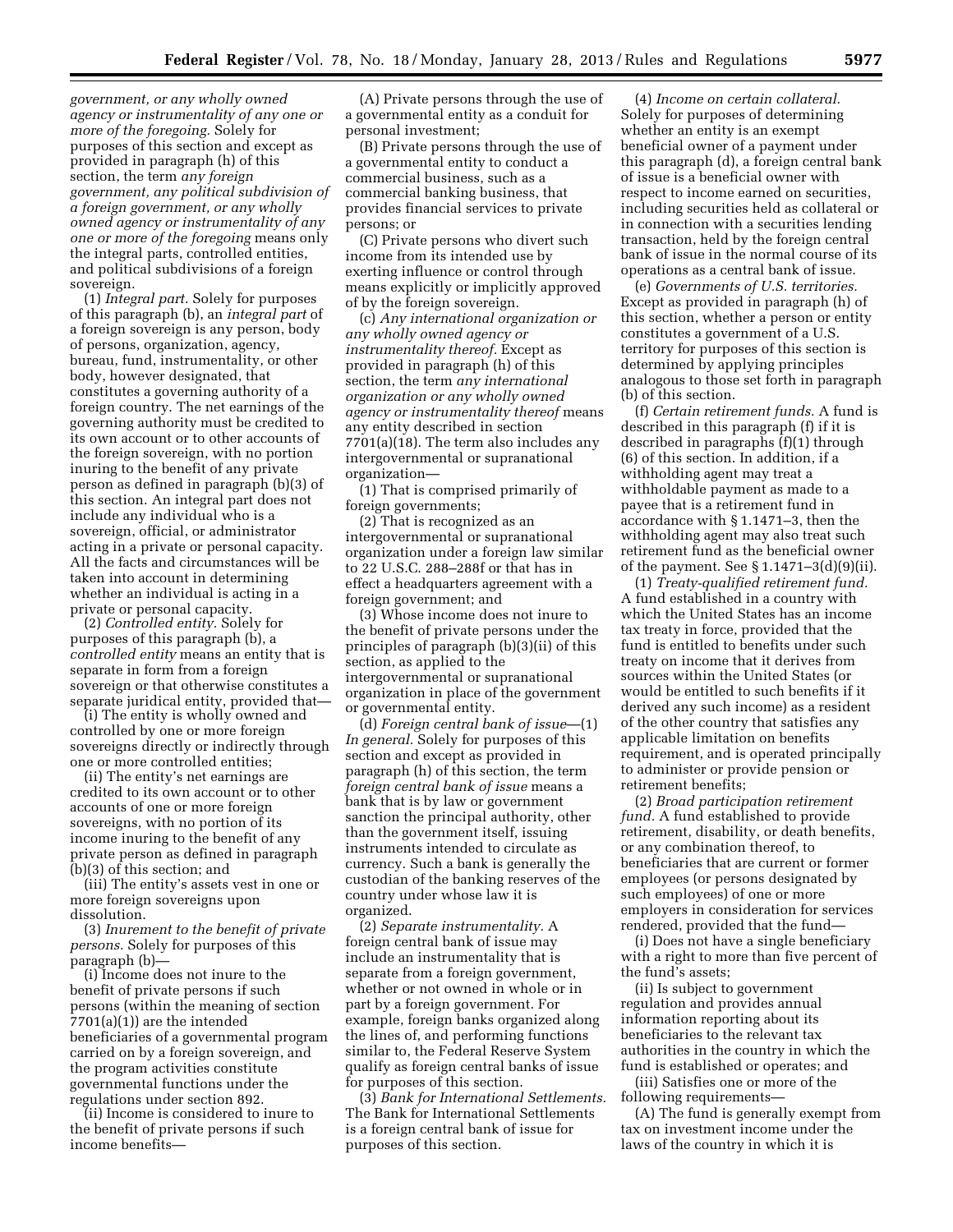established or operates due to its status as a retirement or pension plan;

(B) The fund receives at least 50 percent of its total contributions (other than transfers of assets from accounts described in  $\S 1.1471 - 5(b)(2)(i)(A)$ (referring to retirement and pension accounts) or from other plans described in this paragraph (f)) from the sponsoring employers;

(C) Distributions or withdrawals from the fund are allowed only upon the occurrence of specified events related to retirement, disability, or death (except rollover distributions to accounts described in § 1.1471–5(b)(2)(i)(A) (referring to retirement and pension accounts) or other retirement funds described in this paragraph (f)), or penalties apply to distributions or withdrawals made before such specified events; or

(D) Contributions (other than certain permitted make-up contributions) by employees to the fund are limited by reference to earned income of the employee or may not exceed \$50,000 annually.

(3) *Narrow participation retirement funds.* A fund established to provide retirement, disability, or death benefits to beneficiaries that are current or former employees (or persons designated by such employees) of one or more employers in consideration for prior services rendered, provided that—

(i) The fund has fewer than 50 participants;

(ii) The fund is sponsored by one or more employers that are not investment entities or passive NFFEs;

(iii) Employee and employer contributions to the fund (other than transfers of assets from other funds described in paragraph (f)(1) of this section or accounts described in § 1.1471–5(b)(2)(i)(A) (referring to retirement and pension accounts)) are limited by reference to earned income and compensation of the employee, respectively;

(iv) Participants that are not residents of the country in which the fund is established or operated are not entitled to more than 20 percent of the fund's assets; and

(v) The fund is subject to government regulation and provides annual information reporting about its beneficiaries to the relevant tax authorities in the country in which the fund is established or operates.

(4) *Fund formed pursuant to a plan similar to a section 401(a) plan.* A fund formed pursuant to a pension plan that would meet the requirements of section 401(a), other than the requirement that the plan be funded by a trust created or organized in the United States.

(5) *Investment vehicles exclusively for retirement funds.* A fund established exclusively to earn income for the benefit of one or more retirement funds described in paragraphs (f)(1) through (5) of this section or accounts described in § 1.1471–5(b)(2)(i)(A) (referring to retirement and pension accounts).

(6) *Pension fund of an exempt beneficial owner.* A fund established and sponsored by an exempt beneficial owner described in paragraph (b), (c), (d), or (e) of this section to provide retirement, disability, or death benefits to beneficiaries or participants that are current or former employees of the exempt beneficial owner (or persons designated by such employees), or that are not current or former employees, but the benefits provided to such beneficiaries or participants are in consideration of personal services performed for the exempt beneficial owner.

*(7) Example.* FP, a foreign pension fund established in Country X, is generally exempt from income taxation in Country X, and is operated principally to provide retirement benefits in such country. The U.S.-Country X income tax treaty is identical in all material respects to the 2006 U.S. model income tax convention. FP is a resident of Country X under Article 4(2)(a) and a qualified person under Article 22(2)(d) of the U.S.-Country X income tax treaty. Therefore, FP is a pension fund described in paragraph (f)(1) of this section.

(g) *Entities wholly owned by exempt beneficial owners.* A person is described in this paragraph (g) if it is an FFI solely because it is an investment entity, each direct holder of an equity interest in the investment company is an exempt beneficial owner described in paragraph (b), (c), (d), (e), (f), or (g) of this section, and each direct holder of a debt interest in the investment entity is either a depository institution (with respect to a loan made to such entity) or an exempt beneficial owner described in paragraph (b), (c), (d), (e), (f), or (g) of this section.

(h) *Exception for commercial activities*—(1) *General rule.* An exempt beneficial owner described in paragraph (b), (c), (d), or (e) of this section will not be treated as an exempt beneficial owner with respect to a payment that is derived from an obligation held in connection with a commercial financial activity of a type engaged in by an insurance company, custodial institution, or depository institution (including the accepting of deposits). Thus, for example, a central bank of issue that conducts a commercial financial activity, such as acting as an intermediary on behalf of persons other than in the bank's capacity as a central bank of issue, is not an exempt

beneficial owner under paragraph (d)(1) of this section with respect to payments received in connection with an account held in connection with such activity.

(2) *Limitation.* Paragraph (h)(1) of this section will not apply if—

(i) An entity undertakes commercial financial activity described in paragraph (h)(1) of this section solely for or at the direction of other exempt beneficial owners and such commercial financial activity is consistent with the purposes of the entity;

(ii) The entity has no outstanding debt that would be a financial account under § 1.1471–5(b)(1)(iii); and

(iii) The entity otherwise maintains financial accounts only for exempt beneficial owners.

(i) *Effective/applicability date.* This section applies January 28, 2013.

■ **Par. 11.** Section 1.1472–1 is added to read as follows:

## **§ 1.1472–1 Withholding on NFFEs.**

(a) *In general.* This section provides rules that a withholding agent must apply to determine its obligations to withhold under section 1472 on withholdable payments made to a payee that is an NFFE. A participating FFI that complies with its withholding obligations under § 1.1471–4(b) will be deemed to satisfy its obligations under section 1472 with respect to withholdable payments made to NFFEs that are account holders. The rules of this section will apply, however, in the case of a participating FFI acting as a withholding agent with respect to a payment made to an NFFE that is not an account holder (for example, a payment with respect to a contract that does not constitute a financial account). See § 1.1473–1(a)(4)(vi), however, for rules excepting from the definition of withholdable payment certain payments of U.S. source FDAP income made prior to January 1, 2017, with respect to an offshore obligation.

(b) *Withholdable payments made to an NFFE*—(1) *In general.* Except as otherwise provided in paragraph (b)(2) of this section (providing transitional relief) or paragraph (c) of this section (providing exceptions for payments to an excepted NFFE, a WP or WT, or an exempt beneficial owner), a withholding agent must withhold 30 percent of any withholdable payment made after December 31, 2013, to a payee that is an NFFE unless—

(i) The beneficial owner of such payment is the NFFE or any other NFFE;

(ii) The withholding agent can, pursuant to paragraph (d) of this section, treat the beneficial owner of the payment as an NFFE that does not have any substantial U.S. owners, or as an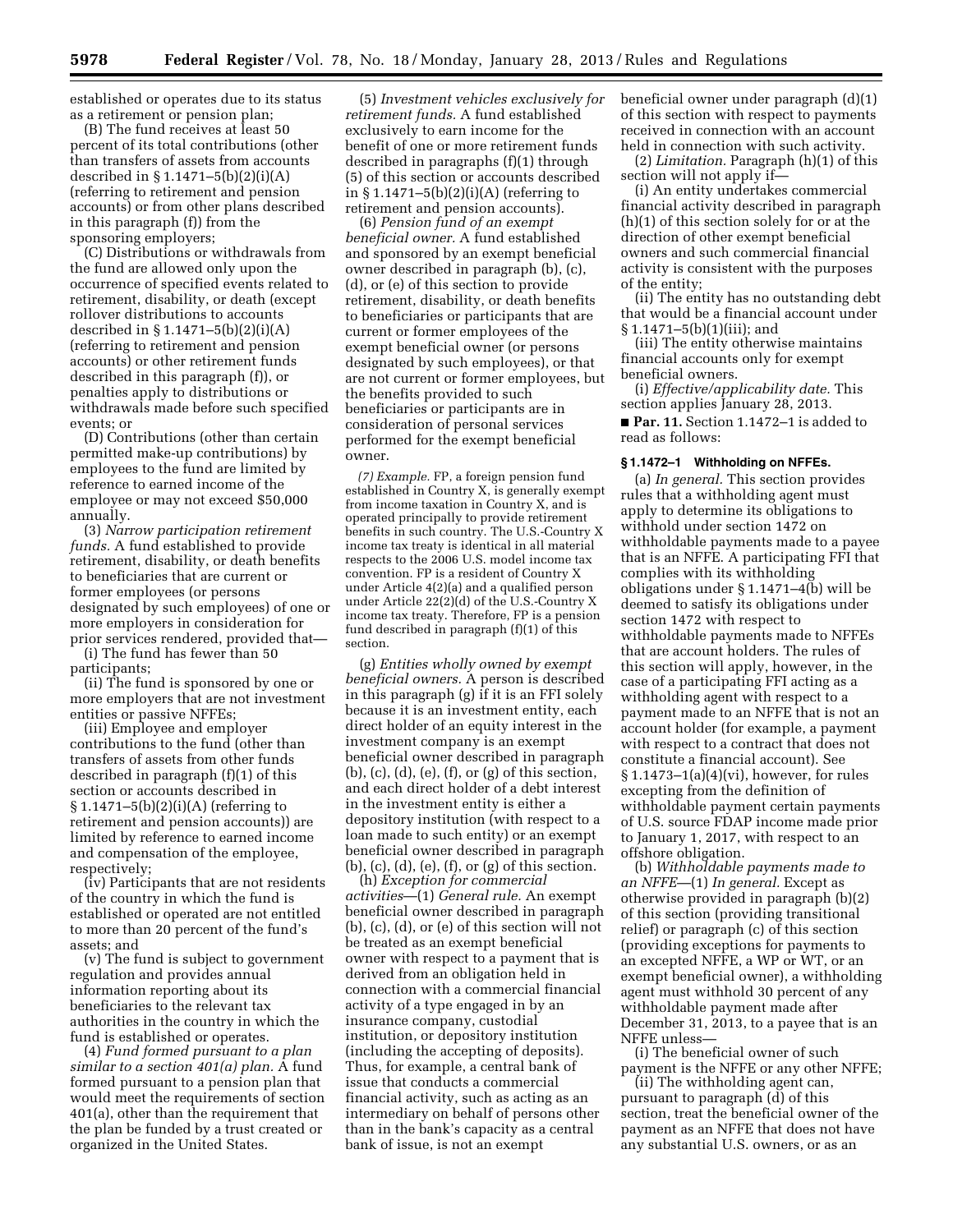NFFE that has identified its substantial U.S. owners; and

(iii) The withholding agent reports the information described in § 1.1474– 1(i)(2) relating to any substantial U.S. owners of the beneficial owner of such payment.

(2) *Transitional relief.* For any withholdable payment made prior to January 1, 2015, with respect to a preexisting obligation to a payee that is not a prima facie FFI and for which a withholding agent does not have documentation indicating the payee's status as a passive NFFE with one or more substantial U.S. owners, the withholding agent is not required to withhold under this section or report under § 1.1474–1(i)(2) (describing the reporting obligations of withholding agents with respect to NFFEs).

(c) *Exceptions*—(1) *Beneficial owner that is an excepted NFFE.* A withholding agent is not required to withhold under section 1472(a) and paragraph (b) of this section on a withholdable payment (or portion thereof) if the withholding agent can treat the payment as beneficially owned by an excepted NFFE. An *excepted NFFE* means an NFFE that is—

(i) *Publicly traded corporation.* A corporation the stock of which is regularly traded on one or more established securities markets for the calendar year.

(A) *Regularly traded.* For purposes of this section, stock of a corporation is *regularly traded* on one or more established securities markets for a calendar year if—

(*1*) One or more classes of stock of the corporation that, in the aggregate, represent more than 50 percent of the total combined voting power of all classes of stock of such corporation entitled to vote and of the total value of the stock of such corporation are listed on such market or markets during the prior calendar year; and

(*2*) With respect to each class relied on to meet the more-than-50-percent listing requirement of paragraph  $(c)(1)(i)(A)(1)$  of this section-

(*i*) Trades in each such class are effected, other than in de minimis quantities, on such market or markets on at least 60 days during the prior calendar year; and

(*ii*) The aggregate number of shares in each such class that are traded on such market or markets during the prior year are at least 10 percent of the average number of shares outstanding in that class during the prior calendar year.

(B) *Special rules regarding the regularly traded requirement*—(*1*) *Year of initial public offering.* For the calendar year in which a corporation

initiates a public offering of a class of stock for trading on one or more established securities markets, as defined in paragraph (c)(1)(i)(C) of this section, such class of stock meets the requirements of this paragraph (c)(1)(i) for such year if the stock is regularly traded in more than de minimis quantities on 1⁄6 of the days remaining after the date of the offering in the quarter during which the offering occurs, and on at least 15 days during each remaining quarter of the calendar year. If a corporation initiates a public offering of a class of stock in the fourth quarter of the calendar year, such class of stock meets the requirements of this paragraph (c)(1)(i) in the calendar year of the offering if the stock is regularly traded on such established securities market, other than in de minimis quantities, on the greater of  $\frac{1}{6}$  of the days remaining after the date of the offering in the quarter during which the offering occurs, or 5 days.

(*2*) *Classes of stock treated as meeting the regularly traded requirement.* A class of stock meets the trading requirements of this paragraph (c)(1)(i) for a calendar year if the stock is traded during such year on an established securities market located in the United States and is regularly quoted by dealers making a market in the stock. A dealer makes a market in a stock only if the dealer regularly and actively offers to, and in fact does, purchase the stock from, and sell the stock to, customers who are not related persons (as defined in section 954(d)(3)) with respect to the dealer in the ordinary course of a trade or business.

(*3*) *Anti-abuse rule.* Any trade conducted with a principal purpose of meeting the regularly traded requirements of this paragraph (c)(1)(i) shall be disregarded. Further, a class of stock shall not be treated as regularly traded if there is a pattern of trades conducted to meet the requirements of this paragraph (c)(1)(i). Similarly, paragraph (c)(1)(i)(B)(*1*) of this section shall not apply to a public offering of stock that has as one of its principal purposes qualification of the class of stock as regularly traded under the reduced regularly traded requirements for the calendar year of an initial public offering. For purposes of applying the immediately preceding sentence, consideration will be given to whether the regularly traded requirements of this paragraph (c)(1)(i) are satisfied in the calendar year immediately following the initial public offering.

(C) *Established securities market*—(*1*) *In general.* For purposes of this paragraph (c)(1)(i), the term *established* 

*securities market* means, for any calendar year—

(*i*) A foreign securities exchange that is officially recognized, sanctioned, or supervised by a governmental authority of the foreign country in which the market is located, and has an annual value of shares traded on the exchange (or a predecessor exchange) exceeding \$1 billion during each of the three calendar years immediately preceding the calendar year in which the determination is being made;

(*ii*) A national securities exchange that is registered under section 6 of the Securities Exchange Act of 1934 (15 USC 78f) with the Securities and Exchange Commission;

(*iii*) Any exchange designated under a Limitation on Benefits article of an income tax treaty with the United States that is in force; or

(*iv*) Any other exchange that the Secretary may designate in published guidance.

(*2*) *Foreign exchange with multiple tiers.* If an exchange in a foreign country has more than one tier or market level on which stock may be separately listed or traded, each such tier shall be treated as a separate exchange.

(*3*) *Computation of dollar value of stock traded.* For purposes of paragraph  $(c)(1)(i)(C)(1)(i)$  of this section, the value in U.S. dollars of shares traded during a calendar year shall be determined on the basis of the dollar value of such shares traded as reported by the World Federation of Exchanges located in Paris (or a successor institution), or, if not so reported, by converting into U.S. dollars the aggregate value in local currency of the shares traded using an exchange rate equal to the average of the spot rates on the last day of each month of the calendar year.

(ii) *Certain affiliated entities related to a publicly traded corporation.* Any corporation that is a member of the same expanded affiliated group (as defined in § 1.1471–5(i)) as a corporation described in paragraph  $(c)(1)(i)$  of this section.

(iii) *Certain territory entities.* Any territory entity that is directly or indirectly wholly owned by one or more bona fide residents of the U.S. territory under the laws of which the entity is organized. The term *bona fide resident of a U.S. territory* means an individual who qualifies as a bona fide resident under section 937(a) and § 1.937–1.

(iv) *Active NFFEs.* Any entity (an *active NFFE*) if less than 50 percent of its gross income for the preceding calendar year is passive income and less than 50 percent of the weighted average percentage of assets (tested quarterly) held by it are assets that produce or are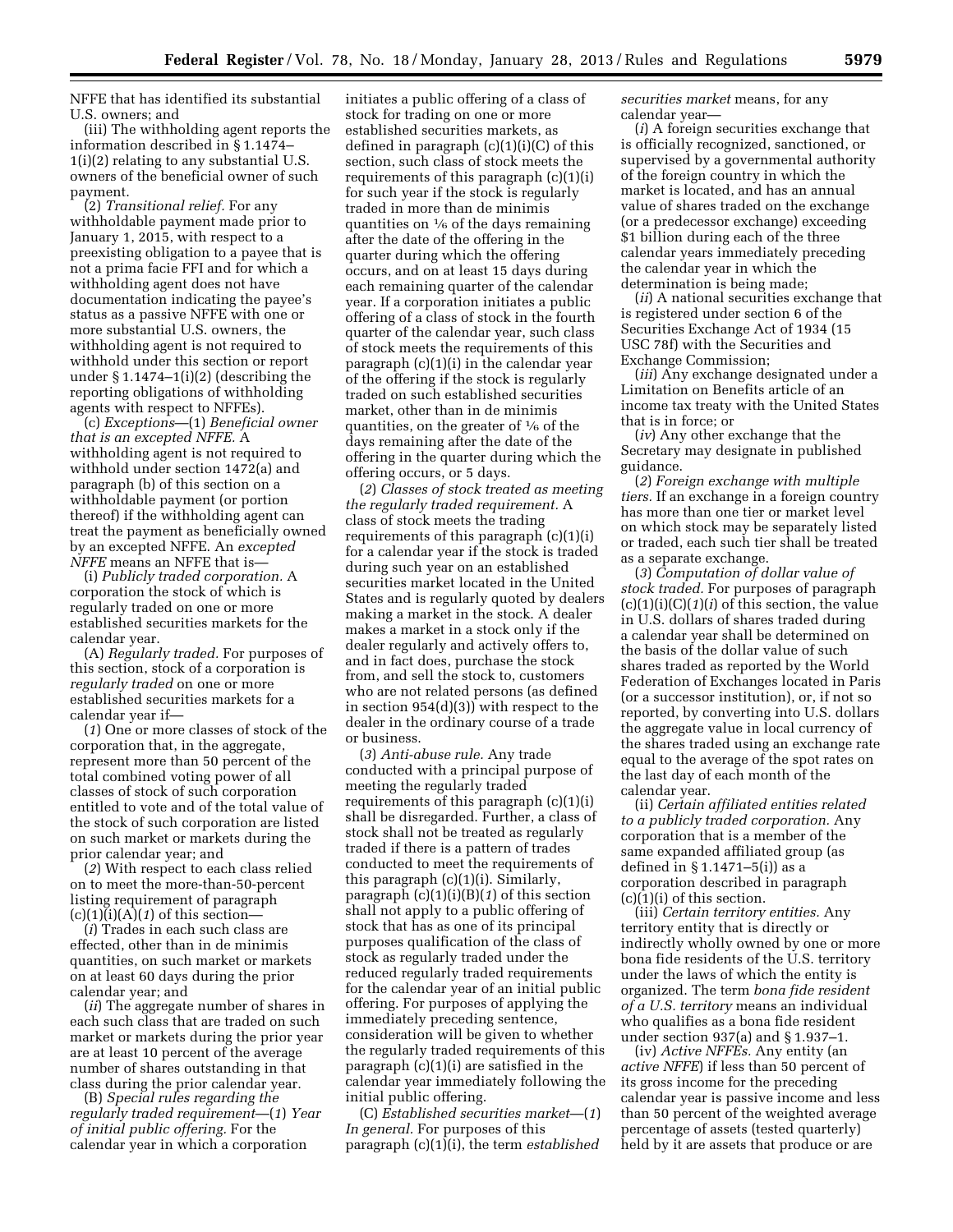held for the production of passive income, as determined after the application of paragraph  $(c)(1)(iv)(B)$  of this section (passive assets).

(A) *Passive income.* Except as provided in paragraph (c)(1)(iv)(B) of this section, the term *passive income*  means the portion of gross income that consists of—

(*1*) Dividends, including substitute dividend amounts;

(*2*) Interest;

(*3*) Income equivalent to interest, including substitute interest and amounts received from or with respect to a pool of insurance contracts if the amounts received depend in whole or part upon the performance of the pool;

(*4*) Rents and royalties, other than rents and royalties derived in the active conduct of a trade or business conducted, at least in part, by employees of the NFFE;

(*5*) Annuities;

(*6*) The excess of gains over losses from the sale or exchange of property that gives rise to passive income described in paragraphs (c)(1)(iv)(A)(*1*) through (*5*) of this section;

(*7*) The excess of gains over losses from transactions (including futures, forwards, and similar transactions) in any commodities, but not including—

(*i*) Any commodity hedging transaction described in section  $954(c)(5)(A)$ , determined by treating the entity as a controlled foreign corporation; or

(*ii*) Active business gains or losses from the sale of commodities, but only if substantially all the foreign entity's commodities are property described in paragraph (1), (2), or (8) of section 1221(a);

(*8*) The excess of foreign currency gains over foreign currency losses (as defined in section 988(b)) attributable to any section 988 transaction;

(*9*) Net income from notional principal contracts as defined in § 1.446–3(c)(1);

(*10*) Amounts received under cash value insurance contracts; or

(*11*) Amounts earned by an insurance company in connection with its reserves for insurance and annuity contracts.

(B) *Exceptions from passive income treatment.* Notwithstanding paragraph  $(c)(1)(iv)(A)$  of this section, the term *passive income* does not include—

(*1*) Any income from interest, dividends, rents, or royalties that is received or accrued from a related person to the extent such amount is properly allocable to income of such related person that is not passive income. For purposes of this paragraph  $(c)(1)(iv)(B)(1)$ , the term "related" person'' has the meaning given such

term by section 954(d)(3) determined by substituting ''foreign entity'' for ''controlled foreign corporation'' each place it appears in section 954(d)(3); or

(*2*) In the case of a foreign entity that regularly acts as a dealer in property described in paragraph (c)(1)(iv)(A)(*6*) of this section (referring to the sale or exchange of property that gives rise to passive income), forward contracts, option contracts, or similar financial instruments (including notional principal contracts and all instruments referenced to commodities)—

(*i*) Any item of income or gain (other than any dividends or interest) from any transaction (including hedging transactions and transactions involving physical settlement) entered into in the ordinary course of such dealer's trade or business as such a dealer; and

(*ii*) If such dealer is a dealer in securities (within the meaning of section  $475(c)(2)$ ), any income from any transaction entered into in the ordinary course of such trade or business as a dealer in securities.

(C) *Methods of measuring assets.* For purposes of this paragraph (c)(1)(iv), the value of an NFFE's assets is determined based on the fair market value or book value of the assets that is reflected on the NFFE's balance sheet.

(v) *Excepted nonfinancial entities.*  Any entity described in § 1.1471–5(e)(5) (referring to holding companies, treasury centers, and captive finance companies that are members of a nonfinancial group; start-up companies; entities that are liquidating or emerging from bankruptcy; and non-profit organizations).

(2) *Payments made to a WP, WT, or an exempt beneficial owner.* A withholding agent is not required to withhold on a withholdable payment (or portion thereof) under section 1472(a) and paragraph (b) of this section if the withholding agent may—

(i) Treat the payee as an NFFE that is a WP or WT; or

(ii) Treat the payment as made to an exempt beneficial owner.

(d) *Rules for determining payee and beneficial owner*—(1) *In general.* For purposes of this section, except in the case of a payee that is a WP or WT, a withholding agent may treat a withholdable payment as beneficially owned by the payee as determined under § 1.1471–3. Thus, a withholding agent may treat a withholdable payment as beneficially owned by an excepted NFFE if the withholding agent can reliably associate the payment with valid documentation to determine the payee's status as an excepted NFFE under the rules of § 1.1471–3(d).

(2) *Payments made to an NFFE that is a WP or WT.* A withholding agent may treat the payee of a withholdable payment as an NFFE that is a WP or WT if the withholding agent can reliably associate the payment with valid documentation to determine the payee's status as such under the rules of § 1.1471–3(b)(3) and (d).

(3) *Payments made to a partner or beneficiary of an NFFE that is an NWP or NWT.* A withholding agent may treat a partner or beneficiary of an NFFE that is an NWP or NWT, respectively, as the payee of a withholdable payment under this section if the withholding agent can reliably associate the payment with a valid Form W–8 or written notification that the NFFE is a flow-through entity as described in § 1.1471–3(c)(2), including valid documentation sufficient to establish the chapter 4 status of each payee of the payment that is a partner or beneficiary, respectively, by applying the rules described in  $§ 1.1471 - 3(d).$ 

(4) *Payments made to a beneficial owner that is an NFFE.* A withholding agent may treat the beneficial owner of a withholdable payment as an NFFE that does not have any substantial U.S. owners or that has identified all of its substantial U.S. owners if it can reliably associate the payment with valid documentation identifying the beneficial owner as an NFFE that does not have any substantial U.S. owners or that has identified all of its substantial U.S. owners by applying the rules described in § 1.1471–3(d).

(5) *Absence of valid documentation.*  A withholding agent that cannot reliably associate the payment with documentation as described in any of paragraphs (d)(2) through (4) of this section must treat the payment as made to a payee in accordance with the presumption rules under § 1.1471–3(f).

(e) *Information reporting requirements*—(1) *Reporting on withholdable payments.* A withholding agent that treats a withholdable payment as made to any payee described in paragraph (d) of this section must provide information about such payee on Form 1042–S and file a withholding income tax return on Form 1042 to the extent required under § 1.1474–1(d) and (c), respectively.

(2) *Reporting on substantial U.S. owners.* A withholding agent that receives information about any substantial U.S. owners of an NFFE that is not an excepted NFFE must report information about the NFFE's substantial U.S. owners in accordance with § 1.1474–1(i)(2). See § 1.1471–4(d) for the reporting requirements of a participating FFI with respect to the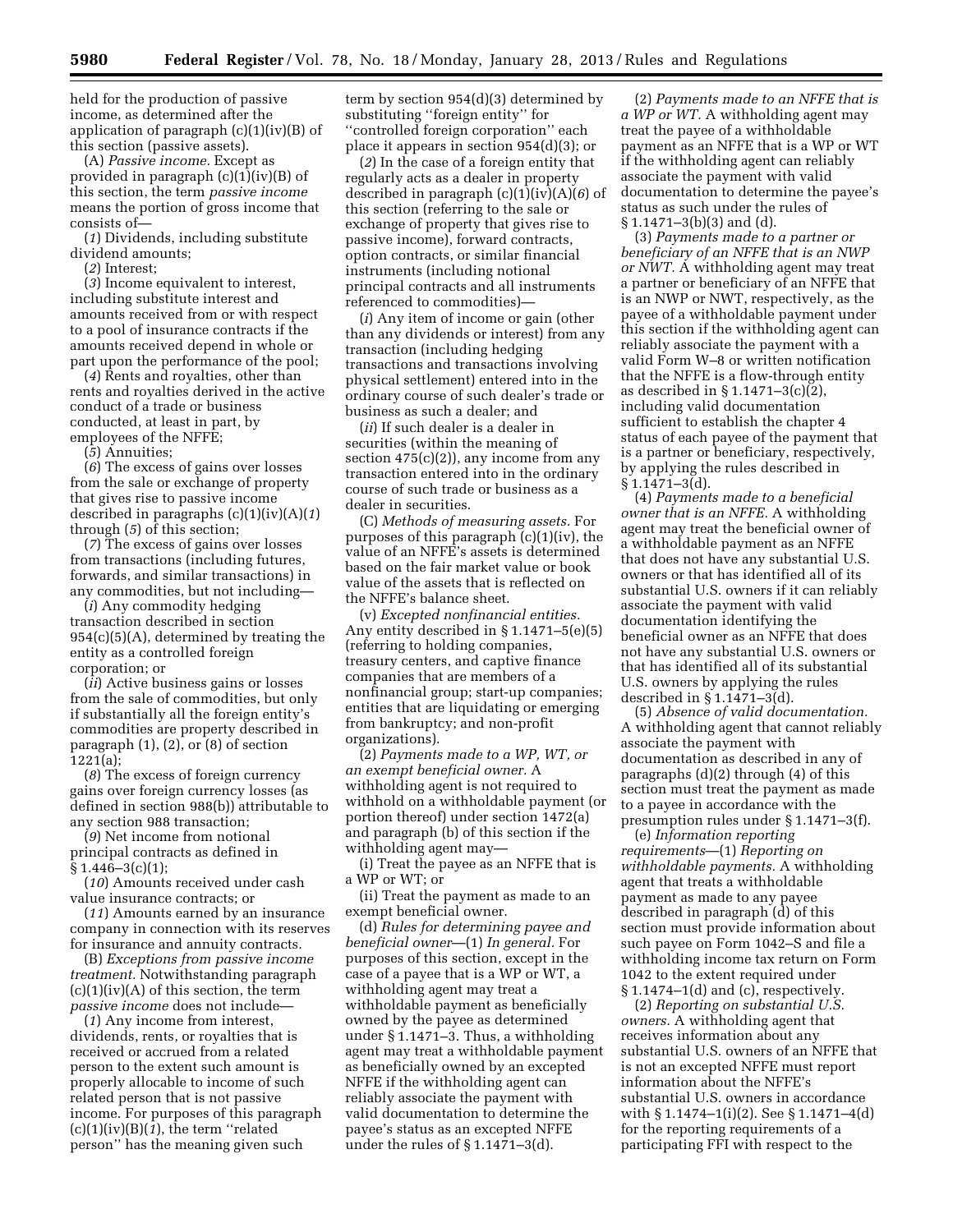substantial U.S. owners of account holders that are NFFEs.

(f) *Effective/applicability date.* This section generally applies January 28, 2013. For other dates of applicability, see § 1.1472–1(b).

■ **Par. 12.** Section 1.1473–1 is added to read as follows:

## **§ 1.1473–1 Section 1473 definitions.**

(a) *Definition of withholdable payment*—(1) *In general.* Except as otherwise provided in this paragraph (a) and § 1.1471–2(b) (regarding grandfathered obligations), the term *withholdable payment* means—

(i) Any payment of U.S. source FDAP income (as defined in paragraph (a)(2) of this section); and

(ii) For any sales or other dispositions occurring after December 31, 2016, any gross proceeds from the sale or other disposition (as defined in paragraph (a)(3)(i) of this section) of any property of a type that can produce interest or dividends that are U.S. source FDAP income.

(2) *U.S. source FDAP income defined*—(i) *In general*—(A) *FDAP income defined.* For purposes of chapter 4, the term *FDAP income* means fixed or determinable annual or periodic income that is described in § 1.1441– 2(b)(1) or § 1.1441–2(c) (excluding income described in paragraph (a)(2)(vi) of this section or § 1.1441–2(b)(2) (such as gains derived from the sale of certain property)) and including the types of income enumerated in paragraphs  $(a)(2)(iii)$  through  $(v)$  of this section.

(B) *U.S. source.* The term *U.S. source*  means derived from sources within the United States. A payment is derived from sources within the United States if it is income treated as derived from sources within the United States under sections 861 through 865 and other relevant provisions of the Code. In the case of a payment of FDAP income for which the source cannot be determined at the time of payment, see § 1.1471–  $2(a)(5)$ .

(C) *Exceptions to withholding on U.S. source FDAP income not applicable under chapter 4.* Except as otherwise provided in paragraph (a)(4) of this section, no exception to withholding on U.S. source FDAP income for purposes other than chapter 4 applies for purposes of determining whether a payment of such income is a withholdable payment under chapter 4. Thus, for example, an exclusion from an amount subject to withholding under § 1.1441–2(a) or an exclusion from taxation under section 881 does not apply for purposes of determining whether such income constitutes a withholdable payment.

(ii) *Special rule for certain interest.*  Interest that is described in section  $861(a)(1)(A)$  (relating to interest paid by foreign branches of domestic corporations and partnerships) is treated as U.S. source FDAP income.

(iii) *Original issue discount.* The rules described in § 1.1441–2(b)(3)(ii) for determining when an amount representing original issue discount is subject to withholding for chapter 3 purposes apply for purposes of determining when original issue discount from sources within the United States is U.S. source FDAP income.

(iv) *REMIC residual interests.* U.S. source FDAP income includes an amount described in  $\S 1.1441 - 2(b)(5)$ .

(v) *Withholding liability of payee that is satisfied by withholding agent.* If a withholding agent satisfies a withholding liability arising under chapter 4 with respect to a withholdable payment from the withholding agent's own funds, the satisfaction of such liability is treated as an additional payment of U.S. source FDAP income to the payee to the extent that the withholding agent's satisfaction of such withholding liability also satisfies a tax liability of the payee under section 881 or 871 with respect to the same payment, and the satisfaction of the tax liability constitutes additional income to the payee under § 1.1441–3(f) that is U.S. source FDAP income. In such case, the amount of any additional payment treated as made by the withholding agent for purposes of this paragraph (a)(2)(v) and any tax liability resulting from such payment shall be determined under § 1.1441–3(f). See § 1.1474–6 regarding the coordination of the withholding requirements under chapters 3 and 4 in the case of a withholdable payment that is also subject to withholding under chapter 3.

(vi) *Special rule for sales of interest bearing debt obligations.* Income that is otherwise described as U.S. source FDAP income in paragraphs (a)(2)(i) through (v) of this section does not include an amount of interest accrued on the date of a sale or exchange of an interest bearing debt obligation if the sale occurs between two interest payment dates.

(vii) *Payment of U.S. source FDAP income*—(A) *Amount of payment of U.S. source FDAP income.* The amount of U.S. source FDAP income is the gross amount of the payment of such income, unreduced by any deductions or offsets. The rules of § 1.1441–3(b)(1) shall apply to determine the amount of an interest payment on an interest-bearing obligation. In the case of a corporate distribution, the distributing corporation or intermediary shall

determine the portion of the distribution that is treated as U.S. source FDAP income under this paragraph (a)(2) in the same manner as the distributing corporation or intermediary determines the portion of the distribution subject to withholding under § 1.1441–3(c). Any portion of a payment on a debt instrument or a corporate distribution that does not constitute U.S. source FDAP income under this paragraph (a)(2) solely because of a provision other than the source rules of sections 861 through 865 shall be taken into account as gross proceeds under paragraph (a)(3) of this section. For rules regarding the determination of the amount of a payment of U.S. source FDAP income under paragraph (a)(2) of this section made in a medium other than U.S. dollars, see § 1.1441–3(e). For determining the amount of a payment of a dividend equivalent, see section 871(m) and the regulations thereunder.

(B) *When payment of U.S. source FDAP income is made.* A payment is considered made when the amount would be includible in the income of the beneficial owner under the U.S. tax principles governing the cash method of accounting. If an FFI acts as an intermediary with respect to a payment of U.S. source FDAP income, the FFI will be treated as making a payment of such U.S. source FDAP income to the person with respect to which the FFI acts as an intermediary when it pays or credits such amount to such person. The following rules also apply for purposes of this paragraph (a)(2)(vii)(B): §§  $1.1441 - 2(e)(2)$  (regarding when a payment is considered made in the case of income allocated under section 482); 1.1441–2(e)(3) (regarding blocked income);  $1.1441-2(e)(4)$  (regarding when a dividend is considered paid); and 1.1441–2(e)(5) (regarding when interest is considered paid if a foreign person has made an election under § 1.884–  $4(c)(1)$ ).

(3) *Gross proceeds defined*—(i) *Sale or other disposition*—(A) *In general.*  Except as otherwise provided in this paragraph (a)(3)(i), the term *sale or other disposition* means any sale, exchange, or disposition of property described in paragraph (a)(3)(ii) of this section that requires recognition of gain or loss under section 1001(c), determined without regard to whether the owner of such property is subject to U.S. federal income tax with respect to such sale, exchange, or disposition. The term sale or other disposition includes (but is not limited to) sales of securities; redemptions of stock; retirements and redemptions of indebtedness; entering into short sales; and a closing transaction under a forward contract,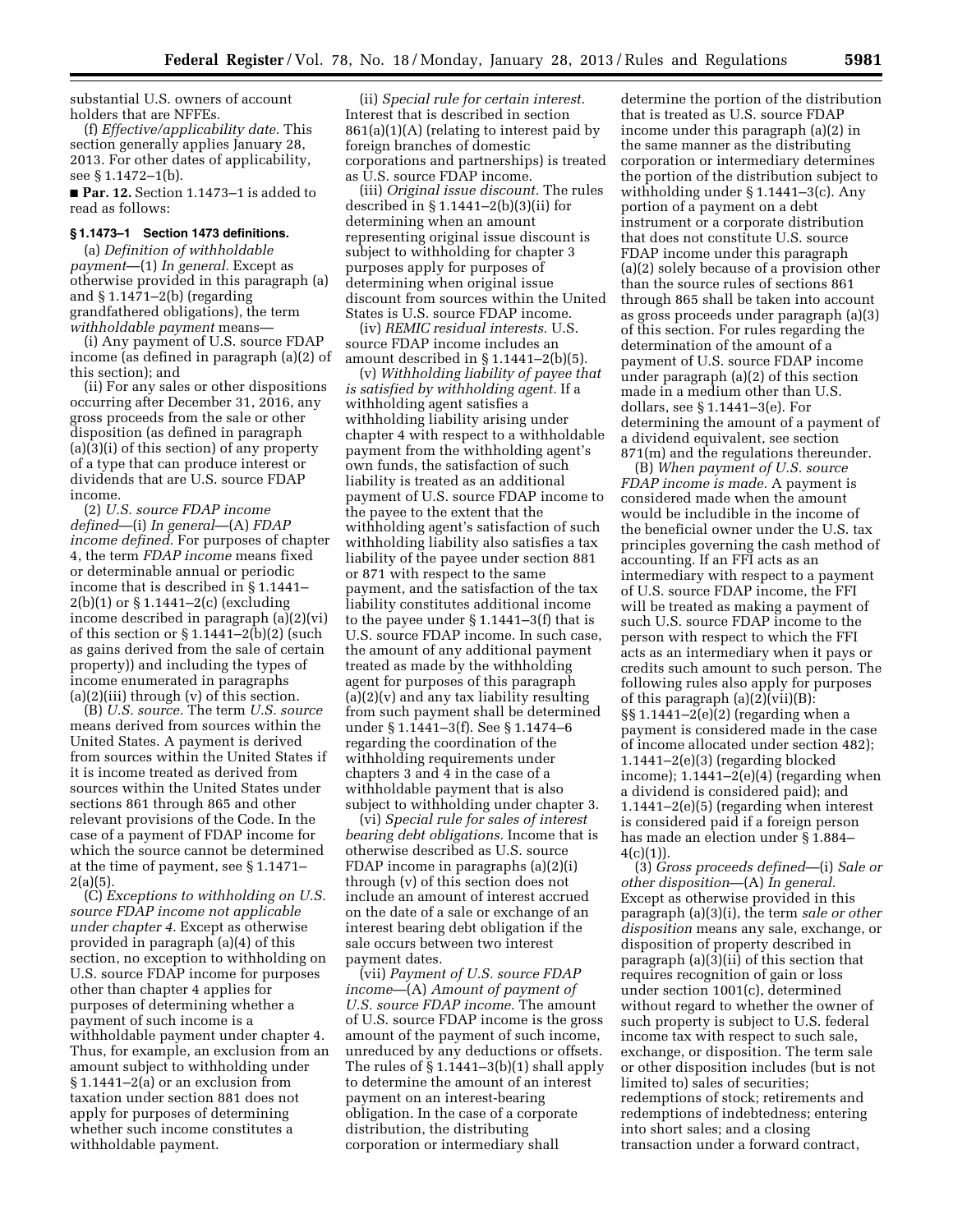**5982 Federal Register** / Vol. 78, No. 18 / Monday, January 28, 2013 / Rules and Regulations

option, or other instrument that is otherwise a sale. Such term further includes a distribution from a corporation to the extent the distribution is a return of capital or a capital gain to the beneficial owner of the payment. Such term does not include grants or purchases of options, exercises of call options for physical delivery, transfers of securities for which gain or loss is excluded from recognition under section 1058, or mere executions of contracts that require delivery of personal property or an interest therein. For purposes of this section only, a constructive sale under section 1259 or a mark to fair market value under section 475 or 1296 is not a sale or disposition.

(B) *Special rule for sales effected by brokers.* In the case of a sale effected by a broker (with the term *effect* defined in § 1.6045–1(a)(10)), a sale means a sale as defined in  $\S 1.6045-1(a)(9)$  with respect to property described in paragraph (a)(3)(ii) of this section.

(C) *Special rule for gross proceeds from sales settled by a clearing organization.* In the case of a clearing organization that settles sales and purchases of securities between members of such organization on a net basis, the gross proceeds from sales or dispositions are limited to the net amount paid or credited to a member's account that is associated with sales or other dispositions of property described in paragraph (a)(3)(ii) of this section by such member as of the time that such transactions are settled under the settlement procedures of such organization.

(ii) *Property of a type that can produce interest or dividend payments that would be U.S. source FDAP income*—(A) *In general.* Property is of a type that can produce interest or dividends payments that would be U.S. source FDAP income if the property is of a type that ordinarily gives rise to the payment of interest or dividends that would constitute U.S. source FDAP income, regardless of whether any such payment is made during the period such property is held by the person selling or disposing of such property. Thus, for example, stock issued by a domestic corporation is property of a type that can produce dividends from sources within the United States if a dividend from such corporation would be from sources within the United States, regardless of whether the stock pays dividends at regular intervals and regardless of whether the issuer has any plans to pay dividends or has ever paid a dividend with respect to the stock.

(B) *Contracts producing dividend equivalent payments.* In the case of any

contract that results in the payment of a dividend equivalent as defined in section 871(m) and the regulations thereunder (including as part of a termination payment), such contract shall be treated as property that is described in paragraph (a)(3)(ii)(A) of this section, without regard to whether the taxpayer is a foreign person subject to U.S. federal income tax with respect to such transaction. To the extent that the proceeds from a termination payment include the payment of a dividend equivalent, the gross amount of such proceeds will not include the amount of such dividend equivalent.

(C) *Regulated investment company distributions.* The amount of a distribution that is designated as a capital gain dividend under section  $852(b)(3)(C)$  or  $871(k)(2)$  is a payment of gross proceeds to the extent attributable to property described in paragraph  $(a)(3)(ii)(A)$  of this section.

(iii) *Payment of gross proceeds*—(A) *When gross proceeds are paid.* With respect to a sale that is effected by a broker that results in a payment of gross proceeds as defined in this paragraph (a)(3), the date the gross proceeds are considered paid is the date that the proceeds of such sale are credited to the account of or otherwise made available to the person entitled to the payment. If gross proceeds are paid to a financial institution or other entity acting as an intermediary for the person selling or otherwise disposing of the property, the gross proceeds are considered paid to such person on the date that the proceeds are credited to the account of or otherwise made available to such institution.

(B) *Amount of gross proceeds.* Except as otherwise provided in this paragraph  $(a)(3)$ 

(*1*) The amount of gross proceeds from a sale or other disposition means the total amount realized as a result of a sale or other disposition of property described in paragraph (a)(3)(ii) under section 1001(b);

(*2*) In the case of a sale effected by a broker, the amount of gross proceeds from a sale or other disposition means the total amount paid or credited to the account of the person entitled to the payment increased by any amount not so paid by reason of the repayment of margin loans. The broker may (but is not required to) take commissions with respect to the sale into account in determining the amount of gross proceeds;

(*3*) In the case of a corporate distribution, the amount treated as gross proceeds excludes the amount described in paragraph (a)(2)(vii)(A) of this section that is treated as U.S. source FDAP income;

(*4*) In the case of a sale of an obligation described in paragraph (a)(2)(vi), gross proceeds includes any interest accrued between interest payment dates; and

(*5*) In the case of a sale, retirement, or redemption of a debt obligation, gross proceeds excludes the amount of original issue discount treated as U.S. source FDAP income under paragraph (a)(2)(iii) of this section.

(4) *Payments not treated as withholdable payments.* The following payments are not withholdable payments under paragraph (a)(1) of this section—

(i) *Certain short-term obligations.* A payment of interest or original issue discount on short-term obligations described in section 871(g)(1)(B)(i).

(ii) *Effectively connected income.* Any payment to the extent it gives rise to an item of income that is taken into account under section 871(b)(1) or 882(a)(1) for the taxable year. An item of income is taken into account under section  $871(b)(1)$  or  $882(a)(1)$  when the income is (or is deemed to be) effectively connected with the conduct of a trade or business in the United States and is includible in the beneficial owner's gross income for the taxable year. An amount of income shall not be treated as taken into account under section 871(b)(1) or 882(a)(1) if the income is (or is deemed to be) effectively connected with the conduct of a trade or business in the United States and the beneficial owner claims an exception from tax under an income tax treaty because the income is not attributable to a permanent establishment in the United States.

(iii) *Excluded nonfinancial payments.*  Payments for the following: services (including wages and other forms of employee compensation (such as stock options)), the use of property, office and equipment leases, software licenses, transportation, freight, gambling winnings, awards, prizes, scholarships, and interest on outstanding accounts payable arising from the acquisition of goods or services. Notwithstanding the preceding sentence and except as otherwise provided in § 1.1471–2(b) (regarding grandfathered obligations), withholdable payments include: payments in connection with a lending transaction (including loans of securities), a forward, futures, option, or notional principal contract, or a similar financial instrument; premiums for insurance contracts or annuity contracts; amounts paid under cash value insurance or annuity contracts; dividends; interest (including substitute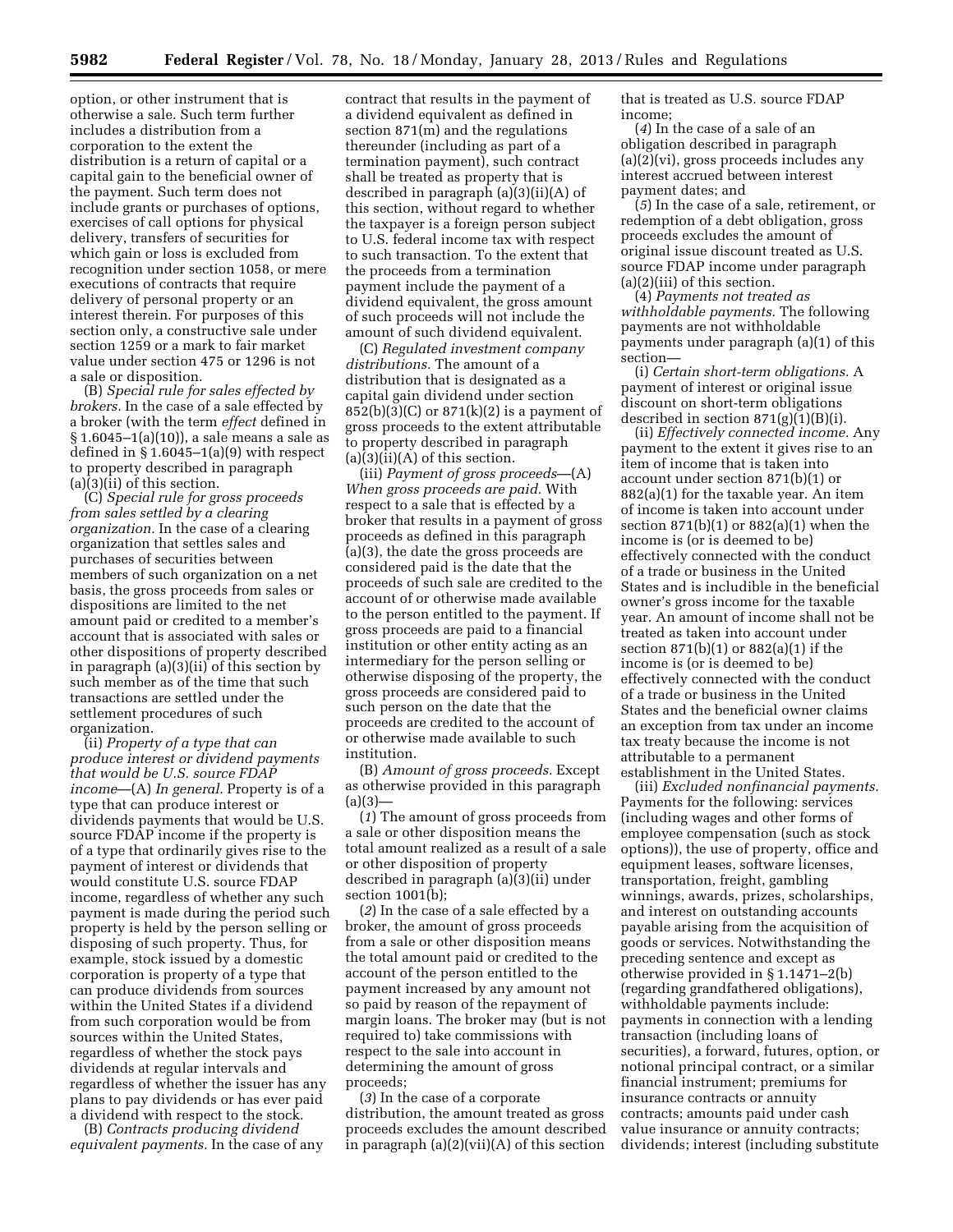interest described in § 1.861–2(a)(7)) other than interest described in the preceding sentence; investment advisory fees; custodial fees; and bank or brokerage fees.

(iv) *Gross proceeds from sales of excluded property.* Gross proceeds from the sale or other disposition of any property that can produce U.S. source FDAP income if all such U.S. source FDAP income would be excluded from the definition of withholdable payment under paragraphs (a)(4)(i) through (iii) of this section.

(v) *Fractional shares.* Payments arising in sales described in § 1.6045–  $1(c)(3)(ix)$ .

(vi) *Offshore payments of U.S. source FDAP income prior to 2017 (transitional).* A payment of U.S. source FDAP income made prior to January 1, 2017, with respect to an offshore obligation if such payment is made by a person that is not acting as an intermediary with respect to the payment. The exception for offshore payments of U.S. source FDAP income provided in the preceding sentence shall not apply, however, in the case of a flow-through entity that has a residual withholding requirement with respect to its partners, owners, or beneficiaries under § 1.1471–2(a)(2)(ii). For purposes of this paragraph (a)(4)(vi), an intermediary includes a person that acts as a qualified securities lender as defined for purposes of chapter 3.

(5) *Special payment rules for flowthrough entities, complex trusts, and estates*—(i) *In general.* This paragraph (a)(5) provides special rules for a flowthrough entity, complex trust, or estate to determine when such entity must treat U.S. source FDAP income as having been paid by such entity to its partners, owners, or beneficiaries (as applicable depending on the type of entity).

(ii) *Partnerships.* An amount of U.S. source FDAP income is treated as being paid to a partner under rules similar to the rules prescribing when withholding is required for chapter 3 purposes as described in § 1.1441–5(b)(2)(i)(A).

(iii) *Simple trusts.* An amount of U.S. source FDAP income is treated as being paid to a beneficiary of a simple trust under rules similar to the rules prescribing when withholding is required for chapter 3 purposes as described in § 1.1441–5(b)(2)(ii).

(iv) *Complex trusts and estates.* An amount of U.S. source FDAP income is treated as paid to a beneficiary of a complex trust or estate under rules similar to the rules prescribing when withholding is required for chapter 3 purposes as described in § 1.1441– 5(b)(2)(iii).

(v) *Grantor trusts.* If an amount of U.S. source FDAP income is paid to a grantor trust, a person treated as an owner of all or a portion of such trust is treated as having been paid such income by the trust at the time it is received by or credited to the trust or portion thereof.

(vi) *Special rule for an NWP or NWT.*  In the case of a partnership, simple trust, or complex trust that is an NWP or NWT, the rules described in paragraphs (a)(5)(ii) and (iii) of this section shall not apply, and U.S. source FDAP income is treated as paid to the partner or beneficiary at the time the income is paid to the partnership or trust, respectively.

(vii) *Special rule for determining when gross proceeds are treated as paid to a partner, owner, or beneficiary of a flow-through entity.* [Reserved].

(6) *Reporting of withholdable payments.* See § 1.1474–1(c) and (d) for a description of the income tax return and information reporting requirements applicable to a withholding agent that has made a withholdable payment.

*(7) Example. Satisfaction of payee's chapter 4 liability by withholding agent.*  Recalcitrant account holder (RA) is entitled to receive a payment of \$100 of U.S. source interest from withholding agent, WA. The payment is subject to withholding under chapter 4, but is not subject to withholding under section 1442, and RA has no substantive tax liability under section 881 with respect to this payment. WA pays the full \$100 to RA and, after the date of payment, pays the \$30 of tax due under chapter 4 to the IRS from its own funds. Because no underlying tax liability of RA is satisfied, and further because WA and RA did not execute any agreement for WA to pay this tax and WA did not have an obligation to pay this tax apart from the requirements of chapter 4, WA's payment of the tax does not give rise to a deemed payment of U.S. source FDAP income to RA under paragraph  $(a)(2)(v)$  of this section. Thus, WA is not required to pay any additional tax with respect to this payment for purposes of chapter 4.

(b) *Substantial U.S. owner*—(1) *Definition.* Except as otherwise provided in paragraph (b)(4) or (5) of this section, the term *substantial United States owner* (or *substantial U.S. owner*) means:

(i) With respect to any foreign corporation, any specified U.S. person that owns, directly or indirectly, more than 10 percent of the stock of such corporation (by vote or value);

(ii) With respect to any foreign partnership, any specified U.S. person that owns, directly or indirectly, more than 10 percent of the profits interests or capital interests in such partnership; and

(iii) In the case of a trust—

(A) Any specified U.S. person treated as an owner of any portion of the trust under sections 671 through 679; and

(B) Any specified U.S. person that holds, directly or indirectly, more than 10 percent of the beneficial interests of the trust.

(2) *Indirect ownership of foreign entities.* For purposes of determining a person's interest in a foreign entity, the following rules shall apply.

(i) *Indirect ownership of stock.* Stock of a foreign corporation that is owned directly or indirectly by an entity (other than a participating FFI, a deemedcompliant FFI (excluding an ownerdocumented FFI), a U.S. financial institution, a U.S. person that is not a specified U.S. person, an exempt beneficial owner, or an excepted NFFE) that is a corporation, partnership, or trust shall be considered as being owned proportionately by such entity's shareholders, partners, or, in the case of a trust, persons treated as owners under sections 671 through 679 of any portion of the trust that includes the stock, and the beneficiaries of the trust. Stock considered to be owned by a person by reason of the application of the preceding sentence shall, for purposes of applying such sentence, be treated as actually owned by such person.

(ii) *Indirect ownership in a foreign partnership or ownership of a beneficial interest in a foreign trust.* A capital or profits interest in a foreign partnership or an ownership or beneficial interest (as described in paragraph (b)(3) of this section) in a foreign trust that is owned or held directly or indirectly by an entity (other than a participating FFI, a deemed-compliant FFI (excluding an owner-documented FFI), a U.S. financial institution, a U.S. person that is not a specified U.S. person, an exempt beneficial owner, or an excepted NFFE) that is a corporation, partnership, or trust shall be considered as being owned or held proportionately by such entity's shareholders, partners, or, in the case of a trust, persons treated as owners under sections 671 through 679 of any portion of the trust that includes the partnership or beneficial trust interest, and the beneficiaries of the trust. Partnership or beneficial trust interests considered to be owned or held by a person by reason of the application of the preceding sentence shall, for purposes of applying such sentence, be treated as actually owned or held by such person.

(iii) *Ownership and holdings through options.* If a specified U.S. person holds, directly or indirectly (applying the principles of paragraphs (b)(2)(i) and (ii) of this section) an option to acquire stock in a foreign corporation, a capital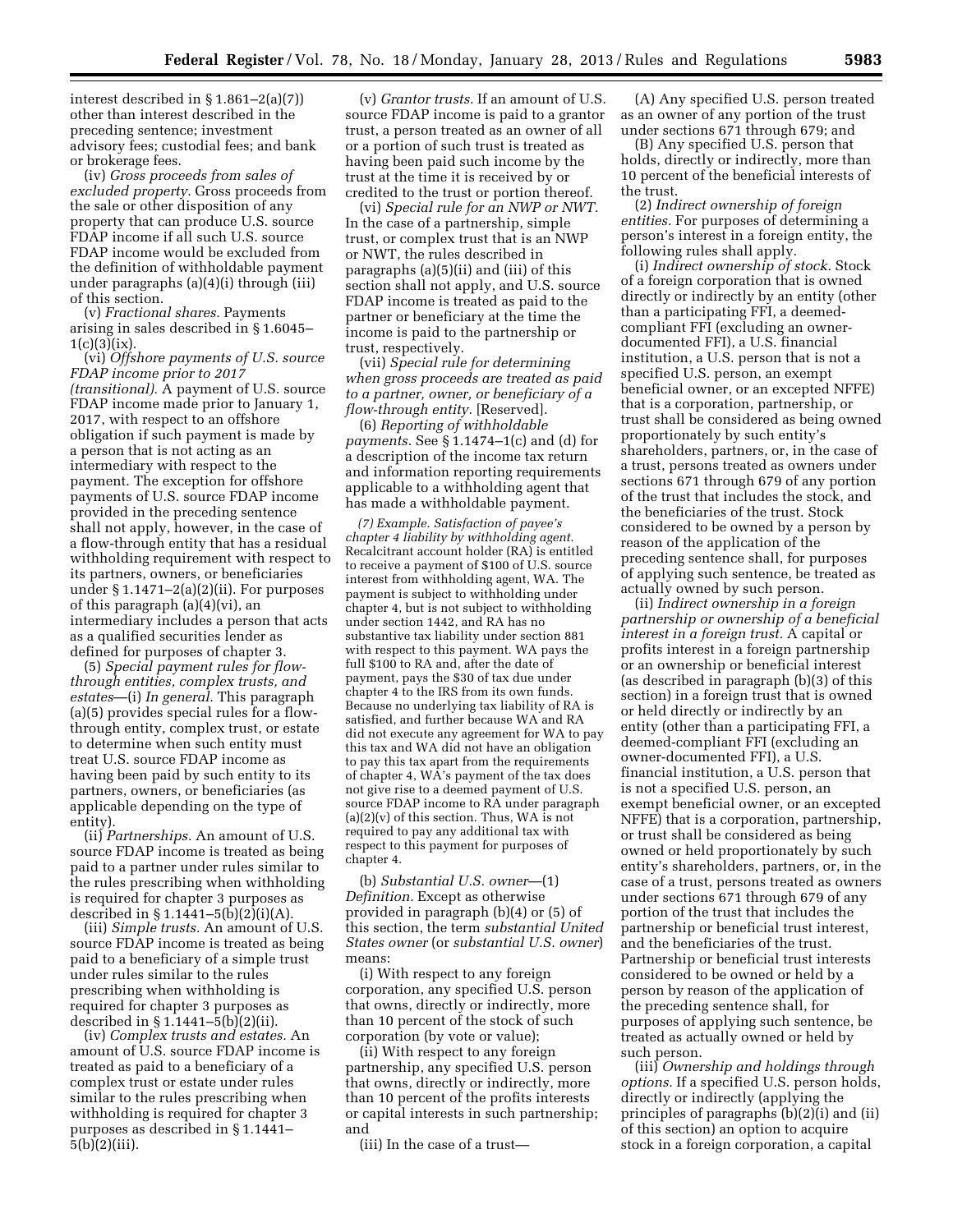or profits interest in a foreign partnership, or an ownership or beneficial interest in a foreign trust, such person is considered to own the underlying equity or other ownership interest in such foreign entity for purposes of this paragraph (b). For purposes of the preceding sentence, an option to acquire such an option, and each one of a series of such options, shall be considered an option to acquire such stock or other ownership interest described in this paragraph (b)(2)(iii).

(iv) *Determination of proportionate interest.* For purposes of this paragraph (b), and except as otherwise provided in paragraph (b)(3) of this section, the determination of a person's proportionate interest in a foreign corporation, partnership, or trust is based on all of the relevant facts and circumstances. In making this determination, any arrangement that artificially decreases a specified U.S. person's proportionate interest in any such entity will be disregarded in determining whether such person is a substantial U.S. owner. In lieu of applying the rules of this paragraph (b)(2) to determine whether an owner's proportionate interest in a foreign entity meets the 10 percent threshold described in paragraph (b)(1) of this section, the entity or its withholding agent may opt to treat the owner as a substantial U.S. owner.

(v) *Interests owned or held by a related person.* For purposes of determining whether a person has more than a 10 percent interest in a foreign corporation, foreign partnership, or foreign trust, the person must aggregate the ownership or beneficial interests in the foreign corporation, foreign partnership, or foreign trust that are owned or held by any person related to such person. For purposes of the preceding sentence, a person is related to another person if the relationship between such persons would result in a disallowance of losses under §§ 1.267(a)–1 through 1.267(f)–1 or § 1.707–1(b). Section 1.267(c)–1(a)(4) is applied as if the family of an individual includes the spouses of the members of the individual's family.

(3) *Beneficial interest in a foreign trust*—(i) *In general.* For purposes of paragraph (b)(1)(iii)(B) of this section, a person holds a beneficial interest in a foreign trust if such person has the right to receive directly or indirectly (for example, through a nominee) a mandatory distribution or may receive, directly or indirectly, a discretionary distribution from the trust. For purposes of this section, a *mandatory distribution*  means a distribution that is required to be made pursuant to the terms of the

trust document. A *discretionary distribution* means a distribution that is made to a person at the discretion of the trustee or a person with a limited power of appointment of such trust.

(ii) *Determining the 10 percent threshold in the case of a beneficial interest in a foreign trust.* A person will be treated as holding directly or indirectly more than 10 percent of the beneficial interest in a foreign trust if—

(A) The beneficiary receives, directly or indirectly, only discretionary distributions from the trust and the fair market value of the currency or other property distributed, directly or indirectly, from the trust to such person during the prior calendar year exceeds 10 percent of the value of either all of the distributions made by the trust during that year or all of the assets held by the trust at the end of that year;

(B) The person is entitled to receive, directly or indirectly, mandatory distributions from the trust and the value of the person's interest in the trust, as determined under section 7520, exceeds 10 percent of the value of all the assets held by the trust; or

(C) The person is entitled to receive, directly or indirectly, mandatory distributions and may receive, directly or indirectly, discretionary distributions from the trust, and the value of the person's interest in the trust, determined as the sum of the fair market value of all of the currency or other property distributed from the trust at the discretion of the trustee during the prior calendar year to the person and the value of the person's interest in the trust as determined under section 7520 at the end of that year, exceeds either 10 percent of the value of all distributions made by such trust during the prior calendar year or 10 percent of the value of all the assets held by the trust at the end of that year.

(4) *Exceptions*—(i) *De minimis amount or value exception.* A specified U.S. person is not treated as a substantial U.S. owner if—

(A) The fair market value of the currency or other property distributed, directly or indirectly, from the trust to such specified U.S. person during the prior calendar year is \$5,000 or less and,

(B) In the case of a specified U.S. person that is entitled to receive mandatory distributions, the value of such person's interest in the trust is \$50,000 or less.

(ii) *Trusts wholly owned by certain U.S. persons.* A trust that is treated as owned only by U.S. persons under sections 671 through 679 is not required to treat any of its beneficiaries as substantial U.S. owners.

(5) *Special rule for certain financial institutions.* In the case of any financial institution described in § 1.1471– 5(e)(1)(iii) or (iv) (referring to investment entities and specified insurance companies), this section shall be applied by substituting ''0 percent'' for ''10 percent'' in each place that it appears. Additionally, in the case of a financial institution described in  $§ 1471-5(e)(1)(iii)$  that is a trust, the rules of paragraph (b)(3) and (4) of this section (referring to beneficial interests in a trust) shall be applied by substituting ''calendar year'' for ''prior calendar year'' in each place that it appears.

(6) *Determination dates for substantial U.S. owners.* A foreign entity may make the determination of whether it has one or more direct or indirect substantial U.S. owners as of the last day of such entity's accounting year or as of the date on which such foreign entity provides the documentation described in § 1.1471–3(d) to the withholding agent for which such determination is required to be made. See § 1.1471–4(c) for when a participating FFI is required to obtain documentation with respect to its account holders.

(7) *Examples.* The following examples illustrate the provisions of paragraph (b) of this section:

*Example 1. Indirect ownership.* U, a specified U.S. person, owns directly 100% of the sole class of stock of F1, a foreign corporation. F1 owns directly 90% of the sole class of stock of F2, a foreign corporation, and U owns directly the remaining 10% of the sole class of stock of F2. F2 owns directly 10% of the sole class of stock of F3, a foreign corporation, and U owns directly 3% of the sole class of stock of F3. U is treated as owning 13% (3% directly and 10% indirectly) of the sole class of stock of F3 and 100% (10% directly and 90% indirectly) of the sole class of stock of F2 for purposes of this paragraph (b). U is a substantial U.S. owner of F1, F2, and F3.

*Example 2. Indirect ownership through entities that are specified U.S. persons.* U, a specified U.S. person, owns directly 100% of the sole class of stock of US1, a U.S. corporation that is a specified U.S. person. US1 owns directly 100% of the sole class of stock of US2, a U.S. corporation that is a specified U.S. person. US2 owns directly 15% of the sole class of stock of FC, a foreign corporation. For purposes of this paragraph (b), U, US1, and US2 are all substantial U.S. owners of FC.

*Example 3. Determining the 10% threshold in the case of a beneficial interest in a foreign trust.* U, a U.S. citizen, holds an interest in FT1, a foreign trust, under which U may receive discretionary distributions from FT1. U also holds an interest in FT2, a foreign trust, and FT2, in turn, holds an interest in FT1 under which FT2 may receive discretionary distributions from FT1. U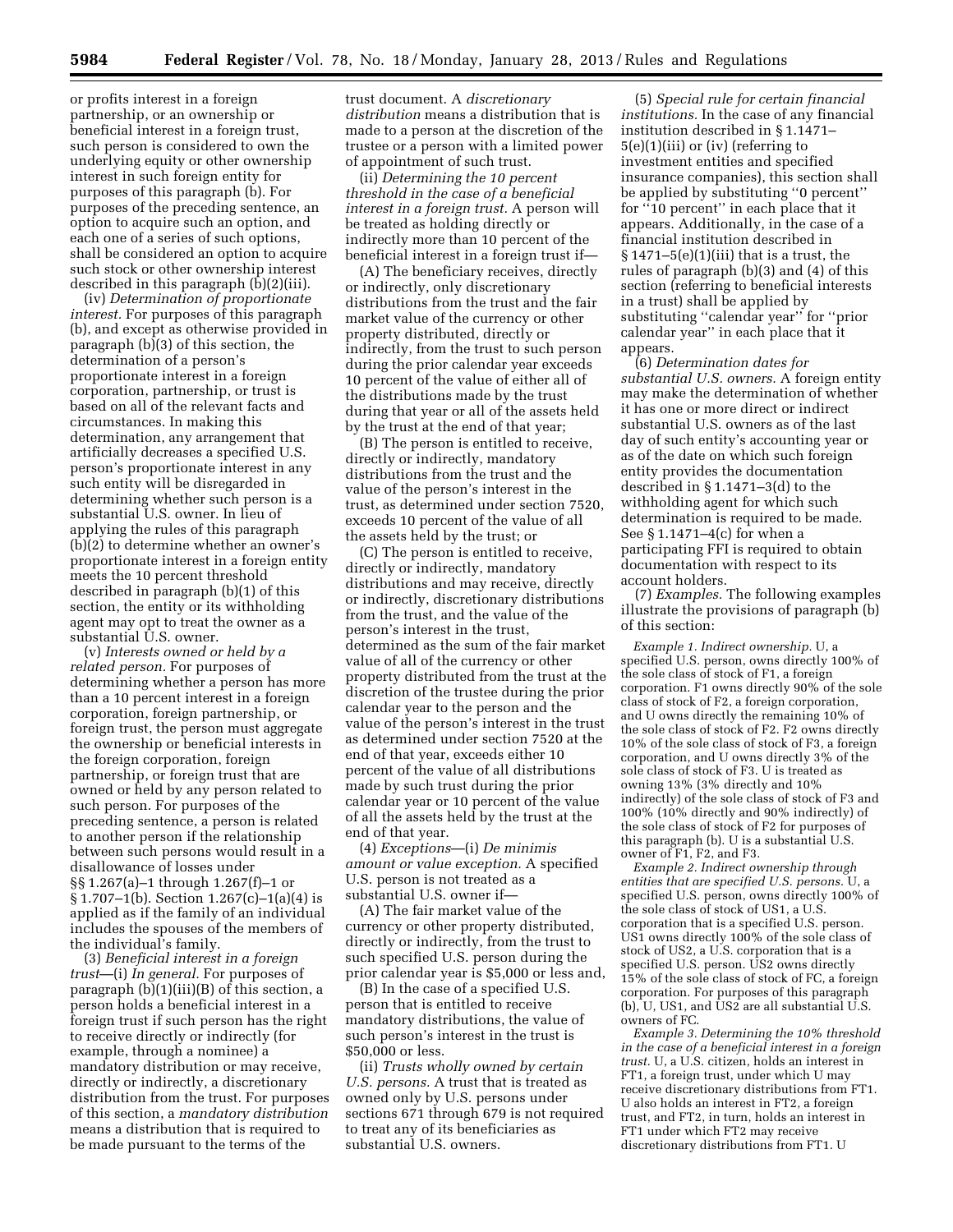receives \$25,000 from FT1 in Year 1. FT2 receives \$120,000 from FT1 in Year 1 and distributes the entire amount to its beneficiaries in Year 1. The distribution from FT1 is FT2's only source of income and FT2's distributions in Year 1 total \$120,000. U receives \$40,000 from FT2 in Year 1. FT1's distributions in Year 1 total \$750,000. U's discretionary interest in FT1 is valued at \$65,000 at the end of Year 1 and therefore does not meet the 10% threshold as determined under paragraph (b)(3)(ii)(A). U's discretionary interest in FT2, however, is valued at \$40,000 at the end of Year 1 and therefore meets the 10% threshold as determined under paragraph (b)(3)(ii)(A).

*Example 4. Determining ownership (determination date).* F, a foreign corporation that is an NFFE, has a calendar year accounting year. On December 31 of Year 1, U, a specified U.S. person, owns 12% of the sole class of outstanding stock of F. In March of Year 2, F redeems a portion of U's stock and reduces U's ownership of F to 9%. In May of Year 2, F opens an account with P, a participating FFI, and delivers to P the documentation required under § 1.1471–3(d). At the time F opens its account with P, U is the only specified U.S. person that directly or indirectly owns stock in F. Because of the redemption, U's interest in F is 9% on the date F opens its account with P. Pursuant to paragraph (b)(6) of this section, F may determine whether it has a substantial U.S. owner as of the date it provides the documentation required under § 1.1471–3(d) to P, which would be the day it opens the account. As a result, F may indicate in its § 1.1471–3(d) documentation that it has no substantial U.S. owners.

(c) *Specified U.S. person.* The term *specified United States person* (or *specified U.S. person*) means any U.S. person other than—

(1) A corporation the stock of which is regularly traded on one or more established securities markets, as described in § 1.1472–1(c)(1)(i);

(2) Any corporation that is a member of the same expanded affiliated group as a corporation described in § 1.1472–  $1(c)(1)(i);$ 

(3) Any organization exempt from taxation under section 501(a) or an individual retirement plan as defined in section 7701(a)(37);

(4) The United States or any wholly owned agency or instrumentality thereof;

(5) Any State, the District of Columbia, any U.S. territory, any political subdivision of any of the foregoing, or any wholly owned agency or instrumentality of any one or more of the foregoing;

(6) Any bank as defined in section 581;

(7) Any real estate investment trust as defined in section 856;

(8) Any regulated investment company as defined in section 851 or any entity registered with the Securities Exchange Commission under the Investment Company Act of 1940 (15 U.S.C. 80a–64);

(9) Any common trust fund as defined in section 584(a);

(10) Any trust that is exempt from tax under section 664(c) or is described in section 4947(a)(1);

(11) A dealer in securities, commodities, or derivative financial instruments (including notional principal contracts, futures, forwards, and options) that is registered as such under the laws of the United States or any State;

(12) A broker; and

(13) Any tax exempt trust under a section 403(b) plan or section 457(g) plan.

(d) *Withholding agent*—(1) *In general.*  Except as provided in this paragraph (d), the term *withholding agent* means any person, U.S. or foreign, in whatever capacity acting, that has the control, receipt, custody, disposal, or payment of a withholdable payment or foreign passthru payment.

(2) *Participating FFIs and registered deemed-compliant FFIs as withholding agents.* The term withholding agent includes a participating FFI that has the control, receipt, custody, disposal, or payment of a passthru payment (as defined in § 1.1471–5(h)). The term withholding agent also includes a registered deemed-compliant FFI to the extent that such FFI is required to withhold on a passthru payment as part of the conditions for maintaining its status as a deemed-compliant FFI under  $§ 1.1471-5(f)(1)(ii)$ . For the withholding requirements of a participating FFI, including the requirement to withhold with respect to limited branches and limited FFIs that are in the same expanded affiliated group as the participating FFI, see §§ 1.1471–4(b) and 1.1472–1(a).

(3) *Grantor trusts as withholding agents.* The term withholding agent includes a grantor trust with respect to a withholdable payment or a foreign passthru payment (in the case of a grantor trust that is a participating FFI) made to a person treated as an owner of the trust under sections 671 through 679. For purposes of determining when a payment is treated as made to such a person, see § 1.1473–1(a)(5)(v).

(4) *Deposit and return requirements.*  See § 1.1474–1(b) for a withholding agent's requirement to deposit any tax withheld, and  $\S 1.1474 - 1(c)$  and (d) for the requirement to file income tax and information returns (including the special allowance in § 1.1474–1(b)(2) for participating FFIs with respect to dormant accounts).

(5) *Multiple withholding agents.*  When several persons qualify as a withholding agent with respect to a single payment, only one tax is required to be withheld and deposited. See § 1.1474–1(a). A person who, as a nominee described in § 1.6031(c)–1T, has furnished to a partnership all of the information required to be furnished under  $\S 1.6031(c) - 1T(a)$  shall not be treated as a withholding agent if the person has notified the partnership that it is treating the provision of information to the partnership as a discharge of its obligations as a withholding agent.

(6) *Exception for certain individuals.*  An individual is not a withholding agent with respect to a withholdable payment made by the individual outside the course of such individual's trade or business (including as an agent with respect to making or receiving such payment).

(e) *Foreign entity.* The term *foreign entity* means any entity that is not a U.S. person and includes a territory entity.

(f) *Effective/applicability date.* This section generally applies January 28, 2013. For other dates of applicability see §§ 1.1473–1(a)(1)(ii) and 1.1473– 1(a)(4)(vi).

■ **Par. 13.** Section 1.1474–1 is added to read as follows:

## **§ 1.1474–1 Liability for withheld tax and withholding agent reporting.**

(a) *Payment and returns of tax withheld*—(1) *In general.* A withholding agent is required to deposit any tax withheld pursuant to chapter 4 as provided under paragraph (b) of this section and to make the returns prescribed by paragraphs (c) and (d) of this section. When several persons qualify as withholding agents with respect to a single payment, only one tax is required to be withheld and deposited.

(2) *Withholding agent liability.* A withholding agent that is required to withhold with respect to a payment under § 1.1471–2(a), 1.1471–4(b) (in the case of a participating FFI), or 1.1472– 1(b) but fails either to withhold or to deposit any tax withheld with an authorized financial institution, as required under paragraph (b) of this section, is liable for the amount of tax not withheld and deposited.

(3) *Use of agents*—(i) *In general.*  Except as otherwise provided in this paragraph (a)(3), a withholding agent may authorize an agent to fulfill its obligations under chapter 4. The acts of an agent of a withholding agent (including the receipt of withholding certificates, the payment of amounts subject to withholding, the withholding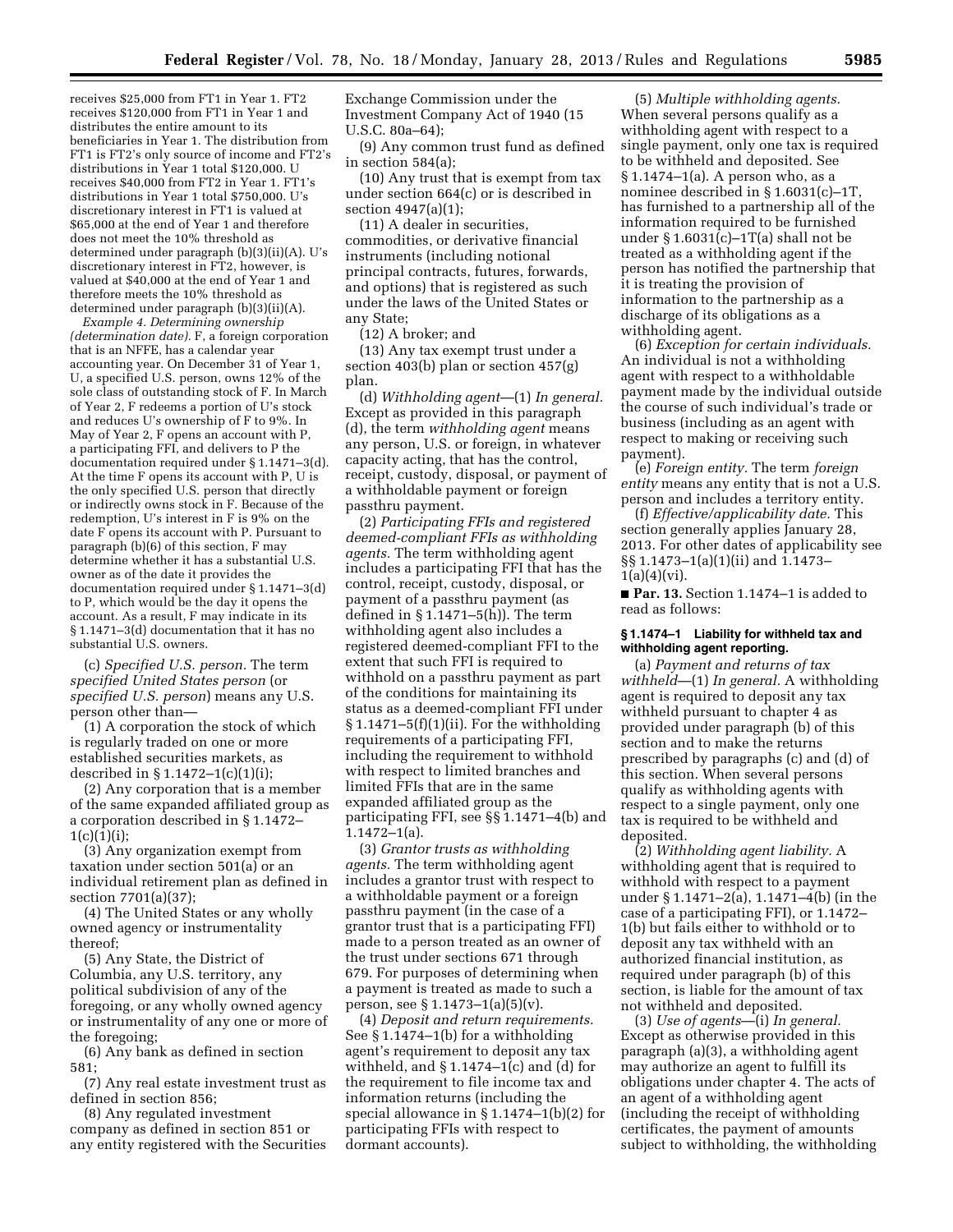and deposit of tax withheld, and the reporting required on the relevant form) are imputed to the withholding agent on whose behalf it is acting.

(ii) *Authorized agent.* An agent is authorized only if—

(A) There is a written agreement between the withholding agent and the person acting as agent;

(B) A Form 8655, ''Reporting Agent Authorization,'' is filed with the IRS if the agent (including any sub-agent) is acting as a reporting agent for filing Form 1042 or making tax deposits and payments;

(C) Books and records and relevant personnel of the agent (including any sub-agent) are available to the withholding agent (on a continuous basis, including after termination of the relationship) in order to evaluate the withholding agent's compliance with the provisions of chapter 4; and

(D) The withholding agent remains fully liable for the acts of its agent (or any sub-agent) and does not assert any of the defenses that may otherwise be available, including under common law principles of agency, in order to avoid tax liability under the Code.

(iii) *Liability of withholding agent acting through an agent.* A withholding agent acting through an agent is liable for any failure of the agent, such as a failure to withhold an amount or make a payment of tax, in the same manner and to the same extent as if the agent's failure had been the failure of the withholding agent. For this purpose, the agent's actual knowledge or reason to know shall be imputed to the withholding agent. Except as otherwise provided in the QI, WP, or WT agreement, an agent of a withholding agent is subject to the same withholding and reporting obligations that apply to any withholding agent under the provisions of chapter 4 and does not benefit from the special procedures or exceptions that apply to a QI, WP, or WT. If the agent is a foreign person, however, a U.S. withholding agent may treat the acts of the foreign agent as its own for purposes of determining whether it has complied with the provisions of chapter 4. The withholding agent's liability under paragraph (a)(2) of this section will exist even if the agent is also a withholding agent and is itself separately liable for failure to comply with the provisions of chapter 4. The same tax, interest, or penalties, however, shall not be collected more than once.

(4) *Liability for failure to obtain documentation timely or to act in accordance with applicable presumptions*—(i) *In general.* A withholding agent that cannot reliably

associate a payment with documentation on the date of payment and that does not withhold under § 1.1471–2(a), 1.1471–4(b), or 1.1472– 1(b), or withholds at less than the 30 percent rate prescribed, is liable under this section for the tax required to be withheld under § 1.1471–2(a), 1.1471– 4(b), or 1.1472–1(b) (including interest, penalties, or additions to tax otherwise applicable in respect of the failure to deduct and withhold) unless—

(A) The withholding agent has appropriately relied on the presumptions described in § 1.1471–3(f) in order to treat the payment as exempt from withholding; or

(B) The withholding agent obtained after the date of payment valid documentation that meets the requirements of § 1.1471–3(c)(7) to establish that the payment was, in fact, exempt from withholding.

(ii) *Withholding satisfied by another withholding agent.* If a withholding agent fails to deduct and withhold any amount required to be deducted and withheld under § 1.1471–2(a), 1.1471– 4(b), or 1.1472–1(b), and the tax is satisfied by another withholding agent or is otherwise paid, then the amount of tax required to be deducted and withheld shall not be collected from the first-mentioned withholding agent. However, the withholding agent is not relieved from liability in any such case for any interest or penalties or additions to tax otherwise applicable in respect of the failure to deduct and withhold.

(b) *Payment of withheld tax*—(1) *In general.* Except as otherwise provided in this paragraph (b), every withholding agent who withholds tax pursuant to chapter 4 shall deposit such tax with an authorized financial institution as provided in § 1.6302–2(a) or by electronic funds transfer as provided under § 31.6302–1(h) of this chapter. If for any reason the total amount of tax required to be deposited for any calendar year pursuant to the income tax return described in paragraph (c) of this section has not been deposited pursuant to § 1.6302–2, the withholding agent shall pay the balance of such tax due for such year at such place as the IRS shall specify. The tax shall be paid when filing the return described in paragraph (c)(1) of this section for such year, unless the IRS specifies otherwise. See § 1.1471–4(b)(6) for the special rule allowing participating FFIs to set aside in escrow amounts withheld with respect to dormant accounts.

(2) *Special rule for foreign passthru payments and payments of gross proceeds that include an undetermined amount of income subject to tax.*  [Reserved].

(c) *Income tax return*—(1) *In general.*  Every withholding agent shall file an income tax return on Form 1042, ''Annual Withholding Tax Return for U.S. Source Income of Foreign Persons,'' (or such other form as the IRS may prescribe) to report chapter 4 reportable amounts (as defined in paragraph (d)(2)(i) of this section). This income tax return shall be filed on the same income tax return used to report amounts subject to reporting for chapter 3 purposes as described in § 1.1461–1(b). The return must show the aggregate amount of payments that are chapter 4 reportable amounts and must report the tax withheld for the preceding calendar year by the withholding agent, in addition to any information required by the form and its accompanying instructions. Withholding certificates and other statements or information provided to a withholding agent are not required to be attached to the return. A Form 1042 must be filed under this paragraph (c)(1) even if no tax was required to be withheld for chapter 4 purposes during the preceding calendar year. The withholding agent must retain a copy of Form 1042 for the applicable period of limitations on assessment and collection with respect to the amounts required to be reported on the Form 1042. See section 6501 and the regulations thereunder for the applicable period of limitations. Adjustments to the total amount of tax withheld described in § 1.1474–2 shall be stated on the return as prescribed by the form and its accompanying instructions.

(2) *Participating FFIs, registered deemed-compliant FFIs, and U.S. branches treated as U.S. persons.* Except as otherwise provided under an FFI agreement, a participating FFI or registered deemed-compliant FFI shall file Form 1042 in accordance with paragraph (c)(1) of this section to report chapter 4 reportable amounts for which the participating FFI or registered deemed-compliant FFI is required to file Form 1042–S, as described in paragraph (d)(4)(iii) of this section. A participating FFI or registered deemed-compliant FFI with a U.S. branch that is treated as a U.S. person must exclude from Form 1042 payments made and taxes withheld by such U.S. branch. A U.S. branch that is treated as a U.S. person shall file a separate Form 1042 in accordance with paragraph (c)(1) of this section and the instructions on the form to report chapter 4 reportable amounts.

(3) *Amended returns.* An amended return under this paragraph (c)(3) must be filed on Form 1042. An amended return must include such information as the form or its accompanying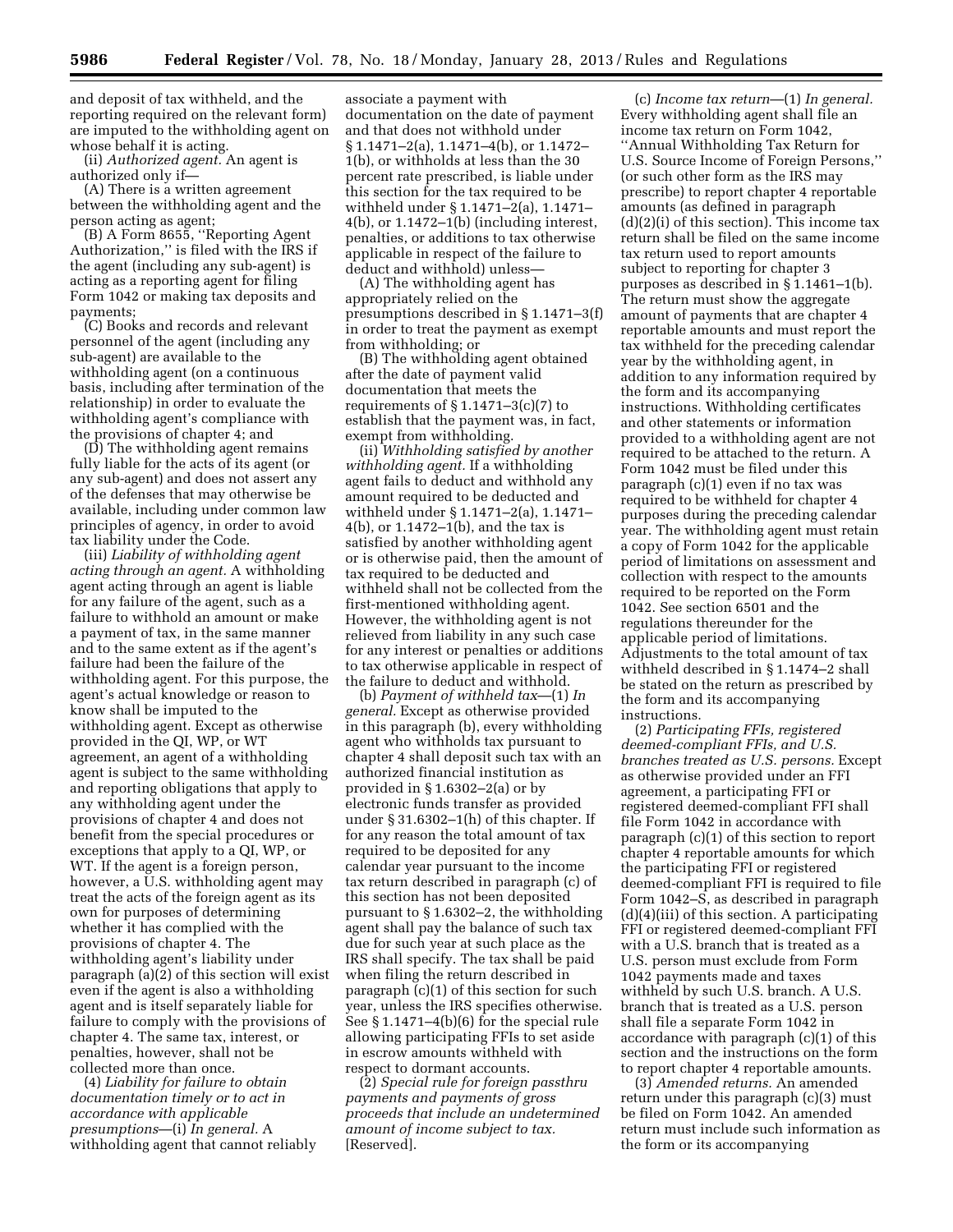instructions shall require, including, with respect to any information that has changed from the time of the filing of the return, the information that was shown on the original return and the corrected information.

(d) *Information returns for payment reporting*—(1) *Filing requirement*—(i) *In general.* Every withholding agent must file an information return on Form 1042–S, ''Foreign Person's U.S. Source Income Subject to Withholding,'' (or such other form as the IRS may prescribe) to report to the IRS chapter 4 reportable amounts as described in paragraph (d)(2)(i) of this section that were paid to a recipient during the preceding calendar year. Except as otherwise provided in paragraphs (d)(4)(ii)(B) (certain unknown recipients) and (d)(4)(i)(B) and (d)(4)(iii)(A) of this section (describing payees includable in reporting pools of a participating FFI or registered deemed-compliant FFI), a separate Form 1042–S must be filed with the IRS for each recipient of an amount subject to reporting under paragraph (d)(2)(i) of this section and for each separate type of payment made to a single recipient in accordance with paragraph (d)(4)(i) of this section. The Form 1042–S shall be prepared in such manner as the form and its accompanying instructions prescribe. One copy of the Form 1042– S shall be filed with the IRS on or before March 15 of the calendar year following the year in which the amount subject to reporting was paid, with a transmittal form as provided in the instructions to the form. Withholding certificates, certifications, documentary evidence, or other statements or documentation provided to a withholding agent are not required to be attached to the form. A copy of the Form 1042–S must be furnished to the recipient for whom the form is prepared (or any other person, as required under this paragraph or the instructions to the form) and to any intermediary or flow-through entity described in paragraph (d)(3)(vii) of this section on or before March 15 of the calendar year following the year in which the amount subject to reporting was paid. The copy provided to the persons described in the preceding sentence may show more than one type of income or other payment subject to reporting on the Form 1042–S. The withholding agent must retain a copy of each Form 1042–S for the period of limitations on assessment and collection applicable to the tax reportable on the Form 1042 to which the Form 1042–S relates (determined as set forth in paragraph (c)(1) of this section). See paragraph (d)(4)(iii) of this section for

the additional reporting requirements of participating FFIs and deemedcompliant FFIs.

(ii) *Recipient*—(A) *Defined.* Except as otherwise provided in paragraph  $(d)(1)(ii)(B)$  of this section, the term *recipient* under this paragraph (d) means a person that is a recipient of a chapter 4 reportable amount, and includes—

(*1*) With respect to a payment of U.S. source FDAP income—

(*i*) A QI (including a QI that is a foreign branch of a U.S. person); (*ii*) A WP or WT;

(*iii*) A participating FFI or a registered deemed-compliant FFI that is an NQI, NWP, or NWT (including its U.S. branch that is not treated as a U.S. person) and that provides its withholding agent with sufficient information to determine the portion of the payment allocable to its reporting pools of recalcitrant account holders, payees that are nonparticipating FFIs, and payees that are U.S. persons described in paragraph (d)(4)(i)(B) of this section;

(*iv*) An account holder or payee to the extent that the withholding agent issues a Form 1042–S to such account holder or payee;

(*v*) An FFI that is a beneficial owner of the payment (including a limited branch of the FFI);

(*vi*) A U.S. branch of a participating FFI or registered deemed-compliant FFI that is treated as a U.S. person;

(*vii*) A territory financial institution treated as a U.S. person;

(*viii*) An excepted NFFE that is not acting as an agent or intermediary with respect to the payment;

(*ix*) A passive NFFE except to the extent described in paragraph  $(d)(1)(ii)(A)(1)(x)$  (certain flow-through NFFEs) of this section;

(*x*) A foreign person that is a partner or beneficiary in a flow-through entity that is an NFFE when the withholding agent treats such partner or beneficiary as a payee and beneficial owner because the requirements of  $\S 1.1472-1(d)(3)$  are met;

(*xi*) An exempt beneficial owner of a payment, including when the payment is made to such owner through an FFI (including a nonparticipating FFI) that provides documentation and information sufficient for a withholding agent to determine the portion of the payment allocable to such owner; and

(*xii*) Any person (including a flowthrough entity) or U.S. branch of a participating FFI or reporting Model 1 FFI receiving such income that is (or is deemed to be) effectively connected with the conduct of its trade or business in the United States;

(*2*) With respect to a payment other than U.S. source FDAP income. [Reserved]; and

(*3*) Any other person required to be reported as a recipient by Form 1042– S, its accompanying instructions, under an FFI agreement, or paragraph (d)(4)(iii) of this section with respect to the Form 1042–S reporting requirements of a participating FFI.

(B) *Persons that are not recipients.*  Persons that are not recipients include—

(*1*) With respect to a payment of U.S. source FDAP income—

(*i*) A participating FFI, registered deemed-compliant FFI, or certified deemed-compliant FFI that is an NQI, NWP, or NWT (including its U.S. branch that is not treated as a U.S. person) and that fails to provides its withholding agent with sufficient information to allocate the payment to its account holders and payees;

(*ii*) A financial institution (other than a nonparticipating FFI) to the extent that the withholding agent issues a Form 1042–S to the FFI's account holder or payee;

(*iii*) A participating FFI or a registered deemed-compliant FFI that is an NQI, NWP, or NWT (including its U.S. branch that is not treated as a U.S. person) to the extent it provides its withholding agent with sufficient information to allocate the payment to its account holders and payees that are exempt from withholding under chapter 4;

(*iv*) An account holder or payee of a participating FFI or registered deemedcompliant FFI (including an account holder or payee of a U.S. branch of such FFI that is not treated as a U.S. person) that is included in the FFI's reporting pools described in paragraph (d)(4)(i)(B) of this section;

(*v*) A nonparticipating FFI that acts as an intermediary with respect to a payment or that is a flow-through entity (including a limited branch);

(*vi*) An account holder or payee of a nonparticipating FFI except to the extent described in paragraph  $(d)(1)(ii)(A)(1)(xi)$  of this section for an exempt beneficial owner;

(*vii*) Except as provided in paragraph (d)(1)(ii)(A)(*1*)(i) of this section (referring to a QI that is a foreign branch of a U.S. person), a wholly owned entity that is disregarded under § 301.7701– 2(c)(2) of this chapter as an entity separate from its owner;

(*viii*) A territory financial institution to the extent provided in paragraph (d)(4)(i)(D)(*2*) and (*3*) of this section; and

(*ix*) A flow-through entity that is a passive NFFE to the extent that the withholding agent treats a foreign person that is a partner or beneficiary of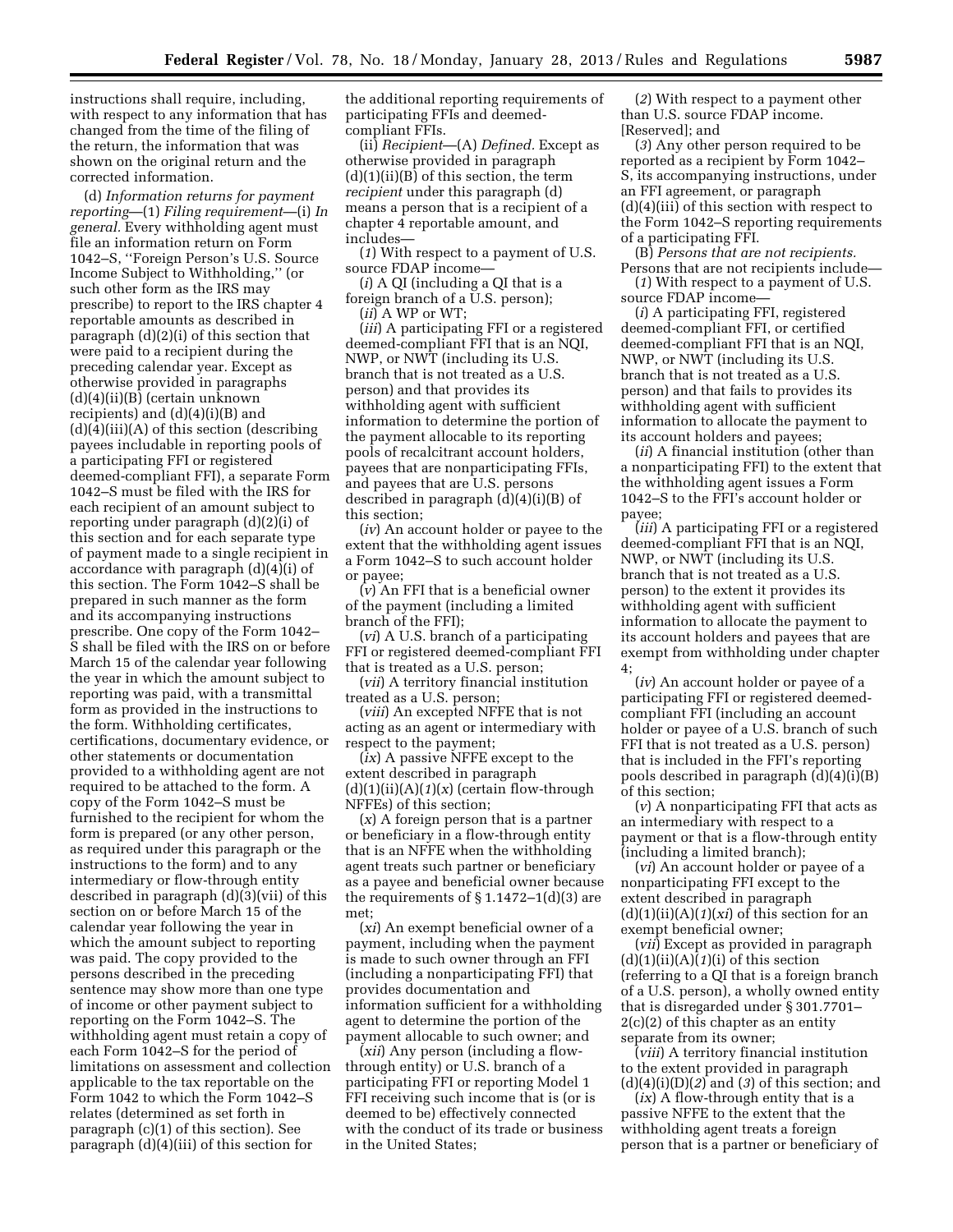the NFFE as a recipient pursuant to paragraph  $(d)(1)(ii)(A)(1)(x)$  of this section;

(*2*) With respect to a payment other than U.S. source FDAP income. [Reserved]; and

(*3*) Any other person not treated as a recipient on Form 1042–S, its accompanying instructions, or under an FFI agreement.

(2) *Amounts subject to reporting*—(i) *In general.* Subject to paragraph (d)(2)(iii) of this section, the term *chapter 4 reportable amount* means each of the following amounts reportable on a Form 1042–S for purposes of chapter 4—

(A) U.S. source FDAP income that is reportable on Form 1042–S under  $§ 1.1461-1(c)(2)(i)$  or that is otherwise subject to withholding under chapter 4 paid on or after January 1, 2014;

(B) Gross proceeds subject to withholding under chapter 4;

(C) A foreign passthru payment subject to withholding under chapter 4; and

(D) A foreign reportable amount paid by a participating FFI to the extent reporting of such amount is required under paragraph  $(d)(4)(iii)(C)$  of this section. The term *foreign reportable amount* means a payment of FDAP income as defined in § 1.1473–  $1(a)(2)(i)(A)$  that would be a withholdable payment if paid by a U.S. person.

(ii) *Exception to reporting.* Except as otherwise provided in this paragraph (d)(2)(ii), a chapter 4 reportable amount does not include an amount paid to a U.S. person if the withholding agent treats such U.S. person as a payee for purposes of determining whether withholding is required under §§ 1.1471–2 and 1.1472–1. A chapter 4 reportable amount does, however, include an amount paid to a participating FFI or registered deemedcompliant FFI to the extent allocable to its reporting pool of payees that are U.S. persons as described in paragraph  $(d)(4)(i)(B)$  of this section.

(iii) *Coordination with chapter 3.* A payment that is not subject to reporting under this paragraph (d)(2) may be subject to chapter 3 reporting on Form 1042–S to the extent provided on such form and its accompanying instructions or under § 1.1461–1(c)(2). The recipient information and other information required to be reported on Form 1042– S for purposes of chapter 4 shall be in addition to the information required to be provided on Form 1042–S for purposes of chapter 3.

(3) *Required information.* The information required to be furnished under this paragraph (d)(3) shall be

based upon the information provided by or on behalf of the recipient of an amount subject to reporting (as corrected and supplemented based on the withholding agent's actual knowledge) or the presumption rules provided under § 1.1471–3(f) for a U.S. withholding agent and under § 1.1471–  $4(c)(3)(ii)$  and  $(c)(4)(i)$  for a participating FFI. The Form 1042–S must include the following information, if applicable—

(i) The name, address, and EIN or GIIN (as applicable) of the withholding agent (as required on the instructions to the form) and the withholding agent's status for chapter 3 and chapter 4 purposes (as defined in the instructions to the form);

(ii) A description of each category of income or payment made based on the income and payment codes provided on the form (for example, interest, dividends, and gross proceeds) and the aggregate amount in each category expressed in U.S. dollars;

(iii) For the reporting required by a participating FFI under paragraph  $(d)(4)(iii)(C)$  of this section, the aggregate amount of foreign reportable amounts paid to a nonparticipating FFI in addition to the information described in this paragraph (d)(3);

(iv) The rate and amount of withholding applied or, in the case of a payment of U.S. source FDAP income not subject to withholding and reportable under paragraph (d)(2)(i)(A) of this section, the basis for exempting the payment from withholding under chapter 4 based on exemption codes provided on the form);

(v) The name and address of the recipient and its TIN or GIIN (as applicable) and foreign taxpayer identification number and date of birth (as required on the instructions to the form);

(vi) In the case of a payment to a person (including a flow-through entity or U.S. branch) for which the payment is reported as effectively connected with its conduct of a trade or business in the United States or, in the case of a U.S. branch that is treated as a U.S. person, the EIN used by the person or U.S. branch to file its U.S. income tax returns;

(vii) The name, address of any FFI, flow-through entity that is an NFFE, or U.S. branch or territory financial institution that is not treated as a U.S. person when an account holder or owner of such entity (including an unknown recipient or owner) is treated as the recipient of the payment;

(viii) The EIN or GIIN (as applicable), status for chapter 3 and chapter 4 purposes (as required on the instructions to the form) of an entity

reported under paragraph (d)(3)(vii) of this section;

(ix) The country of incorporation or organization (based on the country codes provided on the form) of any entity the name of which appears on the form; and

(x) Such information as the form or instructions may require in addition to, or in lieu of, information required under this paragraph (d)(3).

(4) *Method of reporting*—(i) *Payments by U.S. withholding agent to recipients.*  Except as otherwise provided in this paragraph (d)(4) or on the Form 1042– S and its accompanying instructions, a withholding agent that is a U.S. person (including a U.S. branch that is treated as a U.S. person and excluding a foreign branch of a U.S. person that is a QI) and that makes a payment of a chapter 4 reportable amount must file a separate form for each recipient that receives such amount. Except as otherwise provided on Form 1042–S or its instructions, only payments for which the income or payment code, exemption code, withholding rate, and recipient code are the same may be reported on a single form filed with the IRS. See paragraph (d)(4)(ii) of this section for reporting of payments made to a person that is not a recipient and that is otherwise required to be reported on Form 1042–S.

(A) *Payments to certain entities that are beneficial owners.* If the beneficial owner of a payment made by a U.S. withholding agent is an exempt beneficial owner, an FFI, an NFFE, or a territory entity, it must complete Form 1042–S treating such entity as the recipient of the payment.

(B) *Payments to participating FFIs, deemed-compliant FFIs, and certain QIs.* Except as otherwise provided in this paragraph  $(d)(4)(i)(B)$ , a U.S. withholding agent that makes a payment of a chapter 4 reportable amount to a participating FFI or deemed-compliant FFI that is an NQI, NWP, or NWT must complete a Form 1042–S treating such FFI as the recipient. With respect to a payment of U.S. source FDAP income made to a participating FFI or registered deemed-compliant FFI that is an NQI, NWP, or NWT or QI that elects to be withheld upon under section 1471(b)(3) and from whom the withholding agent receives pooled information regarding such FFI's account holders and payees, a U.S. withholding agent must complete a separate Form 1042–S issued to the participating FFI, registered deemedcompliant FFI, or QI (as applicable) as the recipient with respect to each such pool of account holders or payees. See  $§ 1.1471-2(a)(2)(i)$  for the requirement of a withholding agent to withhold on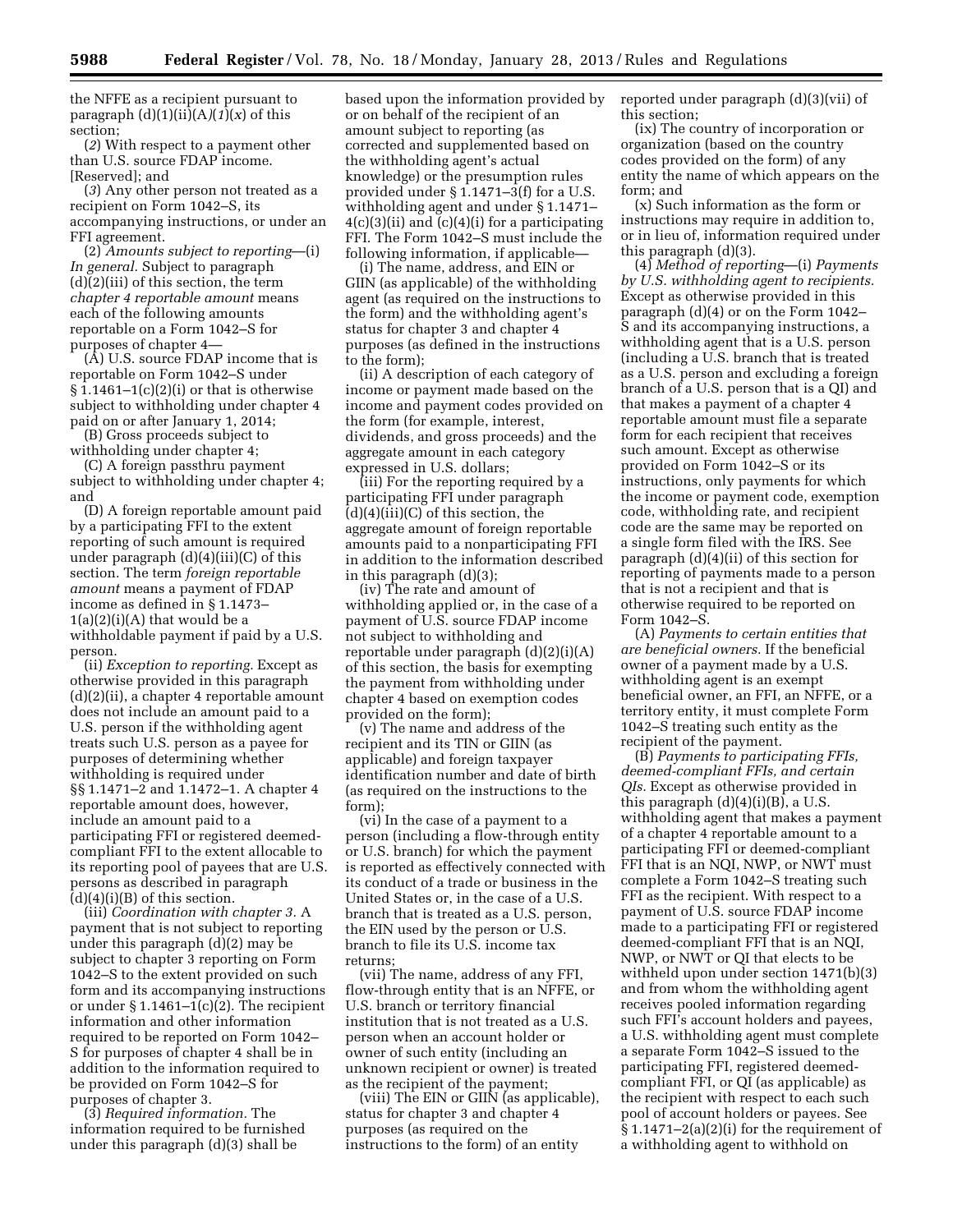payments of U.S. source FDAP income made to a participating FFI or registered deemed-compliant FFI that is an NQI, NWP, or NWT. See also § 1.1471– 2(a)(2)(iii) in the case of payments made to a QI. See § 1.1461–1(c)(4)(A) for the extent to which reporting is required under that section for U.S. source FDAP income that is reportable on Form 1042– S under chapter 3 and not subject to withholding under chapter 4, in which case the U.S. withholding agent must report in the manner described under  $§ 1.1461-1(c)(4)(ii)$  and paragraph  $(d)(4)(ii)(A)$  of this section. See paragraph (d)(4)(ii)(A) of this section for reporting rules applicable if participating FFIs, deemed-compliant FFIs, or QIs provide specific payee information for reporting to the recipient of the payment for Form 1042– S reporting purposes. See paragraph (d)(4)(iii) of this section for the residual reporting responsibilities of an NQI, NWP, or NWT that is an FFI.

(C) *Amounts paid to a U.S. branch of a participating FFI or registered deemed-compliant FFI.* A U.S. withholding agent making a payment of U.S. source FDAP income to a U.S. branch of a participating FFI or registered deemed-compliant FFI shall complete Form 1042–S as follows—

(*1*) If the U.S. branch is treated as a U.S. person, the withholding agent treats amounts paid as effectively connected with the conduct of the branch's trade or business in the United States, or the U.S. branch is the beneficial owner of the payment, the withholding agent must file Form 1042– S reporting the U.S. branch as the recipient;

(*2*) If the U.S. branch is not treated as a U.S. person and provides the withholding agent with a withholding certificate that transmits information regarding its reporting pools as described in paragraph (d)(4)(i)(B) of this section or information regarding each recipient that is an account holder or payee of the U.S. branch, the withholding agent must complete a separate Form 1042–S issued to the U.S. branch for each such pool to the extent required on the form and its accompanying instructions or must complete a separate Form 1042–S issued to each recipient whose documentation is associated with the U.S. branch's withholding certificate as described in paragraph (d)(4)(ii)(A) of this section and report the U.S. branch as an entity not treated as a recipient; or

(*3*) If the U.S. branch is not treated as a U.S. person, to the extent its fails to provide sufficient information regarding its account holders or payees, the withholding agent shall report the

recipient of the payment as an unknown recipient to the extent recipient information is not provided and report the U.S. branch as provided in paragraph (d)(4)(ii)(A) of this section for an entity not treated as a recipient.

(D) *Amounts paid to territory financial institutions that are flowthrough entities or acting as intermediaries.* A U.S. withholding agent making a withholdable payment to a territory financial institution that is a flow-through entity or that acts as an intermediary must complete Form 1042–S as follows—

(*1*) If the territory financial institution is treated as a U.S. person or is the beneficial owner of the payment, the withholding agent must file Form 1042– S treating the territory financial institution as the recipient;

(*2*) If the territory financial institution is not treated as a U.S. person and provides the withholding agent with a withholding certificate that transmits information regarding each recipient that is an partner, beneficiary, owner, account holder, or payee, the withholding agent must complete a separate Form 1042–S for each recipient whose documentation is associated with the territory financial institution's withholding certificate as described in paragraph  $(d)(4)(ii)(A)$  of this section and must report the territory financial institution under that paragraph; or

(*3*) If the territory financial institution is not treated as a U.S. person, to the extent its fails to provide sufficient information regarding its partners, beneficiaries, owners, account holders or payees, the withholding agent shall report the recipient of the payment as an unknown recipient and report the territory financial institution as provided in paragraph (d)(4)(ii)(A) of this section for an entity not treated as a recipient.

(E) *Amounts paid to NFFEs.* A U.S. withholding agent that makes payments of chapter 4 reportable amounts to a passive NFFE shall complete Forms 1042–S treating the passive NFFE as the recipient, except to the extent such withholding agent treats a partner, beneficiary, or owner in a flow-through entity that is a passive NFFE as a payee. In the case of an excepted NFFE that is a flow-through entity, see § 1.1461– 1(c)(4)(A) for the extent to which reporting is required with respect to the partners, beneficiaries, or owners of such entities.

(ii) *Payments made by withholding agents to certain entities that are not recipients*—(A) *Entities that provide information for a withholding agent to perform specific payee reporting.* If a U.S. withholding agent makes a

payment of a chapter 4 reportable amount to a flow-through entity that is a passive NFFE, a nonparticipating FFI receiving a payment on behalf of an exempt beneficial owner, or a participating FFI or deemed-compliant FFI that is an NQI, NWP, or NWT, except as otherwise provided in paragraph (d)(4)(i)(B) of this section, the withholding agent must complete a separate Form 1042–S for each recipient that is a partner, beneficiary, owner, or account holder of such entity to the extent the withholding agent can reliably associate the payment with valid documentation (under the rules of § 1.1471–3(c) and (d)) provided by such entity, as applicable, with respect to each such recipient. If a payment is made through tiers of such entities, the withholding agent must nevertheless complete Form 1042–S for the recipient to the extent it can reliably associate the payment with documentation provided with respect to that recipient. A withholding agent that is completing a Form 1042–S for a recipient described in this paragraph (d)(4)(ii)(A) must include on the form the information described in paragraph (d)(3)(vii) of this section for the entity through which the recipient directly receives the payment.

(B) *Nonparticipating FFI that is a flow-through entity or intermediary.* If a withholding agent makes a payment of a chapter 4 reportable amount to a nonparticipating FFI that it is required to treat as an intermediary with regard to a payment or as a flow-through entity under rules described in § 1.1471– 3(c)(2)(iii), and except as otherwise provided in paragraph (d)(1)(ii)(A)(*1*)(*xi*) of this section (relating to an exempt beneficial owner), the withholding agent must report the recipient of the payment as an unknown recipient and report the nonparticipating FFI as provided in paragraph (d)(4)(ii)(A) of this section for an entity not treated as a recipient.

(C) *Disregarded entities.* If a U.S. withholding agent makes a payment to a disregarded entity but receives a valid withholding certificate or other documentary evidence from a person that is the single owner of a disregarded entity, the withholding agent must file a Form 1042–S treating the single owner as the recipient. The GIIN on the form, or TIN, if required, must be the single owner's reporting identification number or TIN.

(iii) *Reporting by participating FFIs and deemed-compliant FFIs (including QIs, WPs, and WTs)*—(A) *In general.*  Except as otherwise provided in paragraphs (d)(4)(iii)(B) (relating to NQIs, NWPs, NWTs, and FFIs electing under section 1471(b)(3)) and (d)(4)(iii)(C) of this section (relating to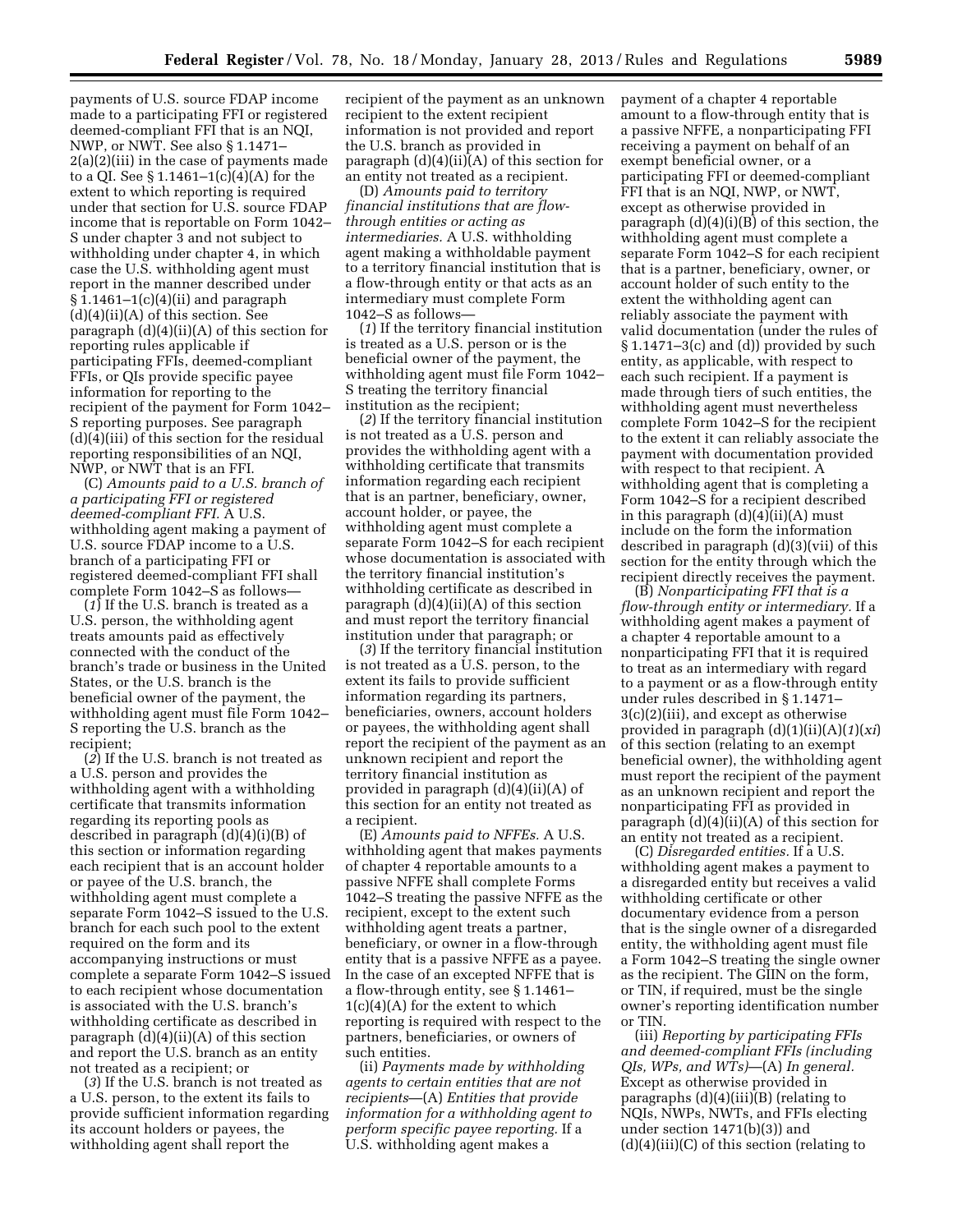transitional payee specific reporting for payments to nonparticipating FFIs), a participating FFI or deemed-compliant FFI (including a QI, WP, WT, or U.S. branch of such FFIs that is not treated as a U.S. person) that makes a payment that is a chapter 4 reportable amount to a recalcitrant account holder or nonparticipating FFI, must complete a Form 1042–S to report such payments. A participating FFI or registered deemed-compliant FFI (including a QI, WP, WT or U.S. branch of such FFI that is not treated as a U.S. person) may report in pools consisting of its recalcitrant account holders and payees that are nonparticipating FFIs. With respect to recalcitrant account holders, the FFI may report in pools consisting of recalcitrant account holders within a particular status described in § 1.1471– 4(d)(6) and within a particular income code. Except as otherwise provided in paragraph  $(d)(4)(iii)(C)$  of this section, with respect to payees that are nonparticipating FFIs, the FFI may report in pools consisting of one or more nonparticipating FFIs that fall within a particular income code and within a particular status code described in the instructions to Form 1042–S. Alternatively, a participating FFI or registered deemed-compliant FFI (including a QI, WP, WT, or U.S. branch of such FFI that is not treated as a U.S. person) may (and a certified deemedcompliant FFI is required to) perform specific payee reporting to report a chapter 4 reportable amount made to a recalcitrant account holder or a nonparticipating FFI when withholding was applied (or should have applied) to the payment.

(B) *Special reporting requirements of participating FFIs, deemed-compliant FFIs, and FFIs that make an election under section 1471(b)(3).* Except as otherwise provided in paragraph  $(d)(4)(iii)(C)$  of this section, a participating FFI or deemed-compliant FFI that is an NQI, NWP, NWT (including a U.S. branch of such FFI that is not treated as a U.S. person), or an FFI that has made an election under section 1471(b)(3) and has provided sufficient information to its withholding agent to withhold and report the payment, is not required to report the payment on Form 1042–S as described in paragraph (d)(4)(iii)(A) of this section if the payment is made to a nonparticipating FFI or recalcitrant account holder and its withholding agent has withheld the correct amount of tax on such payment and correctly reported the payment on a Form 1042– S. Such FFI is required to report a payment, however, when the FFI knows

or, has reason to know, that less than the required amount has been withheld by the withholding agent on the payment or the withholding agent has not correctly reported the payment on Form 1042–S. In such case, the FFI must report on Form 1042–S to the extent required under paragraph (d)(4)(iii)(A) of this section. See, however, § 1.1471– 4(d)(6) for the requirement to report certain aggregate information regarding accounts held by recalcitrant account holders on Form 8966, ''FATCA Report,'' regardless of whether withholdable payments are made to such accounts.

(C) *Reporting by participating FFIs and registered deemed-compliant FFIs (including QIs, WPs, and WTs) for certain payments made to nonparticipating FFIs (transitional).*  Except as otherwise provided in the instructions to Form 1042–S, if a participating FFI or registered deemedcompliant FFI (including a QI, WP, WT, or U.S. branch of such FFI that is not treated as a U.S. person) makes a payment to a nonparticipating FFI of a foreign reportable amount as defined in paragraph (d)(2)(i)(D) of this section, the FFI must report on Form 1042–S on a payee specific basis the aggregate amount of all foreign reportable amounts paid by the FFI to the nonparticipating FFI and any payment of U.S. source FDAP income made to such nonparticipating FFI for whom the FFI receives the payment (and tax withheld) for each of the calendar years 2015 and 2016.

(D) *Reporting by U.S. branches of a participating FFI or registered deemedcompliant FFI that is treated as a U.S. person.* A U.S. branch of a participating FFI or registered deemed-compliant FFI that is treated as a U.S. person must report amounts paid to recipients on Forms 1042–S in the same manner as a U.S. withholding agent under paragraph (d)(4)(i) of this section.

(iv) *Reporting by territory financial institutions.* A territory financial institution that is not treated as a U.S. person will not be required to report on Form 1042–S if another withholding agent has reported the same amount with regard to the same recipient for which such entity would otherwise be required to file a return under this paragraph (d)(4)(iv) and such withholding agent has withheld the entire amount required to be withheld from such payment. A territory financial institution must, however, report payments made to recipients for whom it has failed to provide the appropriate documentation to another withholding agent or to the extent it knows, or has reason to know, that less than the

required amount has been withheld. A territory financial institution that is treated as a U.S. person or is otherwise required under this paragraph (d)(4)(iv) to report amounts paid to recipients on Forms 1042–S must report in the same manner as a U.S. withholding agent.

(v) *Nonparticipating FFIs.* A nonparticipating FFI that is a flowthrough entity or that acts as an intermediary with respect to a payment may file Forms 1042 and 1042–S only to report and allocate tax withheld to the account holders, partners, owners, or beneficiaries of the nonparticipating FFI.

(vi) *Other withholding agents.* Any person that is a withholding agent that is not described in any of paragraphs  $(d)(4)(i)$  through  $(v)$  of this section shall file Forms 1042–S in the same manner as a U.S. withholding agent and in accordance with the instructions to the form.

(e) *Magnetic media reporting.* A withholding agent that is not a financial institution and that is required to file 250 or more Form 1042–S information returns for a taxable year must file Form 1042–S returns on magnetic media. See § 301.6011–2(b) of this chapter for the requirements of a withholding agent that is not a financial institution with respect to the filing of Forms 1042–S on magnetic media. See § 301.1474–1(a) of this chapter for the requirements applicable to a withholding agent that is a financial institution with respect to the filing of Forms 1042–S on magnetic media.

(f) *Indemnification of withholding agent.* A withholding agent is indemnified against the claims and demands of any person for the amount of any tax it deducts and withholds in accordance with the provisions of chapter 4 and the regulations thereunder. A withholding agent that withholds based on a reasonable belief that such withholding is required under chapter 4 and the regulations thereunder is treated for purposes of section 1474 and this paragraph (f) as having withheld tax in accordance with the provisions of chapter 4 and the regulations thereunder. This paragraph (f) does not relieve a withholding agent from tax liability under chapter 3 or chapter 4 or the regulations under those chapters.

(g) *Extensions of time to file Forms 1042 and 1042–S.* The IRS may grant an extension of time to file Form 1042 or 1042–S as described in § 1.1461–1(g).

(h) *Penalties.* For penalties and additions to tax for failure to file returns or file and furnish statements in accordance with this section, see sections 6651, 6662, 6663, 6721, 6722,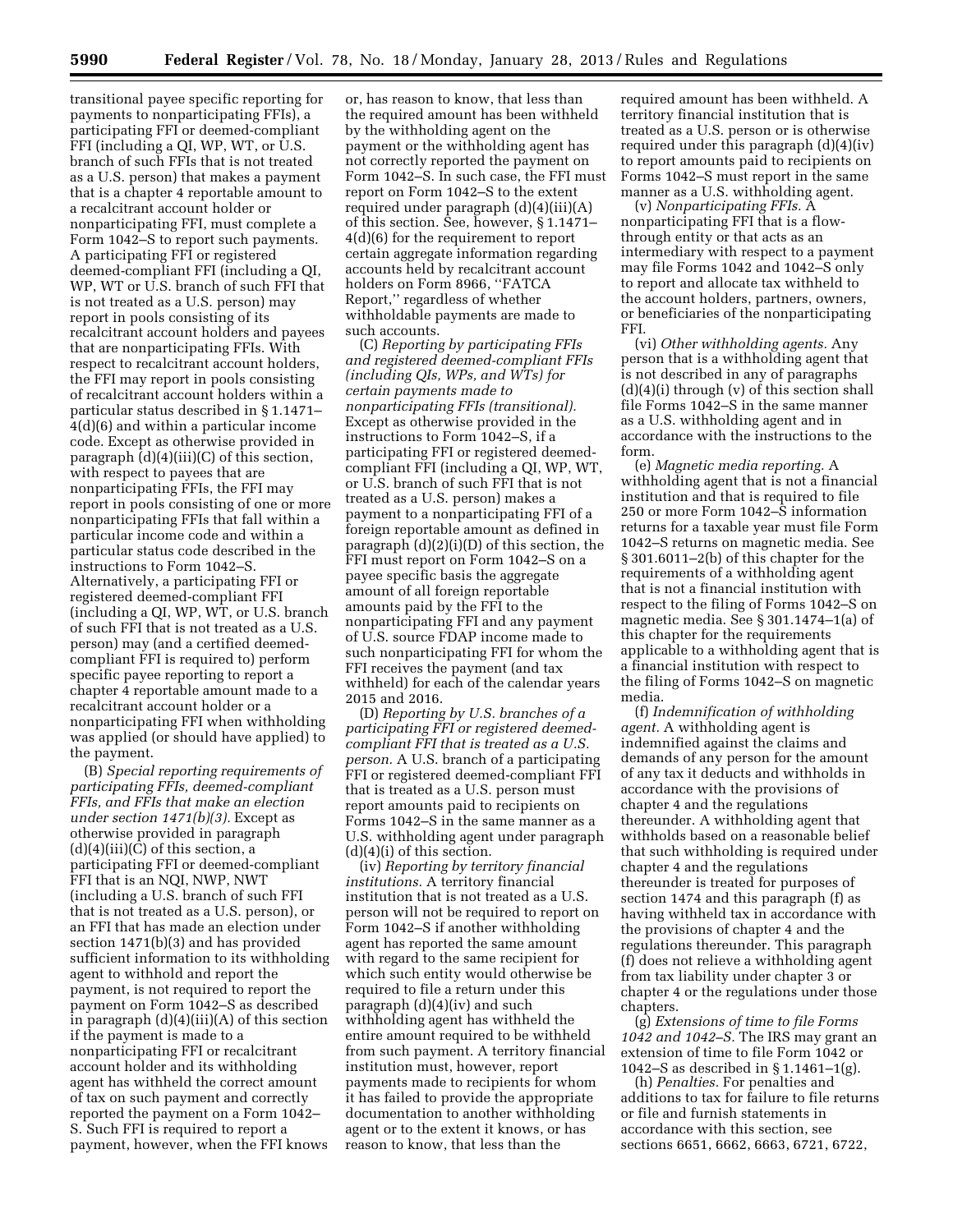6723, 6724(c), 7201, 7203, and the regulations under those sections. For penalties and additions to tax for failure to timely pay the tax required to be withheld under chapter 4, see sections 6656, 6672, 7202, and the regulations under those sections.

(i) *Additional reporting requirements with respect to U.S. owned foreign entities and owner-documented FFIs*— (1) *Reporting by certain withholding agents with respect to ownerdocumented FFIs.* Beginning in calendar year 2014, if a withholding agent (other than an FFI reporting accounts held by owner-documented FFIs under § 1.1471–4(d)) makes during a calendar year a payment of a chapter 4 reportable amount to an entity account holder or payee of an obligation and the withholding agent treats the entity as an owner-documented FFI under § 1.1471– 3(d)(6), the withholding agent is required to report for such calendar year with respect to each specified U.S. person that has a direct or indirect debt or equity interest in such entity. Such report must be made on Form 8966 (or such other form as the IRS may prescribe) and filed on or before March 31 of the calendar year following the year in which the withholdable payment was made. The report must contain the following information— (i) The name of the owner-

documented FFI;

(ii) The name, address, and TIN of each specified U.S. person identified in § 1.1471–3(d)(6)(iv)(A)(*1*);

(iii) The total of all payments made to the owner-documented FFI;

(iv) The account balance or value of the account held by the ownerdocumented FFI; and

(v) Any other information required on Form 8966 and its accompanying instructions provided for purposes of such reporting.

(2) *Reporting by certain withholding agents with respect to U.S. owned foreign entities that are NFFEs.*  Beginning in calendar year 2014, in addition to the reporting on Form 1042– S required under paragraph (d)(4)(i)(E) of this section, a withholding agent (other than an FFI reporting accounts held by NFFEs under § 1.1471–4(d)) that receives information about any substantial U.S. owners of an NFFE that is not an excepted NFFE as defined in § 1.1472–1(c) shall file a report with the IRS for such calendar year with respect to any substantial U.S. owners of such NFFE. Such report must be made on Form 8966 (or such other form as the IRS may prescribe) and filed on or before March 31 of the calendar year following the year in which the withholdable payment was made. The

report must contain the following information—

(i) Name of the NFFE that is owned by a substantial U.S. owner;

(ii) The name, address, and TIN of each substantial U.S. owner of such NFFE;

(iii) The total of all payments made to the NFFE; and

(iv) Any other information as required by the form and its accompanying instructions.

(3) *Cross reference to reporting by participating FFIs.* For the reporting requirements of a participating FFI with respect to an account holder that is a U.S. owned foreign entity or that it treats as an owner-documented FFI, see § 1.1471–4(d).

(j) *Effective/applicability date.* This section generally applies on January 28, 2013. For other dates of applicability see §§ 1.1474–1(d)(4)(iii)(C) and 1.1474–1(i). ■ **Par. 14.** Section 1.1474–2 is added to read as follows:

#### **§ 1.1474–2 Adjustments for overwithholding or underwithholding of tax.**

(a) *Adjustments of overwithheld tax*— (1) *In general.* Except as otherwise provided by this section, a withholding agent that has overwithheld tax under chapter 4 and made a deposit of the tax as provided in § 1.6302–2(a) may adjust the amount of overwithheld tax either pursuant to the reimbursement procedure described in paragraph (a)(3) of this section or pursuant to the set-off procedure described in paragraph (a)(4) of this section. Adjustments under this paragraph (a) may only be made within the time prescribed under paragraph (a)(3) or (a)(4) of this section. After such time, a refund of the amount of overwithheld tax can only be claimed pursuant to the procedures described in § 1.1474–5 and chapter 65 of the Code and the regulations thereunder.

(2) *Overwithholding.* For purposes of this section, the term *overwithholding*  means an amount actually withheld (determined before application of the adjustment procedures under this section and regardless of whether such overwithholding was in error or appeared correct at the time it occurred) from an item of income or other payment pursuant to chapter 4 that is in excess of the greater of—

(i) The amount required to be withheld with respect to such item of income or other payment under chapter 4; and

(ii) The actual tax liability of the beneficial owner that is attributable to the income or payment from which the amount was withheld.

(3) *Reimbursement of tax*—(i) *General rule.* Under the reimbursement

procedure, the withholding agent may repay the beneficial owner or payee for an amount of overwithheld tax. In such case, the withholding agent may reimburse itself by reducing, by the amount actually repaid to the beneficial owner or payee, the amount of any deposit of tax made by the withholding agent under  $\S 1.6302 - 2(a)(1)(iii)$  for any subsequent payment period occurring before the end of the calendar year following the calendar year of overwithholding. A withholding agent must obtain valid documentation as described under § 1.1471–3(c)(6) with respect to the beneficial owner or payee supporting a reduced rate of withholding before reducing the amount of any deposit of tax under this paragraph (a)(3)(i). Any such reduction that occurs for a payment period in the calendar year following the calendar year of overwithholding shall be allowed only if—

(A) The repayment of the beneficial owner or payee occurs before the earlier of the due date (without regard to extensions) for filing the Form 1042–S for the calendar year of overwithholding or the date that the Form 1042–S is actually filed with the IRS;

(B) The withholding agent states on a timely filed (not including extensions) Form 1042–S the amount of tax withheld and the amount of any actual repayment; and

(C) The withholding agent states on a timely filed (not including extensions) Form 1042 for the calendar year of overwithholding that the filing of the Form 1042 constitutes a claim for credit in accordance with § 1.6414–1.

(ii) *Record maintenance.* If the beneficial owner or payee is repaid an amount of overwithheld tax under the provisions of this paragraph (a)(3), the withholding agent shall keep as part of its records a receipt showing the date and amount of repayment, and the withholding agent must provide a copy of such receipt to the beneficial owner or payee. For this purpose, a canceled check or an entry in a statement is sufficient, provided that the check or statement contains a specific notation that it is a refund of tax overwithheld.

(4) *Set-offs.* Under the set-off procedure, the withholding agent may repay the beneficial owner or payee for an amount of overwithheld tax by applying the amount overwithheld against any amount which otherwise would be required under chapter 3 or 4 to be withheld from the amount paid by the withholding agent to such person before the earlier of the due date (without regard to extensions) for filing the Form 1042–S for the calendar year of overwithholding or the date that the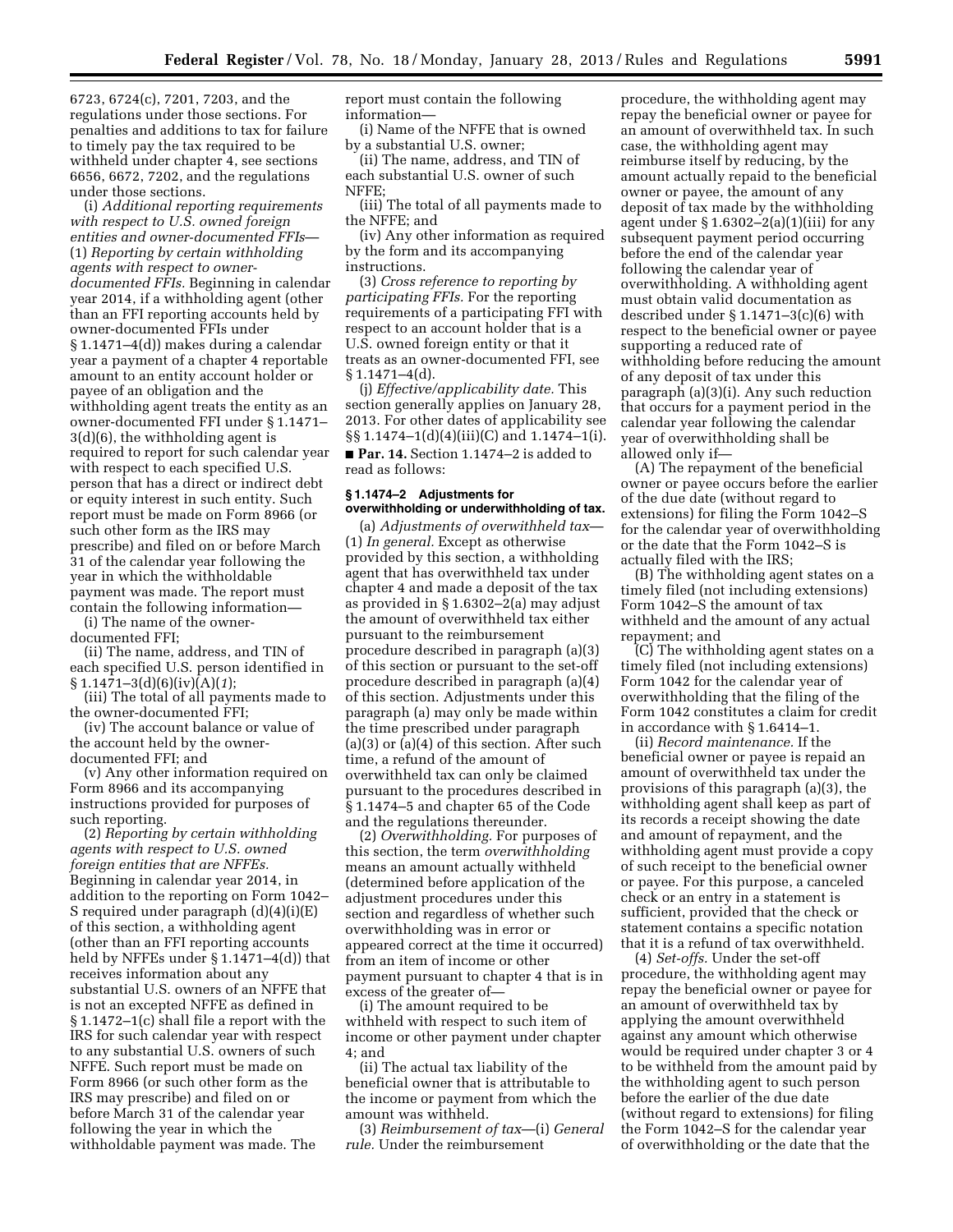Form 1042–S is actually filed with the IRS. For purposes of making a return on Form 1042 or 1042–S (or an amended form) for the calendar year of overwithholding and for purposes of making a deposit of the amount withheld, the reduced amount shall be considered the amount required to be withheld from such payment under chapter 3 or 4, respectively.

(5) *Examples.* The principles of this paragraph (a) are illustrated by the following examples:

*Example 1.* (i) Fund A is a unit investment trust that is an FFI and a resident of Country X. Fund A also qualifies for the benefits of the income tax treaty between the United States and Country X. On December 1, 2016, domestic corporation C pays a dividend of \$100 to Fund A, at which time C withholds \$30 of tax pursuant to § 1.1471–2(a) and remits the balance of \$70 to Fund A, because it does not hold valid documentation that Fund A is a participating FFI or deemedcompliant FFI. On February 10, 2017, prior to the time that C is obligated to file its Form 1042, Fund A furnishes a valid Form W– 8BEN described in §§ 1.1441–1(e)(2)(i) and 1.1471–3(c)(3)(ii) upon which C may rely to treat Fund A as the beneficial owner of the income and as a participating FFI so that C may reduce the rate of withholding to 15% under the provisions of the United States-Country X income tax treaty with respect to the payment. C repays the excess tax withheld of \$15 to Fund A.

(ii) During the 2016 calendar year, C makes no other payments upon which tax is required to be withheld under chapter 3 or 4; accordingly, its Form 1042 for such year, filed on March 15, 2017, shows total tax withheld of \$30, an adjusted total tax withheld of \$15, and tax deposited of \$30 for such year. Pursuant to § 1.6414–1, C claims a credit for the overpayment of \$15 shown on the Form 1042 for 2016. Accordingly, C is permitted to reduce by \$15 any deposit required by § 1.6302–2 to be made of tax withheld during the 2017 calendar year with respect to taxes due under chapter 3 or 4. The Form 1042–S required to be filed by C with respect to the dividend of \$100 paid to Fund A in 2016 is required to show tax withheld of \$30 and tax repaid of \$15 to Fund A.

*Example 2.* (i) In November 2016, Bank A, a foreign bank organized in Country X that is an NQI, receives on behalf of one of its account holders, Z, an individual, a \$100 dividend payment from C, a domestic corporation. At the time of payment, C withholds \$30 pursuant to  $\bar{S}$  1.1471–2(a) and remits the balance of \$70 to Bank A, because it does not hold valid documentation that it may rely on to treat Bank A as a participating FFI or deemed-compliant FFI. In December 2016, prior to the time that C files its Forms 1042 and 1042–S, Bank A furnishes a valid Form W–8IMY and FFI withholding statement described in § 1.1471–3(c)(3)(iii) that establishes Bank A's status as a participating FFI that is an NQI, as well as a valid Form W–8BEN that has been completed by Z as described in § 1.1471–  $3(c)(3)(ii)$  and  $$ 1.1441-1(e)(2)(i)$  upon which

C may rely to treat the payment as made to Z, a nonresident alien individual who is a resident of Country X eligible for a reduced rate of withholding of 15% under the income tax treaty between the United States and Country X. Although C has already deposited the \$30 that was withheld, as required by § 1.6302–2(a)(1)(iv), C remits the amount of \$15 to Bank A for the benefit of Z.

(ii) During the 2016 calendar year, C makes no other payments upon which tax is required to be withheld under chapter 3 or 4; accordingly, its return on Form 1042 for such year, which is filed on March 15, 2017, shows total tax withheld of \$30, an adjusted total tax withheld of \$15, and tax deposited of \$30. Pursuant to § 1.6414–1(b), C claims a credit for the overpayment of \$15 shown on the Form 1042 for 2014. Accordingly, it is permitted to reduce by \$15 any deposit required by § 1.6302–2 to be made of tax withheld during the 2017 calendar year. The Form 1042–S required to be filed by C for 2016 with respect to the dividend of \$100 beneficially owned by Z is required to show tax withheld of \$30 and tax repaid of \$15 to Z.

(b) *Withholding of additional tax when underwithholding occurs.* A withholding agent that has underwithheld under chapter 4 may apply the procedures described in § 1.1461–2(b) (by substituting the term ''chapter 4'' for ''chapter 3'') to satisfy its withholding obligations under chapter 4 with respect to a payee or beneficial owner.

(c) *Effective/applicability date.* This section applies January 28, 2013. ■ **Par. 15.** Section 1.1474–3 is added to read as follows:

## **§ 1.1474–3 Withheld tax as credit to beneficial owner of income.**

(a) *Creditable tax.* The entire amount of the income, if any, attributable to a payment from which tax is required to be withheld under chapter 4 (including income deemed paid by a withholding agent under  $\S 1.1473-1(a)(2)(v)$  shall be included in gross income in a return required to be made by the beneficial owner of the income, without deduction for the amount required to be or actually withheld, but the amount of tax actually withheld shall be allowed as a credit against the total income tax computed in the beneficial owner's return.

(b) *Amounts paid to persons that are not the beneficial owners.* Amounts actually deducted and withheld under chapter 4 on payments made to a fiduciary, agent, partnership, trust, or intermediary are deemed to have been paid by the beneficial owner of the item of income or other payment subject to withholding under chapter 4, except when the fiduciary, agent, partnership, trust, or intermediary pays the tax from its own funds and does not in turn withhold with respect to the payment

made to such person. Thus, for example, if a beneficiary of a trust is subject to the taxes imposed by section 1, 2, 3, or 11 upon any amount of distributable net income or other taxable distribution received from a foreign trust, the part of any amount withheld at source under chapter 4 that is properly allocable to the income so taxed to such beneficiary shall be credited against the amount of the income tax computed upon the beneficiary's return, and any excess shall be refunded to the beneficiary in accordance with § 1.1474–5 and chapter 65 of the Code.

(c) *Effective/applicability date.* This section applies January 28, 2013. ■ **Par. 16.** Section 1.1474–4 is added to read as follows:

## **§ 1.1474–4 Tax paid only once.**

(a) *Tax paid.* If the tax required to be withheld under chapter 4 on a payment is paid by the payee, beneficial owner, or the withholding agent, it shall not be re-collected from any other, regardless of the original liability therefor. However, this section does not relieve a person that was required to, but did not, withhold tax from liability for interest or any penalties or additions to tax otherwise applicable.

(b) *Effective/applicability date.* This section applies January 28, 2013. ■ **Par. 17.** Section 1.1474–5 is added to read as follows:

#### **§ 1.1474–5 Refunds or credits.**

(a) *Refund and credit*—(1) *In general.*  Except to the extent otherwise provided in this section, a refund or credit of tax which has actually been withheld at the source at the time of payment under chapter 4 shall be made to the beneficial owner of the payment to which the amount of withheld tax is attributable if the beneficial owner or payee meets the requirements of this paragraph (a) and any other requirements that may be required under chapter 65. To the extent that the amount withheld under chapter 4 is not actually withheld at source, but is later paid by the withholding agent to the IRS, the refund or credit under chapter 65 of the Code shall be made to the withholding agent to the extent the withholding agent provides documentation with respect to the beneficial owner or payee described in paragraphs (a)(2) and (3) of this section sufficient for the beneficial owner or payee to have obtained a refund of the tax and sufficient for the withholding agent to have applied a reduced rate or exemption from withholding under chapter 4. The preceding sentence shall not, however, apply to a nonparticipating FFI that is acting as a withholding agent with respect to one or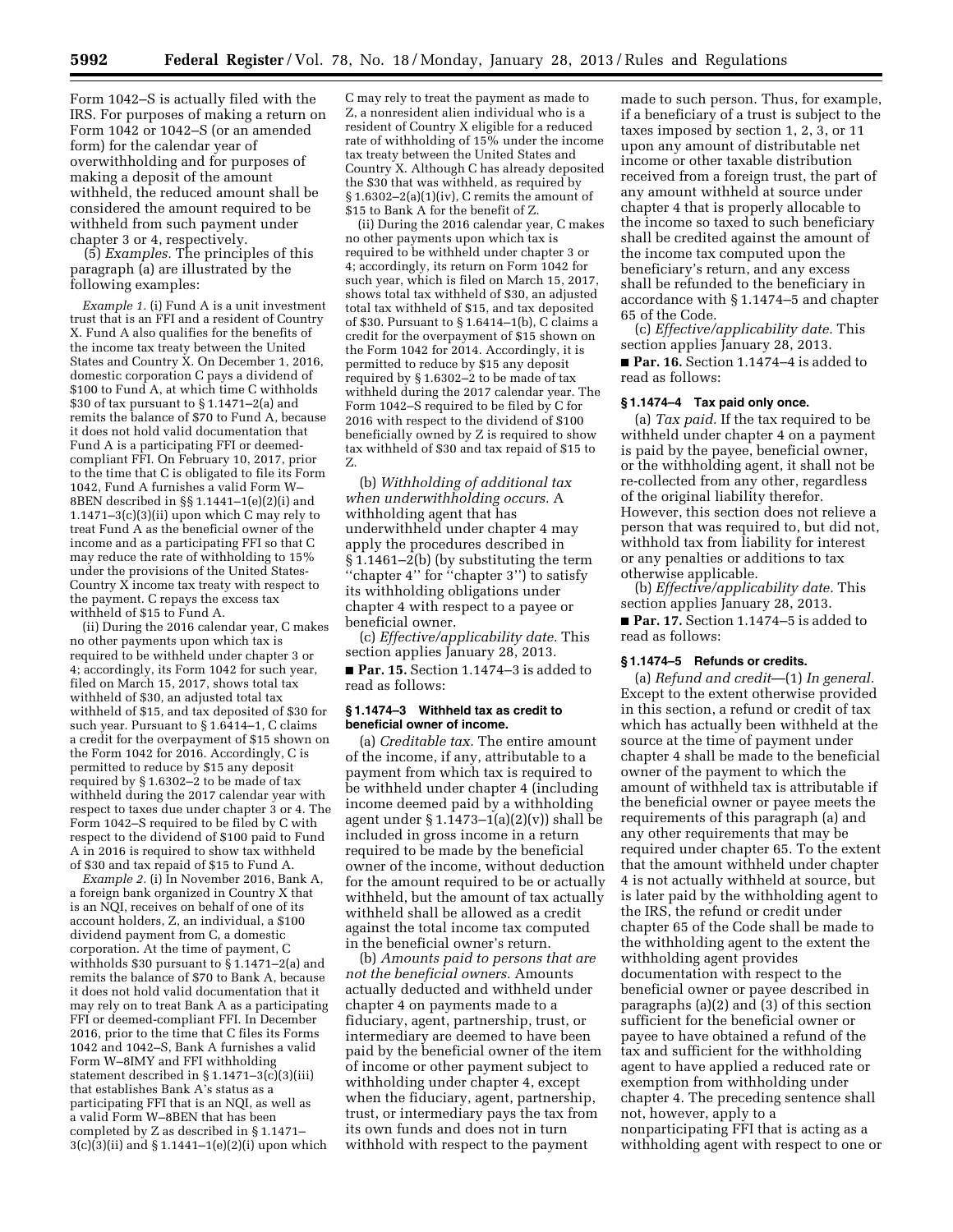more of its account holders. In such a case, only the account holders of the nonparticipating FFI will be entitled to a credit or refund of an amount withheld under chapter 4, to the extent otherwise allowable under this section. Additionally, there are collective refund procedures for a participating FFI or reporting Model 1 FFI to claim a refund or credit on behalf of certain direct account holders that are beneficial owners of the payment under § 1.1471– 4(h) (in lieu of such account holders claiming refund or credit under this paragraph (a)(1)).

(2) *Limitation to refund and credit for a nonparticipating FFI.* Notwithstanding paragraph (a)(1) of this section, a nonparticipating FFI (determined as of the time of payment) that is the beneficial owner of an item of income or other payment that is subject to withholding under chapter 4 shall not be entitled to any credit or refund pursuant to section 1474(b)(2) and this section unless it is entitled to a reduced rate of tax with respect to the income or other payment by reason of any treaty obligation of the United States. If the nonparticipating FFI is entitled to a reduced rate of tax with respect to an item of income or other payment by reason of any treaty obligation of the United States, the amount of any credit or refund with respect to such tax shall not exceed the amount of credit or refund attributable to such reduction in rate on the item of income or other payment, and no interest otherwise allowable under section 6611 shall be allowed or paid with respect to such credit or refund.

(3) *Requirement to provide additional documentation for certain beneficial owners*—(i) *In general.* Except as provided in paragraph (a)(3)(ii) of this section, no refund or credit shall be allowed under paragraph (a)(1) of this section to the beneficial owner of the income or other payment to which the amount of such withheld tax was attributable if such beneficial owner is an NFFE, unless the NFFE attaches to its income tax return the information described in paragraph (a)(3)(iii) of this section.

(ii) *Claim of reduced withholding under an income tax treaty.* Paragraph (a)(3)(i) of this section does not apply to the extent that the beneficial owner is entitled to a reduced rate of tax with respect to the income or other payment by reason of any treaty obligation of the United States.

(iii) *Additional documentation to be furnished to the IRS for certain NFFEs.*  The information described in this paragraph (a)(3)(iii) is—

(A) A certification that the beneficial owner does not have any substantial U.S. owners;

(B) The form described in § 1.1474– 1(i)(2) relating to each substantial U.S. owner of such entity; or

(C) Other appropriate documentation to establish withholding was not required under chapter 4.

(b) *Tax repaid to payee.* For purposes of this section and § 1.6414–1, any amount of tax withheld under chapter 4, which, pursuant to  $\S 1.1474 - 2(a)(1)$ , is repaid by the withholding agent to the beneficial owner of the income or payment to which the withheld amount is attributable shall be considered as tax which, within the meaning of sections 1474 and 6414, was not actually withheld by the withholding agent.

(c) *Effective/applicability date.* This section applies January 28, 2013. ■ **Par. 18.** Section 1.1474–6 is added to read as follows:

#### **§ 1.1474–6 Coordination of chapter 4 with other withholding provisions.**

(a) *In general.* This section coordinates the withholding requirements of a withholding agent when a withholdable payment or foreign passthru payment is subject to withholding under both chapter 4 and another Code provision. See § 1.1473– 1(a) for the definition of withholdable payment and see § 1.1471–5(h)(2) for the definition of foreign passthru payment.

(b) *Coordination of withholding for amounts subject to withholding under sections 1441, 1442, and 1443*—(1) *In general.* In the case of a withholdable payment that is both subject to withholding under chapter 4 and is an amount subject to withholding under § 1.1441–2(a), a withholding agent may credit the withholding applied under chapter 4 against its liability for any tax due under sections 1441, 1442, or 1443. See § 1.1474–1(c) and (d) for the income tax return and information return reporting requirements that apply in the case of a payment that is a withholdable payment subject to withholding under chapter 4 that is also an amount subject to withholding under § 1.1441–2(a).

(2) *When withholding is applied.* For purposes of paragraph (b)(1) of this section, withholding is applied by a withholding agent under section 1441 (or section 1442 or 1443) or chapter 4 (as applicable) when the withholding agent has withheld on the payment and has designated the withholding as having been made under section 1441 (or section 1442 or 1443) or chapter 4 to the extent required in the reporting described in § 1.1474–1(c) and (d). For purposes of allowing an offset of withholding and allowing a credit to a

withholding agent against its liability for such tax as described in paragraph (b)(1) of this section, withholding is treated as applied for purposes of paragraph (a) of this section only when the withholding agent has actually withheld on a payment and has not made any adjustment for overwithheld tax applicable to the amount withheld that would otherwise be permitted with respect to the payment.

(3) *Special rule for certain substitute dividend payments.* In the case of a dividend equivalent under section 871(m) paid pursuant to a securities lending transaction described in section 1058 (or a substantially similar transaction), or pursuant to a salerepurchase transaction, a withholding agent may offset its obligation to withhold under chapter 4 for amounts withheld by another withholding agent under chapters 3 and 4 with respect to the same underlying security in such a transaction, but only to the extent that there is sufficient evidence as required under chapter 3 that tax was actually withheld on a prior dividend equivalent paid to the withholding agent or a prior withholding agent with respect to the same underlying security in such transaction.

(c) *Coordination with amounts subject to withholding under section 1445*—(1) *In general.* An amount subject to withholding under section 1445 is not subject to withholding under chapter 4 as described in paragraphs (c)(2)(i) and (ii) of this section.

(2) *Determining the amount of the distribution from certain domestic corporations subject to section 1445 or chapter 4 withholding*—(i) *Distribution from qualified investment entity.* In the case of a passthru payment (including a withholdable payment) subject to withholding under chapter 4 that is a distribution with respect to the stock of a qualified investment entity as described in section 897(h)(4)(A), withholding under chapter 4 does not apply when withholding under section 1445 applies to such amounts. With respect to the portion of such distribution that is not subject to withholding under section 1445 but is subject to withholding under section 1441 (or section 1442 or 1443) and chapter 4, the coordination rule described in paragraph (b)(1) of this section shall apply.

(ii) *Distribution from a United States real property holding corporation.* A distribution (or portion of a distribution) from a United States real property holding corporation (or from a corporation that was a United States real property holding corporation at any time during the five-year period ending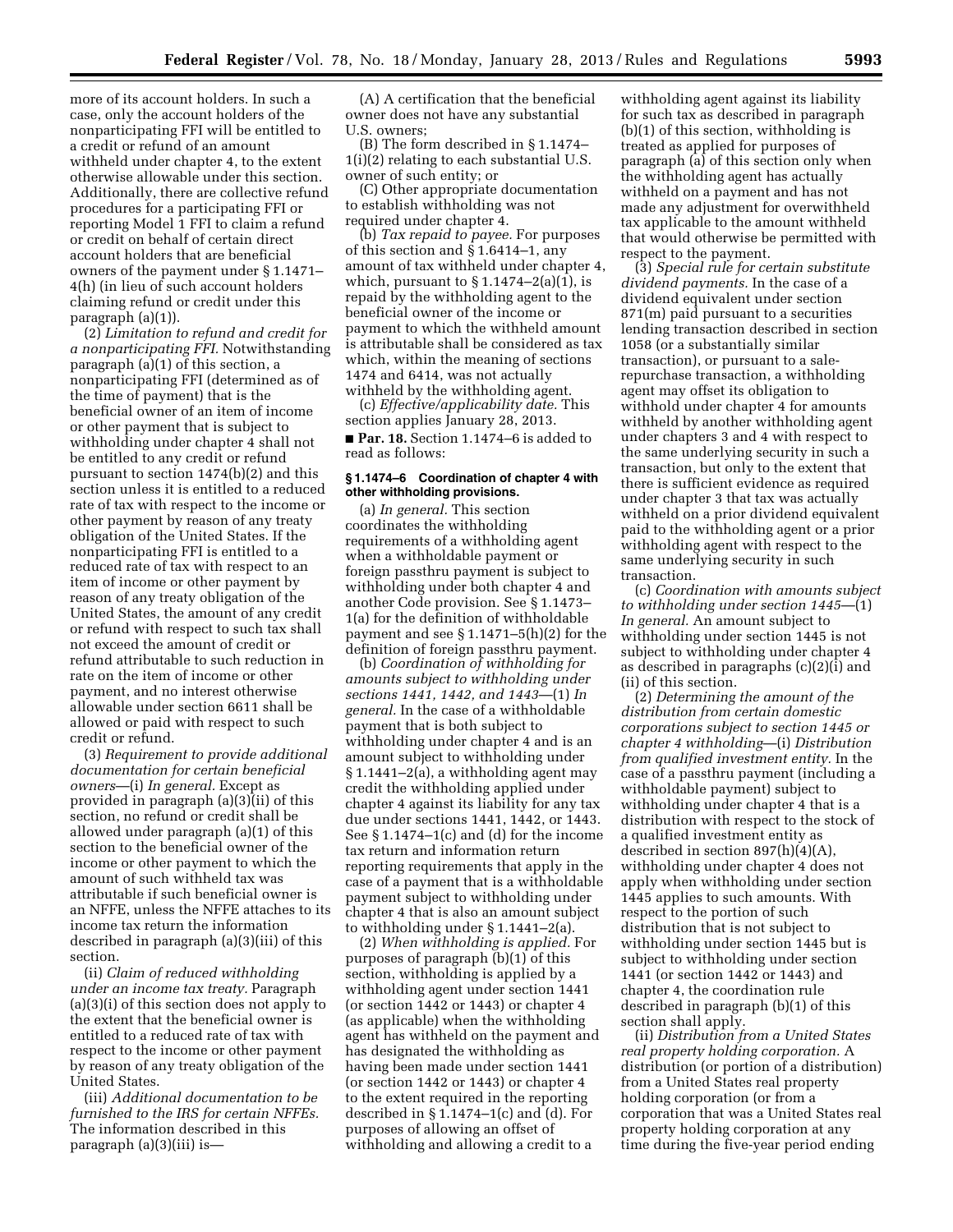on the date of the distribution) with respect to its stock that is a United States real property interest under section 897(c) is subject to withholding under chapter 4 and is also subject to the withholding provisions of section 1441 (or section 1442 or 1443) and section 1445. In such case, to the extent that the United States real property holding corporation chooses to withhold on a distribution only under section 1441 (or section 1442 or 1443) pursuant to  $\S 1.1441 - 3(c)(4)(i)(A)$ , the coordination rule described in paragraph (b)(1) of this section shall apply to such distribution. Alternatively, to the extent that the United States real property holding corporation chooses to withhold under both section 1441 (or section 1442 or 1443) and section 1445 pursuant to  $§ 1.1441-3(c)(4)(i)(B)$ , the coordination rule described in paragraph (b)(1) of this section shall apply to the portion of such distribution described in § 1.1441–  $3(c)(4)(i)(B)(1)$ , and withholding under section 1445 shall apply to the amount of such distribution described in § 1.1441–3(c)(4)(i)(B)(2). A withholding agent other than a United States real property holding corporation may rely, absent actual knowledge or reason to know otherwise, on the representations of the United States real property holding corporation making the distribution regarding the portion of the distribution that is estimated to be a dividend under § 1.1441–3(c)(2)(ii)(A), and in the case of a failure by the withholding agent to withhold under chapter 4 due to this reliance, the required amount shall be imputed to the United States real property holding corporation.

(d) *Coordination with section 1446*— (1) *In general.* Except as otherwise provided in paragraph (d)(2) of this section, a withholdable payment or a foreign passthru payment subject to withholding under section 1446 shall not be subject to withholding under chapter 4. See § 1.1473–1(a)(4)(ii) for the exclusion from withholdable payment and the requirements for such exclusion for any item of income that is taken into account under section 871(b)(1) or 882(a)(1) for the taxable year.

(2) *Determining the amount of distribution subject to section 1446.*  [Reserved].

*(e) Example Chapter 4 withholding satisfies chapter 3 withholding obligation.*  WA, a U.S. withholding agent, makes a payment consisting of a dividend from sources within the United States to NPFFI. NPFFI is a nonparticipating FFI that is a resident of Country X, a country that has an income tax treaty in force with the United States that would allow WA to reduce the

rate of withholding for section 1442 purposes on a payment of U.S. source dividends paid to NPFFI to 15%. Because the payment is a withholdable payment and NPFFI is a nonparticipating FFI, WA withholds on the payment at the rate of 30% under chapter 4. WA does not make any adjustment for overwithholding that is otherwise permitted with respect to this payment. Although the payment is also an amount subject to withholding under section 1442, WA is not required to withhold any tax on this payment under section 1442. WA may credit its withholding applied under chapter 4 against the amount of tax otherwise required to be withheld on this payment under section 1442. See § 1.1474–5(a)(2) for the credit and refund procedures for nonparticipating FFIs that are entitled to a reduced rate of tax with respect to an amount subject to withholding under chapter 4 by reason of any treaty obligation of the United States.

(f) *Effective/applicability date.* This section applies January 28, 2013. ■ **Par. 19.** Section 1.1474–7 is added to

read as follows:

# **§ 1.1474–7 Confidentiality of information.**

(a) *Confidentiality of information.*  Pursuant to section  $1474(c)(1)$ , the provisions of § 31.3406(f)–1(a) of this chapter shall apply (substituting ''sections 1471 through 1474'' for ''section 3406'') to information obtained or used in connection with the requirements of chapter 4.

(b) *Exception for disclosure of participating FFIs.* Pursuant to section 1474(c)(2), the identity of a participating FFI or deemed-compliant FFI shall not be treated as return information for purposes of section 6103.

(c) *Effective/applicability date.* This section applies January 28, 2013.

## **PART 301—PROCEDURE AND ADMINISTRATION**

■ **Paragraph 20.** The authority citation for part 301 is amended by adding an entry in numerical order to read in part as follows:

**Authority:** 26 U.S.C. 7805. Section 301.1474–1 also issued under 26 U.S.C. 1474(f). \* \* \*

■ **Par. 21.** Section 301.1474–1 is added to read as follows:

#### **§ 301.1474–1 Required use of magnetic media for financial institutions filing Form 1042–S or Form 8966.**

(a) *Financial institutions filing certain information returns.* If a financial institution is required to file a Form 1042–S, ''Foreign Person's U.S. Source Income Subject to Withholding,'' (or such other form as the IRS may prescribe) under § 1.1474–1(d) of this chapter, the financial institution must file the information required by the applicable forms and schedules on

magnetic media. Additionally, if a financial institution is required to file Form 8966, "FATCA Report," (or such other form as the IRS may prescribe) to report certain information about U.S. accounts, substantial U.S. owners of foreign entities, or owner-documented FFIs as required under this chapter, the financial institution must file the required information on magnetic media or other machine-readable form. Returns filed on magnetic media must be made in accordance with applicable regulations, revenue procedures, publications, forms, instructions, and the IRS.gov Internet site. In prescribing regulations, revenue procedures, publications, forms, and instructions, including those on the IRS.gov Internet site, the Commissioner may direct the type of magnetic media or other machine-readable form used for filing.

(b) *Waiver.* The Commissioner may grant waivers from the requirements of this section in cases of undue hardship. A request for waiver must be made in accordance with applicable revenue procedures or publications. The waiver also will be subject to such terms and conditions regarding the method of filing as may be prescribed by the Commissioner.

(c) *Failure to file.* If a financial institution fails to file a Form 1042–S or a Form 8966 on magnetic media when required to do so by this section, the financial institution is deemed to have failed to comply with the information reporting requirements under section 6723 of the Code. See section 6724(c) for failure to meet magnetic media requirements. In determining whether there is reasonable cause for failure to file the return,  $\S 301.6651 - 1(c)$  and rules similar to the rules in  $\S 301.6724 - 1(c)(3)$ (undue economic hardship related to filing information returns on magnetic media) will apply.

(d) *Meaning of terms.* The following definitions apply for purposes of this section—(1) *Magnetic media.* The term *magnetic media* means any magnetic media permitted under applicable regulations, revenue procedures, publications, forms, or instructions. These generally include magnetic tape, tape cartridge, and diskette, as well as other media, such as electronic filing, specifically permitted under the applicable regulations, revenue procedures, publications, forms, or instructions.

(2) *Financial institution.* The term *financial institution* has the meaning set forth in section 1471(d)(5) of the Code and the regulations thereunder.

(e) *Effective/applicability date.* This section applies to any Form 1042–S or Form 8966 (or any other form that the